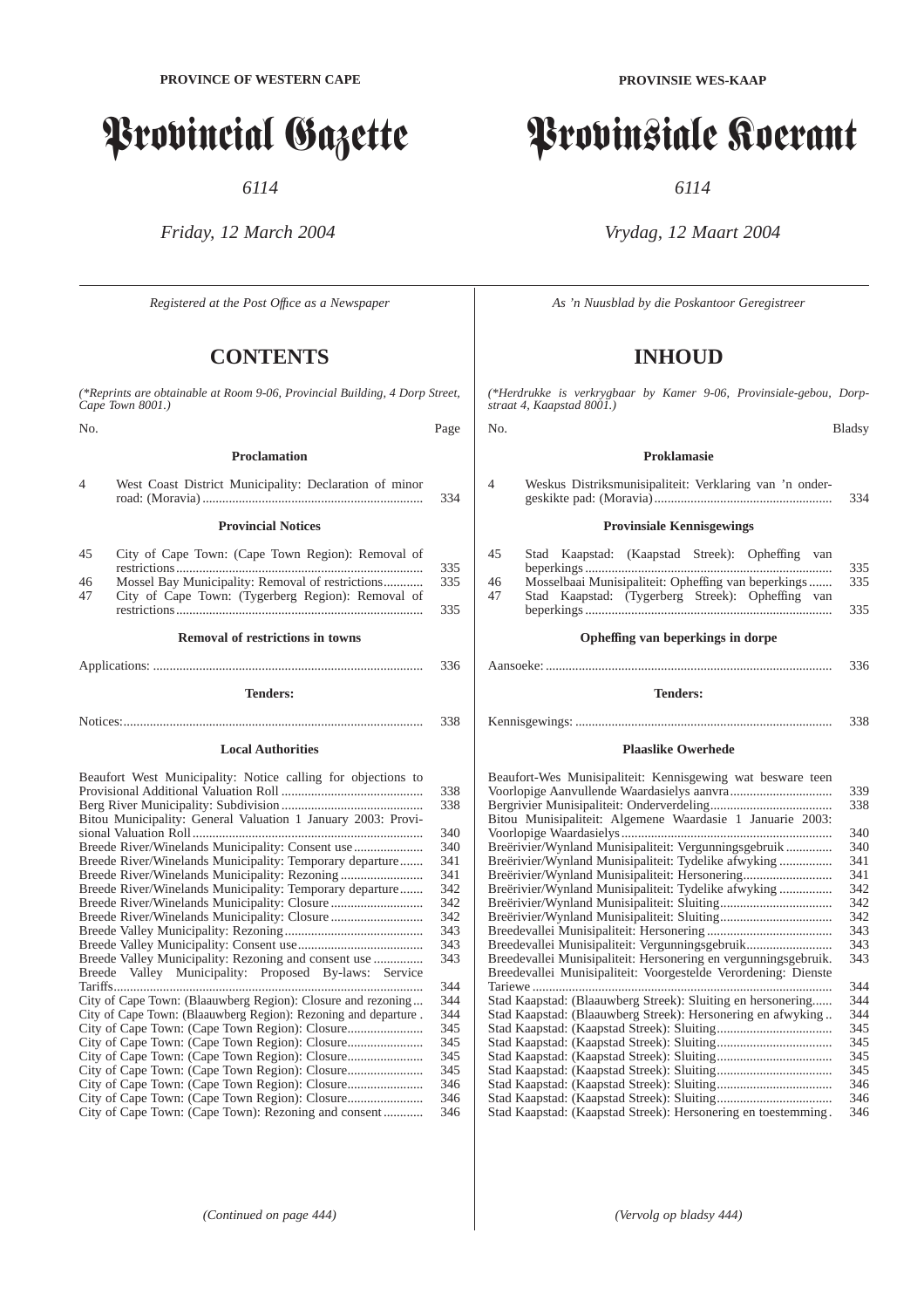# **PROCLAMATION**

# PROVINCE OF WESTERN CAPE

# ROADS ORDINANCE, 1976 (ORDINANCE 19 OF 1976)

NO. 4/2004

# WEST COAST DISTRICT MUNICIPALITY: DECLARATION OF A MINOR ROAD MORAVIA

In terms of sections 3 and 4 of the Roads Ordinance, 1976 (Ordinance 19 of 1976), I hereby declare that the road described in the Schedule and situated within the West Coast District Municipality area shall be public road and that the location and route thereof shall be as indicated by means of a broken blue line marked A-B on plan RL.51/9, which is filed in the offices of the Deputy Director-General: Roads Infrastructure, 9 Dorp Street, Cape Town and the Municipal Manager, West Coast District Municipality, 58 Long Street, Moorreesburg, and I hereby classify such public road as a minor road.

Dated at Cape Town this 22nd day of February 2004.

T ESSOP, MINISTER OF TRANSPORT, PUBLIC WORKS AND PROPERTY MANAGEMENT

SCHEDULE

From Main Road 528 on the property 148/6 to Minor Road 479 on the property 154/6 Morgenster: a distance of about 1,5 m.

# **PROKLAMASIE**

# PROVINSIE WES-KAAP

# ORDONNANSIE OP PAAIE, 1976 (ORDONNANSIE 19 VAN 1976)

# NO. 4/2004

# WESKUS DISTRIKS MUNISIPALITEIT: VERKLARING VAN 'N ONDERGESKIKTE PAD, MORAVIA

Kragtens artikels 3 en 4 van die Ordonnansie op Paaie, 1976 (Ordonnaise 19 van 1976), verklaar ek hierby dat die pad in die Bylae beskrywe en binne die gebied van die Weskus Distriksmunisipaliteit geleë, 'n openbare pad is en dat die ligging en roete daarvan is soos aangedui deur middel van 'n gebroke blou lyn gemerk A-B op plan RL.51/9, wat geliasseer is in die kantore van die Adjunk Direkteur-Generaal: Padinfrastruktuur, Dorpstraat 9, Kaapstad en die Munisipale Bestuurder, Weskus Distriksmunisipaleit, Langstraat 58, Moorreesburg, en deel ek hierby sodanige pad in as 'n ondergeskikte pad.

Gedateer te Kaapstad, op hede die 22ste dag van Februarie 2004.

T ESSOP, MINISTER VAN VERVOER, OPENBARE WERKE EN EIENDOMSBESTUUR

BYLAE

Vanaf Hoofpad 528 op die eiendom 148/6 na Ondergeskikte Pad 479 op die eiendom 154/6 Moregenster: 'n afstand van ongeveer 1,5 km.

# **ISIBHENGEZO**

### IPHONDO LWENTSHONA KOLONI

# UMTHETHO WEZENDLELA, 1976 (UMTHETHO 19 WE 1976)

#### INOMBOLO 4/2004

# WEST COAST DISTRICT MUNICIPALITY: ISIBHENGEZO SE MINOR ROAD, MORAVIA

Phantsi kwecandelo lwe 3 nolwe 4 loMthetho weZendlela, 1976 (uMthetho 19 we 1976), apha ndibhengeza ukuba indlela echaziweyo kwi Shedyuli nephakathi kummandla we West Coast District Municipality iyakuthi ibeyi public road kwaye indawo ekuyo nalapho isingisa khona iyakuthi ibonakaliswe ngomgca oshunqu-shunquliweyo oblowu nophawulwe ngo A-B kwi plani u RL.51/9, negcinwe kwii-ofisi zoSekela Mphathi Jikelele: Roads Infrastructure, 9 Dorp Street, Cape Town nakwezoMphathi oMkhulu kaMasipala, West Coast District Municipality, 58 Long Street, Moorreesburg, kwaye apha ndihlela le public road njenge minor road.

Igxifiswe eKapa ngalo mhla 22 ku Februwari 2004.

T ESSOP, UMPHATHI WEZOTHUTO, IMISEBENZI, NOLAWULO LWEMIHLABA

# ISHEDYULI

Ukusuka kwi Main Road 528 kumhlaba u 148/6 ukuya kwi Minor Road 479 kumhlaba u- 154/6 Morgenster: umgama ongange 1,5 m.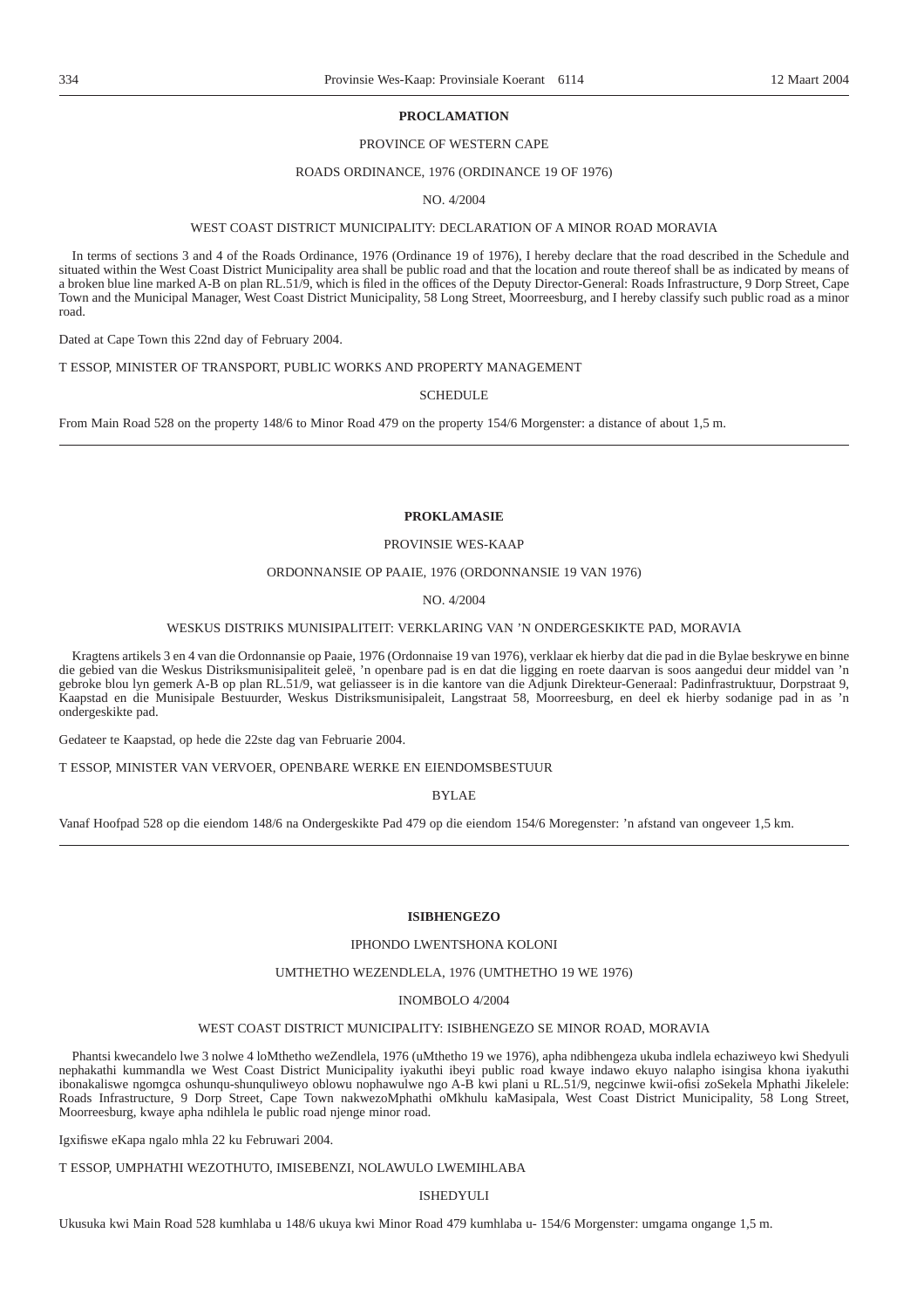# **PROVINCIAL NOTICES**

The following Provincial Notices are published for general information.

G. A. LAWRENCE, DIRECTOR-GENERAL

Provincial Building, Wale Street, Cape Town.

P.N. 45/2004 12 March 2004

# CAPE TOWN ADMINISTRATION

# REMOVAL OF RESTRICTIONS ACT, 1967 (ACT 84 OF 1967)

I, Farzana Kapdi, in my capacity as Assistant Director in the Department of Environmental Affairs and Development Planning: Western Cape, acting in terms of the powers contemplated by section  $2(\tilde{1})$ of the Removal of Restrictions Act, 1967 (Act 84 of 1967), duly delegated to me in terms of section 1 of the Western Cape Delegation of Powers Law, 1994, and on application by the owner of Erf 1258, Vredehoek, amends condition B.(d) contained in Deed of Transfer No. T.84912 of 1995 to read as follows:-

''That no building or structure or any portion thereof except boundary walls and fences be erected nearer than 4,72 metres to the street line which forms a boundary of this erf, save for a garage which shall be a single-storey structure and may not at any time be used as or be converted into a habitable room or rooms or be built upon. No such building or structure or any portion thereof except boundary walls or fences not exceeding 3,05 metres in hight measuring from the floor to the wall plate and no portion of which is used for human habitation shall be erected nearer than 1,57 metres to the lateral boundary common to the adjoining erf save for a garage as above.

P.N. 46/2004 12 March 2004

#### MOSSEL BAY MUNICIPALITY:

# REMOVAL OF RESTRICTIONS ACT, 1967 (ACT 84 OF 1967)

I, Adam Johannes Cloete, in my capacity as Assistant Director in the Department of Environmental Affairs and Development Planning: Western Cape, acting in terms of the powers contemplated by section  $2(\tilde{1})$ of the Removal of Restrictions Act, 1967 (Act 84 of 1967), duly delegated to me in terms of section 1 of the Western Cape Delegation of Powers Law, 1994, and on application by the owner of Erf 57, Great Brak River, removes conditions  $\overline{5}$ . (b) and (d) contained in Deeds of Transfer No.'s T.6776 of 1978 and T.56328 of 1987.

P.N. 47/2004 12 March 2004

# CITY OF CAPE TOWN

#### TYGERBERG ADMINISTRATION:

### REMOVAL OF RESTRICTIONS ACT, 1967 (ACT 84 OF 1967)

I, Adam Johannes Cloete, in my capacity as Assistant Director in the Department of Environmental Affairs and Development Planning: Western Cape, acting in terms of the powers contemplated by section  $2(\tilde{1})$ of the Removal of Restrictions Act, 1967 (Act 84 of 1967), duly delegated to me in terms of section 1 of the Western Cape Delegation of Powers Law, 1994, and on application by the owner of Erf 20195, Parow, removes conditions I.C.  $(a)$ ,  $(b)$ ,  $(c)$  and  $(d)$  and II.C.  $(a)$ ,  $(b)$ ,  $(c)$  and  $(d)$ as contained in Deeds of Transfer No. T.19638 of 1990.

# **PROVINSIALE KENNISGEWINGS**

Die volgende Provinsiale Kennisgewings word vir algemene inligting gepubliseer.

G. A. LAWRENCE, DIREKTEUR-GENERAAL

Provinsiale-gebou, Waalstraat, Kaapstad.

P.K. 45/2004 12 March 2004

# KAAPSTAD ADMINISTRASIE

### WET OP OPHEFFING VAN BEPERKINGS, 1967 (WET 84 VAN 1967)

Ek, Farzan Kapdi, in my hoedanigheid as Assistent Direkteur in die Departement van Omgewingsake en Ontwikkelingsbeplanning: Wes-Kaap, handelende ingevolge die bevoegdheid beoog in artikel  $2(1)$  van die Wet op Opheffing van Beperkings, 1967 (Wet 84 van 1967), behoorlik aan my gedelegeer ingevolge artikel 1 van die Wes-Kaapse Wet op die Delegasie van Bevoegdhede, 1994, en op aansoek van die eienaar van Erf 1258, Vredehoek, wysig voorwaarde. B.(d) vervat in Transportakte No T.84912 van 1995, om as volg te lees:—

''That no building or structure or any portion thereof except boundary walls and fences be erected nearer than 4,72 metres to the street line which forms a boundary of this erf, save for a garage which shall be a single-storey structure and may not at any time be used as or be converted into a habitable room or rooms or be built upon. No such building or structure or any portion thereof except boundary walls or fences not exceeding 3,05 metres in hight measuring from the floor to the wall plate and no portion of which is used for human habitation shall be erected nearer than 1,57 metres to the lateral boundary common to the adjoining erf save for a garage as above.

P.K. 46/2004 12 Maart 2004

#### MUNISIPALITEIT MOSSELBAAI:

## WET OP OPHEFFING VAN BEPERKINGS, 1967 (WET 84 VAN 1967)

Ek, Adam Johannes Cloete, in my hoedanigheid as Assistent-Direkteur in die Departement van Omgewingsake en Ontwikkelingsbeplanning: Wes-Kaap, handelende ingevolge die bevoegdheid beoog in artikel  $2(\tilde{1})$ van die Wet op Opheffing van Beperkings, 1967 (Wet 84 van 1967), behoorlik aan my gedelegeer ingevolge artikel 1 van die Wes-Kaapse Wet op die Delegasie van Bevoegdhede, 1994, en op aansoek van die eienaar van Erf 57, Groot Brakrivier, hef voorwaardes 5.(b) en (d) vervat in Transportaktes Nr's T.6776 van 1978 en T.56328 van 1987 op.

P.K. 47/2004 12 Maart 2004

# STAD KAAPSTAD TYGERBERG ADMINISTRASIE:

### WET OP OPHEFFING VAN BEPERKINGS, 1967 (WET 84 VAN 1967)

Ek, Adam Johannes Cloete, in my hoedanigheid as Assistent-Direkteur in die Departement van Omgewingsake en Ontwikkelingsbeplanning: Wes-Kaap, handelende ingevolge die bevoegdheid beoog in artikel  $2(\tilde{1})$ van die Wet op Opheffing van Beperkings, 1967 (Wet 84 van 1967), behoorlik aan my gedelegeer ingevolge artikel 1 van die Wes-Kaapse Wet op die Delegasie van Bevoegdhede, 1994, en op aansoek van die eienaar van Erf 20195, Parow, hef voorwaardes I.C. (a), (b), (c) en (d) en II.C. (a), (b), (c) en (d) soos vervat in Transportakte Nr T.19638 van 1990, op.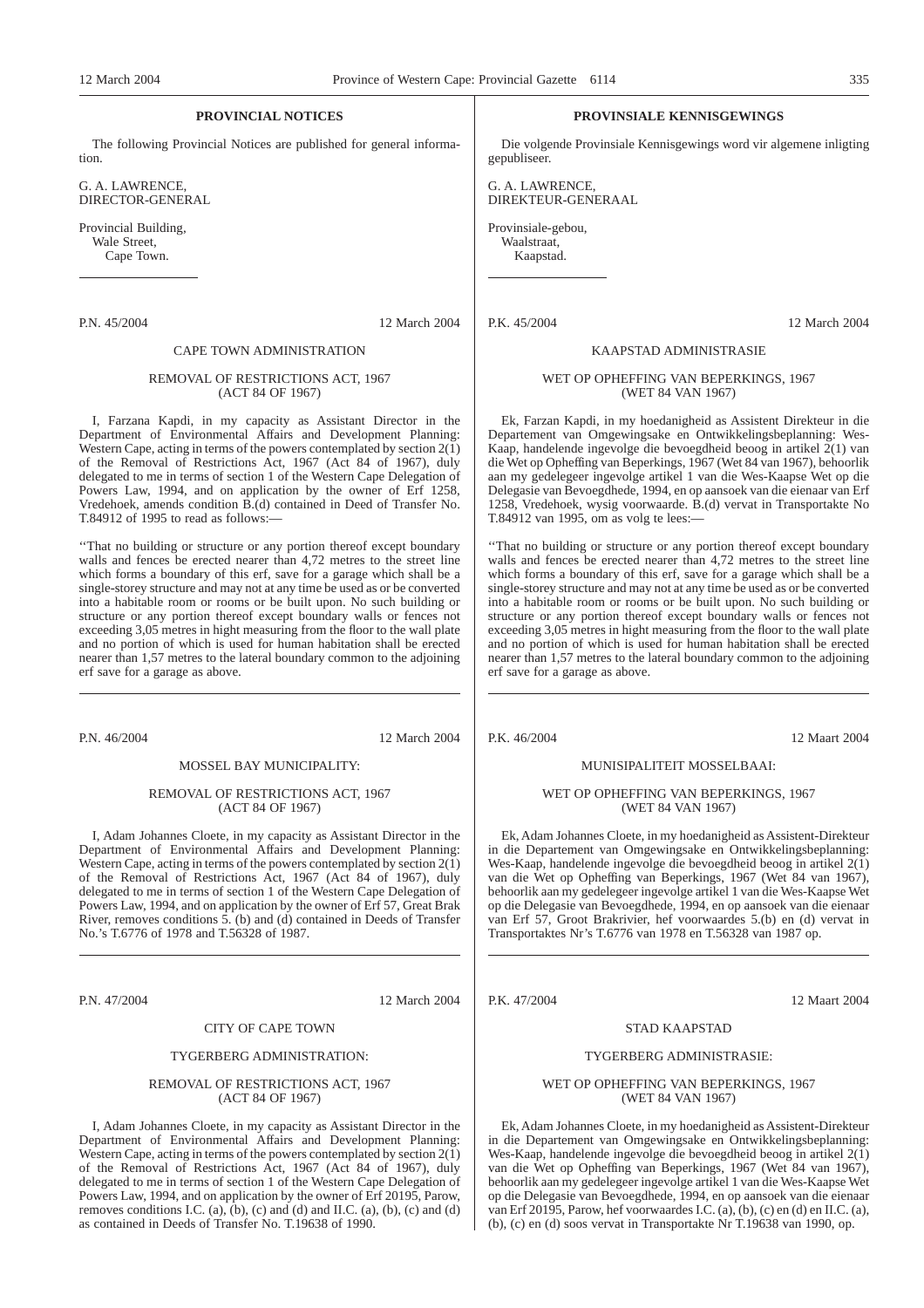# CITY OF CAPE TOWN (SOUTH PENINSULA REGION)

# REMOVAL OF RESTRICTIONS, SUBDIVISION AND DEPARTURE: ERF 891, PEAR LANE, CONSTANTIA

# 1. REMOVAL OF RESTRICTIONS ACT, 1967 (ACT 84 OF 1967)

Notice is hereby given in terms of section 3(6) of the above Act, that the undermentioned application has been received by the PAWC and is open to inspection at the office of the City Manager: Land Use Development, South Peninsula Region, 1st Floor, 3 Victoria Road, Plumstead from 08:00-12:30 (Monday to Friday—enquiries: Ms D Samaai, tel. (021) 710-8249) and at the offices of the Director: Land Development Management, Provincial Government of the Western Cape, at Room 601, 27 Wale Street, Cape Town, from 08:00-12:30 and 13:00-15:30 (Monday to Friday). Telephonic enquiries in this regard may be made at  $(021)$  483-4634 and the Directorate's fax number is (021) 483-3633.

Any objections, with full reasons, should be lodged in writing at the office of the abovementioned Director: Land Development Management at Private Bag X9086, Cape Town 8000, with a copy to the abovementioned City Manager on or before 19 April 2004, quoting the above Act and the objector's erf number. Any comments received after the aforementioned closing date may be disregarded. This application may also be viewed at the Alphen Centre.

*Applicant:* David Hellig & Abrahamse (on behalf of Hillary Rosenthal)

*Ref:* E17/2/2/2/AC10/ERF:891—CONSTANTIA (PAWC)

*Nature of application:* Removal of restrictive title conditions applicable to Erf 891, Constantia to enable the owner to subdivide the property into two equal portions (i.e.  $\pm$  3 830 m<sup>2</sup> each) for single residential purposes.

# 2. LAND USE PLANNING ORDINANCE NO 15 OF 1985

Notice is hereby given in terms of sections 24(2) and 15(2) of the abovementioned Ordinance that the undermentioned application is being considered. Opportunity is given for public participation in respect of proposals under consideration by the Council. Any comment or objection, together with reasons, must be lodged in writing, preferably by registered mail, with reference quoted, to the City Manager, Private Bag X5, Plumstead, 7801 or forwarded to Fax (021) 710-8283 by no later than 19 April 2004.

Details are available for inspection from 08:00-12:30 at the City of Cape Town, 1st Floor, 3 Victoria Road, Plumstead, 7800 (tel. (021) 710-8249, enquiries: D Samaai). The applications may also be viewed at the Alphen Centre.

*Nature of aplication:* Subdivision of Erf 891, Constantia into two portions and departure from the minimum erf size.

*Ref:* LUM/16/891

# 3. MUNICIPAL SYSTEMS ACT, ACT 32 OF 2000

In terms of section 21(4) of the above-mentioned Act, any person who cannot write may come during office hours to the above office and will be assisted to transcribe their comment or representations.

W. A. Mgoqi, City Manager.

12 March 2004.

# STAD KAAPSTAD (SUIDSKIEREILAND-STREEK)

# OPHEFFING VAN BEPERKINGS, ONDERVERDELING EN AFWYKING: ERF 891, PEAR-LAAN, CONSTANTIA

# 1. WET OP OPHEFFING VAN BEPERKINGS, 1967 (WET 84 VAN 1967)

Kennis geskied hiermee ingevolge artikel 3(6) van bogenoemde Wet dat die onderstaande aansoek deur die PAWK ontvang is en Maandag tot Vrydag van 08:00-12:30 ter insae beskikbaar lê by die kantoor van die Stadsbestuurder: Grondgebruiksontwikkeling, Suidskiereiland-streek, 1ste Verdieping, Victoriaweg 3, Plumstead—navrae: me D Samaai, tel (021) 710-8249, en by die kantoor van die Direkteur: Grondontwikkelingsbestuur, Provinsiale Regering van die Wes-Kaap, Kamer 601, Waalstraat 27, Kaapstad van 08:00-12:30 en 13:00-15:30, Maandag tot Vrydag. Telefoniese navrae in hierdie verband kan gerig word aan (021) 483-4634 en die Direktoraat se faksnommer is (021) 483-3633.

Enige besware, met volle redes, moet skriftelik gestuur word na die kantoor van bogenoemde Direkteur: Grondontwikkelingsbestuur te Privaatsak X9086, Kaapstad 8000, met 'n afskrif na bogenoemde stadsbestuurder voor of op 19 April 2004, met vermelding van bogenoemde Wet en die beswaarmaker se erfnommer. Enige kommentaar wat na die voormelde sluitingsdatum ontvang word, mag buite rekening gelaat word. Hierdie aansoek kan ook by die Alphensentrum besigtig word.

*Aansoeker:* David Hellig & Abrahamse (namens Hillary Rosenthal)

*Verw:* E17/2/2/2/AC10/ERF:891—CONSTANTIA (PAWK)

*Aard van aansoek:* Opheffing van beperkende titelvoorwaardes van toepassing op erf 891, Constantia om die eienaar in staat te stel om die eiendom in twee gelyke gedeeltes (d.w.s.  $\pm$  3 830 m<sup>2</sup> elk) te onderverdeel vir enkelresidensiële doeleindes.

# 2. ORDONNANSIE OP GRONDGEBRUIKBEPLANNING NR 15 VAN 1985

Kennis geskied hiermee ingevolge artikels 24(2) en 15(2) van bogenoemde Ordonnansie dat die onderstaande aansoek oorweeg word. Geleentheid word gebied vir openbare deelname ten opsigte van voorstelle wat deur die Raad oorweeg word. Enige kommentaar of beswaar met redes en vermelding van verwysing moet skriftelik en verkieslik per aangetekende pos ingedien word by die Stadsbestuurder, Privaatsak X5, Plumstead 7801 of gefaks word na (021) 710-8283, nie later nie as 19 April 2004.

Besonderhede lê vanaf 08:00-12:30 ter insae beskikbaar by die Stad Kaapstad, 1ste Verdieping, Victoriaweg 3, Plumstead 7800—navrae: me D Samaai—tel (021) 710-8249. Die aansoeke kan ook by die Alphensentrum besigtig word.

*Aard van aansoek:* Onderverdeling van Erf 891, Constantia in twee gedeeltes en afwyking van die minimum erfgrootte.

*Verw:* LUM/16/891

# 3. WET OP MUNISIPALE STELSELS, WET 32 VAN 2000

Ingevolge artikel 21(4) van bogenoemde Wet kan enige persoon wat nie kan skryf nie, gedurende kantoorure na bogenoemde kantoor kom waar hy/sy gehelp sal word om sy/haar kommentaar/vertoog neer te skryf.

W. A. Mgoqi, Stadsbestuurder.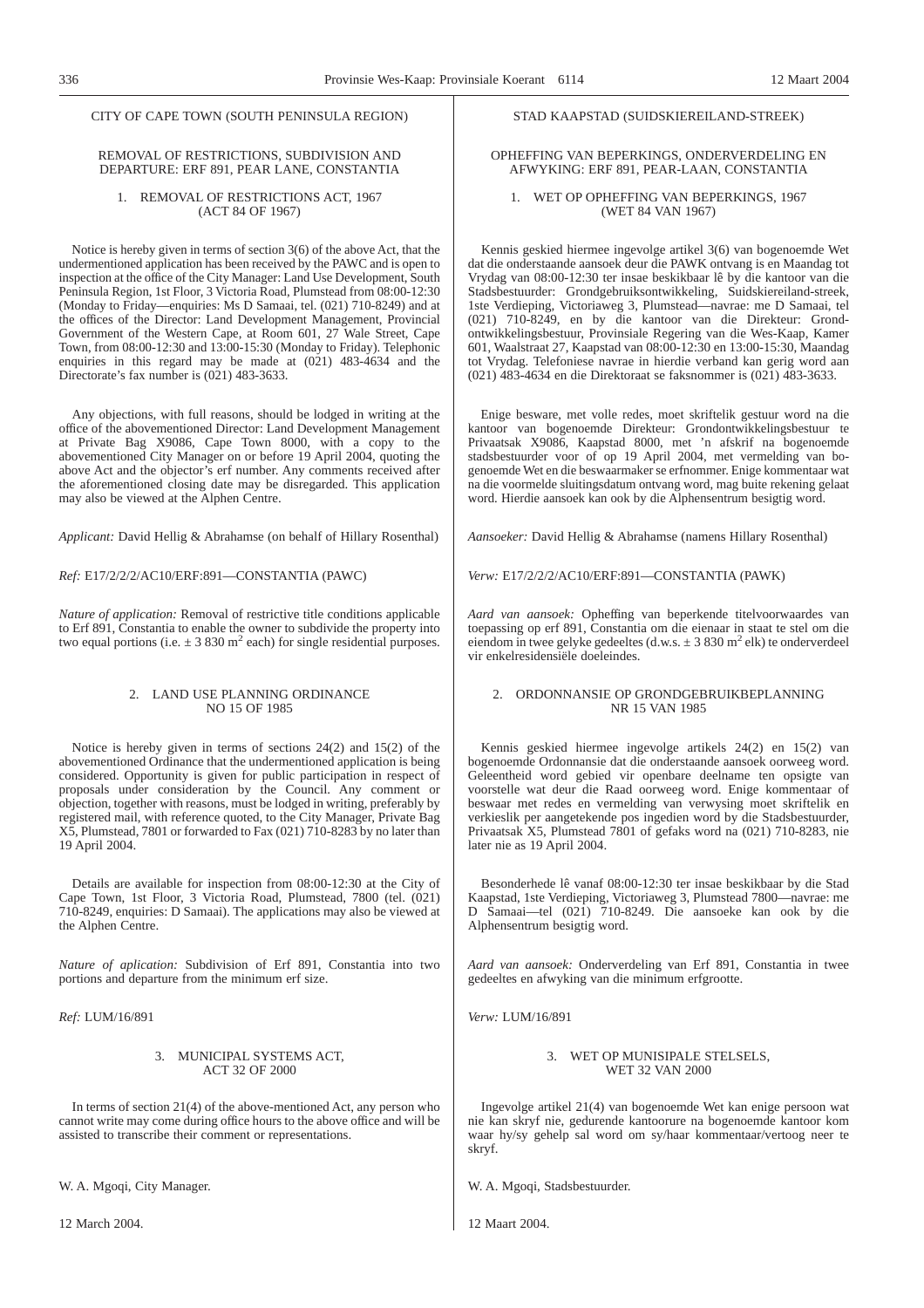#### CITY OF CAPE TOWN (CAPE TOWN REGION)

# REMOVAL OF RESTRICTIONS AND SUBDIVISION: ERF 50384, CAPE TOWN AT CLAREMONT

Notice is hereby given in terms of section 3(6) of the Removal of Restrictions Act, 1967 (Act 84 of 1967) and in terms of section 24(2)(a) of the Land Use Planning Ordinance 15 of 1985 that the undermentioned application has been received and is open for inspection at the office of the Manager: Land Use Management Branch, City of Cape Town, 14th Floor, Civic Centre, Hertzog Boulevard, Cape Town 8001, between 08:30-12:30 (Monday to Friday) and at the office of the Director: Land Development Management, Provincial Administration of the Western Cape, at Room 601, 27 Wale Street, Cape Town from 08:30-12:30 and 13:00-15:30 (Monday to Friday). Telephonic enquiries in this regard may be made at (021) 483-4589 and the Directorate's fax number is (021) 483-3633.

Any objections, with full reasons, should be lodged in writing at the office of the abovementioned Director: Land Development Management, Private Bag X9086, Cape Town 8000, with a copy to the office of the Manager: Land Use Management, City of Cape Town, PO Box 4529, Cape Town 8000 or faxed to (021) 421-1963 or e-mailed to trevor.upsher@capetown.gov.za on or before 12 April 2004, quoting the above Act and Ordinance and the objector's erf and phone numbers. Any comments received after the aforementioned closing date may be disregarded.

*Erf 50384, Cape Town at Claremont File No:* SG7/50384 *Owner:* J Callaghan *Erf:* 50384, Cape Town at Claremont *Location:* 10 Wodin Road

*Suburb:* Claremont

*Nature:* Removal of title conditions applicable to Erf 50384, 10 Wodin Road, Claremont, to enable the owners to subdivide the property into two portions (Portion  $1 \pm 325$  m<sup>2</sup> and Portion  $2 \pm 325$  m<sup>2</sup>) for residential purposes.

W. A. Mgoqi, City Manager.

12 March 2004.

# GEORGE MUNICIPALITY NOTICE NUMBER 64 OF 2004

# REMOVAL OF RESTRICTIONS ACT, 1967 (ACT 84 OF 1967) AND DEPARTURE: ERF 899, WILDERNESS

Notice is hereby given in terms of section 3(6) of the above Act that the undermentioned application has been received and is open for inspection at the office of the Chief Town Planner, York Street, George (Tel: 044-801 9171, Fax: 044-801 9196 and e-mail: stadsbeplanning@george.org.za) and at the office of the Director: Land Development Management, Provincial Government of the Western Cape, 27 Wale Street, Cape Town from 08:00 to 12:30 and l3:00 to 15:30 (Monday to Friday) in Room 601. Telephonic enquiries in this regard may be made to M Abrahams, Tel: 021-483 8788 and fax: 021-483 3633.

Any objections, with full reasons therefor, should be lodged in writing at the office of the above-mentioned Director: Land Development Management, Private Bag X9086, Cape Town, 8000, with a copy to the George Municipality on or before 16 April 2004 quoting the above Act and the objector's erf number. Any comments received after the aforementioned closing date may be disregarded.

### *Applicant Nature of Application*

H van der Berg Removal of restrictive title conditions applicable to Erf 899, Eighth Ave, Wilderness to enable the owner to build a log home on the property. A departure for a second dwelling unit (bachelor flat) of logs and a departure from the Northern building line from 3 m to 2 m in terms of section 15 of Ordinance 15 of 1985.

T. I. Lötter, Municipal Manager, Civic Centre, York Street, George 6530.

# STAD KAAPSTAD (KAAPSTAD-STREEK)

# OPHEFFING VAN BEPERKINGS EN ONDERVERDELING: ERF 50384, KAAPSTAD TE CLAREMONT

Kennis geskied hiermee ingevolge artikel 3(6) van die Wet op Opheffing van Beperkings (Wet 84 van 1967) en artikel 24(2)(a) van die Ordonnansie op Grondgebruikbeplanning, nr 15 van 1985 dat die onderstaande aansoek ontvang is en tussen 08:30-12:30 (Maandag tot Vrydag) by die kantoor van die Bestuurder: Grondgebruikbestuurstak, Stad Kaapstad, 14de Verdieping, Burgersentrum, Hertzogboulevard, Kaapstad 8001 ter insae beskikbaar is en ook vanaf 08:00-12:30 en 13:00-15:30 (Maandag tot Vrydag) by die kantoor van die Direkteur: Grondontwikkelingsbestuur, Provinsiale Administrasie van die Wes-Kaap, Kamer 601, Waalstraat 27, Kaapstad. Telefoniese navrae in hierdie verband kan gerig word aan (021) 483-4589 en die Direktoraat se faksnommer is (021) 483-3633.

Enige besware moet skriftelik, tesame met volledige redes, voor of op 12 April 2004 by die kantoor van die bogemelde Direkteur: Grondontwikkelingsbestuur, Privaatsak X9086, Kaapstad 8000, met 'n afskrif aan die Bestuurder: Grondgebruikbestuur, Stad Kaapstad, Posbus 4529, Kaapstad 8000 ingedien word of per faks gerig word aan (021) 421-1963 of e-pos trevor.upsher@capetown.gov.za, met vermelding van bogenoemde Wet, Ordonnansie en regulasies en die beswaarmaker se erfen telefoonnommers. Enige kommentaar wat na die voormelde sluitingsdatum ontvang word, mag buite rekening gelaat word.

*Erf 50384, Kaapstad te Claremont Lêer nr:* SG7/50384 *Eienaar: J Callaghan Erf:* 50384, Kaapstad te Claremont *Ligging:* Wodinweg 10 *Voorstad:* Claremont

*Aard:* Opheffing van beperkende titelvoorwaardes van toepassing op Erf 50384, Wodinweg 10, Claremont, om die eienaars in staat te stel om die eiendom in twee gedeeltes te onderverdeel (Gedeelte  $1 \pm 325$  m<sup>2</sup> en Gedeelte  $2 \pm 325$  m<sup>2</sup>) vir residensiële doeleindes.

W. A. Mgoqi, Stadsbestuurder.

12 Maart 2004.

# MUNISIPALITEIT GEORGE

# KENNISGEWING NOMMER 64 VAN 2004

### WET OP OPHEFFING VAN BEPERKINGS, 1967 (WET 84 VAN 1967) EN AFWYKING: ERF 899, WILDERNIS)

Kennis geskied hiermee ingevolge artikel 3(6) van bogenoemde Wet dat die onderstaande aansoek ontvang is en by die Hoof Stadsbeplanner, Yorkstraat, George (Tel: 044-801 9171, Faks: 044-801 9196 en e-pos: stadsbeplanning@george.org.za) en by die kantoor van die Direkteur: Grondontwikkelingsbestuur, Provinsiale Regering van die Wes-Kaap, Waalstraat 27, Kaapstad vanaf 08:00 tot 12:30 en 13:00 tot 15:30 (Maandag tot Vrydag) ter insae lê in Kamer 601. Telefoniese navrae in hierdie verband kan gerig word aan M Abrahams, Tel: 021-483 8788 en faks: 021-483 3633.

Enige besware, met redes, moet skriftelik voor of op 16 April 2004 by die kantoor van bogenoemde Direkteur: Grondontwikkelingsbestuur, Privaatsak X9086, Kaapstad, 8000 met 'n afskrif aan die George Munisipaliteit, ingedien word met vermelding van bogenoemde Wet en beswaarmaker se erfnommer. Enige kommentaar wat na die voorgemelde sluitingsdatum ontvang word, mag moontlik nie in ag geneem word nie.

#### *Aansoeker Aard van Aansoek*

H van der Berg Opheffing van beperkende titelvoorwaardes van toepassing op Erf 899, Agstelaan, Wildernis ten einde die eienaar in staat te stel om 'n houthuis op bogenoemde eiendom op te rig. 'n Afwyking vir 'n tweede woning (eenman woonstel) van hout en 'n boulynverslapping aan die Noordelike boulyn vanaf 3 m na 2 m in terme van artikel 15 van Ordonnansie 15 van 1985.

T. I. Lötter, Munisipale Bestuurder, Burgersentrum, Yorkstraat, George 6530. 12 Maart 2004.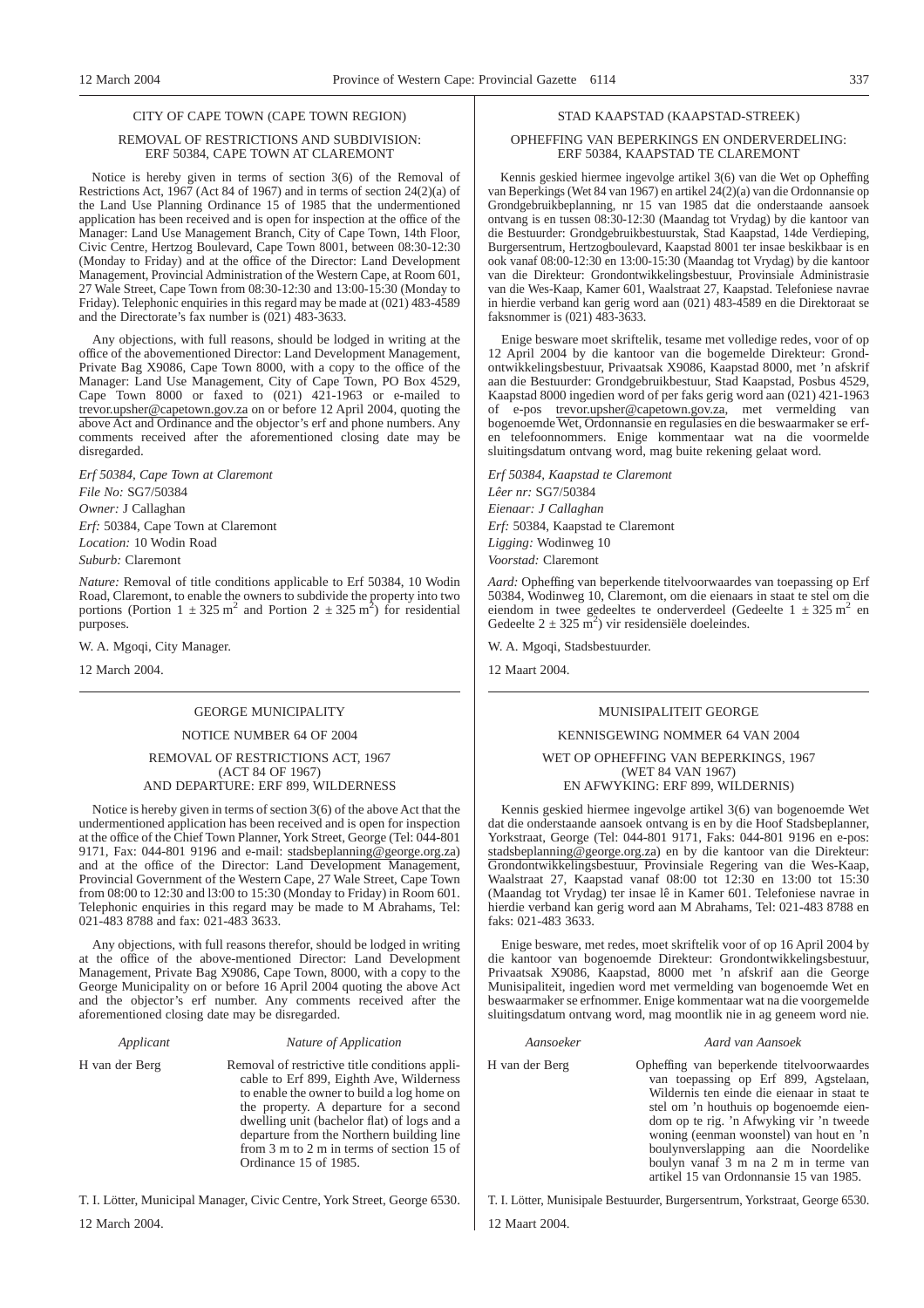# **TENDERS**

**N.B.** Tenders for commodities/services, the estimated value of which exceeds R20 000, are published in the Government Tender Bulletin, which is obtainable from the Government Printer, Private Bag X85, Pretoria, on payment of a subscription.

#### BERGRIVIER MUNICIPALITY

# APPLICATION FOR SUBDIVISION: CONSOLIDATION OF: PORTION 8 OF THE FARM NAMAQUASFONTEIN NO. 76, DIVISION PIKETBERG & PORTION 1 OF FARM NO. 78, DIVISION PlKETBERG

It is hereby notified in terms of section 24 of the Land Use Planning Ordinance, 1985 (Ordinance 15 of 1985), that the undermentioned application has been received, which is open to inspection at the office of the Local Authority. Any objections to the application, with full reasons therefor, should be lodged in writing with the Municipal Manager, Church Street, Piketberg (P O Box 60, Piketberg, 7320) or fax  $(022)$ 913 1380 by no later than 12:00 on 15 April 2004, quoting the above Ordinance as well as the objector's erf number.

### *Applicant Nature of Application*

David Hellig & Abrahamse on behalf of Tierhoek Trust

Subdivision of the consolidation of Portion 8 of the Farm Namaquasfontein No. 76, Division Piketberg  $(\pm 409$  ha) and Portion 1 of Farm No. 78, Division Piketberg  $(\pm 265$  ha) together  $\pm 674$  ha into Portion  $A (\pm 175$  ha) and Remainder ( $\pm 499$  ha).

*Enquiries: Mr W Wagener, Plketberg, Telephone (022) 913 1126.*

A. J. Bredenhann, Municipal Manager, Municipal Offices, P.O. Box 60, Piketberg 7320.

MN 12/2004 12 March 2004. 6600

**TENDERS**

**L.W.** Tenders vir kommoditeite/dienste waarvan die beraamde waarde meer as R20 000 beloop, word in die Staatstenderbulletin gepubliseer wat by die Staatsdrukker, Privaatsak X85, Pretoria, teen betaling van 'n intekengeld verkrygbaar is.

# **NOTICES BY LOCAL AUTHORITIES KENNISGEWINGS DEUR PLAASLIKE OWERHEDE**

#### BERGRIVIER MUNISIPALITEIT

AANSOEK OM ONDERVERDELING: KONSOLIDASIE VAN: GEDEELTE 8 VAN DIE PLAAS NAMAQUASFONTEIN NO. 76, AFDELING PIKETBERG & GEDEELTE 1 VAN PLAAS NO. 78, AFDELING PIKETBERG

Kragtens artikel 24 van die Ordonnansie op Grondgebruikbeplanning, 1985 (Ordonnansie 15 van 1985), word hiermee kennis gegee dat die onderstaande aansoek ontvang is en ter insae lê by die kantoor van die Plaaslike Owerheid. Enige besware, met die volledige redes daarvoor, moet skriftelik by die Munisipale Bestuurder, Kerkstraat, Piketberg (Posbus 60, Piketberg, 7320) of per faks (022) 913 1380 ingedien word voor 12:00 op 15 April 2004 met vermelding van bogenoemde Ordonnansie aan beswaarmaker se erfnommer/plaasnommer.

# *Aansoeker Aard van Aansoek*

David Hellig & Abrahamse namens Tierhoek Trust Onderverdeling van die konsolidasie van Gedeelte 8 van die Namaquasfontein Nr. 76, Afdeling Piketberg ( $\pm$  409 ha) en Gedeelte 1 van Plaas No. 78, Afdeling Piketberg  $(\pm 265 \text{ ha})$  tesame  $\pm 674 \text{ ha}$  in Gedeelte A (± 175 ha) en Restant (± 499 ha).

*Navrae: Mnr W Wagener, Piketberg, Telefoon (022) 913 1126.*

A. J. Bredenhann, Munisipale Bestuurder, Munisipale Kantore, Posbus 60, Piketberg 7320.

MK 12/2004 12 Maart 2004. 6600

# BEAUFORT WEST MUNICIPALITY

# NOTICE NR. 25/2004

# NOTICE CALLING FOR OBJECTIONS TO PROVISIONAL ADDITIONAL VALUATION ROLL

Notice is hereby given that in terms of section 19 read together with section 15(1) of the Property Valuation Ordinance, 1993, that the provisional valuation roll for the financial year 2003/2004, is open for inspection from Mondays to Fridays from 07:30 to 16:15 at the offices of the local authority Beaufort West Municipality as from 19 March 2004 to 16 April 2004.

1. The owner of any property recorded on such roll may, in terms of the provisions of section 19 read together with section 16 of the said Ordinance, object to the valuation placed on his property, and such objection must reach the Municipal Manager before the expiry of the abovementioned period. The prescribed form for the lodging of an objection is available at the addresses given hereunder. Your attention is specifically focused on the fact that no person is entitled to raise any objection before the Valuation Board unless he/she has lodged an objection in time on the prescribed form.

An owner also includes a proxy, as defined in section 1 of the Ordinance.

2. Addresses of offices of local authority:

Beaufort West Municipality, 15 Church Street, Private Bag 582, Beaufort West 6970 Housing Office, 3 De Vries Street, Beaufort West 6970 Administrative Office, Kwa-Mandlenkosi, Beaufort West 6970 Municipal Office, 29 Voortrekker Street, PO Box 24, Merweville 6940

- D. E. Welgemoed, Municipal Manager.
- [5/3/1] 12 March 2004. 6601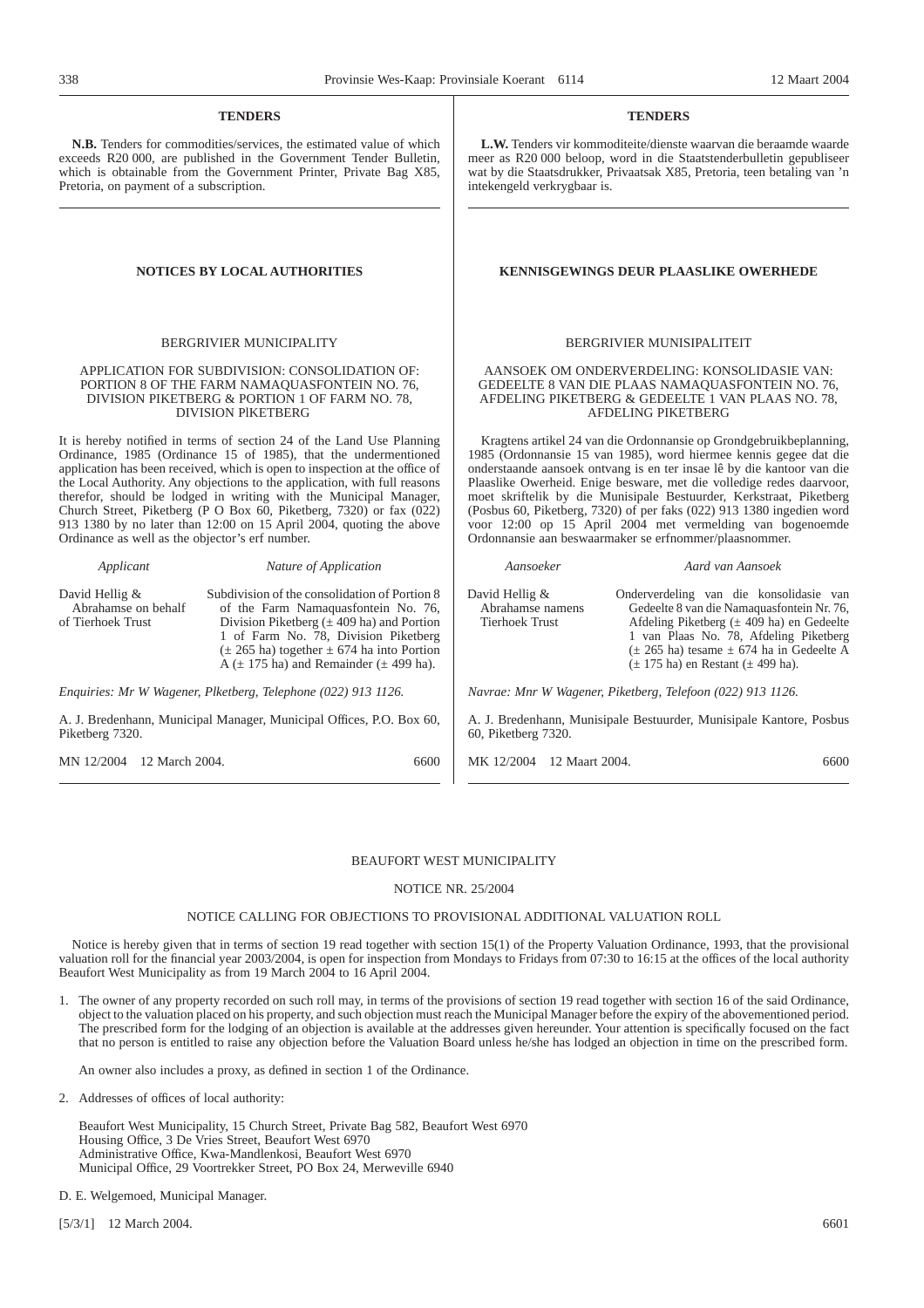# MUNISIPALITEIT BEAUFORT-WES

# KENNISGEWING 25/2004

# KENNISGEWING WAT BESWARE TEEN VOORLOPIGE AANVULLENDE WAARDASIELYS AANVRA

Kennisgewing geskied hierby ingevolge artikel 19 saamgelees met artikel 15(1) van die Ordonnansie op Eiendomswaardering, 1993 dat die voorlopige aanvullende waardasielys vir die boekjaar 2003/2004, ter insae lê in die kantoor van die plaaslike owerheid van Munisipaliteit Beaufort-Wes van 19 Maart 2004 tot 16 April 2004 vanaf Maandae tot Vrydae vanaf 07:30 tot 16:15.

l. Die eienaar van enige eiendom wat in sodanige lys opgeteken is, kan ingevolge die bepalings van artikel 19 saamgelees met artikel 16 van genoemde Ordonnansie beswaar aanteken teen die waardasie wat op sy eiendom geplaas is en sodanige beswaar moet die Munisipale Bestuurder voor die verstryking van bogenoemde tydperk bereik. Die voorgeskrewe vorm vir die indiening van 'n beswaar is by die adresse hieronder aangedui, beskikbaar. U aandag word spesifiek gevestig op die feit dat geen persoon geregtig is om enige beswaar voor die Waardasieraad te opper nie tensy hy/sy 'n beswaar op die voorgeskrewe vorm betyds ingedien het.

'n Eienaar sluit ook 'n gevolmagtigde in soos omskryf in artikel 1 van die Ordonnansie.

2. Adresse van die kantore van die plaaslike owerheid:

Munisipaliteit Beaufort-Wes, Kerkstraat 15, Privaatsak 582, Beaufort-Wes 6970 Behuisingskantoor, De Vriesstraat 3, Beaufort-Wes 6970 Administratiewe Kantoor, Kwa-Mandlenkosi, Beaufort-Wes 6970 Munisipale Kantoor, Voortrekkerstraat 29, Posbus 24, Merweville 6940

D. E. Welgemoed, Munisipale Bestuurder.

[15/3/1] 12 Maart 2004. 6601

# UMASIPALA WASE BHOBHOFOLO

# ISAZISI NOMBOLO 25/2004

# ISAZISI SOKUFA KWE NCHASO OKANYE ISIPHIKISO KULUHLU LWENTEKELELO ESABAMBISILEYO

Nasi isazisi esinxulumene necandelo 15(1) womthetho wokuthekelelwa kwepropati (Property Valuation Ordinance) ka-1993, umqulu wentekelelo obambisileyo wonyaka wezemali ka 2003/2004, ungahlolwa kwi-Ofisi, zika Masipala ukusukela ngo Mvulo ukuya ngolwesi Hlanu ukusukela ngo-7:30 ukuya Ku-16:15, ukusukela ngomhla we-19 March 2004 ukuya kwi-16 Aprili 2004.

1. Ukuba umnini womhlaba obhaliweyo kumqulu, ngokwamalungiselelo ecandelo 16 womthetho ongentla, akavumelani nentekelelo eyenziweyo kwipropati yakhe uyakwazi ukufaka isicelo esikuphikisayo oko yaye isicelo sokuphikisa kufuneka sifakwe kwi-Manejala kaMasipala phambi kosuku oluxeliweyo apha ngentla kwifomi eqingqiweyo yokufaka isichaso sakho efumaneka kwezi-dilesi zixeliweyo ngezantsi. Qaphela okokuba akukho mntu uzakuvumeleka okokuba avele ngaphambi kwe-bodi Yentekelelo (Valuation Board) engaka-nge asifake isicelo sakhe ngexesha kwifomi eqingqiweyo.

Umnini ukwaquka ummeli, ngokucha-ziweyo kwicandelo 1 lwe Ordinance.

- 2. Idi lesi ze-Ofisi zebhunga ledolophi: Beaufort West Municipality, 15 Church Street, Private Bag 582, Beaufort West, 6970 Housing Office, 3 De Vries Street, Beaufort West, 6970 Administrative Office, Kwa-Mandlenkosi, Beaufort West, 6970 Municipal Office, 29 Voortrekker Street, PO Box 24, Merweville, 6940 Advice Office, Nelspoort, 6973
- D. E. Welgemoed, Imanejala Ka-Masipala.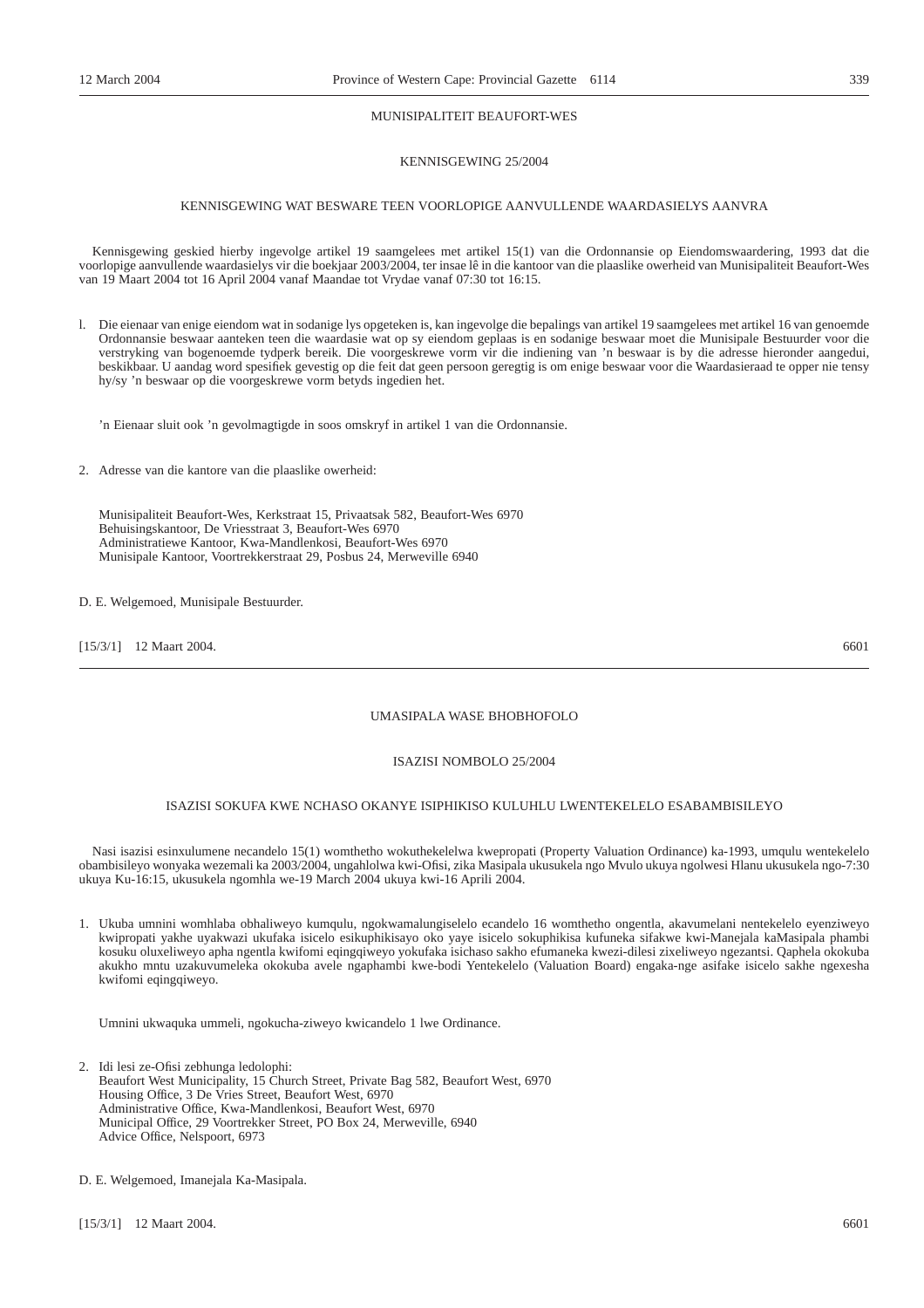| Trovinsic Wes-Kaap. Trovinsiale Kocrant                                                                                                                                                                                                                                                                                                                       |                                                                                                                                                                                                                                                                                                                                                       |
|---------------------------------------------------------------------------------------------------------------------------------------------------------------------------------------------------------------------------------------------------------------------------------------------------------------------------------------------------------------|-------------------------------------------------------------------------------------------------------------------------------------------------------------------------------------------------------------------------------------------------------------------------------------------------------------------------------------------------------|
| <b>BITOU MUNICIPALITY</b>                                                                                                                                                                                                                                                                                                                                     | <b>BITOU MUNISIPALITEIT</b>                                                                                                                                                                                                                                                                                                                           |
| <b>NOTICE NO. 28 OF 2004</b>                                                                                                                                                                                                                                                                                                                                  | KENNISGEWING NR. 28 VAN 2004                                                                                                                                                                                                                                                                                                                          |
| GENERAL VALUATION 1 JANUARY 2003: PROVISIONAL<br><b>VALUATION ROLL</b>                                                                                                                                                                                                                                                                                        | ALGEMENE WAARDASIE 1 JANUARIE 2003: VOORLOPIGE<br><b>WAARDASIELYS</b>                                                                                                                                                                                                                                                                                 |
| Notice is hereby given in terms of section 15 of the Property Valuation<br>Ordinance, 1993, that the provisional valuation roll in respect of a general<br>valuation on 1 January 2003 is open for inspection during office hours at<br>the Rates Hall, First Floor, Municipal Offices, Sewell Street, Plettenberg<br>Bay from 12 March 2004 to 9 April 2004. | Kennis word hiermee gegee ingevolge artikel 15 van die Ordonnansie<br>op Eiendomswaardering, 1993, dat die voorlopige waardasielys ten<br>opsigte van die algemene waardasie op 1 Januarie 2003 ter insae lê in die<br>Belastingsaal, Munisipale Kantore, Sewellstraat, Plettenbergbaai vanaf<br>12 Maart 2004 tot 9 April 2004 gedurende kantoorure. |
| Objections against valuations may, in terms of section 16 of the said<br>Ordinance, be submitted on the prescribed form to the office of the<br>Municipal Manager on or before 16 April 2004.                                                                                                                                                                 | Besware teen betrokke waardasies kan, ingevolge artikel 16 van<br>bogenoemde Ordonnansie, op die voorgeskrewe vorm ingedien word by<br>die kantoor van die Munisipale Bestuurder voor of op 16 April 2004.                                                                                                                                            |
| Only registered owners of properties or their properly appointed proxy<br>are allowed to submit any objections.                                                                                                                                                                                                                                               | Slegs geregistreerde eienaars van eiendomme of skriftelik aangestelde<br>gevolmagtigde persone is geregtig om enige besware in te dien.                                                                                                                                                                                                               |
| Objection forms are available at the abovementioned address.                                                                                                                                                                                                                                                                                                  | Beswaarvorms is beskikbaar by die bogemelde adres.                                                                                                                                                                                                                                                                                                    |
| M.G. Seitisho, Municipal Manager.                                                                                                                                                                                                                                                                                                                             | M. G. Seitisho, Munisipale Bestuurder.                                                                                                                                                                                                                                                                                                                |
| 12 March 2004.<br>6602                                                                                                                                                                                                                                                                                                                                        | 12 Maart 2004.<br>6602                                                                                                                                                                                                                                                                                                                                |
|                                                                                                                                                                                                                                                                                                                                                               |                                                                                                                                                                                                                                                                                                                                                       |
|                                                                                                                                                                                                                                                                                                                                                               |                                                                                                                                                                                                                                                                                                                                                       |
|                                                                                                                                                                                                                                                                                                                                                               |                                                                                                                                                                                                                                                                                                                                                       |
| BREEDE RIVER/WINELANDS MUNICIPALITY                                                                                                                                                                                                                                                                                                                           | MUNISIPALITEIT BREËRIVIER/WYNLAND                                                                                                                                                                                                                                                                                                                     |
| Montagu Office                                                                                                                                                                                                                                                                                                                                                | Montagu Kantoor                                                                                                                                                                                                                                                                                                                                       |
| MN NR. 15/2004                                                                                                                                                                                                                                                                                                                                                | MK NR. 15/2004                                                                                                                                                                                                                                                                                                                                        |
| PROPOSED CONSENT USE                                                                                                                                                                                                                                                                                                                                          | VOORGESTELDE VERGUNNINGSGEBRUIK                                                                                                                                                                                                                                                                                                                       |
| ERF 5153, KAREE STREET, MONTAGU                                                                                                                                                                                                                                                                                                                               | ERF 5153, KAREESTRAAT, MONTAGU                                                                                                                                                                                                                                                                                                                        |
|                                                                                                                                                                                                                                                                                                                                                               |                                                                                                                                                                                                                                                                                                                                                       |

(Montagu Zoning Scheme Regulations)

Notice is hereby given in terms of the Zoning Scheme Regulations of Montagu (Land Use Planning Ordinance No 15 of 1985) that Council has received an application for consent use from KC Olivier and VW Baatjies for an additional dwelling unit on erf 5153, Montagu.

The application for the proposed consent use will be open for inspection at the Montagu Office during normal office hours. Written legal and fully motivated objections/comments, if any, must be lodged with the Municipal Manager, Private Bag X2, Ashton, 6715, before or on 5 April 2004. Further details are obtainable from Mr Jack van Zyl (023-614 1112) during office hours.

Any person who cannot write may come to the office mentioned above, during office hours where a staff member of the municipality will assist that person to transcribe his/her comments or representations.

N. Nel, Municipal Manager, Municipal Office, Private Bag X2, Ashton 6712.

(Montagu Soneringskemaregulasies)

Kennis geskied hiermee ingevolge die Soneringskemaregulasies van Montagu (Ordonnansie nr 15 van 1985), dat die Raad 'n aansoek om vergunningsgebruik ontvang het van KC Olivier en VW Baatjies ten einde 'n addisionele wooneenheid op te rig op erf 5153, Montagu.

Die aansoek insake die voorgenome vergunningsgebruik lê ter insae gedurende kantoorure in die Montagu Kantoor en skriftelike regsgeldige en goed gemotiveerde besware/kommentaar, indien enige, moet nie later as 5 April 2004 skriftelik by die Munisipale Bestuurder, Privaatsak X2, Ashton, 6715, ingedien word nie. Navrae kan gerig word aan mnr Jack van Zyl by telefoonnommer 023-614 1112.

'n Persoon wat nie kan skryf nie kan gedurende kantoorure na bogenoemde kantoor kom waar 'n personeellid van die munisipaliteit daardie persoon sal help om sy/haar kommentaar of vertoë af te skryf.

N. Nel, Munisipale Bestuurder, Munisipale Kantoor, Privaatsak X2, Ashton 6715.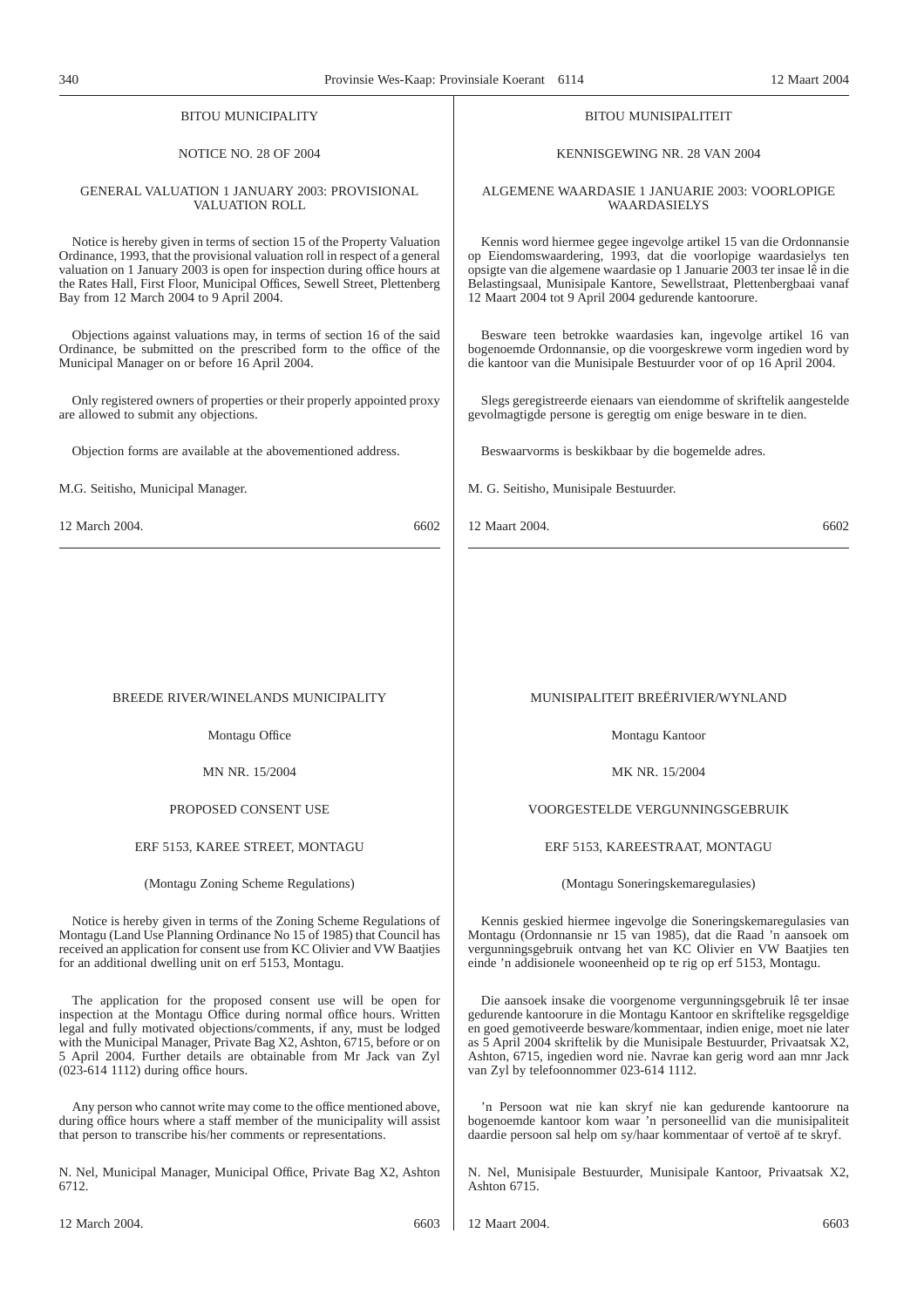# BREEDE RIVER/WINELANDS MUNICIPALITY

Robertson Office

MN NO. 17/2004

# PROPOSED TEMPORARY DEPARTURE

# ERF 605, 64 PAUL KRUGER STREET, ROBERTSON

# (Ordinance 15 of 1985, Land Use Planning)

Notice is hereby given in terms of section 15 of the Land Use Planning Ordinance, 1985 (Ordinance 15 of 1985), that the Council has received an application for temporary departure (for 5 years) from Mr PJ Marais in order to trade in used building material from erf 605, Robertson.

The application for the proposed temporary departure will be open for inspection at the Robertson Office during normal office hours. Written legal and fully motivated objections/comments, if any, must be lodged with the Municipal Manager, Private Bag X2, Ashton, 6715, before or on 5 April 2004. Further details are obtainable from Mr Jack van Zyl (023-614 1112) during office hours.

Any person who cannot write may come to the office mentioned above, during office hours where a staff member of the municipality will assist that person to transcribe his/her comments or representations.

N. Nel, Municipal Manager, Municipal Office, Private Bag X2, Ashton 6712.

12 March 2004. 6604

#### BREEDE RIVER/WINELANDS MUNICIPALITY

# McGregor Office

#### MN NR. 14/2004

#### PROPOSED REZONING (WALDORFF SCHOOL) OF ERVEN 179, 183 AND 184, LOOP- AND OFFICE STREET, **McGREGOR**

## (Ordinance 15 of 1985, Land Use Planning)

Notice is hereby given in terms of the provisions of section 17 of the Land Use Planning Ordinance, 1985 (Ordinance 15 of 1985), that Council has received an application from Spronk and Associates on behalf of MDH Norval, WG Duffel & DW Seekings and MW Kamstra & JA Nowicki for a rezoning of erven 179, 183 and 184 from Residential zone I to institutional zone I.

The application will be open for inspection at the McGregor Office during normal office hours. Written legal and fully motivated objections/ comments, if any, must be lodge with the Municipal Manager, Private Bag X2, Ashton, 6715, before or on 5 April 2004. Further details are obtainable from Mr Jack van Zyl (023-614 1112) during office hours.

Any person who cannot write may come to the office mentioned above, during office hours where a staff member of the municipality will assist that person to transcribe his/her comments or representations.

N. Nel, Municipal Manager, Municipal Office, Private Bag X2, Ashton 6712.

# MUNISIPALITEIT BREËRIVIER/WYNLAND

Robertson Kantoor

#### MK NR. 17/2004

# VOORGESTELDE TYDELIKE AFWYKING

# ERF 605, PAUL KRUGERSTRAAT 64, ROBERTSON

(Ordonnansie 15 van 1985, Grondgebruikbeplanning)

Kennis geskied hiermee ingevolge artikel 15 van die Ordonnansie op Grondgebruikbeplanning, 1985 (Ordonnansie 15 van 1985) dat die Raad 'n aansoek ontvang het om tydelike afwyking (vir 5 jaar) van mnr PJ Marais ten einde handel te dryf met tweedehandse boumateriaai vanaf erf 605, Robertson.

Die aansoek insake die voorgenome tydelike afwyking lê ter insae gedurende kantoorure in die Robertson Kantoor en skriftelike regsgeldige en goed gemotiveerde besware/kommentaar, indien enige, moet nie later as 5 April 2004, skriftelik by die Munisipale Bestuurder, Privaatsak X2, Ashton, 6715, ingedien word nie. Navrae kan gerig word aan mnr Jack van Zyl by telefoonnommer 023-614 1112.

'n Persoon wat nie kan skryf nie kan gedurende kantoorure na bogenoemde kantoor kom waar 'n personeellid van die munisipaliteit daardie persoon sal help om sy/haar kommentaar of vertoë af te skryf.

N. Nel, Munisipale Bestuurder, Munisipale Kantoor, Privaatsak X2, Ashton 6715.

12 Maart 2004. 6604

# MUNISIPALITEIT BREËRIVIER/WYNLAND

# McGregor Kantoor

#### MK NR. 14/2004

# VOORGESTELDE HERSONERING (WALDORFSKOOL) VAN ERWE 179, 183 EN 184, LOOP- EN KANTOORSTRAAT, McGREGOR

(Ordonnansie 15 van 1985, Grondgebruikbeplanning)

Kennis geskied hiermee ingevolge artikel 17 van die Ordonnansie op Grondgebruikbeplanning, 1985 (Ordonnansie 15 van 1985) dat 'n aansoek ontvang is van Spronk en Medewerkers namens MDH Norval, WG Duffel & DW Seekings en MW Kamstra & JA Nowicki vir die hersonering van erwe 179, 183 en 184 van Residensiële sone I na Institusionele sone I.

Die aansoek lê ter insae gedurende kantoorure in die McGregor Kantoor en skriftelike regsgeldige en goed gemotiveerde besware/kommentaar, indien enige, moet nie later as 5 April 2004 skriftelik by die Munisipale Bestuurder, Privaatsak X2, Ashton, 6715, ingedien word nie. Navrae kan gerig word aan mnr Jack van Zyl by telefoonnommer 023-614 1112.

'n Persoon wat nie kan skryf nie kan gedurende kantoorure na bogenoemde kantoor kom waar 'n personeellid van die munisipaliteit daardie persoon sal help om sy/haar kommentaar of vertoë af te skryf.

N. Nel, Munisipale Bestuurder, Munisipale Kantoor, Privaatsak X2, Ashton 6715.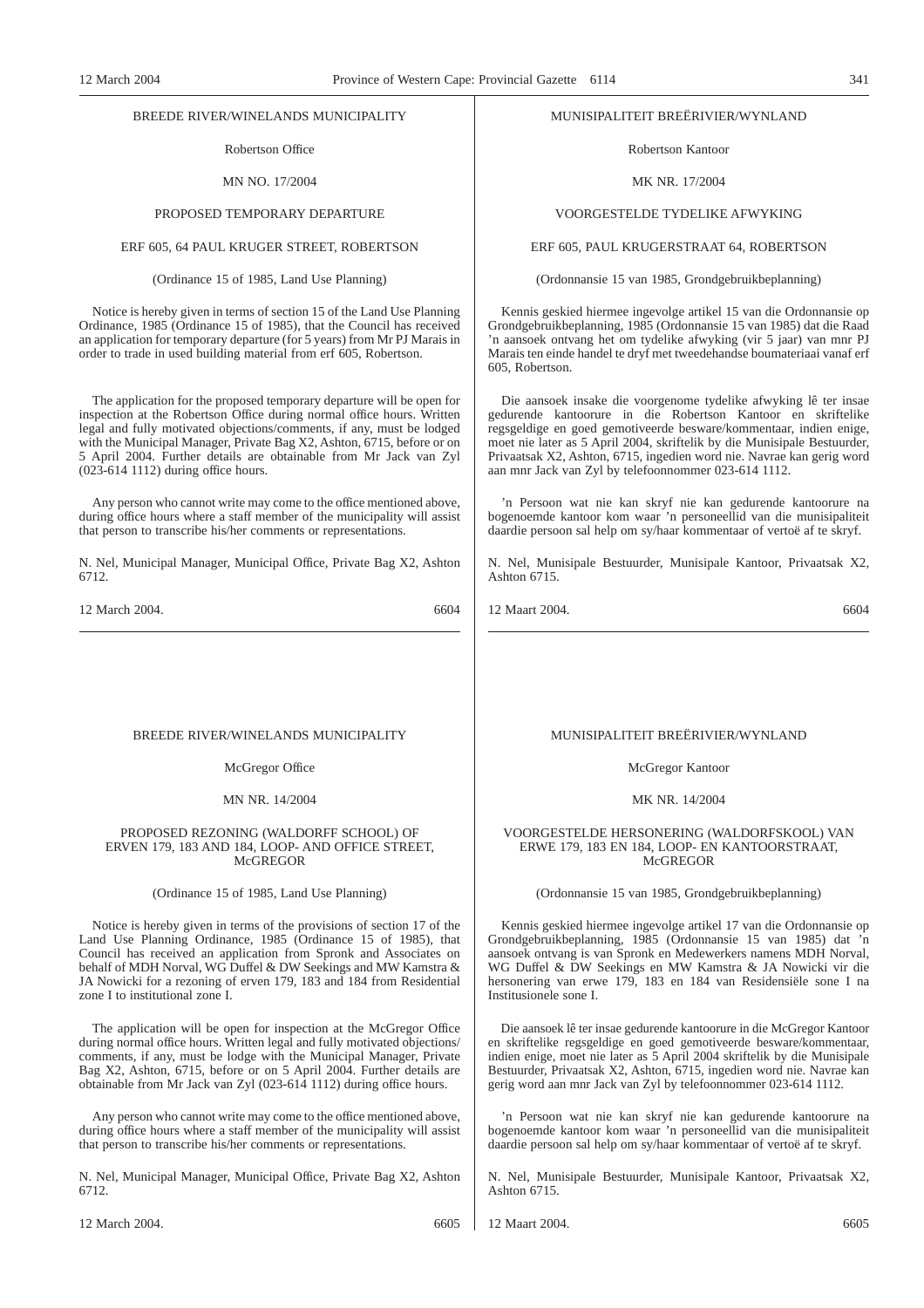# BREEDE RIVER/WINELANDS MUNICIPALITY

# Montagu Office

MN NR. 16/2004

# PROPOSED TEMPORARY DEPARTURE

# ERF 947, DU TOIT STREET, MONTAGU

(Montagu Zoning Scheme Regulations)

Notice is hereby given in terms of the Land Use Planning Ordinance No 15 of 1985 that Council has received an application for temporary departure (for 5 years) from Ms R Anger, on behalf of the owner, to run a nursery, coffee shop/tea garden and road stall on erf 947, Montagu.

The application for the proposed temporary departure use will be open for inspection at the Montagu Office during normal office hours. Written legal and fully motivated objections/comments, if any, must be lodged with the Municipal Manager, Private Bag X2, Ashton, 6715, before or on 5 April 2004. Further details are obtainable from Mr Jack van Zyl (023-614 1112) during office hours.

Any person who cannot write may came to the office mentioned above, during office hours where a staff member of the municipality will assist that person to transcribe his/her comments or representations.

N. Nel, Municipal Manager, Municipal Office, Private Bag X2, Ashton 6712.

12 March 2004. 6606

# BREEDE RIVER/WINELANDS MUNICIPALITY

Montagu Office

MN NR. 2/2004

CLOSING OF PORTIONS OF PUBLIC PLACE ERF 163 ADJOINING ERF 864, ASHTON AND FARM 198, MONTAGU

Notice is hereby given in terms of section 137(1) of Ordinance 20 of 1974 that public places, erf 163 adjoining erf 864, Ashton and farm 198, Montagu, have been closed. (S/2896/16 v1 p.150)

N. Nel, Municipal Manager, Private Bag X2, Ashton 6715.

12 March 2004. 6607

# BREEDE RIVER/WINELANDS MUNICIPALITY

Ashton Office

MN NR. 3/2004

# CLOSING OF PUBLIC PLACE ERF 645, ASHTON

Notice is hereby given in terms of section 137(1) of Ordinance 20 of 1974 that public place, erf 645, Ashton, have been closed. (S/2896/16 v2 p.248)

N. Nel, Municipal Manager, Private Bag X2, Ashton 6715.

# MUNISlPALITEIT BREËRIVIER/WYNLAND

Montagu Kantoor

### MK NR. 16/2004

# VOORGESTELDE TYDELIKE AFWYKING

# ERF 947, DU TOITSTRAAT, MONTAGU

(Montagu Soneringskemaregulasies)

Kennis geskied hiermee ingevolge die Ordonnansie op Grondgebruikbeplanning Nr 15 van 1985, dat die Raad 'n aansoek om tydelike afwyking (vir 5 jaar) ontvang het van me R Anger, namens die eienaar, ten einde 'n kwekery, koffiehuis/teetuin en padstal te bedryf op erf 947, Montagu.

Die aansoek insake die voorgenome tydelike afwyking lê ter insae gedurende kantoorure in die Montagu Kantoor en skriftelike regsgeldige en goed gemotiveerde besware/kommentaar, indien enige moet nie later as 5 April 2004 skriftelik by die Munisipale Bestuurder, Privaatsak X2, Ashton, 6715, ingedien word nie. Navrae kan gerig word aan mnr Jack van Zyl by telefoonnommer 023-614 1112.

'n Persoon wat nie kan skryf nie kan gedurende kantoorure na bogenoemde kantoor kom waar 'n personeellid van die munisipaliteit daardie persoon sal help om sy/haar kommentaar of vertoë af te skryf.

N. Nel, Munisipale Bestuurder, Munisipale Kantoor, Privaatsak X2, Ashton 6712.

12 Maart 2004. 6606

# MUNISIPALITEIT BREËRIVIER/WYNLAND

Montagu Kantoor

MK NR. 2/2004

SLUlTING VAN GEDEELTES VAN OPENBARE PLEK ERF 163 AANGRENSEND ERF 864, ASHTON EN PLAAS 198, MONTAGU

Kennis geskied hiermee kragtens artikel 137(1) van Ordonnansie 20 van 1974 die openbare plek, erf 163 aangrensend erf 864, Ashton en Plaas 198 Montagu, nou gesluit is. (S/2896/16 v1 p.150)

N. Nel, Munisipale Bestuurder, Privaatsak X2, Ashton 6715.

12 Maart 2004. 6607

# MUNISIPALITEIT BREËRIVIER/WYNLAND

Ashton Kantoor

MK NR. 3/2004

# SLUITING VAN OPENBARE PLEK ERF 645, ASHTON

Kennis geskied hiermee kragtens artikel 137(1) van Ordonnansie 20 van 1974 dat die openbare plek, erf 645, Ashton, nou gesluit is. (S/2896/16 v2 p.248)

N. Nel, Munisipale Bestuurder, Privaatsak X2, Ashton 6715.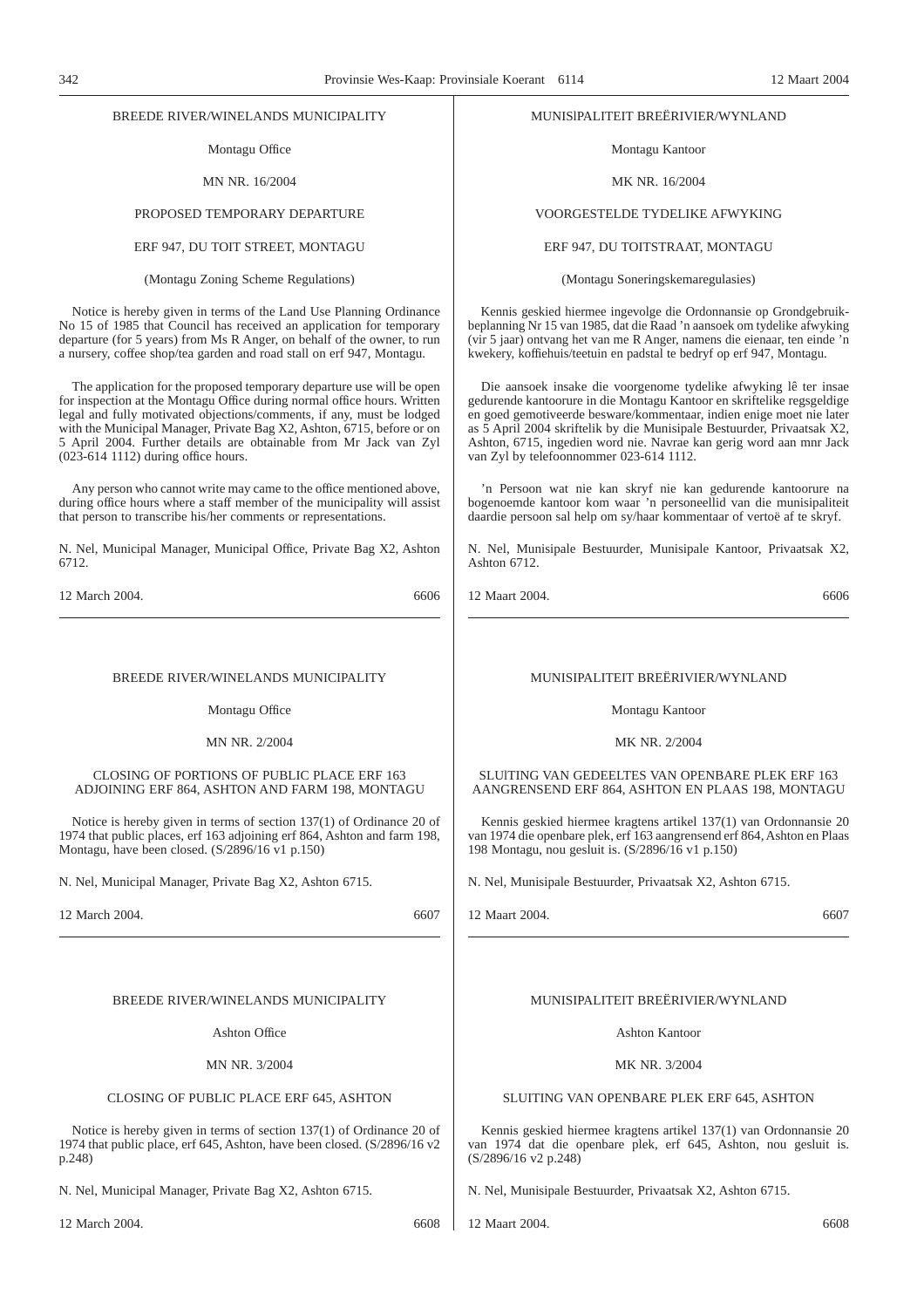# BREEDE VALLEY MUNICIPALITY

# APPLICATION FOR REZONING ERF 394, 51 TULBAGH STREET, **WORCESTER**

Notice is hereby given in terms of section 17(2)(a) of the Land Use Planning Ordinance, 1985 (Ordinance 15 of 1985) that an application has been received for the rezoning of erf 394, 51 Tulbagh Street, Worcester from Residential Zone I to Business Zone III, in order to allow the owner to operate offices.

Full particulars regarding the application are available at the office of the Corporate Services Department, Room 213, (Mr. Bennett Hlongwana) Tel No. 023 348 2621, Civic Centre, Baring Street, Worcester.

Written objections, if any, should be addressed to the Municipal Manager, Private Bag X3046, Worcester, 6849 and must reach the undersigned on or before 14 April 2004.

A. A. Paulse, Municipal Manager.

(Notice No. 29/2004) 12 March 2004. 6609

# BREEDE VALLEY MUNICIPALITY

# APPLICATION FOR CONSENT USE OF ERF 49 , 73 MURRAY STREET, WORCESTER.

Notice is hereby given in terms of section 17(2)(a) of the Land Use Planning Ordinance, 1985 (Ordinance 15 of 1985) that an application has been received for consent use of erf 49, 73 Murray Street, Worcester (Business Zone I) in order to allow the owner to operate offices and shops.

Full particulars regarding the application are available at the office of the Corporate Services Department, Room 213 (Mr. Bennett Hlongwana), Tel. No. 023 348 2621, Civic Centre, Baring Street, **Worcester** 

Written objections, if any, should be addressed to the Municipal Manager, Private Bag X3046, Worcester, 6849 and must reach the undersigned on or before 14 April 2004.

A. A. Paulse, Municipal Manager.

(Notice No. 27/2004) 12 March 2004. 6610

#### BREEDE VALLEY MUNICIPALITY

# APPLICATION FOR REZONING AND CONSENT USE, PORTION II OF THE FARM 36, WORCESTER.

Notice is hereby given in terms of section 17(2)(a) of the Land Use Planning Ordinance, 1985 (Ordinance 15 of 1985) that an application has been received for the rezoning and consent use of a Portion II of the Farm No. 36, Worcester, from Open Public Space Zone III (Private Nature Reserve) to Business Zone II in order to allow the owner to operate two conference facilities, three restaurants and offices.

Full particulars regarding the proposal will be made available at the office of the Director: Corporate Services, Room 213, (Mr. Bennett Hlongwana), Tel. No. 023 348 2621, Civic Centre, Baring Street, Worcester.

Objections, if any, should be lodged in writing with the Municipal Manager, Private Bag X3046, Worcester, 6849 and must reach the undersigned on or before 14 April 2004.

A. A. Paulse, Municipal Manager.

(Notice No. 28/2004) 12 March 2004. 6611

# BREEDEVALLEI MUNISIPALITEIT

# AANSOEK OM HERSONERING ERF 394, TULBAGHSTRAAT 51, **WORCESTER**

Kennis geskied hiermee ingevolge die bepalings van artikel 17(2)(a) van die Ordonnansie op Grondgebruikbeplanning, 1985 (Ordonnansie 15 van 1985) dat 'n aansoek ontvang is waarin goedkeuring versoek word om die hersonering van erf 394, Tulbaghstraat 51, Worcester vanaf Residensiële Sone I na Sake Sone III ten einde die eienaar in staat te stel om kantore te bedryf.

Volledige besonderhede van die aansoek is beskikbaar in die kantoor van die Direkteur: Korporatiewe Dienste, Kamer 213, Burgersentrum, Baringstraat, Worcester (mnr. Bennett Hlongwana) Tel Nr. 023 348 2621.

Besware, indien enige, moet skriftelik gerig word aan die Munisipale Bestuurder, Privaatsak X3046, Worcester 6849 om die ondergetekende te bereik voor of op 14 April 2004.

A. A. Paulse, Munisipale Bestuurder.

(Kennisgewing Nr. 29/2004) 12 Maart 2004. 6609

# BREEDEVALLEI MUNISIPALITEIT

#### AANSOEK OM VERGUNNINGSGEBRUIK VAN ERF 49, MURRAYSTRAAT 73, WORCESTER.

Kennis geskied hiermee ingevolge die bepalings van artikel 17(2)(a) van die Ordonnansie op Grondgebruikbeplanning, 1985 (Ordonnansie 15 van 1985) dat 'n aansoek ontvang is waarin goedkeuring versoek word om die vergunningsgebruik van erf 49, Murraystraat 73, Worcester (Sake Sone I) ten einde die eienaar in staat te stel om kantore en winkels te bedryf.

Volledige besonderhede van die aansoek sal beskikbaar gestel word in die kantoor van die Direkteur, Korporatiewe Dienste, Kamer 213, Burgersentrum, Baringstraat, Worcester (mnr. Bennett Hlongwana), Tel. No. 023 348 2621.

Besware, indien enige, moet skriftelik gerig word aan die Munisipale Bestuurder, Privaatsak X3046, Worcester, 6849 om die ondergetekende te bereik voor of op 14 April 2004.

A. A. Paulse, Munisipale Bestuurder.

(Kennisgewing No. 27/2004) 12 Maart 2004. 6610

# BREEDEVALLEI MUNISIPALITEIT

# AANSOEK OM HERSONERING EN VERGUNNINGSGEBRUIK, GEDEELTE II VAN DIE PLAAS 36, WORCESTER

Kennis geskied hiermee ingevolge die bepalings van artikel 17(2)(a) van die Ordonnansie op Grondgebruikbeplanning, 1985 (Ordonnansie 15 van 1985) dat 'n aansoek ontvang is waarin goedkeuring versoek word om die hersonering en vergunningsgebruik van Gedeelte II van die plaas Nr. 36, Worcester, vanaf Oopruimtesone III (Privaat Natuurreservaat) na Sake Sone II ten einde die eienaar in staat te stel om twee konferensie fasiliteite, drie restaurante en kantore te bedryf.

Volledige besonderhede van die aansoek sal beskikbaar gestel word in die kantoor van die Direkteur: Korporatiewe Dienste, Kamer 213, Burgersentrum, Baringstraat, Worcester (mnr. Bennett Hlongwana), Tel. No. 023 348 2621.

Besware, indien enige, moet skriftelik gerig word aan die Munisipale Bestuurder, Privaatsak X3046, Worcester, 6849 om die ondergetekende te bereik voor of op 14 April 2004.

A. A. Paulse, Munisipale Bestuurder.

(Kennisgewing No. 28/2004) 12 Maart 2004. 6611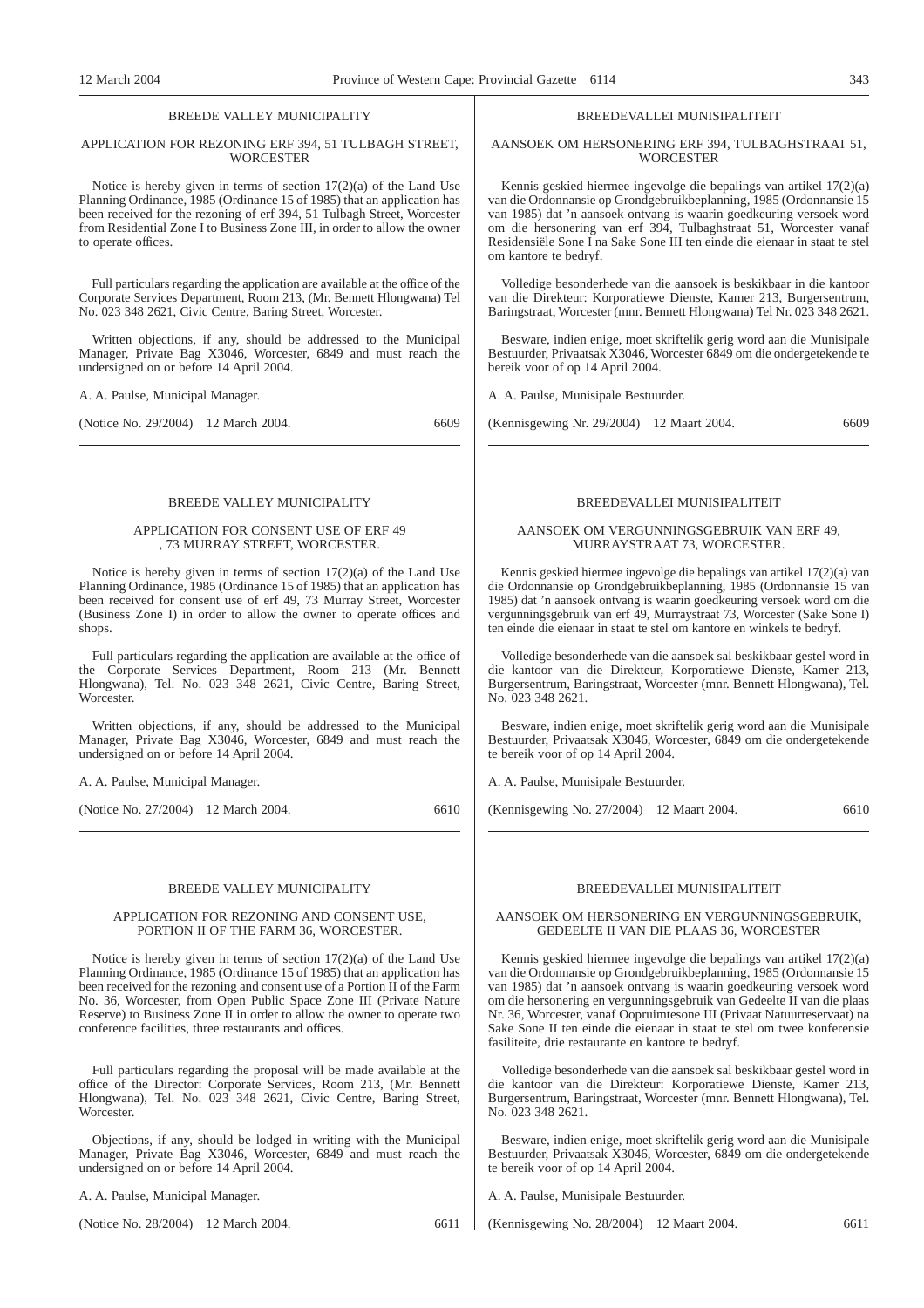# BREEDE VALLEY MUNICIPALITY

#### PROPOSED BY-LAWS: SERVICES TARIFFS

Notice is hereby given in terms of section 160(4)(b) of the Constitution of the Republic of South Africa (Act 108 of 1996) read with section 12(3)(b) of the Municipal Systems Act, 2000 (Act 32 of 2000) that the Municipality intends to adopt a by-law to give effect to its tariff policy and the implementation and enforcement thereof.

Copies of the draft by-law are available at the following municipal offices:

Worcester: Room 203, Civic Centre, Worcester (Ms. Loots/Ms Mercuur)

Rawsonville: Municipal Offices, Le Sueur Street (Ms. Swart/Mr. Baadjies)

Touws River: Municipal Offices, Logan Street (Ms. Louw/Ms. Van der Bank)

De Doorns: Municipal Offices, La Rochelle Street (Ms. Greyling/Ms Varnie)

Comments on the draft proposal must reach the undersigned at Private Bag X3046, Worcester or be delivered to any of the offices mentioned above, in writing by not later than 1 April 2004.

A. A. Paulse, Municipal Manager.

(Notice No. 30/2004) 12 March 2004. 6612

# CITY OF CAPE TOWN (BLAAUWBERG REGION)

# CLOSURE AND REZONING: PORTION OF PUBLIC ROAD ABUTTING ERVEN 27829, 28305 AND 28306, MILNERTON AT PARKLANDS

Notice is hereby given in terms of sections 137(2) and 124(2)(a) of Ordinance No 20 of 1974 and section 17(2)(a) of Ordinance 15 of 1985, that this Council intends closing and rezoning (from Public Street to Single Residential (child/daycare centre) a portion of Eden End Road for the purposes of alienation and consolidation with Erf 28305, Milnerton at Parklands in order to utilize the land as a play area for a child day care centre. Details of the proposal are open for inspection at Milpark Centre (Ground Floor), cnr Koeberg & Ixia Roads, Milnerton between the hours of 08:00 and 13:00 weekdays. Any objection, with full reasons, should be lodged in writing with the City Manager, PO Box 35, Milnerton 7435 by no later than 2 April 2004, quoting the objector's erf number.

*Ref:* B14/3/4/3/173

*Applicant:* SAU Property Investments (Pty) Ltd

W. A. Mgoqi, City Manager.

12 March 2004. 6613

# CITY OF CAPE TOWN (BLAAUWBERG REGION)

# REZONING AND DEPARTURE: ERVEN 496 AND 500, MILNERTON

It is hereby notified that the undermentioned application has been received by the City of Cape Town and is open for inspection at the Town Planning Department, Milpark Centre (Ground Floor), c/o Koeberg & Ixia Roads, Milnerton. Any objection, with full reasons, should be lodged in writing with the City Manager, PO Box 35, Milnerton 7435, by no later than 2 April 2004, quoting the objector's erf number and the undermentioned reference number.

*Nature of application:* The rezoning of Erven 496 and 500, bounded by Loxton & Knysna Roads, Milnerton from General Business 1 to General Residential 2 for the development of a Block of Flats as well as a permanent departure in terms of the Scheme Regulations to permit a coverage of 0,8 in lieu of 0,3.

*Applicant:* Leon Smith Architects on behalf of Babalon Investments (Pty) Ltd

#### *Ref:* LC500M

*Contact person:* Mrs M Louw, tel. (021) 550-1094

W. A. Mgoqi, City Manager.

12 March 2004. 6614

# MUNISIPALITEIT BREEDE VALLEI

#### VOORGESTELDE VERORDENlNG: DIENSTE TARIEWE

Kennis geskied hiermee kragtens die bepalings van artikel 160(4)(b) van die Grondwet van die Republiek van Suid-Afrika (Wet 108 van 1996) saamgelees met artikel 12(3)(b) van die Munisipale Stelsels Wet, 2000 (Wet 32 van 2000) dat die Munisipaliteit van voorneme is om 'n verordering aan te neem ten einde gevolg te gee aan sy tariefbeleid en die implementering en uitvoering daarvan.

Eksemplare van die konsep-verordening is beskikbaar by die volgende munisipale kantore:

Worcester: Kamer 203, Burgersentrum (me. Loots/me. Mercuur)

Rawsonville: Munisipale kantore, Le Sueurstraat (me. Swart/mnr. Baadjies)

Touwsrivier: Munisipale kantore, Loganstraat (me. Louw/me. Van der Bank)

De Doorns: Munisipale kantore, La Rochellestraat (me. Greyling/me. Varnie)

Kommentaar op die voorstel moet die ondergetekende skriftelik bereik by Privaatsak X3046, Worcester of ingedien word by enige van die kantore hierbo vermeld, nie later nie as 1 April 2004.

A. A. Paulse, Munispale Bestuurder.

(Kennisgewing Nr. 30/2004) 12 Maart 2004. 6612

# STAD KAAPSTAD (BLAAUWBERG-STREEK) SLUITING EN HERSONERING: GEDEELTE PUBLIEKE STRAAT

# AANGRENSEND AAN ERWE 27829, 28305 EN 28306, MILNERTON TE PARKLANDS

Kennis geskied hiermee ingevolge artikels 137(2) en 124(2)(a) van Ordonnansie no 20 van 1974 en artikel 17(2)(a) van Ordonnansie 15 van 1985, dat die Raad van voorneme is om 'n gedeelte van Eden Endstraat te sluit en vanaf publieke straat tot enkelresidensieel (kleuterskool) te hersoneer met die doel om dit te verkoop en te konsolideer met Erf 28305, Milnerton, Parklands. Besonderhede is weeksdae tussen 08:00- 13:00 by die Milpark-sentrum (Grondverdieping), h/v Koeberg- en Ixiastraat, Milnerton ter insae beskikbaar. Enige besware, met volledige redes daarvoor, moet teen nie later nie as 2 April 2004 skriftelik by die Stadsbestuurder, Posbus 35, Milnerton 7435 ingedien word met vermelding van die beswaarmaker se erfnommer.

*Verw:* B14/3/4/3/173

*Aansoeker:* SAU Property Investments (Edms) Bpk

W. A. Mgoqi, Stadsbestuurder.

12 Maart 2004. 6613

# STAD KAAPSTAD (BLAAUWBERG-STREEK)

# HERSONERING EN AFWYKING: ERWE 496 EN 500, MILNERTON

Kennis geskied hiermee dat die onderstaande aansoek deur die Stad Kaapstad ontvang is en by die Stadsbeplanningsdepartement te Milparksentrum (Grondverdieping), h/v Koeberg- en Ixiastraat, Milnerton ter insae lê. Enige besware, met volledige redes daarvoor, moet teen nie later nie as 2 April 2004 skriftelik by die Stadsbestuurder, Posbus 35, Milnerton 7435 ingedien word met vermelding van die beswaarmaker se erfnommer en die ondergenoemde verwysingsnommer.

*Aard van aansoek:* Die hersonering van Erwe 496 en 500, begrens deur Loxton- en Knysnaweg, Milnerton vanaf algemeenbesigheid 1 na algemeenresidensieel 2 om 'n stel woonstelle te ontwikkel, sowel as 'n permanente afwyking van die Skemaregulasies om 'n dekking van 0,8 in plaas van 0,3 toe te laat.

*Aansoeker:* Leon Smith Argitekte namens Babalon Beleggings (Edms) Bpk

*Verw:* LC500M

*Kontakpersoon:* Mev M Louw, tel. (021) 550-1094

W. A. Mgoqi, Stadsbestuurder.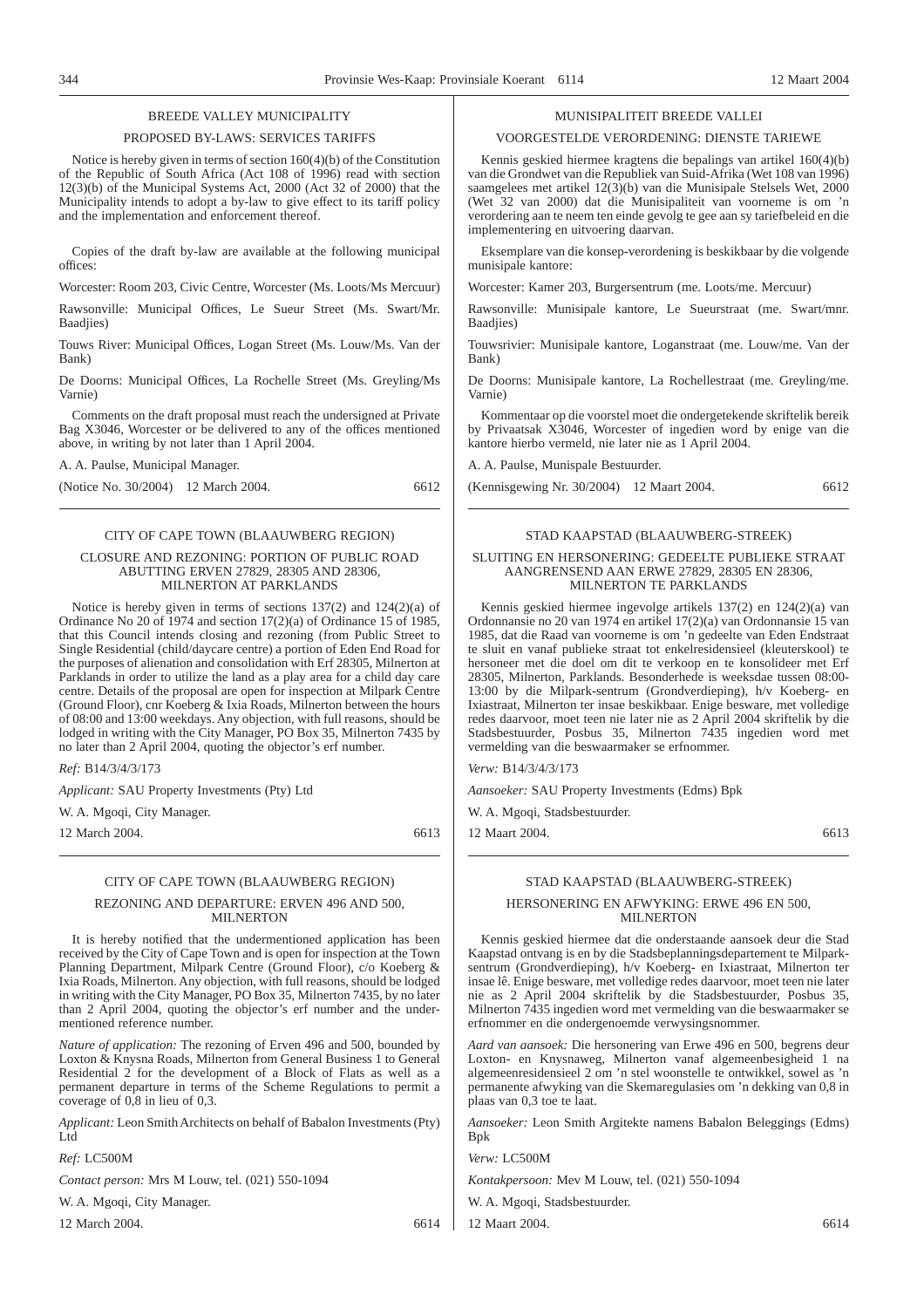# CITY OF CAPE TOWN

# CLOSURE OF PUBLIC PLACE ERF 37501 ADJOINING ERF 37501, CAPE TOWN AT ATHLONE

#### L7/10/400/SEC

The public place Erf 37501 Cape Town at Athlone shown lettered ABCD on Sketch Plan ST 9101 is hereby closed in terms of section 6 of Council Bylaw LA 12783 promulgated on 28 February 2003. (S/9712/5/1 (p 108))

Wallace Mgoqi, City Manager, Civic Centre, Cape Town.

12 March 2004. 6615

# CITY OF CAPE TOWN

# CLOSURE OF PUBLIC STREET ADJOINING ERF 2750, CAMPS BAY

# (L7/1/190/MBK)

The portion of public street adjoining Erf 2750, Rentree Close, Camps Bay, shown lettered ABCD on Sketch Plan STC 1465 is hereby closed in terms of section 6 of Council By-law LA 12783 promulgated on 28 February 2003. (S/8116/35 v1 (p 291))

Wallace Mgoqi, City Manager, Cape Town Region, Civic Centre, Cape Town.

12 March 2004. 6653

# CITY OF CAPE TOWN

# CLOSURE OF PORTION OF STREET OVER ERF 671 ADJOINING ERVEN 50, 93 AND 650, BANTRY BAY

# (L7/2/177/MBK)

The portion of public street over Erf 671, Kloof Road, Bantry Bay, shown lettered A curve BCDE on Sketch Plan SZ 5323/3 is hereby closed in terms of section 6 of Council By-law LA 12783 promulgated on 28 February 2003. (S/301/30 v1 (p 62))

Wallace Mgoqi, City Manager, Cape Town Region, Civic Centre, Cape Town.

12 March 2004. 6654

# CITY OF CAPE TOWN

# CLOSURE OF PORTION OF ERF 526 ADJOINING ERF 188, CLIFTON

# (L7/1/193/MBK)

The portion of public open space Erf 526 adjoining Erf 188, Nettleton Road, Clifton, shown lettered A curve BCD on Sketch Plan ST 4596/7 is hereby closed in terms of section 6 of Council By-law LA 12783 promulgated on 28 February 2003. (S/301 v1 (p 138))

Wallace Mgoqi, City Manager, Cape Town Region, Civic Centre, Cape Town.

12 March 2004. 6655

# STAD KAAPSTAD

SLUITING VAN OPENBARE PLEK ERF 37501 AANGRENSEND ERF 37505, KAAPSTAD TE ATHLONE

L7/10/400/SEC

Die openhare plek Erf 37501 wat met die letters ABCD op Sketsplan ST 9101 aangetoon word, word hiermee ingevolge artikel 6 van die Raadsverordening LA 12783 gepromulgeer gesluit. (S/9712/5/1 (p 108))

Wallace Mgoqi, Stadsbestuurder, Burgersentrum, Kaapstad.

12 Maart 2004. 6615

# STAD KAAPSTAD

SLUITING VAN PUBLIEKE STRAAT AANGRENSEND ERF 2750, KAMPSBAAI

# (L7/1/190/MBK)

Die gedeelte van publieke straat aangrensend Erf 2750, Rontreeslot, Kampsbaai, wat met die letters ABCD op Sketsplan STC 1465 aangetoon word, word hiermee ingevolge artikel 6 van Ordonnansie LA 12783 geproklameer 28 Februarie 2003 gesluit. (S/8116/35 v1 (p 291))

Wallace Mgoqi, Stadsbestuurder, Kaapstad Streek, Burgersentrum, Kaapstad.

12 Maart 2004. 6653

# STAD KAAPSTAD

# SLUITING VAN GEDEELTE VAN STRAAT OOR ERF 671 AANGRENSEND ERWE 50, 93 EN 650, BANTRYBAAI

#### (L7/2/177/MBK)

Die gedeelte van publieke straat oor Erf 671, Kloofweg, Bantrybaai, wat met die letters A kurwe BCDE op Sketsplan SZ 5323/3 aangetoon word, word hiermee ingevolge artikel 6 van Ordonnansie LA 12783 geproklameer 28 Februarie 2003 gesluit. (S/301/30 v1 (p 62))

Wallace Mgoqi, Stadsbestuurder, Kaapstad Streek, Burgersentrum, Kaapstad.

12 Maart 2004. 6654

#### STAD KAAPSTAD

# SLUITING VAN GEDEELTE VAN ERF 526 AANGRENSEND ERF 188, CLIFTON

# (L7/1/193/MBK)

Die gedeelte van openbare plek Erf 526 aangrensend Erf 188, Nettletonweg, Clifton, wat met die letters A kurwe BCD op Sketsplan ST 4596/7 aangetoon word, word hiermee ingevolge artikel 6 van Ordonnansie LA 12783 geproklameer 28 Februarie 2003 gesluit. (S/301 v1 (p 138))

Wallace Mgoqi, Stadsbestuurder, Kaapstad Streek, Burgersentrum, Kaapstad.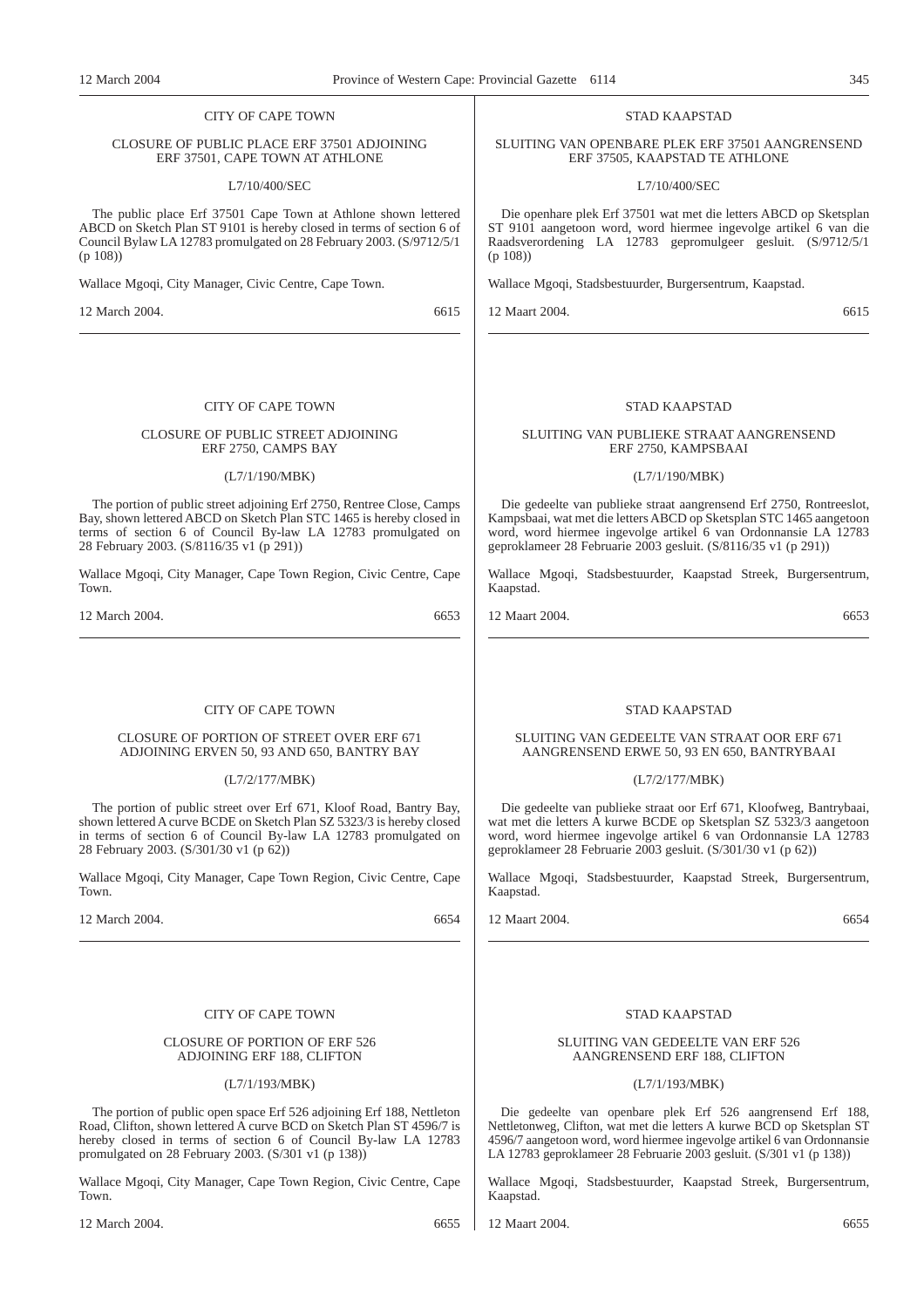# CITY OF CAPE TOWN

# CLOSURE OF PORTION OF ERF 148 ADJOINING ERF 291, CLIFTON

# (L7/1/191/MBK)

The portion of Erf 148, Victoria Road, Clifton, shown lettered ABCDEFGHJKLM on Sketch Plan SZC 672/1 is hereby closed in terms of section 6 of Council By-law LA 12783 promulgated on 28 February 2003. (S/301 v1 (p 134))

Wallace Mgoqi, City Manager, Cape Town Region, Civic Centre, Cape Town.

12 March 2004. 6656

# CITY OF CAPE TOWN

# CLOSURE OF PORTION OF PUBLIC STREET ADJOINING ERVEN 24056 and 24165, CAPE TOWN AT MAITLAND

# (L7/7/382/MBK)

The portion of public street adjoining Erven 24056 and 24165, William Street, Maitland, shown lettered ABCD on Sketch Plan SZ 2087/9 is hereby closed in terms of section 6 of Council By-law LA 12783 promulgated on 28 February 2003. (S/9619/30 v1 (p 24))

Wallace Mgoqi, City Manager, Cape Town Region, Civic Centre, Cape Town.

12 March 2004. 6657

# CITY OF CAPE TOWN (CAPE TOWN REGION)

REZONING AND CONSENT: ERF 60913, LANSDOWNE

Notice is hereby given in terms of section 17(2)(a) of the Land Use Planning Ordinance 15 of 1985 and section 15 of the Zoning Scheme that the undermentioned application has been received and is open for inspection at the office of the Manager: Land Use Management Branch, City of Cape Town, 14th Floor, Civic Centre, Hertzog Boulevard, Cape Town, 8001 from 08:30-12:30 (Monday to Friday). Any objections with full reasons, should be lodged in writing to the office of the Manager: Land Use Management, City of Cape Town, PO Box 4529, Cape Town, 8000 or faxed to (021) 421-1963 or e-mailed to trevor.upsher@capetown.gov.za on or before 13 April 2004, quoting the above Ordinance and the objector's erf number and phone number. If your response is not sent to this address, fax number or e-mail address and if, as a consequence, it arrives late, it will be deemed to be invalid.

*Erf 60913, 536 Lansdowne Road, Lansdowne*

*Rezoning* from Single Dwelling to Special Business to permit a pharmacy, flats and offices.

*Departure:* The following setback and access departures from the Zoning Scheme Regulations is required:

- 1) Section 58 read with sections 47 and 54 to permit a setback (a) 1,5 m in lieu of 4,5 m from Lansdowne Road at ground and 1st floor; (b) 1,5 m in lieu of 4,5 m from the splay at ground and 1st floor; (c) 1,5 m in lieu of 2,5 m from the Eastern Boundary at 1st floor.
- 2) Section 77 to permit: (a) 10 vehicles to reverse across the pavement; (b) a carriageway crossing 7 m in lieu of 9 m from the intersection; (c) a carriageway crossing 28 m wide in lieu of 8 m.

If you require any additional information or have any comments or queries, please contact Quanita Savahl on tel. (021) 400-4336 or our Customer Care Enquiries on tel. (021) 400-3862, quoting the application reference SG7/60913.

W. A. Mgoqi, City Manager.

12 March 2004. 6616

# STAD KAAPSTAD

# SLUITING VAN GEDEELTE VAN ERF 148 AANGRENSEND ERF 291, CLIFTON

(L7/1/191/MBK)

Die gedeelte van Erf 148, Victoriaweg, Clifton, wat met die letters ABCDEFGHJKLM op Sketsplan SZC 672/1 aangetoon word, word hiermee ingevolge artikel 6 van Ordonnansie LA 12783 geproklameer 28 Februarie 2003 gesluit. (S/301 v1 (p 138))

Wallace Mgoqi, Stadsbestuurder, Kaapstad Streek, Burgersentrum, Kaapstad.

12 Maart 2004. 6656

# STAD KAAPSTAD

# SLUITING VAN GEDEELTE VAN PUBLIEKE STRAAT AANGRENSEND ERWE 24056 EN 24156, KAAPSTAD TE MAITLAND

# (L7/7/382/MBK)

Die gedeelte van publieke straat aangrensend Erwe 24056 en 24165, Williamstraat, Maitland, wat met die letters ABCD op Sketsplan SZ 2087/9 aangetoon word, word hiermee ingevolge artikel 6 van Ordonnansie LA 12783 geproklameer 28 Februarie 2003 gesluit. (S/9619/30 v1 (p 24))

Wallace Mgoqi, Stadsbestuurder, Kaapstad Streek, Burgersentrum, Kaapstad.

12 Maart 2004. 6657

# STAD KAAPSTAD (KAAPSTAD-STREEK)

HERSONERING EN TOESTEMMING: ERF 60913, LANSDOWNE

Kennis geskied hiermee ingevolge artikel 17(2)(a) van die Ordonnansie op Grondgebruikbeplanning 15 van 1985 en artikel 15 van die Soneringskema dat die onderstaande aansoek ontvang is en Maandag tot Vrydag vanaf 08:30-12:30 by die kantoor van die Bestuurder: Grondgebruikbestuurstak, Stad Kaapstad, 14de Verdieping, Burgersentrum, Hertzogboulevard, Kaapstad, 8001 ter insae beskikbaar lê. Enige kommentaar of besware moet skriftelik, met volledige redes, teen nie later nie as 13 April 2004, ingedien word by die kantoor van die Bestuurder: Grondgebruikbestuurstak, Stad Kaapstad, Posbus 4529, Kaapstad, 8000 indien gepos, gefaks na (021) 421-1963, per e-pos na trevor.upsher@capetown.gov.za, met vermelding van bogenoemde ordonnansie en die beswaarmaker se erf- en telefoonnommer. Indien u reaksie nie gepos, per hand afgelewer of per e-pos aan hierdie adresse en faksnommer gestuur word nie en gevolglik laat ontvang word, sal dit as ongeldig beskou word.

*Erf 60913, Lansdowneweg 536, Lansdowne*

*Hersonering* van enkelwoning na spesiaalsake om 'n apteek, woonstelle en kantore toe te laat.

*Afwyking:* Die volgende inspringing en toegangsafwykings van die Soneringskemaregulasies word verlang:

- 1) Artikel 58 saamgelees met artikels 47 en 54 om die volgende inspringings toe te laat: (a) 1,5 m in plaas van 4,5 m vanaf Lansdowneweg op grond- en eerste verdieping; (b) 1,5 m in plaas van 4,5 m vanaf die helling op grond- en eerste verdieping; (c) 1,5 m in plaas van 2,5 m vanaf die oostelike grens op eerste verdieping.
- 2) Artikel 77 om die volgende toe te laat: (a) 10 voertuie wat oor die sypaadjie agteruitry; (b) 'n rybaanwegkruising 7 m in plaas van 9 m vanaf die kruising; (c) 'n rybaanwegkruising van 28 m breed in plaas van 8 m.

Indien u enige bykomende inligting verlang of enige kommentaar of navrae het, skakel asseblief vir Quanita Savahl by tel (021) 400-4336 of ons kliëntesorg-navraetoonbank by tel (021) 400-3862, met vermelding van die aansoekverwysing SG7/60913.

W. A. Mgoqi, Stadsbestuurder.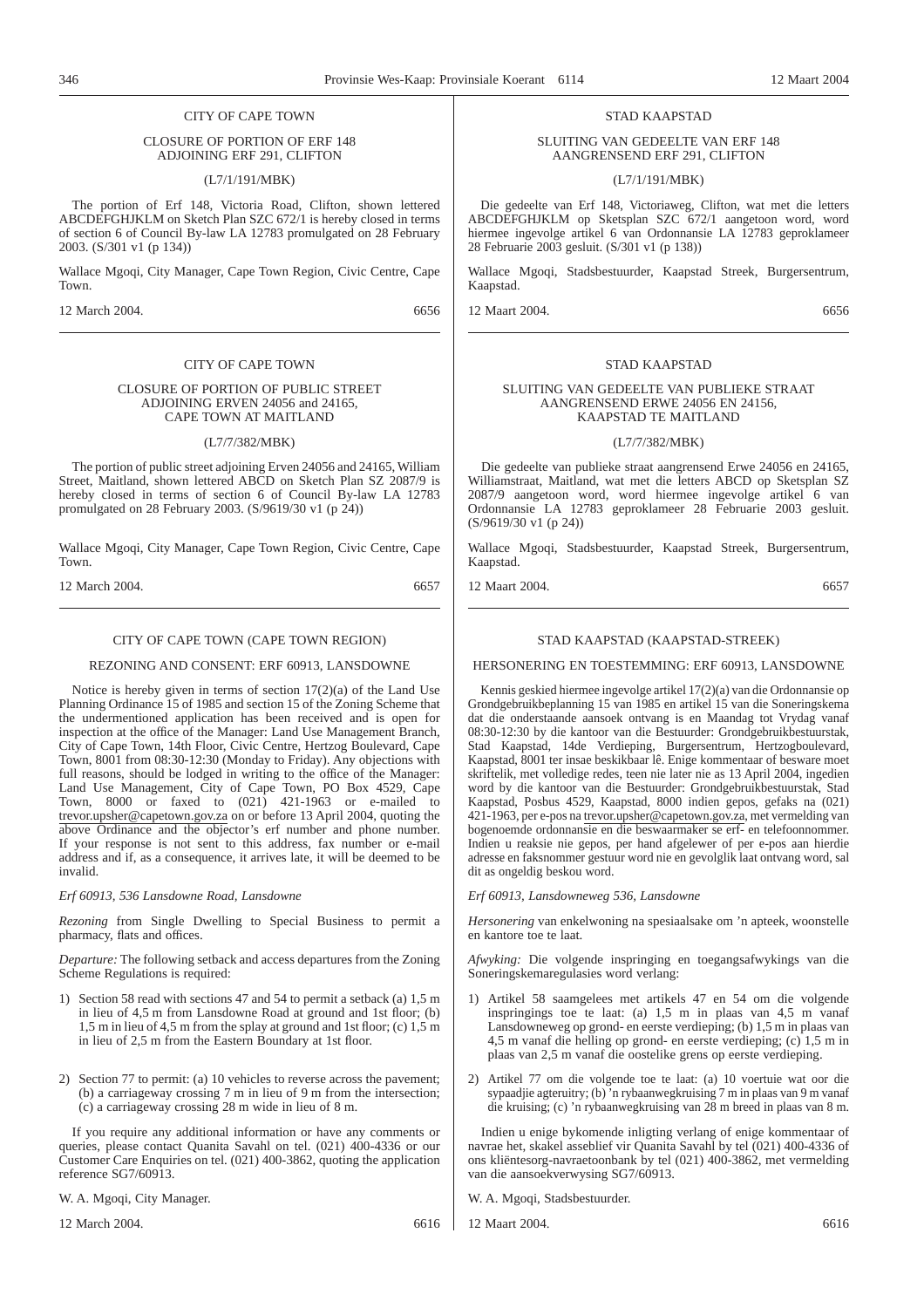# KNYSNA MUNICIPALITY

# LAND USE PLANNING ORDINANCE, 1985 (ORDINANCE 15 OF 1985)

#### LOCAL GOVERNMENT ACT: MUNICIPAL SYSTEMS, 2000 (ACT 32 OF 2000)

# PROPOSED REZONING: ERVEN 441 & 440, KNYSNA (FICHAT, LEAGUE & HILL STREETS)

Notice is hereby given in terms of sections 17(2) of Ordinance 15 of 1985 that the undermentioned application has been received by the Municipal Manager and is open for inspection at the Municipal Building, Clyde Street, Knysna. Any objections, with full reasons therefor, should be lodged in writing with the Municipal Manager, PO Box 21, Knysna, 6570 on or before Friday, 16 April 2004 quoting the above Ordinance and objector's erf number.

Notice is further given in terms of section 21(4) of the Local Government Act: Municipal Systems, 2000 (Act 32 of 2000) that people who cannot write can approach the Town Planning Section during normal office hours at the Municipal Offices where the Secretary will refer you to the responsible official whom will assist you in putting your comments or objections in writing.

| Applicant   | Nature of Application                                                                                                                                                           |
|-------------|---------------------------------------------------------------------------------------------------------------------------------------------------------------------------------|
| A du Brovin | Application for the rezoning of Erven 440 $\&$<br>441, Knysna, from "General Residential<br>Zone" to "Single Residential Zone" to<br>allow additions to the existing residence. |
|             |                                                                                                                                                                                 |

D. Daniels, Municipal Manager.

File reference: 440 & 441 KNY 12 March 2004. 6618

# DRAKENSTEIN MUNICIPALITY

# APPLICATION FOR CONSENT USE: ERF 7985, C/O COLIBRI AND DIETMANN STREETS, WELLINGTON

Notice is hereby given in terms of Regulation 2.5.1 of the Wellington Scheme Regulations that an application as set out below has been received and can be viewed during normal office hours at the office of the Head: Planning and Economic Development, Administrative Offices, Berg River Boulevard, Paarl (Telephone 021-807 4837):

*Property:* Erf 7985, Wellington

*Applicant:* Mr Hoosain AG Shah

*Owner:* Mr Hoosain AG Shah

*Locality:* Located on the corner of Colibri and Dietmann Streets, Wellington

*Extent:* 2 823 m2

*Proposal:* Consent Use for a Place of Assembly in order to utilise the property for the purposes of a Totalisator (Tattersalls).

Motivated objections can be lodged in writing, to reach the undersigned by not later than Tuesday, 13 April 2004. No late objections will be considered.

Persons who are unable to read or write, can submit their objection verbally at the Municipal Offices, Berg River Boulevard, Paarl, where they will be assisted by a staff member to put their comment in writing.

J. J. H. Carstens, Municipal Manager.

15/4/1 (7985) W 12 March 2004. 6619

# KNYSNA MUNISIPALITEIT

ORDONNANSIE OP GRONDGEBRUIKBEPLANNING, 1985 (ORDONNANSIE 15 VAN 1985)

# WET OP PLAASLIKE REGERING: MUNISIPALE STELSELS, 2000 (WET 32 VAN 2000)

# VOORGESTELDE HERSONERING: ERWE 440 EN 441, KNYSNA (FICHAT-, LEAGUE- EN HILLSTRAAT)

Kennis geskied hiermee ingevolge srtikel 17(2) van Ordonnansie 15 van 1985 dat die onderstaande aansoek deur die Munisipale Bestuurder ontvang is en ter insae lê by die Munisipale Gebou, Clydestraat, Knysna. Enige besware, met volledige redes daarvoor, moet skriftelik by die Munisipale Bestuurder, Posbus 21, Knysna, 6570 ingedien word op of voor Vrydag, 16 April 2004 met vermelding van bogenoemde Ordonnansie en beswaarmaker se erfnommer.

Ingevolge artikel 21(4) van die Wet op Plaaslike Regering: Munisipale Stelsels 2000 (Wet 32 van 2000) word verder kennis gegee dat persone wat nie kan skryf nie die Stadsbeplanningsafdeling kan nader tydens normale kantoorure waar die Sekretaresse u sal verwys na die betrokke amptenaar wat u sal help om u kommentaar of besware op skrif te stel.

*Aansoeker Aard van Aansoek*

A du Brovin Hersonering van Erwe 440 en 441, Knysna van ''Algemene Residensiële Sone'' na ''Enkelresidensiële Sone'' vir doeleindes van aanbouings aan bestaande woning;

D. Daniels, Munisipale Bestuurder.

Lêerverwysing: 440 & 441 KNY 12 Maart 2004. 6618

# DRAKENSTEIN MUNISIPALITEIT

# AANSOEK OM VERGUNNINGSGEBRUIK: ERF 7985, H/V COLIBRI- EN DIETMANNSTRAAT, WELLINGTON

Kennis geskied hiermee ingevolge Regulasie 2.5.1 van die Dorpsaanlegskemaregulasies van Wellington dat 'n aansoek soos hieronder uiteengesit ontvang is en gedurende normale kantoorure ter insae is by die kantoor van die Hoof: Beplanning en Ekonomiese Ontwikkeling, Administratiewe Kantore, Bergrivier Boulevard, Paarl (Telefoon 021-807 4837):

*Eiendom:* Erf 7985, Wellington

*Aansoeker:* Mnr Hoosain AG Shah

*Eienaar:* Mnr Hoosain AG Shah

*Ligging:* Geleë op die hoek van Colibri- en Dietmannstraat, Wellington

*Grootte:* 2 823 m2

*Voorstel:* Vergunningsgebruik vir Vergaderplek ten einde die eiendom aan te wend as 'n Totalisator (Tattersalls).

Gemotiveerde besware kan skriftelik by die ondergetekende ingedien word, teen nie later nie as Dinsdag, 13 April 2004. Geen laat besware sal oorweeg word nie.

Indien 'n persoon nie kan lees of skryf nie, kan so 'n persoon sy kommentaar mondelings by die Munisipale Kantore, Bergrivier Boulevard, Paarl, aflê, waar 'n personeellid sal help om sy kommentaar/vertoë op skrif te stel.

J. J. H. Carstens, Munisipale Bestuurder.

15/4/1 (7985) W 12 Maart 2004. 6619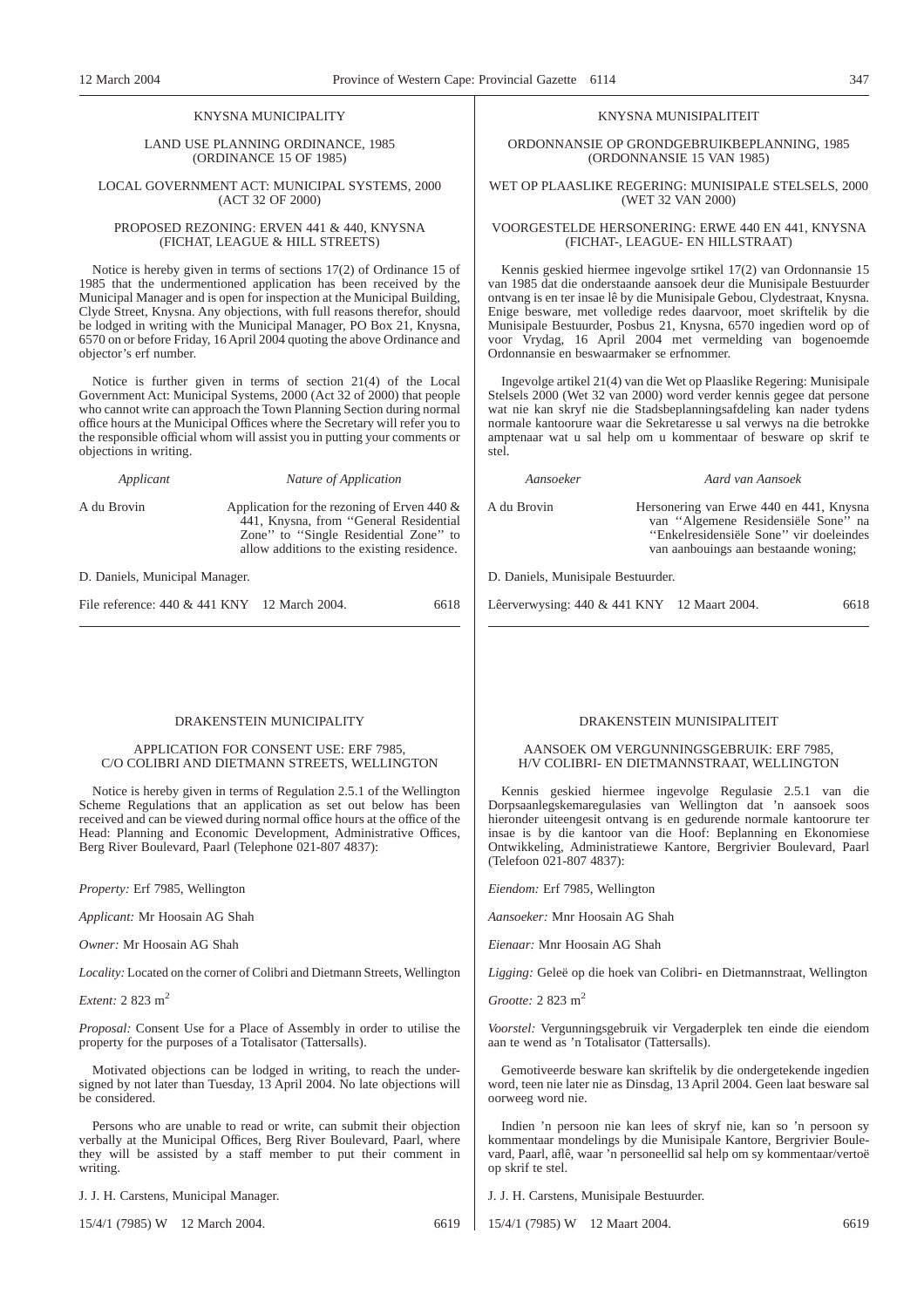# DRAKENSTEIN MUNICIPALITY

# APPLICATION FOR REZONING: ERF 1252, C/O FABRIEK AND DORP STREETS, PAARL

Notice is hereby given in terms of section 17(2) of the Land Use Planning Ordinance, 1985 (No 15 of 1985) that an application as set out below has been received and can be viewed during normal office hours at the office of the Head: Planning and Economic Development, Administrative Offices, Berg River Boulevard, Paarl (Telephone 021-  $807$  4834):

*Property:* Erf 1252, Paarl

*Applicant:* Louis Hugo Town and Regional Planner

*Owner:* Mr L J Koegelenberg

*Locality:* Located on the southeastern c/o Fabriek and Dorp Streets, Paarl

*Extent:* 727 m<sup>2</sup>

*Proposal:* Rezoning from General Residential Sub-zone B to Special Business in order to utilise the western portion of the building as a needlework shop.

Motivated objections can be lodged in writing, to reach the undersigned by not later than Tuesday, 13 April 2004. No late objections will be considered.

Persons who are unable to read or write, can submit their objection verbally at the Municipal Offices, Berg River Boulevard, Paarl, where they will be assisted by a staff member to put their comment in writing.

J. J. H. Carstens, Municipal Manager.

15/4/1 (1252) P 12 March 2004. 6620

#### DRAKENSTEIN MUNICIPALITY

APPLICATION FOR TEMPORARY DEPARTURE: ERF 17397, MILL STREET, PAARL

Notice is hereby given in terms of section 15(2)(a) of the Land Use Planning Ordinance, 1985 (No 15 of 1985) that an application as set out below has been received and can be viewed during normal office hours at the office of the Head: Planning and Economic Development, Administrative Offices, Berg River Boulevard, Paarl (Telephone 021 807 6226):

*Property:* Erf 17397, Mill Street, Paarl

*Applicant:* Jan Hanekom Partnership

*Owner:* A van der Merwe

*Locality:* West of Mill Street and the Labori High School Sport grounds. The property gains direct access from Mill Street.

*Extent:* 838 m<sup>2</sup>

*Proposal:* Application for temporary departure, in order to utilize a portion ( $\pm$  40 m<sup>2</sup>) of an existing single residential building for a period of 5 years as an exclusive wine tasting facility  $(\pm 20 \text{ persons})$ . The rest of the building will still be utilised for residential purposes. Parking will be provided on the sports grounds of the Labori High School.

Motivated objections regarding the above application can be lodged in writing to reach the undersigned by not later than Tuesday, 13 April 2004. No late objections will be considered.

Persons who are unable to read or write, can submit their objection verbally at the Municipal Offices, Berg River Boulevard, Paarl, where they will be assisted by a staff member to put their comment in writing.

J. J. H. Carstens, Municipal Manager.

12 March 2004. 6621

# DRAKENSTEIN MUNISIPALITEIT

# AANSOEK OM HERSONERING: ERF 1252, H/V FABRIEK- EN DORPSTRAAT, PAARL

Kennis geskied hiermee ingevolge artikel 17(2) van die Ordonnansie op Grondgebruikbeplanning, 1985 (Nr 15 van 1985) dat 'n aansoek soos hieronder uiteengesit ontvang is en gedurende normale kantoorure ter insae is by die kantoor van die Hoof: Beplanning en Ekonomiese Ontwikkeling, Administratiewe Kantore, Bergrivier Boulevard, Paarl (Telefoon 021-807 4834):

*Eiendom:* Erf 1252, Paarl

*Aansoeker:* Louis Hugo Stadsbeplanner

*Eienaar:* Mnr L J Koegelenberg

*Ligging:* Geleë op die suidoostelike h/v Fabriek- en Dorpstraat, Paarl

*Grootte:* 727 m2

*Voorstel:* Hersonering van Algemene Woonsone Subsone B na Spesiale Sake ten einde die bestaande westelike eenheid van die gebou as naaldwerkwinkel aan te wend

Gemotiveerde besware kan skriftelik by die ondergetekende ingedien word, teen nie later nie as Dinsdag, 13 April 2004. Geen laat besware sal oorweeg word nie.

Indien 'n persoon nie kan lees of skryf nie, kan so 'n persoon sy kommentaar mondelings by die Munisipale Kantore, Bergrivier Boulevard, Paarl, aflê, waar 'n personeellid sal help om sy kommentaar/vertoë op skrif te stel.

J. J. H. Carstens, Munisipale Bestuurder.

15/4/1 (1252) P 12 Maart 2004. 6620

# DRAKENSTEIN MUNISIPALTEIT

AANSOEK OM TYDELIKE AFWYKING: ERF 17397, MEULSTRAAT, PAARL

Kennis geskied hiermee ingevolge artikel 15(2)(a) van die Ordonnansie op Grondgebruikbeplanning, 1985 (Nr 15 van 1985) dat aansoek soos hieronder uiteengesit ontvang is en gedurende normale kantoorure ter insae is by die kantoor van die Hoof: Beplanning en Ekonomiese Ontwikkeling, Administratiewe Kantore, Bergrivier Boulevard, Paarl (Telefoon 021 807 6226):

*Eiendom:* Erf 17397, Meulstraat, Paarl

*Aansoeker:* Jan Hanekom Vennootskap

*Eienaar:* A van der Merwe

*Ligging:* Wes van Meulstraat en die Labori Hoërskool Sportgronde. Die eiendom verkry direkte toegang vanuit Meulstraat.

*Grootte:* 838 m2

*Voorstel:* Aansoek om tydelike afwyking ten einde 'n gedeelte  $(\pm 40 \text{ m}^2)$ van die bestaande enkelwoongebou vir 'n tydperk van 5 jaar aan te wend as 'n eksklusiewe wynproe fasiliteit (vir  $\pm 20$  persone). Die res van die gebou sal steeds aangewend word vir woondoeleindes. Parkering sal verskaf word op die sportgronde van Labori Hoërskool.

Gemotiveerde besware met betrekking tot bostaande aansoek kan skrifteiik by die ondergetekende ingedien word, teen nie later nie as Dinsdag, 13 April 2004. Geen laat besware sal oorweeg word nie.

Indien 'n persoon nie kan lees of skryf nie, kan so 'n persoon sy kommentaar mondelings by die Munsipale Kantore, Bergrivier Boulevard, Paarl, aflê waar 'n personeellid sal help om sy kommentaar/vertoë op skrif te stel.

J. J. H. Carstens, Munisipale Bestuurder.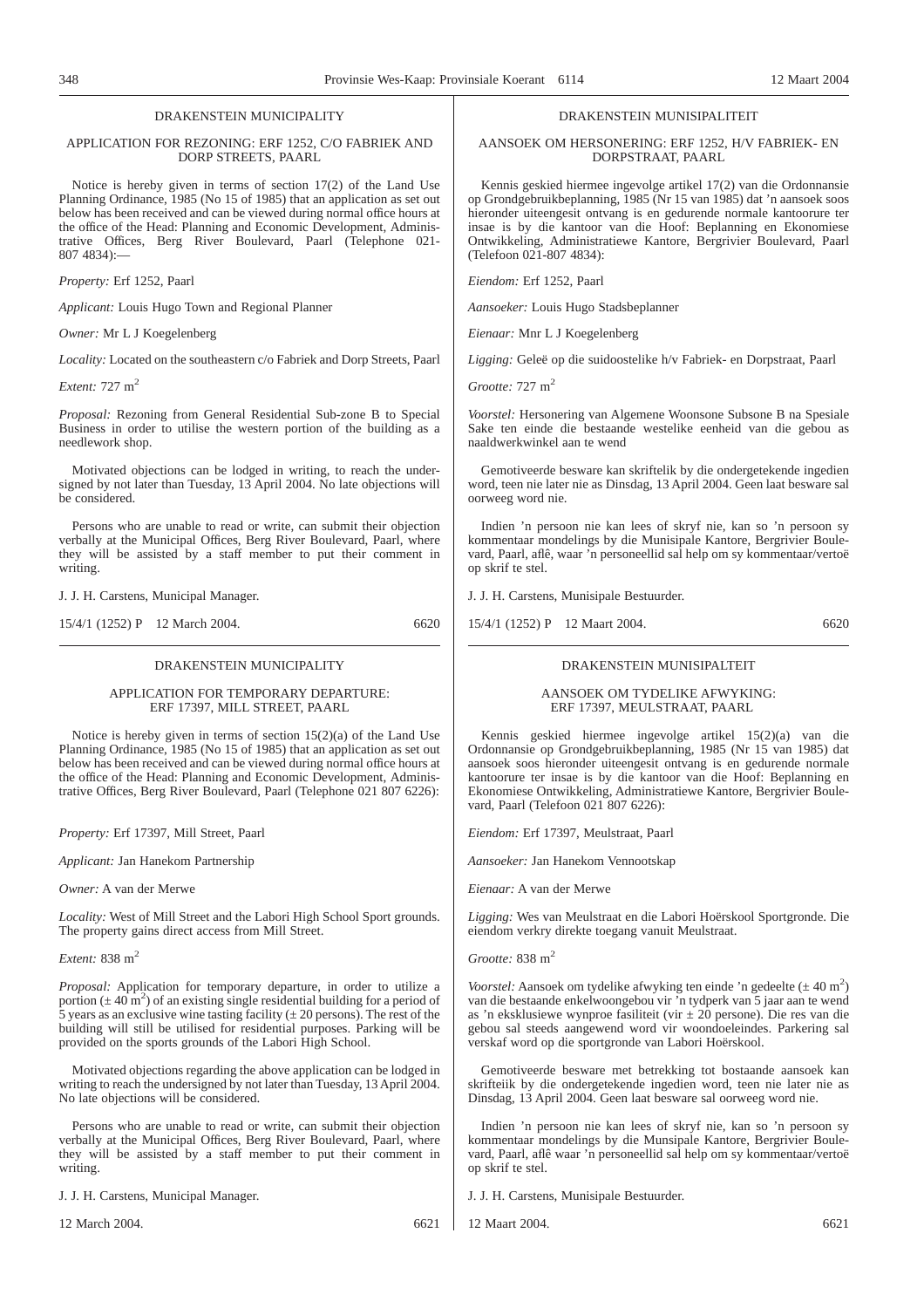#### CITY OF CAPE TOWN (TYGERBERG REGION)

# CLOSURE OF A PORTION OF ROAD ADJACENT TO ERF 38748, BELLVILLE

Notice is hereby given in terms of section 137(1) of the Municipal Ordinance No. 20 of 1974 that a portion of road adjacent to erf 38748, Bellville, measuring  $\pm 146$  m<sup>2</sup> in extent, has now been closed.

(S/584/115 V1 p16) (TE 14/3/4/3/130)

W. A. Mgoqi, City Manager.

12 March 2004. 6617

DRAKENSTEIN MUNICIPALITY

# APPLICATION FOR THE CHANGE OF A LAND USE IN TERMS OF THE ENVIRONMENTAL CONSERVATION ACT, 1989 (ACT 73 OF 1989) AND APPLICATION FOR REZONING OF FARM NO 594/1, PAARL DIVISION

Notice is hereby given in terms of section 17(2) of the Land Use Planning Ordinance, 1985 (Ordinance No 15 of 1985), and the Regulations published under Government Notice No R1183 of 5 September 1997, in terms of the Environmental Conservation Act, 1989 (Act 73 of 1989) that an application for rezoning, and authorization for the change of a land use as set out below has been received by Drakenstein Municipality/Western Cape Department of Environmental Affairs and Development Planning: Chief Directorate Environmental Affairs and can be viewed during office hours at the office of the Head: Planning and Economic Development, Administrative Offices, Berg River Boulevard, Paarl (Telephone 021 807 6227). Enquiries regarding the change of land use can also be directed to the Environmental Consultant as mentioned below:

*Property:* Farm 594/1 (Waterval), Paarl Division

*Applicant:* The Survey Partnership

*Environmental Consultant:* Mr Geiger of The Survey Partnership, Tel no: (021) 872 1427

*Owner:* Scenematic Eleven (Pty) Ltd

*Locality:* Located east of Paarl, on the lower slopes of Du Toitskloof Mountain range, and at the end of the Waterval road

*Extent:* 23,3148 ha

*Proposal:* Rezoning of a portion of the property to Resort Zone I in order to establish 6 cottages (12 units) on the property, to form part of the existing Guest-house.

Motivated objections regarding the above application can be lodged in writing, to reach the undersigned by not later than Tuesday, 13 April 2004. No late objections will be considered.

Persons who are unable to read or write, can submit their objection verbally at the Municipal Offices, Berg River Boulevard, Paarl, where they will be assisted by a staff member, to put their comment in writing.

J. J. H. Carstens, Municipal Manager.

12 March 2004. 6622

# STAD KAAPSTAD (TYGERBERG-STREEK)

SLUITING VAN GEDEELTE PAD GRENSEND AAN ERF 38748, **BELLVILLE** 

Kennis geskied hiermee ingevolge srtikel 137(1) van die Munisipale Ordonnansie No. 20 van 1974 dat 'n gedeelte pad grensend aan erf  $38748$ , Bellville, ongeveer  $\pm 146$  m<sup>2</sup> groot, nou gesluit is.

(S/584/115 V1 p16) (TE 14/3/4/3/130)

W. A. Mgoqi, Stadsbestuurder.

12 Maart 2004. 6617

# DRAKENSTEIN MUNISIPALITEIT

# AANSOEK OM VERANDERING VAN GRONDGEBRUIK INGEVOLGE DIE WET OP OMGEWINGSBEWARING, 1989 (WET 73 VAN 1989) EN AANSOEK OM HERSONERING PLAAS NR 594/1, PAARL AFDELING

Kennis geskied hiermee ingevolge artikel 17(2) van die Ordonnansie op Grondgebruikbeplanning, 1985 (Nr 15 van 1985) en Regulasie afgekondig onder Goewermentskennisgewing Nr R1183 van 5 September 1997 ingevolge die Wet op Omgewingsbewaring, 1989 (Wet 73 van 1989), dat 'n aansoek om hersonering en magtiging om 'n grondgebruik te verander soos hieronder uiteengesit by die Drakenstein Munisipaliteit/ Wes-Kaapse Departement van Omgewingsake en Ontwikkelingsbeplanning: Hoofdirektoraat Omgewingsake ontvang is en gedurende normale kantoorure ter insae is by die kantoor van die Hoof: Beplanning en Ekonomiese Ontwikkeling, Administratiewe Kantore, Bergrivier Boulevard, Paarl (Telefoon 021 807 6227). Navrae ten opsigte van die verandering van grondgebruik kan ook aan die ondervermelde Omgewingskonsultant gerig word:

*Eiendom:* Plaas 594/1 (Waterval), Afdeling Paarl

*Aansoeker:* The Survey Partnership

*Omgewingskonsultant:* Mnr Geiger van The Survey Partnership, Tel no: (021) 872 1427

*Eienaar:* Scenematic Eleven (Edms) Bpk

*Ligging:* Geleë oos van Paarl, op die onderste hange van die Du Toitskloof Bergreeks, en aan die einde van die Watervalpad

*Grootte:* 23,3148 ha

*Voorstel:* Hersonering van 'n gedeelte van die eiendom na Oordsone I ten einde 6 kothuise (12 eenhede) op die eiendom te vestig, om deel te vorm van die bestaande Gastehuis.

Gemotiveerde besware met betrekking tot bostaande aansoek kan skriftelik by die ondergetekende ingedien word, teen nie later nie as, Dinsdag, 13 April 2004. Geen laat besware sal oorweeg word nie.

Indien 'n persoon nie kan lees of skryf nie, kan so 'n persoon sy kommentaar mondelings by die Munisipale Kantore, Bergrivier Boulevard, Paari, aflê, waar 'n personeellid sal help om sy kommetaar/vertoë op skrif te stel.

J. J. H. Carstens, Munisipale Bestuurder.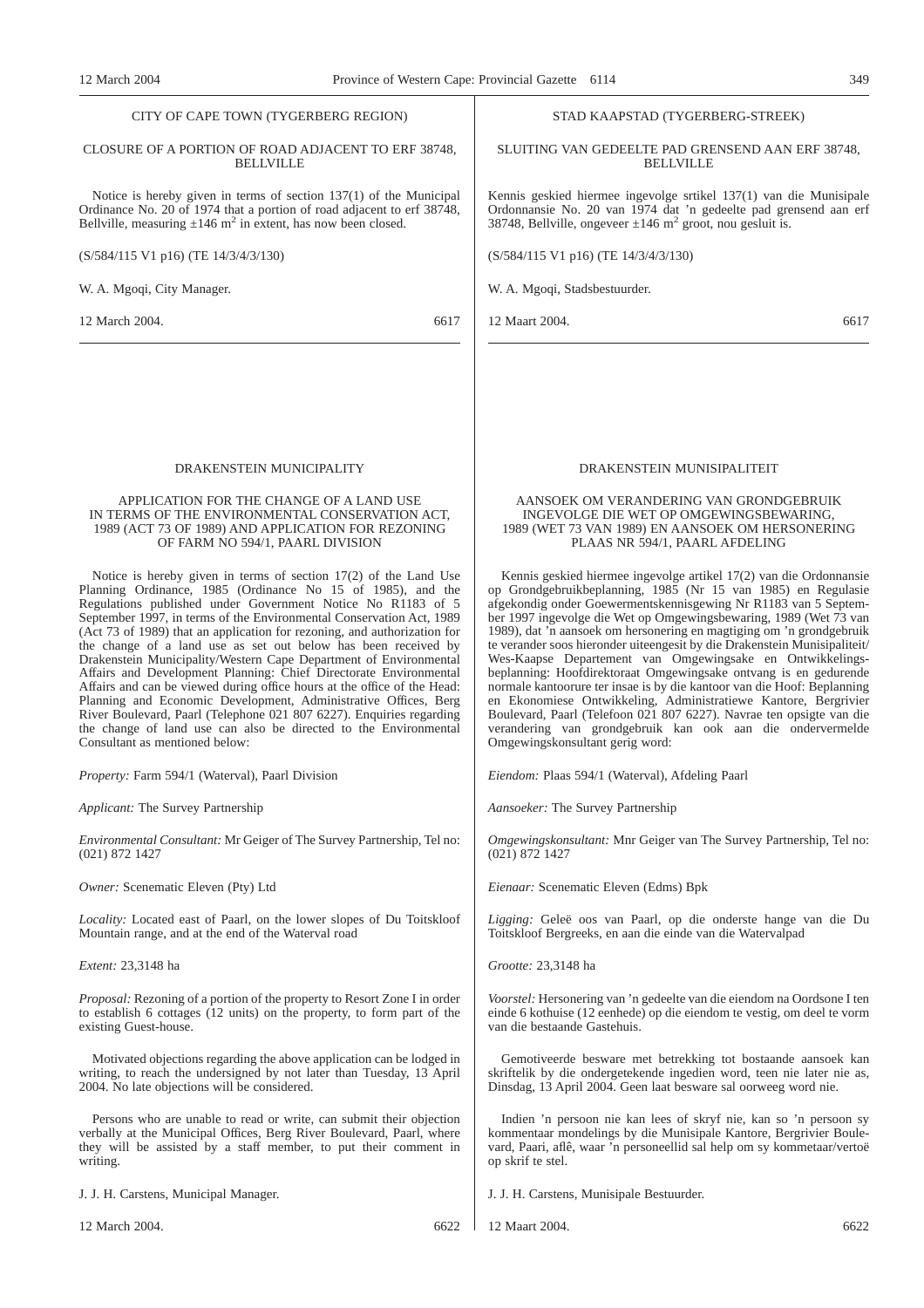# DRAKENSTEIN MUNICIPALITY

# APPLICATION FOR THE REZONING, SUBDIVISION AND CONSENT USE: PORTIONS 2 AND 7 OF THE FARM KLIPRUG NO 826, PAARL DIVISION

Notice is hereby given in terms of sections 17(2) and 24(2) of the Land Use Planning Ordinance, 1985 (Ord 15 of 1985), and Regulation 4.7 of the Scheme Regulations promulgated under PN 1048/1988, that an application as set out below has been received and can be viewed during normal office hours at the office of the Head: Planning and Economic Development, Administrative Offices, Berg River Boulevard, Paarl (Tel 021-807 4830):

*Applicant:* Jan Hanekom Vennootskap

*Properties:* Remainder of Portion 2 and Portion 7 (being a portion of Portion 2) of the Farm Kliprug No 826, Paarl Division

*Owners:* Portion 2: The Trustees in the interim of the Rouxbert Trust Portion 7: Flexivest Two (Pty) Ltd

*Locality:* Located approximately 12 km south east of Paarl with access from Minor Road 40 (Kliprug Road) directly linked to Main Road 201 (R303 route, Wemmershoek/Bainskloof). The properties are furthermore located directly adjacent to and to the north of the existing Pearl Valley Golf Estate

Sizes: Portion 2: 205,6429 ha Portion 7: 23,9058 ha 229,5487 ha

*Proposal:* The rezoning of the application properties to ''Subdivisional area'' for the development of a Wine and Lifestyle Estate consisting of the following:

''Agricultural zone I'' (*bona fide* Agricultural activities ± 120 ha) (± 57% of the application properties), "Agricultural zone II" (Winery) ( $\pm$  400 ton — existing buildings and extensions thereto within the existing ''Werf'' area of  $\pm 3$  000 m<sup>2</sup>), "Agricultural zone I" (with a Consent use for ''Tourist facilities'': Restaurant) (portion of the existing Dwelling within the existing "Werf" area of  $\pm 3\,000$  m<sup>2</sup>), "Residential zone V" (Guesthouse) (Portion of the existing Dwelling within the existing ''Werf'' area of  $\pm$  3 000 m<sup>2</sup>), "Residential zone I" (Single residential) (maximum of 389 units on  $\pm$  42 ha), "Residential zone II" ("Group housing") (maximum of 18 units on  $\pm 9000 \text{ m}^2$ ), "Residential zone II" (with a Consent use for a ''Retirement village'') (maximum of 143 units on  $\pm$  7,9 ha), "Open space zone II" (Private open space) (for the purposes of facilities for the ''Retirement village'', Polo fields and a Clubhouse) & "Institutional zone I" (Private school)  $(\pm 5000 \text{ m}^2)$ 

- Obtaining Council's Special Consent for the establishment of the Consent uses rights as mentioned above
- The subdivision of the application properties as follows:
	- 62 ''Residential zone I'' erven with an average size of  $\pm$  1 500  $\mathrm{m}^2$
	- 145 ''Residential zone I'' erven with an average size of  $\pm$  1 000 m<sup>2</sup>
	- 182 ''Residential zone I'' erven with an average size of  $\pm$  800 m<sup>2</sup>
	- 1 ''Residential zone II'' erf (''Group housing'') with the intention of further subdivision into 18 "Group housing" erven with an average size of  $\pm$  500 m<sup>2</sup>, together with a Remainder for Private Road/Park purposes
	- 143 ''Residential zone II'' erven (together with a Consent use for a ''Retirement village'') with an average size of  $+600 \text{ m}^2$
	- 1 "Institutional zone I" erf (Private School) of  $\pm$  5 000 m<sup>2</sup>
	- 3 ''Open space zone II'' erven as follows: 1 Erf for the purpose of ''Retirement village'' facilities, 1 Erf for the purpose of facilities for the single residential component & 1

#### DRAKENSTEIN MUNISIPALITEIT

# AANSOEK OM HERSONERING, VERGUNNINGSGEBRUIK EN ONDERVERDELING: GEDEELTES 2 EN 7 VAN DIE PLAAS KLIPRUG NO 826, PAARL AFDELING

Kennis geskied hiermee, ingevolge artikels 17(2) en 24(2) van die Ordonnansie op Grondgebruikbeplanning, 1985 (Ord 15 van 1985), asook Regulasie 4.7 van die Skemaregulasies afgekondig onder PK 1048/1988, dat 'n aansoek soos hieronder uiteengesit ontvang is en gedurende normale kantoorure ter insae is by die kantoor van die Hoof: Beplanning en Ekonomiese Ontwikkeling, Administratiewe Kantore, Bergrivier Boulevard, Paarl (Tel 021-807 4830):

*Aansoeker:* Jan Hanekom Vennootskap

*Eiendomme:* Restant van Gedeelte 2 en Gedeelte 7 (synde 'n gedeelte van Gedeelte 2) van die Plaas Kliprug No 826, Paarl Afdeling

*Eienaars:* Gedeelte 2: Die Trustees indertyd van die Rouxbert Trust Gedeelte 7: Flexivest Two (Edms) Bpk

*Ligging:* Geleë ongeveer 12 km suidoos van Paarl met toegang vanaf Ondergeskiktepad 40 (Kliprugpad) met direkte verbinding tot Hoofpad 201 (R303 roete, Wemmershoek/Bainskloof). Die eiendomme is voorts direk aanliggend tot en ten noorde van die bestaande Pearl Valley Golflandgoed

*Groottes:* Gedeelte 2: 205,6429 ha Gedeelte 7: 23,9058 ha 229,5487 ha

*Voorstel:* Die hersonering van die aansoekeiendomme na ''Onderverdelingsgebied'' vir die ontwikkeling van 'n Wyn- en Leefstyllandgoed bestaande uit die volgende:

''Landbousone Y'' (*bona fide* ''Landbou''-aktiwiteite ± 120 ha) (± 57% van die aansoekeiendomme), ''Landbousone II'' (Wynkelder) (± 400 ton — bestaande geboue en toevoegings daartoe binne die bestaande "Werf"-gebied van ± 3 000 m<sup>2</sup>), "Landbousone I" (met 'n Vergunning vir ''Toeristefasiliteite'': Restaurant) (gedeelte van bestaande Woning binne die bestaande "Werf"-gebied van  $\pm 3000$  m<sup>2</sup>), "Residensiele sone V'' (Gastehuis) (gedeelte van bestaande Woning binne die bestaande "Werf"-gebied van ± 3 000 m<sup>2</sup>), "Residensiële sone I" (Enkelwoon) (maksimum van 389 eenhede op  $\pm$  42 ha), "Residensiëele sone II" ("Groepbehuising") (maksimum van 18 eenhede op  $\pm$  9 000 m<sup>2</sup>), ''Residensiële sone II'' (met 'n Vergunning vir 'n ''Aftree-oord'') (maksimum van 143 eenhede op  $\pm$  7,9 ha), "Oopruimtesone II" (Privaat oopruimte) (vir die doeleindes van ''Aftree-oord''-fasiliteite, Polovelde en 'n Klubhuis) en "Institusionele sone I" (Privaat skool) ( $\pm$  5 000 m<sup>2</sup>)

- Verkryging van Spesiale Raadstoestemming vir die vestiging van die Vergunningsgebruikregte soos hierbo vermeld
- Die onderverdeling van die aansoekeiendomme soos volg:
	- 62 ''Residensiële sone I'' erwe met 'n gemiddelde grootte  $van + 1,500$  m<sup>2</sup>
	- 145 ''Residensiële sone I'' erwe met 'n gemiddelde grootte  $van \pm 1,000 \text{ m}^2$
	- 182 ''Residensiële sone I'' erwe met 'n gemiddelde grootte  $van + 800$  m<sup>2</sup>
	- 1 ''Residensiële sone II'' erf (''Groepbehuising'') vir verdere onderverdeling as 18 ''Groepbehuising'' erwe met 'n gemiddelde grootte van  $\pm$  500 m<sup>2</sup>, tesame met 'n Restant as Privaat Pad/Park
	- 143 ''Residensiële sone II''erwe (met 'n Vergunningsgebruik vir 'n "Aftree-oord") met 'n gemiddelde grootte van  $\pm 600 \text{ m}^2$
	- 1 "Institusionele sone I" erf (Privaat skool) van  $\pm$  5 000 m<sup>2</sup>
	- 3 ''Oopruimtesone II'' erwe as volg: 1 Erf vir die doeleindes van fasiliteite vir die ''Aftree-oord'', 1 Erf vir die doeleindes van fasiliteite vir die Enkelwoon komponent & 1 Erf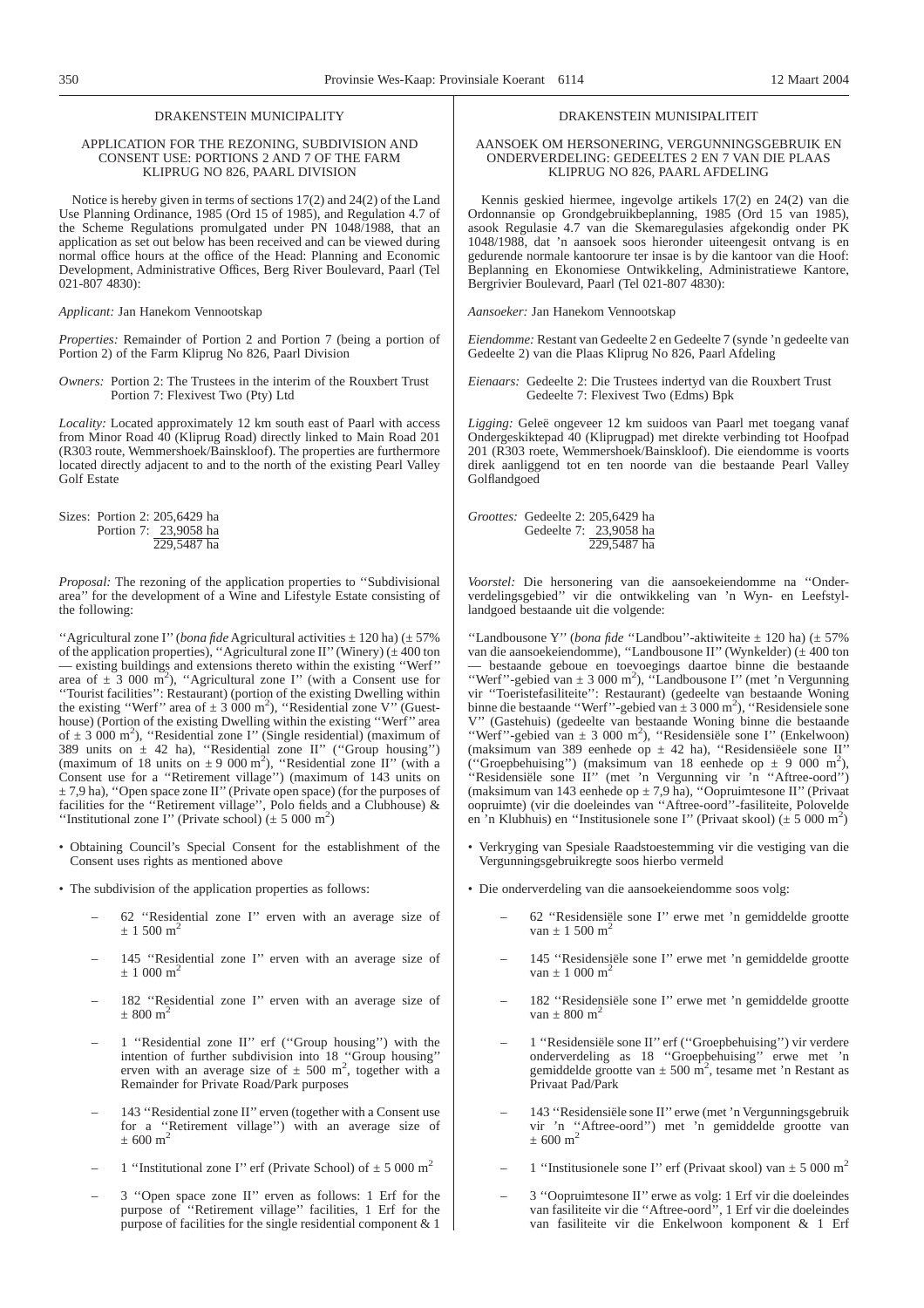Erf  $(\pm 6000 \text{ m}^2)$  for the purposes of Polo yields and associated facilities

- 1 Erf consisting of the existing "Werf" area of  $\pm$  3 000 m<sup>2</sup>, with the following zonings: ''Agricultural zone I'' (with a Consent use for ''Tourist facilities'': ''Restaurant''), ''Agricultural zone II'' (Winery) & ''Residential zone V'' (Guest houses)
- Remainder  $(\pm 120$  ha) zoned as "Agricultural zone I"

*Existing land use:* Mining activities, including a Winery

# *Existing Zoning:* ''Agricultural zones I and II''

Motivated objections regarding the above application can be lodged in writing to reach the undersigned by not later than Tuesday, 13 April 2004. No late objections will be considered.

Persons who are unable to read or write, can submit their objection verbally at the Municipal Offices, Berg River Boulevard, Paarl, where they will be assisted by a staff member to put their comment in writing.

J J H Carstens, Municipal Manager

15/4/1 (F826/2)P

12 March 2004 6623

(± 6 000 m2 ) vir die doeleindes van Polovelde en geassosieerde fasiliteite

- 1 Erf wat die bestaande "Werf"-gebied van  $\pm$  3 000 m<sup>2</sup> omvat, met die volgende sonerings: ''Landbousone I'' (met 'n Vergunningsgebruik vir ''Toeristefasillteite'': ''Restaurant''), ''Landbousone II'' (Wynkelder) & ''Residensiële sone V'' (Gastehuis)
	- Restant  $(\pm 120 \text{ ha})$  gesoneer as "Landbousone I"

*Huidige grondgebruike:* Mynbou- en Boerdery-aktiwiteite, insluitend 'n Wynkelder

*Huidige sonering:* ''Landbousones I en II''

Gemotiveerde besware met betrekking tot bostaande aansoek kan skriftelik by die ondergetekende ingedien word, teen nie later nie as Dinsdag, 13 April 2004. Geen laat besware sal oorweeg word nie.

Indien 'n persoon nie kan lees of skryf nie, kan so 'n persoon sy kommentaar mondelings by die Munisipale Kantore, Bergrivier Boulevard, Paarl, aflê, waar 'n personeellid sal help om sy kommentaar/vertoë op skrif te stel.

J J H Carstens, Munisipale Bestuurder

15/4/1 (F826/2) P

12 Maart 2004 6623

# KNYSNA MUNICIPALITY

LAND USE PLANNING ORDINANCE, 1985

# (ORDINANCE 15 OF 1985)

LOCAL GOVERNMENT ACT: MUNICIPAL SYSTEMS, 2000

# (ACT 32 OF 2000)

# PROPOSED REZONING: ERVEN 440 & 441, KNYSNA (FICHAT, LEAGUE & HILL STREETS)

Notice is hereby given in terms of section 17(2) of Ordinance 15 of 1985 that the undermentioned application has been received by the Municipal Manager and is open for inspection at the Municipal Building, Clyde Street, Knysna. Any objections, with full reasons therefor, should be lodged in writing with the Municipal Manager, PO Box 21, Knysna, 6570 on or before Friday, 16 April 2004 quoting the above Ordinance and objector's erf number.

Notice is further given in terms of section 21(4) of the Local Government Act: Municipal Systems, 2000 (Act 32 of 2000) that people who cannot write can approach the Town Planning Section during normal office hours at the Municipal Offices where the Secretary will refer you to the responsible official whom will assist you in putting your comments or objections in writing.

*Applicant Nature of Application*

A du Brovin Application for the rezoning of Erven 440 & 441, Knysna, from ''General Residential Zone" to "Single Residential Zone" to allow additions to the existing residence.

D. Daniels, Municipal Manager.

File reference: 440 & 441 KNY 12 March 2004. 6625

# KNYSNA MUNISIPALITEIT

ORDONNANSIE OP GRONDGEBRUIKBEPLANNING, 1985

# (ORDONNANSIE 15 VAN 1985)

WET OP PLAASLIKE REGERING: MUNISIPALE STELSELS, 2000

# (WET 32 VAN 2000)

# VOORGESTELDE HERSONERING: ERWE 440 EN 441, KNYSNA (FICHAT-, LEAGUE- EN HILLSTRAAT)

Kennis geskied hiermee ingevolge artikel 17(2) van Ordonnansie 15 van 1985 dat die onderstaande aansoek deur die Munisipale Bestuurder ontvang is en ter insae lê by die Munisipale Gebou, Clydestraat, Knysna. Enige besware, met volledige redes daarvoor, moet skriftelik by die Munisipale Bestuurder, Posbus 21, Knysna, 6570 ingedien word op of voor Vrydag, 16 April 2004 met vermelding van bogenoemde Ordonnansie en beswaarmaker se erfnommer.

Ingevolge artikel 21(4) van die Wet op Plaaslike Regering: Munisipale Stelsels, 2000 (Wet 32 van 2000) word verder kennis gegee dat persone wat nie kan skryf nie die Stadsbeplanningsafdeling kan nader tydens normale kantoorure waar die Sekretaresse u sal verwys na die betrokke amptenaar wat u sal help om u kommentaar of besware op skrif te stel.

*Aansoeker Aard van Aansoek*

A du Brovin Hersonering van Erwe 440 en 441, Knysna van ''Algemene Residensiële Sone'' na ''Enkelresidensiële Sone'' vir doeleindes van aanbouings aan bestaande woning.

D. Daniels, Munisipale Bestuurder.

Lêerverwysing: 440 & 441 KNY 12 Maart 2004. 6625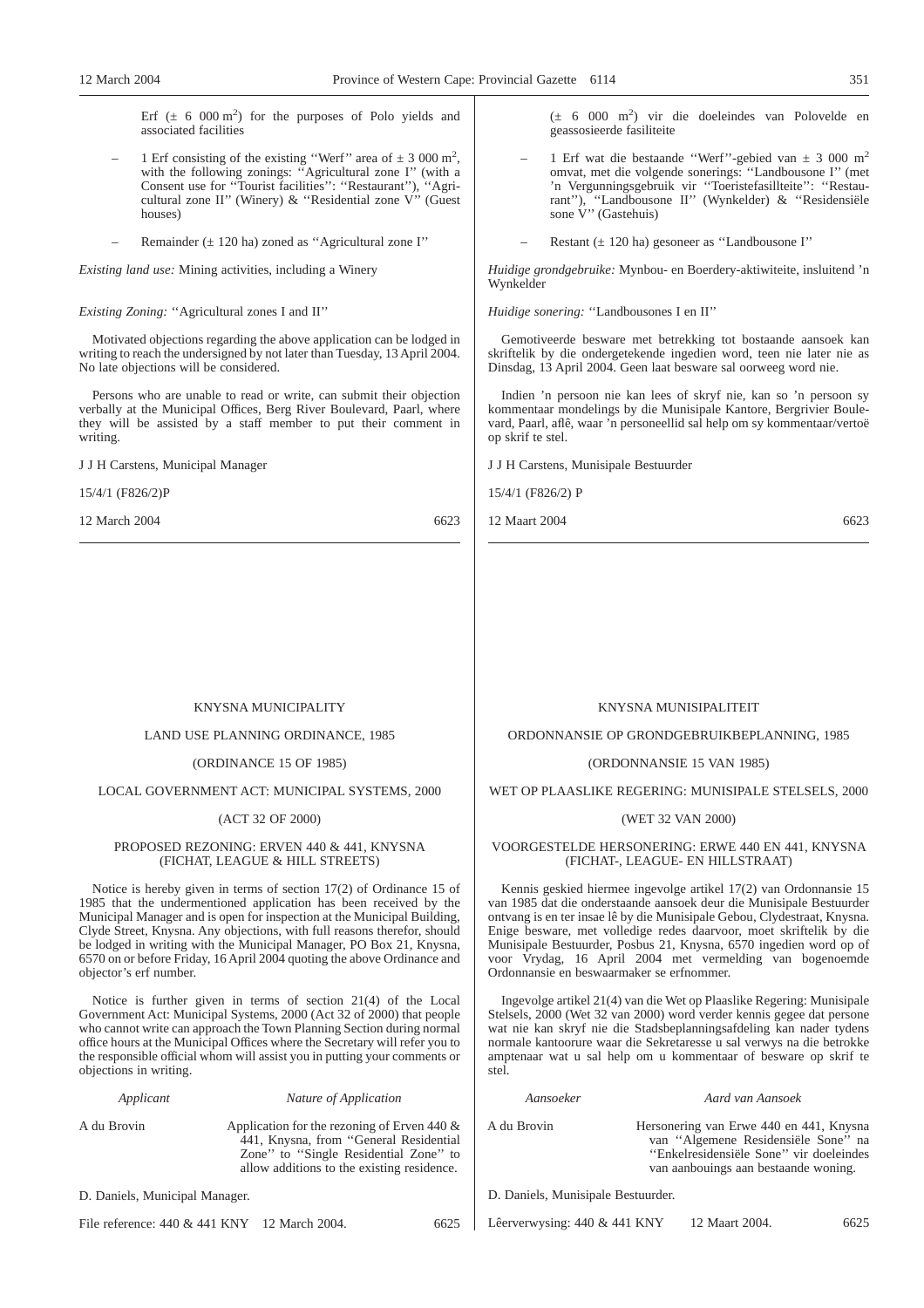#### DRAKENSTEIN MUNICIPALITY

# APPLICATION FOR A CHANGE OF A LAND USE IN TERMS OF THE ENVIRONMENTAL CONSERVATION ACT, 1989 (ACT 73 OF 1989) AND APPLICATION FOR REZONING AND CONSENT USE: FARM 89, PAARL DIVISION

Notice is hereby given in terms of Section 17 of the Land Use Planning Ordinance, 1985 (Ordinance No 15 of 1985), Regulation 4.7 of the Scheme Regulations promulgated at PN 1048/1988 and the regulations published in Government Notice No R1183 of 5 September 1997, in terms of the Environmental Conservation Act, 1989 (Act 73 of 1989) that an application for rezoning, consent use and authorisation for the change of a land use as set out below has been submitted to the Drakenstein Municipality/Western Cape Department of Environmental Affairs and Development Planning: Chief Directorate Environmental Affairs and can be viewed during office hours at the office of the Head: Planning and Economic Development, Administrative Offices, Berg River Boulevard, Paarl (Tel 021-807 6227). Enquiries regarding the change of land use can also be directed to the Environmental Consultant as mentioned hereunder:

INGEVOLGE DIE WET OP OMGEWINGSBEWARING, 1989 (WET 73 VAN 1989) EN AANSOEK OM HERSONERING EN VERGUNNINGSGEBRUIK: PLAAS 89, PAARL AFDELING

DRAKENSTEIN MUNISIPALITEIT

AANSOEK OM DIE VERANDERING VAN GRONDGEBRUIK

Kennis geskied hiermee ingevolge artikel 17 van die Ordonnansie op Grondgebruikbeplanning, 1985 (Ord 15 van 1985), Regulasie 4.7 van die Skemaregulasies afgekondig by PK 1048/1988 en Regulasies afgekondig in Goewermentskennisgewing Nr R1183 van 5 September 1997 ingevolge die Wet op Omgewingsbewaring, 1989 (Wet 73 van 1989), dat 'n aansoek by die Drakenstein Munisipaliteit/Wes-Kaapse Departement van Omgewingsake en Ontwikkellingsbeplanning: Hoofdirektoraat Omgewingsake ingedien is en dat dit gedurende kantoorure ter insae is by die kantoor van die Hoof: Beplanning en Ekonomiese Ontwikkeling, Administratiewe Kantore, Bergrivier Boulevard, Paarl (Tel 021-807 6227). Navrae ten opsigte van die verandering van grondgebruik kan ook aan die ondervermelde Omgewingskonsultant gerig word:

| Property: Farm 89, Paarl Division                                                                                                                                                                                                          | Eiendom: Plaas 89, Afdeling Paarl                                                                                                                                                                                                        |
|--------------------------------------------------------------------------------------------------------------------------------------------------------------------------------------------------------------------------------------------|------------------------------------------------------------------------------------------------------------------------------------------------------------------------------------------------------------------------------------------|
| Applicant: Jan Hanekom Partnership                                                                                                                                                                                                         | Aansoeker: Jan Hanekom Vennootskap                                                                                                                                                                                                       |
| <i>Environmental Consultant:</i> Dr Johan Neethling of JNES cc, Tel (021)<br>461 4386                                                                                                                                                      | <i>Omgewingskonsultant:</i> Dr Johan Neethling van JNES bk, Tel (021) 461<br>4386                                                                                                                                                        |
| <i>Owner:</i> Trakprops 60 (Pty) Ltd                                                                                                                                                                                                       | <i>Eienaar:</i> Trakprops 60 (Edms) Bpk                                                                                                                                                                                                  |
| <i>Locality:</i> $\pm$ 8 km north of Wellington, the property gains access to the<br>Hermon Divisional Road (No 1152) by means of the Oakdene Divisional<br>Road (No 1129), which is located to the south and adjacent to the<br>property. | <i>Ligging</i> : $\pm$ 8 km noord van Wellington, die eiendom verkry toegang tot<br>die Hermon Afdelingspad (Nr 1152) deur middel van die Oakdene<br>Afdelingspad (Nr 1129) ten suide en aanliggend tot die eiendom.                     |
| Extent: 116 ha                                                                                                                                                                                                                             | Grootte: $\pm$ 116 ha                                                                                                                                                                                                                    |
| <i>Proposal:</i> Rezoning of two existing buildings ( $\pm$ 450 m <sup>2</sup> and $\pm$ 400 m <sup>2</sup> )<br>for the purposes of a Wine Cellar and a Maturation Cellar respectively.                                                   | Voorstel: Hersonering van twee bestaande geboue (onderskeidelik<br>$\pm$ 450 m <sup>2</sup> en $\pm$ 400 m <sup>2</sup> ) vir die doel van 'n Wynkelder en 'n<br>Verouderingskelder onderskeidelik.                                      |
| Consent Use: Tourist Facility to establish a Wine Tasting Facility in a<br>portion ( $\pm$ 100 m <sup>2</sup> ) of an existing building.                                                                                                   | Vergunningsgebruik: Toeriste Fasiliteit vir die omskep van 'n gedeelte<br>$(\pm 100 \text{ m}^2)$ van 'n bestaande gebou vir die doel van 'n wynproelokaal.                                                                              |
| Motivated objections can be lodged in writing, to reach the under-<br>signed by not later than Monday, 12 April 2004. No late objections will<br>be considered.                                                                            | Gemotiveerd- besware kan skriftelik by die ondergetekende ingedien<br>word, teen nie later nie as Maandag, 12 April 2004. Geen laat besware sal<br>oorweeg word nie.                                                                     |
| Persons who are unable to read or write, can submit their objection<br>verbally at the Municipal Offices, Berg River Boulevard, Paarl, where<br>they will be assisted by a staff member to put their comment in<br>writing.                | Indien 'n persoon nie kan lees of skryf nie, kan so 'n persoon sy<br>kommentaar mondelings by die Munisipale Kantore, Bergrivier Boule-<br>vard, Paarl, aflê, waar 'n personeellid sal help om sy kommentaar/vertoë<br>op skrif te stel. |
| J. J. H. Carstens, Municipal Manager.                                                                                                                                                                                                      | J. J. H. Carstens, Munisipale Bestuurder.                                                                                                                                                                                                |
| 12 March 2004.<br>6624                                                                                                                                                                                                                     | 12 Maart 2004.<br>6624                                                                                                                                                                                                                   |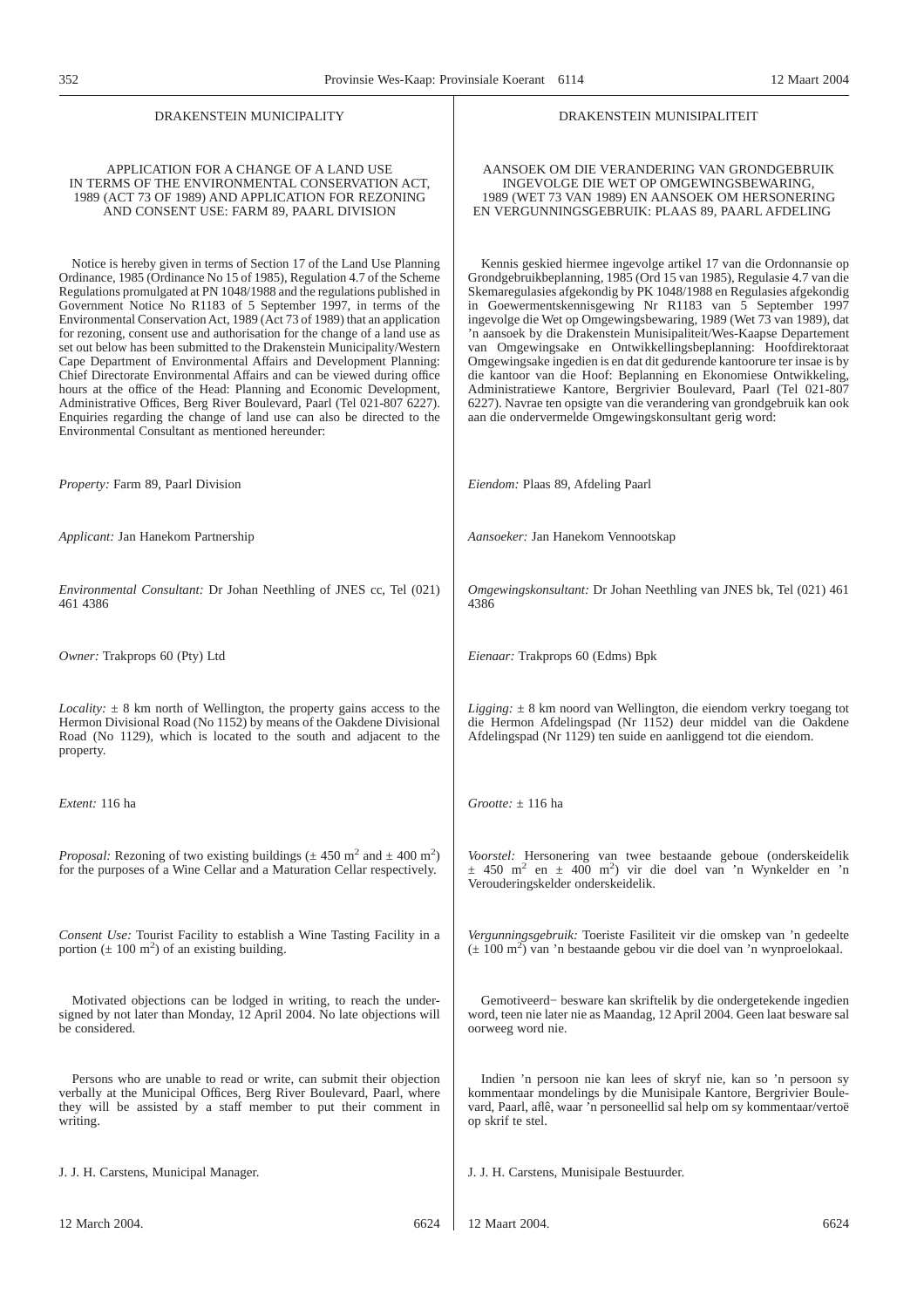# LANGEBERG MUNICIPALITY

# 1. APPLICATION FOR SUBDIVISION AND REZONING OF A PORTION OF ERF 238, STILBAAI EAST, C/O DORIS ROAD AND OSLER STREET

# 2. AMENDMENT OF STILBAAI STRUCTURE PLAN

Notice is hereby given in terms of the provisions of sections 24 and 17 of Ordinance 15 of 1985 that the Council applies for the following subdivision and rezoning:

*Property:* Portion of Erf 238, Stilbaai East c/o Doris Road and Osler Street

*Proposal:* 1. Subdivision of a portion of 1 200 m<sup>2</sup> of Erf 238, Stilbaai East

2. The rezoning of the portion of  $1\ 200\ \text{m}^2$  from Open Space III to Business I

3. Amendment of Stilbaai Structure Plan

*Applicant:* Langeberg Municipality

Notice is also hereby given in terms of section 4(7) of Ordinance 15 of 1985 for the amendment of the Stilbaai Structure Plan by the rezoning of the said erf.

Details can be obtained from the undersigned during office hours and objections must be lodged in writing with the undersigned not later than 2 April 2004.

People who cannot write can approach the office of the undersigned during normal office hours, where the responsible official will assist you in putting your comments or objections in writing.

Municipal Manager, Langeberg Municipality, Main Road West, P.O. Box 2, Stilbaai 6674.

12 March 2004. 6626

# LAINGSBURG MUNICIPALITY

# ELECTRICITY SUPPLY BY-LAWS

#### **Definitions**

1. In this by-law, unless indicated to the contrary in the context, the expression attached to the Electricity Act, 1987 (Act 41 of 1987), the Act on Occupational Health and Safety,1993 (Act. 85 of 1993) and the Local Government: Property Rates Act (2001) has the meaning attached thereto and means:

"purchase receipt", the document issued by the council as confirmation that, subject to the provisions in this by-law, a specific number of units have been purchased at a specific tariff for a specific prepaid meter;

**''control point''**, the point on or inside the site where the installation can be switched on or off by the consumer;

**''prepaid meter''**, an instrument installed by the council at the point of supply or any other point on the council's distribution system or the installation of a consumer by means of which the supply can be obtained by the consumer by feeding of information contained in the purchase docket;

**''occupant''**, in relation to any premises, means:

- (a) any person actually occupying or controlling the land or site, without regard to the right of occupation of such a person;
- (b) any person legally entitled to occupy such premises;

#### LANGEBERG MUNISIPALITEIT

1. AANSOEK OM ONDERVERDELING EN HERSONERING VAN 'N GEDEELTE VAN ERF 238, STILBAAI-OOS, H/V DORISWEG EN OSLERSTRAAT

2. WYSIGING VAN STILBAAI STRUKTUURPLAN

Kennis geskied hiermee ingevolge die bepalings van artikels 24 en 17 van Ordonnansie 15 van 1985 dat die Raad van voorneme is om die volgende onderverdeling en hersonering te doen:

*Eiendomsbeskrywing:* Gedeelte van Erf 238, Stilbaai-Oos H/v Dorisweg en Oslerstraat

*Aansoek:* 1. Onderverdeling van Erf 238, Stilbaai-Oos waarvolgens  $1 200 m<sup>2</sup> 1$ 

2. Die hersonering van die 1 200 m<sup>2</sup> gedeelte vanaf Oopruimte III na Sakesone I

3. Wysiging van Stilbaai Struktuurplan

*Applikant:* Langeberg Munisipaliteit

Kennis geskied ook hiermee ingevolge artikel 4(7) van die Ordonnansie op Grondgebruikbeplanning 15 van 1985 vir die wysiging van die Stilbaai Struktuurplan om voorgenoemde aansoek te akkommodeer.

Besonderhede rakende die aansoek is ter insae by die kantoor van die ondergetekende gedurende kantoorure. Enige besware teen die voorgenome hersonering moet skriftelik gerig word om die ondergetekende te bereik nie later nie as 2 April 2004.

Persone wat nie kan skryf nie, kan die onderstaande kantoor nader tydens sy normale kantoorure waar die betrokke amptenaar u sal help om u kommentaar of besware op skrif te stel.

Munisipale Bestuurder, Langeberg Munisipaliteit, Posbus 2, Stilbaai 6674.

12 Maart 2004. 6626

# LAINGSBURG MUNISIPALITEIT

# ELEKTRISITEITSVOORSIENINGSVERORDENING

### Woordomskrywing

1. In hierdie verordening, tensy dit uit die samehang anders blyk, het 'n uitdrukking waaraan 'n betekenis in die Elektrisiteitswet, 1987 (Wet 41 van 1987), die Wet op Beroepsgesondheid en Veiligheid, 1993 (Wet 85 van 1993) en die Plaaslike Regering: Wet op Eiendomsbelasting (2001) geheg is, die betekenis aldus daaraan geheg en beteken:

**''aankoopbewys''**, die dokument deur die raad uitgereik as bewys dat, onderhewig aan die bepalings van hierdie verordening, 'n bepaalde aantal eenhede teen 'n bepaalde tarief vir 'n bepaalde begrotingsmeter aangekoop is;

**''beheerpunt''**, die punt waar die installasie op of in 'n perseel deur 'n verbruiker aan- of afgeskakel kan word;

**''begrotingsmeter''**, 'n instrument deur die raad geïnstalleer by die toevoerpunt of enige ander punt op die raad se verspreidingstelsel of die installasie van 'n verbruiker deur middel waarvan die toevoer deur 'n verbruiker verkry kan word deur die invoer van inligting soos vervat in die aankoopbewys;

**''bewoner''**, met betrekking tot enige perseel beteken:

- (a) enige persoon wat die grond of perseel werklik bewoon of beheer, sonder om te let op die okkupasiereg van sodanige persoon;
- (b) enige persoon wat regtens geregtig is om sodanige perseel te bewoon;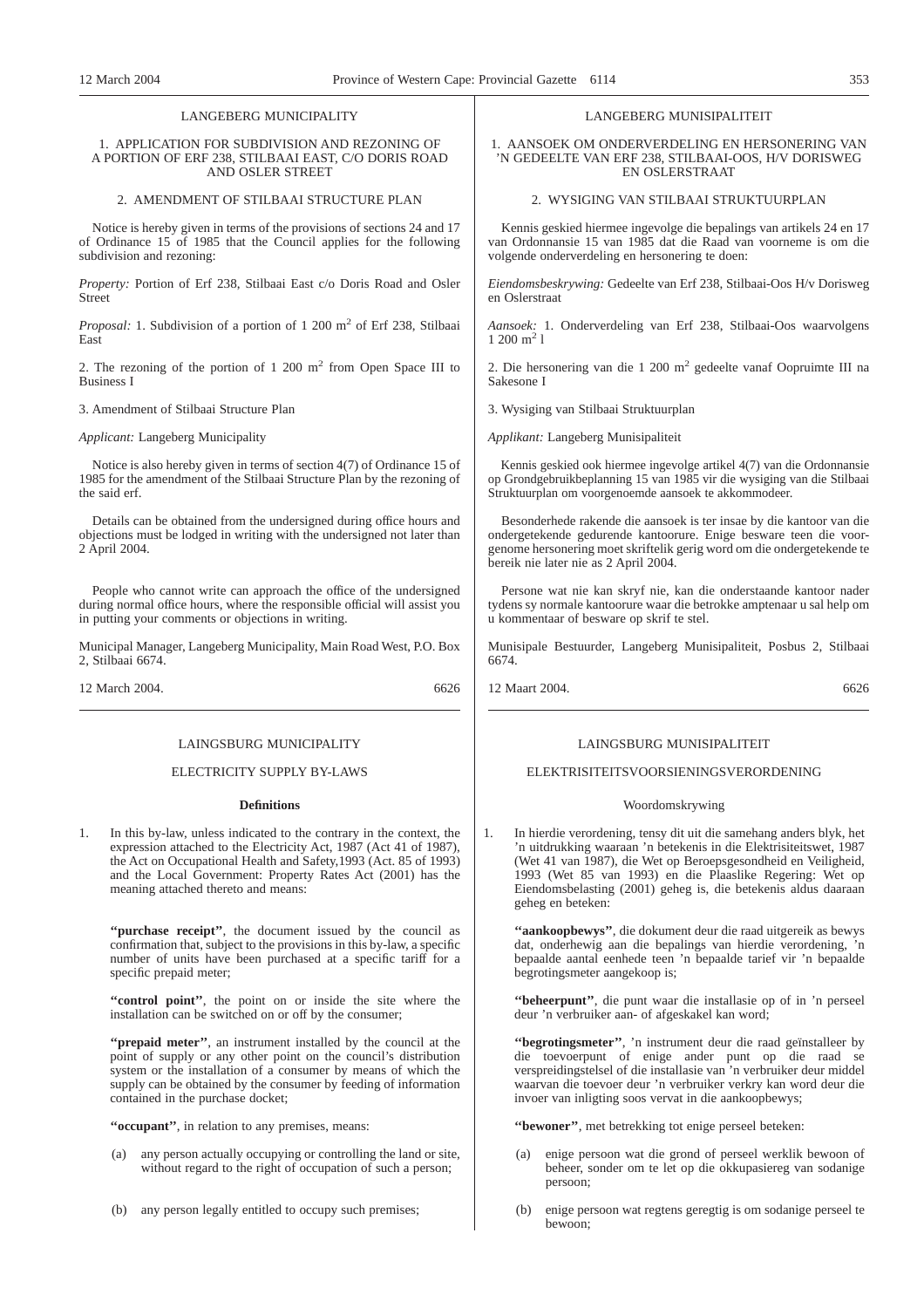- (c) in the case of subdivided premises let to lodgers or tenants, the person receiving the rent payable by such lodgers or tenants, whether on his own account or as agent for any person entitled thereto;
- if the council is unable to determine who such person is, the person who is entitled to the beneficial use of such property;
- (e) any person who has charge of and manages such premises;

**''department''**, the electro-technical services of the council;

**''service tariff''**, the list of tariffs for electrical services as determined by the council from time to time;

**''owner''**, in respect of fixed property, subject to the provisions of section 51 of the Act on Sectional Title, 1986 (Act 95 of 1986), and the Local Government: Property Rates Act (Act of 2001), the person registered in the registration office as the owner of that property, with the understanding that where the council is the owner of property leased, the tenant for the purposes of this by-law is regarded as the owner of such property. With the understanding further that if the owner of the property:

- (a) dies;
- (b) his estate is sequestrated;
- (c) his estate is ceded to the advantage of his debtors;
- (d) is under curatorship due to a court order;
- (e) is a liquidated company or placed under management;
- (f) a closed corporation or being placed under sequestration, or
- (g) an association which is sequestrated;

the executor, administrator, trustee, successor in title, curator, liquidator or legal manager concerned in accordance with the case is regarded as the owner of the taxable property in question;

**''electrical installation''**, any machine, in or on the property, used for the transmission of electricity from a control-point to the consumer-point wherever on the site, including any item forming part of such installation whether it is part of the electrical circuit or not, but excluding:

- (a) any machinery of the council in connection with the supply of electricity on the site;
- (b) any machinery used for the transmission of which the voltage may not exceed 50 V where such electricity is not obtained from the main supply of the council;
- (c) any machinery transmitting electrical energy in telecommunication, television or radio circuits, or
- (d) an electrical installation in a vehicle, vessel, train or aircraft;

**''accredited person''**, a person who, in terms of the Installation Regulations is registered as an electrical tester for single-phase, an installation electrician or a master installation electrician, according to the case;

**''code of practice''**, the code as approved by the chief inspector in accordance with the provisions of the applicable regulations proclaimed in terms of the Act on Occupational Health and Safety, 1993 (Act 85 of 1993);

**''identity document''**, the document referred to in the Act on Identification, 1997 (Act 68 of 1997);

- in die geval van persele wat onderverdeel is en aan loseerders en/of huurders verhuur word, die persoon wat die losiesgeld en/of huurgeld ontvang, hetsy vir eie rekening of as agent vir iemand wat daarop geregtig is;
- indien die raad nie kan vasstel wie sodanige persoon is nie,sal die persoon wat geregtig is op die voordelige gebruik van die eiendom geag word die bewoner te wees;
- (e) enige persoon wat met die beheer of bestuur van die perseel belas is;

**''departement''**, die elektrotegniese dienste van die raad;

**''dienstarief''**, die lys van tariewe vir elektrisiteitsdienste soos van tyd tot tyd deur die raad by wyse van besluit bepaal;

**''eienaar''**, met betrekking tot onroerende eiendom, behoudens die bepalings van Artikel 51 van die Wet op Deeltitels, 1986 (Wet 95 van 1986) en die Plaaslike Regering: Wet op Eiendomsbelasting (Wet Nr. 2001), die persoon wat in 'n registrasiekantoor geregistreer is as die eienaar van daardie eiendom. Met dien verstande dat waar 'n raad die eienaar is van eiendom wat verhuur word, die huurder vir die doeleindes van hierdie verordening beskou word as die eienaar van sodanige eiendom. Met dien verstande verder dat waar die eienaar van die eiendom:

- (a) sterf;
- (b) se boedel gesekwestreer word;
- (c) sy boedel afstaan tot voordeel van sy skuldeisers;
- (d) onder kuratele is as gevolg van 'n hofbevel;
- (e) 'n maatskappy is wat gelikwideer of onder geregtelike bestuur geplaas word;
- (f) 'n beslote korporasie is wat gelikwideer word; of
- (g) 'n vennootskap is wat gesekwestreer word;

die betrokke eksekuteur, administrateur, trustee, regverkrygende, kurator, likwidateur of geregtelike bestuurder, na gelang van die geval, beskou word as die eienaar van die betrokke belasbare eiendom;

**''elektriese installasie''**, enige masjinerie, in of op 'n perseel, wat gebruik word vir die oorbring van elektrisiteit vanaf 'n beheerpunt na 'n verbruikerspunt waar ookal op die perseel, met inbegrip van enige artikel wat deel uitmaak van sodanige installasie ongeag of dit deel van die elektriese stroombaan is of nie, maar met uitsluiting van:

- (a) enige masjinerie van die raad wat verband hou met die lewering van elektrisiteit op die perseel;
- (b) enige masjinerie wat gebruik word vir die oorbring van elektrisiteit waarvan die spanning nie 50V mag oorskry nie waar sodanige elektrisiteit nie van die hooftoevoer van die raad verkry word nie;
- (c) enige masjinerie wat elektriese energie in telekommunikasie-, televisie- of radio-stroombane oorbring;
- (d) 'n elektriese installasie in 'n voertuig, vaartuig, trein of vliegtuig;

**''geakkrediteerde persoon''**, 'n persoon wat ingevolge die Installasie Regulasies as 'n elektriese toetser vir enkelfase, 'n installasie-elektrisiën of 'n meester-installasie-elektrisiën, na gelang van die geval, geregistreer is;

**''gebruikskode''**, die gebruikskode soos goedgekeur deur die hoofinspekteur ingevolge die bepalings van die toepaslike regulasies wat ingevolge die Wet op Beroepsgesondheid en Veiligheid, 1993 (Wet 85 van 1993) afgekondig is;

**''identiteitsdokument''**, die dokument waarna in die Wet op Identifikasie, 1997 (Wet 68 van 1997) verwys word;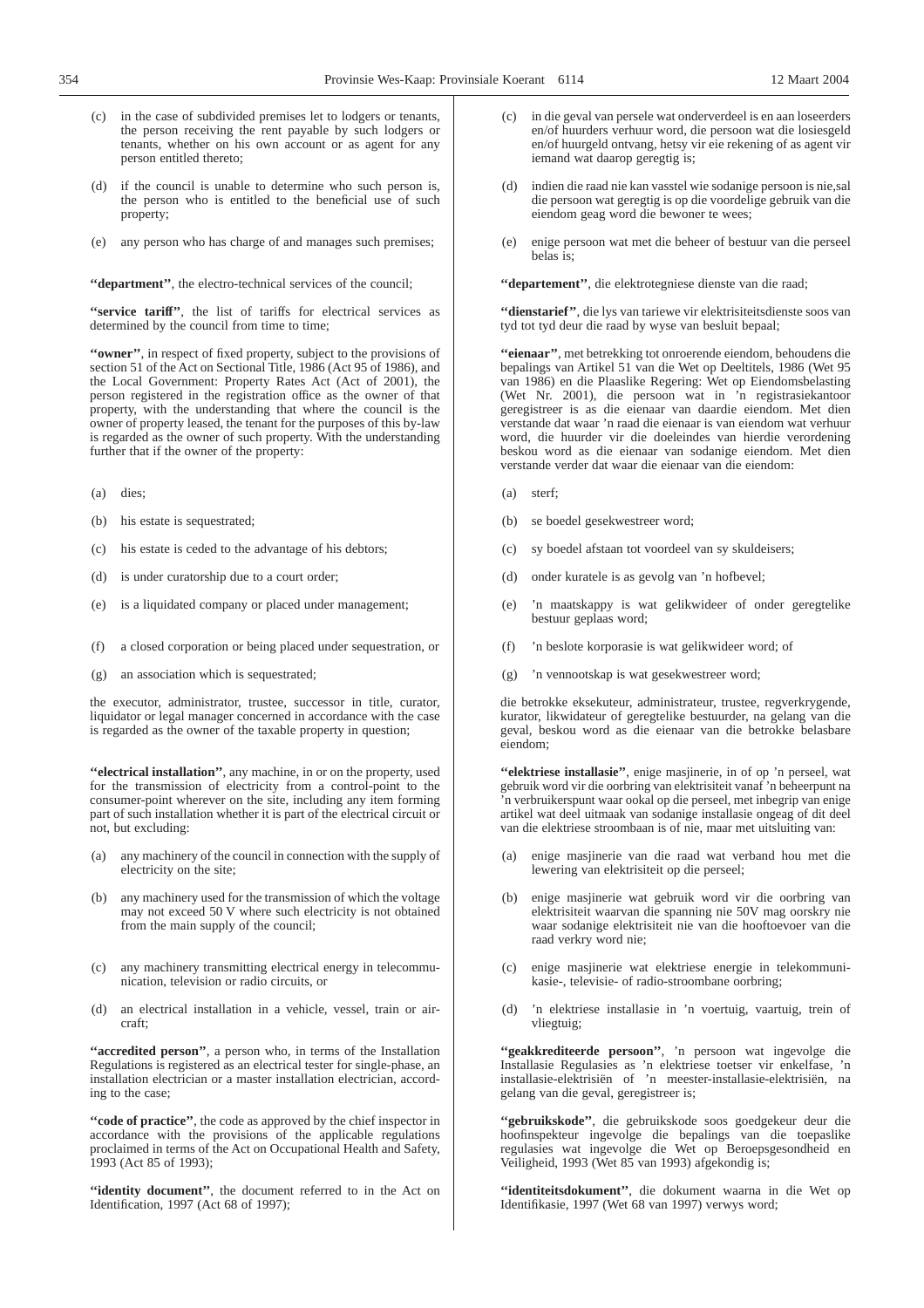**''chief: electro-technical services''**, the person authorised in terms of the Act on Occupational Health and Safety, 1993 (Act 85 of 1993) with the supervision over the council's electricity department or any other person duly authorised to act on his behalf;

**''inspector or authorised official''**, the chief executive officer, chief: electro-technical services, chief financial officer, health officer or any person appointed by the council in respect of the application and execution of this by-law, or any person who is authorised by these officers in terms of delegation by the council to act on their behalf;

**''installation regulations''**, the Electrical Installation Regulation published by Government Notice No. R2920 of 23 October 1992;

**''installation work''** the installation-extension, alteration or repair of an electrical installation, including the connection of machinery at the supply terminals of any machinery;

**''calendar month''**, any month, irrespective of its number of days, commencing 12 o'clock midnight of the last day of the preceding month until 12 o'clock midnight of the last day of the month in question;

"meter", an instrument installed by the council at the point of supply or any other point on the council's distribution system or the electrical installation of the consumer for the purpose of measuring the consumption of electricity by the consumer;

**''site''**, any building, room, hut, shed, tent or any other construction work above, on or below ground level, together with the land on which it is situated and the adjoining land used in connection therewith or any land without buildings;

**''council''**, the Laingsburg Municipality and its delegates who, subject to the provisions of the Electricity Act, 1987 (Act 41 of 1987) who manage an undertaking for the supply of electricity in the area comprising and included in the municipal boundaries of the council;

**''certificate of commitment''**, a certificate in the form prescribed in the Installation Regulations, issued by an accredited person in respect of an electrical installation or portion thereof;

"municipal manager", the person appointed to that position by the council or any other person acting in that position or authorised by the council to act on his behalf;

"chief financial officer", the person appointed by the council in that position or any person acting in the position or authorised by the council to act on his behalf;

**''supply''**, the supply of electricity to a consumer through the connection of an electrical installation with the electrical supply of the council;

**''supply point''**, the point on the site where the electrical supply is connected to the electrical installation;

**''supply terminals''**, in relation to machinery installed as a complete unit, the terminals or connecting clamps to such machinery where the external circuits supplying the machinery with electricity terminate or are connected;

**''exit point''**, any terminal of an electrical installation supplied for the connection of any electrical machinery without the use of implements;

**''consumer''**, any person consuming electricity supplied by the council or, if there is no such person, the owner of the site, and for the application of this by-law it means the consumer or lessee of the electrical installation;

**''consumer connection''**, all wiring, cables or other apparatus supplied by the council and installed between the main circuit and exit terminals of the meter or prepaid meter for the purposes of the

**''hoof: elektrotegniese dienste''**, die persoon wat kragtens die Wet op Beroepsgesondheid en Veiligheid, 1993 (Wet 85 van 1993) met die toesig oor die raad se elektrisiteitsdepartement belas is of enige ander persoon wat behoorlik gemagtig is, om namens hom op te tree;

**''inspekteur of gemagtigde amptenaar''** die hoofuitvoerende beampte, stadshoof: elektrotegniese dienste, stadshoof finansiële beampte, gesondheidsbeampte of enige persoon wat in verband met die toepassing of uitvoering van hierdie regulasies deur die raad aangestel is of enige persoon wat deur genoemde beamptes (in terme van die raad se delegasies) gemagtig is om namens hulle op te tree;

**''installasie regulasie''**, die Elektriese Installasie Regulasies gepubliseer by Goewermentskennisgewing Nr. R2920 van 23 Oktober 1992;

"installeerwerk", die installering, uitbreidings, wysiging of herstel van 'n elektriese installasie, met inbegrip van die aansluiting van masjinerie by die toevoerterminale van sodanige masjinerie;

**''kalendermaand''**, enige maand ongeag die aantal dae waaruit dit bestaan wat begin 12-uur middernag van die laaste dag van die voorafgaande maand tot 12-uur middernag van die laaste dag van die betrokke maand;

**''meter''**, 'n meetinstrument deur die raad geïnstalleer by die toevoerpunt of enige ander punt op die raad se verspreidingstelsel of die elektriese installasie van die verbruiker vir die doel om die verbruiker se verbruik van elektrisiteit te meet;

**''perseel''**, enige gebou, kamer, hut, skuur, tent of enige ander bouwerk bo, op of onder die grondvlak, tesame met die grond waarop dit geleë is en die aangrensende grond wat in verband daarmee gebruik word of enige grond sonder geboue;

**''raad''**, die Laingsburg Munisipaliteit en sy gedelegeerdes wat, onderhewig aan die bepalings van die Elektrisiteitswet, 1987 (Wet 41 van 1987) 'n onderneming bedryf vir die voorsiening van elektrisiteit in die gebied omvat deur en ingesluit by die munisipale grense van die raad;

**''sertifikaat van nakoming''**, 'n sertifikaat in die vorm soos voorgeskryf in die Installasie Regulasies, uitgereik deur 'n geakkrediteerde persoon ten opsigte van 'n elektriese installasie of 'n gedeelte daarvan;

**''munisipale bestuurder''**, die persoon wat deur die raad in die hoedanigheid aangestel is of enige persoon wat in die pos waarneem of deur die raad gemagtig is om namens hom op te tree;

**''hoof-finansiële beampte''**, die persoon wat deur die raad in die hoedanigheid aangestel is of enige persoon wat in die pos waarneem of deur die raad gemagtig is om namens hom op te tree;

**''toevoer''**, die voorsiening van elektrisiteit aan 'n verbruiker deur die aansluiting van 'n elektriese installasie by die elektrisiteitstoevoer van die raad;

**''toevoerpunt''**, die punt waar die raad se elektrisiteitstoevoer by 'n elektriese installasie op 'n perseel aangesluit is;

**''toevoerterminale''**, met betrekking tot masjinerie wat as 'n volledige eenheid geïnstalleer is, die terminale of verbindingsklampe aan sodanige masjinerie waar die eksterne geleiers wat die masjinerie van elektrisiteit voorsien, eindig of verbind word;

**''uitgangspunt''**, enige eindpunt van 'n elektriese installasie wat voorsien is vir die aansluiting van enige elektriese masjinerie sonder die gebruik van gereedskap;

**''verbruiker''**, enige persoon wat elektrisiteit verbruik wat deur die raad verskaf word, of, as daar geen sodanige persoon is nie, die eienaar van die perseel en vir die toepassing van hierdie verordening beteken dit die gebruiker of huurder van die elektriese installasie;

**''verbruikersaansluiting''**, alle drade, kabels of ander apparaat deur die raad voorsien en geïnstalleer tussen die hoofstroombane en die uitgangsterminale van die meter of begrotingsmeter vir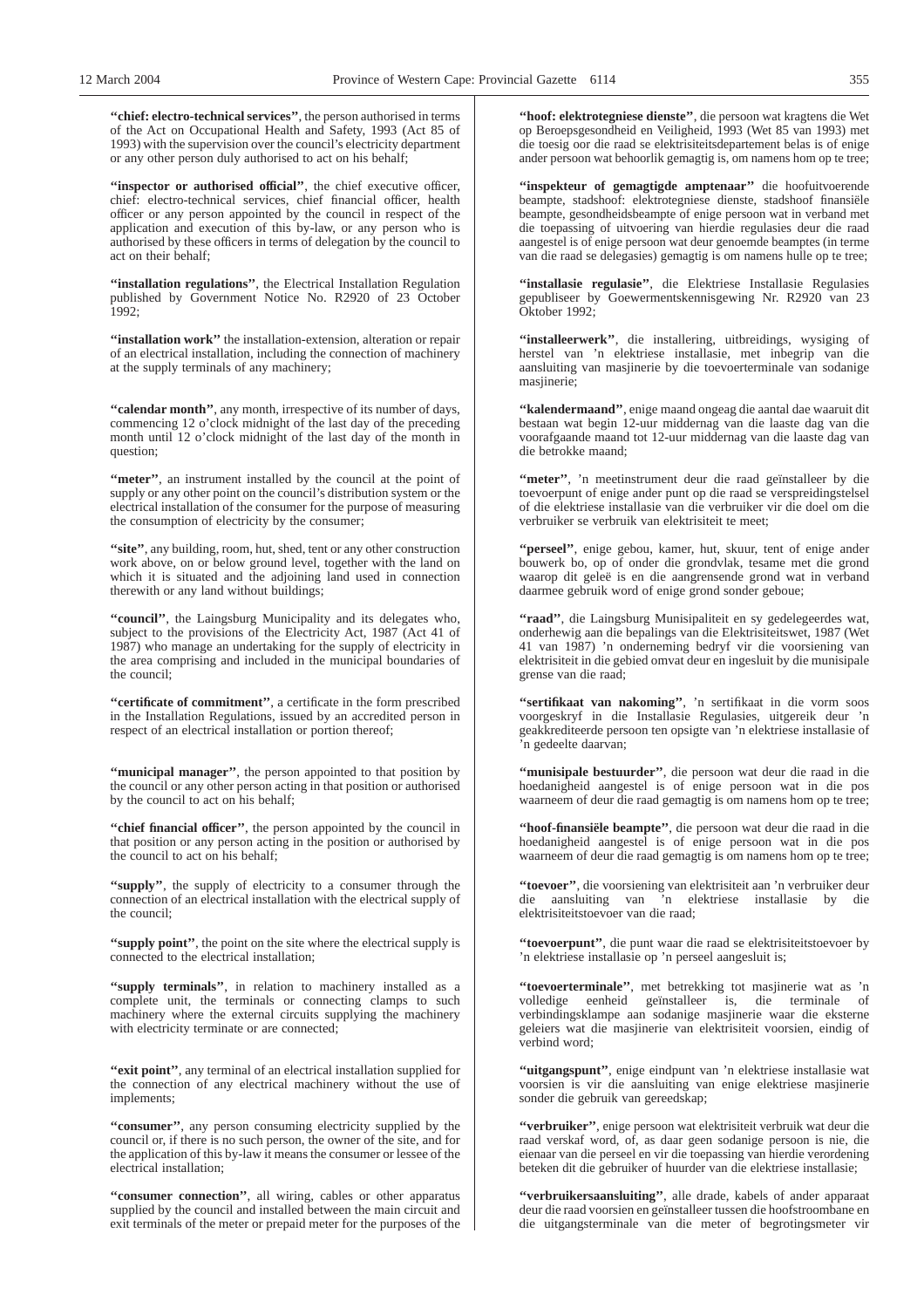supply of electricity to the consumer and, if a meter or prepaid meter is not installed on the site of the consumer, all the wiring, cables or other apparatus installed between the main circuit and the main fuse or circuit breaker;

**''consumer agreement''**, an agreement in the form determined by the council from time to time, which is to be completed and signed by the consumer, the owner of a site or a person acting on his behalf, before electricity is supplied to the installation in question (with the exception of an prepaid meter);

**''consumer point''**, any starting point or the supply terminals of machinery not connected with a starting point and which converts electrical energy in another form; with the understanding that, in the case of machinery installed for any specific purpose as a complete unit, the starting point is the supply terminals with which the machinery unit is equipped for that purpose;

**''consumer tariff''**, the list of approved tariffs for the consumption of electricity which the council is authorised to collect from consumers, as specified in the licence issued by the National Electricity Regulator in terms of the provisions of the Electricity Act, 1987.

## **Application for and conditions of supply**

- 2. (1) Application for a supply must be made to the chief: electro-technical services in a form prescribed by him.
	- (2) No person shall use or continue to use a supply of electricity from council unless or until that person has applied, which application must have been approved, for such supply of electricity by the council.
	- (3) Before any installation work is commenced the chief: electro-technical services could demand that an electrical contractor or permit holder furnishes him with a site-plan reflecting the relative positions of the main building, boundaries and adjoining streets, as well as a diagram and specifications reflecting in detail particulars of the proposed construction, alteration, extension or repairs and where such plan, diagram or specifications are required, the proposed work may not commence until the plan or specifications mentioned have been approved by the chief: electro-technical services.
	- (4) Subject to the provisions of this by-law, the council will provide a supply within a reasonable time after submission of the application. Upon settlement of the charges in terms of the service tariff the chief: electro-technical services will provide the number of meters he considers necessary.
	- (5) All apparatus, equipment and material up to the supply point, as described in section 19, remain the property of the council, irrespective of whether it is supplied by the council or the consumer.
	- (6) The uninterrupted provision of a supply to the consumer is subject to the observance of the supply conditions contained in this by-law. The non-observance of the conditions is a contravention and the council can further discontinue the supply to such a consumer in terms of the provisions of section 11.

# **Consumer agreement and certificate of compliance**

- 3. (1) No supply will be provided, unless:
	- (a) a certificate of compliance for the installation, issued by an accredited person, is submitted to the council. With the understanding that the provision is only applicable upon new installations, the extension/alteration to existing installations and the change in ownership of the property in question;

doeleindes van die voorsiening van elektrisiteit aan 'n verbruiker en indien, 'n meter of begrotingsmeter nie op die verbruiker se perseel geïnstalleer is nie, alle drade, kabels of ander apparaat geïnstalleer tussen die hoofstroombane en die hoofsekerings of stroombreker;

**''verbruikersooreenkoms''**, 'n ooreenkoms in die vorm soos van tyd tot tyd deur die raad bepaal, wat deur die verbruiker, die eienaar van 'n perseel of 'n persoon wat namens hom of haar optree voltooi en onderteken moet word alvorens elektrisiteit aan die betrokke installasie (met uitsondering van 'n begrotingsmeter) verskaf word;

**''verbruikerspunt''**, enige uitgangspunt of die toevoerterminale van masjinerie wat nie met 'n uitgangspunt verbind is nie en wat elektriese energie in 'n ander vorm van energie omsit; met dien verstande dat in die geval van 'n masjinerie wat vir enige spesifieke doel as 'n volledige eenheid geïnstalleer is, die verbruikspunt die toevoerterminale is waarmee die masjinerie-eenheid vir daardie doel toegerus is;

**''verbruikstarief''**, die lys van goedgekeurde tariewe vir die verbruik van elektrisiteit wat die raad gemagtig is om van verbruikers te vorder, soos gespesifiseer in die lisensie uitgereik deur die Nasionale Elektrisiteitsreguleerder ingevolge die bepalings van die Elektrisiteitswet, 1987.

# **Aansoek om en voorwaardes van toevoer**

- 2. (1) Aansoek om 'n toevoer moet by die hoof: elektrotegniese dienste en in 'n vorm deur hom voorgeskryf, gedoen word.
	- (2) Niemand mag gebruik maak of voortgaan om gebruik te maak van toevoer van elektrisiteit van die raad nie, tensy of totdat daardie persoon aansoek gedoen het, welke aansoek goedgekeur moet wees, vir sodanige toevoer van die raad.
	- (3) Die hoof: elektrotegniese dienste kan vereis dat, voordat daar 'n aanvang geneem word met enige installasiewerk, 'n elektriese kontrakteur of permithouer, 'n terreinplan wat die relatiewe posisies van die hoofgebou, grense en aangrensende strate aandui, asook 'n diagram en spesifikasies wat in detail die besonderhede van enige voorgenome bouwerk, verandering, uitbreiding of herstelwerk aan enige elektriese installasie aantoon vir goedkeuring aan hom voorlê en waar sodanige plan, diagram of spesifikasies vereis word, mag daar nie met die voorgestelde werk 'n aanvang geneem word nie totdat genoemde plan of spesifikasie deur die hoof: elektrotegniese dienste goedgekeur is nie.
	- (4) Behoudens die bepalings van hierdie verordening, sal die raad 'n toevoer voorsien binne 'n redelike tyd nadat aansoek daarom gedoen is. Die hoof: elektrotegniese dienste sal teen betaling van die gelde ooreenkomstig die dienstarief, die aantal meters voorsien wat hy nodig ag.
	- (5) Alle apparaat, toerusting en materiale tot by die toevoerpunt, soos omskryf in artikel 19, bly die eiendom van die raad ongeag of dit deur die raad of die verbruiker voorsien is.
	- (6) Die deurlopende voorsiening van 'n toevoer aan 'n verbruiker is onderhewig aan die nakoming van die voorsieningsvoorwaardes vervat in hierdie verordening. Die nie-nakoming van die voorwaardes is 'n oortreding en kan die raad die toevoer aan sodanige verbruiker afsluit ooreenkomstig die bepalings van artikel 11.

# **Verbruikersooreenkoms en sertifikaat van nakoming**

- 3. (1) Geen toevoer sal voorsien word nie, tensy:
	- (a) 'n sertifikaat van nakoming vir die installasie, uitgereik deur 'n geakkrediteerde persoon, aan die raad voorgelê is; met dien verstande dat die bepaling slegs van toepassing is op nuwe installasies, die uitbreiding/ verandering van bestaande installasies en die verandering van eiendomsreg van die betrokke perseel;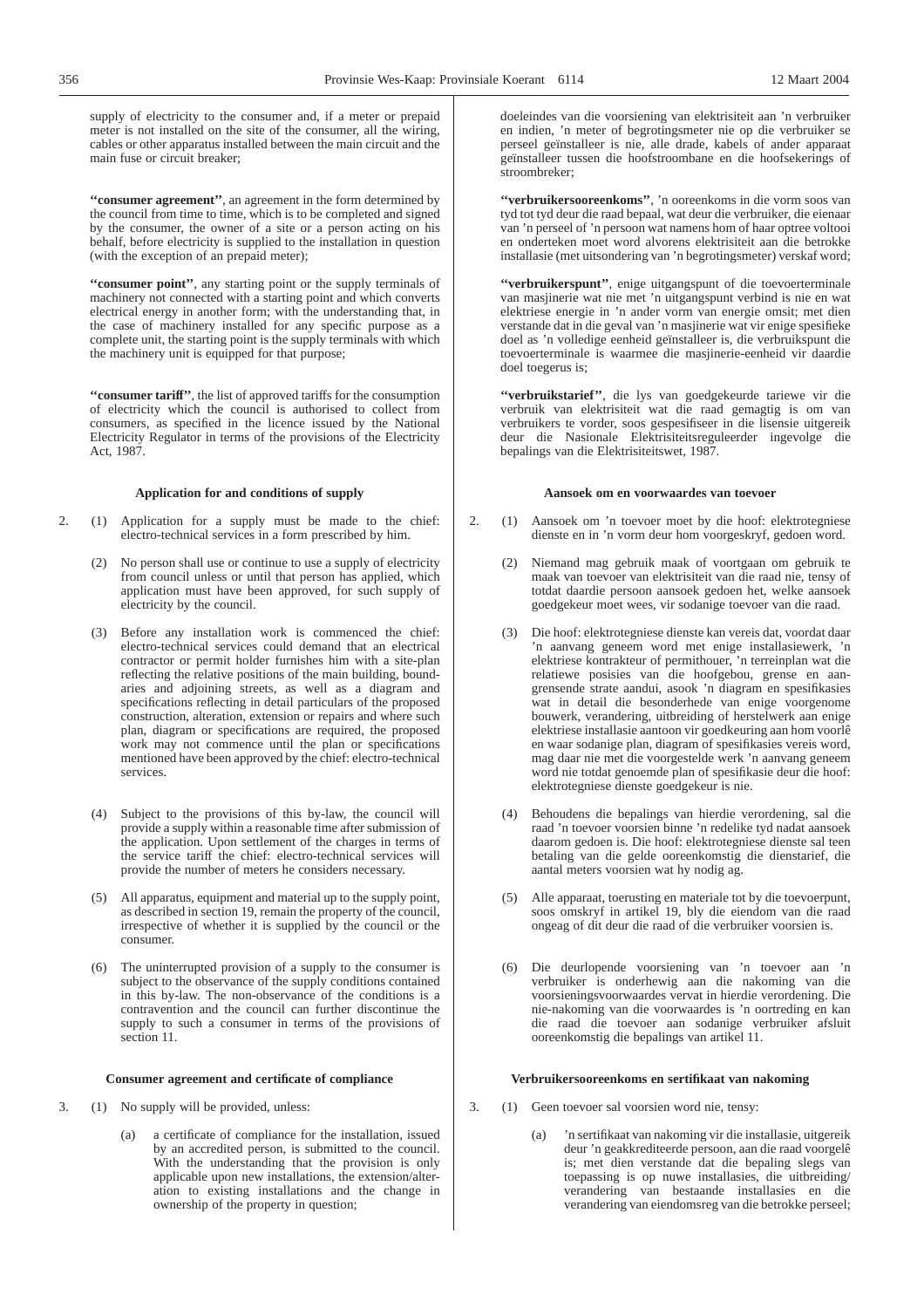- (b) (i) a consumer agreement, duly completed, has been submitted to the chief financial officer or his proxy. The intended consumer must give at least seven days written notice of his intention to conclude such agreement with the council and must produce his or her identity document at the time of signature. The council can conclude a consumer agreement with the owner, the consumer or a person acting on his or her behalf by choice;
	- (ii) only natural persons above the age of 21 years and/or who are of legal capacity may conclude an agreement with the council;
	- (iii) insolvent and other persons who are not of legal capacity may only conclude an agreement with the permission and assistance of his/her curator or legal guardian, provided such curator or guardian accepts to settle the full account in the event of default;
	- (iv) if the owner/consumer is not a natural person, an authority to conclude an agreement must be presented;
	- (v) an identity document must be submitted personally with the signing of the agreement;
	- (vi) it is not required from parties married in community of property that both should sign the agreement, but both parties are held liable separately and jointly for payment of the account; and
- (c) the required deposit in terms of Article 6 has been paid.

# **Termination of consumer agreement**

- 4. (1) Subject to the provisions of sections 11 and 12 a consumer agreement may be terminated by the consumer, his authorised representative or by the council by written notice, with the understanding that, should such notice have the effect that the agreement would be terminated on a Saturday, Sunday or public holiday, such termination will only come into force on the following day which is not a Saturday, Sunday or public holiday.
	- (2) If an owner or consumer neglect to give notice in terms of the provisions of subsection (1), he remains responsible for the consumption until notice has been given accordingly.

# **Continuation of supply to new consumer**

- 5. (1) Subject to the provision of section 3(1) and in order to provide for the continuation of supply, the council can, at the termination of any consumer agreement, conclude a new consumer agreement with any intending consumer providing for the continuation of the supply, subject to the by-laws, tariff schedules and conditions of any Acts contained in these by-laws as approved by the council from time to time.
	- (2) On the date of termination of the previous agreement, a meter reading is done and thereafter the new consumer referred to in subsection (1) is responsible for payment of all consumption.

# **Deposits**

6. (1) (a) Barring in the case of the Government of the Republic of South Africa (including the Western Cape Administration, the South African Postal Service, TELKOM and TRANSNET) or any other type of consumer approved

- (b) (i) 'n verbruikersooreenkoms, behoorlik voltooi, aan die hoof finansiële beampte of sy gemagtigde voorgelê is. Die voornemende verbruiker moet minstens sewe dae skriftelike kennis gee van sy voorneme om sodanige ooreenkoms met die raad aan te gaan en moet by ondertekening van die ooreenkoms, sy of haar identiteitsdokument voorlê. Die raad kan na keuse 'n verbruikersooreenkoms met die eienaar, die verbruiker of 'n persoon wat namens hom of haar optree, aangaan;
	- (ii) slegs natuurlike persone bo die ouderdom van 21 jaar en/of wat handelingsbevoeg is, mag 'n ooreenkoms met die raad aangaan;
	- (iii) insolvente en ander persone wat nie handelingsbevoeg is nie, kan slegs met die toestemming en bystand van sy/haar kurator of wettige voog 'n ooreenkoms aangaan, mits sodanige kurator of wettige voog onderneem om die volle rekening te betaal in geval van wanbetaling;
	- (iv) indien die eienaar/verbruiker nie 'n natuurlike persoon is nie, moet 'n magtiging om die ooreenkoms aan te gaan, voorgelê word;
	- (v) 'n identiteitsdokument moet persoonlik by ondertekening van die ooreenkoms voorgelê word;
	- (vi) dit word nie van partye wat binne gemeenskap van goedere getroud is, vereis dat albei partye die ooreenkoms onderteken nie, maar albei partye word afsonderlik en gesamentlik aanspreeklik vir die betaling van rekening gehou; en
- (c) die nodige deposito soos vereis ingevolge artikel 6 betaal is.

# **Beëindiging van verbruikersooreenkoms**

- 4. (1) Behoudens die bepalings van artikel 11 en 12 kan enige verbruikersooreenkoms deur die verbruiker, sy gemagtigde verteenwoordiger, of deur die raad beëindig word, deur skriftelike kennisgewing met dien verstande dat indien sodanige kennisgewing die uitwerking het om 'n ooreenkoms op 'n Saterdag, Sondag of openbare vakansiedag op te hef, sodanige beëindiging slegs op die eersvolgende dag wat nie 'n Saterdag, Sondag of openbare vakansiedag is nie, in werking tree.
	- (2) Indien 'n eienaar of verbruiker in gebreke gebly het om ooreenkomstig die bepalings van subartikel (1) kennis te gee, bly hy aanspreeklik vir die elektrisiteitsverbruik totdat dienooreenkomstig kennis gegee is.

# **Voortsetting van toevoer aan nuwe verbruiker**

- 5. (1) Behoudens die bepalings van artikel 3(1) en ten einde voorsiening te maak vir die voortsetting van die toevoer, kan die raad, by beëindiging van enige verbruikersooreenkoms, 'n nuwe verbruikersooreenkoms met enige voornemende verbruiker sluit wat vir die voortsetting van die toevoer voorsiening maak, ooreenkomstig die bepalings van enige wette, verordeninge, tariefskedules en voorwaardes wat in hierdie verordeninge vervat is, soos van tyd tot tyd deur die raad goedgekeur.
	- (2) Op die datum van beëindiging van die vorige ooreenkoms, word 'n meterlesing gedoen en die nuwe verbruiker in subartikel (1) genoem is daarna aanspreeklik vir betaling van alle verbruik.

# **Deposito's**

6. (1) (a) Uitgesonderd in die geval van die Regering van die Republiek van Suid-Afrika (met inbegrip van die Wes-Kaapse Provinsiale Administrasie, die Suid-Afrikaanse Posdiens, TELKOM en TRANSNET) of 'n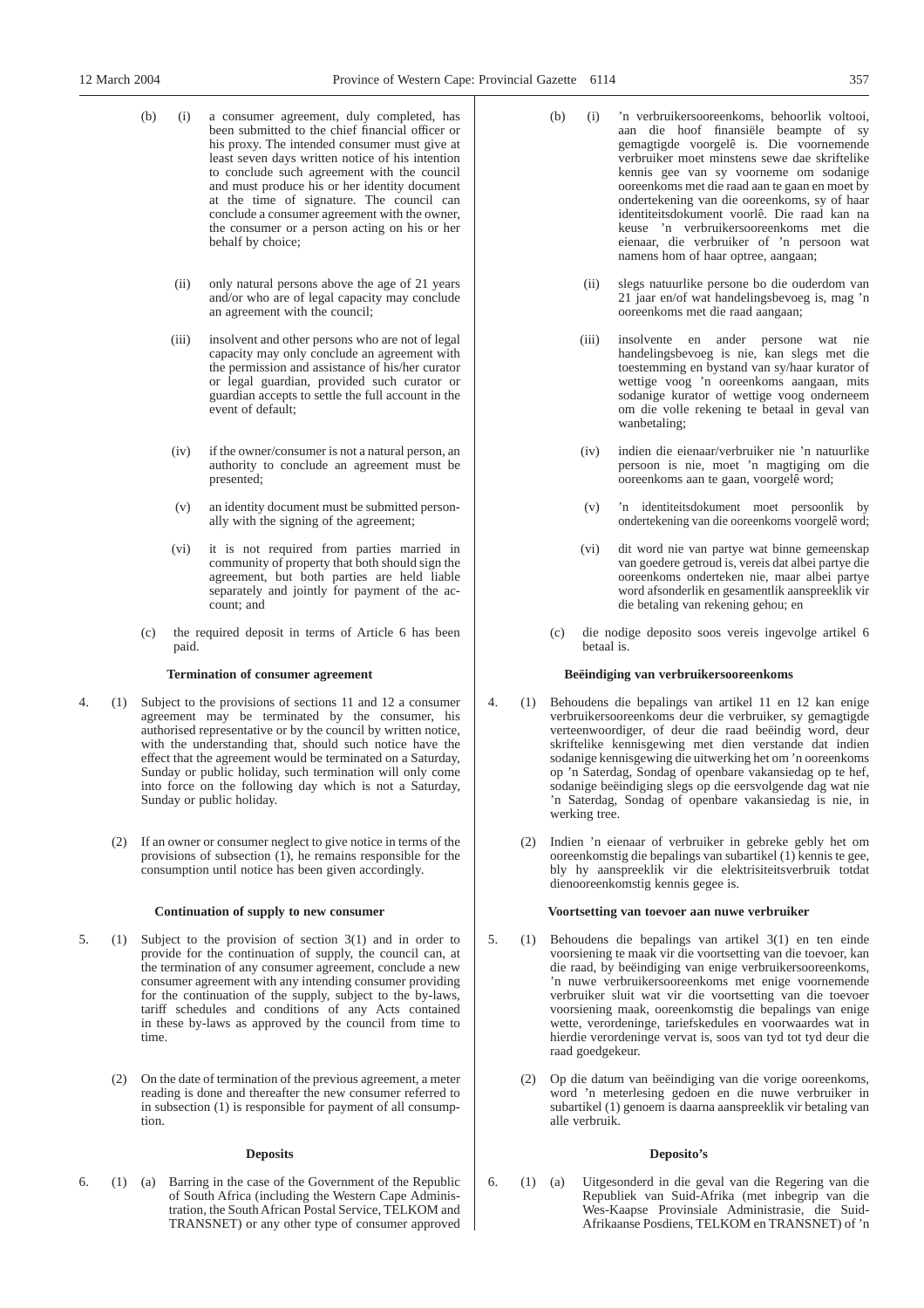by the council, every applicant requiring a supply must, before such a supply is provided, pay an amount to the council which, in the opinion of the chief financial officer, is equal to the cost of the probable maximum consumption of the applicant during any two or as many subsequent months as the council may determine.

- (b) Notwithstanding the provisions of subsection 1(a) the chief financial officer can, as security for the payment of any amount the applicant may be indebted for the supply, instead of payment of an amount as deposit, accept a guarantee from an approved bank or other financial institution, for an amount calculated as determined in subsection 1(a) with the understanding that the total amount of such guarantee is not less than R5 000, no interest is payable by the council on any amount paid in cash as deposit.
- (2) The chief financial officer can at any time, if it is found that the deposit or guarantee for the application of subsection (1) is inadequate, claim from the consumer to increase the deposit or guarantee furnished to at the most the maximum consumption of four months, in which case the consumer must pay the amount to the council within thirty days from the claim and by default the council can disconnect the supply.
- (3) Any amount paid by or on behalf of the consumer, when claimed, will be refundable within sixty days after termination of the consumer agreement, after deduction of any amount owing to the council by the consumer in respect of services supply.
- (4) (a) Subject to the provisions of subsection (3) any person claiming repayment of the deposit or part thereof must:
	- (i) hand over the receipt issued for payment of the deposit; or
	- (ii) should such a receipt not be available, sign a receipt prescribed by the council for repayment to him of such deposit or portion thereof and he must satisfy the chief financial officer that he is the person entitled thereto.
	- (b) If a deposit or portion thereof has been refunded in terms of subsection (1) the council is absolved of any further responsibility there anent.
	- (c) Notwithstanding any further provision of this by-law a deposit or portion thereof calculated in terms of section 6(3) is forfeited, if it is not claimed by the consumer within twelve months from the date of termination of the consumer agreement.
- (5) If a consumer applies to the council for a supply of higher capacity than that received and such application is approved, the chief financial officer can demand that the consumer pay a higher deposit or furnish a guarantee in terms of subsections (1) and (2), before such supply is granted.

#### **Accounts**

7. (1) The chief financial officer forwards such an account statement in respect of each meter reading period to each consumer reflecting the amount owning for the consumption calculated in terms of the consumer tariff, which amount is payable to the council before or on the date of payment on the account statement.

ander klas verbruiker deur die raad goedgekeur, moet elke aansoeker om 'n toevoer, voordat sodanige toevoer geskied, by die raad 'n bedrag geld stort, wat na die mening van die hoof finansiële beampte gelykstaande is aan die koste van die waarskynlike maksimum elektrisiteitsverbruik van die aansoeker gedurende enige twee of soveel meer agtereenvolgende maande as wat die raad bepaal.

- (b) Nieteenstaande die bepalings van subartikel (1)(a) kan die hoof finansiële beampte, as sekuriteit vir die betaling van enige bedrag wat die aansoeker verskuldig mag word vir elektrisiteitstoevoer, in stede van die betaling van 'n bedrag geld as deposito, 'n waarborg van 'n goedgekeurde bank of ander finansiële instelling aanvaar vir 'n bedrag wat bereken word soos in subartikel (1)(a) bepaal; met dien verstande dat die totale bedrag van sodanige waarborg nie minder as R5 000 mag bedra nie. Geen rente is deur die raad op enige bedrag geld wat in kontant as deposito gestort is, betaalbaar nie.
- (2) Die hoof-finansiële beampte kan te eniger tyd wanneer daar bevind word dat die deposito of waarborg vir die toepassing van subartikel (1) ontoereikend is, van 'n verbruiker vereis dat hy die deposito of waarborg deur hom verskaf, verhoog, tot hoogstens vier maande maksimum verbruik, in welke geval die verbruiker binne dertig dae nadat dit van hom vereis word, by die raad die bedrag moet stort, by gebreke waarvan die raad die toevoer kan staak.
- (3) Enige bedrag wat deur of namens 'n verbruiker gestort is, word, wanneer dit opgeëis word, binne sestig dae na die beëindiging van die verbruikersooreenkoms, terugbetaalbaar, met dien verstande dat die raad geregtig sal wees om enige bedrag, wat die verbruiker aan die raad verskuldig mag wees ten opsigte van dienste voorsien, van die deposito mag verhaal.
- (4) (a) Behoudens die bepalings van subartikel (3), moet enige persoon wat 'n terugbetaling van 'n deposito of gedeelte daarvan eis:
	- (i) die kwitansie wat vir betaling van die deposito uitgereik is, oorhandig, of
	- (ii) indien sodanige kwitansie nie beskikbaar is nie, 'n kwitansie deur die raad voorgeskryf, onderteken vir terugbetaling aan hom van sodanige deposito of 'n gedeelte daarvan, en hy moet die hoof-finansiële beampte tevrede stel dat hy die persoon is wat daarop geregtig is.
	- (b) Indien 'n deposito of 'n gedeelte daarvan ooreenkomstig subartikel (1) terugbetaal is, is die raad kwytgeskeld van enige verdere aanspreeklikheid daarvan.
	- (c) Nieteenstaande enige ander bepaling van hierdie verordening word 'n deposito of gedeelte daarvan ooreenkomstig artikel 6(3) bereken verbeur, indien dit nie binne 'n tydperk van twaalf maande vanaf die datum van beëindiging van die verbruikersooreenkoms deur die verbruiker opgeëis word nie.
- (5) Indien 'n verbruiker by die raad aansoek doen om 'n toevoer van hoër kapasiteit as wat hy ontvang en sodanige aansoek goedgekeur word, kan die hoof-finansiële beampte vereis dat die verbruiker 'n hoër deposito betaal of 'n groter waarborg ingevolge subartikel (1) en (2) verskaf, voordat sodanige toevoer toegestaan word.

#### **Rekenings**

7. (1) Die hoof-finansiële beampte stuur ten opsigte van elke meterleestydperk aan elke verbruiker 'n rekeningstaat waarin die bedrag verskuldig vir elektrisiteitsverbruik bereken ooreenkomstig die verbruikstarief, aangetoon word, welke bedrag aan die raad betaal moet word voor of op die betaaldatum in die rekeningstaat vermeld.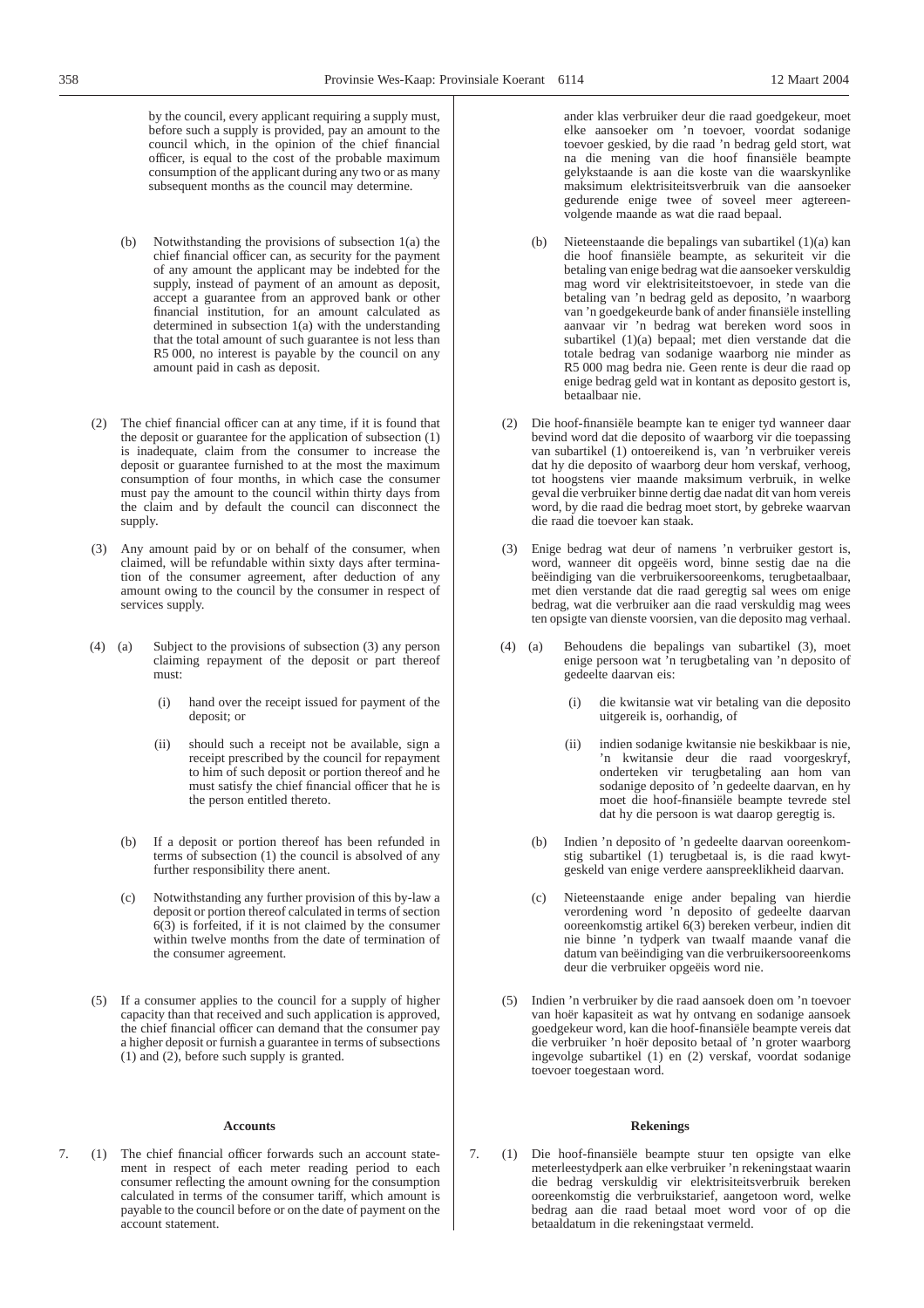- (2) The chief financial officer can, during any meter reading period, forward a provisional account to the consumer in respect of a portion of such a period which must be equivalent to as close as is practically possible to a period of thirty days. The amount appearing in such an account statement is determined as provided in subsection (3)(a) and the chief financial officer must, as early as possible after the reading of the meter at the end of such a period, forward to the consumer the account statement based on the exact measured consumption during that period, taking into account any payment by him against the provisional account referred to.
- (3) (a) The amount mentioned in the provisional account in subsection (2) is determined by the chief financial officer with reference to such previous consumption on the same or other similar site or sites which in his opinion would serve as a reasonable guide for the quantity of electricity consumed over the period covered by the previous account, with the understanding that, should it appear that the actual consumption is considerably higher or lower than the consumption on which the provisional account was based, the chief financial officer may at any time during the first twelve months of occupation, amend the amount appearing in the provisional account.
	- (b) After expiry of the first twelve months of occupation the amount of the provisional account mentioned in subsection (2), is determined by the chief financial officer according to the average consumption of the previous four meter reading periods and the chief financial officer can, in order to provide for tariff increases or possible higher consumption during a specific period, make an addition of 50 % at the most to the amount appearing in the provisional account.
- (4) When a consumer alleges that he received an incorrect account statement, due to the application of an incorrect tariff or for any other reason than a faulty meter, the council must execute an investigation and carry out tests as he considers necessary and, if he is convinced that the consumer received an incorrect account statement, remedy it accordingly. If he is not convinced, the consumer must compensate the council with the cost of the investigation and tests.

# **Metering**

- 8. (1) The consumption during any meter reading period on any site is taken as the difference of the reading of the meter or meters thereon at the beginning and end of such period and, where maximum demand metering applies, the maximum demand also forms part of the meter reading.
	- (2) The reading shown by the meter is the prima facie proof of the electrical energy consumed and from the maximum demand during the meter reading period an entry in the books of the council is prima facie proof that the meter reflected the readings confirmed as such by the entries placed on record.
	- (3) The council can install a prepaid meter on a site at the request and at the cost of the consumer.
	- (4) Units used by way of a prepaid meter, can be purchased from the council at points of sale established for that purpose.
	- (5) After proof of payment at the point of sale has been established no refund of the amount presented for the purchase of units will be made.
	- (6) A copy of proof of purchase can be issued to the consumer upon request.
	- (7) In the event of the site upon which a prepaid meter has been installed changes ownership, no refund of the balance in the prepaid meter will be made.
- Die hoof-finansiële beampte kan, gedurende enige meterleestydperk, aan die verbruiker 'n voorlopige rekeningstaat stuur ten opsigte van 'n gedeelte van sodanige tydperk, welke gedeelte so na as wat praktiese moontlik is gelyk aan 'n tydperk van dertig dae moet wees. Die bedrag wat in sodanige rekeningstaat verskyn, word vasgestel soos bepaal in subartikel 3(a) en die hoof-finansiële beampte moet so gou doenlik na die meteraflesing aan die einde van sodanige tydperk aan die verbruiker 'n rekeningstaat stuur, gebaseer op die werklike gemete verbruik gedurende daardie tydperk, met inagneming van enige bedrag wat deur hom op 'n voorlopige rekening, soos vermeld, betaal is.
- (3) (a) Die bedrag wat in 'n voorlopige rekeningstaat in subartikel (2) gemeld word, word deur die hooffinansiële beampte bepaal met verwysing na sodanige vorige verbruik op dieselfde of 'n ander soortgelyke perseel of persele wat, na sy mening, as 'n redelike leidraad sou dien vir die hoeveelheid elektrisiteit wat oor die tydperk deur die voorlopige rekening gedek, verbruik is; met dien verstande dat indien dit sou blyk dat die werklike verbruik aansienlik hoër of laer is as die verbruik waarop 'n voorlopige rekening gebaseer is, mag die hoof-finansiële beampte te eniger tyd gedurende die eerste twaalf maande van bewoning, die bedrag wat in die voorlopige rekening verskyn, wysig.
	- (b) Na afloop van die eerste twaalf maande van bewoning word die bedrag van 'n voorlopige rekening in subartikel (2) genoem, deur die hoof-finansiële beampte bepaal volgens die gemiddelde verbruik van die voorafgaande vier meterleestydperke en die hooffinansiële beampte kan ten einde voorsiening te maak vir tariefverhogings of moontlik hoër verbruik gedurende 'n bepaalde tydperk, 'n toevoeging van hoogstens 50 % tot die bedrag wat in sodanige voorlopige rekening verskyn, maak.
- (4) Wanneer 'n verbruiker beweer dat hy 'n foutiewe rekeningstaat ontvang het, weens die toepassing van 'n verkeerde tarief of om enige ander rede as die onjuistheid van 'n meter, moet die raad sodanige ondersoek instel en toetse uitvoer as wat hy nodig ag en, indien hy daarvan oortuig is dat die verbruiker 'n foutiewe rekeningstaat ontvang het, dit dienooreenkomstig wysig. Indien hy nie aldus oortuig is nie, moet die verbruiker die koste van sodanige ondersoek en toetse aan die raad vergoed.

# **Metering**

- 8. (1) Die verbruik gedurende enige meterafleestydperk op enige perseel, word geneem as die verskil van die aflesing van die meter of meters daarop aan die begin en einde van sodanige tydperk, en waar maksimum aanvraag metering van toepassing is, maak die maksimum aanvraag ook deel van die meteraflesing uit.
	- (2) Die lesing wat 'n meter toon is prima facie bewys van die elektriese energie wat verbruik is en van die maksimum aanvraag gedurende die meterafleestydperk en 'n inskrywing in die raad se boeke is prima facie bewys dat die meter die lesings getoon het wat die inskrywings as sodanig boekstaaf.
	- (3) Die raad kan 'n begrotingsmeter op aansoek van 'n verbruiker, op 'n perseel installeer op koste van die verbruiker.
	- (4) Eenhede vir gebruik deur middel van 'n begrotingsmeter, kan vanaf die raad aangekoop word by verkooppunte vir die doel ingerig.
	- (5) Nadat 'n aankoopbewys by die verkooppunt geskep is, word geen terugbetaling van die bedrag wat vir die aankoop van die eenhede aangebied is, gedoen nie.
	- (6) 'n Afskrif van 'n aankoopbewys kan op versoek aan verbruikers uitgereik word.
	- (7) Indien 'n perseel waarop 'n begrotingsmeter geïnstalleer is van eienaar verwissel, word geen terugbetaling van die oorblywende eenhede in die begrotingmeter gedoen nie.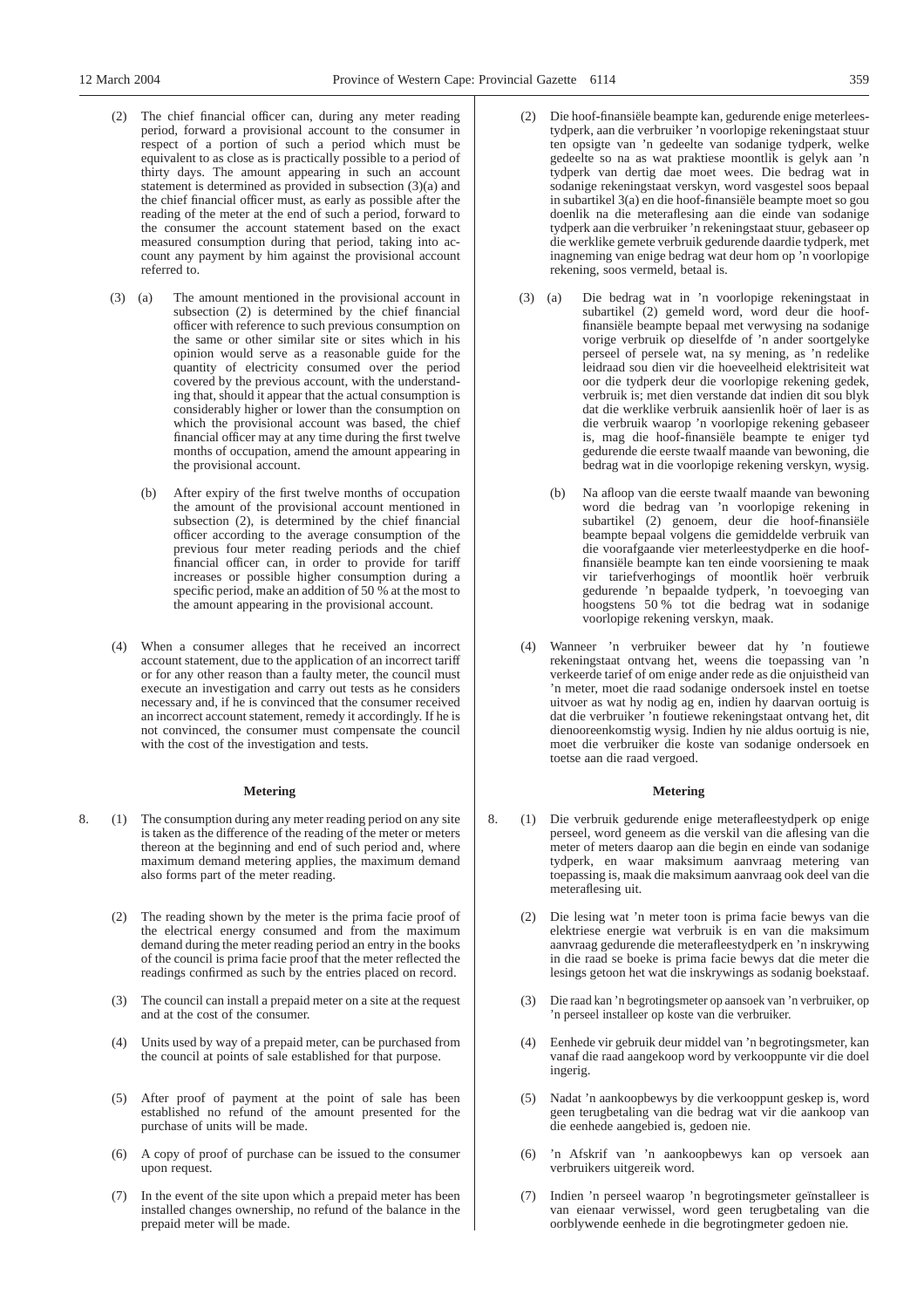- - (8) The council accepts no responsibility for loss of units in a prepaid meter which due to pilfering may be lost, incorrect use of the prepaid meter or for whatever reason.
	- (9) Where the owner and/or occupier and/or consumer is indebted to the council, the council may deduct a percentage from the amount tendered on each transaction, whereby units are purchased for the prepaid meter, until the amount owed is recovered.

# **Testing of accuracy of meter**

- 9. (1) (a) If the consumer or owner has any reason to believe that the meter does not register correctly, he can request the head: electricity in writing that such meter be tested. Such notice must be accompanied by the charges in terms of the service tariff and the head: electricity must test the meter as early as possible thereafter in terms of the code of practice determined by the chief: electrotechnical services.
	- (b) Notwithstanding the provisions of subsection (a) the chief: electro-technical services may, when he considers it necessary, similarly test the accuracy of any meter.
	- (2) The finding of the chief: electro-technical services regarding the accuracy of a meter, after a test referred to in subsection (1) has been undertaken, is final and a meter is regarded as registering correctly if the test confirms that it does not over or under register by more than 2,5 percent over a period of 14 days.
	- (3) The charges payable in accordance with subsection (1) must be refunded if the test confirms that the meter registers incorrectly.
	- (4) The chief: electro-technical services must read the meter immediately before it is removed and the running meter reading period is stopped at the time of such reading.
	- (5) If the chief: electro-technical services, after he has tested a meter, or due to any other good and adequate reason, is convinced that the meter is not correct or registering at all, as described in subsection (2), the council acts in accordance with the provision of section 10.

### **Inability of a meter to register correctly**

- 10. (1) The reading indicated by a defective meter is ignored and the consumer:
	- (a) is debited in respect of the running reading period with the same amount as he paid in respect of the corresponding period of the previous year, subject to updating necessary as a result of any changes to the installation or the tariff;
	- (b) is debited on the basics of his consumption during the three months preceding the last date the meter was found to have registered correctly if he did not occupy the site during the corresponding period mentioned in subsection (a);
	- (c) is furnished with a preliminary account statement as provided for in section 7, if he was not in occupation of the site during the whole period refer to in subsection  $(h)$ , or
	- (d) is debited on the basis of his consumption during the first three months after the defective meter was repaired or by the reading of the memory of a prepaid meter as basis of the estimated settlement if the defect of the meter is due to a technical fault or failure of whatever nature.
- (8) Die raad aanvaar geen aanspreeklikheid vir die verlies van eenhede in 'n begrotingsmeter wat weens peutering, die verkeerde gebruik van die begrotingsmeter of om welke rede ookal verlore gaan nie.
- (9) Indien 'n eienaar en/of bewoner en/of verbruiker geld aan die raad verskuldig is, kan die raad 'n persentasie van elke bedrag, wat aangebied word om eenhede vir die begrotingsmeter te bekom, verhaal totdat die volle balans vereffen is.

#### **Toets van juistheid van meter**

- 9. (1) (a) Indien 'n verbruiker of eienaar rede het om te glo dat 'n meter nie juis registreer nie, kan hy/sy die hoof: elektrotegniese dienste skriftelik versoek dat sodanige meter getoets word. Sodanige kennisgewing moet vergesel wees van die gelde ooreenkomstig die dienstarief en die hoof: elektrotegniese dienste moet so gou doenlik daarna die meter toets ooreenkomstig die gebruikskode of ooreenkomstig 'n prosedure wat die hoof: elektrotegniese dienste bepaal.
	- (b) Nieteenstaande die bepalings van subartikel (a) mag die hoof: elektrotegniese dienste, wanneer hy dit nodig ag, op 'n soortgelyke wyse die akkuraatheid van enige meter toets.
	- (2) Die hoof: elektrotegniese dienste se bevinding met betrekking tot die juistheid van 'n meter, nadat die toets in subartikel (1) genoem, uitgevoer is, is finaal en 'n meter word geag om juis te registreer indien daardie toets bewys dat dit met 'n gemiddelde van nie meer as 2,5 persent oor 'n tydperk van 14 dae oor/of onderregistreer nie.
	- (3) Die gelde betaalbaar ingevolge subartikel (1) moet terugbetaal word indien daar deur die toets bewys word dat die meter onjuis registreer.
	- (4) Die hoof: elektrotegniese dienste moet die meter lees onmiddellik voordat dit vir toetsing verwyder word en die lopende afleestydperk word ten tye van sodanige aflesing beëindig.
	- (5) Indien die hoof: elektrotegniese dienste, nadat hy 'n meter getoets het, of weens enige ander goeie en voldoende rede, oortuig is dat die meter nie korrek of hoegenaamd registreer nie, soos omskryf in subartikel (2), tree die raad op ooreenkomstig die bepalings van artikel 10.

### **Onvermoë van meter om juis te registreer**

- 10. (1) Die lesing deur die defektiewe meter aangetoon, word verontagsaam en die verbruiker:
	- word met betrekking tot die lopende afleestydperk, met dieselfde bedrag gedebiteer as wat hy ten opsigte van die ooreenstemmende tydperk van die vorige jaar betaal het, behoudens aansuiwering wat as gevolg van enige verandering aan die installasie of die tarief nodig is;
	- (b) word, indien hy nie gedurende die ooreenstemmende tydperk in subartikel (a) genoem die perseel bewoon het nie, gedebiteer op die grondslag van sy verbruik gedurende die drie maande wat die laaste datum waarop daar bevind is dat die meter juis registreer voorafgegaan het;
	- (c) word, indien hy gedurende die hele tydperk in subartikel (b) genoem, nie die perseel bewoon het nie, van 'n voorlopige rekeningstaat soos bepaal in artikel 7 voorsien, of
	- (d) word, indien die defektiwiteit van die meter te wyte is aan 'n tegniese fout of 'n defek van watter aard ook al, gedebiteer op die grondslag van sy verbruik gedurende die eerste drie maande nadat die defektiewe meter herstel is of deur die lees van die geheue van 'n begrotingsmeter as bases vir die geraamde aansuiwering.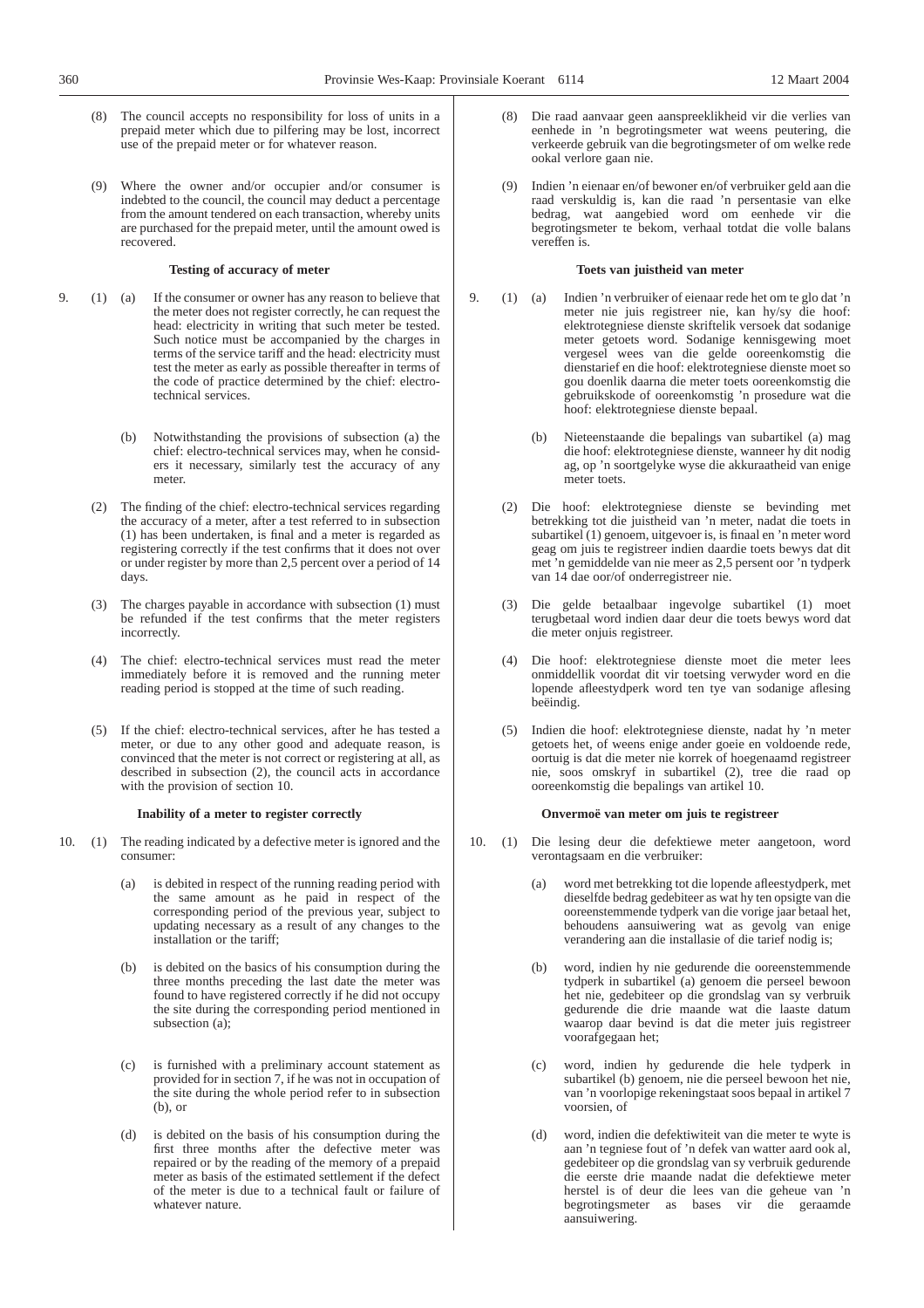- If it is established that the meter registered incorrectly for a longer period than the reading period mentioned in subsection (1), the consumer can be debited with the amount determined in accordance with the subsection referred to or for a longer period, with the understanding that no amount may so be debited in respect of a period longer than one year preceding the date on which it was established that the meter registered incorrectly.
- (3) Any amount due by the consumer in terms of subsections (1) and (2), is paid by him within ten days after he has been informed by the council in writing to do so or the consumer is credited without delay, with any amount he was overcharged.

# **Disconnection of supply**

- 11. (1) The council has the authority to disconnect the supply to a consumer under the following conditions:
	- (a) if the consumer neglects to pay the amount due for consumption on or before the date referred to in the account statement;
	- (b) in the event of an illegal connection or re-connection of an installation at the consumer connection or the electrical supply;
	- (c) in the event of the improper use of electricity which hampers the effective supply of electricity to another consumer or is intended to do so;
	- (d) in the event of the resale of electricity for the use on another site;
	- (e) in the event of the unauthorised removal or separation of a seal or lock placed on any meter, service fuse, service contract breaker or any similar apparatus provided by the council;
	- (f) in the event of the unauthorised interference or tampering with or damage to a consumer connection or any portion thereof, or
	- (g) in the case of a transgression of any other supply condition.
	- (2) The amount due, as well as the charges payable for the connection and re-connection of the supply, in accordance the service tariff, is payable before the supply will be restored.
	- (3) The council can disconnect the supply of any installation temporarily without notice for the purpose of undertaking repairs or inspection or to carry out tests or for any other purpose in connection with its distribution network or any other works.

# **Removal of consumer connection for the purpose of demolition or alteration to buildings**

- 12. (1) Anyone wishing to have an existing consumer connection removed must advise the chief: electro-technical services by completion of the prescribed form obtainable at the department. Charges payable for the removal of such connection are according to the service tariff.
	- (2) Where a cable consumer connection is removed according to subsection (1) and a cable consumer connection for a new altered building is required, it is regarded as a new cable connection.
	- (3) The council must, at the request of a consumer in the form prescribed by the chief: electro-technical services, disconnect the supply and re-connect it after payment of the charges in accordance with the service tariff.
- Indien daar vasgestel kan word dat die meter vir 'n langer tydperk as die meterafleestydperk in subartikel (1) genoem, onjuis geregistreer het, kan die verbruiker gedebiteer word met die bedrag ooreenkomstig die genoemde subartikel bepaal of vir 'n langer tydperk; met dien verstande dat geen bedrag aldus gedebiteer mag word nie ten opsigte van 'n tydperk langer as een jaar wat die datum waarop waar bevind is dat die meter onjuis registreer, voorafgegaan het nie.
- (3) Enige bedrag wat deur die verbruiker kragtens subartikels (1) en (2) verskuldig is, word deur hom betaal binne tien dae nadat hy skriftelik deur die raad aangesê is om dit te doen of die verbruiker word sonder versuim gekrediteer met enige bedrag wat hy te veel betaal het.

# **Afsluiting van toevoer**

- 11. (1) Die raad het die reg om 'n verbruiker se toevoer onder die volgende omstandighede af te sluit:
	- indien die verbruiker versuim om 'n verskuldigde bedrag vir verbruik voor of op die betaaldatum in die rekeningstaat vermeld te betaal;
	- (b) in die geval van 'n ongemagtigde aansluiting of heraansluiting van 'n installasie by die verbruikersaansluiting of die elektrisiteitstoevoer;
	- (c) in die geval van die onbehoorlike gebruik van elektrisiteit wat die doeltreffende lewering van elektrisiteit aan 'n ander verbruiker belemmer of daarop bereken is om dit te belemmer;
	- (d) in die geval van die herverkoop van elektrisiteit vir gebruik op 'n ander perseel;
	- (e) in die geval van die ongemagtigde verwydering of skeiding van 'n seël of slot wat deur die raad op enige meter, dienssekering, diensstroombreker of ander soortgelyke apparaat geplaas is;
	- (f) in die geval van die ongemagtigde bemoeiing of peutering met of die beskadiging van 'n verbruikersaansluiting of enige gedeelte daarvan, of
	- (g) in die geval van oortreding van enige ander voorsieningsvoorwaarde.
	- (2) Die verskuldigde bedrag asook die gelde betaalbaar vir die afsluiting en heraansluiting van die toevoer, ooreenkomstig die dienstarief, is betaalbaar alvorens die toevoer herstel sal word.
	- (3) Die raad kan sonder kennisgewing die toevoer van enige installasie tydelik afsluit met die doel om herstelwerk of inspeksie te doen, of om toetse uit te voer, of vir enige ander doel wat in verband staan met sy verspreidingsnetwerk of enige ander werke.

# **Verwydering van verbruikersaansluiting vir die doel van slopings of veranderings aan geboue**

- 12. (1) Enigiemand wat verlang dat 'n bestaande verbruikersaansluiting verwyder moet word, moet die hoof: elektrotegniese dienste in kennis stel, deur voltooiing van die voorgeskrewe vorm verkrygbaar by die departement. Gelde betaalbaar vir die verwydering van sodanige aansluiting is ooreenkomstig die dienstarief.
	- (2) Waar 'n kabelverbruikersaansluiting verwyder is ooreenkomstig subartikel (1) en 'n kabelverbruikersaansluiting vir 'n nuwe of veranderde gebou benodig word, word dit beskou as 'n nuwe kabelverbruikersaansluiting.
	- (3) Die raad moet op aansoek deur 'n verbruiker, in 'n vorm deur die hoof: elektrotegniese dienste voorgeskryf, die toevoer afsluit en dit heraansluit na betaling van gelde ooreenkomstig die dienstarief.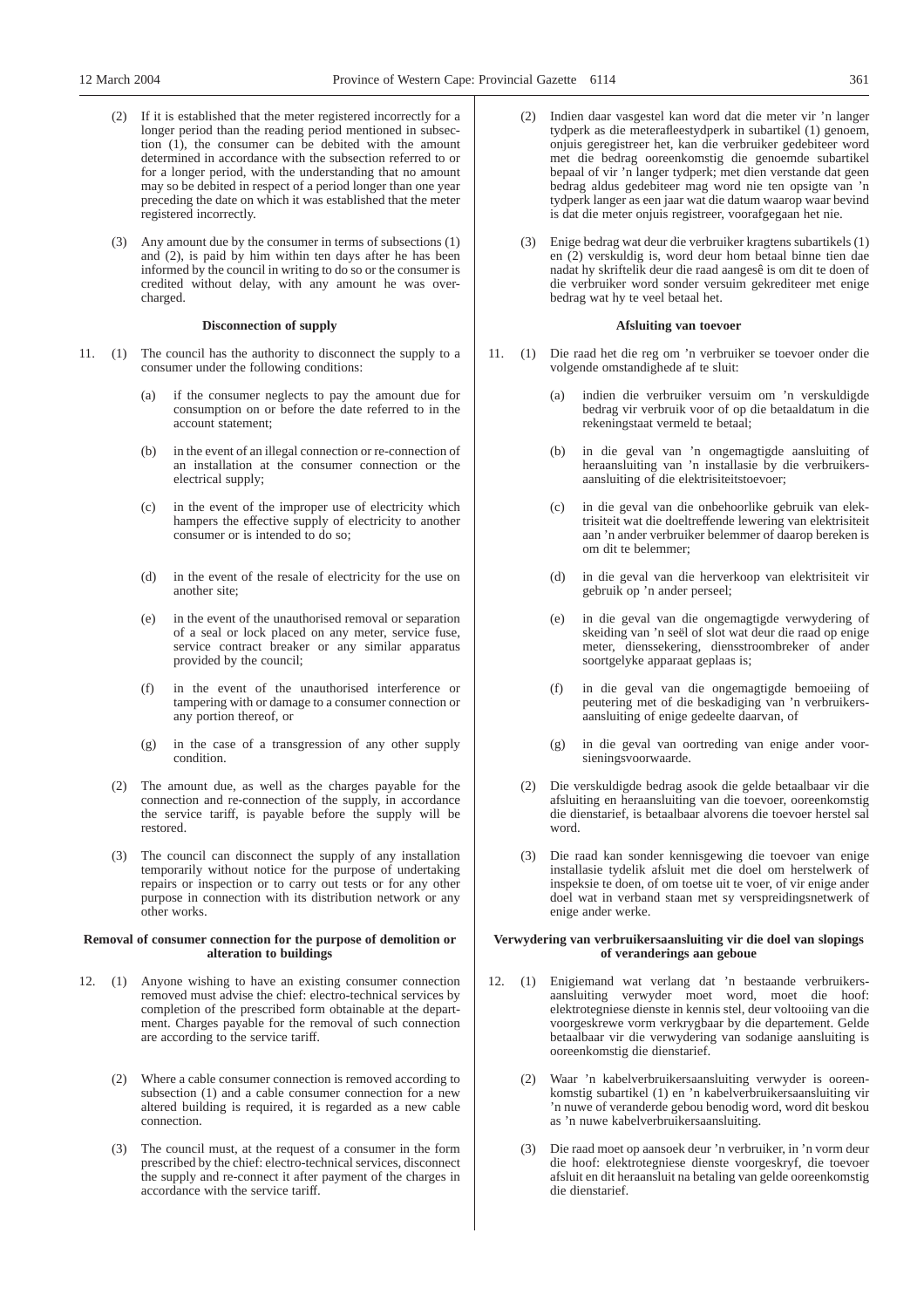# **Unauthorised connection**

13. No one, except an employee authorised by the council, may connect or re-connect any installation at the consumer or the distribution network, or attempt to do so.

# **Illegal usage**

- 14. (1) Supply for which a levy is determined by the council from time to time and which is measured through a meter or set of meters, may not be used for any purpose for which a higher levy has been determined.
	- Without the approval of the council, no electricity supplied by the council may be used unless it flows through the meter coupled to the installation.

#### **Resale of electricity**

- 15. No one sells or supplies electricity supplied by the council on a specific site for use on another site than that in respect of which such supply is authorised, or allow that such sale or delivery takes place and where such electricity is resold for use on the same site:
	- (1) such electricity, in respect of each purchaser, must be measured through a sub-meter of the kind approved by the South African Bureau of Standard as well as such requirements determined by the chief: electro-technical services from time to time. Sub-metering equipment must be housed in accommodation separate from accommodation provided for the measuring equipment of the council;
	- (2) the council is not responsible for any inaccuracy or other defect in any sub-meter, whether or not the council approved such sub-meter or it's installation;
	- (3) the tariffs and conditions of resale of electricity resold as such may not be of less advantage to the purchaser than that which would have been payable and applicable should the purchaser have been supplied with electricity by the council direct, or
	- (4) each such purchaser is entitled to claim that the seller furnishes him with all such accounts, documents and other information which might be necessary to enable him to establish whether the accounts received by him are correct.

#### **Inspection and tests**

- 16. (1) The chief: electro-technical services can at any reasonable time, or in cases of emergency at all times, or upon request of the owner or the consumer, enter any site to inspect or test any portion of the consumer connection or installation thereon, including for the purpose of establishing whether any transgression of this by-law or other applicable legislation has been committed or is taking place. The prescribed charges according to the service tariff are payable if the inspection or testing was undertaken at the request of the owner or consumer. The owner or consumer must, when requested thereto, remove any animal, soil, bricks, stone, woodwork or other article obstructing or covering any portion of the consumer connection or electrical installation, without cost to the council to enable the inspection or test.
	- (2) Any work or repairs to be carried out on instruction of the chief: electro-technical services after conclusion of the inspection or test, must in all respects conform to the Installation Regulation without cost to the council.

### **Ongeoorloofde aansluiting**

13. Niemand, behalwe 'n werknemer wat deur die raad gemagtig is, mag enige installasie by die verbruikersaansluiting of die verspreidingsnetwerk aansluit of heraansluit, of poog om dit te doen nie.

# **Onwettige gebruik**

- 14. (1) Toevoer waarvoor daar 'n heffing van tyd tot tyd deur die raad bepaal is en wat deur 'n meter of stel meters gemeet word, mag vir geen doel gebruik word waarvoor daar 'n hoër heffing bepaal is nie.
	- Sonder die skriftelike toestemming van die raad mag geen elektrisiteit deur hom gelewer, gebruik word nie tensy dit deur die meter, wat aan die elektriese installasie gekoppel is, gegaan het nie.

#### **Herverkoop van elektrisiteit**

- 15. Niemand verkoop of lewer elektrisiteit wat deur die raad op 'n bepaalde perseel gelewer word, vir verbruik op 'n ander perseel as die ten opsigte waarvan sodanige voorsiening gemagtig word, of laat toe dat sodanige verkoop of lewering geskied nie en waar sodanige elektrisiteit vir verbruik op dieselfde perseel herverkoop word:—
	- (1) moet sodanige elektrisiteit, ten opsigte van elke koper, gemeet word deur 'n submeter van 'n soort wat deur die Suid-Afrikaanse Buro vir Standaarde goedgekeur is, asook sodanige vereistes wat van tyd tot tyd deur die hoof: elektrotegniese dienste bepaal mag word. Submetertoerusting moet gehuisves word in akkommodasie wat afsonderlik is van die akkommodasie wat vir die raad se meettoerusting voorsien word;
	- (2) is die raad nie aanspreeklik vir enige onjuistheid of ander gebrek in enige submeter nie, of die Raad sodanige submeter of die installasie daarvan goedgekeur het al dan nie;
	- (3) mag die tariewe en verkoopvoorwaardes waarteen elektrisiteit aldus herverkoop word, nie minder gunstig vir die koper wees nie as die wat betaalbaar en van toepassing sou gewees het indien die koper regstreeks deur die raad van elektrisiteit voorsien was, of
	- elke sodanige koper is daarop geregtig om te eis dat die verkoper hom van alle sodanige rekeninge, dokumente en ander inligting voorsien wat nodig mag wees om hom in staat te stel om te bepaal of die rekeninge deur hom ontvang, korrek is.

#### **Inspeksie en toetse**

- 16. (1) Die hoof: elektrotegniese dienste kan op enige redelike tydstip, of in noodgevalle te eniger tyd, of op versoek van die eienaar of die verbruiker, enige perseel betree en enige gedeelte van die verbruikersaansluiting of installasie daarop vir enige doel inspekteer of toets, insluitende die doel om vas te stel of daar 'n oortreding van hierdie verordening of ander toepaslike wetgewing begaan is of begaan word. Die voorgeskrewe gelde ooreenkomstig die dienstarief is betaalbaar indien die inspeksie of toetsing op versoek van die eienaar of verbruiker uitgevoer word. Die eienaar of verbruiker moet, wanneer hy daartoe versoek word, enige dier, grond, stene, klip, houtwerk of ander voorwerp wat enige gedeelte van die verbruikersaansluiting of elektriese installasie versper of bedek, sonder koste vir die raad verwyder ten einde die inspeksie of toets moontlik te maak.
	- (2) Enige werk of herstelwerk wat in opdrag van die hoof: elektrotegniese dienste uitgevoer moet word na afhandeling van die inspeksie of toets, moet in alle opsigte voldoen aan die Installasie Regulasie sonder koste vir die raad.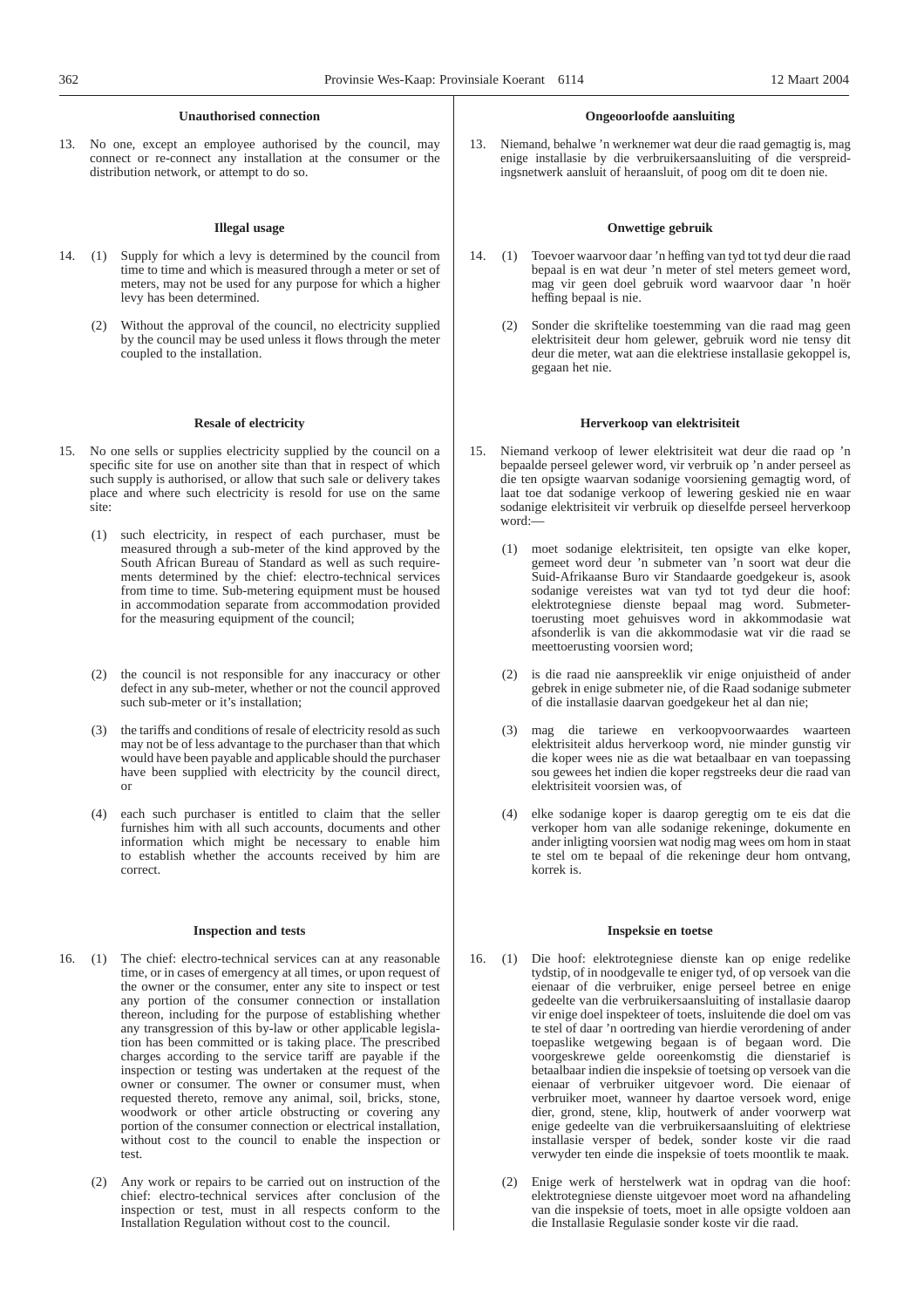# **Installation and wiring to conform to legislation**

17. Every installation, the wiring thereof and any addition thereto or alteration thereof must conform to the Installation Regulations. The supply can be discontinued without any notice if the installation does not conform to the Installation Regulations.

# **Non-liability of the Council**

18. The council shall not be liable for any loss or damage, direct or indirect or consequential, suffered by an owner and/or occupant and/or consumer as a result of or arising from cessation, interruption, discontinuance, disconnection or deficiency of the supply of electricity.

# **Point of supply**

- 19. The point of supply is determined by the chief: electro-technical services and must, except where he desires or approves otherwise, be as follows:
	- (a) in the case of an underground distribution system situated at the distribution or meter box on a sidewalk or site, from where a supply will be provided to the site of the consumer;
	- (b) in the case of an overhead distribution system, at the connecting terminal of the council's supply cable or on the consumer's meter board upon which the meter equipment is installed, or on such other meter board which, according to the judgement of the chief: electro-technical services, must be placed on the boundary of the site of the consumer or at a point on the site as agreed upon;
	- (c) in the case of a large quantity supply at the connecting terminals of the Council's connection harness supplying the site of the consumer, and
	- (d) in the case of a prepaid meter:
		- (i) if the supply is provided through an underground cable at the output terminal of the circuit breaker at the distribution or meter box on the sidewalk of erf boundary, or
		- (ii) if the supply is through an overhead distribution system, at the output terminal of the main circuit breaker at the pole.

#### **Consumer connection**

- 20. (1) The owner of the property in question must, in the form as prescribed by the chief: electro-technical services, apply for the installation or re-installation of a consumer connection.
	- (2) A consumer connection is installed at the cost of the consumer and the cost thereof must be paid to the council before the supply is authorised.
	- (3) Each portion of the consumer connection remains the property of the council.
	- (4) Notwithstanding the fact that the consumer connection at an approved installation may already have been completed, the council can at will refuse to supply electricity to that installation until the charges due to the council by the same consumer in respect of that or any other consumer connection, on the same site or not, have been paid.
	- (5) In the case of underground consumer connections the council can require from the consumer to supply and install at own cost approved separate pipes or channels from the meter point in the building up to the boundary.

### **Installasie en bedrading moet voldoen aan wetgewing**

17. Elke installasie, die bedrading daarvan en enige byvoeging daartoe of verandering daarvan moet voldoen aan die Installasie Regulasies. Die toevoer kan sonder enige kennisgewing gestaak word, indien die installasie nie aan die Installasie Regulasies voldoen nie.

### **Nie-aanspreeklikheid van die raad**

18. Die raad is nie aanspreeklik vir enige regstreekse of onregstreekse skade of verlies wat deur die eienaar en/of bewoner(s) en/of enige verbruiker gely of opgedoen word voortspruitend uit of wat verband hou met die installering van 'n installasie of enige wysiging of toevoeging daartoe, of wat voortspruit uit die toestand van 'n elektriese installasie of die staking, onderbreking, beëindiging, afsluiting of ontoereikendheid van die toevoer van elektrisiteit nie.

# **Toevoerpunt**

- 19. Die toevoerpunt word deur die hoof: elektrotegniese dienste bepaal en moet, behalwe waar hy andersins vereis en goedkeur, soos volg wees:
	- (a) in die geval van 'n ondergrondse distribusiestelsel, by die distribusie- of meterkas op 'n sypaadjie of perseel geleë, waarvandaan die toevoer aan die verbruiker se perseel verskaf word;
	- (b) in die geval van 'n bogrondse distribusiestelsel, by die klemme van die raad se toevoerkabel of op die verbruiker se meterbord waarop die meettoerusting geïnstalleer is, of op sodanige ander meterbord wat, volgens die oordeel van die hoof: elektrotegniese dienste, geplaas moet word op die grens van die verbruiker se perseel of by 'n punt op die perseel soos ooreengekom;
	- (c) in die geval van 'n grootmaat toevoer, by die klemme van die raad se skakeltuig wat die verbruiker se perseel voorsien, en
	- (d) in die geval van 'n begrotingsmeter:
		- (i) indien die toevoer deur 'n ondergrondse kabel voorsien word, by die uitgangsklemme van die stroombreker by die distribusie- of meterkas op die sypaadjie of erfgrens, of
		- (ii) indien die toevoer deur 'n oorhoofse (bogrondse) distribusiestelsel geskied, by die uitgangsklemme van die hoofstroombreker by die paal.

### **Verbruikersaansluiting**

- 20. (1) Die eienaar van die betrokke perseel moet, in die vorm soos deur die hoof: elektrotegniese dienste voorgeskryf, aansoek doen om die installasie of herinstallasie van 'n verbruikersaansluiting.
	- (2) 'n Verbruikersaansluiting word op die eienaar se onkoste geïnstalleer en die koste daarvan, ooreenkomstig die dienstarief, moet aan die raad betaal word, voordat toevoer gemagtig word.
	- (3) Elke gedeelte van die verbruikersaansluiting bly die eiendom van die raad.
	- (4) Ondanks die feit dat die verbruikersaansluiting by 'n goedgekeurde elektriese installasie reeds voltooi mag wees, kan die raad na sy goeddunke weier om elektrisiteit aan daardie installasie te lewer totdat alle bedrae deur dieselfde verbruiker aan die raad verskuldig, ten opsigte van daardie of enige ander verbruikersaansluiting, op dieselfde perseel al dan nie, betaal is.
	- (5) In die geval van ondergrondse verbruikersaansluitings kan die raad van die verbruiker vereis om op eie koste, goedgekeurde afsonderlike pype of kanale te voorsien en te installeer vanaf die meterpunt in die gebou tot op die erfgrens.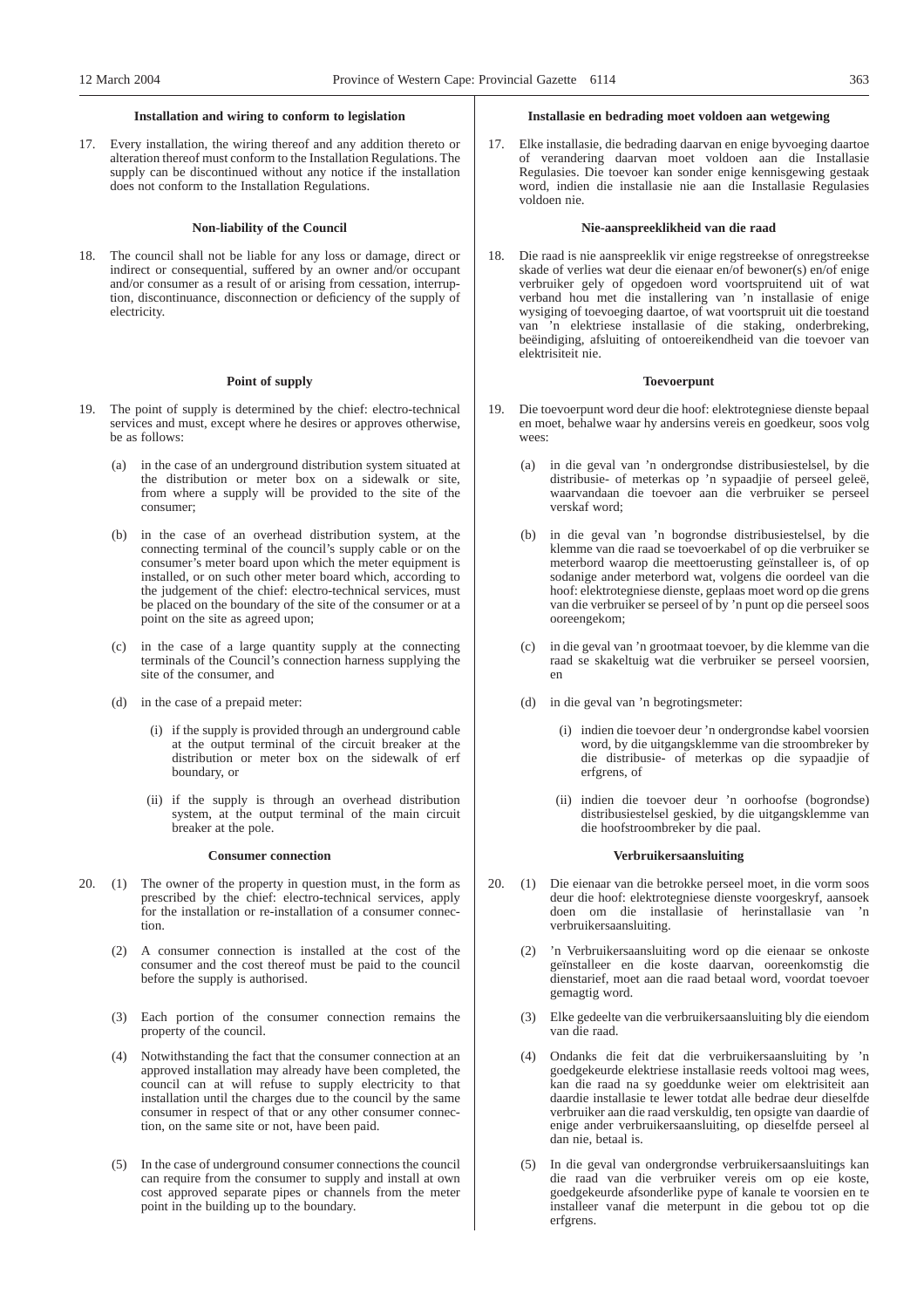- (6) The council can, subject to any conditions he may impose, provide more than one consumer connection on the same site provided the increased consumer connections are not interconnected.
- (7) The applicant for a consumer connection must, before the work is commenced, furnish the council with such exemption as may be specified by the council and the chief: electrotechnical services can refuse to provide a consumer connection until he is convinced that no one is entitled to object against such installation.
- (8) (a) Where different tariffs apply in respect of the supply of electricity to the same site, separate circuits are provided and measured and where this is not done, the highest tariff applies.
	- (b) The supply of electricity for communal use on a site in respect of terrains, passages, steps, bathrooms, toilets and other similar usage, takes place by way of a separate circuit and meter.

# **Restriction in size of meters**

- 21. (1) Where the council's low voltage supply system exists out of three phase four wire alternating current, motors up to and with 2.2kW can be wound for voltages as prescribed in the Electricity Act, 1987. All larger low voltage motors must be wound for three phase at 380 volt.
	- (2) Invert current of motors:

circuit.

(a) To and with 2.2 kW; 7 times the design circuit on full load. Above 2.2 kW up to and including 7.5 kW; 4 times the

design circuit on full load Above 7.5 kW up to and with 15 kW; 3 times the design circuit on full load Above 15 kW; twice the design circuit on full load.

current must be limited to 1.25 the normal full load

(b) Unless determined otherwise by the chief: electrotechnical services in the case of motors with a capacity exceeding 5.5 kW 400/231V three phase, the invert

- (c) All electrical protection equipment for multi phase motors must be of such a design that it can be effectively avoided that single phase working takes place.
- (d) The invert current of high voltage motors is determined by the chief: electro-technical services according to circumstances. Unless otherwise determined by the chief: electro-technical services the total invert current of three phase 400/231 V motors must be limited to 1.5 times the full load of the transformer feeding the motors.
- (e) The invert current referred to in subsections (a), (b) and (d) serves only as a guide for the maximum invert current admissible for any motor to be connected to the supply system of the council and is not binding on the council.
- (f) The council can at any time demand from the consumer that he takes approved steps to reduce the invert current of any motor or motors in an installation if he regards it as essential, from the point of view of other consumers, or due to excessive taxing on the high voltage conductors or due to invert frequency.
- Die raad kan, behoudens enige voorwaardes wat hy mag oplê, meer as een verbruikersaansluiting aan dieselfde perseel verskaf onderworpe daaraan dat die meerdere verbruikersaansluitings nie onderling verbind mag word nie.
- (7) Die aansoeker om 'n verbruikersaansluiting moet, voordat daar met die werk 'n aanvang gemaak word, die raad van sodanige vrywaring voorsien as wat die raad mag spesifiseer en die hoof: elektrotegniese dienste kan weier om 'n verbruikersaansluiting te voorsien, totdat hy daarvan oortuig is dat niemand daartoe geregtig is om teen sodanige installasie beswaar te maak nie.
- (8) (a) Waar verskillende tariewe van toepassing is ten opsigte van die verskaffing van elektrisiteit aan dieselfde perseel, word afsonderlike stroombane voorsien en gemeet en waar dit nie gedoen word nie, is die hoogste tarief van toepassing.
	- (b) Die verskaffing van elektrisiteit vir gemeenskaplike gebruik op die perseel ten opsigte van terreine, gange, trappe, badkamers, toilette en ander soortgelyke gebruike, geskied by wyse van 'n afsonderlike stroombaan en meter.

## **Beperking van grootte van motors**

- 21. (1) Waar die raad se laespanningsleweringstelsel bestaan uit driefasige vierdraad wisselstroom, kan motors tot en met 2.2 kW gewikkel wees vir spannings soos voorgeskryf in die Elektrisiteitswet, 1987. Alle groter laespanningsmotors moet gewikkel wees vir drie fase by 380 volt.
	- (2) Aansitstroom van motors:
		- (a) Tot en met 2.2 kW; 7 maal die ontwerpstroom op vollas. Bo 2.2 kW tot en met 7.5 kW; 4 maal die ontwerpstroom op vollas.

Bo 7.5 kW tot en met 15 kW; 3 maal die ontwerpstroom op vollas.

Bo 15 kW; 2 maal die ontwerpstroom op vollas.

- (b) Tensy anders bepaal deur die hoof: elektrotegniese dienste, moet in die geval van motors met 'n vermoë bo 55 kW 400/231 V driefase, die aansitstroom tot 1.25 maal normale vollasstroom beperk word.
- (c) Alle elektriese beveiligingstoerusting vir meerfasige motors moet van so 'n ontwerp wees dat op doeltreffende wyse verhoed word dat enkelfasige werking kan plaasvind.
- (d) Die aansitstroom van hoëspanningsmotors word deur die hoof: elektrotegniese dienste volgens omstandighede bepaal. Tensy anders bepaal deur die hoof: elektrotegniese dienste, moet die totale aansitstroom van driefasige 400/231 V motors beperk word tot 1.5 maal die vollasstroom van die transformator wat die motors voer.
- (e) Die aansitstroom waarna in subartikels (a), (b) en (d) verwys word dien slegs as gids vir die maksimumaansitstroom toelaatbaar vir enige motor wat by die raad se leweringstelsel aangesluit staan te word en is nie vir die raad bindend nie.
- (f) Die raad kan te eniger tyd van 'n verbruiker verlang dat hy goedgekeurde stappe moet doen om die aansitstroom van enige motor of motors in 'n installasie te verminder indien hy dit nodig of wenslik ag, uit die oogpunt van ander verbruikers, of van oormatige belasting op die raad se hoofleidings of weens die aansitfrekwensie.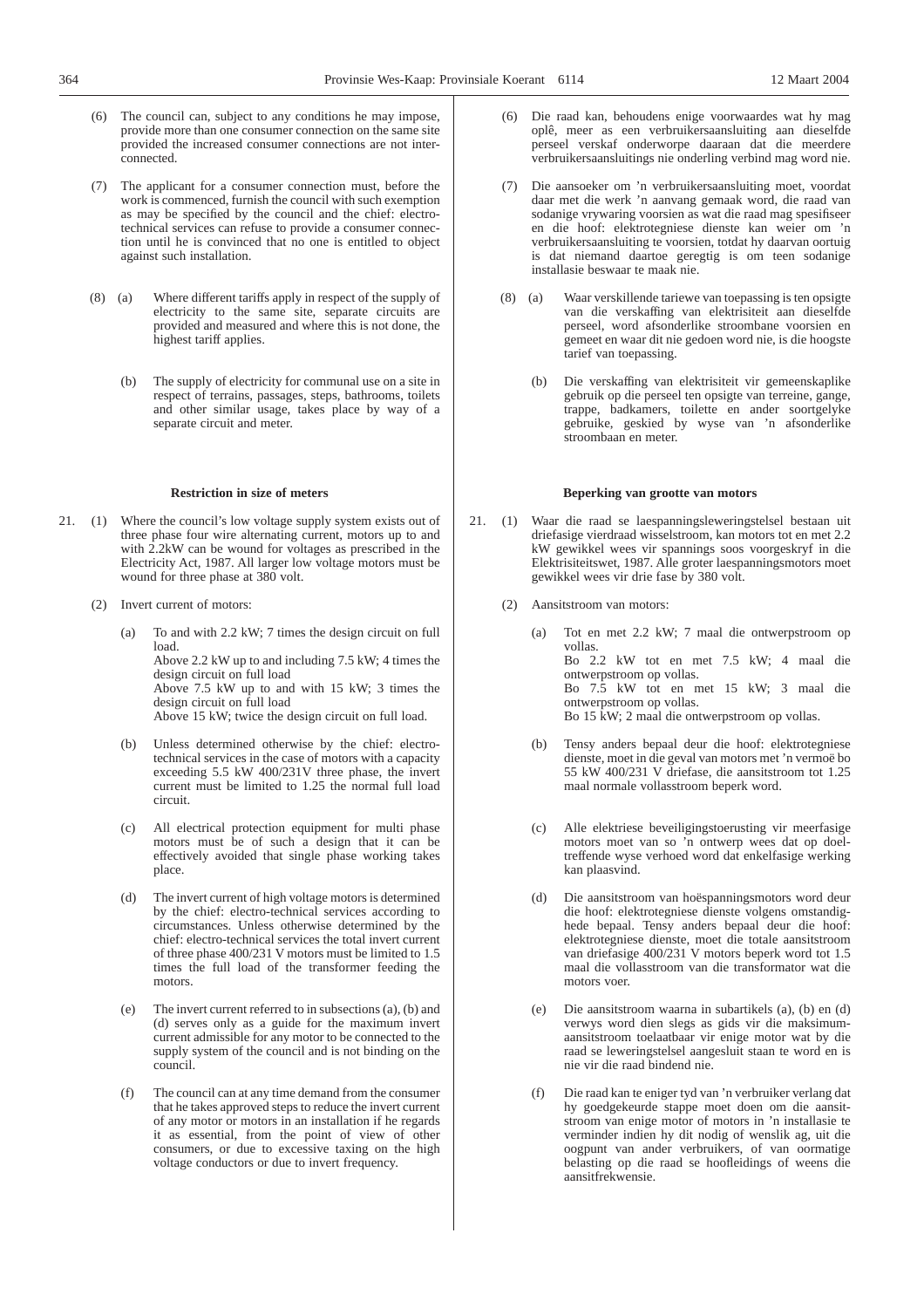# **Sealed apparatus**

22. Where any seal or lock is placed by the council on any meter, service fuse, service current breaker or any other similar apparatus, whether owned by the council or not, no one may for any reason what so ever remove such seal or lock, break, harm or otherwise tamper therewith, except an authorised employee of the council.

#### **Tampering**

23. No one may in any way for any reason what so ever paint, disfigure, pilfer with or concern himself with any consumer connection and only an authorised official of the council can undertake any adjustment or repairs thereof.

#### **Accountability**

- 24. (1) The owner and/or occupant of a site or the consumer is accountable for compensation to the council for any damage to the consumer connection or any portion thereof as to any other apparatus of the council on the site, unless such damage is due to the neglect on the part of the council.
	- (2) If the cable or any other portion of the consumer connection is damaged, the consumer, as soon as he becomes aware thereof, advises the chief: electro-technical services and the chief: electro-technical services or a person authorised by him must repair the damage.

# **Type of supply**

- 25. (1) The following supply systems exist on the distribution network of the council:
	- (a) Single phase alternating current, 231 voltage 50 Hz.
	- (b) Three phase alternating current, 400 voltage 50 Hz.
	- (c) High voltage supply at declared voltage.
	- (2) The chief: electro-technical services decides in any special case whether supply in terms of subsections  $(1)(\dot{b})$  or  $(c)$ above will take place and his decision is based on the following:
		- (a) whether such supply is available in the area in question;
		- (b) whether a future change in the supply in the area in question is expected; or
		- (c) where the connected supply on a site is more than 50 kV.A and exceeds the capacity low voltage distribution network of the council, the chief: electro-technical services can demand from the consumer that he takes his power supply from the high voltage main (which is normally transformed to a supply of 400/231 volt) or by means of the equipment of the council (the cost of which is borne by the consumer) or by means of the equipment of the consumer.
	- (3) In his decision whether a consumer should be compelled to take his supply from the high voltage supply, the chief: electro-technical services must also take into account economic or technical considerations resulting from existing or possible future taxes and operating circumstances of the network in question, as well as any other applicable factors, including those resulting from existing or probable future nature of the taxes of the consumer.

# **Accommodation of service**

26. (1) When it is demanded by the council, the consumer provides at own cost a meter-room or substation of approved design for exclusive use by the council on an approved position on the site of the consumer.

### **Verseëlde apparaat**

22. Waar enige seël of slot deur die raad op enige meter, dienssekering, dienstroombreker of ander soortgelyke apparaat geplaas is, of dit aan die raad behoort al dan nie, mag niemand behalwe 'n gemagtigde werknemer van die raad, om enige rede hoegenaamd, sodanige seël of slot verwyder, breek, skend of hom andersins daarmee bemoei nie.

#### **Peutering**

23. Niemand mag op enige wyse of om enige rede hoegenaamd enige verbruikersaansluiting verf, skend, daarmee peuter of hom daarmee bemoei nie en slegs 'n gemagtigde beampte van die raad kan enige verstel- of herstelwerk daarvan verrig.

#### **Aanspreeklikheid**

- 24. (1) Die eienaar en/of bewoner van die perseel of die verbruiker is aanspreeklik om die raad vir enige skade aan die verbruikersaansluiting of enige gedeelte daarvan of aan enige ander apparaat van die raad op die perseel, te vergoed, tensy sodanige skade te wyte is aan nalatigheid aan die kant van die raad.
	- (2) Indien die kabel of enige ander gedeelte van 'n verbruikersaansluiting beskadig word, moet die verbruiker die hoof: elektrotegniese dienste, sodra hy daarvan bewus word, in kennis stel en die hoof: elektrotegniese dienste of 'n persoon deur hom gemagtig, moet die skade herstel.

### **Soort toevoer**

- 25. (1) Die volgende leweringstelsel bestaan op die raad se distribusienetwerk:
	- (a) Enkelfasige wisselstroom, 231 volt spanning 50 Hz.
	- (b) Driefasige wisselstroom, 400 volt spanning 50 Hz.
	- (c) Hoëspanningslewering teen verklaarde spanning.
	- (2) Die hoof: elektrotegniese dienste beslis in enige besondere geval of lewering kragtens subartikels  $(1)(a)$ ,  $(b)$  of  $(c)$  hierbo moet geskied en sy beslissing word gebaseer op die volgende:
		- (a) of sodanige lewering in die betrokke gebied beskikbaar is;
		- (b) of 'n toekomstige verandering in die lewering in die betrokke gebied verwag word; of
		- (c) waar die aangeslote aanvraag op die perseel meer as 50 kV.A is, en die vermoë van die raad se laagspanningsverspreidingsnet oorskry, kan die hoof: elektrotegniese dienste van die verbruiker vereis dat hy sy kragvoorsiening van die hoofspanningshoofleidings afneem (wat normaalweg getransformeer word tot 'n lewering van 400/231 volt) of deur middel van die raad se toerusting (die koste waarvan deur die verbruiker gedra word) of deur middel van die verbruiker se toerusting.
	- (3) In sy beslissing of 'n verbruiker verplig moet word om sy lewering van die hoofspanningsgeleidings te neem, moet die hoof: elektrotegniese dienste ook in ag neem ekonomiese en tegniese oorwegings wat voortspruit uit die bestaande en moontlike toekomstige belastings en bedryfstoestande van die betrokke netwerk, asook enige ander tersaaklike faktore, met insluiting van dié wat voortspruit uit die bestaande en waarskynlike toekomstige aard van die verbruiker se belasting.

# **Akkommodasie van diens**

26. (1) Wanneer die raad dit vereis, verskaf die verbruiker op sy eie koste 'n meterkamer of substasie van goedgekeurde ontwerp vir die raad se uitsluitlike gebruik, op 'n goedgekeurde plek op die verbruiker se perseel.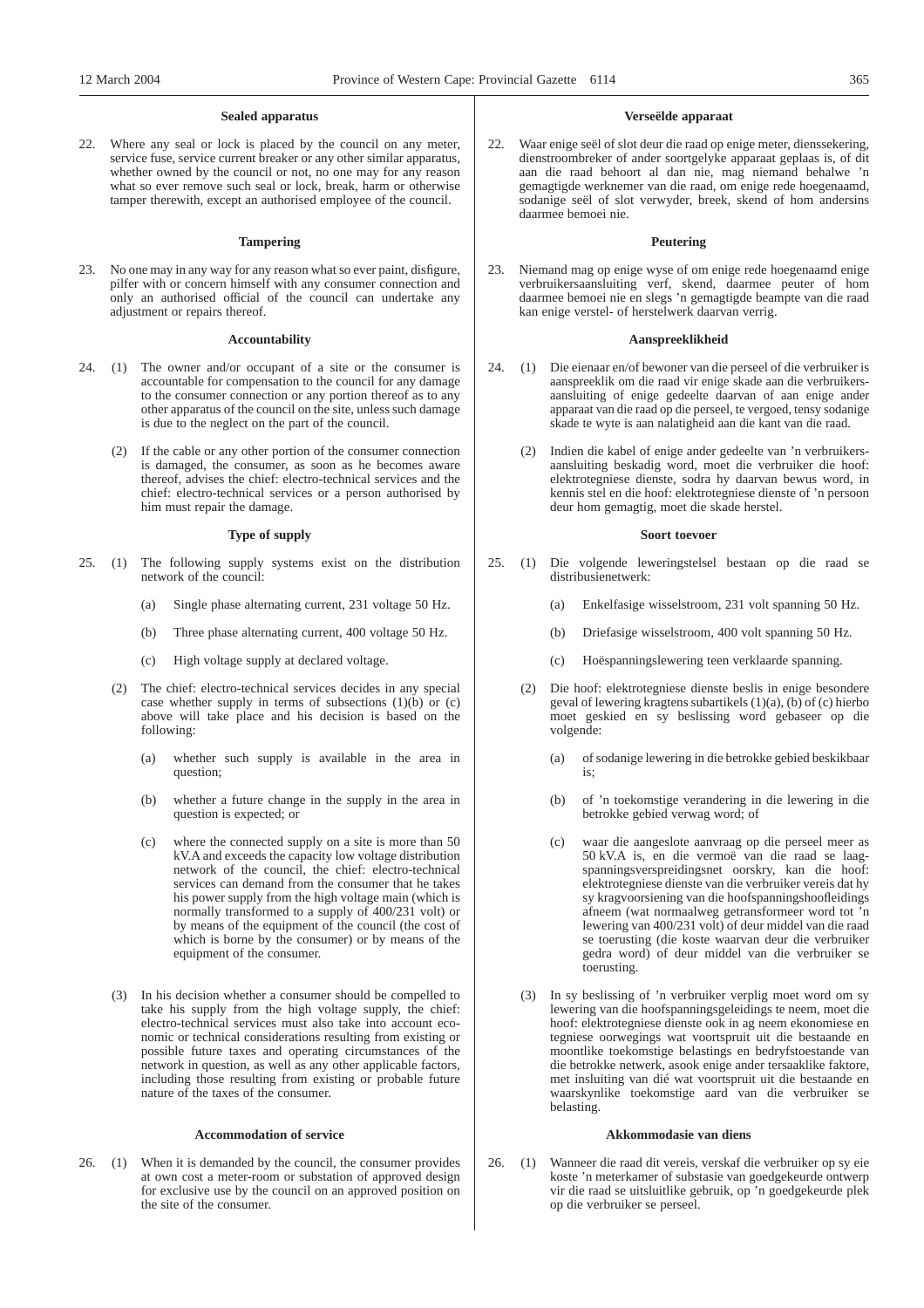- (2) Where a substation is erected on the site of the consumer in accordance with subsection (1), the council reserves the right to supply electricity from the equipment installed also to other consumers.
- (3) To enable the council to erect, lay or install equipment across or on the property of a consumer in connection with electricity supply for the consumer on another property and to other consumers, the consumer must allow the council an indefinite period of right or rights of way along a route to be agreed upon and which is as direct as possible.
- (4) If the consumer is not the owner of the property, he must obtain such rights of way free of charge in favour of the council.
- (5) If the consumer requests the council to provide any alteration to the council's overhead lines, cables or other equipment or to transfer or remove any of its equipment, the consumer must pay the cost of such alteration, transfer or removal to the council in advance.

# **Maintenance of installation**

27. The owner and/or occupant of the site must at all times and to the satisfaction of the chief: electro-technical services maintain in good condition and working order any installation on such site connected to the supply, in accordance with the safety regulations as prescribed in the Act on Occupational Health and Safety, 1993 (Act 85 of 1993).

# **Control apparatus, load reduction and interruption of supply**

- 28. (1) The council may install a control relay system to any water heater, area heater of the storage type, to any other apparatus and at any time disconnect the apparatus in question for as long as it is deemed necessary.
	- (2) At the times of peak load or in cases of emergency or when according to the view of the chief: electro-technical services there is adequate reason or may be desirable to reduce the load on the supply system, the council may, without notice, interrupt the supply for a period as the chief: electro-technical services may consider necessary.
	- (3) The council will not be responsible for any loss or damage, direct or indirect, which occurs as a result of an interruption in the supply.

# **Obstruction of employees**

- 29. No one may—
	- (1) trouble, hamper or worry an inspector or authorised official of the council in the execution of his duties in accordance with this by-law;
	- (2) refuse to furnish such information as the council may reasonably require;
	- (3) furnish the council with any information which, to the best of his knowledge, is false or misleading; or
	- (4) prevent or obstruct an inspector or authorised official of the council in any way what so ever in obtaining free and unobstructed access to a meter during normal working hours to obtain the necessary meter readings.

#### **Generation of energy**

- 30. (1) No one may, without the written consent of the chief: electro-technical services, in any way what so ever, generate energy on a site, whether for personal use or use by others.
	- (2) If the approval intended in subsection (1) above is obtained, energy so generated may under no circumstances be connected to an installation connected to the supply of the council, except by way of an approved change over switch.
- (2) Waar 'n substasie op die verbruiker se perseel opgerig is ingevolge subartikel (1), behou die raad die reg voor om elektrisiteit vanaf die geïnstalleerde toerusting ook aan ander verbruikers te lewer.
- (3) Ten einde die raad in staat te stel om toerusting oor of op die verbruiker se eiendom op te rig, aan te lê, of te installeer in verband met elektrisiteitstoevoer vir die verbruiker op die eiendom en aan ander verbruikers, moet die verbruiker gratis aan die raad vir 'n onbepaalde tydperk 'n reg of regte van weg verleen langs 'n roete waaroor daar ooreengekom moet word en wat so reguit moontlik moet wees.
- (4) Indien die verbruiker nie die eienaar van die eiendom is nie, moet hy sodanige regte van weg gratis ten gunste van die raad verkry.
- (5) Indien 'n verbruiker die raad versoek om enige verandering aan die raad se bogrondse lyne, kabels of ander toerusting aan te bring of om enige van sy toerusting te verplaas of te verwyder, moet die verbruiker die koste van sodanige verandering, verplasing of verwydering aan die raad vooruit betaal.

#### **Instandhouding van installasie**

27. Die eienaar en/of bewoner van 'n perseel moet te alle tye en tot bevrediging van die hoof: elektrotegniese dienste enige installasie op sodanige perseel wat aan die toevoer gekoppel is in 'n goeie toestand en werkende orde hou ooreenkomstig die veiligheidsvereistes soos voorgeskryf in die Wet op Beroepsgesondheid en Veiligheid, 1993 (Wet 85 van 1993).

# **Beheerapparaat, lasvermindering en onderbreking van toevoer**

- 28. (1) Die raad mag 'n beheerstelsel aan enige waterverwarmer, ruimteverwarmer van die opgaarsoort of aan enige ander apparaat installeer en te eniger tyd die genoemde apparaat, vir sodanige tyd as wat nodig geag word, afskakel.
	- Ten tye van spitslas of in noodgevalle, of wanneer, volgens die mening van die hoof: elektrotegniese dienste, dit vir enige voldoende rede nodig of wenslik mag wees om die las op die voorsieningstelsel te verminder mag die raad, sonder kennisgewing, die toevoer onderbreek vir so 'n tydperk as wat die hoof: elektrotegniese dienste dit nodig mag ag.
	- (3) Die raad sal nie verantwoordelik wees vir enige verlies of skade, regstreeks of onregstreeks, wat ontstaan as gevolg van so 'n onderbreking van toevoer nie.

# **Belemmering van werknemers**

- 29. Niemand mag—
	- (1) 'n inspekteur of gemagtigde amptenaar van raad hinder, belemmer of hom lastig val in die uitvoering van enige plig ingevolge hierdie verordening nie;
	- (2) weier om sodanige inligting te verskaf as wat die raad redelikerwys mag verlang nie;
	- (3) aan die raad enige inligting verskaf wat, na sy wete, vals of misleidend is nie, of
	- (4) 'n inspekteur of gemagtigde amptenaar van die raad op enige wyse hoegenaamd verhoed of belemmer om gedurende normale werksure, vry en onbelemmerde toegang tot 'n meter te verkry om die nodige meterlesings te bekom nie.

### **Kragontwikkeling**

- 30. (1) Niemand mag sonder die skriftelike goedkeuring van die hoof: elektrotegniese dienste, op enige wyse hoegenaamd, krag op 'n perseel ontwikkel nie, hetsy vir eie gebruik of verbruik deur andere.
	- (2) Indien die goedkeuring bedoel in subartikel (1) hierbo verkry is, mag krag wat aldus ontwikkel word onder geen omstandighede by 'n elektriese installasie wat met die raad se toevoer verbind is, aangesluit word nie, behalwe deur middel van 'n goedgekeurde oorskakelaar.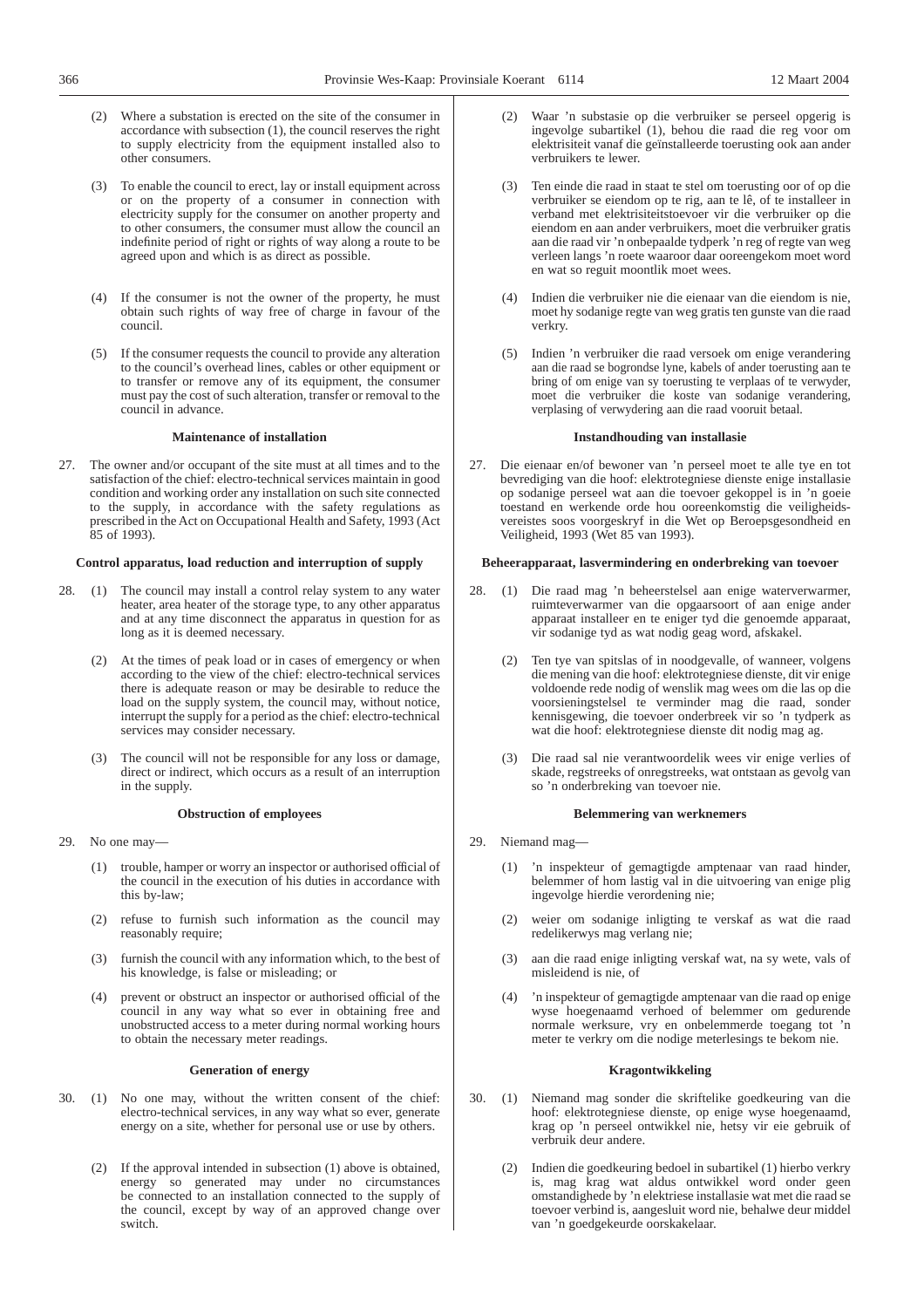# **Adequate protection**

- 31. (1) Each consumer must ensure that his installation includes adequate protection equipment to avoid damage:
	- (a) of the installation referred to due to disturbances in the system of the council, and
	- (b) of the council's system due to faults in the installation mentioned.
	- (2) The consumer must not under any circumstances accept that any safety appliance supplied by the council is suitable or intended to protect the installation or apparatus of the consumer.

# **Irregular supply**

- 32. (1) Subject to the provision of section 26 of the Electricity Act, 1987, the council is not responsible for the consequences for the consumer or any other person of any breakdown, variation, serge or lack of electricity, unless it can be attributed to the negligence of the council.
	- (2) If an interruption of the supply can cause damage to equipment or business of the consumer, he must take the necessary precaution to protect himself against such possible damage.

#### **Notices**

33. Any notice or other document issued by the Council in accordance with this by-law is regarded as so issued if signed by the chief: electro-technical services, chief financial officer or municipal manager or by such other official to, who may have been authorised by any of them, to act on their behalf.

### **Serving of document**

- 34. Any directive, notice or document, in accordance with this by-law handed or forwarded to a person can be given or forwarded by delivering the original thereof in one of the following ways:
	- (1) handing it to such person personally or to his duly authorised agent;
	- (2) forwarding such instruction, notice or document by prepaid certified or registered mail to his last known residential address, business address or post office box number;
	- (3) handing thereof to a person apparently over the age of sixteen years on the property occupied by the person on whom the service must be executed;
	- (4) if no such person can be found, by placing the instruction, notice or document on a conspicuous place on the property;
	- (5) if the person chose a domicilium citandi et executandi, by delivering the item at such address on one of the abovementioned ways; or
	- any directive, notice or document delivered to an owner or occupant of a property in accordance with this by-law can be addressed to the ''owner'' or ''occupant'' of the property in question without the name or any description of the owner or occupant.

### **Infringement and penalties**

35. (1) Anyone who contravenes any of the provisions of this by-law or neglects to give affect thereto is guilty of an offence and, if found guilty in court, liable to the penalties prescribed in section 213 of the Municipal Ordinance, 1974 (Ordinance 20 of 1974).

# **Voldoende beveiliging**

- 31. (1) Elke verbruiker moet verseker dat sy installasie voldoende beveiligingstoestelle insluit om beskadiging te verhoed:
	- (a) van genoemde installasie as gevolg van steurings in die raad se stelsel, en
	- (b) van die raad se stelsel as gevolg van foute in genoemde installasie.
	- (2) Die verbruiker moet nie onder enige omstandighede aanvaar dat enige beveiligingstoestel wat deur die raad voorsien word, geskik is of bedoel is om die verbruiker se elektriese installasie of apparaat te beveilig nie.

#### **Ongereelde toevoer**

- 32. (1) Behoudens die bepalings van artikel 26 van die Elektrisiteitswet, 1987 is die raad nie aanspreeklik vir die gevolge vir die verbruiker of enige ander persoon van enige staking, variasie, stuwing of gebrek aan elektrisiteit nie.
	- (2) Indien 'n onderbreking van die toevoer skade aan die verbruiker se uitrusting of besigheid kan veroorsaak, moet hy die nodige voorsorgmaatreëls tref om hom teen sodanige moontlike skade te beskerm.

#### **Kennisgewings**

33. Enige kennisgewing of ander dokument wat die raad ingevolge hierdie verordening uitreik, word geag aldus uitgereik te gewees het indien dit deur die hoof: elektrotegniese dienste, die hooffinansiële beampte of die munisipale bestuurder onderteken is of deur sodanige ander beampte aan wie enigeen van hulle magtiging mag verleen om namens hom te teken.

### **Betekening van dokumente**

- 34. Enige voorskrif, kennisgewing of dokument wat ingevolge hierdie verordening aan 'n persoon gegee of gestuur word, kan gegee of gestuur word deur die oorspronklike daarvan op een van die volgende maniere af te lewer:
	- (1) oorhandiging daarvan aan sodanige persoon persoonlik of aan sy behoorlik gemagtigde agent;
	- (2) deur sodanige voorskrif, kennisgewing of dokument te versend per vooruitbetaalde gesertifiseerde of geregistreerde pos, aan sy laasbekende huisadres, besigheidsadres of posbusnommer;
	- (3) oorhandiging daarvan aan 'n persoon oënskynlik bo die ouderdom van sestien jaar, op die eiendom wat behoort aan of bewoon word deur die persoon op wie die bestelling moet geskied;
	- (4) indien geen sodanige persoon gevind kan word nie, deur die voorskrif, kennisgewing of dokument op 'n ooglopende plek op die eiendom te plaas;
	- (5) indien 'n persoon 'n domicilium citandi et executandi gekies het, die stuk by sodanige adres op een van bogemelde maniere af te lewer, of
	- (6) enige voorskrif, kennisgewing of dokument wat kragtens hierdie regulasies aan die eienaar of bewoner van die eiendom afgelewer moet word kan aan die ''eienaar'' of ''bewoner'' van die betrokke eiendom geadresseer word sonder die eienaar of bewoner se naam of enige beskrywing.

### **Oortredings en strawwe**

35. (1) Elkeen wat enige bepaling van hierdie verordening oortree of versuim om daaraan te voldoen, is aan 'n misdryf skuldig en by skuldigbevinding deur 'n hof strafbaar met die strawwe voorgeskryf in Artikel 213 van die Munisipale Ordonnansie, 1974 (Ordonnansie 20 van 1974).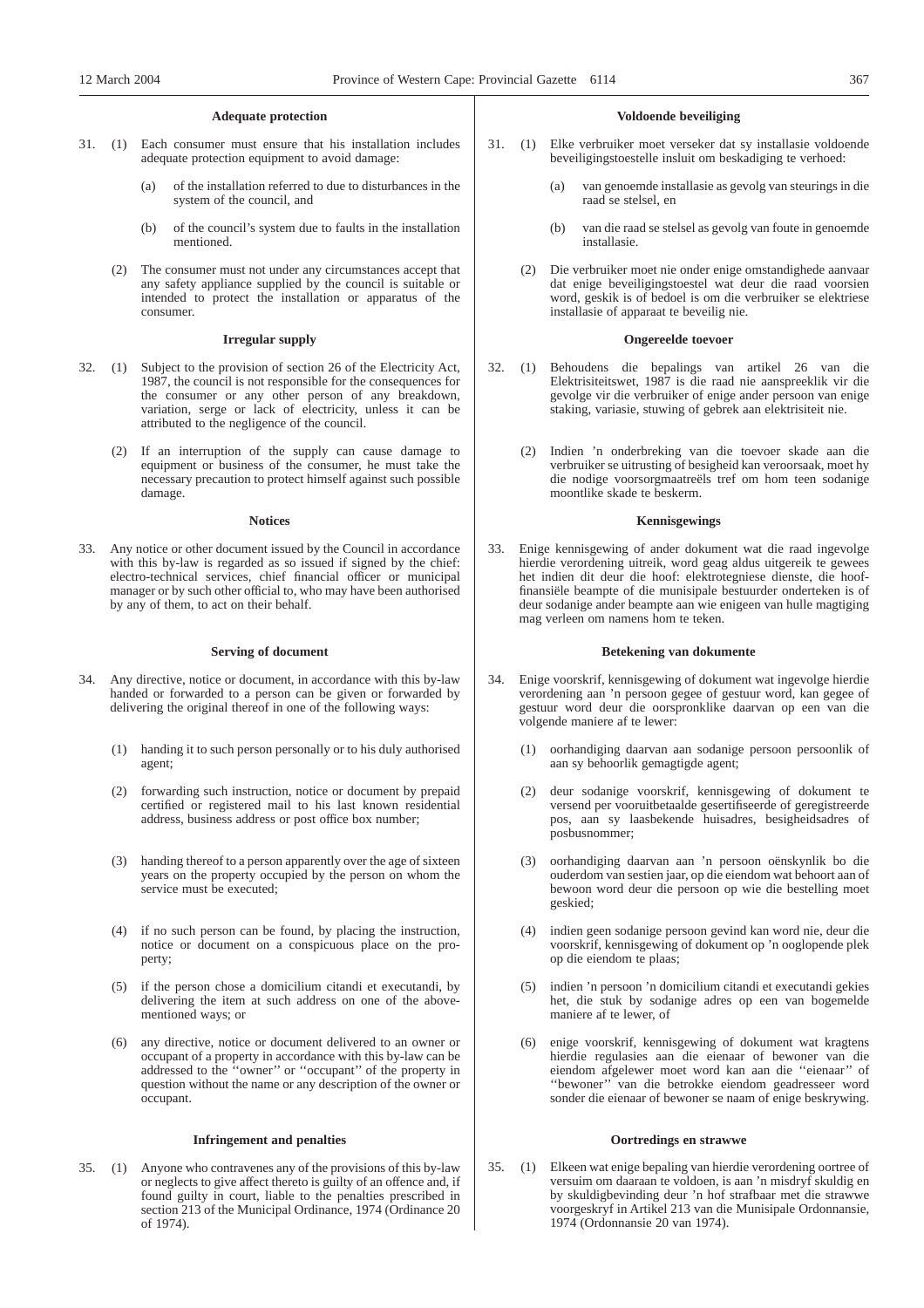- (2) It is considered that the occupant or, if there is no occupant, then the owner of any site supplied with electricity and on which a transgression in terms of this by-law has been committed, is guilty of that transgression unless he proves that he was not aware and could not have known by execution of reasonable devotion, that the transgression was taking place and that it was committed by a person over whom he had no control.
- (3) Everyone transgressing the provisions of section 14 and who was consequently not debited for electricity consumed or debited for such electricity at a tariff lower than that which he should have been debited, is irrespective of any punishment imposed in terms of this by-law, responsible for paying to the council the amount which would have been payable if such transgression was not committed and such amount is calculated at the highest levy for which the tariff provides, with effect from the date on which the transgression originally occurred.
- (4) In accordance with the judgement for costs by a competent court, the cost involved by the council to recover or in an attempt to recover, any amount which any person is indebted tot he Council in terms of these regulations, can be recovered from such person.

#### **Surcharge**

36. A surcharge, as approved by the council, shall be added to each account not paid at the offices of council on or before the 15th day of each month following the month in respect of which the account was rendered, or the first day on which the offices of council is open if the 15th falls on a Saturday, Sunday or public holiday; with the understanding that a portion of a month for the application of this stipulation be regarded as a month.

# **Arbitration**

37. If at any time any difference of question arises between the supply authority and the consumer as to the construction, meaning or effect of this by-law or as to the rights, obligations or liabilities of either party thereunder, such difference or question or matter or thing so subject to agreement or adjustment shall be determined by arbitration in such manner as may be agreed upon, and failing such in terms of the provisions of the Arbitration Act, 1965 (Act 42 of 1965), as amended.

# **Faulty pre-paid meter**

38. Where a computer program dealing with pre-paid electricity gets faulty and the pre-paid meter has to be by passed the cost of the units that is used free of charge will be recovered from the user in such manner as decided by the Chief Financial Officer of the Council. 6627

#### **LAINGSBURG MUNICIPALITY**

# **CREDIT CONTROL AND DEBT COLLECTION BY-LAWS**

#### *PREAMBLE*

Whereas the Council has adopted a credit control and debt collection policy on 13 June 2003,

And whereas section 98 of the Act on Local Government : Municipal Systems, 2000 (Act No. 32), provides that the Municipal Council must adopt a policy on credit control and debt collection and formulate by-laws to give effect to the policy and the implementation and enforcement thereof;

And whereas, and notwithstanding any other act with relation to credit control and debt collection, this Municipality has adopted the following by-laws on Credit Control and Debt Collection.

- (3) Iedereen wat die bepalings van artikel 14 oortree en wat gevolglik nie vir elektrisiteit wat gebruik is gedebiteer is nie, of gedebiteer is vir sodanige elektrisiteit teen 'n tarief laer as dié waarteen hy gedebiteer moes word, is ondanks enige straf wat ingevolge hierdie verordening opgelê mag word, aanspreeklik om aan die raad die bedrag te betaal wat betaalbaar sou gewees het indien genoemde oortreding nie begaan is nie, en sodanige bedrag word bereken teen die hoogste heffing waarvoor die betrokke tarief voorsiening maak, vanaf die datum waarop die oortreding oorspronklik plaasgevind het.
- (4) Behoudens die kostebevel van 'n bevoegde hof, kan die koste wat die raad aangaan om enige bedrag wat enige persoon ingevolge hierdie verordening aan die raad verskuldig is, te verhaal of probeer verhaal, van sodanige persoon verhaal word.

#### **Toeslag**

36. 'n Toeslag soos deur die raad goedgekeur, word gevoeg by elke rekening wat nie voor of op die 15de dag van die maand wat volg op die maand ten opsigte waarvan die rekening gelewer is, by die raad se kantore betaal is nie, of die eerste dag waarop die raad se kantore oop is, as die 15de op 'n Saterdag, Sondag of openbare feesdag val.

# **Arbitrasie**

37. Indien 'n geskil of kwessie te eniger tyd tussen die voorsieningsowerheid en die verbruiker ontstaan oor die uitleg, betekenis of uitwerking van hierdie verordening of oor die regte, verpligtinge of aanspreeklikhede van beide partye daarkragtens, word sodanige geskil of kwessie of aangeleentheid of ding wat aldus aan ooreenkoms of aanpassing onderworpe is, by arbitrasie besleg op die wyse waarop daar ooreengekom word, en by gebreke daarvan, in gevolge die bepalings van die Arbitrasiewet, 1965 (Wet 42 van 1965), soos gewysig.

### **Foutiewe Vooruitbetaaldemeter**

38. Waar 'n rekenaarprogram by die verkoop van koopkrag foutief sou raak en die vooruitbetaaldemeter as gevolg hiervan oorbrug moet word, sal die koste van die eenhede wat gratis gedurende hierdie periode verbruik is, soos deur die Hoof-Finansiële Beampte bepaal, van die verbruiker verhaal word. 6627

# **MUNISIPALITEIT LAINGSBURG**

# **KREDIETBEHEER- EN SKULDINVORDERINGSVERORDENINGS**

#### *AANHEF*

Nademaal die Raad 'n kredietbeheer- en skuldinvorderingsbeleid op 13 Junie 2003 aangeneem het,

En nademaal artikel 98 van die Wet op Plaaslike Regering: Munisipale Stelsels, 2000 (Wet No. 32 van 2000) voorsiening daarvoor maak dat 'n munisipale Raad 'n kredietbeheer- en skuldinvorderingsbeleid moet aanneem en verordenings moet aanneem om gevolg te gee aan dié beleid en die implementering en uitvoering daarvan;

En nademaal en ondanks enige wet met betrekking tot kredietbeheer en skuldinvordering, het hierdie Munisipaliteit die volgende verordenings t.o.v. Kredietbeheer en Skuldinvordering aangeneem.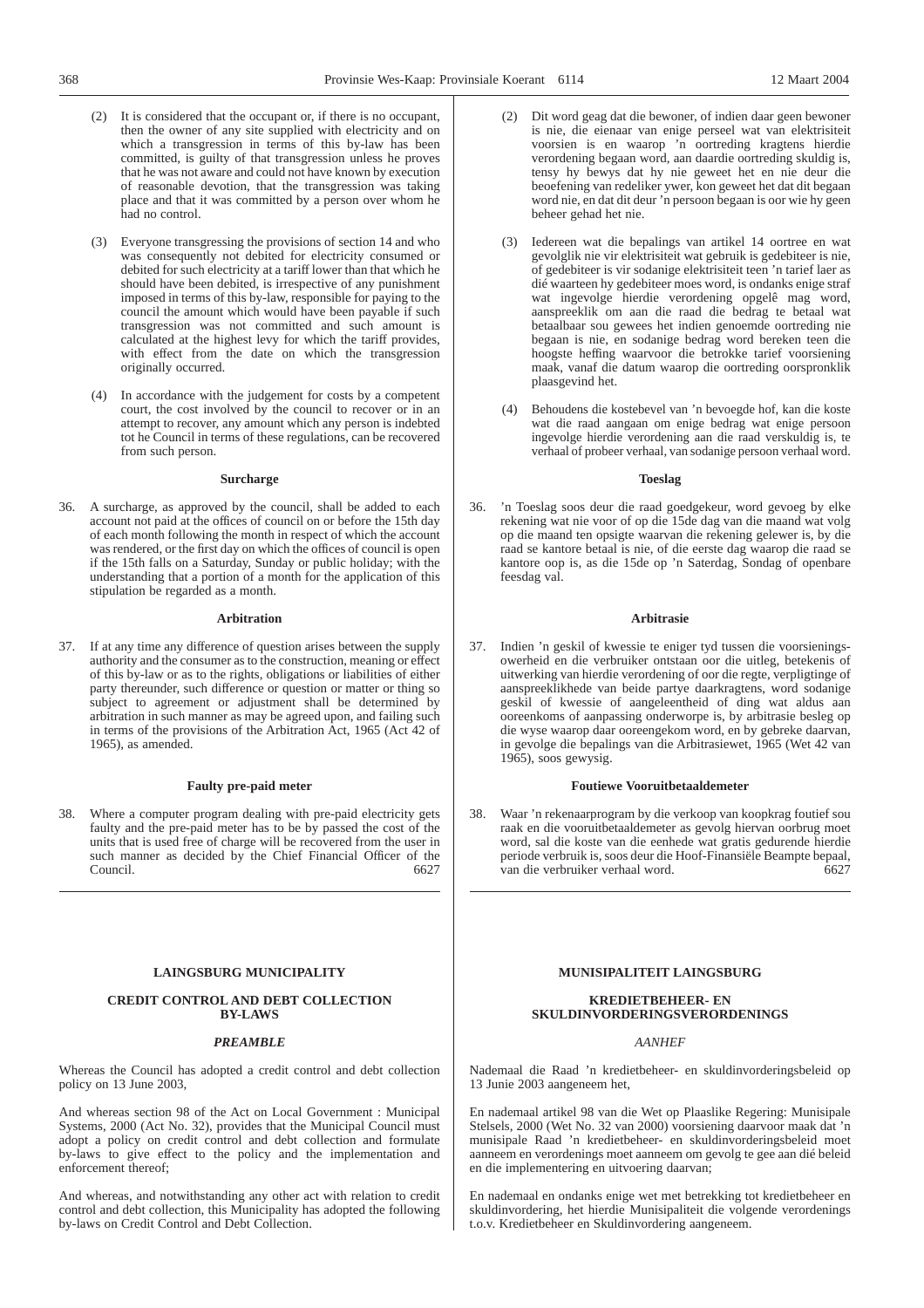| <b>TABLE OF CONTENTS</b> |                                                                                        |     | <b>INHOUDSOPGAWE</b>                                                                                                            |  |  |  |
|--------------------------|----------------------------------------------------------------------------------------|-----|---------------------------------------------------------------------------------------------------------------------------------|--|--|--|
| 1.                       | <b>DEFINITIONS</b>                                                                     | 1.  | WOORDOMSKRYWING                                                                                                                 |  |  |  |
| 2.                       | <b>GENERAL PROVISIONS</b>                                                              | 2.  | ALGEMENE BEPALINGS                                                                                                              |  |  |  |
| 2.1                      | Signing of notices and documents                                                       | 2.1 | Ondertekening van kennisgewings en dokumente                                                                                    |  |  |  |
| 2.2                      | Authentication of documents                                                            | 2.2 | Waarmerk van dokumente                                                                                                          |  |  |  |
| 2.3                      | Full and final settlement of an amount                                                 | 2.3 | Volledige en finale vereffening van 'n bedrag                                                                                   |  |  |  |
| 2.4                      | Interest charges                                                                       | 2.4 | Renteheffings                                                                                                                   |  |  |  |
| 2.5                      | Prima facie evidence                                                                   | 2.5 | Prima facie getuienis                                                                                                           |  |  |  |
| 3.                       | POWER OF MUNICIPALITY TO RECOVER DEBTS                                                 | 3.  | BEVOEGDHEID VAN DIE MUNISIPALITEIT OM SKULDE IN<br><b>TE VORDER</b>                                                             |  |  |  |
| 3.1                      | Dishonored payments                                                                    | 3.1 | Gedishonoreerde betalings                                                                                                       |  |  |  |
| 3.2                      | Legal fees                                                                             | 3.2 | Regskostes                                                                                                                      |  |  |  |
| 3.3                      | Cost involved in reminding debtors of arrears                                          | 3.3 | Kostes aangegaan om debiteure aan te maan oor agterstallige gelde                                                               |  |  |  |
| 3.4                      | Disconnection fees                                                                     | 3.4 | Afsluitingsgelde                                                                                                                |  |  |  |
| 3.5                      | Accounts                                                                               | 3.5 | Rekeninge                                                                                                                       |  |  |  |
| 4.                       | SERVICE AGREEMENTS AND GENERAL TERMS AND<br>CONDITIONS OF SUPPLY OF MUNICIPAL SERVICES | 4.  | DIENSOOREENKOMSTE EN ALGEMENE BEDINGE EN<br><b>VOORWAARDES</b><br>VAN<br>DIE<br><b>VOORSIENING</b><br>VAN<br>MUNISIPALE DIENSTE |  |  |  |
| 5.                       | ARREARS COLLECTION                                                                     | 5.  | INVORDERING VAN AGTERSTALLIGE GELDE                                                                                             |  |  |  |
| 5.1                      | Credit control and debt collection policy                                              | 5.1 | Kredietbeheer- en skuldinvorderingsbeleid                                                                                       |  |  |  |
| 5.2                      | Power to restrict or suspend supply of service                                         | 5.2 | Bevoegdheid om die voorsiening van dienste te beperk of te staak                                                                |  |  |  |
| 5.3                      | Municipality's right of access to premises                                             | 5.3 | Munisipaliteit se reg van toegang tot persele                                                                                   |  |  |  |
| 5.4                      | Arrangements for repayments                                                            | 5.4 | Afbetalingsreëlings                                                                                                             |  |  |  |
| 5.5                      | Reconnection of services                                                               | 5.5 | Heraansluiting van dienste                                                                                                      |  |  |  |
| 6.                       | <b>INDIGENT DEBTOR SUPPORT</b>                                                         | 6.  | DEBITEURE DEERNIS BYSTAND                                                                                                       |  |  |  |
| 7.                       | <b>ASSESSMENT RATES</b>                                                                | 7.  | EIENDOMSBELASTING                                                                                                               |  |  |  |
| 7.1                      | Amount due for assessment rates                                                        |     | Verskuldigde bedrag ten opsigte van eiendomsbelasting                                                                           |  |  |  |
| 7.2                      | Claim on rental for the settlement of assessment rates in arrears                      | 7.2 | Beslaglegging van huurgeld vir die vereffening van agterstallige<br>eiendomsbelasting                                           |  |  |  |
| 7.3                      | Liability of company directors for the payment of assessment<br>rates                  | 7.3 | Aanspreeklikheid van maatskappydirekteure vir die betaling van<br>eiendomsbelasting                                             |  |  |  |
| 7.4                      | Alienation of municipality's property and payment of assessment<br>rates               | 7.4 | Vervreemding van munisipale eiendom en die betaling van<br>eiendomsbelasting                                                    |  |  |  |
| 7.5                      | Assessment rates payable on municipal property                                         | 7.5 | Eiendomsbelasting betaalbaar ten opsigte van munisipale eiendom                                                                 |  |  |  |
| 8.                       | <b>DISPUTES</b>                                                                        | 8.  | <b>DISPUTE</b>                                                                                                                  |  |  |  |
| 9.                       | RELAXATION, WAIVER AND DIFFERENTIATION                                                 | 9.  | VERSLAPPING, KWYTSKELDING EN ONDERSKEID                                                                                         |  |  |  |
| 10.                      | REPORTING ON DEFAULTERS                                                                | 10. | <b>VERSLAGDOENING OOR WANBETALERS</b>                                                                                           |  |  |  |
| 11.                      | REPEAL OF COUNCIL CREDIT CONTROL BY-LAWS                                               | 11. | HERROEPING VAN DIE RAAD SE KREDIETBEHEER-<br><b>VERORDENINGS</b>                                                                |  |  |  |
| 12.                      | UNAUTHORIZED USE, THEFT, COMPENSATION AND<br><b>RECOVERY OF COSTS</b>                  | 12. | ONGEMAGTIGDE GEBRUIK, DIEFSTAL, VERHAAL VAN<br><b>KOSTE</b>                                                                     |  |  |  |
| 13.                      | <b>CONFLICTING LAWS</b>                                                                | 13. | <b>BOTSENDE WETGEWING</b>                                                                                                       |  |  |  |
| 14.                      | <b>SHORT TITLE</b>                                                                     | 14. | <b>KORT TITEL</b>                                                                                                               |  |  |  |

 $\overline{\phantom{a}}$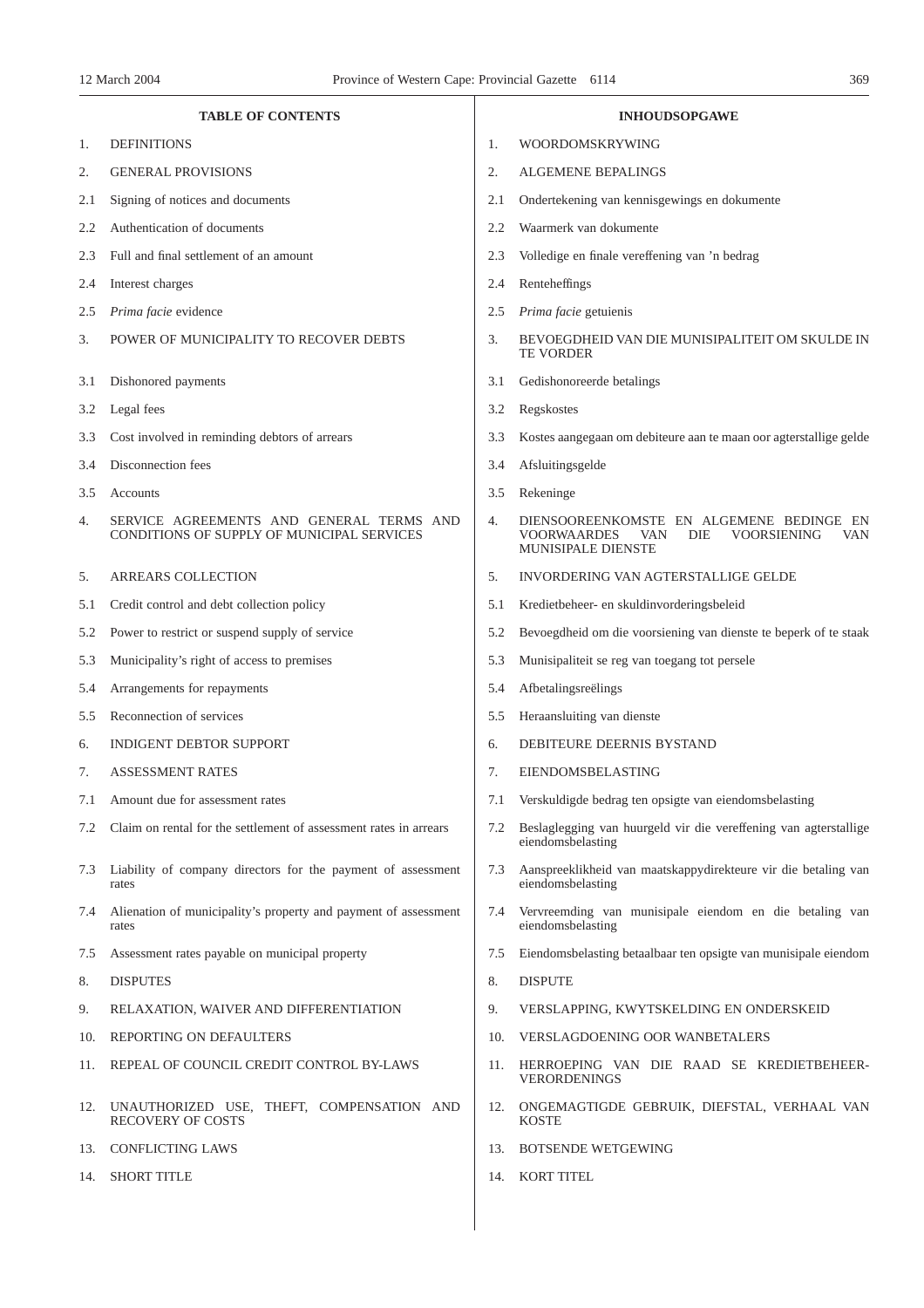#### 1. DEFINITIONS

For the purpose of these by-laws any word or expression to which a meaning has been assigned in the Act shall bear the same meaning in these by-laws and unless the context indicates otherwise, and shall be the following:

"Act" the Act on Local Government : Municipal Systems, 2000 (Act No. 32 of 2000), as amended from time to time;

**''accounting''** the proper formal notice by means of an account to persons who are accountable for charges levied for rates and taxes or other taxes and the levies or the fees for municipal services and reflecting the nett accumulated balance on the account;

**''clientele care''** as stipulated in section 95 of the Act on Local Government : Municipal Systems, 2000 (Act 32 of 2000); to focus on the needs of the consumer on a responsible and pro-active way in order to encourage payment and to create a positive and co-operating relation between persons responsible for the payment of services and the Municipality, as well as, when applicable, to limit the necessity of legal action by a supplier as far as possible.

**''consumer''** any occupant of any premises to which the Municipality has agreed to supply services or has already supplied services, or if there is no occupant, then the owner of the premises;

''**council''** the Municipal Council of the Municipality of Laingsburg;

''**credit control and debt collection''** any function related to the collection of any monies owing or payable to the Municipality;

''**defaulter''** a person owing the Municipality money in respect of taxes and/or services received for a period of more than 30 (thirty) days from date of account;

**''dispute''** refers to the situation where the debtor questions the correctness of any account, rendered by the Council, and lodges an appeal with the Council in terms of paragraph 8 hereof;

"engineer" the person in charge of the civil or electrical components of the Municipality;

**''equipment''** including a building, structure, pipe, pump, wire, cable, meter, machine or any fittings;

"financial director" a person appointed by the Council to manage the finance of the Council, including any other person duly authorized to act on his behalf;

**"interest"** constitutes a levy equal in legal priority to service levies and is calculated at a rate determined by the Council on all amounts in arrears, where applicable;

"municipal account" shall include levies or charges in respect of the following services and taxes:

- (a) electricity consumption;
- (b) water consumption;
- (c) refuse removals;
- (d) sewerage services;
- (e) rates and taxes;
- (f) interest, and
- (g) miscellaneous and sundry charges;

**"municipal manager"** the person appointed by the Municipality as the Municipal Manager of the Municipality in terms of the provisions of section 82 of the Act on Local Government : Municipal Structures, 1998 (Act 117 of 1998) and includes any person—

(a) acting in such a position; and

## 1. WOORDOMSKRYWING

Vir die doeleindes van hierdie verordenings, het enige woord of uitdrukking waaraan 'n bepaalde betekenis geheg is in die Wet, dieselfde betekenis in hierdie verordenings, tensy uit die samehang anders blyk, en beteken—

**''bewoner''** enige persoon wat enige perseel of deel daarvan okkupeer, sonder inagneming van die titel ingevolge waarvan hy of sy die perseel okkupeer;

**''direkteur finansies''** 'n persoon wat deur die Raad aangestel is om die Raad se finansies te administreer;

**''dispuut''** verwys na die situasie waar die skuldenaar die korrektheid van 'n rekening betwis soos opgestel deur die Raad en sodoende 'n appèl instel by die Raad in terme van paragraaf 8 hierin.

**''eienaar''—**

- (a) die persoon in wie die perseel regtens gevestig is;
- (b) in die geval waar die persoon in wie die perseel regtens gevestig is, insolvent of oorlede is, of aan enige vorm van wetlike diskwalifikasie hoegenaamd onderhewig is, die persoon in wie die administrasie of beheer van so 'n perseel gevestig is as kurator, trustee, eksekuteur, administrateur, geregtelike bestuurder, likwidateur of enige ander wetlike verteenwoordiger;
- (c) in enige geval waar die Raad nie in staat is om die identiteit van so 'n persoon te bepaal nie, 'n persoon wat geregtig is om voordeel te trek uit sodanige perseel of enige gebou daarop;
- in die geval van 'n perseel waarvoor 'n huurooreenkoms van 30 jaar of langer aangegaan is, die huurder daarvan;
- (e) met betrekking tot—
	- (i) 'n gedeelte grond afgebaken op 'n deeltitelplan en wat geregistreer is ingevolge die Wet op Deeltitels 1986, (Wet No. 95 van 1986) en sonder om die ontwikkelaar of bestuursliggaam te beperk ten opsigte van die gemeenskaplike eiendom, of
	- (ii) 'n gedeelte soos gedefinieer in dié Wet, die persoon in wie se naam dié gedeelte geregistreer is ingevolge 'n deeltitelakte, insluitende die wettige aangestelde verteenwoordiger van sodanige persoon;
- (f) enige regspersoon insluitende, maar nie beperk tot:
	- (i) 'n maatskappy geregistreer ingevolge die Wet op Maatskappye, 1973 (Wet No. 61 van 1973), 'n trust *inter vivos*, trust *mortis causa*, 'n beslote korporasie geregistreer ingevolge die Wet op Beslote Korporasies, 1984 (Wet No. 69 van 1984), en 'n vrywillige assosiasie;
	- (ii) enige Staatsdepartement;
	- (iii) enige Raad of Bestuursliggaam ingestel ingevolge enige wetgewing van toepassing in die Republiek van Suid-Afrika; en
	- (iv) enige Ambassade of ander buitelandse entiteit;

**''munisipale ingenieur''** die persoon in beheer van die siviele of elektriese komponente van die Munisipaliteit;

**''verbruiker''** enige bewoner van enige perseel waartoe die Munisipaliteit toegestem het om dienste te verskaf of reeds dienste verskaf, of indien daar geen bewoner is nie, dan die eienaar van die perseel;

**''klantesorg''** soos bepaal in Artikel 95 van die Wet op Plaaslike Regering: Munisipale Stelsels, 2000 (Wet 32 van 2002) om te fokus op die verbruiker se behoeftes op 'n verantwoordelike en proaktiewe wyse ten einde betaling aan te moedig en om 'n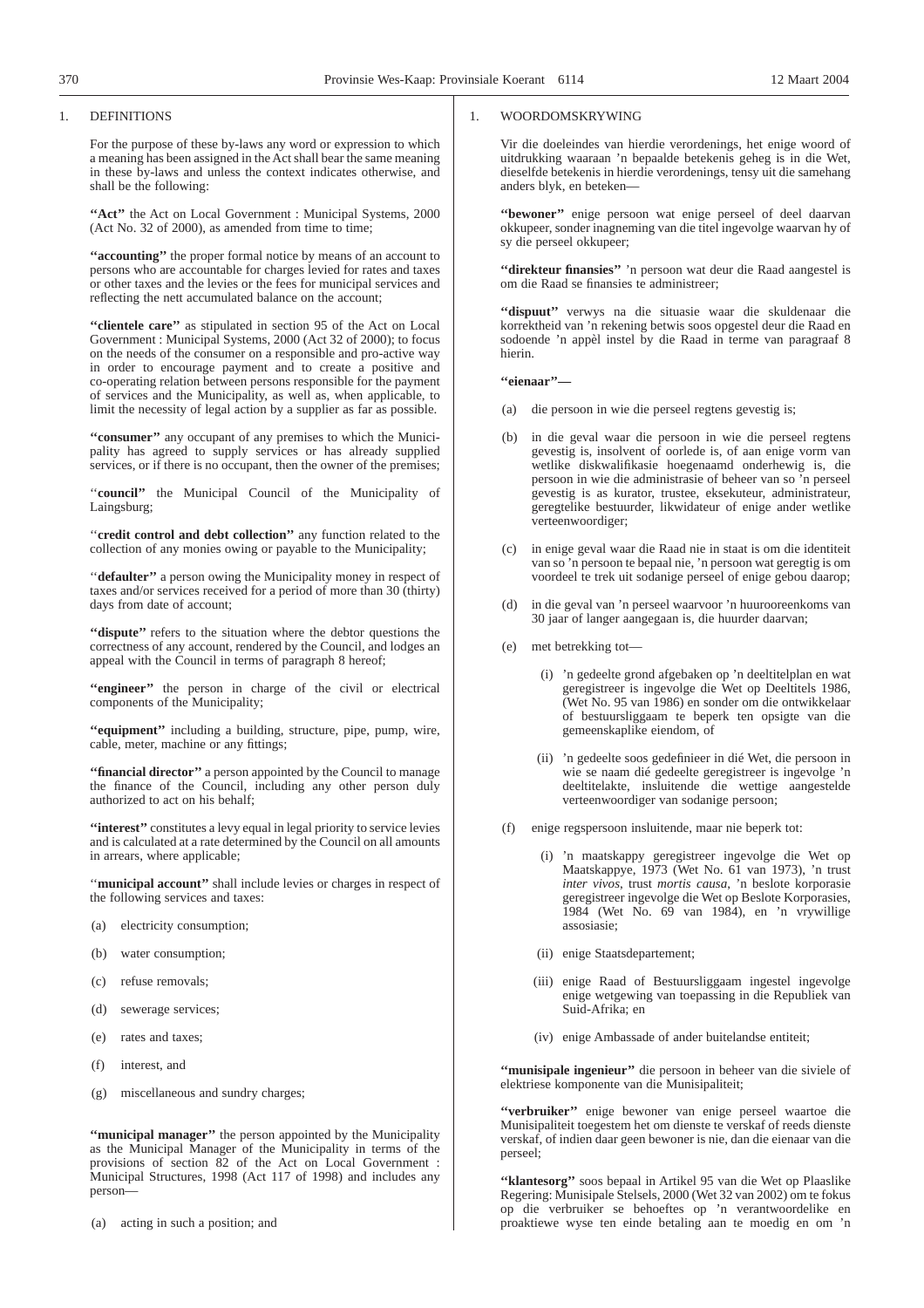to whom the Municipal Manager has delegated any powers, functions or duties in so far as it concerns the execution of those powers, functions or duties;

"municipal services" those services, rates and taxes reflected on the municipal account for which payment is required by the Municipality;

"**occupier**" any person who occupies any premises or part thereof, without regard to the title under which he occupies;

#### **''owner''**

- (a) the person in whom the legal title to the premises is vested;
- (b) in a case where the person in whom the legal title is vested is insolvent or dead, or is under any form of legal disqualification whatsoever, the person in whom the administration or control of such premises is vested as curator, trustee, executor, administrator, judicial manager, liquidator or other legal representative;
- (c) in any case where the Council is unable to determine the identity of such person, a person who is entitled to the benefit of such premises or a building thereon;
- (d) in the case of premises for which a lease of 30 years or more has been entered into, the lessee thereof;
- (e) in relation to—
	- (i) a piece of land delimitated on a sectional plan and registered in terms of the Sectional Titles Act, 1986 (Act 95 of 1986), and without restricting the developer or body corporate in respect of the common property, or
	- (ii) a section as defined in such Act, the person in whose name such section is registered under a sectional title deed and including the lawfully appointed agent of such a person;
- (f) any legal person including but not limited to:
	- (i) a company registered in terms of the Companies Act, 1973 (Act 61 of 1973), Trust *inter vivos*, Trust *mortis causa*, a Close Corporation registered in terms of the Close Corporations Act, 1984 (Act 69 of 1984), a Voluntary Association;
	- (ii) any Department of the State;
	- (iii) any Council or Board established in terms of any legislation applicable to the Republic of South Africa;
	- (iv) any Embassy or other foreign entity;

"person" any natural person, local government body or similar authority, a company or close corporation incorporated in terms of any Act, a body of persons whether incorporated or not, a statutory body, public utility body, voluntary association or trust;

**''premises''** any piece of land, the external surface boundaries of which are delimitated on—

- (a) a general plan or diagram registered in terms of the Land Survey Act, 1927 (Act 9 of 1927) or in terms of the Deeds Registry Act, 1937 (Act 47 of 1937; or
- (b) a sectional title plan registered in terms of the Sectional Titles Act, 1986 (Act 95 of 1986), which is situated within the area of jurisdiction of the Council.

positiewe en samewerkende verhouding te skep tussen die persone verantwoordelik vir die betaling van die dienste en die Munisipaliteit, asook wanneer van toepassing, 'n diensverskaffer ten einde die noodsaaklikheid van wetstoepassing sover doenlik te beperk;

**''kredietbeheer- en skuldinvordering''** enige funksie wat verband hou met die invordering van enige gelde wat verskuldig en betaalbaar is aan die Munisipaliteit;

**''munisipale bestuurder''** die persoon deur die munisipale Raad as die Munisipale Bestuurder van die Munisipaliteit aangestel ingevolge die bepalings van artikel 82 van die Wet op Plaaslike Regering: Munisipale Stelsels, 1998 (Wet 117 van 1998) en sluit enige persoon in:

- (a) wat in sodanige pos waarneem; en
- (b) aan wie die Munisipale Bestuurder enige magte, funksie of pligte delegeer het in soverre dit die uitvoering van daardie magte, funksie of pligte aangaan;

**''munisipale dienste''** daardie dienste, tariewe en belastings wat verskyn op die munisipale rekening en waarvoor die Munisipaliteit betaling verwag;

**''munisipale rekening''** ook heffings of dienstegelde ten opsigte van die volgende dienste en belasting:

- (a) elektrisiteitsverbruik;
- (b) waterverbruik;
- (c) vullisverwydering;
- (d) riooldienste;
- (e) eiendomsbelasting;
- (f) rente; en
- (g) diverse en allerlei ander heffings;

**''perseel''** enige gedeelte grond, waarvan die buitegrense afgebaken is op:

- (a) 'n algemene plan of diagram wat geregistreer is ingevolge die Opmetingswet, 1927 (Wet No. 9 van 1927) of ingevolge die Registrasie van Aktes Wet, 1937 (Wet No. 47 van 1937) of;
- (b) 'n deeltitelplan geregistreer ingevolge die Wet op Deeltitels, 1986 (Wet No. 95 van 1986), wat geleë is binne die regsgebied van die Munisipaliteit;

**''persoon''** enige natuurlike persoon, plaaslike regeringsliggaam of soortgelyke owerheid, 'n maatskappy of beslote korporasie ingelyf kragtens enige wet, 'n liggaam van persone hetsy ingelyf al dan nie, 'n statutêre liggaam, openbare utiliteitsliggaam, vrywillige vereniging of trust;

**''raad''** die Munisipale Raad van die Munisipaliteit van Laingsburg.

"rente" 'n heffing met dieselfde regsprioriteit as dienstegelde en bereken is teen 'n koers soos bepaal deur die Raad op alle bedrae wat agterstallig is, maar van toepassing;

**''toerusting''** ook 'n gebou, struktuur, pyp, pomp, draad, kabel, meter, masjien of enige toebehore;

**''verrekening''** die behoorlike formele kennisgewing by wyse van 'n rekening aan persone wat aanspreeklik is vir gelde wat gehef is vir eiendomsbelasting of ander belastings en die heffings of die gelde vir munisipale dienste en wat die netto geakumuleerde balans op die rekening aantoon;

**''wanbetaler''** 'n persoon wat gelde vir eiendomsbelasting en/of dienste, wat ontvang is, verskuldig is aan die Munisipaliteit vir 'n periode van meer as 30 (dertig) dae vanaf datum van die rekening;

**''Wet''** die Wet op Plaaslike Regering: Munisipale Stelsels, 2000 (Wet No. 32 van 2000), soos gewysig van tyd tot tyd.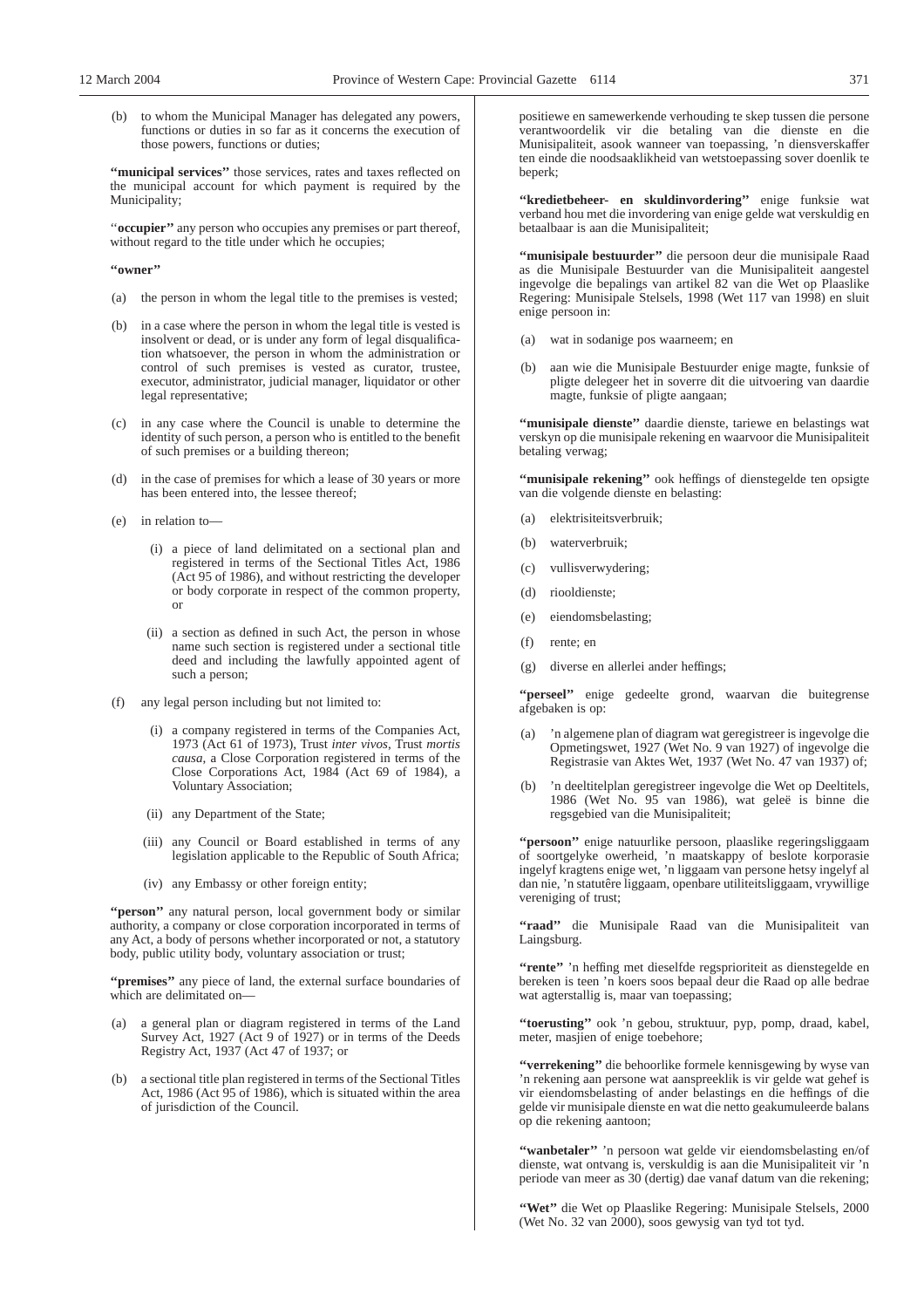#### 2. GENERAL PROVISIONS

2.1 Signing of notices and documents

A notice or document issued by the Municipality in terms of these by-laws and signed by an official of the Municipality shall be deemed to be duly issued and must on its mere production be accepted by a court as evidence of that fact.

- 2.2 Authentication of documents
	- (a) Every order, notice or other document requiring authentication by the Municipality shall be sufficiently authenticated, if signed by the Municipal Manager or by a duly authorized officer of the Municipality; such authority being conferred by resolution of the Council or by a by-law.
	- (b) Delivery of a copy of such document shall be deemed to be delivery of the original.
- 2.3 Full and final settlement of an amount
	- (a) The Financial Director shall be at liberty to appropriate any monies received in respect of any municipal services deemed fit.
	- (b) Where the exact amount due and payable to the Municipality has not been settled in full, and any lesser amount is tendered and accepted by any municipal official, except the Financial Director or fully authorized delegate, such an amount shall not be deemed to be in final settlement of any outstanding debt.
	- (c) The provisions of paragraph 2.3(a) above shall prevail notwithstanding the fact that such lesser payment was tendered and/or accepted in full settlement.
	- (d) The Financial Director or his delegate shall consent to the acceptance of such a lesser amount in writing.
- 2.4 Interest charges

Interest shall be charged and recovered by the Director Finances in respect of any arrears due and money payable to the Municipality at a rate fixed from time to time Council.

2.5 *Prima facie* evidence

In legal proceedings instituted by the Municipality, a certificate reflecting the amount due and payable to the Municipality, signed by the Municipal Manager, or suitably qualified municipal official authorized thereto by the Municipal Manager, shall upon mere production thereof be accepted by any court of law as *prima facie* proof of the indebtedness.

#### 3. POWER OF THE MUNICIPALITY TO RECOVER COSTS

3.1 Dishonored payments

Where any payment made to the Municipality by a negotiable instrument is later dishonored by a bank, the Financial Director may levy costs and administration fees against the account of the defaulting debtor at the rate determined by Council from time to time.

3.2 Legal fees

All legal costs, including attorney and client costs incurred in the recovery of amounts in arrears shall be levied by the Financial Director against the arrear account of the debtor.

- 2. ALGEMENE BEPALINGS
- 2.1 Ondertekening van kennisgewings en dokumente

'n Kennisgewing of dokument uitgereik deur die Munisipaliteit ingevolge hierdie verordenings onderteken deur 'n amptenaar van die Munisipaliteit, word geag behoorlik uitgereik te wees en moet by die blote voorlegging daarvan deur die hof aanvaar word as getuienis van daardie feit.

- 2.2 Waarmerk van dokumente
	- (a) Enige bestelling, kennisgewing of ander dokument wat deur die Munisipaliteit gewaarmerk moet word, word as voldoende gewaarmerk geag, indien dit onderteken is deur die munisipale bestuurder of 'n behoorlik gemagtigde beampte van die Munisipaliteit aan wie sodanige bevoegdheid opgedra is by wyse van 'n besluit van die Raad of kragtens 'n verordening.
	- Aflewering van 'n afskrif van sodanige dokument sal geag word die aflewering van die oorspronklike te wees.
- 2.3 Volledige en finale vereffening van 'n bedrag
	- (a) Die Direkteur Finansies kan enige gelde wat ontvang word ten opsigte van enige munisipale dienste na sy of haar goeddunke toewys.
	- (b) Indien die volle bedrag verskuldig en betaalbaar aan die Munisipaliteit nie ten volle vereffen word nie en enige kleiner bedrag aangebied en aanvaar word deur enige munisipale amptenaar, behalwe die Direkteur Finansies of sy ten volle gedelegeerde, word dié bedrag nie geag 'n finale betaling van sodanige uitstaande gelde te wees nie.
	- (c) Die bepalings van paragraaf 2.3(a) sal geld nieteenstaande die feit dat sodanige mindere betaling aangebied was en/of aanvaar is as die ten volle vereffening van enige skulde.
	- Die Direkteur Finansies of sy gedelegeerde moet skriftelik instem tot die aanvaarding van sodanige kleiner bedrag.
- 2.4 Renteheffings

Die Direkteur Finansies moet rente hef en verhaal ten opsigte van enige agterstallige en verskuldigde bedrae wat aan die Munisipaliteit betaalbaar is teen 'n koers wat van tyd tot tyd deur die Raad bepaal word.

2.5 *Prima facie* getuienis

In regsgedinge wat deur die Munisipaliteit aanhangig gemaak word is 'n sertifikaat wat die bedrag verskuldig en betaalbaar aan die Munisipaliteit reflekteer, en onderteken is deur die munisipale bestuurder, of 'n paslik gekwalifiseerde munisipale amptenaar wat deur die munisipale bestuurder daartoe gemagtig, moet bloot deur die voorlegging daarvan deur enige hof aanvaar word as *prima facie* bewys dat dié bedrag verskuldig is.

## 3. BEVOEGDHEID VAN DIE MUNISIPALITEIT OM KOSTE TE VERHAAL

3.1 Gedishonoreerde betalings

Indien enige betaling aan die Munisipaliteit by wyse van 'n verhandelbare instrument later deur 'n bank gedishonoreer word, kan die Direkteur Finansies koste- en administrasiegelde op die rekening van die wanbetaler hef teen 'n koers wat van tyd tot tyd deur die Raad bepaal word.

3.2 Regskoste

Alle regskoste, insluitende prokureurs- en kliëntekoste aangegaan om agterstallige skulde in te vorder, sal deur die Direkteur Finansies gehef word op die agterstallige rekening van die debiteur.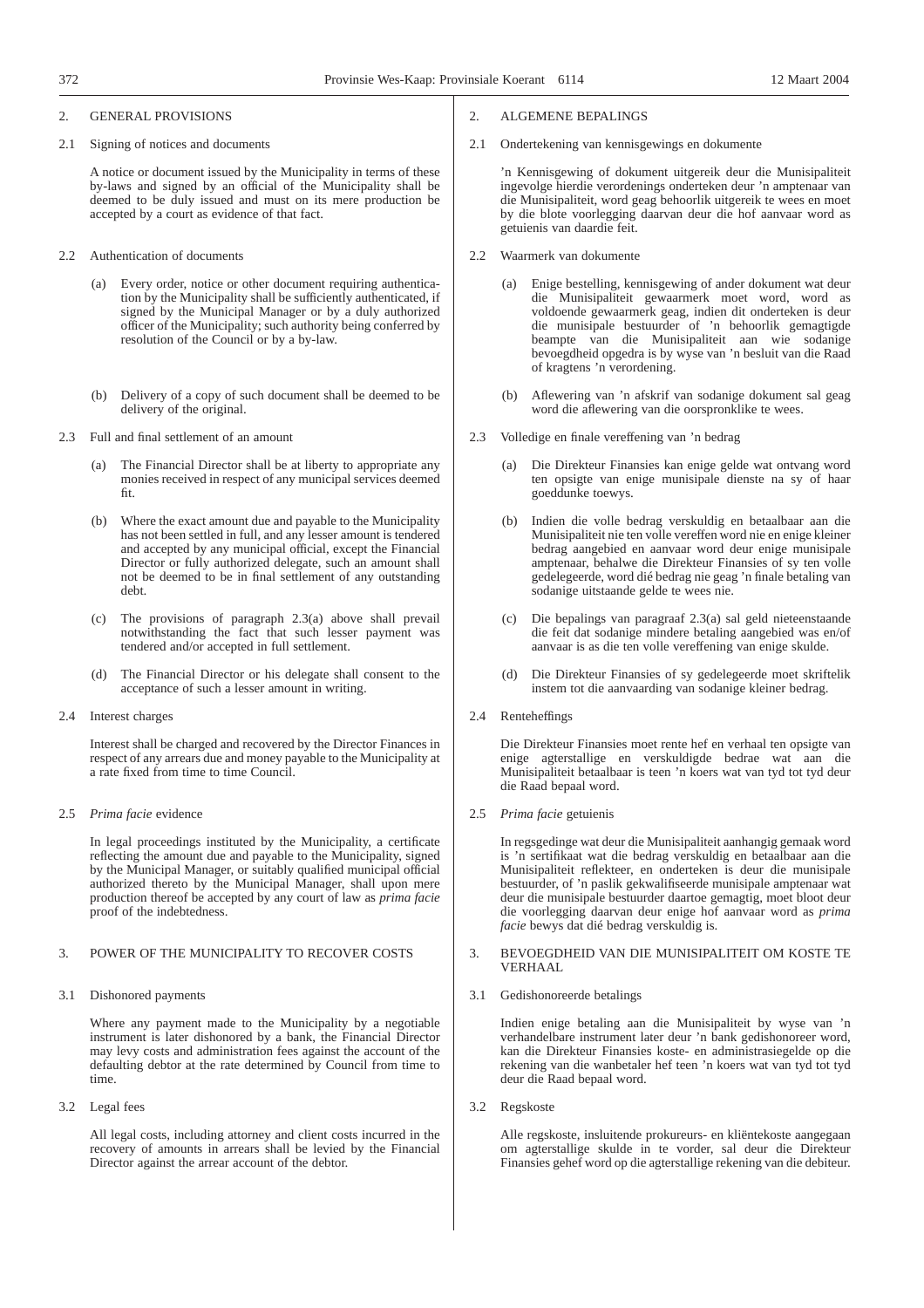#### 3.3 Costs incurred to remind debtors of arrears

Apenalty may be levied on the accounts of a debtor at a rate determined by Council from time to time in respect of any action taken to claim payment by the debtor or in reminding the debtor by means of telephone, fax, e-mail, letter or otherwise that his payments are overdue.

3.4 Disconnection costs

If any service is disconnected, blocked, discontinued or placed on trickle feed as a result of non-compliance with these by-laws or policy by the person liable for the payments, the Financial Director may levy and recover the connection fees as determined by Council from time to time.

#### 3.5 Accounts

- (a) The Financial Director dispatches to every consumer an account statement in respect of each meter reading period wherein the amount due for water and electrical consumption calculated in terms of the consumer tariff is reflected, which amount must be paid to Council before or on the date of payment referred to in the account statement.
- (b) The Financial Director can, during any meter reading period, furnish the consumer with a preliminary account statement in respect of a portion of such a period, which portion must be as close as is practically possible equal to a period of thirty days. The amount appearing on such an account statement is determined as stipulated in paragraph c(i) and the Financial Director must furnish the consumer with an account statement as soon as possible after the reading of the meter at the end of such a period, based on the actual measured consumption during that period, taking into account any amount paid by him on a preliminary account, as referred to.
- (c) (i) The amount referred to in the preliminary account statement in paragraph (b) is determined by the Financial Director with reference to such previous consumption on the same or another similar premises or sites which, in his opinion, can serve as a reasonable guide for the amount of electricity used over the period as covered by the preliminary account; with the understanding that if it should appear that the actual consumption is much higher or lower than the consumption on which the preliminary account was based, the Financial Director may at any time during the first twelve months of occupation amend the amount appearing in the preliminary account.
	- (ii) After expiry of the first twelve months of occupation the amount appearing in the preliminary account referred to in paragraph (b) is determined by the Financial Director according to the average consumption of the previous four meter reading periods and in order to provide for tariff increases or possible higher consumption during a specific period, the Financial Director can make an addition of not exceeding 50% to the amount appearing in such preliminary account.

#### 4. SERVICE AGREEMENTS AND GENERAL TERMS AND CONDITIONS OF THE SUPPLY OF MUNICIPAL SER-**VICES**

4.1 No services to new applicants shall be supplied unless and until application has been made and a service agreement, in the prescribed form, in the format, or as close as possible to the format as decided by Council from time to time, has been entered into between the consumer and the municipality and a deposit equal to an amount and in the format determined by Council from time to time, has been paid in full. All the information furnished on the application form may be verified by Council with any or all data information institutions or any financial institutions as may be deemed necessary by Council in determining the applicant's credit worthiness.

## 3.3 Kostes aangegaan om debiteure aan te maan oor agterstallige gelde

'n Boete mag gehef word op die rekening van 'n debiteur teen 'n koers wat die Raad van tyd tot tyd bepaal ten opsigte van enige handeling aangegaan om betaling deur 'n debiteur te eis, of die debiteur aan te maan by wyse van telefoon, faks, e-pos, brief of andersins dat sy betalings agterstallig is.

3.4 Afsluitingsfooie

Indien enige dienste afgesluit word weens nie-voldoening aan die bepalings van hierdie verordenings of beleid deur die persoon wat aanspreeklik is vir die betalings kan die Direkteur Finansies die afsluitingskoste, soos van tyd tot tyd deur die Raad bepaal, hef en verhaal.

- 3.5 Rekenings
	- (a) Die Direkteur Finansies stuur ten opsigte van elke meterleestydperk aan elke verbruiker 'n rekeningstaat waarin die bedrag verskuldig vir water- en elektrisiteitsverbruik bereken ooreenkomstig die verbruikstarief, aangetoon word, welke bedrag aan die Raad betaal moet word voor of op die betaaldatum in die rekeningstaat vermeld.
	- Die Direkteur Finansies kan, gedurende enige meterleestydperk, aan die verbruiker 'n voorlopige rekeningstaat stuur ten opsigte van 'n gedeelte van sodanige tydperk, welke gedeelte so na as wat prakties moontlik is, gelyk aan 'n tydperk van dertig dae moet wees. Die bedrag wat in sodanige rekeningstaat verskyn, word vasgestel soos bepaal in paragraaf c (i) en die Direkteur Finansies moet so gou doenlik na die meteraflesing aan die einde van sodanige tydperk aan die verbruiker 'n rekeningstaat stuur, gebaseer op die werklike gemete verbruik gedurende daardie tydperk, met inagneming van enige bedrag wat deur hom op 'n voorlopige rekening, soos vermeld, betaal is.
	- (c) (i) Die bedrag wat in 'n voorlopige rekeningstaat in paragraaf (b) gemeld word, word deur die Direkteur Finansies bepaal met verwysing na sodanige vorige verbruik op dieselfde of 'n ander soortgelyke perseel of persele wat, na sy mening, as 'n redelike leidraad sou dien vir die hoeveelheid elektrisitiet wat oor die tydperk deur die voorlopige rekening gedek, verbruik is; met dien verstande dat indien dit sou blyk dat die werklike verbruik aansienlik hoër of laer is as die verbruik waarop 'n voorlopige rekening gebaseer is, mag die Direkteur Finansies te eniger tyd gedurende die eerste twaalf maande van bewoning, die bedrag wat in die voorlopige rekening verskyn, wysig.
		- (ii) Na afloop van die eerste twaalf maande van bewoning word die bedrag van 'n voorlopige rekening in paragraaf (b) genoem, deur die Direkteur Finansies bepaal volgens die gemiddelde verbruik van die voorafgaande vier meterleestydperke en die Direkteur Finansies kan ten einde voorsiening te maak vir tariefverhogings of moontlik hoër verbruik gedurende 'n bepaalde tydperk, 'n toevoeging van hoogstens 50% tot die bedrag wat in sodanige voorlopige rekening verskyn, maak.
- 4. DIENSOOREENKOMSTE EN ALGEMENE BEDINGE EN VOORWAARDES VAN DIE VOORSIENING VAN DIE VOORSIENING VAN MUNISIPALE DIENSTE
- 4.1 Geen dienste word aan nuwe aansoekers verskaf nie, tensy en alvorens aansoek gedoen is en 'n dienste-ooreenkoms in 'n formaat, of so na as moontlik daaraan, as wat die Raad van tyd tot tyd mag besluit, gesluit is tussen die verbruiker en die Munisipaliteit en 'n deposito gelyk aan 'n bedrag en in die formaat wat die Raad van tyd tot tyd bepaal, ten volle betaal is nie.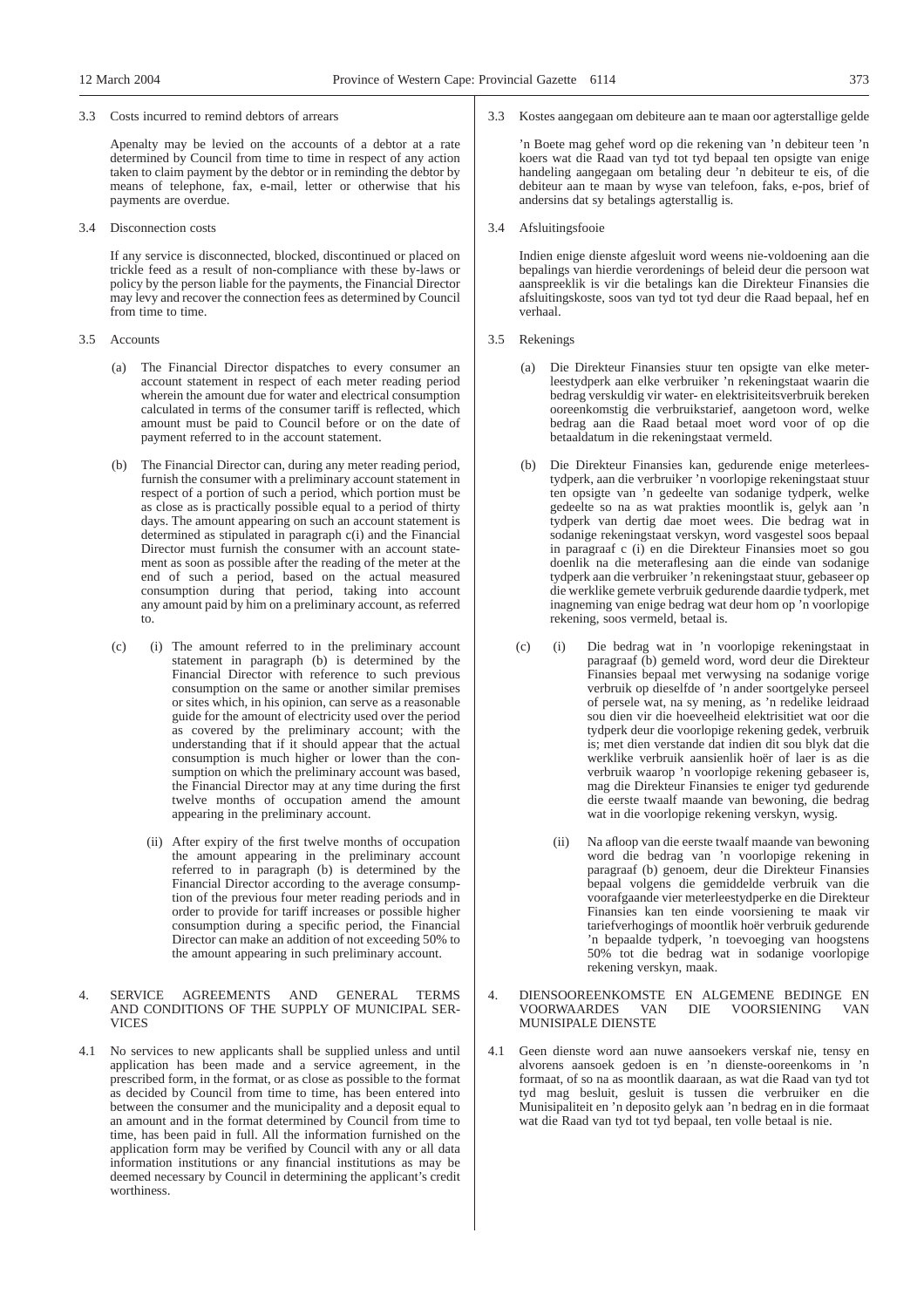- 4.2 No services are rendered to defaulters until a new application for such delivery, in the format, or as close as possible thereto, as determined by Council from time to time, has been concluded and a deposit in cash or by means of a bank guaranteed cheque equal to the amount determined by the Council from time to time, as security has been paid in full.
- 4.3 The general terms and conditions of supply of municipal services as contained in the policy document of the Council, shall apply to the provision of municipal services to consumers.
- 4.4 The party shall give notice in writing to terminate a service agreement.
- 4.5 Existing municipal customers can be requested by the Municipal Manager to enter into services agreements and to deposit the monies as contemplated in paragraph 4.1.
- 4.6 If a customer of municipal services fails or refuses to comply with a request to enter into a services agreement, or to make a deposit as contemplated in paragraph 4.2 and 4.5, any municipal service may be terminated to such customer until the agreement has been entered into and the deposit paid in full.
- 5. COLLECTION OF ARREARS
- 5.1 Credit control and debt collection policy

Council on 13 June 2002 adopted a written policy on credit control and debt collection, which provides for the following matters set out in section 97 of the Act on Local Government: Municipal Systems, 2000 (No. 32 of 2000).

- (a) credit control procedures and mechanisms;
- (b) debt collection procedures and mechanisms;
- (c) provision assistance for indigent cases that are consistent with that of the Council's rates and taxes and tariff policies and any national policy on indigent cases;
- (d) realistic targets consistent with—
	- (i) generally recognized accounting practices and collection ratios; and
	- (ii) the estimates of income set out in the budget and acceptable provision for bad debts;
- (e) interest on arrears where relevant;
- (f) extension of time for payment of accounts;
- (g) termination of services or the restriction of the provision of services when payments are in arrears;
- (h) differentiation between categories of persons, clients, debtors and owners as Council may determine from time to time; and
- (i) any other matters that may be prescribed by by-laws in terms of section 104, the Act on Local Government: Municipal Systems, 2000 (No. 32 of 2000).
- 5.2 Power to restrict or disconnect supply of services
	- (a) The Municipal Engineer may, on request by the Municipal Manager or the Financial Director, disconnect or discontinue the supply of water and electricity or discontinue any other service to any premises whenever a user of any service:
		- (i) fails to make full payment on the due date or fails to make acceptable arrangements for the repayment of any amount for services, property rates or taxes;
- 4.2 Geen dienste word aan wanbetalers gelewer tot tyd en wyl 'n nuwe aansoek om sodanige dienslewering, in die formaat, of so na as moontlik daaraan, soos van tyd tot tyd deur die Raad bepaal word, aangegaan is nie en 'n deposito in kontant of by wyse van 'n bankgewaarborgde tjek gelyk aan 'n bedrag wat deur die Raad van tyd tot tyd bepaal word as sekuriteit ten volle betaal is nie.
- 4.3 Die algemene bedinge en voorwaardes vir die voorsiening van munisipale dienste soos vervat in die Raad se beleidsdokument, is van toepassing op die voorsiening van munisipale dienste aan verbruikers.
- 4.4 Die partye moet skriftelik kennis gee van voorneme om 'n dienste-ooreenkoms te beëindig.
- 4.5 Bestaande munisipale verbruikers kan deur die Munisipale Bestuurder versoek word om nuwe dienste-ooreenkomste aan te gaan en om die gelde bedoel in paragraaf 4.1 te deponeer.
- 4.6 Indien 'n verbruiker van munisipale dienste nalaat of weier om te voldoen aan 'n versoek om 'n nuwe dienste-ooreenkoms aan te gaan, of om 'n deposito te betaal soos bedoel in paragrawe 4.2 of 4.5, mag enige munisipale diens aan sodanige verbruiker beëindig word, totdat die vereiste ooreenkoms gesluit is en die nodige deposito ten volle betaal is.
- 5. INVORDERING VAN AGTERSTALLIGE GELDE
- 5.1 Kredietbeheer- en skuldinvorderingsbeleid

Die Raad het op 13 Junie 2002 'n geskrewe kredietbeheer- en skuldinvorderingsbeleid aanvaar wat voorsiening maak vir die volgende aangeleenthede soos bepaal in artikel 97 van Wet op Plaaslike Regering: Munisipale Stelsels, 2000 (Wet No 32 van 2000):

- (a) kredietbeheerprosedures en -meganismes;
- (b) kosteverhalingsprosedures en -meganismes;
- voorsiening vir hulp aan deernisgevalle wat in lyn is met die van die Raad se eiendomsbelastings- en tariefbeleid en enige nasionale beleid oor deernisgevalle;
- (d) realistiese doelwitte wat in lyn is met:
	- (i) algemeen aanvaarbare rekeningkundige praktyke en invorderingsverhoudings; en
	- (ii) die beramings van inkomste soos in die begroting aangetoon en aanvaarbare voorsiening vir slegte skulde;
- (e) rente op agterstallige gelde waar van toepassing;
- (f) uitstel vir die betaling van rekeninge;
- (g) beëindiging van dienste of die beperking van die voorsiening van dienste indien betalings agterstallig raak;
- (h) onderskeid tussen kategorië van persone, klante, debiteure en eienaars soos die Raad van tyd tot tyd mag bepaal; en
- (i) enige ander sake wat by verordenings voorgeskryf mag word ingevolge artikel 98, Wet op Plaaslike Regering: Munisipale Stelsels, 2000 (Wet No. 32 van 2000).
- 5.2 Bevoegdheid om die voorsiening van dienste te beperk of te staak
	- (a) Die Munisipale Ingenieur mag, indien versoek deur die munisipale bestuurder of die Direkteur Finansies, die voorsiening van water en elektrisiteit beperk, afsny of staak, of enige ander dienste aan enige perseel staak indien 'n verbruiker van enige diens:
		- (i) nalaat om die verskuldigde bedrag ten volle te betaal op die betaaldatum, of nalaat om aanvaarbare reëlings te tref vir die afbetaling van enige bedrag vir die dienste, eiendomsbelasting of belasting;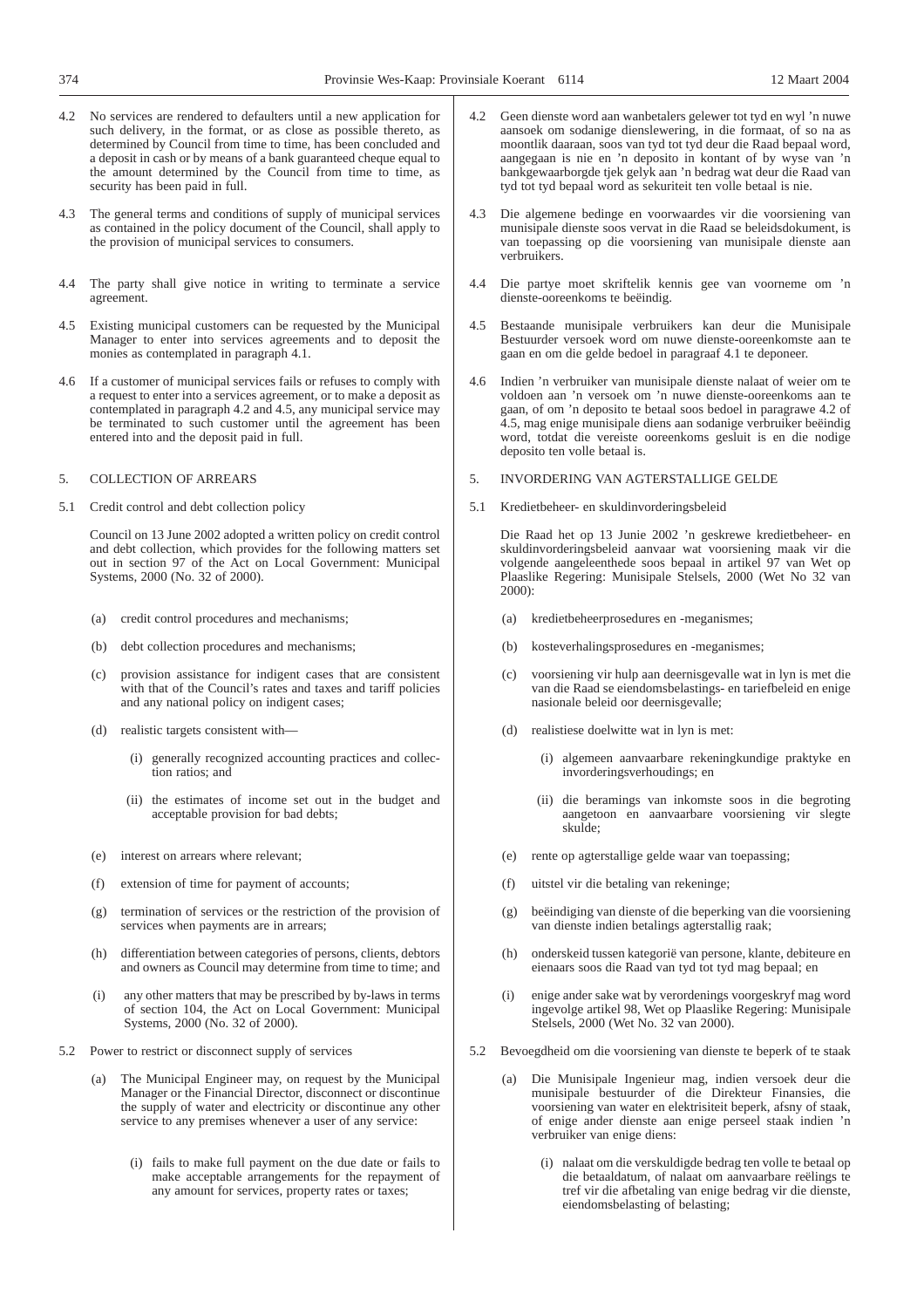- (ii) fails to comply with the conditions of supply as determined by the Municipality;
- (iii) obstructs the efficient supply of electricity, water, or any other municipal services to another customer;
- (iv) supplies such municipal service to a customer who is not entitled thereto or permits such service to continue;
- (v) causes a situation, which in the opinion of the Municipal Engineer, is dangerous or in contravention of any relevant legislation;
- (vi) in any way bridges the supply of previously disconnected services;
- (vii) is placed under provisional sequestration, liquidation or judicial management, or commits an act of insolvency in terms of the Insolvency Act of 1936 (Act No. 32 of 1936);
- (viii) is subject to an administration order granted in terms of article 74 of the Magistrates Court Act of 1944 (Act No. 32 of 1944) in respect of such user.
- (b) The Municipal Engineer *or any lawfully appointed agent* has the power to reconnect or to restore full service levels, if the supply of such services has been suspended or limited, as soon as the amount outstanding, including the cost of such disconnection and reconnection, if any, has been paid in full or arrangements have been made in terms of the Municipality's credit control policy for repayment thereof.
- (c) The power of the Municipal Engineer *or any lawfully appointed agent* to restrict water to any premises or customer shall be subject to the provisions of section 4 of the Water Services Act, 1997 (Act No. 108 of 1997).
- (d) The power of the Municipality to discontinue the provision of electricity to any consumer shall be subject to the provisions of the Electricity Act, 1987 (Act No. 41 of 1987).
- (e) The power of the Municipality to restrict, disconnect or terminate services due to non-payment for any other service or assessment rates shall be valid for any service rendered by the Municipality, and shall prevail notwithstanding the fact that payment has purportedly been made in respect of any specific service and shall prevail notwithstanding the fact that the person who entered into agreement and the owner are different entities or persons, as the case may be.
- 5.3 Municipality's right of access to premises
	- (a) The occupant of a premises in the municipality area must at all reasonable hours permit an authorized representative of the Municipality or of a service supplier access to the premises in order to read any meter or service connection for distribution, to inspect, to install or to repair or to lock or limit the supply of any service.
	- (b) A person who is guilty of an infringement in terms of paragraph (a) is guilty of an offence and if found guilty is punishable by a fine or imprisonment as determined in section  $119(3)$  of the Act on Local Government : Municipal Systems, 2000 ( Act No. 32 of 2000 ).
	- (c) The Municipality can terminate the service of a consumer who is guilty of the transgression in question, until the matter has been settled to the satisfaction of Council.
- (ii) nalaat om te voldoen aan die voorwaardes vir die voorsiening van dienste soos bepaal deur die Munisipaliteit;
- (iii) die effektiewe voorsiening van water, elektrisiteit, of enige ander munisipale diens aan 'n ander kliënt belemmer;
- (iv) sodanige munisipale dienste aan 'n verbruiker voorsien wat nie daartoe geregtig is nie en wat toelaat dat die dienste voortgaan;
- (v) 'n situasie bewerkstellig, wat na die mening van die Munisipale Ingenieur gevaarlik is, of 'n oortreding van enige betrokke wetgewing is;
- (vi) op enige wyse die voorsiening van 'n voorheen afgesluite diens, brug;
- (vii) onder voorlopige sekwestrasie geplaas is, gelikwideer is of onder geregtelike bestuur geplaas is of wat insolvent verklaar is ingevolge die Insolvensiewet, 1936 (Wet No. 24 van 1936);
- (viii) onderworpe is aan 'n administrasiebevel wat verleen is ingevolge artikel 74 van die Wet op Landdroshowe, 1944 (Wet No. 32 van 1944) ten opsigte van sodanige verbruiker.
- (b) Die Munisipale Ingenieur of enige wettig aangestelde agent het die bevoegdheid om dienste heraan te sluit of volle diensvlakke te herstel, indien die lewering van sodanige dienste opgeskort of beperk is, sodra die volle bedrag uitstaande, insluitende die koste van sodanige afsluiting en heraansluiting, indien enige, ten volle betaal is of reëlings getref is ingevolge die Munisipaliteit se kredietbeheerbeleid vir die afbetaling daarvan.
- (c) Die bevoegdheid van die Munisipale Ingenieur of enige wettig aangestelde agent om die toevoer van water te beperk tot enige perseel of kliënt, is onderworpe aan die vereistes van artikel 4 van die Wet op Waterdienste, 1997 (Wet No. 108 van 1997).
- (d) Die bevoegdheid van die Munisipaliteit om die voorsiening van elektrisiteit aan enige verbruiker te staak, is onderworpe aan die bepalings van die Elektrisiteitswet, 1987 (Wet No. 41 van 1987).
- (e) Die bevoegdheid van die Munisipaliteit om enige diens te beperk, af te sluit of te staak weens die nie-betaling van enige ander diens of belastingaanslag, sal geldig wees vir enige diens wat deur die Munisipaliteit gelewer word, en geld ook nieteenstaande die feit dat enige beweerde betaling gemaak is ten opsigte van 'n spesifieke diens, nieteenstaande die feit dat die persoon wat die diensooreenkoms met die Munisipaliteit gesluit het en die eienaar, verskillende entiteite of persone mag wees na gelang van die geval.
- 5.3 Munisipaliteit se reg van toegang tot persele
	- (a) Die bewoner van 'n perseel van 'n munisipaliteit moet te alle redelike ure aan 'n gemagtigde verteenwoordiger van die Munisipaliteit of van 'n diensverskaffer toegang verleen tot die perseel ten einde enige meter of diensverbinding vir verspreiding te lees, te inspekteer, te installeer of te herstel, of om die verskaffing van enige diens af te sluit of te beperk.
	- (b) 'n Persoon wat hom skuldig maak aan 'n oortreding ingevolge paragraaf (a) is skuldig aan 'n misdryf en by skuldigbevinding strafbaar met 'n boete of gevangenskap soos bepaal in artikel 119(3) van die Wet op Plaaslike Regering: Munisipale Stelsels, 2000 (Wet No. 32 van 2000).
	- (c) Die Munisipaliteit kan 'n verbruiker, wie hom skuldig maak aan die betrokke oortreding se dienste staak totdat die aangeleentheid tot bevrediging van die Raad afgehandel is.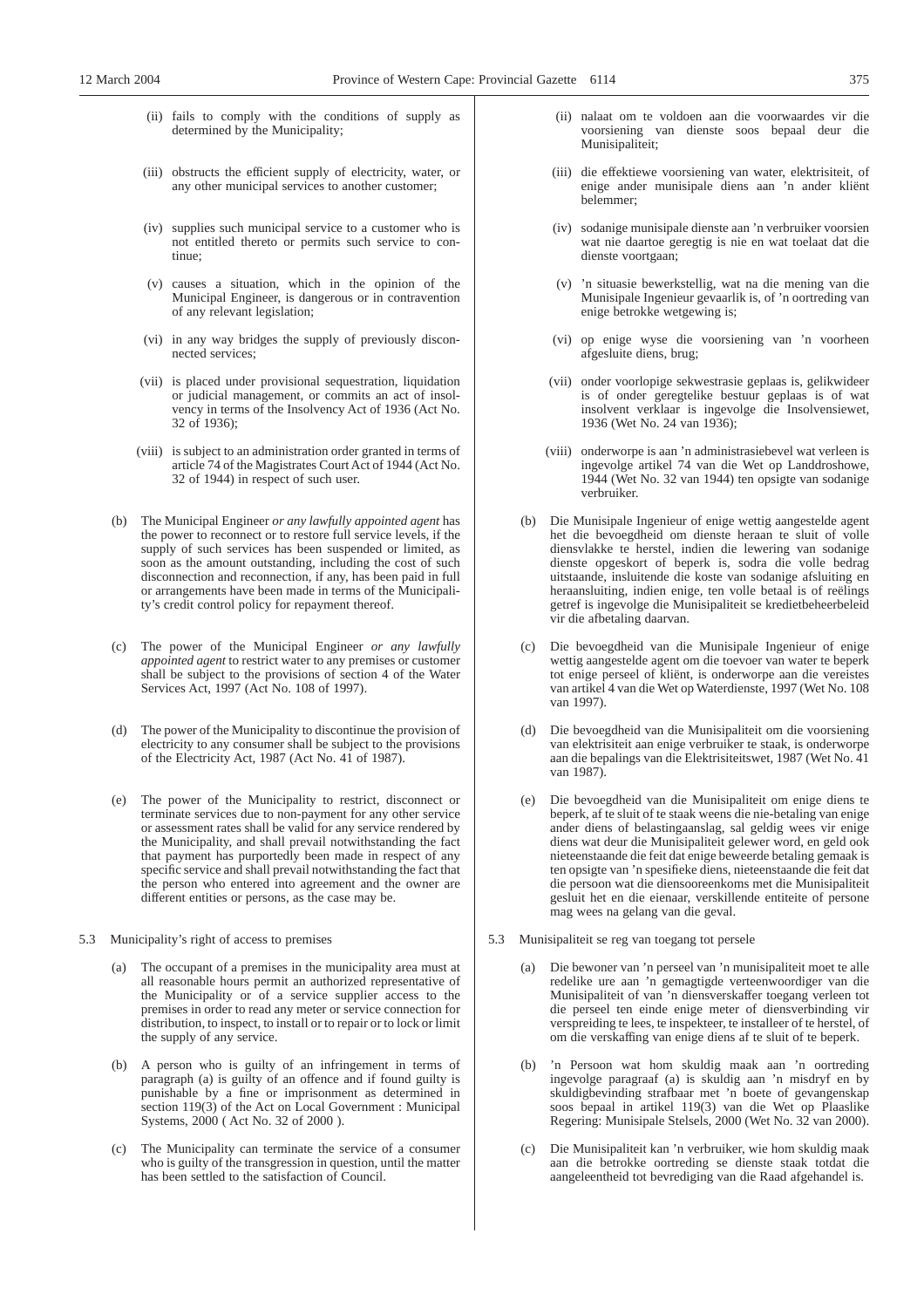5.4 Repayment Arrangements

- (a) The Financial Director may enter into a written agreement with a debtor to repay any outstanding and due amounts under the following conditions:
	- (i) the outstanding balance, costs and any interest thereon, shall be paid in regular and consecutive monthly instalments;
	- (ii) the written agreement has to be approved and signed on behalf of the Municipality by a duly authorized official.
- (b) As part of the arrangements made to repay debt, the debtor may be required to co-operate with any reasonable measures that might be implemented to reduce the level of use of consumptive services to affordable levels.
- 5.5 Reconnection of Services

The Financial Director shall authorize the reconnection of services or reinstatement of service delivery after satisfactory payment or a satisfactory arrangement for payment has been made according to the Municipality's Debt Collection and Credit Control Policy.

## 6. INDIGENT SUPPORT

- 6.1 Indigent debtors who qualify for support in terms of the Municipality's Policy on Indigent Support shall apply to the Municipality in writing by completing, signing, and submitting the form *''Application for Household Indigence Subsidy''*.
- 6.2 The *''Conditions of Indigent Household Subsidy''* as determined by Council from time to time must be attached to the *Application Household Indigence Subsidy* and shall apply to all households which qualify for such subsidy.
- 6.3 A municipal official shall counter-sign the application and attest that the consequences of the declaration made by the applicant were explained to him and he indicated that—
	- (a) the contents of the declaration was understood; and
	- (b) if the declaration is found to be untrue, he would automatically be disqualified from receiving any subsidy and he will be liable for the immediate repayment of any subsidies received and may have criminal proceedings instituted against him as the Municipal Manager may deem fit.
- 6.4 The Financial Director shall ensure that on regular random *in situ* audits are carried out by municipal officials or duly appointed agents to verify the information supplied by applicants on application forms. The verification of information supplied shall be done by municipal officials or duly appointed agents visiting the properties occupied by households receiving indigent support. The officials must gather the relevant information by completing the form *''Verification of Information Supplied''*.

## 7. ASSESSMENT RATES

- 7.1 Amount Due for Assessment Rates
	- (a) All property rates assessment due by property owners are payable by a fixed date as determined by the Municipality.
	- (b) Joint owners of property shall be jointly and severally liable for payment of assessment rates.
- 5.4 Reëlings vir afbetaling
	- (a) Die Direkteur Finansies mag 'n geskrewe ooreenkoms met 'n debiteur aangaan om terugbetaling van enige uitstaande en betaalbare bedrae te reël ingevolge die volgende voorwaardes:
		- (i) die uitstaande balans, koste en enige rente daarop, is betaalbaar in gereelde en agtereenvolgende maandelikse paaiemente;
		- (ii) die geskrewe ooreenkoms moet goedgekeur en geteken wees deur 'n behoorlik gemagtigde amptenaar ten behoewe van die Munisipaliteit.
	- (b) As deel van die skuldenaar se reeling vir die terugbetaling van skuld, kan daar van die skuldenaar vereis word om sy samewerking te gee ten einde enige redelike stappe te neem wat geimplimenteer kan word om die vlakke van alledaagse verbruik van dienste te verhinder na 'n meer bekostigbare vlak.
- 5.5 Heraansluiting van dienste

Die Direkteur Finansies moet enige heraansluiting van dienste of die herinstallering van lewering van dienste magtig nadat bevredigende reëlings vir die betaling van agterstallige gelde ingevolge die Munisipaliteit se Kredietbeheer- en Skuldinvorderingsbeleid gemaak is.

- 6. DEERNISONDERSTEUNING
- 6.1 Behoeftige debiteure wat kwalifiseer vir ondersteuning ingevolge die Munisipaliteit se beleid ten opsigte van deernisondersteuning, moet skriftelik aan die Munisipaliteit aansoek doen deur die invul en ondertekening en indiening van die vorm ''Aansoek om Subsidieskema vir Behoeftige Huishoudings''.
- 6.2 Die ''Voorwaardes vir Subsidies aan Behoeftige Huishoudings'' soos van tyd tot tyd deur die Raad bepaal, moet geheg word aan die aansoek om subsidies vir behoeftige huishoudings en sal van toepassing wees op alle huishoudings wat kwalifiseer vir sodanige subsidie.
- 6.3 'n Munisipale amptenaar moet die betrokke aansoek medeonderteken en verklaar dat die implikasies van die verklaring wat deur die aansoeker gemaak is, behoorlik aan hom of haar verduidelik is en dat hy aangetoon het dat:
	- (a) hy die inhoud van die verklaring verstaan; en
	- (b) indien daar gevind word dat die verklaring onwaar is, hy outomaties gediskwalifiseer sal word vir ontvangs van die subsidies en hy verantwoordelik sal wees vir die onmiddellike terugbetaling van enige subsidies wat ontvang is en strafregtelike vervolgings mag ingestel word teen hom, indien die munisipale bestuurder dit goed ag.
- 6.4 Die Direkteur Finansies sal toesien dat op 'n toevallige, maar gereelde basis *in situ* oudits uitgevoer word deur munisipale amptenare of behoorlik aangestelde agente om die inligting wat deur die aansoekers op die aansoekvorms aangebring is, te verifieer. Die verifikasie van inligting wat voorsien is, moet gedoen word deur munisipale amptenare of behoorlik aangestelde agente wat die eiendom besoek, wat geokkupeer word deur die huishoudings wat deernisondersteuning ontvang. Die amptenare moet die relevante inligting inwin deur die vorm ''Verifikasie van Inligting Verskaf'' te voltooi.
- 7. EIENDOMSBELASTING
- 7.1 Bedrag verskuldig ten opsigte van eiendomsbelasting
	- (a) Alle eiendomsbelastingaanslae wat deur eienaars van eiendom verskuldig is, is betaalbaar op 'n vasgestelde datum soos bepaal deur die Munisipaliteit.
	- (b) Mede eienaars van eiendom is afsonderlik en gesamentlik verantwoordelik vir die betaling van eiendomsbelastingaanslae.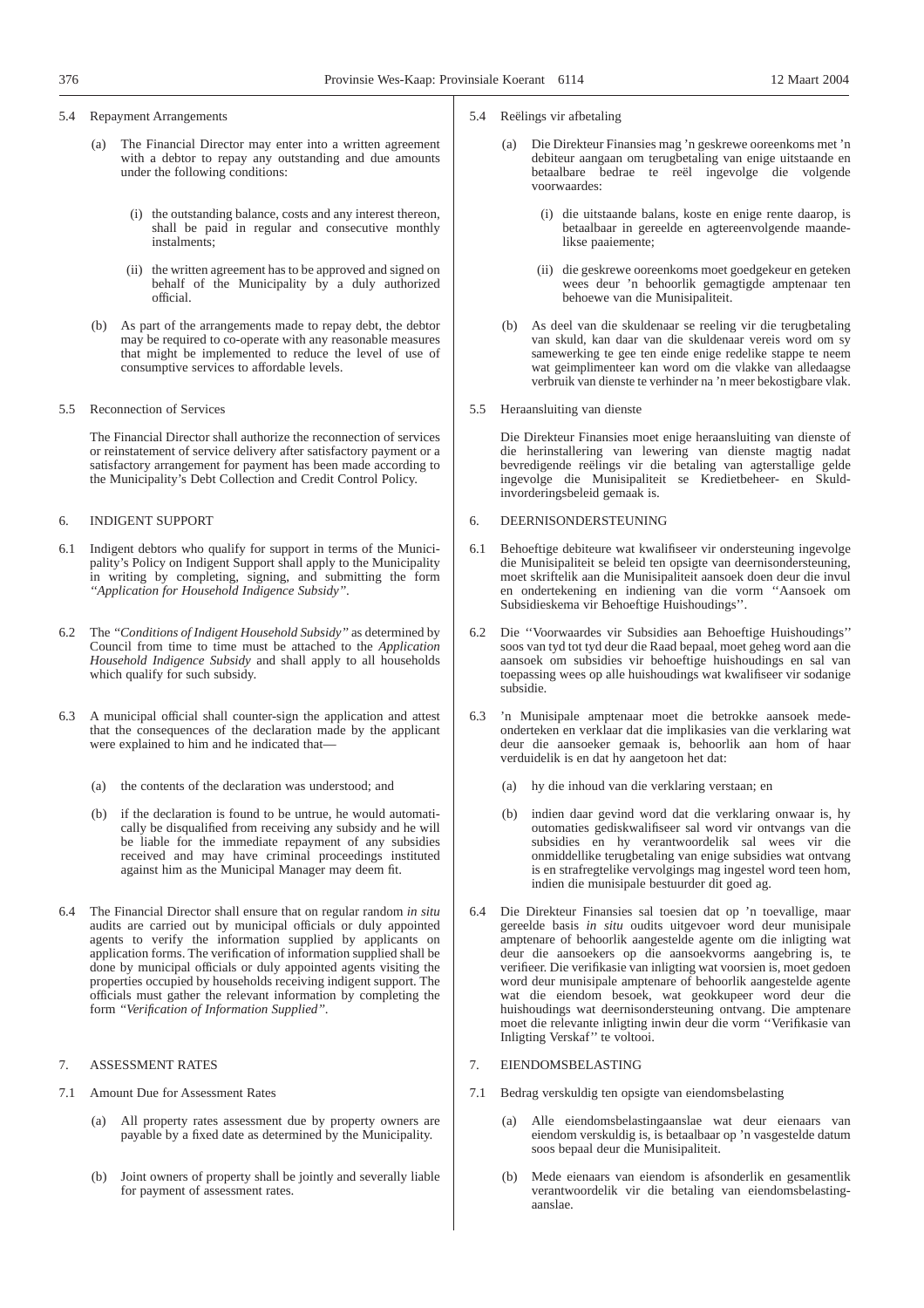- (c) Property rates assessment may be levied as an annual single amount, or in equal monthly instalments.
- (d) Payment of assessment rates may not be deferred beyond the fixed date by reason of an objection to the valuation roll.
- 7.2 Claim on Rental for Arrears Assessment Rates

If the owner who in the first place is responsible for any rates fails to pay such rates on or before the date such rates are due and payable any person who at any time thereafter is or was—

(a) the occupant of the property in question is responsible for such rates;

if he is occupying or did occupy it by virtue of a lease, to the amount of the rental due by him but not paid as yet; and

if he is occupying or did occupy it without a lease, to the amount of such rates; or

- (b) as agent or otherwise is receiving or has received the rental in respect of the property in question, responsible for such rates to the amount of rental paid or payable to him in respect of such property less any commission due to him for collecting thereof, subject to and limited to the provisions of the Estate Agents Act (Act No. 112 of 1976); and
- (c) the agent or otherwise, shall upon request, furnish the Municipality with a written specified statement reflecting all amounts received by the agent or otherwise during a period.
- 7.3 Liability of Company Directors for Assessment Rates

Where a company, trust, close corporation or a body corporate in terms of the Sectional Titles Act, 1986 (Act No. 95 of 1986) is responsible for the payment of any arrears amount to the Municipality, the liability of such entity shall be extended to the directors, trustees or members of the body corporate thereof jointly and severally, as the case may be.

- 7.4 Alienation of Municipality Property and Payment of Assessment Rates
	- (a) The purchaser of any municipal property is *pro rata* liable for the payment of assessment rates on the property as from the date of registration in the name of the purchaser in respect of the financial year in which the purchaser becomes the new owner.
	- (b) In the event that the Municipality repossesses the property, the purchaser is responsible for any outstanding and due amount in respect of assessment rates and shall be recovered from him.
- 7.5 Assessment Rates Payable on Municipal Property
	- The lessee of municipal property is responsible for payment of any general assessment rates payable on the property for the duration of the lease, as if the lessee is the owner of such property.
	- (b) The Financial Director has the power to include the assessment rates in respect of municipal property in the rent payable by the lessee, instead of billing it separately as in the case of owners of properties.
- (c) Eiendomsbelastingaanslae kan gehef word as 'n jaarlikse enkelbedrag, of in gelyke maandelikse paaiemente.
- (d) Betaling van eiendomsbelastingaansoeke mag nie op grond van beswaar teen die waardasie later as die vasgestelde datum uitgestel word nie.
- 7.2 Beslaglegging van huurgeld vir die vereffening van agterstallige belastingaanslae

Indien die eienaar wat in die eerste plek aanspreeklik is vir enige belastings in gebreke bly om sodanige belastings te betaal voor of op die datum waarop sodanige belastings verskuldig en betaalbaar word, is enige persoon wat te eniger tyd daarna—

(a) die okkupeerder van die betrokke eiendom is of was aanspreeklik vir sodanige belastings:

as hy dit kragtens 'n huurkontrak aldus okkupeer of geokkupeer het, tot die bedrag van die huurgeld wat deur hom verskuldig is maar nog nie betaal is nie; en

as hy dit nie kragtens 'n huurkontrak aldus okkupeer of geokkupeer het nie, tot die bedrag van sodanige belastings; of

- (b) as agent of andersins die huurgeld ten opsigte van die betrokke eiendom ontvang, of ontvang het, aanspreeklik vir sodanige belastings tot die bedrag van huurgeld wat aan hom betaal of betaalbaar is ten opsigte van sodanige eiendom min enige kommissie aan hom verskuldig vir die invordering daarvan, onderhewig aan en beperk tot die bepalings van die Wet op Eiendomsagente (Wet 112 van 1976);
- (c) die agent of andersins, moet op versoek, 'n geskrewe gespesifiseerde staat aan die Munisipaliteit voorsien waarin alle bedrae wat deur die agent of andersins gedurende 'n periode ontvang is, uiteengesit word.
- 7.3 Aanspreeklikheid van Maatskappydirekteure vir die betaling van Eiendomsbelasting

Waar 'n maatskappy, trust, beslote korporasie, of 'n bestuursliggaam ingevolge die Wet op Deeltitels (Wet No. 95 van 1986) verantwoordelik is vir die betaling van enige agterstallige bedrae aan die Munisipaliteit, berus die verantwoordelikheid vir die betaling van sodanige bedrae op die direkteure, trustees of lede van die bestuursliggaam, individueel en gesamentlik, wat ookal die geval mag wees.

- 7.4 Vervreemding van Munisipale Eiendom en die Betaling van Eiendomsbelasting
	- (a) Die koper van enige munisipale eiendom is pro rata verantwoordelik vir die betaling van eiendomsbelasting op die eiendom vanaf die datum van registrasie in die naam van die koper ten opsigte van die finansiële jaar waarin die koper die nuwe eienaar word.
	- (b) Ingeval die Munisipaliteit die eiendom terugneem, is die koper verantwoordelik vir enige uitstaande en betaalbare bedrag ten opsigte van eiendomsbelasting en moet dit van hom verhaal word.
- 7.5 Eiendomsbelasting betaalbaar ten opsigte van Munisipale Eiendom
	- Die huurder van munisipale eiendom is verantwoordelik vir die betaling van enige algemene eiendomsbelasting wat betaalbaar is ten opsigte van die eiendom vir die tydperk van die huurooreenkoms, asof die huurder die eienaar van sodanige eiendom is.
	- (b) Die Direkteur Finansies het die bevoegdheid om die eiendomsbelasting ten opsigte van munisipale eiendom in te sluit in die huurgeld wat betaalbaar is deur die huurder, in plaas daarvan om dit afsonderlik te verreken soos in die geval van eienaars van eiendomme.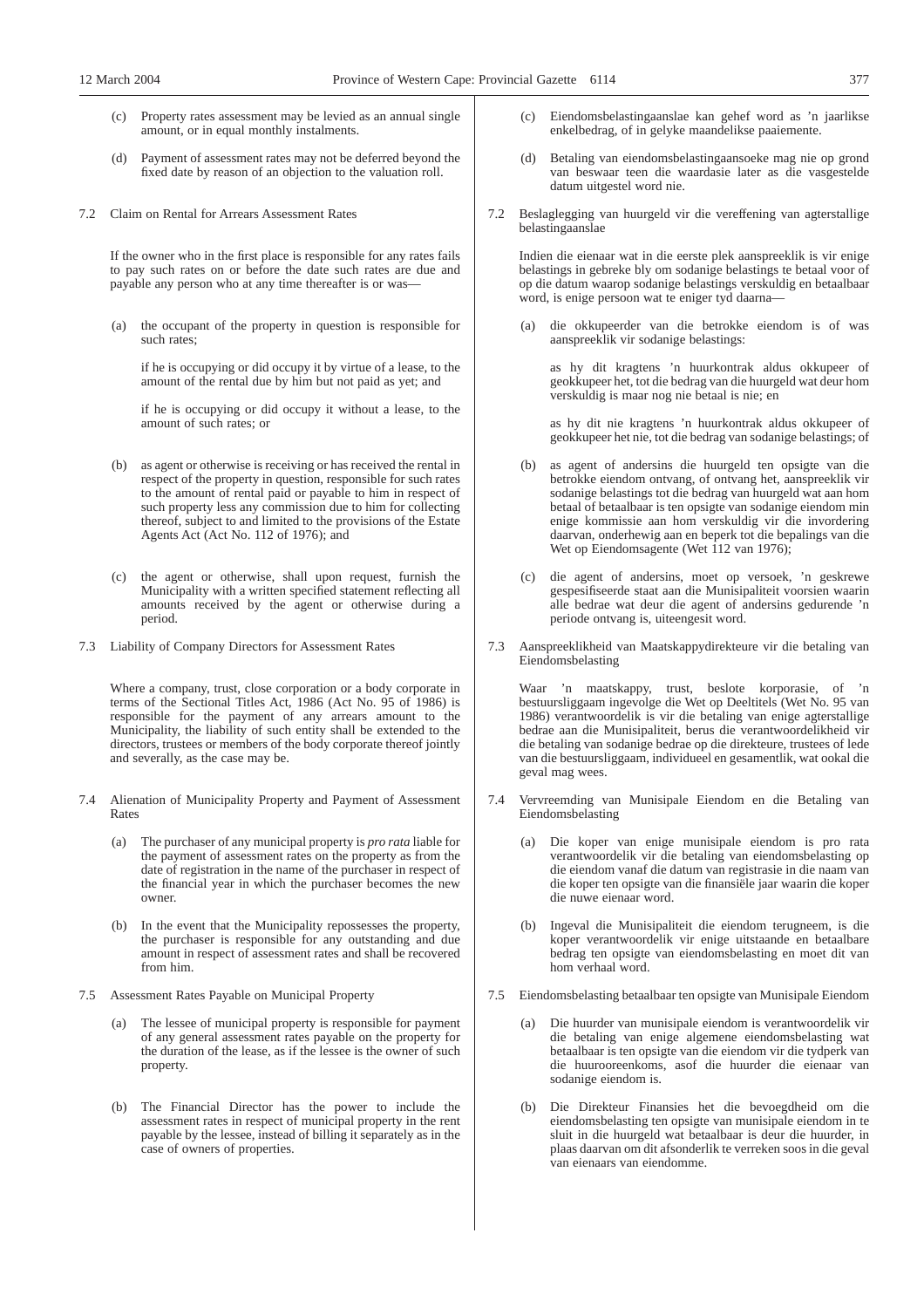#### 8. DISPUTES;

- 8.1 Procedures to be followed in order for a dispute to be registered with Council, the following procedures must be followed:
- 8.2 By the Debtor:
- 8.2.1. The Debtor must render the dispute in writing to Council and this must be actually received by Council.
- 8.2.2 No dispute will be registered verbally whether in person or over the telephone.
- 8.2.3 The debtor must furnish his full personal particulars including his account number, direct contact telephone number, fax, e-mail addresses and any other relevant particulars required by Council
- 8.2.4 The full nature of the dispute must be described in the correspondence referred to above.
- 8.2.5 The onus will be on the debtor to ensure that he receives a written acknowledgement of the dispute.
- 8.2.6 By the Council
- 8.2.7 On receipt of the dispute the following actions are to be taken:
- 8.2.8 All Administrators must keep a register in which all disputes received are to be entered.
- 8.2.9 The following information should be entered into this register:
- 8.2.10 Debtor's Account Number
- 8.2.11 Debtor's name
- 8.2.12 Debtor's address
- 8.2.13 Full particulars of the dispute
- 8.2.14 Name of the official to whom the dispute is given to investigate and resolve in accordance with the provisions contained in this Policy.
- 8.2.15 Actions that have/were taken to resolve the dispute
- 8.2.16 Signature of the controlling official
- 8.2.17 An authorized controlling will keep custody of the register and conduct a daily or weekly check or follow-up on all disputes as yet unresolved.
- 8.2.18 A written acknowledgement of receipt of the dispute must be provided to the debtor.
- 8.2.19 All appeals regarding disputed amounts must be unilaterally concluded by Councils authorized officials within 14 calendar days from receipt thereof.
- 8.2.20 Council's authorized officials decision is final and will result in the immediate implementation of any debt collection and credit control measures provided for in the policy after the debtor is provided with the outcome of the appeal.
- 8.2.21 The same dispute will not be reconsidered and will not again be defined as a dispute in terms of this clause.
- 8.2.22 If the debtor is not satisfied with the outcome of his appeal, he may under protest pay the amount in dispute and redress his action to a court of law. Notwithstanding anything to the contrary contained herein, the authorized official may not allow or cause to allow the debt referred to in the dispute to prescribe.
- 8. DISPUTE
- 8.1 Prosedures wat nagekom moet word ten einde die dispuut te registreer by die Raad :
- 8.2 Deur die Skuldenaar:
- 8.2.1 Die Skuldenaar moet die dispuut in skrif verwys na die Raad en dit moet inderdaad deur die Raad ontvang word.
- 8.2.2 Geen dispuut sal mondelings geregistreer word nie, hetsy in persoon of telefonies.
- 8.2.3 Die Skuldenaar moet sy volle persoonlike besonderhede weergee insluitend sy rekeningnommer, direkte kontak telefoonnommer, faks, e-pos addresse en enige ander relevante besonderhede soos versoek deur die Raad.
- 8.2.4 Die aard van die dispuut moet omskryf word in voormelde korrespondensie.
- 8.2.5 Die onus berus op die Skuldenaar om toe te sien dat hy 'n skriftelike erkenning van die dispuut verkry.
- 8.3 Deur die raad:
- 8.3.1 Die volgende stappe moet geneem word by die ontvangs van die dispuut :
- 8.3.2 Alle Administrateurs moet 'n register hou waarin alle dispute aangeteken word.
- 8.3.3 Die volgende informasie moet in die register aangeteken word.
- 8.3.4 Skuldenaar se rekeningnommer.
- 8.3.5 Skuldenaar(s) se naam.
- 8.3.6 Skuldenaar(s) se adres.
- 8.3.7 Volle besonderhede van die dispuut.
- 8.3.8 Naam van die amptenaar aan wie die dispuut gegee is ter ondersoeking en oplossing daarvan in terme van die bepalings soos uiteengesit in hierdie beleid.
- 8.3.9 Aksies wat geneem is ten einde die dispuut op te los.
- 8.3.10 Handtekening van die beherende amptenaar.
- 8.3.11 'n Gemagtigde amptenaar sal toesig hou oor die register en weekliks en weekliks of daagliks alle onopgeloste dispute kontroleer.
- 8.3.12 'n Skriftelike erkenning van ontvangs van die dispuut moet aan die Skuldenaar voorsien word.
- 8.3.13 Alle appèlle aangaande betwiste bedrae moet opgelos word deur die Raad se gemagtigde amptenare binne 14 (veertien) kalender dae vanaf ontvangs daarvan.
- 8.3.14 Die Raad se gemagtigde amptenare se bevinding is finaal .Nadat die Raad die skuldenaar voorsien het van die uitslag van die appèl, sal die Raad onmiddelik uitvoering kan gee aan die skuldinvordering en Kredietbeheermeganismes, soos bepaal in die beleid.
- 8.3.15 Dieselfde dispuut sal nie heroorweeg word nie. Dit sal ook nie weer as 'n dispuut in terme van die klousule erken word nie.
- 8.3.16 Indien die Skuldenaar nie tevrede is met die bevinding van die appèl nie, kan hy onder protes die bedrag in dispuut betaal en die aangeleentheid na 'n hof verwys. Nieteenstaande enige teenstrydighede wat moontlik hierin vervat mag wees, mag die gemagtigde amptenaar nie die skuld, wat die voorwerp vorm van die dispuut, laat verjaar nie.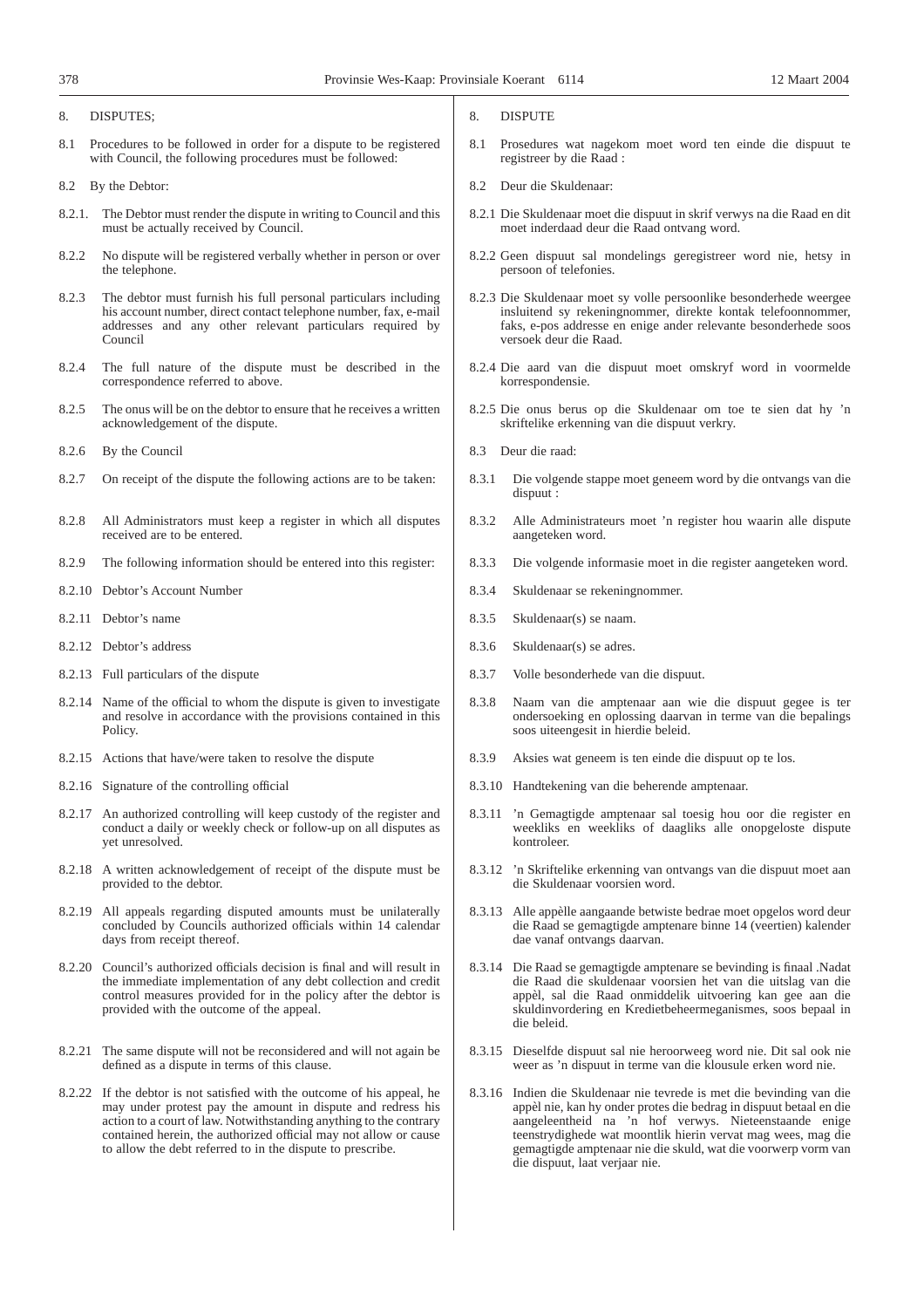#### 9. RELAXATION, WAIVER AND DIFFERENTIATION

The Municipality has the power to differentiate between different categories of ratepayers, consumers of services, clients, debtors, rates, services, service standards and other matters, provided the difference does not come down on unreasonable discrimination.

# 10. REPORTING OF DEFAULTERS

The Municipal Manager may in his discretion report any debtors who owe the Municipality monies to bodies, such as credit bureau's who's function it is to collate and retain such information. The information that would be included in such a report shall be the available personal information of the defaulter, or in the event of a legal person, the available statutory details, including information pertaining to the responsible officers of such legal person.

## 11. REPEAL OF COUNCIL CREDIT CONTROL BY-LAWS

The provisions of any by-laws relating to the control of credit by the Municipality are hereby repealed insofar as they relate to matters provided for in these by-laws; provided that such provisions shall be deemed not to have been repealed in respect of any such by-laws which have not been repealed and which are not repugnant to these by-laws on the basis as determined by the relevant by-laws.

## 12. TRANSGRESSIONS

- If any person tampers or meddles with municipal equipment or illegally uses services which are provided; or tampers with any seal on a meter or any equipment belonging to the Municipality, steal or damage or in any way causes a meter not to properly register the service used, the engineer must investigate the matter thoroughly, gather evidence, take down some declarations and he can submit criminal charges where applicable.
- (b) If Council suffers damage as a result of the transgression(s) as referred to in paragraph (a) the person responsible must be afforded an opportunity to pay an admission of guilt equal to the actual cost the Municipality inevitably had to incur to repair the damage, or an amount as determined by the Council from time to time, over and above any amount due for the use of the relevant service based on the estimated average use of such a service.
- (c) The power supply to the relevant premises, whether provided by a conventional or prepaid meter is cut off as well as the water supply being discontinued.
- (d) The services will be restored as soon as the following has been done:
	- (i) the court making a ruling or an admission of guilt has been paid as envisaged in paragraph (b) and subject to a cost ruling by the court:
	- (ii) all monies due, arrears service charges, rates, costs has been paid;
	- (iii) a deposit or additional deposit is paid; and
	- (iv) the reconnection charges are paid.
- 13. CONFLICTING LAWS
- 13.1 When interpreting a provision of these by-laws, any reasonable interpretation which is compatible with the purpose of the Act on Local Government Municipal Systems, 2000 (Act No. 32 of 2000), as set out in Chapter 9, on Credit Control and Debt Collection, must be preferred over any alternative interpretation which is inconsistent with the purpose of the Act in question.

#### 9. VERSLAPPING, KWYTSKELDING EN ONDERSKEID

Die Munisipaliteit het die bevoegdheid om te onderskei tussen verskillende kategorieë van belastingbetalers, gebruikers van dienste, klante, debiteure, belastings, dienste, dienstestandaarde en ander sake, op voorwaarde dat die verskil nie neerkom op onredelike diskriminasie nie.

# 10. VERSLAGDOENING OOR WANBETALERS

Die Munisipale Bestuurder mag in sy diskresie enige debiteure wat geld aan die Munisipaliteit verskuldig is, se name voorsien aan liggame soos kredietburo's wie se funksie dit is om sodanige inligting te versamel en te kolleer. Die inligting wat in sodanige verslag vervat word, sal die beskikbare persoonlike inligting ten opsigte van die wanbetaler, of in die geval van 'n regspersoon, die beskikbare statutêre inligting, insluitende inligting wat verband hou met die verantwoordelike amptenaar van sodanige regspersoon, insluit.

#### 11. HERROEPING VAN DIE RAAD SE KREDIETBEHEER-VERORDENINGS

Die voorsiening in enige verordenings van die Munisipaliteit wat verband hou met kredietbeheer en skuldinvordering, word hiermee herroep in soverre as dit verband hou met sake wat hanteer word in hierdie verordenings; met dien verstande dat sodanige bepalings geag sal word as nie herroep te wees ten opsigte van enige verordening wat nie spesifiek herroep is nie en wat nie teenstrydig is met hierdie verordenings nie, op die basis wat bepaal word deur die betrokke verordenings.

## 12. OORTREDINGS

- (a) Enige persoon wat torring of peuter aan munisipale toerusting of onregmatig dienste gebruik wat voorsien word; of torring aan enige seël van 'n meter of enige toerusting wat aan die Munisipaliteit behoort, steel of beskadig, of op enige wyse veroorsaak dat 'n meter nie behoorlik die dienste wat gebruik word registreer nie, moet die ingenieur die aangeleentheid deeglik ondersoek, getuienis inwin, beëdigde verklarings afneem en kan hy strafregtelik klagtes in dien waar van toepassing.
- (b) Indien die Raad skade gely het as gevolg van die oortreding(s) soos vermeld in paragraaf (a) moet die verantwoordelike persoon 'n geleentheid gegun word om 'n skulderkenning te betaal, gelykstaande aan die werklike koste wat die Raad noodwendig moes aangaan om die skade te herstel, of 'n bedrag soos deur die Raad van tyd tot tyd bepaal, bo en behalwe enige bedrag wat verskuldig is vir die verbruik van die bepaalde diens gebaseer op die geskatte gemiddelde verbruik van sodanige diens.
- (c) Die kragtoevoer na die betrokke perseel, hetsy voorsien deur 'n konvensionele- of koopkragmeter, word gestaak asook die watertoevoer word gewaster.
- (d) Die dienste sal herstel word sodra die volgende plaasvind:
	- (i) die hof 'n beslissing maak, of 'n skulderkenning soos in paragraaf (b) beoog, betaal is en behoudens 'n koste bevel van 'n hof;
	- (ii) alle gelde verskuldig, agterstallige dienstegelde, belasting, kostes betaal is;
	- (iii) 'n deposito of addisionele deposito betaal is; en
	- (iv) die heraansluitingsgelde betaal is.

## 13. BOTSENDE WETGEWING

13.1 Wanneer 'n bepaling van hierdie verordenings geïnterpreteer word, moet enige redelike interpretasie wat bestaanbaar is met die doel van die Wet op Plaaslike Regering: Munisipale Stelsels, 2000, (Wet No. 32 van 2000) soos uiteengesit word in hoofstuk 9 wat handel oor Kredietbeheer en Skuldinvordering, voorkeur geniet bo enige alternatiewe interpretasie wat nie bestaanbaar is met die bedoelings van die betrokke Wet nie.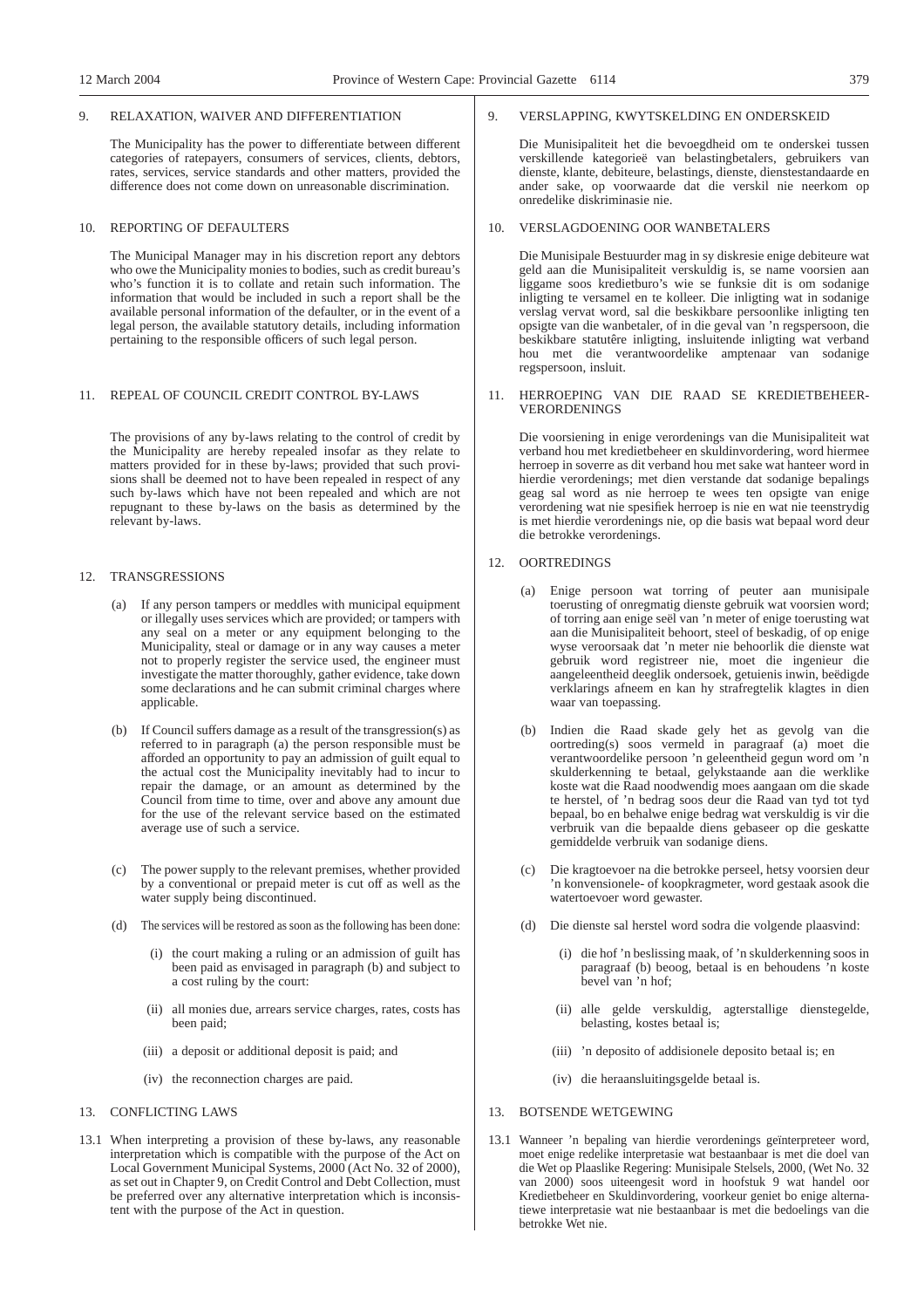13.2 If there is any conflict between these by-laws and any other by-laws of Council, these by-laws will prevail.

## 14. SHORT TITLE

These by-laws are called the *Credit Control and Debt Collection By-laws: Municipality of Laingsburg.* 

# **LAINGSBURG MUNICIPALITY**

# **WATER SUPPLY BY-LAWS**

## **Definitions**

1. In this by-law, unless the context otherwise indicates:—

**''owner''** means and includes:

- (a) the person or persons with whom the legal proprietary of any fixed property is vested;
- (b) the person administering an estate as curator, executor, proxy or administrator of a person with whom the legal title is vested and who is insolvent or dead or of his mind;
- (c) the agent or persons receiving the rental of a property in question in cases where the owner as described above is away;
- (d) the tenant of the property in a case where it has been leased for fifty years or more;
- (e) the usufruct of fixed property; or
- (f) the fiduciaries of fixed property;

"**property**" includes land, erf, site, building or portion thereof;

"metered connection" a water connection through which the quantity of water flows is measured or can be measured;

"medical health officer" the person appointed by the council in this capacity or acting in this position or authorised by the council to act on his behalf;

**"main water plumbing"** any pipe, aqueduct or other work under the exclusive control of the council and used by the council for the purpose of conveying water to consumers, but does not include any water connection as described herein;

"identity document" the document referred to in the Act on Identification, 1997 (Act 68 of 1997);

**''inspector of authorized official''** the municipal manager, city engineer, chief financial officer, health officer or any person appointed by the council in connection with the application or execution of this by-law or any person authorized by the mentioned officers in terms of the council's delegation to act on their behalf;

**''calendar month''** any month, irrespective of the number of days, commencing immediately after 12 o'clock midnight on the last day of the preceding month to 12 o'clock midnight on the last day of the month in question:

**''agreement''** a document to be completed and signed by the consumer in a form prescribed by the council from time to time;

**''municipality''** the area under the jurisdiction of the council;

**''municipal water-reticulation or water-supply''** any pipe, meter, stopcock or any other apparatus or equipment which is the property of or directly under the control of the council or which can be used to supply water to a consumer;

13.2 Indien daar enige botsing is tussen hierdie en enige ander verordenings van die Munisipaliteit, sal die bepalings van hierdie verordenings geld.

#### 14. KORT TITEL

Hierdie verordenings heet die *Kredietbeheer- en Skuldinvorderings-verordenings: Munisipaliteit van Laingsburg*. 6628

## **LAINGSBURG MUNISIPALITEIT**

## **WATERVOORSIENINGSVERORDENING**

#### **Woordomskrywing**

1. In hierdie verordening, tensy uit die samehang anders blyk, beteken:—

**''eienaar''** en sluit in:

- (a) die persoon of persone by wie die wetlike eiendomsreg van enige onroerende eiendom berus;
- (b) die persoon by wie die beheer van sodanige boedel as kurator, eksekuteur, gevolmagtigde, beheerder of boedelberedderaar berus in 'n geval waar 'n persoon by wie die wetlike titel berus insolvent of dood of geestelik versteurd is;
- (c) die agent of persone wat die huur van die betrokke eiendom ontvang, in gevalle waar die eienaar afwesig is;
- (d) die huurder van die eiendom in geval waar 'n eiendom vir vyftig jaar of meer verhuur is;
- (e) die vruggebruiker van onroerende eiendom; of
- (f) die fiduciarius van onroerende eiendom.

"eiendom" sluit in grond, erf, perseel, gebou of gedeelte daarvan;

**''gemeterde aansluiting''** 'n wateraansluiting waarvan die hoeveelheid water wat daardeur vloei gemeet word of gemeet kan word;

**''geneeskundige gesondheidsbeampte''** die persoon wat deur die raad in hierdie hoedanigheld aangestel is of wat in die pos waarneem of deur die raad gemagtig is om namens hom op te tree;

**''munisipale bestuurder''** hierdie persoon wat deur die raad in die hoedanigheid aangestel is of wat in die pos waarneem of deur die raad gemagtig is om namens hom op te tree;

**''hoofwatergeleiding''** enige pyp, akwaduk of ander werk onder die uitsluitlike beheer van die raad en wat deur die raad gebruik word vir die doel om water na verbruikers te vervoer, maar sluit geen aansluiting in soos hierin omskryf nie;

**''identiteitsdokument''** die dokument waarna in die Wet op Identifikasie, 1997 (Wet 68 van 1997) verwys word;

**''inspekteur of gemagtigde amptenaar''** die stadsingenieur, hoof: finansiële beampte, gesondheidsbeampte of enige persoon wat in verband met die toepassing of uitvoering van hierdie verordening deur die raad aangestel is of enige persoon wat deur genoemde beamptes in terme van die raad se delegasies gemagtig is om namens hulle op te tree;

**''kalendermaand''** enige maand ongeag die aantal dae waaruit dit bestaan wat begin onmiddellik na 12 uur middernag van die laaste dag van die voorafgaande maand tot 12 uur middernag van die laaste dag van die betrokke maand;

**''meter''** enige toestel wat deur die stadsingenieur goedgekeur is om die hoeveelheid water wat daar deurvloei, te meet;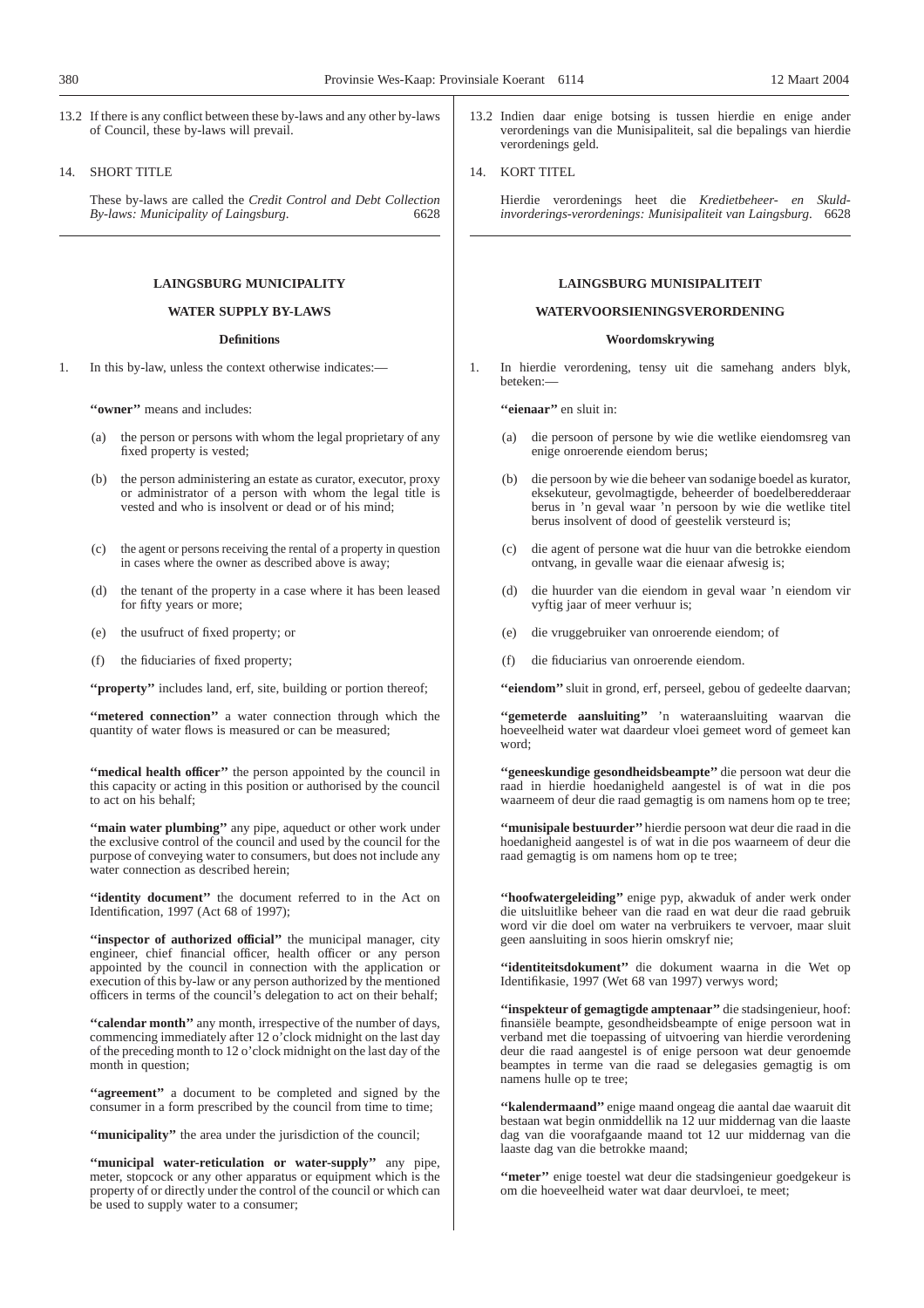"private water distribution system" any water reticulation on any property or in any private building not the property of the council or not falling under the control of council, but through which water supplied by the council flows or is able to flow;

**''municipal manager''** the person appointed by the council in that capacity or acting in that position or authorized by the council to act on his behalf;

"city engineer" the person appointed by the council in this capacity or any person legally acting in this position or authorized by the council to act on his behalf;

**''chief financial officer''** the person appointed by the council in that capacity or acting in this position or authorized by the council to act on his behalf;

**''consumer''** any person, public body, company or co-operation entitled to the supply of water or obliged to use water supplied by the council;

"month of consumption" the period between two dates upon which a meter is read, with a maximum of twelve readings per annum;

"water connection" a pipe laid from the main water reticulation to the property of any owner or consumer up to the exit of the meter, including all fittings and meters;

**"meter"** any appliance authorized by the city engineer to measure the quantity of water flowing through; and

**''council''** the Laingsburg Municipality.

#### **Demand for water**

- 2. (1) Any owner or consumer who desires to be supplied with water by the council applies to the council on the prescribed form obtainable at the office of the chief financial officer in terms of the provisions of any Acts, by-laws, tariff schedules and conditions contained in the by-laws, as approved by the council from time to time.
	- (2) The purpose for which the supply is requested may not be altered before the chief financial officer is advised thereof in writing.
	- (3) The applicant must produce an identity document at the signing of the agreement. Should the applicant not be a South African citizen a valid passport must be furnished.
	- (4) After the authorized official has agreed to the provision of water, the applicant must sign an agreement. No water is supplied before this agreement has been signed and the deposit referred to in section 19 of this by-law has been paid.
	- (5) No person shall take or be supplied with water from the water supply system unless he has made application to the Council on the prescribed form for a supply of water and such application has been granted.
	- (6) If water is required for building purposes, excluding smaller alterations or additions to existing buildings, application for a separate water connection must be made for each property against payment of the prescribed charges.
	- (7) No person may remove water or cause or allow it to be removed from his site or property for use elsewhere, except with the prior permission of the city engineer.

**''munisipaliteit''** die gebied wat onder die jurisdiksie van die raad val;

**''munisipale watergeleiding of watertoevoer''** enige pyp, meter, afsluitkraan of enige apparaat of toerusting wat die eiendom is van of onder direkte beheer van die raad staan en wat gebruik word of gebruik kan word om water aan 'n verbruiker te verskaf;

**''ooreenkoms/kontrak''** 'n dokument wat deur die verbruiker voltooi en onderteken moet word in 'n vorm soos van tyd tot tyd deur die raad bepaal;

**''privaat waterdistribusiestelsel''** enige waterpypleiding op enige eiendom of in enige privaatgebou wat nie die eiendom van die raad is nie of nie onder beheer van die raad val nie, maar waarin water vloei of kan vloei wat deur die raad verskaf is;

**''hoof-finansiële beampte''** die persoon wat deur die raad in hierdie hoedanigheid aangestel is of wat in die pos waarneem of deur die raad gemagtig is om namens hom op te tree;

**''stadsingenieur''** die persoon wat deur die raad in hierdie hoedanigheid aangestel is of wat in die pos waarneem of deur die raad gemagtig is om namens hom op te tree;

"verbruiker" enige persoon, openbare liggaam, maatskappy, koöperasie of enige entiteit wat 'n geldige ooreenkoms met die raad gesluit het vir die voorsiening van water aan sodanige perseel of, indien daar geen sodanige persoon of entiteit is nie, die eienaar van die perseel;

**''verbruiksmaand''** die tydperk tussen twee datums waarop 'n meter gelees word met 'n maksimum van twaalf lesings per kalenderjaar;

"wateraansluiting" 'n pyp wat van 'n hoofwatergeleiding na die eiendom van 'n eienaar of verbruiker tot by die uitlaat van die meter gelê is insluitende alle toebehore en meters; en

**''raad''** die Laingsburg Munisipaliteit.

#### **Aanvraag vir water**

- 2. (1) Enige eienaar of verbruiker wat verlang om deur die raad van water voorsien te word doen daarvoor aansoek by die raad op die voorgeskrewe vorm wat by die hoof-finansiële beampte se kantoor verkrygbaar is, ooreenkomstig die bepalings van enige wette, verordeninge, tariefskedules en voorwaardes wat in hierdie verordeninge vervat is, soos van tyd tot tyd deur die raad goedgekeur.
	- (2) Die doel waarvoor die voorsiening aangevra is mag nie verander word alvorens die hoof-finansiële beampte skriftelik daarvan in kennis gestel is nie.
	- Die applikant moet by ondertekening van die ooreenkoms sy identiteitsdokument voorlê. Indien die applikant nie 'n Suid-Afrikaanse burger is nie, moet 'n geldige paspoort voorgelê word.
	- Nadat die gemagtigde amptenaar ingestem het om water te voorsien, moet 'n ooreenkoms deur die applikant onderteken word. Geen water word voorsien voordat hierdie ooreenkoms onderteken is en die deposito, waarna in artikel 19 van hierdie verordening verwys word, betaal is nie.
	- (5) Niemand mag water neem of van water voorsien word uit die watertoevoerstelsel van die raad, tensy die voorgeskrewe aansoek by die raad voltooi en toegestaan is nie.
	- (6) Indien water vir boudoeleindes benodig word, kleinere veranderinge of byvoegings tot bestaande geboue uitgesluit, moet aansoek vir 'n afsonderlike aansluiting vir elke eiendom teen betaling van die voorgeskrewe gelde gedoen word.
	- Niemand mag enige water wegneem of veroorsaak of toelaat dat dit weggeneem word van sy perseel of eiendom vir gebruik elders, behalwe met die voorafverkreë toestemming van die stadsingenieur, nie.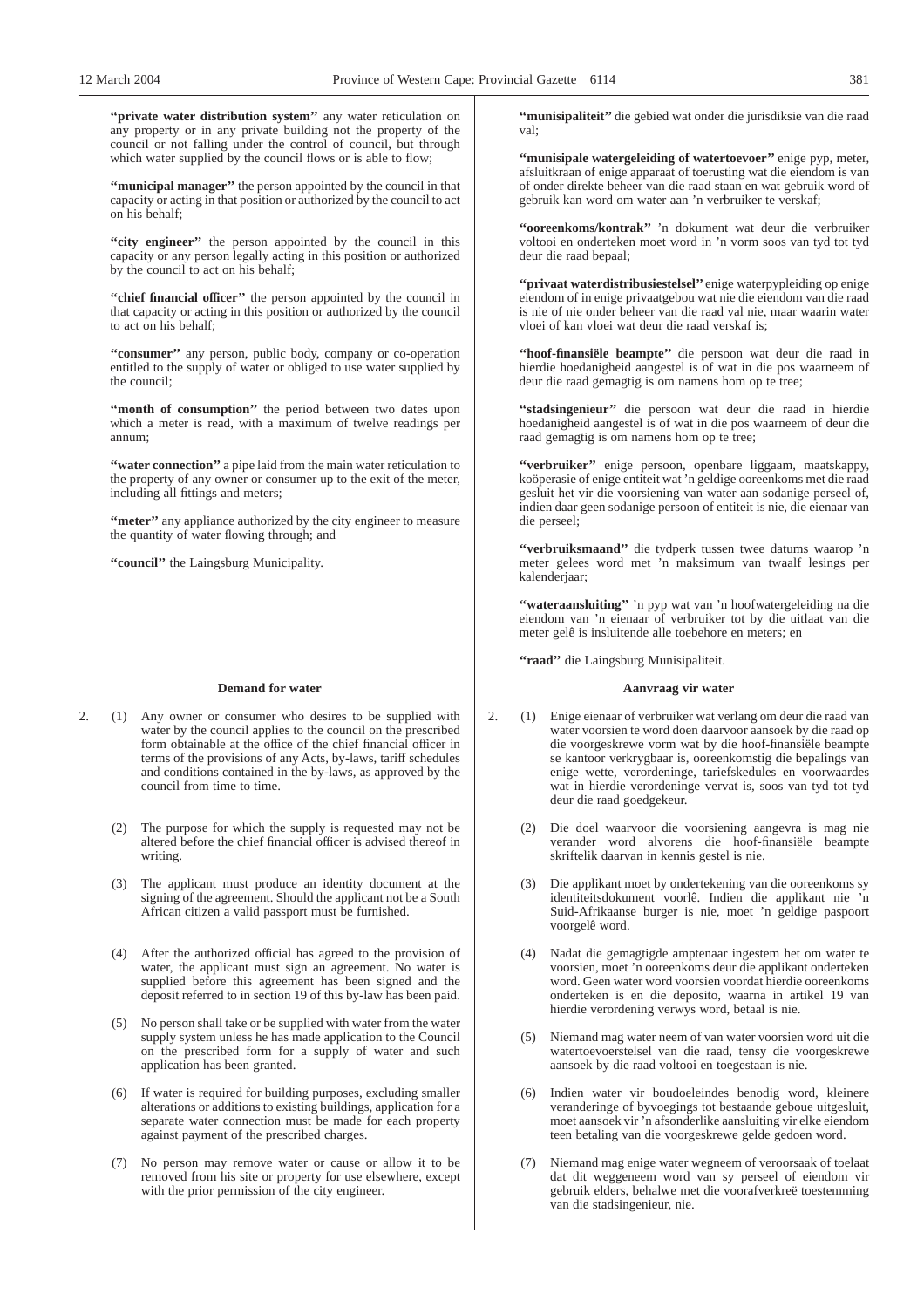- (8) The council reserves the right to require from the owner or consumer to install additional meters in order to measure consumption for different purposes or from different consumers.
- Only natural persons above the age of 21 years and/or who are of legal capacity may conclude an agreement with the council.
- (10) Insolvent and other persons who are not of legal capacity may only conclude an agreement with the permission and assistance of his/her curator or legal guardian, provided such curator or guardian accepts to settle the full account in the event of default.
- (11) If the owner/consumer is not a natural person, an authority to conclude an agreement must be presented.
- (12) An identity document must be submitted personally with the signing of the agreement.
- (13) It is not required from parties married in community of property that both parties sign the agreement but both parties are held liable separately and jointly for payment of the account.

#### **Supply of water**

- 3. (1) After the provisions of this by-law have been met, the council provides a connection.
	- (2) The placing of the connection is determined by the city engineer. The council has the authority to determine or to limit the size of any water connection.
	- (3) All fittings of a private distribution system supplied, installed and maintained in good order at the cost of the owner or consumer.
	- (4) The whole of the municipal distribution system which does not form part of the private water-distribution system is laid by and maintained at the cost of the council.
	- (5) Should the agreement referred to in section 2(4) be terminated, the council may cut off the supply in question and remove the meter.

## **Council not obliged to provide a water connection**

- 4. (1) The council is not obliged to provide a water connection or to ensure a supply of water to a property within a specific period of time after submission of an application for supply to the chief financial officer.
	- (2) The order in which connections are undertaken is determined solely by the city engineer.

## **Connection for building purposes**

- 5. (1) Before a connection is made for building purposes the applicant must pay the cost of supply and installation as determined by the council by special resolution.
	- (2) Payment will only be accepted upon provision of a certificate from the medical health officer to the effect that his requirements in respect of the provision of sanitary facilities on the building site are adequate.
	- (3) If approved by the city engineer, a similar connection as supplied for the permanent supply of a property may be used in terms of this by-law, but no connection in respect of such a permanent supply may be made before the procedure prescribed in section 2 has been met.
- (8) Die raad het die reg om van 'n eienaar of verbruiker te vereis om bykomstige meters te installeer ten einde verbruike vir verskillende doeleindes of van verskillende verbruikers, te meet.
- Slegs natuurlike persone bo die ouderdom van 21 jaar en/of wat handelingsbevoeg is, mag 'n ooreenkoms met die raad aangaan.
- (10) Insolvente en ander persone wat nie handelingsbevoeg is nie, kan slegs met die toestemming en bystand van sy/haar kurator of wettige voog 'n ooreenkoms aangaan, mits sodanige kurator of wettige voog onderneem om die volle rekening te betaal in geval van wanbetaling.
- (11) Indien die eienaar/verbruiker nie 'n natuurlike persoon is nie, moet 'n magtiging om die ooreenkoms aan te gaan, voorgelê word.
- (12) 'n Identiteitsdokument moet persoonlik by ondertekening van die ooreenkoms voorgelê word.
- (13) Dit word nie van partye wat binne gemeenskap van goedere getroud is, vereis dat albei partye die ooreenkoms onderteken nie, maar albei partye word afsonderlik en gesamentlik aanspreeklik vir die betaling van rekening gehou.

#### **Verskaffing van water**

- 3. (1) Nadat aan die bepalings van hierdie verordening voldoen is, voorsien die raad 'n aansluiting.
	- (2) Die plasing van die aansluiting word deur die stadsingenieur bepaal. Die raad is by magte om die grootte van enige aansluiting te bepaal of te beperk.
	- (3) Alle toebehore van 'n privaat distribusiestelsel word deur en op koste van die eienaar of verbruiker verskaf, aangelê en in goeie orde gehou.
	- (4) Die geheel van die munisipale distribusiestelsel wat nie deel van 'n privaat waterdistribusiestelsel vorm nie, word op koste van die raad aangelê- en in stand gehou.
	- (5) lndien die ooreenkoms waarna in artikel 2(4) verwys word beëindig word, mag die raad die toevoer afsluit en die betrokke meter verwyder.

## **Raad nie verplig om aansluiting te gee**

- 4. (1) Die raad is nie verplig om 'n aansluiting te gee of vir 'n toevoer van water na 'n eiendom te sorg binne 'n bepaalde tydperk nadat 'n aansoek om voorsiening by die hooffinansiële beampte ingedien is nie.
	- (2) Die volgorde waarin aansluitings gemaak word, word uitsluitlik deur die stadsingenieur bepaal.

#### **Aansluiting vir bou-doeleindes**

- 5. (1) Voordat 'n aansluiting vir boudoeleindes gemaak word, moet die applikant die koste vir die verskaffing en installering soos deur die raad by spesiale besluit bepaal, betaal.
	- (2) Betaling word slegs aanvaar op voorlegging van 'n sertifikaat van die mediese gesondheidsbeampte dat aan sy vereistes in verband met die voorsiening van sanitêre geriewe op die bouperseel voldoen is.
	- (3) lndien die stadsingenieur dit goedkeur, kan dieselfde aansluiting, wat ingevolge hierdie verordening verskaf word vir die permanente voorsiening van die eiendom gebruik word, maar geen verbinding ten opsigte van so 'n permanente voorsiening mag aangebring word alvorens die prosedure voorgeskryf in artikel 2 nie nagekom is nie.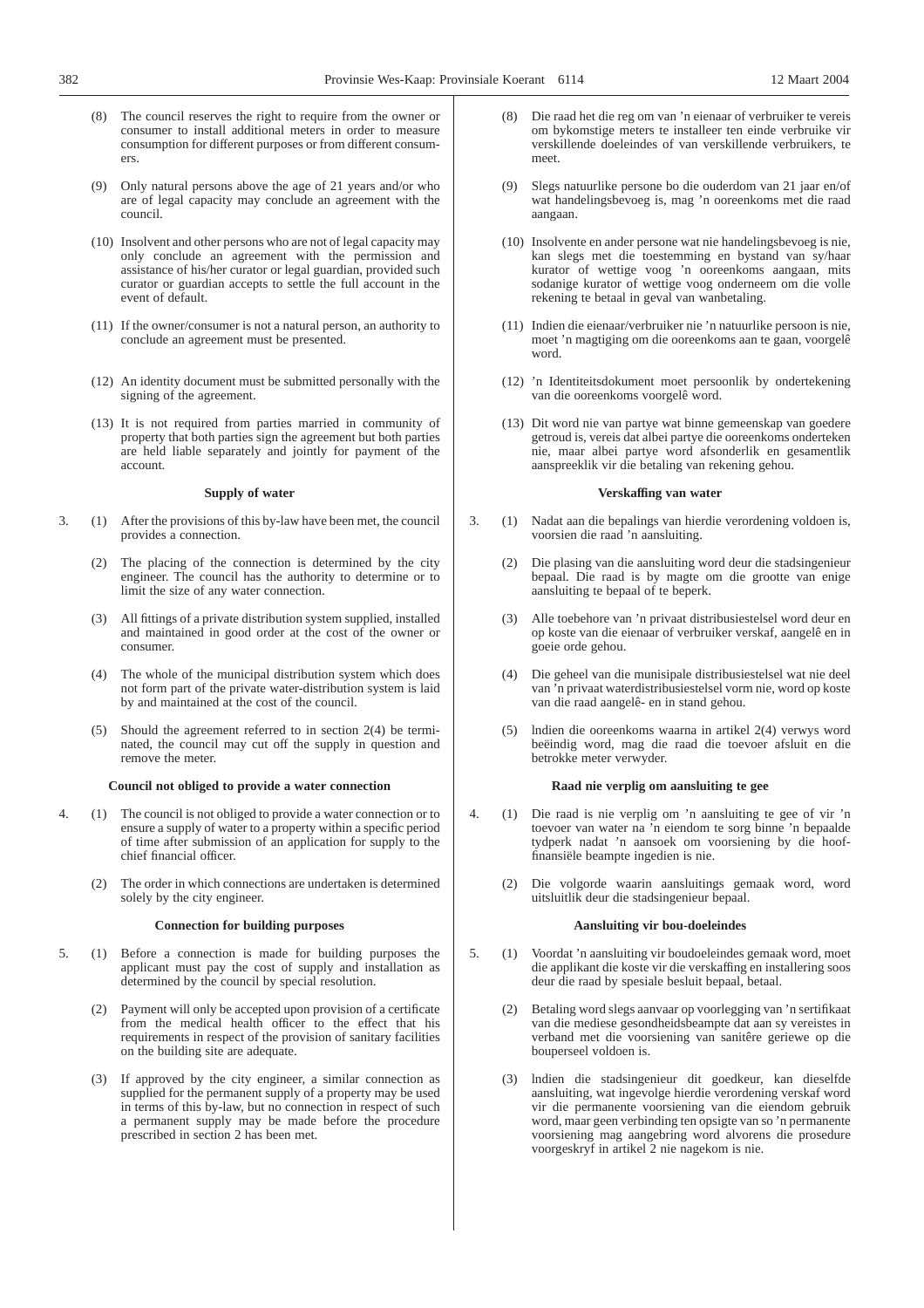#### **Water connections only by council officials**

6. Only an authorized official of the council or a contractor approved beforehand by the chief: civil services may make a connection to a main water-reticulation.

#### **Compulsory municipal water-supply within the municipality**

7. Subject to this by-law each owner of a property which is occupied permanently or temporarily obtains water from the council for human consumption, provided the council agrees to provide a supply.

#### **Water connection with other water sources**

- 8. (1) No person may make any connection between any main wherein municipal water flows or is able to flow and any private well, borehole, fountain or any other source of supply or allow it to be constructed or to exist.
	- (2) No person may allow any rain-water or storm-water to come into contact or mix with any storage-tank, container or water-main used or is able to be used for water which is supplied by the council.

## **Private connections**

9. No property may be connected to a private distribution system of another property.

## **Separate occupation**

- 10. If portions of a building are occupied separately, the supply of water to the property or portions thereof is made subject to the following stipulations:
	- (1) If the owner of a group or cluster buildings undertakes to pay for the water supplied, the city engineer has the authority to allow the supply of water to the group or cluster buildings by means of one connection.
	- (2) When more than one building or portion of a building is served from one connection, a separate stopcock to each building or portion of a building must be provided by the owner in order that the supply to such a building or portion of a building may be cut-off without interrupting the supply to the other consumer points. The stopcock before the water meter is the property of the council and is out of bounds for the owner/public.

#### **Only one water connection per property**

11. Properties not covered by the stipulations of section 10 of this by-law are not entitled to a supply by way of more than one connection, with the understanding that, it may be allowed by the city engineer only, if it appears to him that hardship or serious discomfort or other similar circumstances otherwise may arise.

#### **Single connection — existing buildings**

12. In cases where existing buildings are provided with water by way of a single connection and it is deemed necessary to undertake a removal, alteration or extension of a communal pipe inside the buildings or boundaries of the buildings or if a change of owner of a building which previously formed part of a block or row of buildings which belonged to one owner takes place, each owner affected by the exchange must apply to the council for a separate connection.

#### **Compulsory use of water-meter**

13. All water supplied by the council must flow through a municipal meter.

## **Wateraansluitings slegs deur raad se amptenare**

6. Slegs 'n gemagtigde amptenaar van die raad of 'n kontrakteur wat vooraf deur die stadsingenieur goegekeur is, mag 'n aansluiting aan 'n hoofwatergeleiding maak.

## **Verpligte munisipale watertoevoer binne die munisipaliteit**

7. Onderworpe aan hierdie verordening, moet elke eienaar van 'n eiendom wat tydelik of permanent beset word, 'n toevoer vir menslike gebruik van die raad verkry, mits die raad instem om 'n toevoer te verskaf.

#### **Waterverbinding met ander waterbronne**

- 8. (1) Niemand mag enige verbinding tussen enige geleiding waarin munisipale water vloei of kan vloei en enige privaat put, boorgat, fontein of enige ander bron van voorsiening maak of toelaat dat dit gemaak word of bestaan nie.
	- (2) Niemand mag toelaat dat enige reënwater of stormwater in aanraking kom of meng met enige opgaartenk, bak, houer of watergeleiding wat gebruik word of kan word vir water wat deur die raad voorsien word nie.

## **Privaat verbindings**

9. Geen eiendom mag met die privaat distribusiestelsel van 'n ander eiendom verbind word nie.

## **Afsonderlike bewoning**

- 10. lndien gedeeltes van 'n eiendom afsonderlik bewoon word, geskied die verskaffing van water aan die eiendom of gedeeltes daarvan onderworpe aan die volgende bepalings:
	- (1) Indien die eienaar van 'n groep of blokgeboue onderneem om vir die water wat verskaf word te betaal, het die stadsingenieur die bevoegdheid om toe te laat dat aan die groep of blokgeboue water deur middel van een aansluiting verskaf word.
	- (2) Wanneer meer as een gebou of gedeelte van 'n gebou uit een aansluiting bedien word, moet 'n afsluitkraan na elke gebou of gedeelte van 'n gebou, deur die eienaar aangebring word sodat die toevoer na so 'n gebou of gedeelte van 'n gebou afgesluit kan word sonder om die toevoer na die ander verbruikerspunte te onderbreek. Die afsluitkraan voor die meter behoort aan die Raad en is buite perke vir die eienaar/publiek.

#### **Slegs een wateraansluiting per eiendom**

11. Eiendomme wat nie deur die bepalings van artikel 10 van hierdie verordening gedek word nie, is nie geregtig om toevoer deur middel van meer as een aansluiting te kry nie; met dien verstande dat die stadsingenieur dit mag toelaat wanneer dit vir hom blyk dat ontbering of ernstige ongerief of ander soortgelyke omstandighede andersins kan ontstaan.

#### **Enkel aansluitings — bestaande eiendomme**

12. In die gevalle waar bestaande eiendomme deur middel van 'n enkele aansluiting van water voorsien word en dit nodig word om binne die geboue of grense van die eiendomme 'n verwydering, verandering of verlenging van die gemeenskaplike pyplyn aan te bring of as daar 'n verwisseling van eienaars plaasvind van 'n gebou wat voorheen as 'n gedeelte van 'n blok of ry geboue wat aan een eienaar behoort het, moet elke eienaar wat deur die verwisseling geraak word by die raad aansoek om 'n afsonderlike aansluiting doen.

#### **Verpligte gebruik van watermeter**

13. Alle water wat deur die raad verskaf word, moet deur 'n munisipale meter vloei.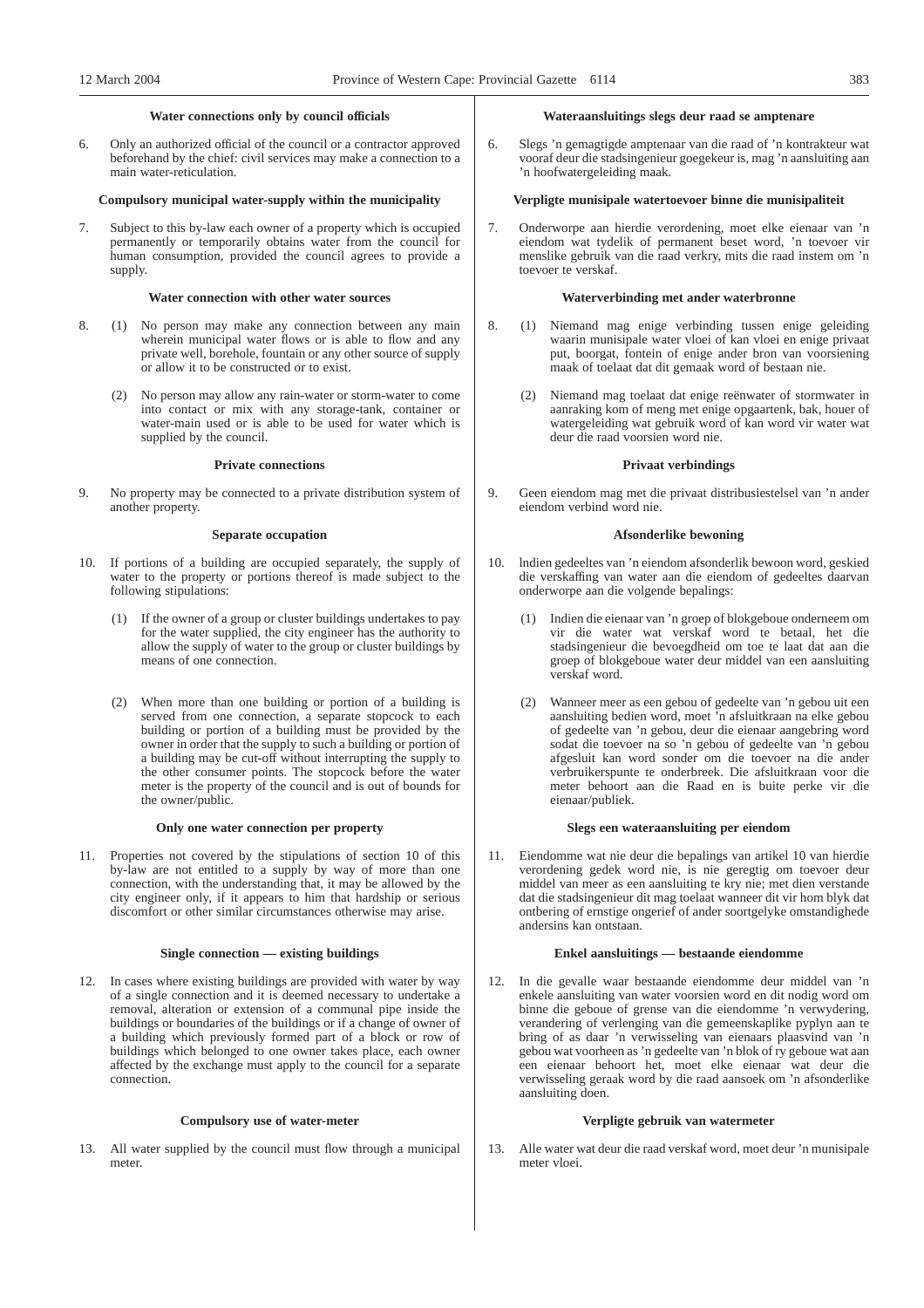## **Water-meters and accessories supplied by the council**

14. All meters taps, meter boxes, pipes and other fittings supplied by the council in terms of this by-law, remain the property of the council and fall under the control of the city engineer at all times.

## **Placing of water-meter**

- 15. (1) The city engineer has the right to install a meter on the property of a consumer when he considers it necessary and to demand that he undertakes such alterations as are necessary for the installation of a meter at own cost.
	- (2) A meter may not be built-in or obstructed in such a way that the meter and fittings are not easily removable for replacing, testing or maintenance.
	- (3) Regarding normal wear and tear the council maintains and repairs at own cost any connection it installed. If it appears, however, that repairs to a particular meter is necessary due to deliberate and/or negligent damage or in error by the consumer, the consumer is responsible for the cost of repairs.

#### **Repairs and replacement of water-meters**

16. The council reserves the exclusive right at any time to test, repair or replace a meter which is the property of the council or falling under its control.

#### **Water-meter registering incorrectly**

- 17. (1) If a consumer is of the opinion that his meter registers his consumption incorrectly, he may apply to the chief financial officer to have the meter tested by the city engineer.
	- (2) The request must be submitted to the chief financial officer on the prescribed form and must be accompanied by the testing fee as determined by the council by special resolution.
	- (3) The test results by the city engineer about the correctness of the meter is final and binding on the consumer.
	- If the city engineer finds that the actual supply registered by the meter reflects a deviation exceeding the norm indicated in the Act on Trade Methodology (Act 77 of 1973), the testing fee will be refunded to the consumer, but not if the deviation is less than the indicated norm.
	- (5) Any correction of consumption applies only by addition or subtraction and is calculated on the consumption from the last normal reading prior to the date of receipt of the testing fees, irrespective of the period of the year or any other circumstances.

#### **Average consumption — meters out of order**

18. The quantity of water consumed during the period the meter was out of order, is calculated on the average consumption during the preceding three months of the nearest unbroken period of three months before or after the period the meter was out of order. Determining this uninterrupted period rests entirely with the chief financial officer.

#### **Calculations of deposits**

- 19. (1) The deposit referred to in section 2(4) is calculated as follows:
	- (a) Barring in the case of the Government of the Republic of South Africa (including the Western Cape Administration, the South African Postal Service, TELKOM and TRANSNET) or any other type of consumer approved by the council, every applicant requiring in supply must, before such a supply is provided, pay an amount to the council which, in the opinion of the chief financial officer is equal to the cost of the probable

#### **Watermeters en toebehore deur raad verskaf**

14. Alle meters, krane, meterkaste, pype en ander toebehore wat ingevolge hierdie verordening deur die raad voorsien of aangebring is, bly die eiendom van die raad en val te alle tye onder die stadsingenieur se beheer.

## **Plasing van watermeter**

- 15. (1) Die stadsingenieur het die reg om wanneer hy dit nodig ag, 'n meter op die eiendom van 'n verbruiker te installeer en om van die verbruiker te eis dat hy op eie koste sodanige veranderinge aanbring as wat vir die installering van 'n meter nodig is.
	- 'n Meter mag nie sodanig toegebou of versper word dat die meter en toebehore nie geredelik leesbaar en bekombaar is en vir vervanging, toetsing of instandhouding verwyder kan word nie.
	- (3) Vir sover dit gewone slytasie betref, onderhou en herstel die raad op eie koste enige aansluiting wat deur hom verskaf is. Blyk dit egter dat herstelwerk aan die betrokke meter nodig is omdat dit opsetlik, nalatiglik of per ongeluk deur die verbruiker beskadig is, is die verbruiker vir die herstelkoste aanspreeklik.

#### **Herstel en vervanging van watermeters**

16. Die raad behou hom die uitsluitlike reg voor om 'n meter wat sy eiendom is of onder sy beheer staan te enige tyd te toets, te herstel of te vervang.

#### **Watermeter wat foutief registreer**

- 17. (1) lndien 'n verbruiker meen dat sy meter sy waterverbruik foutieflik registreer, kan hy by die hoof-finansiële beampte aansoek doen om die meter deur die stadsingenieur te laat toets.
	- (2) Die aansoek moet aan die hoof-finansiële beampte op die voorgeskrewe vorm gerig word en moet vergesel gaan van die toetsgeld soos deur die raad by spesiale besluit bepaal is.
	- (3) Die toetsresultate van die stadsingenieur oor die korrektheid van die meter is finaal en bindend op die verbruiker.
	- (4) lndien die stadsingenieur sou bevind dat die werklike verbruike soos deur die meter geregistreer, afwyk van die norm soos vervat in die Wet op Handelsmetrologie (Wet 77 van 1973), word die toetsgelde aan die verbruiker terugbetaal, maar nie as die verbruike minder is as die aangeduide norm nie.
	- (5) Enige regstelling van waterverbruik deur byvoeging of aftrekking is slegs van toepassing en word in berekening gebring op die verbruik vanaf die derde laaste normale lesing voor die datum van ontvangs van die toetsgelde ongeag die tydperk van die jaar of enige ander omstandighede.

#### **Gemiddelde verbruik — meters buitewerking**

18. Die hoeveelheid water verbruik tydens die tydperke wat die meter buitewerking was, word bereken op die gemiddelde verbruik gedurende die voorafgaande drie maande of die naaste ononderbroke tydperk van drie maande voor of na die tydperk wat die meter buite werking was. Die bepaling van hierdie ononderbroke tydperke berus uitsluitlik by die hoof-finansiële beampte.

#### **Bepaling van deposito's**

- 19. (1) Die deposito waarna in artikel 2(4) hiervan verwys word, word soos volg bepaal:
	- (a) Uitgesonderd in die geval van die Regering van die Republiek van Suid-Afrika (met inbegrip van die Wes-Kaapse Provinsiale Administrasie, die Suid-Afrikaanse Posdiens, TELKOM en TRANSNET) of 'n ander klas verbruiker deur die raad goedgekeur, moet elke aansoeker om 'n toevoer, voordat sodanige toevoer geskied, by die raad 'n bedrag geld stort, wat na die mening van die hoof-finansiële dienste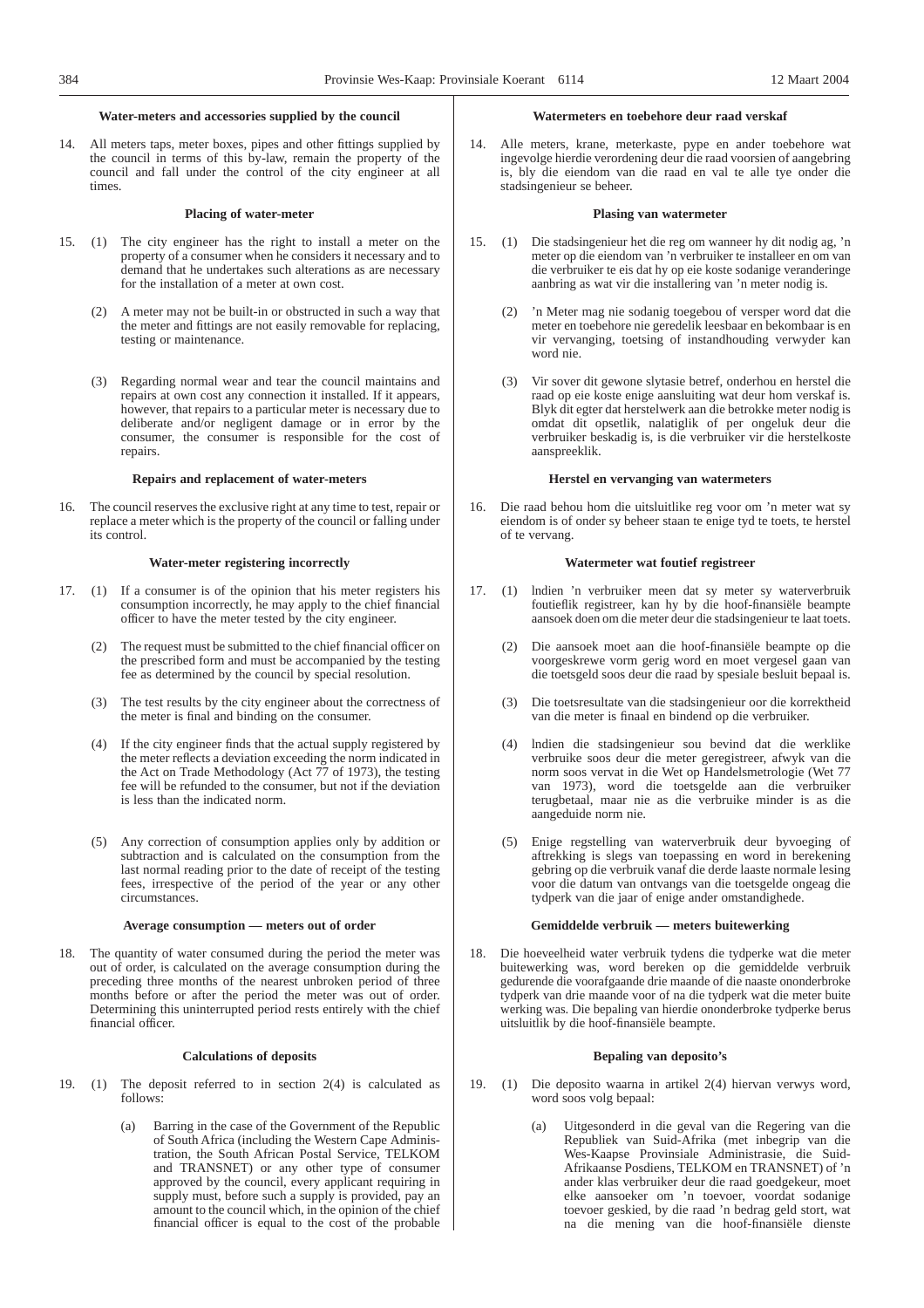maximum consumption of the applicant during any two or as many subsequent months as the council may determine.

- Notwithstanding the provisions of subsection  $1(a)$  the chief financial officer can, as security for the payment of any amount the applicant may be indebted for the supply, instead of payment of an amount as deposit, accept a guarantee from an approved bank or other financial institution, for an amount calculated as determined in subsection 1(a), with the understanding that the total amount of such guarantee is not less than R5 000,00. No interest is payable by the council on any amount paid in cash as deposit.
- (2) The chief financial officer reserves the right to inform any owner or consumer that the deposit is increased where such deposit is not adequate to cover the cost of the maximum quantity referred to in Section 19(1)(a) and (b). The consumer must deposit the additional amount immediately. If such an amount is not deposited within 30 days the council reserves the right to cut off the supply.
- (3) The deposit is calculated at the termination of the agreement against any debt to the council in respect of accumulated levies, the balance of which, if any, together with any credit balance on the account is forfeited to the council if not claimed by the consumer within a period of 12 months from that date.

#### **Quantity of water registered and payment applicable therefor**

- 20. (1) Subject to the provisions of this by-law the amount of water registered through the meter is regarded as the amount in fact supplied. The consumer must pay for the quantity so registered in accordance with the tariff determined by the council by special resolution.
	- (2) All levies owing to the council for water must be paid before the 15th of the calendar month following on the calendar month in which the account in respect of the levy was forwarded.

#### **Forwarding of documents**

- 21. Any instruction, notice or document to be handed to or forwarded to any person in terms of this by-law can be handed to or forwarded by delivery of the original thereof along one of the following means:
	- (1) to such a person personally or his duly authorized agent;
	- (2) by forwarding such instruction, notice or document per pre-paid certified or registered mail, in an envelope bearing his last known home or business address or post box number. Such a document is regarded as delivered at the time at which the letter would have been delivered in the normal course of delivered mail;
	- (3) to a responsible person above the age of 16 years on the property belonging to or occupied by the person on whom it is to be served;
	- (4) by attaching the instruction, notice of document to a conspicuous place against the building, if the person referred to in sub-section (3) cannot be traced;
	- (5) deliver the document at such an address on one of the abovementioned ways, if the person chose a domicilium citandi, or

gelykstaande is aan die koste van die waarskynlike maksimum verbruik van die aansoeker gedurende enige twee of soveel meer agtereenvolgende maande as wat die raad bepaal.

- Nieteenstaande die bepalings van subartikel (1)(a) kan die hoof-finansiële beampte sekuriteit vir die betaling van enige bedrag wat die aansoeker verskuldig mag wees vir die toevoer, in stede van die bepaling van 'n bedrag geld as deposito, 'n waarborg van 'n goedgekeurde bank of ander finansiële instelling aanvaar vir 'n bedrag wat bereken word soos in subartikel (1)(a) bepaal; met dien verstande dat die totale bedrag van sodanige waarborg nie minder as R5 000,00 mag bedra nie. Geen rente is deur die raad op enige bedrag geld wat in kontant as deposito gestort is, betaalbaar nie.
- (2) Die hoof-finansiële beampte het die reg om enige eienaar of verbruiker in kennis te stel dat die deposito verhoog word waar sodanige deposito nie voldoende is om die koste van die maksimum hoeveelheid in artikel 19(1)(a) en (b) genoem, te dek nie. Die verbruiker moet onverwyld die addisionele bedrag verlang deponeer. Indien so 'n addisionele bedrag nie binne 30 dae gedeponeer word nie, het die raad die reg om die toevoer af te sluit.
- (3) Die deposito word by beëindiging van die ooreenkoms verrekenbaar teen enige skuld aan die raad wat ten opsigte van heffings opgeloop het en die saldo daarvan, indien enige, tesame met enige kredietsaldo op die rekening word aan die raad verbeur, indien dit nie binne 'n tydperk van 12 maande vanaf datum van beëindiging deur die verbruiker opgeëis word nie.

#### **Hoeveelheid water geregistreer en betaling daarvoor**

- 20. (1) Behoudens die bepalings van hierdie verordening, word die hoeveelheid water wat deur die meter geregistreer is, beskou as die hoeveelheid wat in werklikheid verskaf is. Die verbruiker moet vir die hoeveelheid water wat deur die raad by spesiale besluit bepaal is, betaal.
	- (2) Alle heffings wat aan die raad vir water verskaf verskuldig is, moet voor die 15de van die kalendermaand wat volg op die kalendermaand waarin 'n rekening ten opsigte van so 'n heffing versend is, betaal word.

## **Bestelling van dokumente**

- 21. Enige voorskrif, kennisgewing of dokument wat ingevolge hierdie verordeninge aan 'n persoon gegee of gestuur moet word, kan gegee of gestuur word deur die oorspronklike daarvan op een van die volgende maniere af te lewer:
	- (1) aan sodanige persoon persoonlik of aan sy behoorlik gemagtigde agent;
	- (2) deur sodanige voorskrif, kennisgewing of dokument te versend per vooruitbetaalde gesertifiseerde of geregistreerde pos in 'n koevert waarop sy laasbekende huis- of besigheidsadres of posbusnommer geskryf is. Sodanige stuk word geag afgelewer te gewees het op die tydstip waarop die brief in die gewone loop van die pos afgelewer sou word;
	- (3) aan 'n verantwoordelike persoon bo die ouderdom van 16 jaar op die eiendom wat behoort aan of bewoon word deur die persoon op wie die diening moet geskied;
	- (4) deur die voorskrif, kennisgewing of dokument op 'n ooglopende plek op die eiendom aan te bring, indien geen persoon soos in subartikel (3) vermeld, gevind kan word nie;
	- (5) indien die persoon 'n domicilium citandi gekies het, die stuk by sodanige adres op een van bogemelde maniere af te lewer; of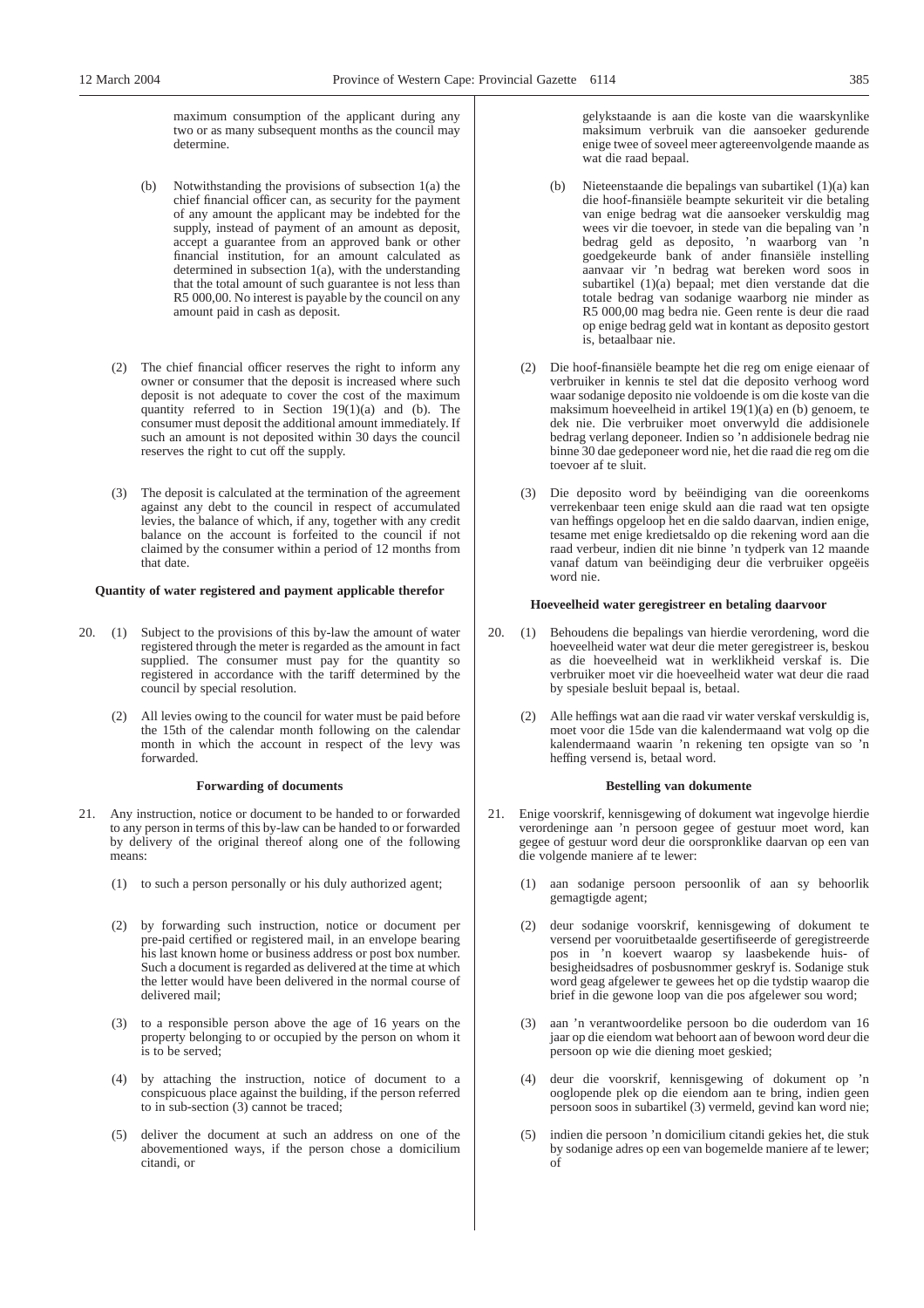(6) any directives, notice or document to be delivered to the owner or occupant of a property in terms of this by-law can be addressed to the ''owner'' or ''occupant'' of the property in question without reference to the name or any description of the owner or occupant.

#### **Access and inspection by officials**

22. The inspector or authorised official of the council will have the right of access to any property in order to determine whether the provisions of this by-law have been met.

#### **Obstruction of officials**

23. No person may refuse any authorised officer of the council access to a property or to prevent, or cause that he be prevented, to conduct his duties and powers in accordance with this by-law.

#### **Inspection**

- 24. (1) An officer may for any purpose connected with the implementation or enforcement of this by-law, at all reasonable times or in an emergency at any time, enter premises, request information and carry out such inspection and examination as he may deem necessary, and for those purposes operate any water fitting of the water installation.
	- (2) If the Council considers it necessary that work be performed to enable an officer to perform a function referred to in subsection (1) properly and effectively, it may-
		- (a) By written notice require the owner or occupier of the premises at his own expense to do specified work within a specified period: or
		- (b) If in its opinion the situation is a matter of urgency, without prior notice do such work or cause it to be done at the expense of the owner.
	- (3) If the work referred to in subsection (2) is carried out for the sole purpose of establishing whether a contravention of this by-law has been committed and no such contravention is established. The Council shall bear the expense connected therewith together with that of restoring the premises to its former condition, but it shall not otherwise bear such expense.
	- (4) If an officer requires the presence of—
		- (a) an owner at an inspection of his water installation: or
		- (b) a registered contractor doing installation work at an inspection of such work: or
		- (c) a registered contractor's responsible plumber at an inspection of work being done under his control:

he may give that person written notice of not less than two working days to that effect, indicating the date and time when and the place where he proposes to carry out the inspection.

#### **Refusal to furnish information**

25. No person may refuse to furnish information or withhold information or intentionally furnish false information to an authorized official, who is executing a provision of this by-law.

## **Waste, misuse or contamination of water**

26. No person may deliberately or negligently waste, or misuse water or allow any apparatus becoming defective by which municipal water is wasted.

enige voorskrif, kennisgewing of dokument wat kragtens hierdie verordening aan die eienaar of verbruiker afgelewer moet word, kan aan die ''eienaar'' of ''verbruiker'' van die betrokke eiendom geadresseer word sonder vermelding van die eienaar of verbruiker se naam of enige beskrywing.

#### **Toegang en ondersoek deur beamptes**

22. Die inspekteur of gemagtigde amptenare van die raad besit die reg van toegang tot enige eiendom ten einde te bepaal of daar aan die bepalings van hierdie verordening voldoen word.

#### **Dwarsboming van beamptes**

23. Niemand mag aan enige gemagtigde amptenaar van die raad toegang tot 'n eiendom weier of hom verhinder of toelaat dat hy verhinder word om sy pligte en bevoegdhede ingevolge hierdie verordening uit te voer nie.

## **Inspeksie**

- 24. (1) 'n Beampte kan, vir enige doel wat verband hou met die implementering of toepassing van hierdie verordening, te alle redelike tye of, in 'n noodgeval, te alle tye persele betree, inligting aanvra en enige inspeksie en ondersoek doen wat hy nodig ag en vir daardie doeleindes enige watertoevoerstelsel in werking stel.
	- (2) Indien die raad dit as noodsaaklik beskou dat werk gedoen word ten einde 'n beampte behoorlik en doeltreffend in staat te stel om 'n funksie in subartikel 24(1) gemeld, te verrig, kan hy—
		- (a) by wyse van 'n skriftelike kennisgewing van die eienaar of verbruiker van die perseel vereis om binne 'n voorgeskrewe tydperk op eie koste voorgeskrewe werk te doen, of
		- (b) indien die aangeleentheid na sy mening 'n dringende saak is, sonder om vooraf daarvan kennis te gee, sodanige werk op koste van die eienaar te doen of laat doen.
	- (3) Indien die werk in subartikel 24.2 gemeld, gedoen word, met die uitsluitlike doel om vas te stel of 'n oortreding van hierdie verordening begaan is en geen sodanige oortreding vasgestel word nie, dra die raad die koste in hierdie verband daarmee saam met die verbonde aan die herstel van die perseel in die oorspronklike toestand daarvan, maar die raad dra andersins nie sodanige koste nie.
	- (4) Indien 'n beampte die teenwoordigheid verlang van—
		- (a) 'n eienaar by 'n inspeksie van sy waterinstallasie;
		- (b) 'n geregistreerde kontrakteur wat installeringswerk doen by 'n inspeksie van sodanige werk; of
		- (c) 'n geregistreerde kontrakteur se verantwoordelike loodgieter by 'n inspeksie van werk wat onder sy beheer gedoen word;

kan hy aan sodanige persoon skriftelik kennis van minstens twee werksdae te dien effekte gee, en die datum en tyd wanneer en die plek waar hy voornemens is om die inspeksie uit te voer, aandui.

#### **Weiering van inligting**

25. Niemand mag weier om enige inligting te verstrek of inligting weerhou of opsetlik vals inligting verskaf aan 'n gemagtigde amptenaar van die raad wat met die uitvoering van hierdie verordening belas is nie.

#### **Vermorsing, misbruik of besoedeling van water**

26. Niemand mag opsetlik of nalatiglik water mors, misbruik of toelaat dat enige apparaat foutief raak nie.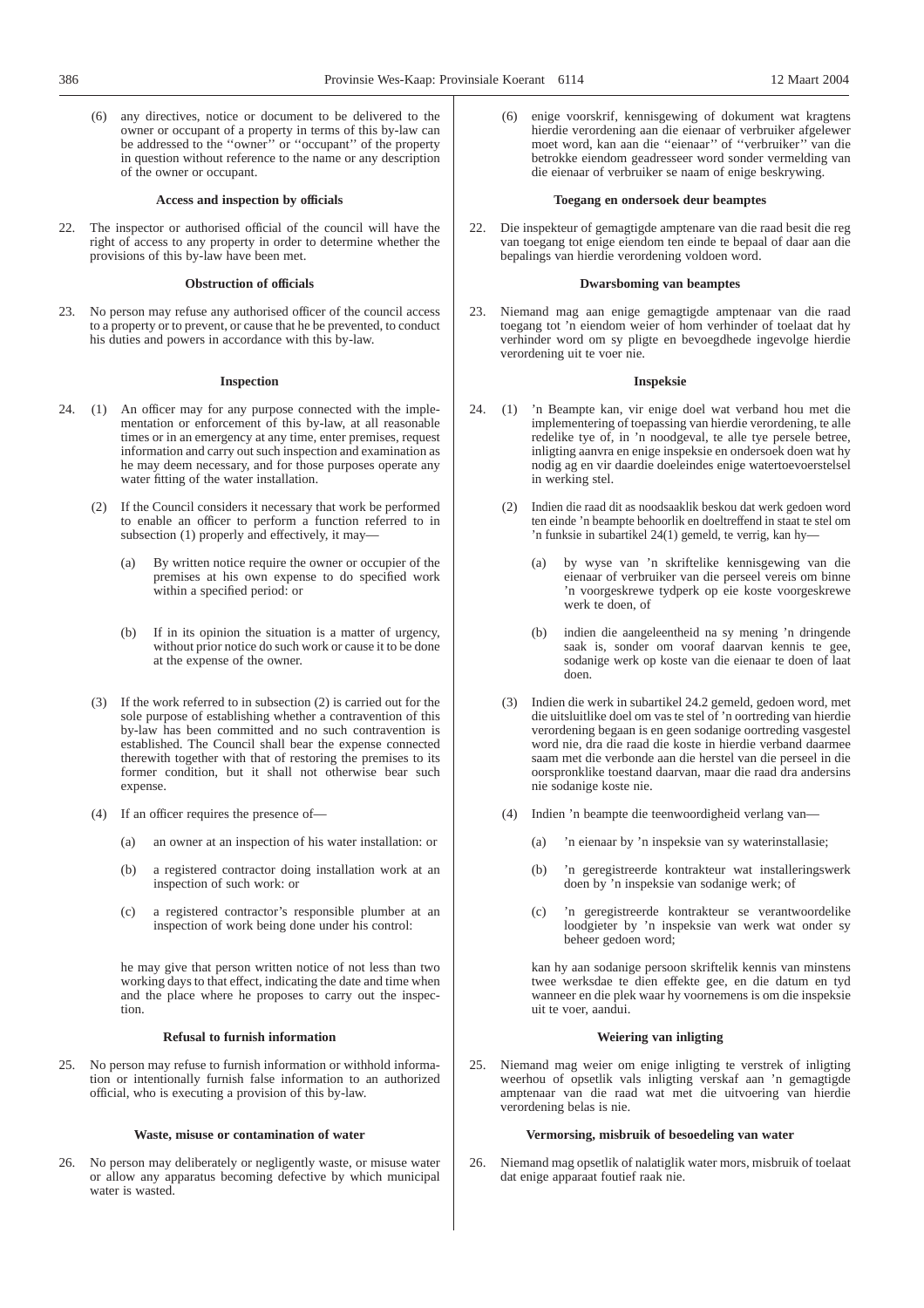27. No person shall commit an act which may cause pollution of any nature to water in a reservoir or other place owned, controlled by or vested in the council either in whole or in part, and used by it in connection with the supply of water, unless such act is specifically authorized by it in writing.

#### **Steps to prevent wastage**

- 28. (1) If water is wasted or misused or a leakage occurs, the owner or consumer must personally be advised in writing of the necessary steps to take to stop the wastage, misuse or leak.
	- (2) Should the owner or consumer fail to take the steps mentioned, a notice must be delivered to him wherein he is instructed to stop the waste, misuse or leakage within a specified period.
	- (3) If the owner or consumer still neglects or refuses to take the necessary steps, it is regarded as a contravention of this by-law and the council can further, without any redress against the council, cease the supply and/or arrange for the necessary repairs to the private distribution system at the cost of the owner or consumer, in which case the latter is also responsible for any levy as mentioned in the council's financial by-laws.

#### **Interruption and/or inadequate supply**

29. The council is not liable for any damage or compensation as a result of a lack in the quality of the water supplied, a failure to deliver water or any disruption in the supply.

## **No responsibility to maintain a specific water pressure**

30. The council is not obliged to maintain a specific pressure in its distribution system anywhere and at any time.

#### **Water supply to sites on higher levels**

31. No water shall be supplied to premises situated above a level that can be served by the normal pressure from the water main of the municipality unless the owner of such premises provides and maintains in a satisfactory manner at own cost a self-contained and automatically-controlled pumping system together with a tank capable of holding not less than half a day's supply of water for such premises. Such plant and storage tank may be inspected and the water supply from the tank tested chemically and bacterially as required by the local authority. The supply of water drawn from the water main to be metered on the supply of the pumping installation.

## **Overtaxing supply system**

32. If the council's supply system may become overtaxed it is the responsibility of the owner or consumer to take precautionary measures to supplement the supply from a reservoir or container or gravity tank or other methods approved by the city engineer in writing.

#### **Disruption in water supply system**

33. If the owner or consumer is dependent upon a continuous supply of municipal water it is his duty to provide for an interruption of at least 12 hours.

#### **Damage to council works**

- 34. (1) No person may damage any of the water-works of the council, commit any action, cause or allow it to be committed by which any well, borehole, windmill, source, fountain, stream, river, retaining wall, dam, reservoir, building, site or any equipment is damaged, harmed, weakened, disfigured or destroyed.
	- (2) Only an authorized official may concern himself in any way what so ever with any fire hydrant, tap, pipe reticulation, apparatus, pressure meter, water meter, pump or anything belonging to the council.

Niemand mag 'n handeling verrig wat besoedeling van enige aard kan veroorsaak ten opsigte van water in 'n reservoir of ander plek wat of in sy geheel of gedeeltelik in die besit is van, beheer word deur, of berus by die raad in verband met die voorsiening van water nie, tensy sodanige handeling spesifiek skriftelik deur die raad gemagtig word.

#### **Stappe ter voorkoming van vermorsing**

- 28. (1) Indien water vermors of misbruik word of 'n lekkasie ontstaan, moet die eienaar of verbruiker sonder versuim stappe doen om die vermorsing, misbruik of lekkasie stop te sit.
	- (2) Bly die eienaar of verbruiker in gebreke om die genoemde stappe te neem, moet 'n kennisgewing aan hom bestel word waarin hy gelas word om die vermorsing of misbruik of lekkasie binne 'n vasgestelde tydperk te staak.
	- (3) Versuim of weier die eienaar of verbruiker dan nog om die nodige stappe te doen, word dit as 'n oortreding van hierdie verordening geag en kan die raad boonop nog sonder enige verhaal teen die raad die toevoer staak of die nodige herstelwerk aan die privaat distribusiestelsel op koste van die eienaar of verbruiker laat doen in welke geval laasgenoemde ook nog aanspreeklik is vir enige heffing wat in die raad se finansiële verordeninge vermeld word.

#### **Onderbreking enlof onvoldoende toevoer**

29. Die raad is nie aanspreeklik vir enige skade of vergoeding as gevolg van 'n gebrek in die gehalte van die water wat gelewer word, 'n versuim om water te lewer of enige onderbreking in die toevoer nie.

#### **Geen verpligting om bepaalde waterdruk te handhaaf**

30. Die raad is nie verplig om op enige plek en tyd in sy distribusiestelsel 'n bepaalde druk te handhaaf nie.

#### **Watertoevoer na hoërliggende punte op persele**

31. Geen water word gelewer aan 'n perseel wat geleë is bo 'n hoogte wat deur die normale druk van die hoofleiding van die raad bedien kan word nie, tensy die eienaar van so 'n perseel 'n selfstandige en outomatiese pompstelsel, tesame met 'n tenk wat 'n voorraad water vir minstens 'n halwe dag se gebruik vir sodanige perseel kan hou, op eie koste kan verskaf en op 'n bevredigende wyse onderhou. Sodanige toerusting en opgaartenk, kan geïnspekteer word en die watervoorraad uit die tenk kan chemies en bakteries getoets word al na die plaaslike owerheid vereis. Die voorraad water wat uit die hoofleiding geneem word, word aan die toevoer van die pompinstallasie deur 'n meter geregistreer.

#### **Ooreising van toevoerstelsel**

32. Indien die raad se toevoerstelsel ooreis mag word, is dit die plig van 'n eienaar of verbruiker om op eie koste voorsorgmaatreëls te tref om die toevoer uit 'n reservoir of houer of swaartekragwatertenk of ander metode wat deur die stadsingenieur skriftelik goedgekeur is, aan te vul.

#### **Onderbreking in watertoevoerstelsel**

33. lndien 'n eienaar of verbruiker afhanklik is van 'n voortdurende toevoer van munisipale water is dit sy plig om voorsorg te tref vir 'n onderbreking van minstens 12 uur.

#### **Beskadiging van raad se werke**

- 34. (1) Niemand mag enige van die waterwerke van die raad beskadig of enige handeling verrig, laat verrig of toelaat dat dit verrig word waardeur enige put, boorgat, windpomp, bron, fontein, stroom, rivier, dwarswal, dam, reservoir, geboue, terrein of enige toerusting beskadig, benadeel, verswak, geskend of vernietig word nie.
	- (2) Slegs 'n gemagtigde amptenaar mag hom enigsins bemoei met enige brandkraan, kraan, pypgeleiding, apparaat, drukmeter, watermeter, pomp of iets dergeliks wat aan die raad behoort.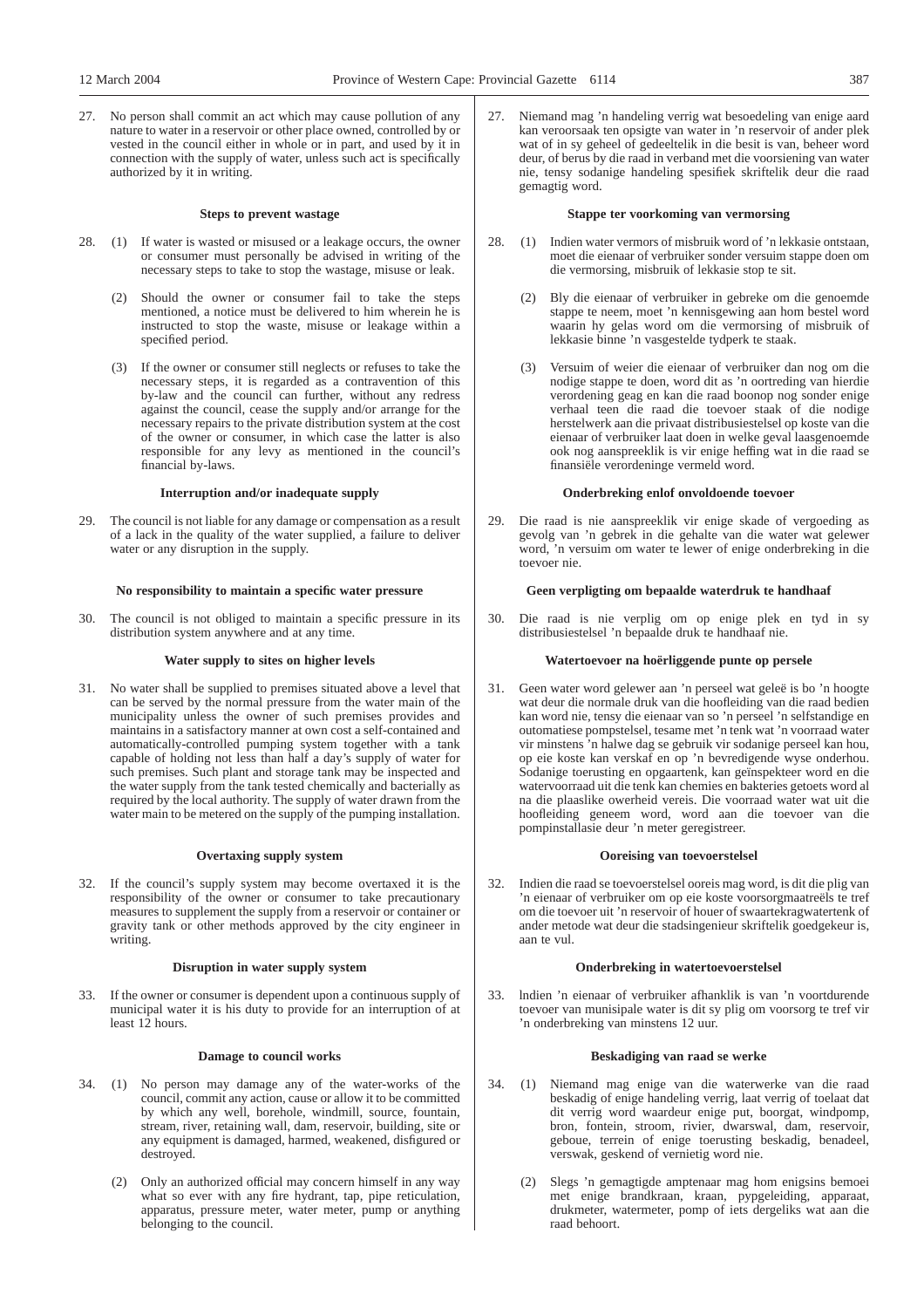## **Unauthorised connections**

35. Any person not abiding by the provisions of this by-law may not take any municipal water or allow it to be taken or make any connection or allow it to be made with the distribution of the council.

## **Unauthorised linking to water connection**

36. No person may make any linking coupled directly to the main supply by means of a pump or other similar equipment without the written consent of the city engineer. No appliance or machine which can cause vibrations in any pipe may be coupled directly to a connection.

#### **Consumer stopcock**

37. Each consumer or owner must install a stopcock at his own cost in his main supply pipeline in the consumer side of the meter, in a position approved by the city engineer and with which his entire supply of water to his property can be cut-off. The stopcock before the meter is out of bounds for the owner/public.

#### **Delay to repair private water distribution system**

- 38. (1) In the event of misuse, waste or excessive use or unnecessary leakage in a private distribution system, the authorized official can request the owner or consumer in writing to undertake the necessary repairs, including alterations or renewals within 7 days from serving thereof.
	- (2) If the owner or consumer delays to adhere to the request mentioned in subsection (1) hereof, the council can commission any licensed plumber or his own officials to undertake the necessary repairs or to execute the necessary alterations or renewals at the cost of the owner or consumer.

In addition the owner or consumer remains responsible for any levies of the council in terms of its financial regulations.

#### **Recovering of costs by council**

- 39. (1) In all cases where the council undertakes work in terms of this by-law for which costs can be recovered from a person and in respect of which no specific tariff is determined in this by-law, the costs are calculated in terms of this by-law or the Municipal Ordinance.
	- (2) Any costs in respect of the breaking up or repair to a street, or in the case of repairs to any property or land, can be added to the costs referred to in subsection (1) hereof.

#### **Vacation and occupation of property**

- 40. (1) Any owner or consumer to whom the council supplies water in terms of an agreement and who intends to vacate the premises and accordingly wishes that his responsibility be terminated, must give written notice thereof to the chief financial officer at least 6 days before date of vacation.
	- (2) If an owner or consumer fails to give notice in terms of subsection (1) he remains responsible for the consumption until notice is given accordingly.
	- (3) Owners or consumers intending to occupy a building or desiring a supply from the council, must similarly advise the chief financial officer in writing at least 6 days in advance and complete the prescribed contract with the council.

#### **Ongemagtigde aansluitings**

35. Iemand wat nie die bepalings van hierdie verordening nagekom het nie, mag nie van die munisipale water neem of laat neem of enige verbinding maak of laat maak met die raad se distribusiestelsel nie.

## **Ongemagtigde verbinding aan wateraansluiting**

36. Niemand mag sonder die skriftelike toestemming van die stadsingenieur, enige verbinding maak met 'n pomp of ander soortgelyke toerusting wat direk aan die hoofleiding gekoppel is nie. Geen toestel of masjien wat trillinge in enige waterpyp kan veroorsaak, mag direk aan die aansluiting gekoppel word nie.

#### **Verbruiker se afsluitkraan**

37. Elke verbruiker of eienaar moet op eie koste 'n afsluitkraan aanbring in sy hooftoevoerwaterpyp op sy eiendom aan die verbruikerskant van die meter op 'n plek wat deur die stadsingenieur goedgekeur is en waarmee die gehele toevoer van water na die eiendom afgesluit kan word. Die afsluitkraan voor die meter is buite perke vir die eienaar/publiek.

#### **Versuim om privaat waterdistribusiestelsel te herstel**

- 38. (1) In geval van misbruik of vermorsing of oormatige gebruik of onnodige lekkasie in 'n privaat waterdistribusiestelsel kan 'n gemagtigde amptenaar per skriftelike kennisgewing die eienaar of verbruiker versoek om binne 7 dae na diening daarvan die nodige herstelwerk insluitende verandering of vernuwing te verrig.
	- (2) lndien die eienaar of verbruiker versuim om aan die versoek vermeld in subartikel (1) hiervan te voldoen, kan die raad aan enige gelisensiee rde loodgieter of sy eie amptenare opdrag gee om op koste van die eienaar of verbruiker die nodige herstelwerk te verrig of die nodige verandering aan te bring.

Bowendien bly die eienaar of verbruiker aanspreeklik vir enige heffings van die raad ingevolge sy finansiële verordeninge.

#### **Verhaal van koste deur raad**

- 39. (1) In alle gevalle waar die raad werk ingevolge hierdie verordening onderneem waarvan die koste deur die raad van 'n persoon verhaal kan word, en ten opsigte waarvan geen bepaalde tarief in hierdie verordening vasgestel is nie, word die koste ooreenkomstig die bepalings van hierdie verordening of munisipale ordonnansie bepaal.
	- (2) By die koste vermeld in subartikel (1) hiervan kan enige onkoste in verband met die opbreek of regmaak van 'n straat of in verband met die herstel van enige eiendom of grond gevoeg word.

#### **Ontruiming en betrekking van eiendomme**

- 40. (1) Enige eienaar of verbruiker aan wie die raad kragtens ooreenkoms water voorsien wat van voorneme is om die eiendom te ontruim en dientengevolge verlang dat sy verantwoordelikheid beëindig word, moet minstens 6 dae voor die datum van ontruiming skriftelik daarvan aan die hoof-finansiële beampte kennis gee.
	- (2) Indien 'n eienaar of verbruiker in gebreke gebly het om kennis ooreenkomstig subartikel (1) te gee, bly hy aanspreeklik vir die verbruik totdat dienooreenkomstig kennis gegee is.
	- (3) Eienaars en verbruikers wat 'n eiendom wil betrek en veriang dat die raad aan hulle water moet voorsien, moet insgelyks minstens 6 dae vooruit skriftelik aan die hoof-finansiële beampte kennis gee en die voorgeskrewe kontrak vir voorsiening met die raad sluit.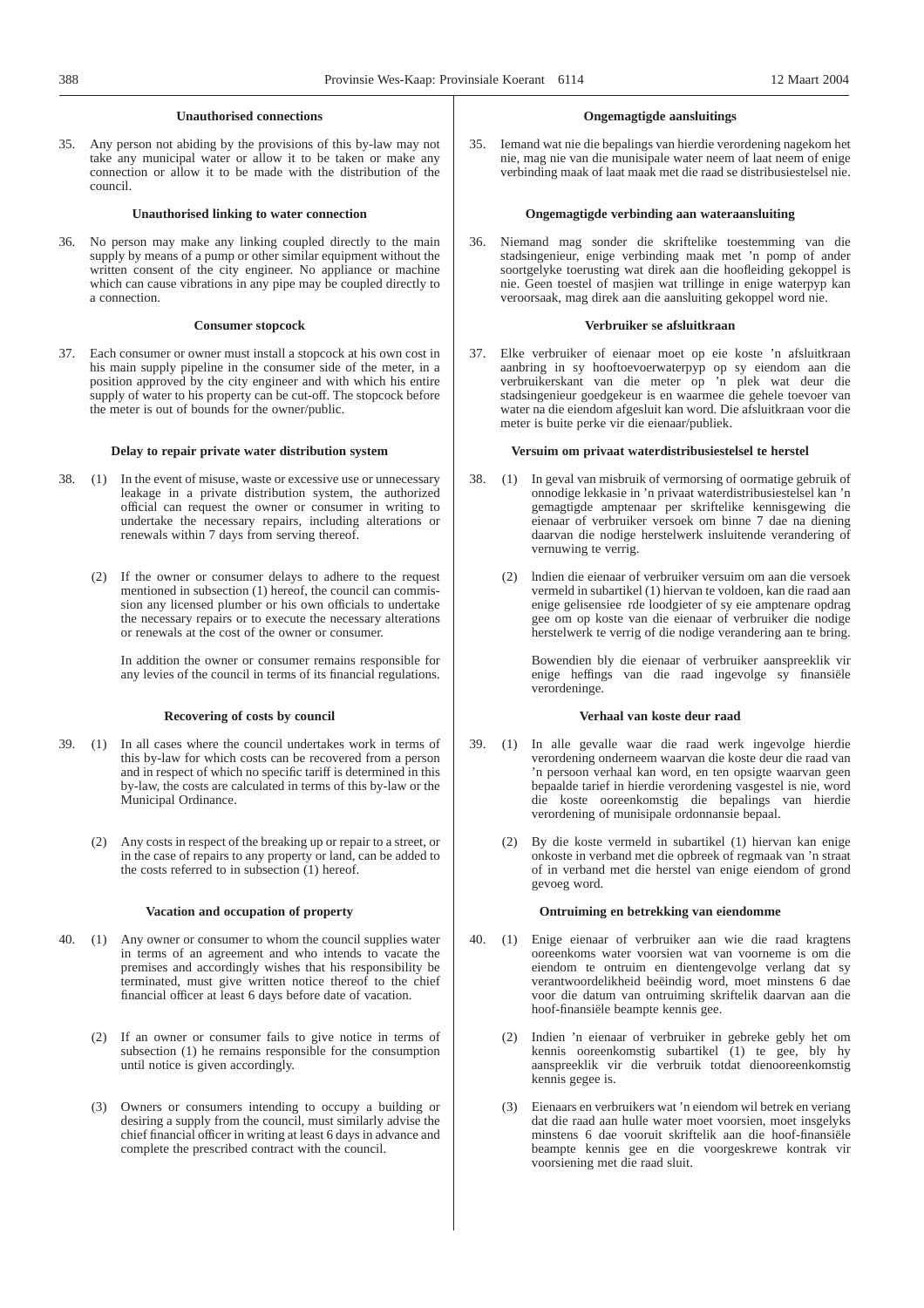## **Curtailing — water supply**

- 41. (1) The council reserves the right, without detriment to its rights to claim payment for water supplied to the owner or consumer, to cut off or refuse the supply as seen fit, if the consumer:
	- (a) fails to pay the amount owing to the council in terms of this by-law with the exception of consumers who qualify for an indigent subsidy in terms of the council's policy for indigent households;
	- (b) deliberately or negligently damages or allows a mainsupply, connection pipe-meter or any other equipment of the council utilized or able to be utilized in connection with the supply, to be damaged;
	- (c) contravenes any of this by-law;
	- (d) interfered with any equipment under the control of the council, used or enabled it to be used in connection with the supply or unnecessarily interferes, tampers with or allows it to be tampered with.
	- (2) The council is not responsible for any damage suffered by the owner or consumer as a result of cutting off the supply, if this was done in the bona fide belief that the latter is guilty of any of the transgressions mentioned in subsection  $(1)$ .
	- (3) Before the council resumes the supply to the owner or consumer, the latter must pay to the council the reconnection fee as determined by the council by special resolution as well as any monies due in terms of this by-law.

#### **Special agreement for water supply**

42. (1) Not any of these sections would however prevent the council supplying water to any owner or consumer in a way other than in terms of this by-law and to conclude a special agreement with any person in respect of the supply, or the quantity of water to be supplied, with the understanding that the provisions of such an agreement correspond with this by-law.

#### **Termination of agreement**

43. The council or the owner or consumer may at any time terminate an agreement in terms of this by-law in writing to one another at least 6 days before the intention to do so.

#### **Onus on consumer**

44. Any contravention of this by-law on the property of an owner or consumer is regarded as a contravention by the owner or consumer until he proves the contrary.

#### **Sale by consumer forbidden**

45. No owner or consumer may sell, exchange or provide any municipal water without the written consent of the council.

#### **Cutting-off of supply**

46. The city engineer may temporarily cut off the supply in any main supply or connection or linkage at any time to effect repairs or alterations to any system or apparatus.

## **lnkorting — watertoevoer**

- 41. (1) Die raad het die reg om sonder betaling van vergoeding en sonder benadeling van sy regte om betaling te eis vir water wat aan die eienaar of verbruiker verskaf is, die toevoer na goeddunke te staak of te weier indien so 'n verbruiker:
	- (a) versuim het om 'n bedrag ingevolge hierdie verordening aan die raad verskuldig te betaal; met die uitsondering van verbruikers wat ingevolge die raad se beleid vir deernishuishoudings, vir 'n deernissubsidie kwalifiseer.
	- (b) opsetlik, of nalatiglik 'n hoofgeleiding, aansluitingspypmeter of enige ander toerusting van die raad wat gebruik word of gebruik kan word in verband met voorsiening beskadig, laat beskadig of toelaat dat dit beskadig word;
	- (c) enige van die bepalings van hierdie verordening oortree; en
	- (d) met enige toerusting onder beheer van die raad wat gebruik word of gebruik kan word in verband met watervoorsiening gepeuter het of hom onnodig daarmee bemoei het of daaraan laat peuter het of toegelaat het dat daaraan gepeuter word.
	- (2) Die raad is nie aanspreeklik vir skade deur enige eienaar of verbruiker gely as gevolg van die afsny of beperking van die toevoer as dit gedoen is terwyl bona fide geglo is dat die eienaar of verbruiker hom aan enigeen van die vergrype in subartikel (1) vermeld, skuldig gemaak het.
	- (3) Voordat die raad die voorsiening van water aan sodanige eienaar of verbruiker hervat, moet laasgenoemde die heraansluitingsgeld soos deur die raad by spesiale besluit bepaal, asook enige bedrae ingevolge hierdie verordening verskuldig, aan die raad betaal.

## **Spesiale ooreenkomste vir watervoorsiening**

42. Geeneen van hierdie artikels word geag die raad te verhinder om water, waar omstandighede dit regverdig, aan enige eienaar of verbruiker te voorsien anders as ooreenkomstig hierdie verordening en vir die doeleindes 'n spesiale ooreenkoms met enige persoon aan te gaan met betrekking tot die voorsiening of die hoeveelheid water wat voorsien moet word; met dien verstande dat die bepalings van so 'n ooreenkoms sover moontlik met hierdie verordening moet ooreenkom.

#### **Beëindiging van ooreenkoms**

43. Die raad of die eienaar of verbruiker mag te enige tyd 'n ooreenkoms ingevolge hierdie verordening beëindig deur die ander party tot die ooreenkoms, minstens 6 dae vooruit skriftelik in kennis te stel van die voorneme om dit te doen.

#### **Onus op verbruiker**

44. Enige oortreding van hierdie verordening op die eiendom van 'n eienaar of verbruiker word beskou 'n oortreding deur die eienaar of verbruiker te wees totdat hy/sy die teendeel bewys het.

## **Verkoop deur verbruiker verbode**

45. Geen eienaar of verbruiker mag enige munisipale water behalwe met die skriftelike toestemming van die raad verkoop, verruil of verskaf nie.

#### **Afsluit van watertoevoer**

46. Die stadsingenieur mag te enige tyd tydelik die toevoer in enige hoofgeleiding of aansluiting of verbinding afsluit om herstelwerk of veranderinge aan enige geleiding of apparaat aan te bring.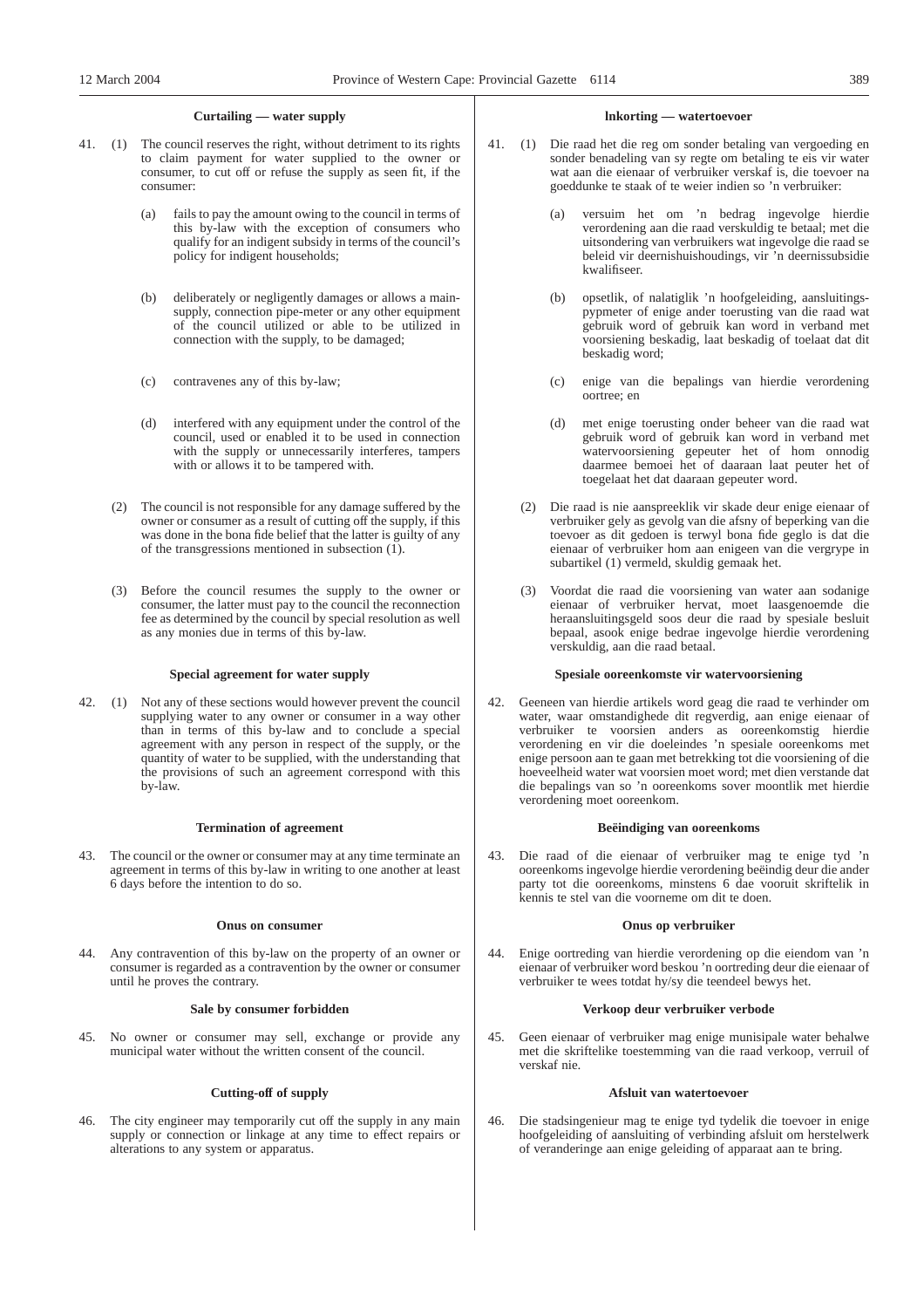## **Restriction, contamination and corrosion**

- 47. (1) Unless otherwise provided by this by-law, no pipe wherein water flows or can be lead may be laid in the same drain as any sewer, container, drain, manure hole or similar place or in any ground containing lime, ash, salt or acid waist or in any unsuitable ground liable to settlement or through, or under concrete where it could have a detrimental affect on pipe.
	- (2) In the event of a container, drainage pipe or any other place as aforementioned is in the unavoidable course of the pipe, such a pipe shall be passed through an exterior pipe of material approved by the council.

#### **Depth, cover and position of pipes**

- 48. (1) Pipes laid underground outside buildings must be at least 50cm below the surface or otherwise suitably protected against the weather or possible injury.
	- (2) Pipes inside buildings shall be sufficiently supported to prevent sagging and should be suitably protected against injury.

#### **Stand pipes and exterior pipes**

- 49. (1) Stand pipes or other pipes projecting above the ground and not otherwise secured to any structure shall be securely attached, anchored or affixed to avoid unnecessary movement.
	- (2) A hose pipe may only be coupled to the private distribution system of an owner or consumer on the consumer side of the stopcock.

#### **Underground containers**

50. No underground container for the collection or storing of municipal water intended for human consumption may be utilized.

#### **Special water restrictions**

- 51. (1) Council may limit or discontinue the provision of water supply services or the use of water where-
	- (a) national disaster or regional disasters cause disruptions in the provision of services; or
	- (b) sufficient water is not available for any other reason.
	- (2) Council may differentiate between types of consumers or areas within the municipal area.
	- (3) Council may determine the form and manner in which the limitation, discontinuance or use will apply.
	- (4) if the council should announce water restrictions in terms of section 4 of the Act on Water Services (No. 108 of 1997), any person using municipal water during the restricted hours or for any forbidden or other purposes specified by the council is guilty of a contravention of this by-law and action against such a person can be undertaken as follows:
		- (a) punishment as provided in section 54 of the Act on Water Services (No. 108 of 1997);
		- (b) suspension of water services until such a consumer has undertaken in writing that he will not again commit a similar offence and he compensated the council with the cost resulting from such action; and
		- (c) that the consumption occurred during the period during which the offence was committed, is assessed at a higher tariff as authorised by the council.

#### **Voorkoming, besoedeling en korrosie**

- 47. (1) Tensy hierdie verordening anders bepaal, mag geen pyp waarin munisipale water gelei word of gelei kan word in dieselfde voor as enige riool, houer, afvoerleiding, misgat, asput of dergelike plek of in enige grond wat kalk, as, sout- of suurafval bevat of oor of in enige ongeskikte grond wat moontlik sou kan insink of deur of onder beton waar dit 'n nadelige uitwerking op die pyp kan hê, gelê word nie.
	- Ingeval so 'n houer, afvoerleiding of enige ander plek soos hierbo genoem onvermydelik op die pad van die pyp lê, moet so 'n pyp deur 'n omhullende pyp van materiaal wat deur die raad goedgekeur is, gelê word.

#### **Diepte, deklaag en posisie van pype**

- 48. (1) Indien waterpyp buitekant geboue onder die grond aangelê moet word, moet dit minstens 50 cm onder die grondoppervlak gelê word of andersins behoorlik teen die weer of moontlike beskadiging beskerm word.
	- (2) Waterpype binne geboue moet voldoende gestut word om deursakking te voorkom en hulle moet behoorlik tot bevrediging van die stadsingenieur teen beskadiging beskerm word.

## **Staanpype en bogrondse pype**

- 49. (1) Staan- of ander pype wat bo die grond uitsteek, en nie andersins aan 'n struktuur vasgeheg is nie, moet stewig geanker of vasgemaak word sodat onnodige beweging uitgeskakel word.
	- (2) 'n Tuinslang mag slegs aan die privaat distribusiestelsel van 'n eienaar of verbruiker aan die verbruikerskant van die afsluitkraan gekoppel word.

#### **Ondergrondse houers**

50. Geen ondergrondse houer mag vir die opvangs of bewaring van munisipale water wat vir menslike gebruik bedoel is, gebruik word nie.

## **Spesiale waterbeperkings**

- 51. (1) Die raad kan die verskaffing van watervoorsiening of die gebruik van water beperk of staak waar:
	- (a) nasionale rampe of streeksrampe ontwrigting in die verskaffing van dienste veroorsaak;
	- (b) daar om enige ander rede nie voldoende water beskikbaar is nie.
	- (2) Die raad kan tussen tipes verbruikers of gebiede binne die Munisipale Grense differensieer.
	- (3) Die raad kan die vorm en wyse van beperking, staking of gebruik wat van toepassing sal wees, bepaal.
	- (4) Indien die raad ingevolge artikel 4 van die Wet op Waterdienste (Nr. 108 van 1997) waterbeperkings sou afkondig, is enige persoon wat munisipale water gedurende die verbode ure of vir verbode of ander doeleindes deur die raad gespesifiseer gebruik, skuldig aan 'n oortreding van hierdie verordening en kan daar soos volg teen so 'n persoon opgetree word:
		- (a) straf soos voorsien in artikel 54 van die Wet op Waterdienste (Nr. 108 van 1997);
		- (b) staking van waterdienste totdat so 'n verbruiker skriftelik onderneem het om hom nie weer aan 'n soortgelyke oortreding skuldig te maak nie en hy alle koste aan die raad vergoed het wat uit hierdie aksie voortgespruit het; en
		- (c) dat die verbruik gedurende die periode waarin die oortreding plaasgevind het, teen 'n hoër tarief soos deur die raad goedgekeur, aangeslaan word.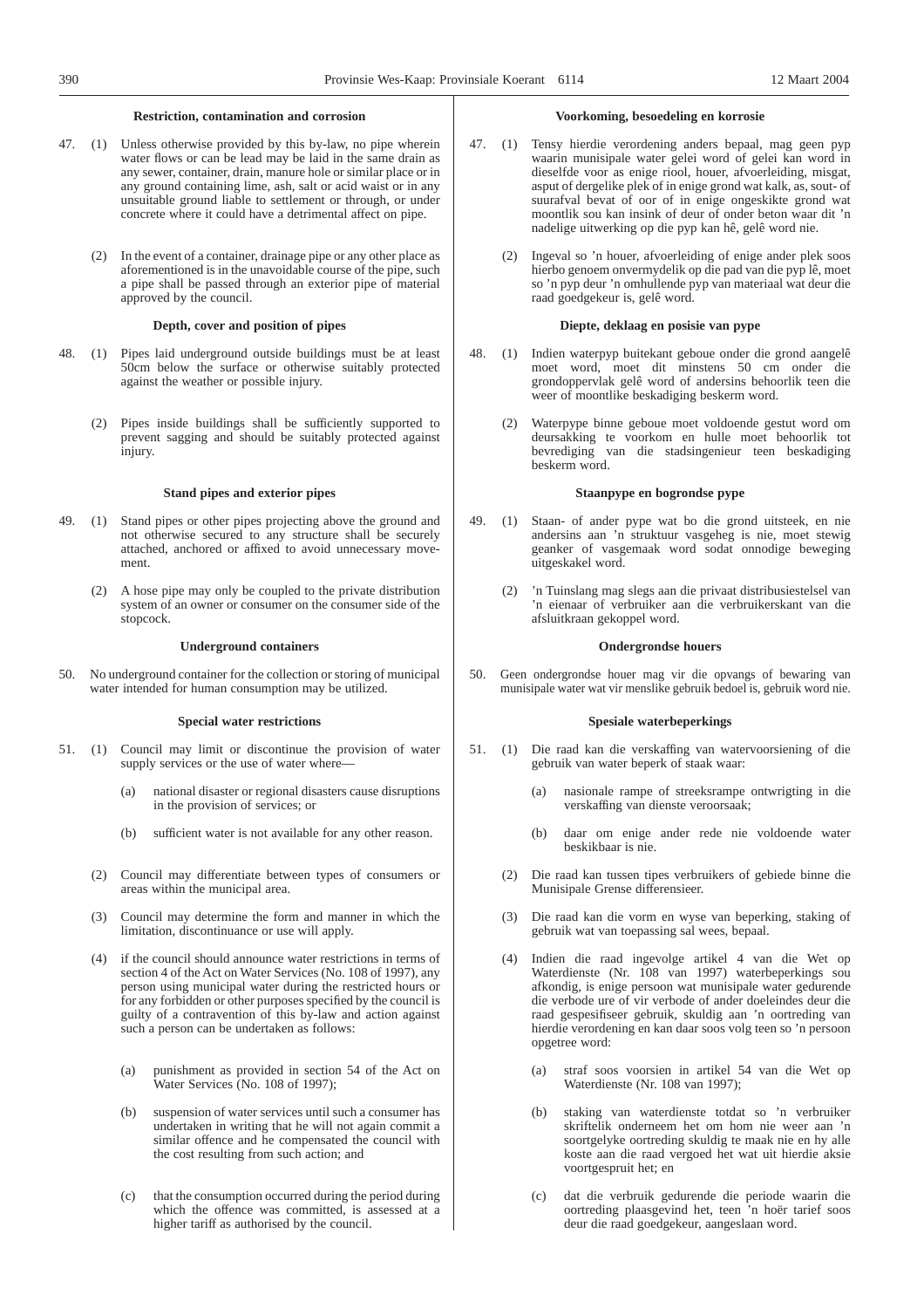## **Onus of proof in council records**

- 52. (1) The entries in the books of the council in respect of the quantity of water consumed are regarded as correct until the owner or consumer proves otherwise.
	- (2) It is not necessary for the person reading the meter or who made the entry to testify in order to confirm the accuracy of the reading or entry by producing the entry record in question.

#### **Metered and unmetered extinguisher-supply**

- 53. When an agreement for the supply of water is concluded between an owner or consumer and the council, one or two separate approved connections respectively for domestic use and for fire-extinguisher purposes, or an approved joint connection for the property for both domestic as well as fire-extinguisher purposes will be installed, with the understanding that:
	- (1) water supplied through a connection for domestic consumption a well as fire-extinguisher purposes on a property, whether collective or separate, will be fitted with meters provided the fire-extinguisher is coupled to a separate pipe-system and in no way to the domestic system;
	- (2) water from the fire-extinguisher is drawn solely for the combating of fire;
	- (3) if in the case where water for fire-fighting purposes is not metered and water is in fact used by an owner or consumer for another purpose, or a temporary or permanent connection is made with the unmetered fire-extinguisher system enabling water being used for a purpose other than combating a fire, then:
		- (a) it is a contravention of this by-law;
		- (b) the chief financial officer can debit the owner or consumer with an estimated consumption during the illegal connection with the unmetered fire-extinguisher system as he may determine; and
		- (c) the chief financial officer can compel the owner or consumer to pay the fees for the provision of a meter by the council metering all consumption, including that for combating fire on the property or site;
	- (4) the communal and separate connection is provided to the satisfaction of the city engineer;
	- (5) an owner or consumer may prefer requesting for a joint or separate connection through which all water consumed on the property is metered.

#### **Water-pressure gauge for fire-extinguisher system**

54. A pressure gauge in the main supply feed of the fire-extinguisher system, reflecting the water-pressure in kN/m<sup>2</sup> or kPa or Bar must be supplied, installed and maintained by and at the cost of the owner or consumer in a conspicuous and protected place on the property.

#### **Approval water fire-extinguisher system**

55. No water fire-extinguisher system may be linked to a connection for fire fighting purposes before the city engineer has certified in writing that the system has been satisfactorily installed in accordance with this by-law.

#### **Bewyslas inskrywings in raad se boeke**

- 52. (1) Die inskrywings in die boeke van die raad in verband met die hoeveelheid verbruikte water word as korrek beskou totdat die eienaar of verbruiker die teendeel bewys het.
	- (2) Dit is nie nodig vir die persoon wat die meter gelees het of die inskrywing gemaak het om te getuig ten einde die lesing of inskrywing deur voorlegging van die betrokke lesingsrekord te bewys nie.

#### **Gemeterde en ongemeterde brandblus-toevoer**

- 53. Wanneer 'n ooreenkoms vir die lewering van water tussen 'n eienaar of verbruiker met die raad gesluit is, sal een of twee goedgekeurde afsondelike aansluitings onderskeidelik vir huishoudelike verbruik en vir brandblusdoeleindes, of 'n goedgekeurde gemeenskaplike aansluiting vir die eiendom aangebring word vir beide huishoudelike verbruik sowel as vir brandblusdoeleindes, met dien verstande dat:
	- (1) water voorsien deur middel van 'n aansluiting vir huishoudelike verbruik sowel as vir brandblusdoeleindes, op die eiendom hetsy gesamentlik of afsonderlik van meters voorsien sal word, mits die brandblusstelsel op 'n afsonderlike pypstelsel gekoppel is en geensins met die huishoudelike stelsel verbind is nie;
	- (2) water van die brandblusstelsel slegs vir die bestryding van 'n brand op die eiendom getap mag word;
	- (3) indien die eienaar of verbruiker in 'n geval waar water vir brandblusdoeleindes nie gemeter is nie wel water vir 'n ander doel gebruik of 'n tydelike of permanente verbinding maak met die ongemeterde brandblusstelsel wat dit moontlik maak om water vir 'n ander doel as die bestryding van 'n brand te gebruik, dan;
		- (a) is dit 'n oortreding van hierdie verordening;
		- (b) kan die hoof-finansiële beampte die eienaar of verbruiker vir die geskatte verbruik tydens die verbinding met die ongemeterde brandblusstelsel soos deur hom bepaal, aanslaan; en
		- kan die hoof-finansiële beampte die eienaar of verbruiker verplig om die gelde te betaal vir die aanbring van 'n meter deur die raad wat alle water meet insluitende die vir brandbestryding op die eiendom of perseel.
	- (4) die gemeenskaplike of afsonderlike aansluiting tot bevrediging van die stadsingenieur aangebring word;
	- (5) 'n eienaar of verbruiker kan verkies om 'n gemeenskaplike of afsonderlike aansluiting aan te vra waardeur alle water wat op die eiendom gebruik, gemeet word.

#### **Waterdrukmeter vir brandblusstelsel**

'n Waterdrukmeter wat die waterdruk in kN/m<sup>2</sup> of Kpa of Bar in die hooftoevoergeleiding van die brandblusstelsel aantoon, moet aan die brandblusstelsel op 'n opvallende en beskutte plek binne die eiendom op die eienaar of verbruiker se koste voorsien, aangebring en in stand gehou word.

#### **Goedkeuring vir water-brandblusstelsel**

55. Geen water brandblusstelsel mag aan die aansluiting vir brandblusdoeleindes verbind word alvorens die stadsingenieur nie skriftelik gesertifiseer het dat die stelsel in ooreenstemming met hierdie verordening nie.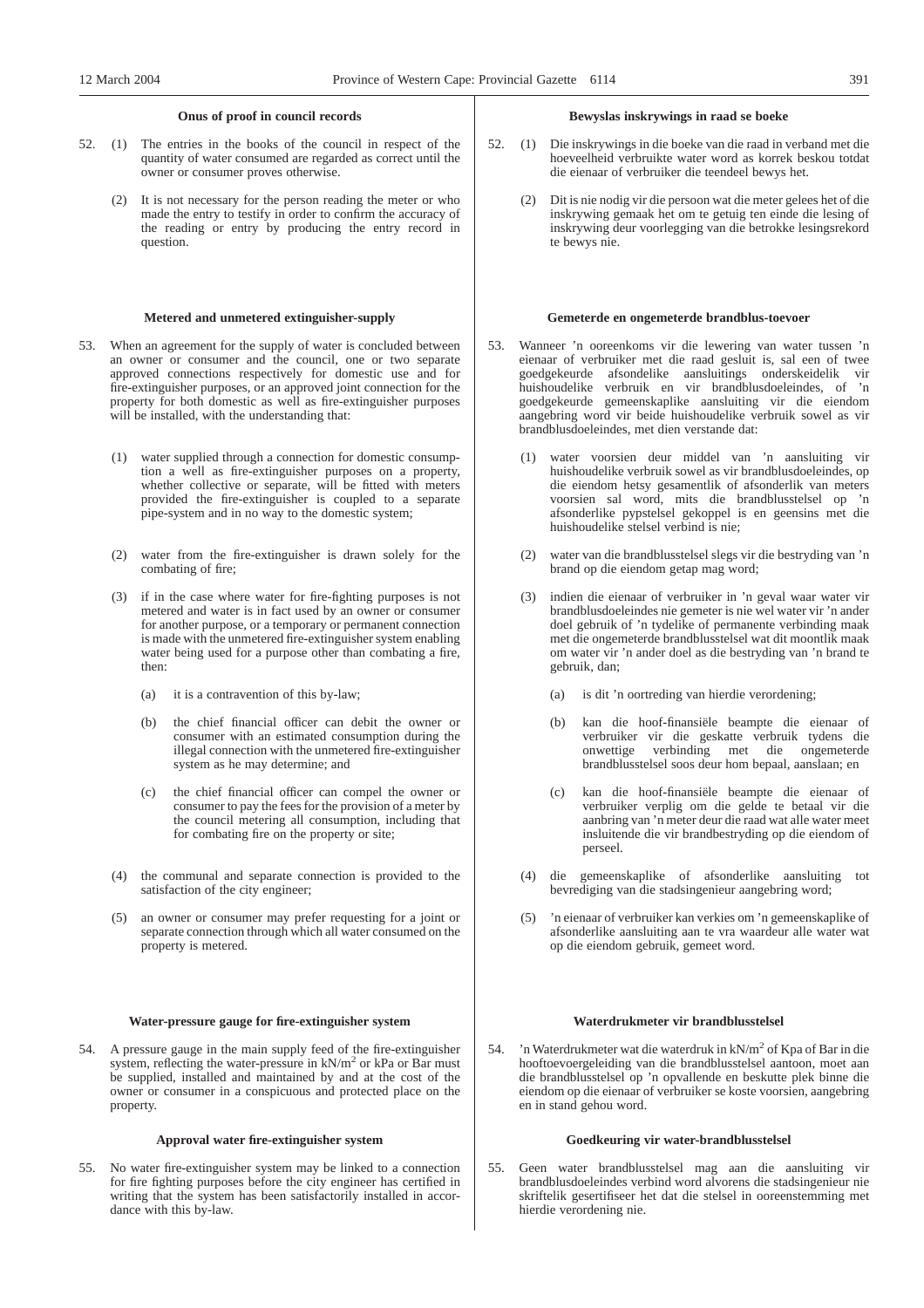## **Official documents**

56. An order, notice or document issued in terms of this by-law is deemed properly issued and valid if signed by the municipal manager, chief financial officer, city engineer or medical health officer.

#### **Penalty for infringements of by-law**

- 57. (1) Anyone transgressing any of the provisions of this by-law or neglects giving affect thereto is guilty of an offence and if found guilty punishable with a fine or imprisonment.
	- (2) Subject to a court order, a person must pay to the council any costs incurred, through the mediation of an attorney, to collect any amount due to the council by that person in terms of this by-law.

#### **Application of by-law**

- 58. This by-law applies to all properties, consumers or owners falling within the municipality, with the understanding that:-
	- (1) it is not expected from the owner or consumer to affect alterations or replacement of existing distribution systems which were legally in use on the property, immediately prior to the date of coming into force of this by-law, except in cases as defined in subsection (2).
	- (2) (a) if any appliance or a private distribution system is found by the city engineer in such a condition or position that wastage, excessive usage, abuse or able to cause incorrect reading or can damage or the medical health officer is of the opinion that contamination, pollution or a danger of pollution or contamination of municipal water is caused or can be caused, the council could without any claim by the owner or consumer against the council, cut off the supply and/or, compel the owner or consumer to affect the necessary replacement or alteration as stipulated in this by-law within 14 days after written notice by the city engineer or medical health officer;
		- (b) if the owner or consumer neglects to affect the necessary replacement or alteration, the council can have the work undertaken at the cost of the owner or consumer and to recover such expenditure, plus any levies in terms of the council's financial by-laws, from the owner of consumer. In any event, neglect or refusal to affect the replacement or alteration as instructed is a contravention of this by-law.

#### **Levies**

- 59. The following provisions will apply with the application of the tariffs:—
	- (1) if water is applied for different purposes without being metered separately, the levy is on the highest tariff scale as determined by the council for the purposes in question in the applicable case in question;
	- (2) the onus rests with the owner or consumer if he questions the determination of the tariff, and
	- (3) the applicable business tariff is applied unless a meter has

#### **Amptelike dokumente**

56. 'n Bevel, kennisgewing of dokument uitgereik ingevolge hierdie verordening is behoorlik van krag as dit deur die munisipale bestuurder, hoof-finansiële beampte, stadsingenieur, mediese gesondheidsbeampte of hulle gedelegeerdes onderteken is.

#### **Straf vir oortreding van verordening**

- 57. (1) Iedereen wat 'n bepaling van hierdie verordening oortree of in gebreke bly om daaraan te voldoen, is skuldig aan 'n misdryf en by skuldigbevinding strafbaar met 'n boete en/of gevangenisstraf.
	- (2) Behoudens 'n kostebevel van 'n hof, moet 'n persoon die koste wat die raad aangegaan het om deur bemiddeling van 'n prokureur enige bedrag wat deur sodanige persoon ingevolge hierdie verordening aan die raad verskuldig is, te verhaal, aan die raad vergoed.

#### **Toepassing van verordening**

- 58. Hierdie verordening is van toepassing op alle eiendomme, verbruikers en eienaars met dien verstande dat—
	- (1) van 'n eienaar of verbruiker nie vereis word om veranderinge aan of vervanging van bestaande distribusiestelsels wat wettig in gebruik was op die eiendom onmiddellik voor die datum van inwerkingtreding van hierdie verordening te maak nie behalwe in gevalle soos in subartikel (2) omskrywe is.
	- (2) (a) indien enige toestel of 'n privaat distribusiestelsel deur die stadsingenieur in so 'n toestand of posisie gevind dat dit vermorsing, buitensporige verbruik, misbruik of verkeerde meting kan veroorsaak of beskadig kan word of die mediese gesondheidsbeampte die mening toegedaan is dat dit besmetting, besoedeling of die gevaar van besmetting of besoedeling van munisipale water veroorsaak of kan veroorsaak, kan die raad, sonder enige verhaal deur die eienaar of verbruiker teen die raad die toevoer staak en/of die eienaar of verbruiker verplig om die nodige vervanging of verandering soos deur hierdie verordening bepaal binne 14 dae na skriftelike kennisgewing deur die stadsingenieur of mediese gesondheidsbeampte, aan te bring;
		- (b) indien die eienaar of verbruiker versuim om die nodige vervanging of verandering aan te bring, kan die raad die werk op koste van die eienaar of verbruiker laat doen en sodanige uitgawes plus enige heffings ooreenkomstig die raad se finansiële verordeninge van die eienaar of verbruiker verhaal. Bowendien is die versuim of weiering om die vervanging of verandering soos beveel aan te bring, 'n oortreding van hierdie verordening.

#### **Heffings**

- 59. Die volgende bepalings ten opsigte van aheffings, waar van toepassing, sal geld—
	- (1) indien water vir verskillende doeleindes aangewend word sonder dat dit afsonderlik gemeet word, is die heffing op die hoogste tariefskaal soos deur die raad bepaal vir die betrokke doeleindes in die onderhawige geval van toepassing;
	- (2) indien die eienaar of verbruiker die bepaling van die tarief in twyfel trek, rus die bewyslas op hom, of
	- (3) die toepaslike besigheidstarief word toegepas tensy 'n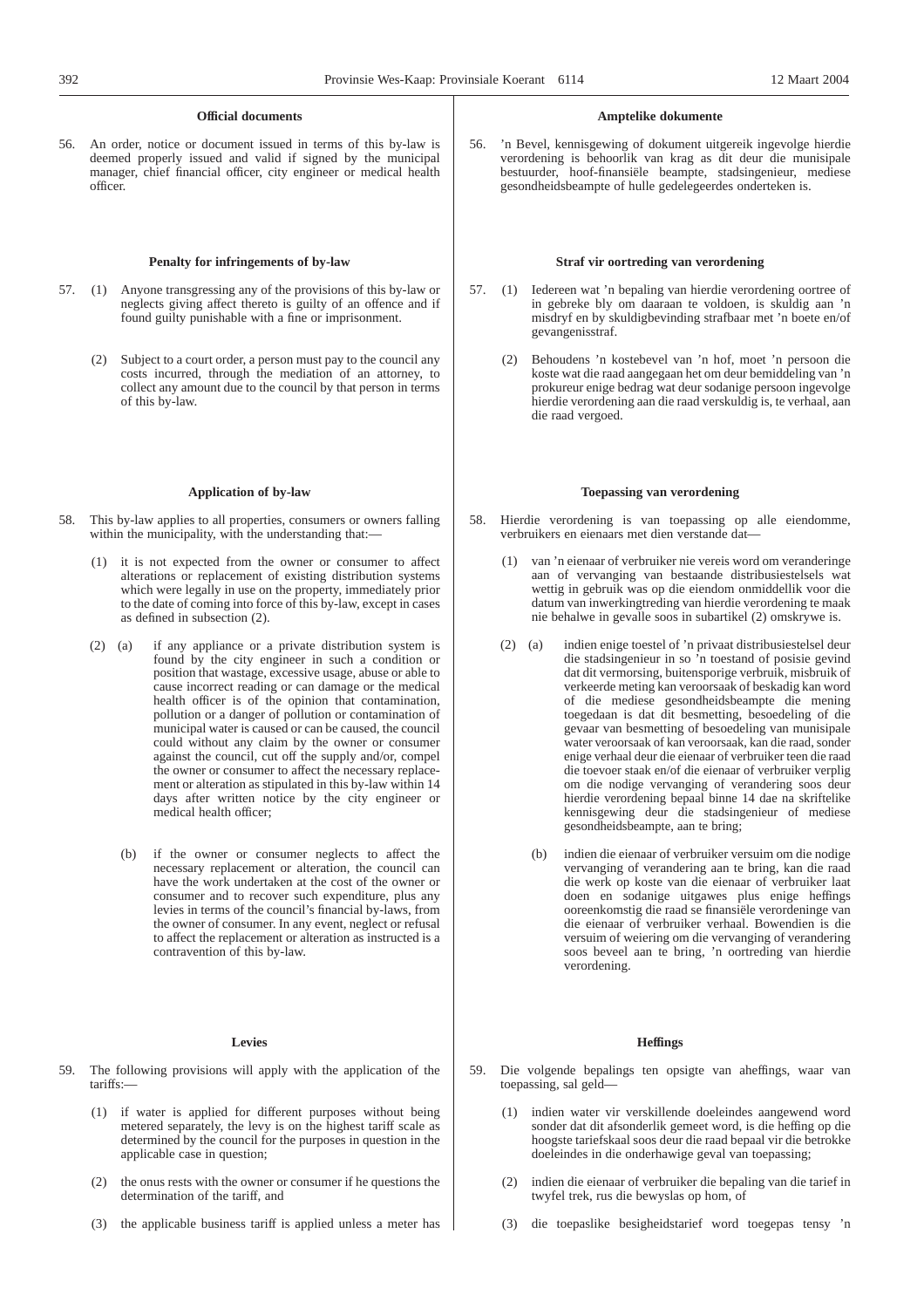been installed in respect of each residence supplied with water separately.

## **Showers, hand wash basins and public urinals**

- 60. (1) Three years after the promulgation of these by-laws the following may not be installed—
	- (a) a shower head with a maximum flow rate exceeding 10 litres per minute where the dynamic water pressure is more than 200 Kpa at the shower control valve, and where the plumbing is designed to balance the water pressures on the hot and cold water supplies to the shower control valve;
	- (b) a tap on a hand wash basin with a maximum flow rate that exceeds 6 litres per minute;
	- (c) a cistern, and related pan designed to operate with such cistern, where the cistern capacity is greater than 6 litres:
	- (d) a cistern intended for use that is not fitted with flushing devices allowing interruptible or multiple flushes, excluding a cistern with a capacity of 4,5 litres or less; and
	- (e) a urinal that is not user-activated.
	- (2) All flushing urinals that are not user-activated installed prior to the commencement of these by-laws, must be converted to user-activated urinals within three years of the promulgation of these by-laws.

#### **Car washing facilities and commercial laundry facilities**

61. A commercial vehicle washing facility or laundry facilities constructed after promulgation of these by-laws must be constructed and operated in such a manner that at least 50% of the water used by such facility is recycled for re-use in that facility.

#### **Surcharge**

62. A surcharge, as approved by the council, shall be added to each account not paid at the offices of council on or before the 15th day of each month following the month in respect of which the account was rendered, or the first day on which the offices of council is open if the 15th falls on a Saturday, Sunday or public holiday; with the understanding that a portion of a month for the application of this stipulation be regarded as a month.

#### **Liabilities and compensation**

63. The Council shall not be liable for damages or compensation arising from anything done by it terms of this by-law.

#### **Relaxation or waiver**

- 64. The Council may, in an individual case, relax or waive the requirements of a provision of this by-law upon such conditions as it may deem fit to impose, if it is of the opinion that the application or operation of that provision in that case would be so unreasonable as to cause substantial prejudice of a nature or degree which was not intended to flow from the enactment of the provision, and if it is of the opinion that either—
	- (a) the purpose for which the clause has been enacted has substantially been attained in that case or will be so attained upon compliance with the conditions imposes: or
	- (b) the need to attain that purpose is for any reason absent in that case.

#### **Prescribed charges**

65. The Council may, by special resolution, prescribe the charges payable under this by-law.

afsonderlike meter ten opsigte van elke wooneenheid wat afsonderlik van water voorsien word, geïnstalleer is.

#### **Storte, waskomme en openbare urinale**

- 60. (1) Drie jaar na die uitvaardiging van hierdie verordeninge mag die volgende nie aangebring word nie—
	- (a) 'n stortkop met 'n maksimum flou vloei tempo hoër as 10 liter per minuut waar die dinamiese waterdruk hoër is as 200kpa by die stort beheerklep en waar die loodgieter ontwerp is om die waterdruk te balanseer op die warm en koue water voorraad tot by die stort beheerklep;
	- (b) 'n kraan op die waskom met 'n maksimum vloei tempo wat 6 liter per minuut oorskry;
	- (c) 'n spoelbak en verwante pan ontwerp om sodanige spoelbak te bedien, waar die spoelbak kapasiteit hoër as 6 liter is nie;
	- (d) 'n spoelbak bedoel vir gebruik wat nie voorsien is van 'n spoel meganisme wat onderbrekende en veelvoudige vloei toelaat, uitsluitend 'n spoelbak met 'n kapasiteit van 4,5 liter of minder; en
	- (e) 'n urinaal wat nie gebruiker geaktiveerd is nie.
	- (2) Alle spoel urinale wat nie verbruiker geaktiveerd is nie geïnstalleer voor aanvang van hierdie verordeninge moet binne drie jaar van die uitvaardiging van hierdie verordeninge omskep word na gebruiker geaktiveerde urinale.

#### **Voertuig was fasiliteite en kommersiële wassery fasiliteite**

61. 'n Kommersiële voertuig-was fasiliteite of wassery fasiliteite opgerig na uitvaardiging van hierdie verordeninge moet opgerig en bedryf word op sodanige wyse dat ten minste 50% van die watergebruik by so 'n fasiliteit hersirkuleer word vir herverbruik in daardie fasiliteit.

#### **Toeslag**

'n Toeslag soos deur die raad goedgekeur, word gevoeg by elke rekening wat nie voor of op die 15de dag van die maand wat volg op die maand ten opsigte waarvan die rekening gelewer is, by die raad se kantore betaal is nie, of die eerste dag waarop die raad se kantore oop is, as die 15de op 'n Saterdag, Sondag of openbare feesdag val.

#### **Aanspreeklikheid en vergoeding**

63. Die raad is nie aanspreeklik vir skade of vergoeding wat voortspruit uit enigiets wat ingevolge hierdie verordening deur hom gedoen word nie.

#### **Verslapping of afstanddoening**

- 64. Die raad kan, in afsonderlike geval die vereistes van 'n bepaling van hierdie verordening verslap of daarvan afstand doen op die voorwaardes wat hy wenslik ag, indien hy van mening is dat die toepassing of werking van daardie bepaling in daardie geval so onredelik sou wees, dat dit wesenlike benadeling van 'n aard en omvang wat nie bedoel was om voort te vloei uit die verordening van die bepaling nie, sal veroorsaak, en indien hy van mening is dat of—
	- (a) die doel waarvoor die bepaling verorden is, in daardie geval wesenlik bereik is, of aldus bereik sal word by voldoening aan die gestelde voorwaardes; of
	- (b) die nodigheid om daardie doel te bereik om watter rede ook al, in daardie geval afwesig is.

#### **Voorgeskrewe heffings**

65. Die raad kan by spesiale besluit die heffings wat kragtens hierdie verordening betaalbaar is, voorskryf. 6629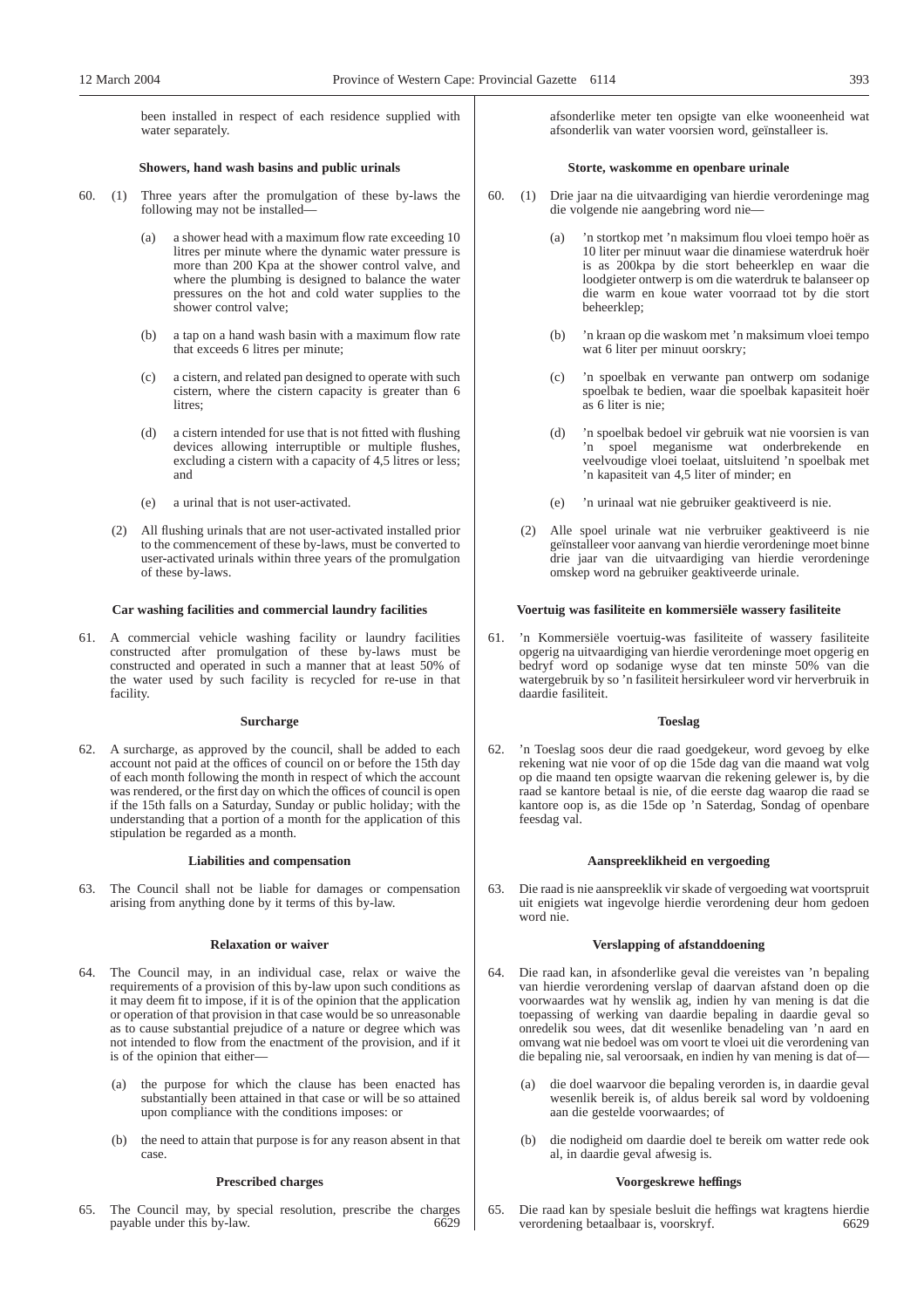# OVERSTRAND MUNICIPALITY

# GANSBAAI ADMINISTRATION

# GANSBAAI, ERF 102: CONSENT USE AND DEPARTURE

## (MN 8/2004)

Notice is hereby given in terms of the Gansbaai Scheme Regulations that an application for a consent use on erf 102, 35 Barnard Street, Gansbaai, was received in order to enable the applicants, Messrs Gouws, Pitzer & Co, to utilise a portion of the dwelling house they intend building on the erf, as a home office for their accountancy practice. Sufficient parking can be provided on the premises.

Notice is further given in terms of the provisions of section  $15(1)(a)(i)$ of the Land Use Planning Ordinance, 1985 (Ordinance 15 of 1985), that an application was received for a departure of clause 4.13.2 of the Gansbaai Scheme Regulations which determines that a home office is allowed to have only one non-occupying assistant. Messrs Gouws, Pitzer & Co applied to have four non-occupying assistants in total.

Further details of the application, as well as a diagram indicating the position of the erf, are open for inspection at the Municipal Office, Main Street, Gansbaai, during normal office hours.

Comments on or objections against the application should be lodged in writing, indicating the writer's erf number, with the undersigned on or before Tuesday, 13 April 2004. Reasons for objections must be given.

Illiterate persons are welcome to make verbal submissions to designated officials who will assist them to put their comments/ objections in writing.

F. Myburgh, Area Manager, P.O.Box 26, Gansbaai 7220.

12 March 2004. 6630

#### OVERSTRAND MUNICIPALITY

#### (GANSBAAI ADMINISTRATION)

#### (M.N. 7/2004)

#### ERF 994, GANSBAAI (BLOMPARK): APPLICATION FOR CONSENT USE

Notice is hereby given in terms of the provisions of the Zoning Scheme Regulations of the council promulgated in terms of section  $9(2)$  of the Land Use Planning Ordinance, 1985 (Ordinance 15 of 1985), that the council received an application for consent use for consideration from the owner of Erf 994, Madeliefie Street, Blompark, Gansbaai in order to conduct a shebeen on the property.

Full particulars of the proposal are open for inspection at the Municipal Offices, Main Road, Gansbaai, during normal office hours.

Written, legal and fully motivated objections/comments, if any, against the application, with the objector's property description, address and telephone number, must be lodged with the undersigned on or before Friday, 16 April 2004. Comments/objections may also be faxed to fax no. 028-384 0241. Persons who cannot write, can approach the town planning division of the Overstrand Municipality (Gansbaai Administration) during normal office hours where a staff member will assist such persons to transcribe their comments or objections. Late comments/ objections will not be considered.

F. Myburgh, Area Manager, Municipal Offices, Main Road, Gansbaai/ P.O. Box 26, Gansbaai 7220. 12 March 2004. 6631

# MUNISIPALITElT OVERSTRAND

## GANSBAAI ADMINISTRASIE

GANSBAAI, ERF 102: VERGUNNINGSGEBRUIK EN AFWYKING

## (MK 8/2004)

Kennis geskied hiermee ingevolge die bepalings van die Gansbaai Soneringskemaregulasies dat die Raad 'n aansoek ontvang het vir 'n vergunningsgebruik op erf 102, Barnardstraat 35, Gansbaai, ten einde die aansoekers, mnre Gouws, Pitzer & Kie, in staat te stel om 'n gedeelte van die woonhuis wat hulle beoog om op die erf op te rig, as 'n tuiskantoor vir hul rekenmeesterspraktyk aan te wend. Voldoende parkering kan op die perseel voorsien word.

Kennis geskied verder ingevolge die bepalings van artikel 15(1)(a)(i) van die Ordonnansie op Grondgebruikbeplanning, 1985 (Ordonnansie 15 van 1985) dat die Raad 'n aansoek ontvang het vir 'n afwyking van klousule 4.13.2 van die Gansbaai Skemaregulasies wat bepaal dat geen tuiskantoor meer as een nie-inwonende assistent mag hê nie. Aansoek word gedoen om in totaal vier nie-inwonende assistente te hê.

Nadere besonderhede van die aansoek, asook 'n diagram wat die ligging van die erf aantoon, lê ter insae by die Munisipale Kantoor, Hoofstraat, Gansbaai, gedurende normale kantoorure.

Kommentaar op of besware teen die aansoek moet skriftelik, met vermelding van die skrywer se erfnommer, by die ondergetekende ingedien word voor of op Dinsdag, 13 April 2004. Redes vir besware moet verstrek word.

Ongeletterde persone kan hul kommentaar/beswaar mondelings by die raad se kantoor aflê waar 'n personeellid sal help om die kommentaar/ beswaar op skrif te stel.

F. Myburgh, Areabestuurder, Posbus 26, Gansbaai 7220.

12 Maart 2004. 6630

## MUNISIPALITEIT OVERSTRAND

#### (GANSBAAI ADMINISTRASIE)

## (M.K. 7/2004)

#### ERF 994, GANSBAAI (BLOMPARK): AANSOEK OM VERGUNNINGSGEBRUIK

Kennis geskied hiermee ingevolge die bepalings van die Soneringskemaregulasies van die raad uitgevaardig kragtens artikel 9(2) van die Ordonnansie op Grondgebruikbeplanning, 1985 (Ordonnansie 15 van 1985), dat die raad 'n aansoek om vergunningsgebruik van die eienaar van Erf 994, Madeliefiestraat, Blompark, Gansbaai vir oorweging ontvang het, ten einde 'n sjebeen op die eiendom te mag bedryf.

Volledige besonderhede van die aansoek lê ter insae by die Munisipale Kantore, Hoofstraat, Gansbaai, gedurende normale kantoorure.

Skriftelike, regsgeldige en gemotiveerde besware/kommentaar, indien enige, teen die voorstel, met die beswaarmaker se eiendomsbeskrywing, adres en telefoonnommer, moet by die ondergetekende ingedien word voor of op Vrydag, 16 April 2004. Kommentaar/besware mag ook na faksnr. 028-384 0241 gefaks word. Persone wat nie kan skryf nie, kan die stadsbeplanningsafdeling van die Munisipaliteit Overstrand (Gansbaai Administrasie) tydens normale kantoorure nader waar 'n personeellid daardie persone behulpsaam sal wees deur hul kommentaar of besware op skrif te stel. Laat kommentaar/besware sal nie oorweeg word nie.

F. Myburgh, Areabestuurder, Munisipale Kantore, Hoofstraat, Gansbaai/ Posbus 26, Gansbaai 7220.

12 Maart 2004. 6631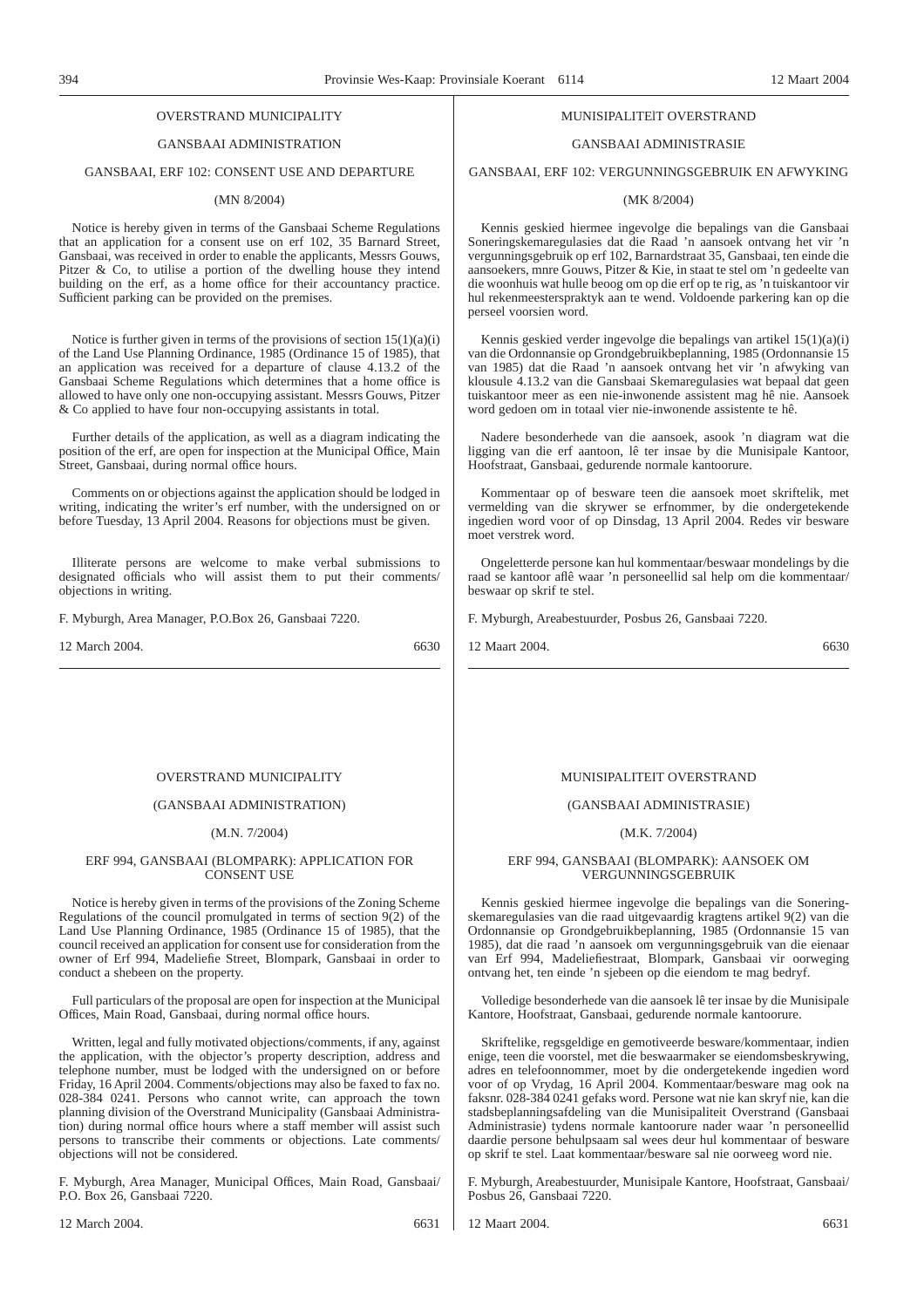## OVERSTRAND MUNICIPALITY

## STANFORD: PROPOSED SALE OF ERF 150

Notice is hereby given in terms of section 124 of Ordinance 20 of 1974 that the Council intends selling erf 150, Stanford to Broadbill Trading 8 CC for the purpose of utilizing the property as parking facilities.

Further details of the proposed alienation, as well as a diagram indicating the position of the erf, may be obtained from the Municipal Offices during normal office hours. (Enquiries Mrs PH Ferreira — tel.  $(028)$  341  $0640$ ).

Any comments on the proposal must reach the undersigned on or before Thursday, 15 April 2004.

Any person who is unable to write may submit their objection verbally to the Council's offices where they will be assisted by a staff member to put their comments in writing.

J. F. Koekemoer, Municipal Manager, Municipal Offices, P.O. Box 84, Stanford.

Notice No. 5/2004 12 March 2004. 6632

## SALDANHA BAY MUNICIPALITY

## APPLICATION FOR DEPARTURE ON ERF 852, PATERNOSTER (STRANDLOPER STREET)

Notice is hereby given that Council received an application for:

- i) a departure on Erf 852, Paternoster, in terms of Section 15 of the Ordinance on Land Use Planning (No 15 of 1985), in order to allow for the conversion of the existing dwelling into a semi-detached dwelling (2 units); and
- ii) the subdivision of Erf 852, Paternoster, in terms of Section 24(1) of the Land Use Planning Ordinance (No 15 of 1985).

Details are available for scrutiny at the Municipal Manager's office, Buller Centre, Main Street, Vredenburg, during the hours 08:00-13:00 and 13:30-16:30, Mondays to Fridays. Enquiries: N Colyn

Objections/comment to the proposal, with relevant reasons, must be lodged in writing, with the Municipal Manager, Private Bag X12, Vredenburg, 7380, before 19 April 2004.

Municipal Manager.

12 March 2004. 6633

#### SALDANHA BAY MUNICIPALITY

CLOSURE OF OPEN SPACE, REZONING AND SUBDIVISION OF A PORTION OF ERF 3643, LANGEBAAN

Notice is hereby given that due to the re-layout of erven 5641 and 5642, Langebaan Council is of the intention to

- (i) rezone a portion of erf 3643, Langebaan from Public Open Space to Business Zone I in terms of the provisions of Section 17(1) of the Land Use Planning Ordinance [Ordinance No 15 of 1985] and to close the Public Open Space in terms of the provisions of Section 124 of the Municipal Ordinance [Ordinance No 20 of 1974]; and
- (ii) subdivide the portion in (i) and consolidate it with the newly created erven in terms of the provisions of Section 24(1) of the Land Use Planning Ordinance [Ordinance No 15 of 1985].

Details are available at the Municipal Manager's office at Buller Centre, 15 Main Road, Vredenburg, weekdays 08:00-13:00 and 13:30- 16:30. Enquiries: M E Mans.

Objections, if any, with reasons must be lodged in writing to the undersigned not later than Monday, 23 March 2004.

L. A. Scheepers, Municipal Manager.

N/2/04 12 March 2004. 6634

## MUNISIPALITEIT OVERSTRAND

## STANFORD: VOORGESTELDE VERKOOP VAN ERF 150

Kennis geskied hiermee kragtens artikel 124 van Ordonnansie 20 van 1974 dat die Raad van voorneme is om erf 150, Stanford aan Broadbill Trading 8 CC te verkoop met die doel om die erf vir parkering aan te wend.

Verdere besonderhede van die voorstel mag by die Munisipale Kantore gedurende normale kantoorure verkry word. (Navrae mev PH Ferreira tel. (028) 341 0640).

Enige kommentaar op die voorstel moet die ondergetekende voor of op Donderdag, 15 April 2004 bereik.

Enige persoon wat nie kan skryf nie kan sy beswaar mondelings by die Raad se kantoor aflê waar 'n personeellid sal help om die kommentaar op skrif te stel.

J. F. Koekemoer, Munisipale Bestuurder, Munisipale Kantore, Posbus 84, Stanford.

Kennisgewing Nr. 5/2004 12 Maart 2004. 6632

## MUNISIPALITEIT SALDANHABAAI

## AANSOEK OM AFWYKING OP ERF 852, PATERNOSTER (STRANDLOPERSTRAAT)

Kennis geskied hiermee dat die Raad 'n aansoek ontvang het vir:

- i) 'n afwyking op Erf 852, Paternoster, ingevolge Artikel 15 van die Ordonnansie op Grondgebruikbeplanning (Nr 15 van 1985), ten einde die bestaande woonhuis in 'n skakelhuis (2 wooneenhede) te omskep; en
- ii) die onderverdeling van Erf 852, Paternoster, ingevolge Artikel 24(1) van die Ordonnansie op Grondgebruikbeplanning (Nr 15 van 1985).

Nadere besonderhede lê ter insae by die Munisipale Bestuurder se kantoor, Bullersentrum, Hoofstraat, Vredenburg, gedurende die ure 08:00-13:00 en 13:30-16:30, Maandae tot Vrydae. Navrae: N Colyn.

Besware/kommentare ten opsigte van die aansoek, tesame met betrokke redes, moet skriftelik voor 19 April 2004 by die Munisipale Bestuurder, Privaatsak X12, Vredenburg, 7380, ingedien word.

Munisipale Bestuurder.

12 Maart 2004. 6633

## MUNISIPALITEIT SALDANHABAAI

## SLUITING VAN OOPRUIMTE, HERSONERING EN ONDERVERDELING VAN GEDEELTE VAN ERF 3643, LANGEBAAN

Kennisgewing geskied hiermee van die raad se voorneme om as gevolg van die heruitleg van erwe 5641 en 5642, Langebaan, 'n gedeelte van Erf 3643, Langebaan

- (i) ingevolge die bepalings van Art 17(1) van die Ordonnansie op Grondgebruikbeplanning [Ordonnansie nr 15 van 1985] te hersoneer vanaf Publieke Oopruimte na Sakesone I en die gedeelte Publieke Oopruimte ingevolge die bepalings van Art 124 van die Munisipale Ordonnansie [Ordonnansie nr 20 van 1974] te sluit; en
- (ii) die gedeelte in (i) ingevolge die bepalings van Art 24(1) van die Ordonnansie op Grondgebruikbeplanning [Ordonnansie nr 15 van 1985] onder te verdeel en met die nuut geskepte erwe te konsolideer.

Nadere besonderhede lê ter insae by die Munisipale Bestuurder se kantoor te Bullersentrum, Hoofstraat 15, Vredenburg, weeksdae 08:00- 13:00 en 13:30-16:30. Navrae: M E Mans.

Besware met redes indien enige moet ondergetekende op die laatste op Maandag, 23 Maart 2004 bereik.

L. A. Scheepers, Munisipale Bestuurder.

K/2/04 12 Maart 2004. 6634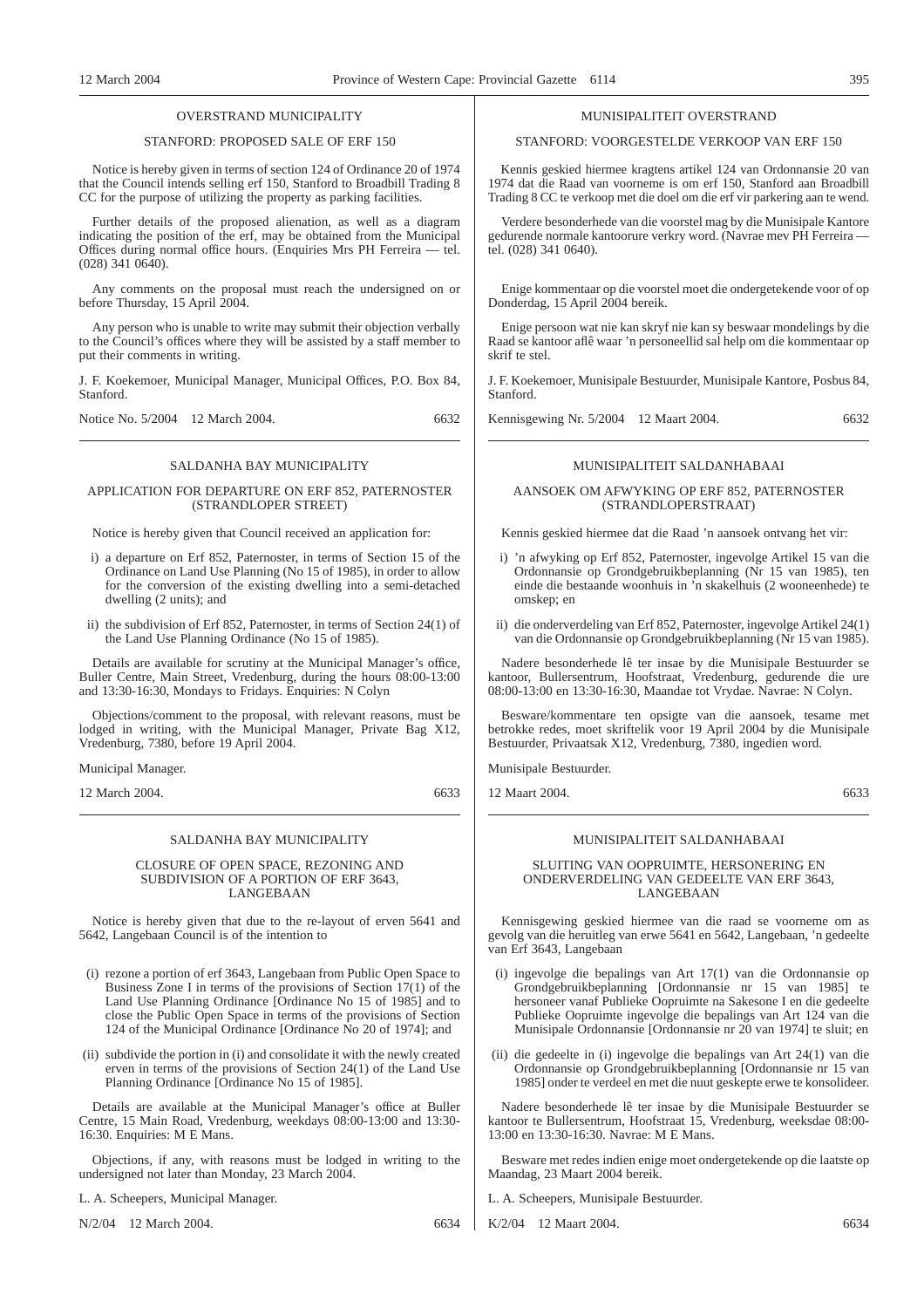## SALDANHA BAY MUNICIPALITY

## REZONING AND SUBDIVISION OF A PORTION OF ERF 2814, SHELLEY POINT, ST HELENA BAY

Notice is hereby given that Council received an application for the:

- i) rezoning of a portion of Erf 2814, St Helena Bay, in terms of Section 17(1) of the Land Use Planning Ordinance (No 15 of 1985), from Subdivisional Area to General Residential Zone, Single Residential and Public Open Space;
- ii) subdivision of a portion of Erf 2814, St Helena Bay, in terms of Section 24(1) of the Land Use Planning Ordinance (No 15 of 1985), in order to develop phase 5, consisting of 86 residential erven, 2 group housing erven, streets and public open spaces.

Details are available at the Municipal Manager's office at Buller Centre, Main Street, Vredenburg. Weekdays: 08:00-13:00 and 13:30- 16:30.

Enquiries: J Benjamin. Objections with relevant reasons must be lodged in writing, before 19 April 2004.

Municipal Manager.

12 March 2004. 6635

## MUNISIPALITEIT SALDANHABAAI

HERSONERING EN ONDERVERDELING VAN 'N GEDEELTE VAN ERF 2814, SHELLEY PUNT, ST HELENABAAI

Kennis geskied hiermee dat die Raad 'n aansoek ontvang het vir die:

- i) hersonering van 'n gedeelte van Erf 2814, St Helenabaai, ingevolge Artikel 17(1) van die Ordonnansie op Grondgebruikbeplanning (Nr 15 van 1985), vanaf Onderverdelingsgebied na Groepbehuising, Enkelwoning en Publieke Oop Ruimte;
- ii) onderverdeling van 'n gedeelte van Erf 2814, Shelley Point, St Helenabaai, ingevolge Artikel 24(1) van die Ordonnansie op Grondgebruikbeplanning (Nr 15 van 1985), ten einde fase 5 te<br>ontwikkel, bestaande uit 86 residensiële erwe. 2 ontwikkel, bestaande uit 86 residensiële erwe, 2 groepbehuisingspersele, strate en publieke oopruimtes.

Nadere besonderhede lê ter insae by die Munisipale Bestuurder se kantoor te Bullersentrum, Hoofstraat, Vredenburg. Weeksdae: 08:00- 13:00 en 13:30-16:30.

Navrae: J Benjamin. Besware met relevante redes, moet skriftelik voor 19 April 2004 ingedien word.

Munisipale Bestuurder.

12 Maart 2004. 6635

## STELLENBOSCH MUNICIPALITY

## OFFICIAL NOTICE: APPLICATION FOR REZONING

Notice is hereby given in terms of section 17(2) of the Land Use Planning Ordinance, 1985 (No 15 of 1985) that an application for a rezoning as set out below has been submitted to the Stellenbosch Municipality and that it can be viewed at the Municipal office at Plein Street, Stellenbosch (Telephone: 021-808 8111) during office hours from 8:00 till 13:00.

*Property:* Farm Chanteclair Estate No. 1108/19, Paarl Division.

*Applicant:* The Survey Partnership

*Owner:* Chanteclair Estate (Pty) Ltd

*Location:* ±1 km south of Franschhoek, with access off Minor Road 71 (Middagkrans).

*In Extent:* 8,7836 ha

*Proposal:* The rezoning of  $\pm 57$  m<sup>2</sup> of the property from Residential Zone V to Agricultural Zone I.

The rezoning of  $\pm$ 71 m<sup>2</sup> and  $\pm$ 4 m<sup>2</sup> of the property from Agricultural Zone I to Residential Zone V, in order to convert and utilize an existing studio ( $\pm$  71 m<sup>2</sup>2) and outside area of the Homestead ( $\pm$  4 m<sup>2</sup>) for guesthouse purposes.

Motivated objections and/or comments can be lodged in writing to the Municipal Manager, Stellenbosch Municipality, P.O. Box 17, Stellenbosch, 7599 before or on 13 April 2004.

(ref: 1108/19(P) Notice No. 35) 12 March 2004. 6636

## MUNISIPALITEIT STELLENBOSCH

AMPTELIKE KENNISGEWING: AANSOEK OM HERSONERING

Kennis geskied hiermee ingevolge artikel 17(2) van die Ordonnansie op Grondgebruikbeplanning, 1985 (Nr 15 van 1985) dat 'n aansoek om hersonering soos hieronder uiteengesit by die Munisipaliteit Stellenbosch ingedien is en dat dit gedurende kantoorure vanaf 8:00 tot 13:00 ter insae is by die Munisipale kantoor te Pleinstraat, Stellenhosch (Telefoon: 021-808 8111).

*Eiendom:* Plaas Chanteclair Estate Nr. 1108/19, Afdeling Paarl.

*Aansoeker:* The Survey Partnership

*Eienaar:* Chanteclair Estate (Pty) Ltd

*Ligging:* ±1 km suid van Franschhoek, met toegang vanaf Ondergeskiktepad 71 (Middagkrans).

*Grootte:* 8,7836 ha

*Voorstel:* Die hersonering van  $\pm 57$  m<sup>2</sup> van die eiendom vanaf Residensiële Sone V na Landbousone I.

Die hersonering van  $\pm 71$  m<sup>2</sup> en  $\pm 4$  m<sup>2</sup> van die eiendom vanaf Landbousone I na Residensiële Sone V, ten einde 'n bestaande studio  $(\pm 71 \text{ m}^2)$  en buite area van die Homestead  $(\pm 4 \text{ m}^2)$  te omskep en aan te wend vir gastehuis doeleindes.

Gemotiveerde besware en/of kommentaar kan skriftelik by die Munisipale Bestuurder, Munisipaliteit Stellenbosch, Posbus 17, Stellenbosch, 7599 voor of op 13 April 2004 ingedien word.

(verwys: 1108/19(P) Kennisgewing Nr. 35) 12 Maart 2004. 6636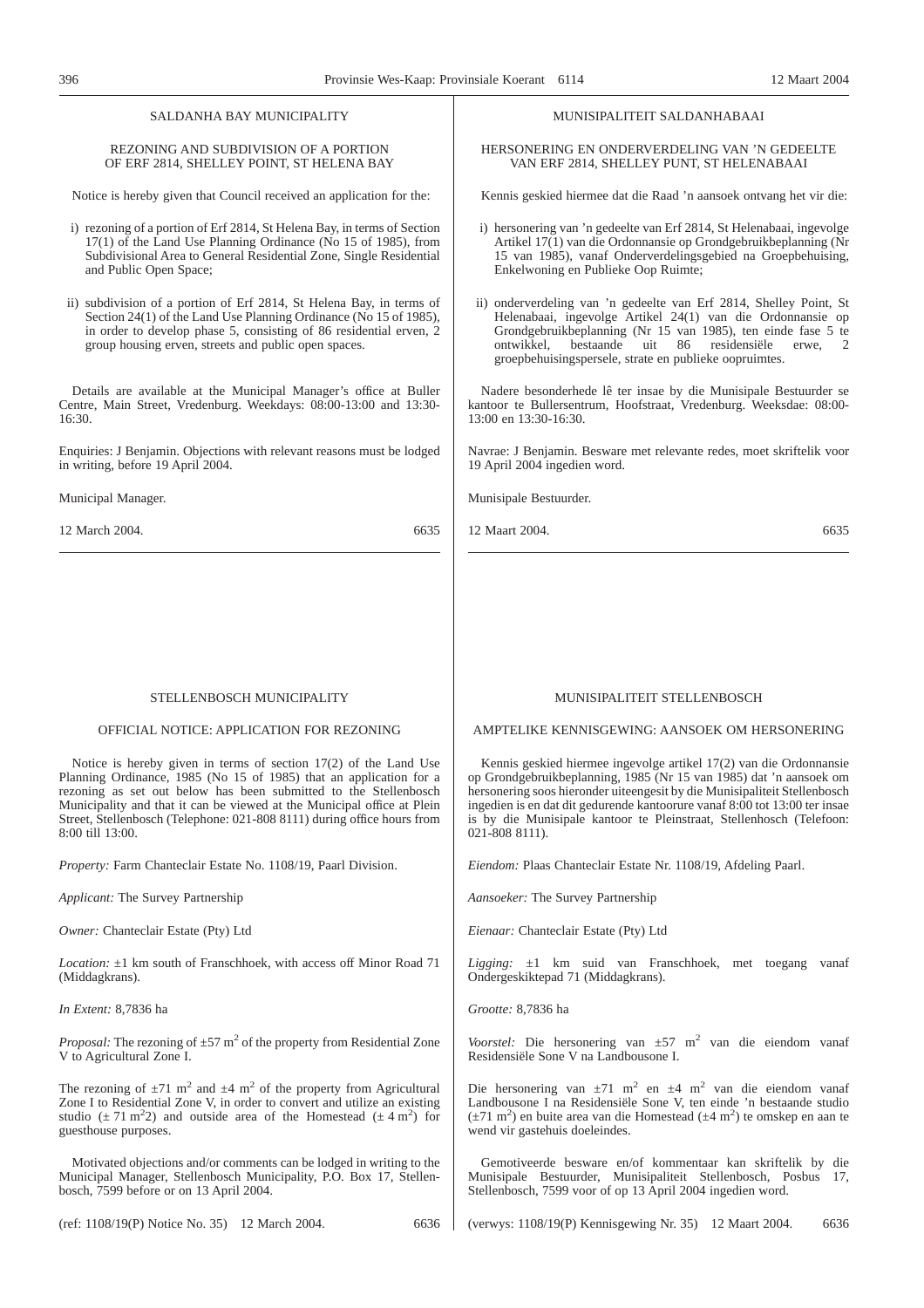#### STELLENBOSCH MUNICIPALITY

## OFFICIAL NOTICE: APPLICATION FOR REZONING

Notice is hereby given in terms of section 17(2) of the Land Use Planning Ordinance, 1985 (No 15 of 1985) that an application for a rezoning as set out below has been submitted to the Stellenbosch Municipality and that it can be viewed at the Municipal office at Plein Street, Stellenbosch (Telephone: 021-808 8111) during office hours from 8:00 till 13:00.

*Property:* Farm Basse Provence No. 1066, Paarl Division.

*Applicant:* Silver Charm Inv. 96 (Pty) Ltd

*Owner:* Silver Charm Inv. 96 (Pty) Ltd

*Location:* ±2 km north-west of Franschhoek, with access off Main Road Nr. 191 (R45 — Franschhoek/Paarl).

#### *In Extent:* 19,1100 ha

*Proposal:* The rezoning of  $\pm 100$  m<sup>2</sup> of the property from Agricultural Zone I to Residential Zone V, in order to convert an existing outbuilding into a 2 bedroom guest house, living room and kitchen.

Motivated objections and/or comments can be lodged in writing to the Municipal Manager, Stellenbosch Municipality, P.O. Box 17, Stellenbosch, 7599 before or on 13 April 2004.

|  |  |  | (ref: 1066(P) Notice No. 34) 12 March 2004. | 6637 |
|--|--|--|---------------------------------------------|------|
|--|--|--|---------------------------------------------|------|

## STELLENBOSCH MUNICIPALITY

## OFFICIAL NOTICE: APPLICATION FOR SUBDIVISION AND REZONING

Notice is hereby given in terms of section 17(2) and 24(2) of the Land Use Planning Ordinance, 1985 (No 15 of 1985) that an application for a rezoning and subdivision as set out below has been submitted to the Stellenbosch Municipality and that it can be viewed at the Municipal Office, Plein Street, Stellenbosch (Telephone: 021-808 8111) during office hours from 8:00 till 13:00.

*Property:* Farm No. 1024/1, Paarl Division.

*Applicant:* Spronk & Associates—on behalf of Boland District Municipality

*Owner:* Stellenbosch Municipality

*Location:* ±10 km north-west of Franschhoek in the vicinity of Wemmershoek, with access of Main Road 201 (R301 — Wemmershoek/ Paarl).

*In Extent:* 43,6789 ha

*Proposal:* The subdivision of the property into two portions of:

i) Portion A =  $\pm 750$  m<sup>2</sup>

ii) Remainder  $= \pm 43,6039$  ha.

The rezoning of  $\pm$ 750 m<sup>2</sup> from Agricultural Zone I to Authority Zone in order to erect a reservoir with accompanying pipe lines.

Motivated objections and/or comments can be lodged in writing to the Municipal Manager, Stellenbosch Municipality, P.O. Box 17, Stellenbosch, 7599 before or on 13 April 2004.

(ref: 1158/1(P) (Notice No. 32) 12 March 2004. 6638

## MUNISIPALITEIT STELLENBOSCH

## AMPTELIKE KENNISGEWING: AANSOEK OM HERSONERING

Kennis geskied hiermee ingevolge artikel 17(2) van die Ordonnansie op Grondgebruikbeplanning, 1985 (Nr 15 van 1985) dat 'n aansoek om hersonering soos hieronder uiteengesit by die Munisipaliteit Stellenbosch ingedien is en dat dit gedurende kantoorure vanaf 8:00 tot 13:00 ter insae is by die Munisipale kantoor te Pleinstraat, Stellenbosch (Telefoon: 021-808 8111).

*Eiendom:* Plaas Basse Provence Nr. 1066, Afdeling Paarl.

*Aansoeker:* Silver Charm Inv. 96 (Pty) Ltd

*Eienaar:* Silver Charm Inv. 96 (Pty) Ltd

*Ligging:* ±2 km noord-wes van Franschhoek, met toegang vanaf Hoofpad Nr. 191 (R45 — Franschhoek/Paarl).

*Grootte:* 19,1100 ha

*Voorstel:* Die hersonering van ±100 m2 van die eiendom vanaf Landbousone I na Residensiële Sone V, ten einde 'n bestaande buitegebou te omskep in 'n 2 slaapkamer gastehuis met sitkamer en 'n kombuis.

Gemotiveerde besware en/of kommentaar kan skriftelik by die Munisipale Bestuurder, Munisipaliteit Stellenbosch, Posbus 17, Stellenbosch, 7599 voor of op 13 April 2004 ingedien word.

(verwys: 1066(P) Kennisgewing Nr. 34) 12 Maart 2004. 6637

## MUNISIPALITEIT STELLENBOSCH

## AMPTELIKE KENNISGEWING: AANSOEK OM ONDERVERDELING EN HERSONERING

Kennis geskied hiermee ingevolge artikel 17(2) en 24(2) van die Ordonnansie op Grondgebruikbeplanning, 1985 (Nr 15 van 1985) dat 'n aansoek om hersonering en onderverdeling soos hieronder uiteengesit by die Munisipaliteit Stellenbosch ingedien is en dat dit gedurende kantoor ure vanaf 8:00 tot 13:00 ter insae is by die munisipale kantoor te Pleinstraat, Stellenbosch (Telefoon: 021-808 8111).

*Eiendom:* Plaas Nr. 1024/1, Afdeling Paarl.

*Aansoeker:* Spronk & Medewerkers Ing. — namens Boland Distriksmunisipaliteit

*Eienaar:* Stellenbosch Munisipaliteit

*Ligging:* ±10 km noord-wes van Franschhoek in die Wemmershoek omgewing, met toegang vanaf Hoofpad 201 (R301-Wemmershoek/ Paarl).

*Grootte:* 43,6789 ha

*Voorstel:* Die onderverdeling van die eiendom in twee gedeeltes van;

- i) Gedeelte A =  $+750$  m<sup>2</sup>
- ii) Restant =  $\pm 43,6039$  ha.

Die hersonering van Gedeelte A vanaf Landbousone 1 na Owerheidsone vir die oprigting van 'n reservoir met gepaardgaande pypleiding.

Gemotiveerde besware en/of kommentaar kan skriftelik by die Munisipale Bestuurder, Munisipaliteit Stellenbosch, Posbus 17, Stellenbosch, 7599 voor of op 13 April 2004 ingedien word.

(verwys: 1158/1(P) (Kennisgewing Nr. 32) 12 Maart 2004. 6638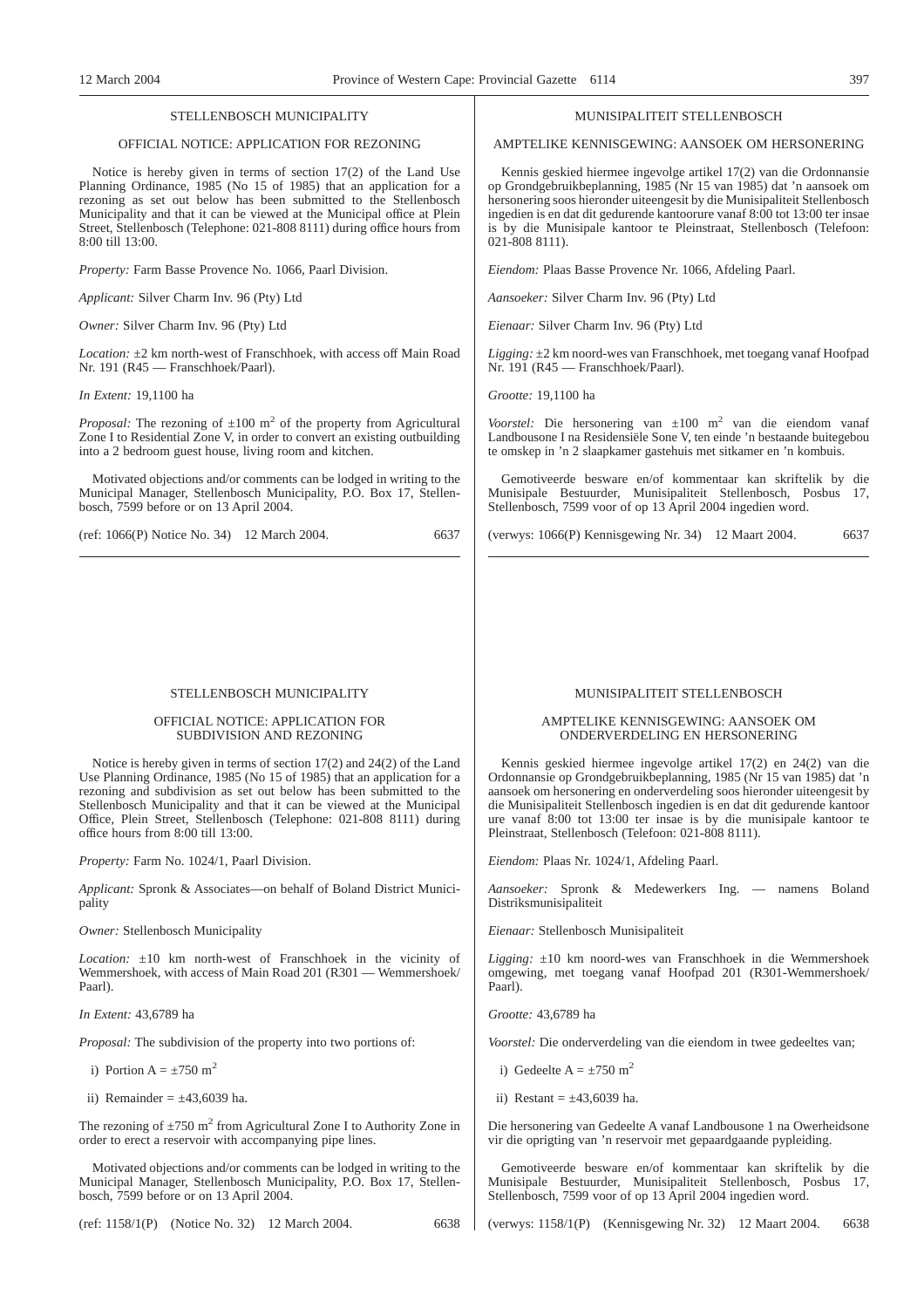## STELLENBOSCH MUNICIPALITY

## OFFICIAL NOTICE: APPLICATION FOR REZONING, SUBDIVISION AND LEASE OF MUNICIPAL PROPERTY.

Notice is hereby given in terms of sections 17(2) and 24(2) of the Land Use Planning Ordinance, 1985 (No 15 of 1985) and Section 124 of the Municipal Ordinance, 1974 (No. 20 of 1974) that an application for a rezoning, subdivision and lease of municipal property as set out below has been submitted to the Stellenbosch Municipality and that it can be viewed at the Municipal Office, Plein Street, Stellenbosch (Telephone: 021-808 8111) during office hours from 8:00 till 13:00.

*Property:* Remainder of Farm No 1158/1, Paarl Division.

*Applicant:* Steyn Larsen Pillay — Town Planners, on behalf of TCTA.

*Owner:* RSA — Department of Public Works

*Locality:* ±4 km north-west of Franschhoek adjacent to the existing La Motte Housing, with access of Divisional Road 1351 (Robertsvlei Road).

*In Extent:* 53,8188 ha

#### *Proposal:*

1.) The subdivision of the property into two portions of:

- i) Portion  $1 = \pm 11,71$  ha
- ii) Remainder  $= \pm 45,83$  ha.
- 2.) The rezoning of Portion 1 from Agricultural Zone I to Subdivisional Area and the subsequent subdivision in order to create 91 erven. Consisting of 80 residential erven, 9 open space erven (parks & sport), a community facility/church and public roads.
- 3.) To lease Portion 1 from the Local Authority in order to establish a security development for the duration for the Skuifraam Dam project.

Motivated objections and/or comments can be lodged in writing to the Municipal Manager, P O Box 17, Stellenbosch, 7599 before or on 13 April 2004.

(ref: 1158/1(P) (Notice No. 31) 12 March 2004. 6639

## MUNISIPALITEIT STELLENBOSCH

AMPTELIKE KENNISGEWING: AANSOEK OM HERSONERING, ONDERVERDELING EN HUUR VAN MUNISIPALE EIENDOM.

Kennis geskied hiermee ingevolge artikels 17(2) en 24(2) van die Ordonnansie op Grondgebruikbeplanning, 1985 (Nr 15 van 1985) en Artikel 124 van die Munisipale Ordinansie, 1974 (Nr. 20 van 1974) dat 'n aansoek om hersonering, onderverdeling en huur van munisipale eiendom soos hieronder uiteengesit by die Munisipaliteit Stellenbosch ingedien is en dat dit gedurende kantoor ure vanaf 8:00 tot 13:00 ter insae is by die munisipale kantoor te Pleinstraat, Stellenbosch (Telefoon: 021-808 8111).

*Eiendom:* Restant van Plaas Nr. 1158/1, Afdeling Paarl

*Aansoeker:* Steyn Larsen Pillay — Stadsbeplanners namens TCTA

*Eienaar:* RSA — Departement van Openbare Werke

*Ligging:* ±4 km noord-wes van Franschhoek aangrensend tot die bestaande La Motte Behuising, met toegang vanaf Afdelingspad 1351 (Robertsvleipad).

*Grootte:* 53,8188 ha

*Voorstel:*

- 1.) Die onderverdeling van die eiendom in twee gedeeltes van;
	- i) Gedeelte  $1 = \pm 11,71$  ha
	- ii) Restant =  $\pm 45,83$  ha
- 2.) Die hersonering van Gedeelte 1 vanaf Landbousone I na Onderverdelingsgebied en die daaropvolgende onderverdeling ten einde 91 erwe te skep. Bestaande uit 80 residensiële erwe, 9 oopruimte erwe (parke & sport), 'n gemeenskapsfasiliteit/kerk en publieke paaie.
- 3.) Die huur van Gedeelte 1 by die Plaaslike Owerheid, ten einde 'n sekuriteitsontwikkeling te vestig vir die duur van die Skuifraamdam projek.

Gemotiveerde besware en/of kommentaar kan skriftelik by die Munisipale Bestuurder, Posbus 17, Stellenbosch, 7599 voor of op 13 April 2004 ingedien word.

(verwys: 1158/1(P) (Kennisgewing Nr.31) 12 Maart 2004. 6639

#### STELLENBOSCH MUNICIPALITY

## AMENDMENT TO ZONING SCHEME

Special Development on erf 6575, 31 Van Riebeeck Street, Stellenbosch

Notice is herewith given in terms of Section 2(ii) of the Land Use Planning Ordinance, 1985 (Ordinance 15 of 1985) that the Town Council received an application for a special development on erf 6575, 31 Van Riebeeck Street, Stellenbosch, namely an office and a showroom.

Further particulars are available between 8:00 and 13h00 (week days) at the office of the Chief Town Planner, Department of Planning and Economic Development Services, Town Hall, Plein Street, Stellenbosch during office hours and any comments may be lodged in writing with the undersigned, but not later than 2004-04-02.

Municipal Manager.

Notice Number 30 dated 2004-03-12. 12 March 2004. 6640

## MUNISIPALITEIT STELLENBOSCH

## WYSIGING VAN SONERINGSKEMA

Spesiale ontwikkeling op erf 6575, Van Riebeeckstraat 31, Stellenbosch

Kennis geskied hiermee ingevolge Artikel 2(ii) van die Ordonnansie op Grondgebruikbeplanning, 1985 (Ordonnansie 15 van 1985) dat die Stadsraad 'n aansoek ontvang het vir 'n spesiale ontwikkeling op erf 6575, Van Riebeeckstraat 31, Stellenbosch, naamlik 'n kantoor en vertoonlokaal.

Verdere besonderhede is tussen 8:00 en 13h00 (weeksdae) by die kantoor van die Hoof Stadsbeplanner, Departement Beplanning en Ekonomiese Ontwikkelingsdienste, Stadshuis, Pleinstraat, Stellenbosch beskikbaar en enige kommentaar kan skriftelik by die ondergetekende ingedien word, maar nie later nie as 2004-04-02.

Munisipale Bestuurder.

Kennisgewingnommer 30 gedateer 2004-03-12. 12 Maart 2004. 6640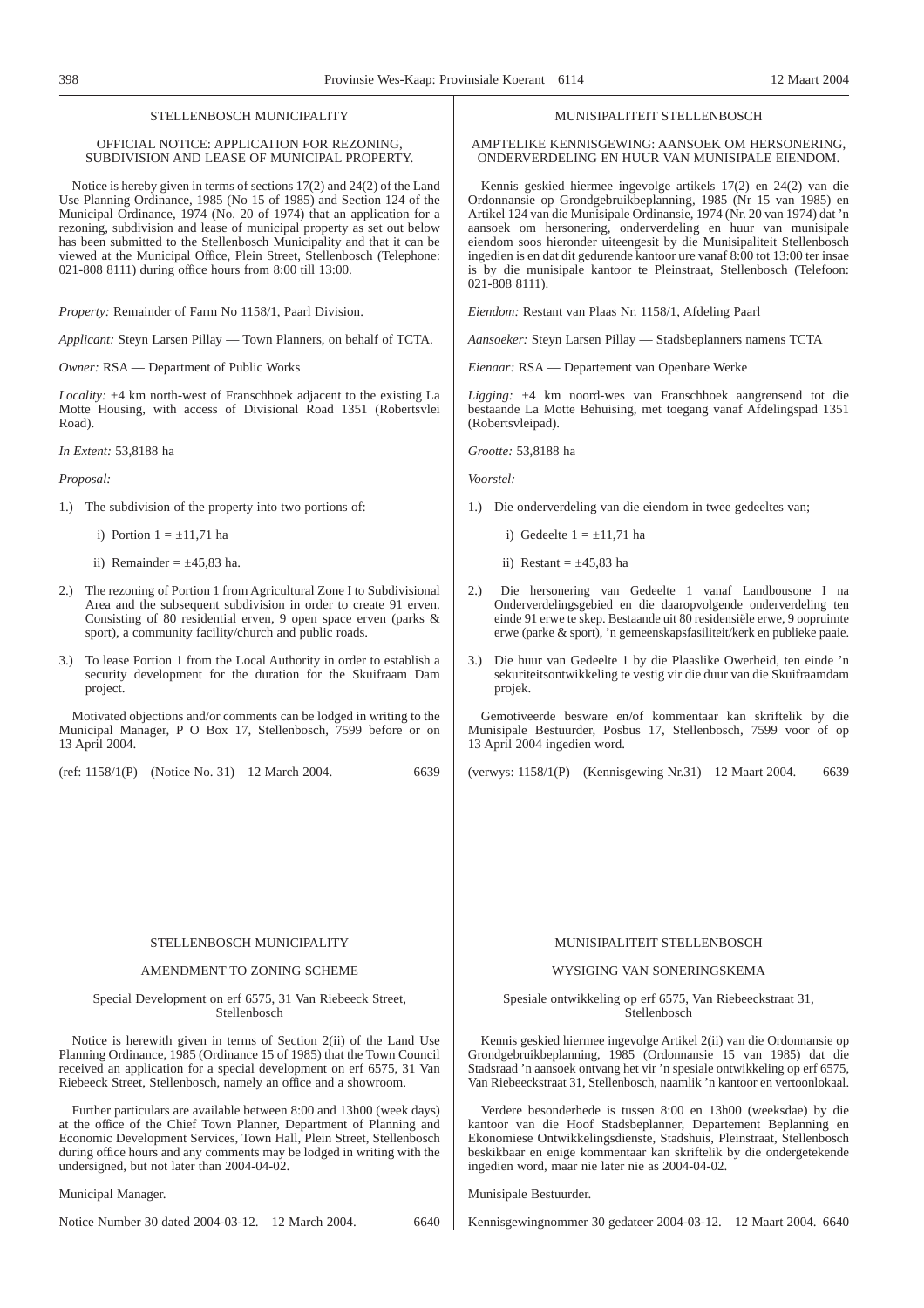#### STELL ENBOSCH MUNICIPALITY

# AMENDMENT TO ZONING SCHEME

#### DEPARTURES ON ERF 1254, ANDRINGA STREET, **STELLENBOSCH**

Notice is hereby given in terms of Section 15 of the Land Use Planning Ordinance, 1985 (Ordinance 15 of 1985), that the Town Council received an application for the following departures on erf 1254, c/o Andringa and Church Street, Stellenbosch:

- 1. encroachment of the 10 meter height restriction applicable in the historic centre of town;
- 2. the building of a fourth storey (ground floor plus three storeys); and
- 3. the encroachment of the 7,6 m Andringa Street building line and the 4,6 m northern and eastern building lines.

Further particulars are available between 8:00 and 12:45 (week days) at the office of the Chief Town Planner, Department of Planning and Economic Development Services, Town Hall, Plein Street, Stellenbosch during office hours and any comments may be lodged in writing with the undersigned, but not later than 2004-04-13.

Municipal Manager.

| Notice No 37 dated 2004-03-12. 12 March 2004.<br>6641 |
|-------------------------------------------------------|
|-------------------------------------------------------|

## MUNISIPALITEIT STELLENBOSCH

## WYSIGING VAN SONERINGSKEMA

#### AFWYKINGS OP ERF 1254, ANDRINGASTRAAT, **STELLENBOSCH**

Kennis geskied hiermee ingevolge Artikel 15 van die Ordonnansie op Grondgebruikbeplanning, 1985 (Ordonnansie 15 van 1985), dat die Stadsraad 'n aansoek ontvang het vir die volgende afwykings op erf 1254, h/v Andringa- en Kerkstraat, Stellenbosch:

- 1. oorskryding van die 10 meter hoogtebeperking van toepassing in die historiese kern van die dorp;
- 2. die oprigting van 'n vierde verdieping (grond plus drie verdiepings); en
- 3. die oorskryding van die 7,6 m Andringa Straatboulyn en die 4,6 m noordelike en oostelike sygrensboulyne.

Verdere besonderhede is tussen 8:00 en 12:45 (weeksdae) by die kantoor van die Hoofstadsbeplanner, Departement Beplanning en Ekonomiese Ontwikkelingsdienste, Stadhuis, Pleinstraat, Stellenbosch beskikbaar en enige kommentaar kan skriftelik by die ondergetekende ingedien word, maar nie later as 2004-04-13.

Munisipale Bestuurder.

Kennisgewing Nr 37 gedateer 2004-03-12. 12 Maart 2004. 6641

## STELLENBOSCH MUNICIPALITY

## AMENDMENT TO ZONING SCHEME

#### REZONING AND SUBDIVISION OF A PORTION OF THE REMAINDER OF ERF 3146, HELSHOOGTE ROAD, **STELLENBOSCH**

Notice is hereby given in terms of Section 17 of the Land Use Planning Ordinance, 1985 (Ordinance 15 of 1985), for the rezoning of a portion of the Remainder of Erf 3146, situated between Helshoogte Road and the Old Helshoogte Road, Stellenbosch, from Local Authority to Single Residential purposes to enable the creation of 12 new single residential erven.

Notice is also hereby given in terms of Section 24 of the Land Use Planning Ordinance, 1985 (Ordinance 15 of 1985), that the Town Council received an application for the subdivision of the above-mentioned portion of the Remainder of Erf 3146, into 12 single residential portions.

Further particulars are available between 8:00 and 12:45 (week days) at the office of the Chief Town Planner, Department of Planning and Economic Development Services, Town Hall, Plein Street, Stellenbosch during office hours and any comments may be lodged in writing with the undersigned, but not later than 2004-04-13.

Municipal Manager.

Notice No 36 dated 2004-03-12. 12 March 2004. 6642

MUNISIPALITEIT STELLENBOSCH

## WYSIGING VAN SONERINGSKEMA

#### HERSONERING EN ONDERVERDELING VAN 'N GEDEELTE VAN DIE RESTANT VAN ERF 3146, HELSHOOGTE PAD, STELLENBOSCH

Kennis geskied hiermee ingevolge Artikel 17 van die Ordonnansie op Grondgebruikbeplanning, 1985 (Ordonnansie 15 van 1985), dat die Stadsraad 'n aansoek ontvang het vir die hersonering van 'n gedeelte van die Restant van Erf 3146, geleë tussen die Helshoogte pad en die Ou Helshoogte Pad, Stellenbosch, vanaf Plaaslike Bestuur na Enkelbewoningsdoeleindes, ten einde 12 nuwe enkelwoon erwe daar te skep.

Kennis geskied ook hiermee ingevolge Artikel 24 van die Ordonnansie op Grondgebruikbeplanning, 1985 (Ordonnansie 15 van 1985), dat die Stadsraad 'n aansoek ontvang het vir die onderverdeling van bogenoemde gedeelte van die restant van Erf 3146, in 12 enkelwoon-gedeeltes.

Verdere besonderhede is tussen 8:00 en 12:45 (weeksdae) by die kantoor van die Hoofstadsbeplanner, Departement Beplanning en Ekonomiese Ontwikkelingsdienste, Stadhuis, Pleinstraat, Stellenbosch beskikbaar en enige kommentaar kan skriftelik by die ondergetekende ingedien word, maar nie later as 2004-04-13.

Munisipale Bestuurder.

Kennisgewing Nr 36 gedateer 2004-03-12. 12 Maart 2004. 6642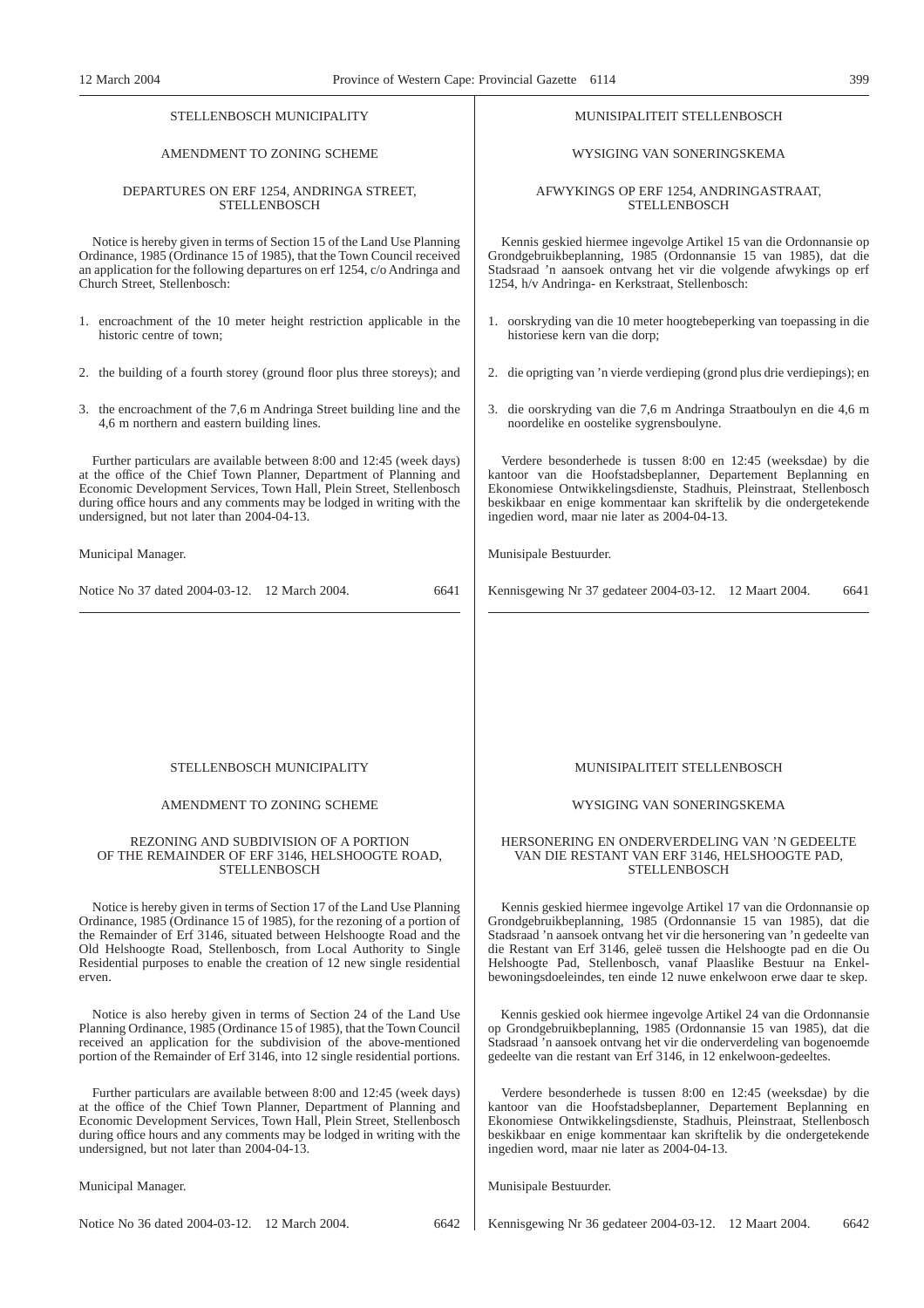## STELL ENBOSCH MUNICIPALITY

## AMENDMENT TO ZONING SCHEME

## CONSOLIDATION, SUBDIVISION AND REZONING OF ERVEN 108 TO 115, TAYLOR STREET, STELLENBOSCH

Notice is hereby given in terms of Section 24 of the Land Use Planning Ordinance, 1985 (Ordinance 15 of 1985), that the Town Council received an application for the consolidation of erven 108, 109, 110, 111, 112, 113, 114 and 115, Taylor Street, Stellenbosch into one erf and the subdivision of the new erf into two portions.

Notice is also hereby given in terms of Section 17 of the Land Use Planning Ordinance, 1985 (Ordinance 15 of 1985), for the rezoning of the two new erven from Single Residential purposes to General Residential and Street purpose to enable the erection of a block of flats.

Further particulars are available between 8:00 and 12:45 (week days) at the office of the Chief Town Planner, Department of Planning and Economic Development Services, Town Hall, Plein Street, Stellenbosch during office hours and any comments may be lodged in writing with the undersigned, but not later than 2004-04-13.

Municipal Manager.

Notice No 33 dated 2004-03-12. 12 March 2004. 6643

## SWARTLAND MUNICIPALITY

#### NOTICE 222/03/04

## PROPOSED REZONING AND SUBDIVISION OF ERF 4910, MALMESBURY

Notice is hereby given in terms of section 24 of Ordinance 15 of 1985 that an application has been received for the rezoning of a portion of erf 4910, in extent  $\pm 1.5$  ha, situated between Malan- and Anita Street, Malmesbury from single residential zone to grouphousing zone for the creation of 33 grouphousing erven and street. The remainder of erf 4910 will be subdivided into 9 erven larger than 900 m<sup>2</sup>, five in Anita Street and four in Malan Street.

Further particulars are available during office hours (weekdays) at the office of the Chief: Planning and Development, Department Corporate Services, Municipal Office, Church Street, Malmesbury.

Any comments may be lodged in writing with the undersigned not later than 13 April 2004.

C. F. J. van Rensburg, Municipal Manager, Municipal Office, Private Bag X52, Malmesbury.

12 March 2004. 6644

## SWARTLAND MUNICIPALITY

## NOTICE 221/03/04

## PROPOSED SUBDIVISION OF ERF 422, DARLING

Notice is hereby given in terms of section 24 of Ordinance 15 of 1985 that an application has been received for the subdivision of erf 422, in extent 2884 m<sup>2</sup>, situated in Langfontein Street, Darling in a remainder  $(\pm 1325 \text{ m}^2)$  and a portion A  $(\pm 1559 \text{ m}^2)$ .

Further particulars are available during office hours (weekdays) at the office of the Chief: Planning and Development, Department Corporate Services, Municipal Office, Church Street, Malmesbury.

Any comments may be lodged in writing with the undersigned not later than 13 April 2004.

C. F. J. van Rensburg, Municipal Manager, Municipal Office, Private Bag X52, Malmesbury.

## MUNISIPALITEIT STELLENBOSCH

## WYSIGING VAN SONERINGSKEMA

#### KONSOLIDASIE, ONDERVERDELING EN HERSONERING VAN ERWE 108 TOT 115, TAYLORSTRAAT, STELLENBOSCH

Kennis geskied hiermee ingevolge Artikel 24 van die Ordonnansie op Grondgebruikbeplanning, 1985 (Ordonannsie 15 van 1985), dat die Stadsraad 'n aansoek ontvang het vir die konsolidasie van erwe 108, 109, 110, 111, 112, 113, 114 en 115, Taylorstraat, Stellenbosch, en die onderverdeling van die gekonsolideerde erf in twee gedeeltes.

Kennis geskied ook hiermee ingevolge Artikel 17 van die Ordonnansie op Grondgebruikbeplanning, 1985 (Ordonnansie 15 van 1985), dat die twee nuwe erwe gehersoneer word vanaf Enkelbewoningsdoeleindes na Algemene Bewoningsdoeleindes en Straat-doeleindes ten einde die oprigting van 'n woonstel-gebou daar moontlik te maak.

Verdere besonderhede is tussen 8:00 en 12:45 (weeksdae) by die kantoor van die Hoofstadsbeplanner, Departement Beplanning en Ekonomiese Ontwikkelingsdienste, Stadhuis, Pleinstraat, Stellenbosch beskikbaar en enige kommentaar kan skriftelik by die ondergetekende ingedien word, maar nie later as 2004-04-13.

Munisipale Bestuurder.

Kennisgewing Nr 33 gedateer 2004-03-12. 12 Maart 2004. 6643

# MUNISIPALITEIT SWARTLAND

#### KENNISGEWING 222/03/04

#### VOORGESTELDE HERSONERING EN ONDERVERDELING VAN ERF 4910, MALMESBURY

Kennis geskied hiermee in terme van artikel 17 en 24 van Ordonnansie 15 van 1985 dat 'n aansoek ontvang is vir die hersonering van 'n gedeelte van erf 4910, groot ±1,5 ha, geleë tussen Malan- en Anitastraat, Malmesbury vanaf enkelwoningsone na groepsbehuisingsone vir die skep van 33 groepsbehuising erwe en straat. Die restant van erf 4910 word onderverdeel in 9 erwe groter as 900 m<sup>2</sup>, vyf in Anitastraat en vier in Malanstraat.

Verdere besonderhede is gedurende gewone kantoorure (weeksdae) by die kantoor van die Hoof: Beplanning en Ontwikkeling, Departement Korporatiewe Dienste, Munisipale Kantoor, Kerkstraat, Malmesbury beskikbaar.

Enige kommentaar kan skriftelik by die ondergetekende ingedien word nie later nie as 13 April 2004.

C. F. J. van Rensburg, Munisipale Bestuurder, Munisipale Kantoor, Privaatsak X52, Malmesbury.

12 Maart 2004. 6644

## MUNISIPALITEIT SWARTLAND

## KENNISGEWING 221/03/04

## VOORGESTELDE ONDERVERDELING VAN ERF 422, DARLING

Kennis geskied hiermee in terme van artikel 24 van Ordonnansie 15 van 1985 dat 'n aansoek ontvang is vir die onderverdeling van erf 422, groot 2884 m<sup>2</sup>, geleë te Langfonteinstraat, Darling in 'n restant, (±1325  $\text{m}^2$ ) en gedeelte A, ( $\pm 1559 \text{ m}^2$ ).

Verdere besonderhede is gedurende gewone kantoorure (weeksdae) by die kantoor van die Hoof: Beplanning en Ontwikkeling, Departement Korporatiewe Dienste, Munisipale Kantoor, Kerkstraat, Malmesbury beskikbaar.

Enige kommentaar kan skriftelik by die ondergetekende ingedien word nie later nie as 13 April 2004.

C. F. J. van Rensburg, Munisipale Bestuurder, Munisipale Kantoor, Privaatsak X52, Malmesbury.

12 Maart 2004. 6645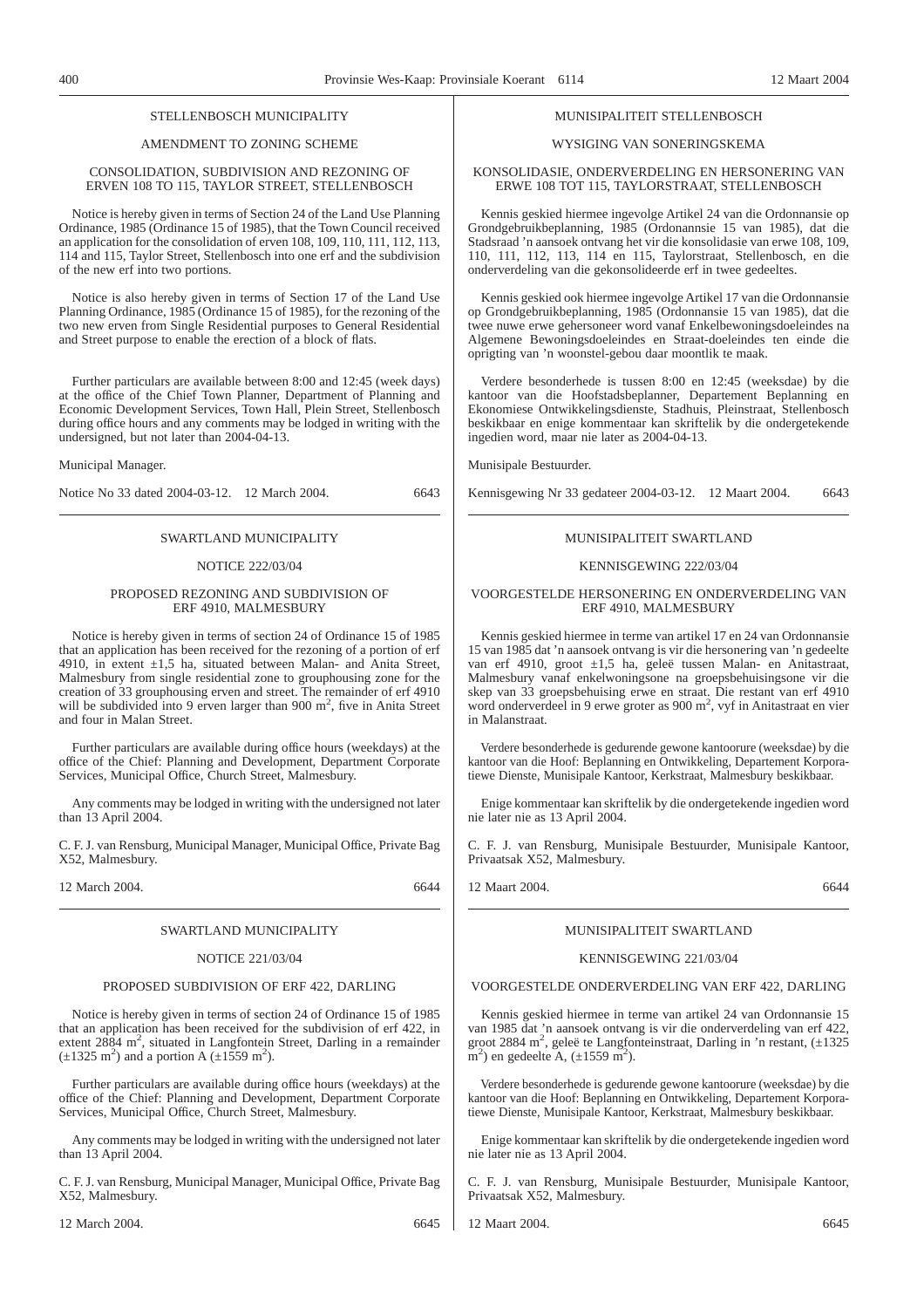#### SWARTLAND MUNICIPALITY

## NOTICE 220/03/04

#### PROPOSED SUBDIVISION OF ERF 1079, RIEBEEK WEST

Notice is hereby given in terms of section 24 of Ordinance 15 of 1985 that an application has been received for the subdivision of erf 1079, in extent 1326 m<sup>2</sup>, situated c/o Hof- and Dennehof Street, Riebeek West in a remainder  $(\pm 654 \text{ m}^2)$  and a portion A  $(\pm 672 \text{ m}^2)$ .

Further particulars are available during office hours (weekdays) at the office of the Chief: Planning and Development, Department Corporate Services, Municipal Office, Church Street, Malmesbury.

Any comments may be lodged in writing with the undersigned not later than 13 April 2004.

C. F. J. van Rensburg, Municipal Manager, Municipal Office, Private Bag X52, Malmesbury.

12 March 2004. 6646

#### WESTERN CAPE GAMBLING AND RACING BOARD

### **NOTICE**

In terms of the provisions of Section  $32(2)$  of the Western Cape Gambling and Racing Law, 1996 (Law 4 of 1996), as amended, the Western Cape Gambling and Racing Board hereby gives notice that an application for a licence in the following category has been received:

## MANUFACTURER LICENCE

The shareholders of the applicant, as indicated below, are the shareholders which have a direct or indirect financial interest of 5% or more in the applicant.

*Name of applicant:* Carentan Investments (Pty) Ltd

*Reg. No.:* 2001/028430/07

*Shareholders:* Wintech Investments Pty Ltd (Australia)

Tattersall's Holdings Pty Ltd (Australia)

*Address:* Ground Floor, Thomas Pattullo Building, 19 Jan Smuts Street, Foreshore, Cape Town

*Erf Number:* Erf 148, Cape Town

In the case of objections to an application, the grounds on which such objections are founded, must be furnished. Where comment in respect of an application is furnished, full particulars and facts to substantiate such comment must be provided. The name, address and telephone number of the person submitting the objection or offering the comment must also be provided. Comments or objections must reach the Board no later than 16h00, Friday, 02 April 2004.

Objections or comments can be forwarded to The Chief Executive Officer, Western Cape Gambling & Racing Board, P O Box 8175, ROGGEBAAI 8012, or handed to The Chief Executive Officer, Western Cape Gambling & Racing Board, 8th Floor, Reserve Bank Building, 60 St George's Mall, CAPE TOWN, or faxed to The Chief Executive Officer at one of the above addresses, fax number: +27-(0)21-422 2603.

# MUNISIPALITEIT SWARTLAND

## KENNISGEWING 220/03/04

VOORGESTELDE ONDERVERDELING VAN ERF 1079, RIEBEEK-WES

Kennis geskied hiermee in terme van artikel 24 van Ordonnansie 15 van 1985 dat 'n aansoek ontvang is vir die onderverdeling van erf 1079, groot 1326 m<sup>2</sup>, geleë h/v Hof- en Dennehofstraat, Riebeek-Wes in 'n restant (±654 m<sup>2</sup>) en 'n gedeelte A (±672 m<sup>2</sup>).

Verdere besonderhede is gedurende gewone kantoorure (weeksdae) by die kantoor van die Hoof: Beplanning en Ontwikkeling, Departement Korporatiewe Dienste, Munisipale Kantoor, Kerkstraat, Malmesbury beskikbaar.

Enige kommentaar kan skriftelik by die ondergetekende ingedien word nie later nie as 13 April 2004.

C. F. J. van Rensburg, Munisipale Bestuurder, Munisipale Kantoor, Privaatsak X52, Malmesbury.

12 Maart 2004. 6646

## WES-KAAPSE RAAD OP DOBBELARY EN WEDRENNE

## KENNISGEWING

Kragtens die bepalings van Artikel 32(2) van die Wes-Kaapse Wet op Dobbelary en Wedrenne, 1996 (Wet 4 van 1996), soos gewysig, gee die Wes-Kaapse Raad op Dobbelary en Wedrenne hiermee kennis dat 'n aansoek om 'n lisensie in die volgende kategorie ontvang is:

## VERVAARDIGERLISENSIE

Die aandeelhouers, soos onder aangedui, is aandeelhouers wat 'n direkte of indirekte belang van 5% of meer in die aansoeker het.

*Naam van aansoeker:* Carentan Investments (Pty) Ltd

*Reg. Nr.:* 2001/028430/07

*Aandeelhouers:* Wintech Investments Pty Ltd (Australië)

Tattersall's Holdings Pty Ltd (Australië)

*Adres:* Grondvloer, Thomas Pattullo-gebou, Jan Smutsstraat 19, Strandgebied, Kaapstad

*Erfnommer:* Erf 148, Kaapstad

In die geval van besware teen die aansoek moet die redes waarop sodanige besware gebaseer is, verskaf word. Waar kommentaar betreffende die aansoek verstrek word, moet die volle besonderhede en feite om sodanige kommentaar te staaf, voorsien word. Die naam, adres en telefoonnommer van die persoon wat beswaar maak of kommentaar lewer, moet ook voorsien word. Kommentaar of besware moet die Raad nie later as 16h00 op Vrydag, 02 April 2004, bereik nie.

Besware of kommentaar moet gestuur word aan Die Hoof Uitvoerende Beampte, Wes-Kaapse Raad op Dobbelary & Wedrenne, Posbus 8175, ROGGEBAAI 8012, of ingehandig word by die Die Hoof Uitvoerende Beampte, Wes-Kaapse Raad op Dobbelary & Wedrenne, 8ste Vloer, Reserwe Bankgebou, St George's Wandelhal, KAAPSTAD, of gefaks word aan Die Hoof Uitvoerende Beampte by een van bostaande adresse, faksnommer +27-(0)21-422 2603.

12 Maart 2004. 6647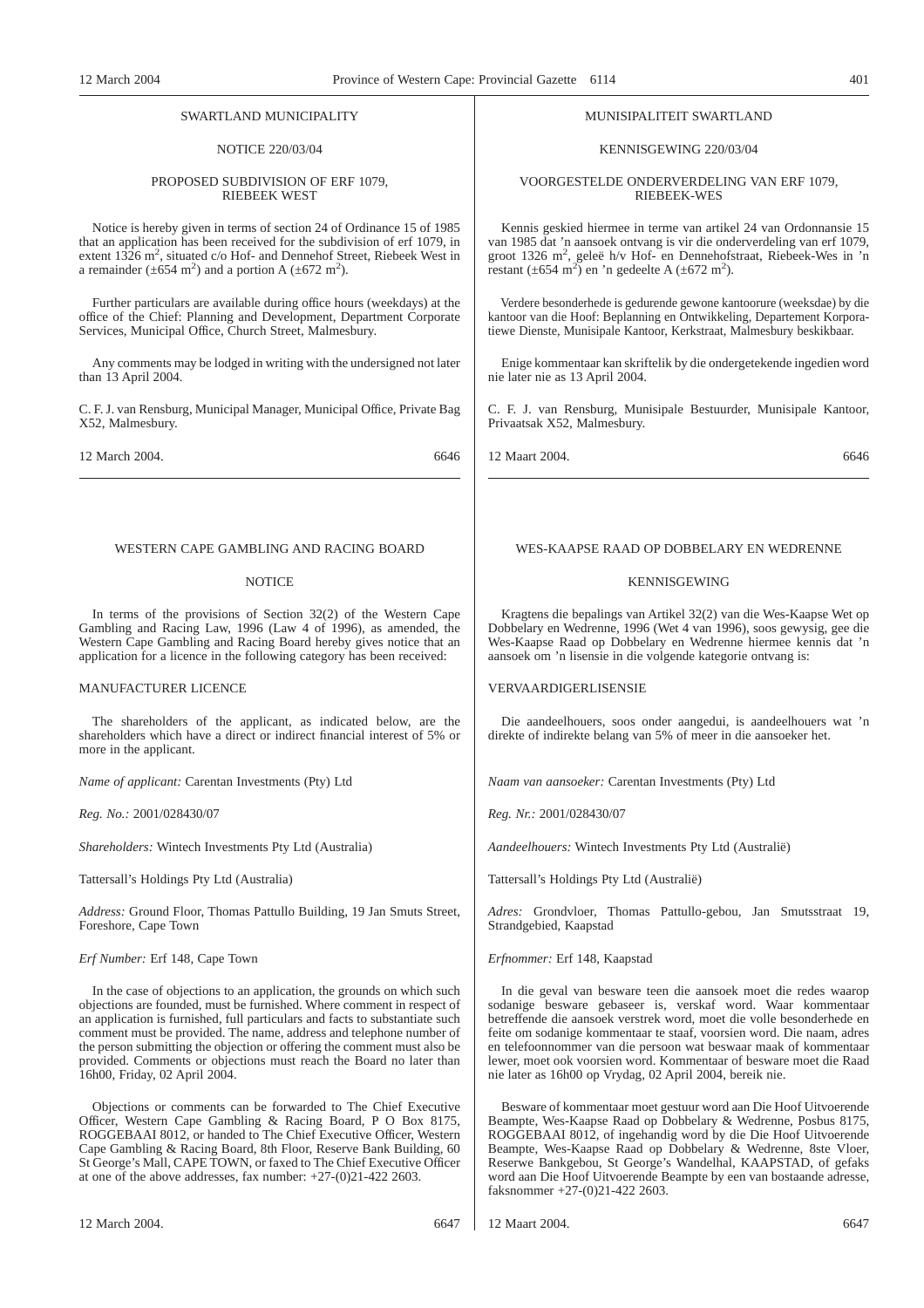# **GENERAL NOTICE**

# **WESTERN CAPE PROVINCIAL DEPARTMENT OF HEALTH**

## **Notice in terms of sub-regulation 6(1)(a) and 6(2) of Regulation 187 of 2001.**

The Western Cape Provincial Minister responsible for Health hereby publishes notification of receipt of the following applications for the establishment of private health establishments in the Western Cape Province. Copies of the applications may be obtained at a nominal fee from the Chief Directorate of Business Management, Provincial Department of Health, P.O. Box 2060, Cape Town, 8000, tel. (021) 483-3414.

Kindly note that all interested parties are invited to submit written comment on any of the applications mentioned below to the Western Cape Health Department within **30 days** of the publication of this notice. All comments must be sent to:

**The Head Department of Health P.O. Box 2060 Cape Town 8000**

|     | <b>NO. PRIVATE HEALTH</b>  | <b>NAME AND ADDRESS</b> | <b>LOCATION</b>         | <b>TOTAL NUMBER OF</b>                    | <b>TYPE OF FACILITY</b>     |
|-----|----------------------------|-------------------------|-------------------------|-------------------------------------------|-----------------------------|
|     | <b>ESTABLISHMENT</b>       | <b>OF PROPRIETOR</b>    |                         | <b>BEDS / THEATRES</b>                    |                             |
| 1.  | Christiaan Barnard         | Mr A. Futter            | 181 Longmarket Street   | Application for registra-                 | Acute Private Health        |
|     | Memorial Hospital          | PO Box 15364            | Cape Town               | tion of 3 existing                        | Establishment               |
|     |                            | Vlaeberg                | 8001                    | Catheterisation                           |                             |
|     |                            | 8018                    |                         | Laboratories                              |                             |
| 2.  | <b>Bay View Hospital</b>   | Ms H. Oosthuizen        | C/o Alhof Drive & Ryk   | Application for 10 Step                   | <b>Acute Private Health</b> |
|     |                            | PO Box 287              | <b>Tulbach Street</b>   | down beds                                 | Establishment               |
|     |                            | Mossel Bay              | Mossel Bay              |                                           |                             |
|     |                            | 6500                    | 6500                    |                                           |                             |
| 3.  | <b>Robin Trust</b>         | Sister M. Moolman       | Ward 27                 | Application for registra-                 | <b>Acute Private Health</b> |
|     |                            | PO Box 375              | Oude Molen Village      | tion of 23 Step down bed                  | Establishment               |
|     |                            | <b>Howard Place</b>     | Alexandra Road          | facilities                                |                             |
|     |                            | 7450                    | Pinelands               |                                           |                             |
|     |                            |                         | 7450                    |                                           |                             |
| 4.  | Dr W.E. Scribante          | Dr W.E. Scribante       | Geneva Medi-Clinic      | Application for Radio-                    | <b>Acute Private Health</b> |
|     | & Partners                 | P O Box 999             | George                  | Diagnostic Unit                           | Establishment               |
|     |                            | George                  |                         |                                           |                             |
|     |                            | 6530                    |                         |                                           |                             |
| 5.  | Dr W.E. Scribante          | Dr W.E. Scribante       | Klein-Karoo             | Application for Radio-                    | <b>Acute Private Health</b> |
|     | & Partners                 | P O Box 999             | Medi-Clinic             | Diagnostic Unit                           | Establishment               |
|     |                            | George                  | Oudtshoorn              |                                           |                             |
|     |                            | 6530                    |                         |                                           |                             |
| 6.  | Dr W.E. Scribante          | Dr W.E. Scribante       | George                  | Application for Radio-                    | Acute Private Health        |
|     | & Partners                 | P O Box 999             | Medi-Clinic             | Diagnostic Unit                           | Establishment               |
|     |                            | George                  |                         |                                           |                             |
|     |                            | 6530                    |                         |                                           |                             |
| 7.  | Dr W.E. Scribante          | Dr W.E. Scribante       | Medsac Private Health   | Application for Radio-                    | <b>Acute Private Health</b> |
|     | & Partners                 | P O Box 999             | Facility                | Diagnostic Unit                           | Establishment               |
|     |                            | George                  | Plettenberg Bay         |                                           |                             |
|     |                            | 6530                    |                         |                                           |                             |
| 8.  | Dr W.E. Scribante          | Dr W.E. Scribante       | Knysna Private Hospital | Application for Radio-                    | <b>Acute Private Health</b> |
|     | & Partners                 | P O Box 999             |                         | Diagnostic Unit                           | Establishment               |
|     |                            | George                  |                         |                                           |                             |
|     |                            | 6530<br>Dr M. Coetzer   | C/o Alhof Drive & Ryk   |                                           |                             |
| 9.  | Drs Coetzer & Bartlett Inc | P O Box 2543            | <b>Tulbach Street</b>   | Application for Radio-<br>Diagnostic Unit | Acute Private<br>Health     |
|     | (Radiology Suite)          |                         |                         |                                           |                             |
|     |                            | Mossel Bay              | Mossel Bay              |                                           | Establishment               |
|     | Constantiaberg             | 6500<br>Mr G. Fourie    | 6500<br>Constantiaberg  | Application for                           | <b>Acute Private</b>        |
| 10. |                            | PO Box 15531            | Medi-Clinic             |                                           | Health                      |
|     | Oncology Unit              |                         |                         | <b>Oncology Unit</b>                      |                             |
|     |                            | Panorama<br>7506        |                         |                                           | Establishment               |
| 11. | Vergelegen                 | Mr G. Fourie            | Somerset West           | Application for                           | <b>Acute Private</b>        |
|     | Oncology Unit              | PO Box 15531            |                         | Oncology Unit                             | Health                      |
|     |                            | Panorama                |                         |                                           | Establishment               |
|     |                            |                         |                         |                                           |                             |
|     |                            | 7506                    |                         |                                           |                             |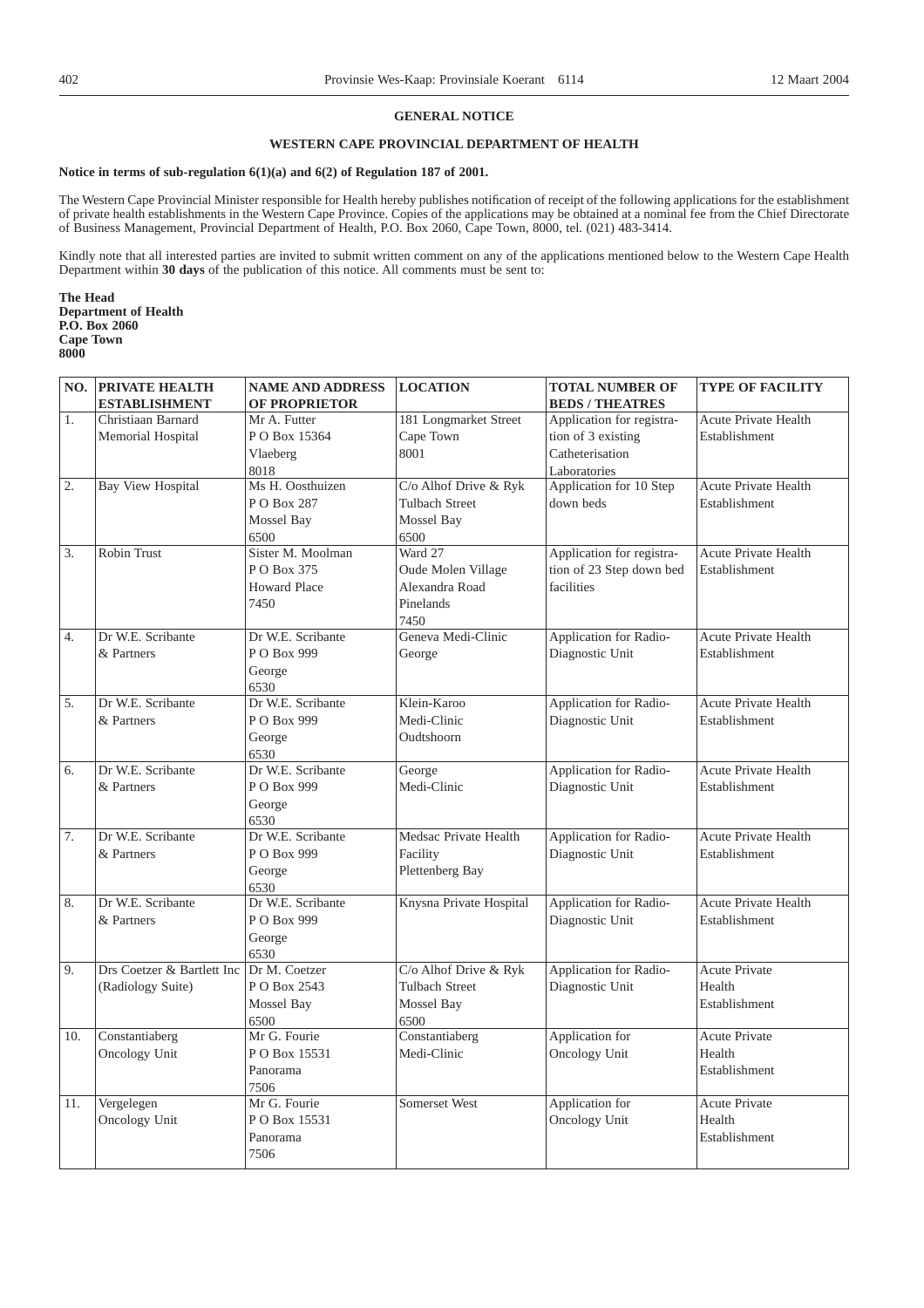| NO. | <b>PRIVATE HEALTH</b>     | <b>NAME AND ADDRESS</b> | <b>LOCATION</b>           | <b>TOTAL NUMBER OF</b>     | <b>TYPE OF FACILITY</b>     |
|-----|---------------------------|-------------------------|---------------------------|----------------------------|-----------------------------|
|     | <b>ESTABLISHMENT</b>      | <b>OF PROPRIETOR</b>    |                           | <b>BEDS / THEATRES</b>     |                             |
| 12. | Karl Bremer               | Mr G. Fourie            | Karl Bremer Hospital      | Application for            | <b>Acute Private</b>        |
|     | Oncology Unit             | P O Box 15531           |                           | <b>Oncology Unit</b>       | Health                      |
|     |                           | Panorama                |                           |                            | Establishment               |
|     |                           | 7506                    |                           |                            |                             |
| 13. | Solway                    | Mr G. Fourie            | <b>Solway Street</b>      | Application for            | <b>Acute Private</b>        |
|     | Oncology Unit             | PO Box 15531            | <b>Boston</b>             | <b>Oncology Unit</b>       | Health                      |
|     |                           | Panorama                | Bellville                 |                            | Establishment               |
|     |                           | 7506                    |                           |                            |                             |
| 14. | Panorama                  | Mr G. Fourie            | Panorama                  | Application for            | Acute Private               |
|     | Oncology Unit             | PO Box 15531            | Medi-Clinic               | Oncology Unit              | Health                      |
|     |                           | Panorama                |                           |                            | Establishment               |
|     |                           | 7506                    |                           |                            |                             |
| 15. | Outeniqua                 | Mr G. Fourie            | Gloucester Ave            | Application for            | Acute Private               |
|     | Oncology Unit             | PO Box 15531            | George                    | Oncology Unit              | Health                      |
|     |                           | Panorama                |                           |                            | Establishment               |
|     |                           | 7506                    |                           |                            |                             |
| 16. | Helderberg                | Mr G. Fourie            | Somerset West             | Application for            | <b>Acute Private</b>        |
|     | Oncology Unit             | PO Box 15531            |                           | <b>Oncology Unit</b>       | Health                      |
|     |                           | Panorama                |                           |                            | Establishment               |
|     |                           | 7506                    |                           |                            |                             |
| 17. | <b>Kingsbury Hospital</b> | Mr M. Luckhoff          | <b>Wilderness Road</b>    | Application for 1 Vascular | <b>Acute Private Health</b> |
|     |                           |                         | Claremont                 | Diagnostic & Therapeutic   | Establishment               |
|     |                           |                         |                           | Theatre                    |                             |
| 18. | Vincent Pallotti          | Mr V de Bruÿn           | Alexandra Road            | Application for Diagnostic | <b>Acute Private Health</b> |
|     | Hospital                  | P O Box 103             | Pinelands                 | Imaging Facility/Cardiac   | Establishment               |
|     |                           | <b>Howard Place</b>     | 7405                      | Catheterisation Lab.       |                             |
|     |                           | 7450                    |                           |                            |                             |
| 19. | Drs Van Wageningen &      | Dr I. Perold            | Hermanus Medical          | Application for Radio-     | <b>Acute Private</b>        |
|     | Perold Inc                | PO Box 1069             | Centre                    | Diagnostic Unit            | Health                      |
|     |                           | Hermanus                | Suite 2                   |                            | Establishment               |
|     |                           | 7200                    | <b>Ravenscroft Street</b> |                            |                             |
|     |                           |                         | Hermanus                  |                            |                             |
|     |                           |                         | 7200                      |                            |                             |
| 20. | Primary                   | Dr N. Ahmed             | Shop no.3                 | Application for X-ray Unit | Acute Private Health        |
|     | Healthcare Xray's         | PO Box 14652            | Spes Bona Building        | for Basic Radiography      | Establishment               |
|     |                           | Kenwyn                  | Harmony Square            |                            |                             |
|     |                           | 7790                    | Town Centre               |                            |                             |
|     |                           |                         | Mitchells Plain           |                            |                             |
|     |                           |                         |                           |                            |                             |

6648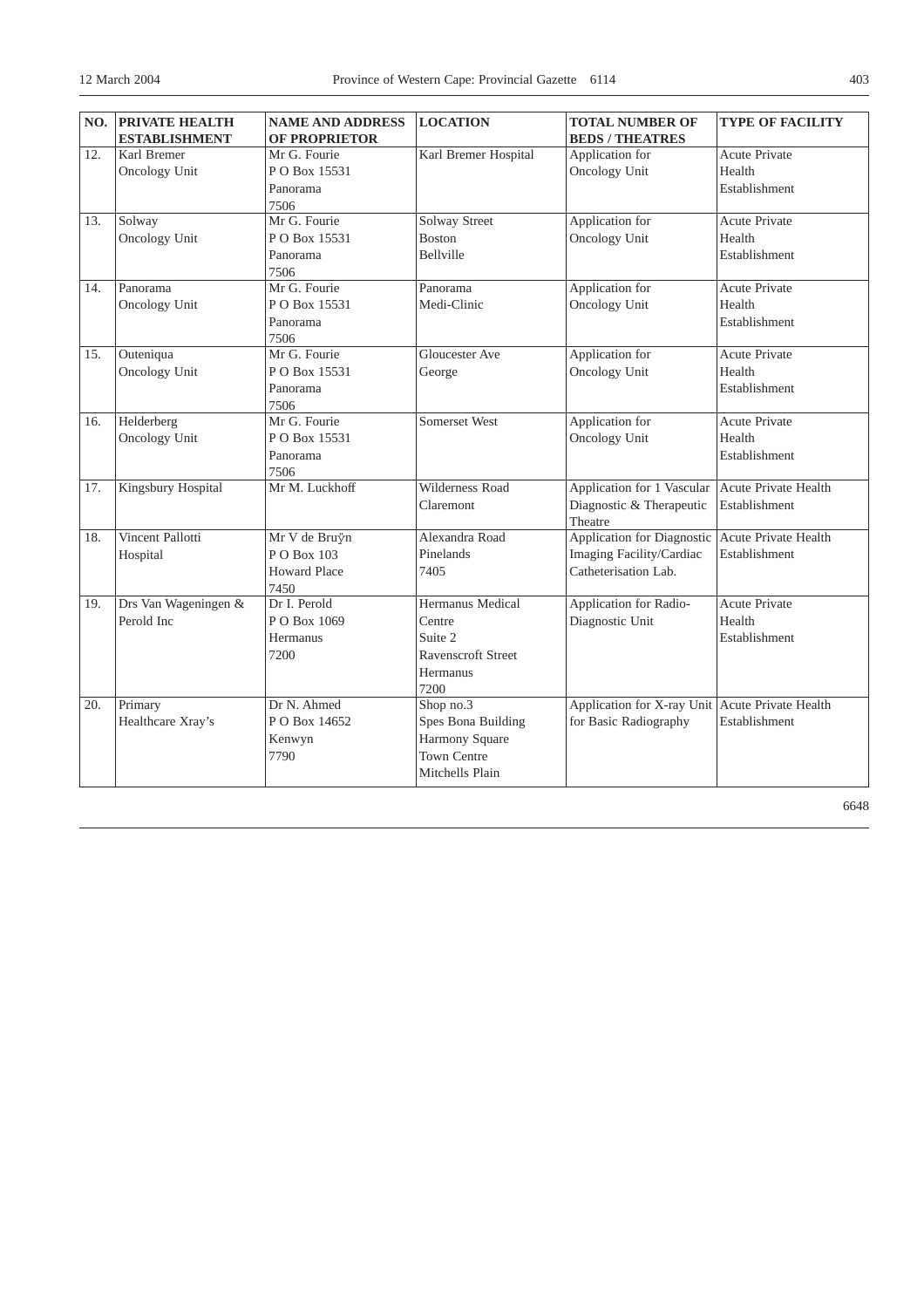## **ALGEMENE KENNISGEWING**

# **WES-KAAPSE PROVINSIALE DEPARTEMENT VAN GESONDHEID**

## **Kennisgewing ingevolge subregulasie 6(1)(a) en 6(2) van regulasie 187 van 2001**

Die Wes-Kaapse Provinsiale Minister verantwoordelik vir Gesondheid gee hiermee kennis van die volgende aansoeke wat ontvang is vir die oprigting van private gesondheidsinrigtings in die Wes-Kaap. Afskrifte van die aansoeke kan teen 'n nominale bedrag bekom word van die Hoofdirektoraat Besigheidsbestuur, Provinsiale Departement van Gesondheid, Posbus 2060, Kaapstad, 8000, tel. (021) 483-3414.

Let asseblief daarop dat alle belangstellendes uitgenooi word om binne **30 dae** na die publikasie van hierdie kennisgewing skriftelike kommentaar oor enige van die aansoeke voor te lê aan die Wes-Kaapse Departement van Gesondheid. Alle kommentaar moet gestuur word aan:

**Die Hoof Departement van Gesondheid Posbus 2060 Kaapstad 8000**

| NR. | PRIVATE GESOND-            | <b>NAAM EN</b>      | <b>STANDPLAAS</b>        | <b>TOTALE GETAL</b>     | <b>TIPE INRIGTING</b>  |
|-----|----------------------------|---------------------|--------------------------|-------------------------|------------------------|
|     | <b>HEIDSINRIGTING</b>      | <b>ADRES VAN</b>    |                          | <b>BEDDENS</b>          |                        |
|     |                            | <b>EIENAAR</b>      |                          |                         |                        |
| 1.  | Christiaan Barnard         | Mnr A. Futter       | Longmarketstraat 181     | Aansoek vir registrasie | <b>Akute Private</b>   |
|     | Memorial Hospitaal         | Posbus 15364        | Kaapstad                 | van 3 bestaande         | Gesondsheidsinrigting  |
|     |                            | Vlaeberg            | 8001                     | Kateterisasie-          |                        |
|     |                            | 8018                |                          | laboratoriums           |                        |
| 2.  | <b>Bay View Hospitaal</b>  | Ms H. Oosthuizen    | P/a Alhof Rylaan & Ryk   | Aansoek vir 10 nie-     | <b>Akute Private</b>   |
|     |                            | Posbus 287          | Tulbachstraat            | akutesorg beddens       | Gesondsheidsinrigting  |
|     |                            | Mosselbaai          | Mosselbaai               |                         |                        |
|     |                            | 6500                | 6500                     |                         |                        |
| 3.  | <b>Robin Trust</b>         | Sister M. Moolman   | Saal 27                  | Aansoek vir registrasie | <b>Akute Private</b>   |
|     |                            | Posbus 375          | Oude Molen Village       | van 23 nie-akutesorg    | Gesondsheidsinrigting  |
|     |                            | <b>Howard Place</b> | Alexandrastraat          | beddens                 |                        |
|     |                            | 7450                | Pinelands                |                         |                        |
|     |                            |                     | 7450                     |                         |                        |
| 4.  | Dr W.E. Scribante &        | Dr W.E. Scribante   | Geneva                   | Aansoek vir Radio-      | <b>Akute Private</b>   |
|     | Vennote                    | Posbus 999          | Medi-Klinic              | diagnostiese eenheid    | Gesondsheidsinrigting  |
|     |                            | George              | George                   |                         |                        |
|     |                            | 6530                |                          |                         |                        |
| 5.  | Dr W.E. Scribante &        | Dr W.E. Scribante   | Klein-Karoo              | Aansoek vir Radio-      | <b>Akute Private</b>   |
|     | Vennote                    | Posbus 999          | Medi-Klinic              | diagnostiese eenheid    | Gesondsheidsinrigting  |
|     |                            | George              |                          |                         |                        |
|     |                            | 6530                |                          |                         |                        |
| 6.  | Dr W.E. Scribante &        | Dr W.E. Scribante   | George Medi-Klinic       | Aansoek vir Radio-      | <b>Akute Private</b>   |
|     | Vennote                    | Posbus 999          |                          | diagnostiese eenheid    | Gesondsheidsinrigting  |
|     |                            | George              |                          |                         |                        |
|     |                            | 6530                |                          |                         |                        |
| 7.  | Dr W.E. Scribante &        | Dr W.E. Scribante   | Medsac Privaat           | Aansoek vir Radio-      | <b>Akute Private</b>   |
|     | Vennote                    | Posbus 999          | Gesondsheids-inrigting   | diagnostiese eenheid    | Gesondsheidsinrigting  |
|     |                            | George              | Plettenbergbaai          |                         |                        |
|     |                            | 6530                |                          |                         |                        |
| 8.  | Dr W.E. Scribante &        | Dr W.E. Scribante   | Knysna Privaat Hospitaal | Aansoek vir Radio-      | <b>Akute Private</b>   |
|     | Vennote                    | Posbus 999          |                          | diagnostiese eenheid    | Gesondsheidsinrigting  |
|     |                            | George              |                          |                         |                        |
|     |                            | 6530                |                          |                         |                        |
| 9.  | Drs Coetzer & Bartlett Inc | Dr M. Coetzer       | P/a Alhof Rylaan & Ryk   | Aansoek vir Radio-      | <b>Akute Private</b>   |
|     |                            | Posbus 2543         | Tulbachstraat            | diagnostiese eenheid    | Gesondsheids inrigting |
|     |                            | Mosselbaai          | Mosselbaai               |                         |                        |
|     |                            | 6500                | 6500                     |                         |                        |
| 10. | Constantiaberg             | Mnr G. Fourie       | Constantiaberg           | Aansoek vir Onkologie   | <b>Akute Private</b>   |
|     | Onkologie Eenheid          | Posbus 15531        | Medi-Klinic              | Eenheid                 | Gesondsheidsinrigting  |
|     |                            | Panorama            |                          |                         |                        |
|     |                            | 7506                |                          |                         |                        |
| 11. | Vergelegen                 | Mnr G. Fourie       | Somerset-Wes             | Aansoek vir Onkologie   | Akute Private          |
|     | Onkologie Eenheid          | Posbus 15531        |                          | Eenheid                 | Gesondsheidsinrigting  |
|     |                            | Panorama            |                          |                         |                        |
|     |                            | 7506                |                          |                         |                        |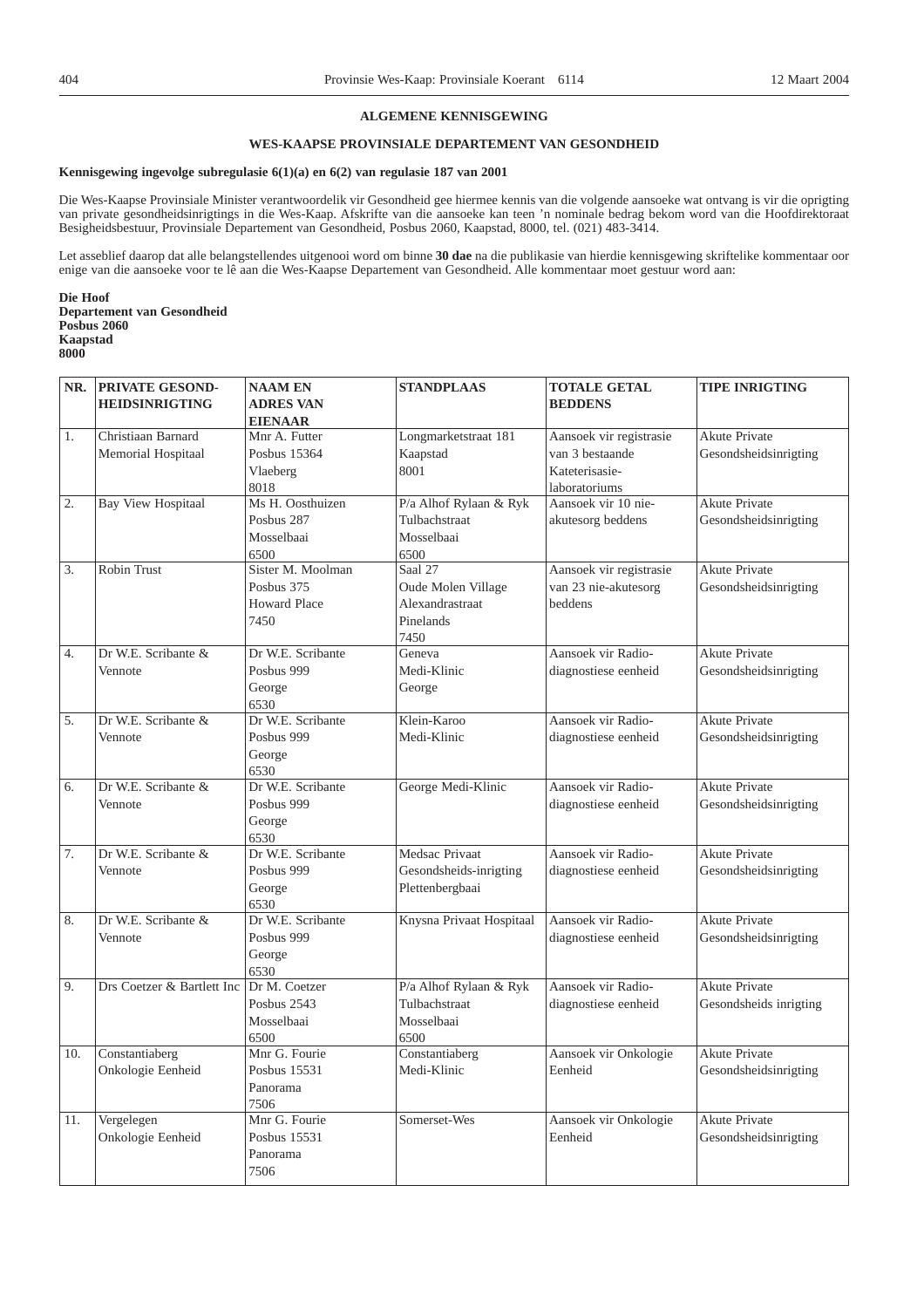| NR. | <b>PRIVATE GESOND-</b>     | <b>NAAM EN</b>        | <b>STANDPLAAS</b>       | <b>TOTALE GETAL</b>      | <b>TIPE INRIGTING</b> |
|-----|----------------------------|-----------------------|-------------------------|--------------------------|-----------------------|
|     | <b>HEIDSINRIGTING</b>      | <b>ADRES VAN</b>      |                         | <b>BEDDENS</b>           |                       |
|     |                            | <b>EIENAAR</b>        |                         |                          |                       |
| 12. | Karl Bremer                | Mnr G. Fourie         | Karl Bremer Hospitaal   | Aansoek vir Onkologie    | <b>Akute Private</b>  |
|     | Onkologie Eenheid          | Posbus 15531          |                         | Eenheid                  | Gesondsheidsinrigting |
|     |                            | Panorama              |                         |                          |                       |
|     |                            | 7506                  |                         |                          |                       |
| 13. | Solway                     | Mnr G. Fourie         | Solwaystraat            | Aansoek vir Onkologie    | <b>Akute Private</b>  |
|     | Onkologie Eenheid          | Posbus 15531          | <b>Boston</b>           | Eenheid                  | Gesondsheidsinrigting |
|     |                            | Panorama              | Bellville               |                          |                       |
|     |                            | 7506                  |                         |                          |                       |
| 14. | Panorama                   | Mnr G. Fourie         | Panorama                | Aansoek vir Onkologie    | <b>Akute Private</b>  |
|     | Onkologie Eenheid          | Posbus 15531          | Medi-Klinic             | Eenheid                  | Gesondsheidsinrigting |
|     |                            | Panorama              |                         |                          |                       |
|     |                            | 7506                  |                         |                          |                       |
| 15. | Outeniqua                  | Mnr G. Fourie         | Gloucesterlaan          | Aansoek vir Onkologie    | Akute Private         |
|     | Onkologie Eenheid          | Posbus 15531          | George                  | Eenheid                  | Gesondsheidsinrigting |
|     |                            | Panorama              |                         |                          |                       |
| 16. | Helderberg                 | 7506<br>Mnr G. Fourie | Somerset-Wes            | Aansoek vir Onkologie    | <b>Akute Private</b>  |
|     | Onkologie Eenheid          | Posbus 15531          |                         | Eenheid                  | Gesondsheidsinrigting |
|     |                            | Panorama              |                         |                          |                       |
|     |                            | 7506                  |                         |                          |                       |
| 17  | Kingsbury                  | Mnr M. Luckhoff       | Wildernessweg           | Aansoek vir 1 Vaskulêre  | <b>Akute Private</b>  |
|     | Hospitaal                  |                       | Claremont               | Diagnostiese &           | Gesondsheidsinrigting |
|     |                            |                       |                         | TerapeUtiese Teater      |                       |
| 18. | Vincent Pallotti Hospitaal | Mnr V. de Bruÿn       | Alexandraweg            | Aansoek vir Diagnostiese | <b>Akute Private</b>  |
|     |                            | Posbus 103            | Pinelands               | beelding fasiliteit/     | Gesondsheids-         |
|     |                            | <b>Howard Place</b>   | 7405                    | Hartkateterisasie-       | inrigting             |
|     |                            | 7450                  |                         | laboratoriums            |                       |
| 19. | Drs Van Wageningen &       | Dr I. Perold          | <b>Hermanus Mediese</b> | Aansoek vir Radiologie   | <b>Akute Private</b>  |
|     | Perold Inc                 | <b>Posbus 1069</b>    | Sentrum                 | Diagnostiese Eenheid     | Gesondsheidsinrigting |
|     |                            | Hermanus              | Kamer <sub>2</sub>      |                          |                       |
|     |                            | 7200                  | Ravenscroftstraat       |                          |                       |
|     |                            |                       | Hermanus                |                          |                       |
|     |                            |                       | 7200                    |                          |                       |
| 20. | Primary Healthcare Xray's  | Dr N. Ahmed           | Winkel nr. 2            | Aansoek vir              | <b>Akute Private</b>  |
|     |                            | Posbus 14652          | Spes Bona Woonstel      | X-straaldienste Eenheid  | Gesondsheids-         |
|     |                            | Kenwyn                | Harmony Square          | vir basies Radiografie   | inrigting             |
|     |                            | 7790                  | <b>Town Centre</b>      |                          |                       |
|     |                            |                       | Mitchells Plain         |                          |                       |

6648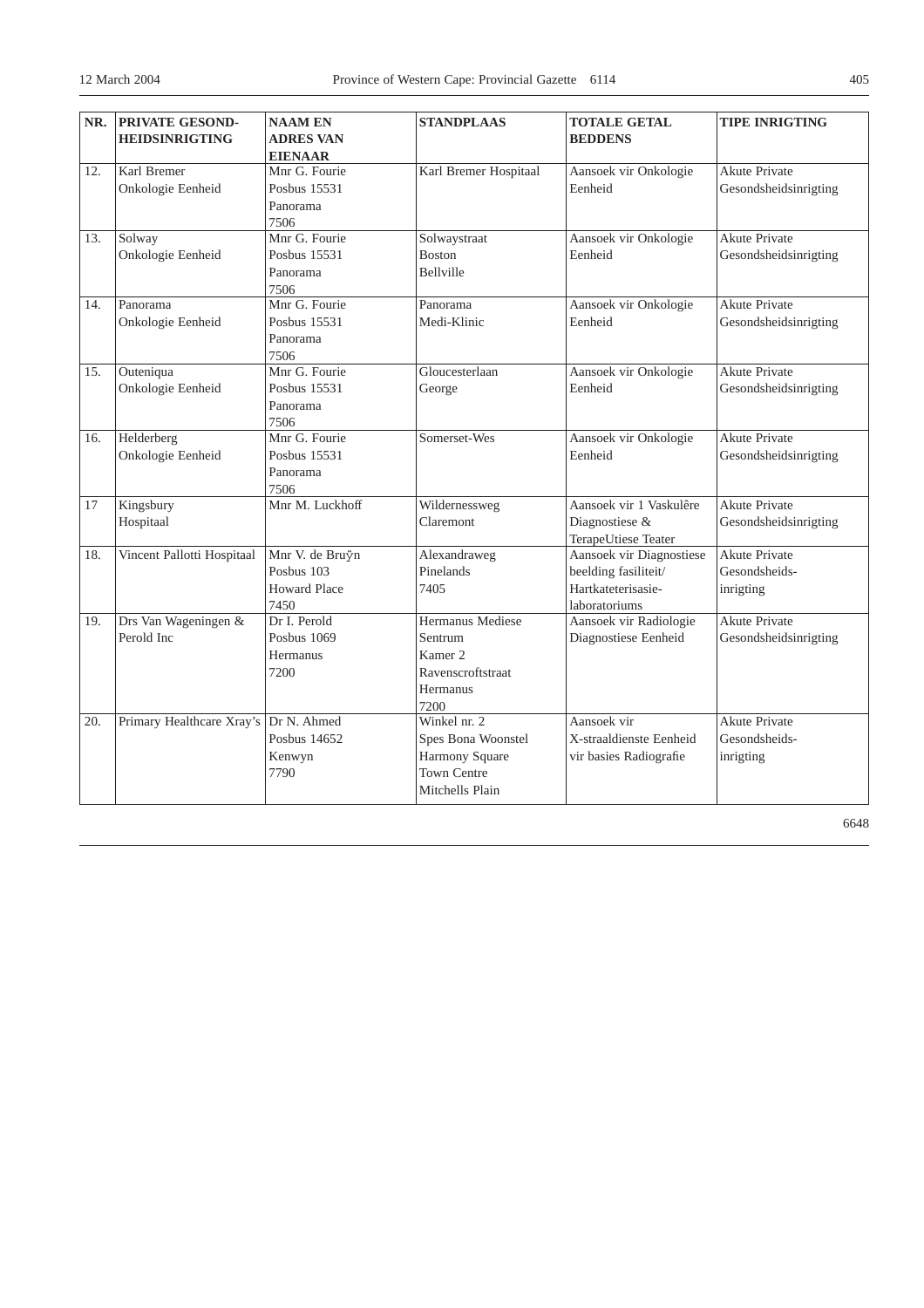# **GENERAL NOTICE**

# **WESTERN CAPE PROVINCIAL DEPARTMENT OF HEALTH**

## **Notice in terms of sub-regulation 6(1)(a) and 6(2) of Regulation 187 of 2001.**

The Western Cape Provincial Minister responsible for Health hereby publishes notification of receipt of the following applications for the establishment of private health establishments in the Western Cape Province. Copies of the applications may be obtained at a nominal fee from the Chief Directorate of Business Management, Provincial Department of Health, P.O. Box 2060, Cape Town, 8000, tel. (021) 483-3414.

Kindly note that all interested parties are invited to submit written comment on any of the applications mentioned below to the Western Cape Health Department within **30 days** of the publication of this notice. All comments must be sent to:

**The Head Department of Health P.O. Box 2060 Cape Town 8000**

|     | <b>NO. PRIVATE HEALTH</b> | <b>NAME AND ADDRESS</b>          | <b>LOCATION</b>         | TOTAL NUMBER OF                 | <b>TYPE OF FACILITY</b>     |
|-----|---------------------------|----------------------------------|-------------------------|---------------------------------|-----------------------------|
|     | <b>ESTABLISHMENT</b>      | <b>OF PROPRIETOR</b>             |                         | <b>BEDS / THEATRES</b>          |                             |
| 1.  | Cape Town Kidney and      | Dr J.A. Halkett                  | Claremont               | Application for Dialysis        | Acute Private Health        |
|     | Dialysis Centre           | 14 Wilderness Road               |                         | Unit for out-patients           | Establishment               |
|     |                           | Claremont                        |                         |                                 |                             |
|     |                           | 7708                             |                         |                                 |                             |
| 2.  | Southern Cross Hospital   | Dr K. Begg                       | C/o Main Road and       | Application for Chemo-          | <b>Acute Private Health</b> |
|     |                           | PO Box 18171                     | Maynard Road            | therapy Unit, Spinal Unit,      | Establishment               |
|     |                           | Wynberg                          | Wynberg                 | Cranial Rehab Unit and          |                             |
|     |                           | 7824                             | 7800                    | Radiotherapy Unit               |                             |
| 3.  | Durbanville Oncology      | Dr J. Kiley                      | Durbanville Medi-Clinic | Application for                 | <b>Acute Private Health</b> |
|     |                           | Room G01                         |                         | <b>Oncology Unit</b>            | Establishment               |
|     |                           | Wellington Road                  |                         |                                 |                             |
|     |                           | Durbanville                      |                         |                                 |                             |
|     |                           | 7550                             |                         |                                 |                             |
| 4.  | Winelands Kidney and      | Mr C. Grobbelaar                 | Somerset West           | <b>Application for Dialysis</b> | Acute Private Health        |
|     | Dialysis Centre           | P O Box 1513                     |                         | Unit (outpatients), 7 treat-    | Establishment               |
|     |                           | Durbanville                      |                         | ment stations                   |                             |
|     |                           | 7551                             |                         |                                 |                             |
| 5.  | Panorama Kidney and       | Mr C. Grobbelaar                 | Panorama Medical Centre | <b>Application for Dialysis</b> | Acute Private Health        |
|     | Dialysis Centre           | PO Box 1513                      |                         | Unit (outpatients), 13          | Establishment               |
|     |                           | Durbanville                      |                         | treatment stations              |                             |
|     |                           | 7551                             |                         |                                 |                             |
| 6.  | <b>Solway Oncology</b>    | Dr A. Visser                     | 17 Solway Street        | Application for 8 Chemo-        | Acute Private Health        |
|     |                           | 17 Solway Street                 | Bellville               | therapy chairs & beds,          | Establishment               |
|     |                           | Bellville                        | 7530                    | Chemotherapy Unit               |                             |
|     |                           | 7530                             |                         |                                 |                             |
| 7.  | Dr Schnetler Corbett &    | Dr R. Giles                      | Chris Barnard Memorial  | Application for Radio-          | Acute Private Health        |
|     | Partners Inc.             | PO Box 15094                     | Hospital                | Diagnostic Unit                 | Establishment               |
|     |                           | Panorama                         |                         |                                 |                             |
|     |                           | 7506                             |                         |                                 |                             |
| 8.  | Dr Schnetler Corbett &    | Dr L. Janse van Rensburg         | Durbanville Orthopeadic | Application for Radio-          | Acute Private Health        |
|     | Partners Inc.             | P O Box 15094                    | Centre                  | Diagnostic Unit                 | Establishment               |
|     |                           | Panorama                         |                         |                                 |                             |
| 9.  | Dr Schnetler Corbett &    | 7506<br>Dr I.F. van der Merwe    | Panorama Medi-Clinic    | Application for Radio-          | Acute Private               |
|     |                           | PO Box 15094                     |                         |                                 | Health                      |
|     | Partners Inc.             |                                  |                         | Diagnostic Unit                 |                             |
|     |                           | Panorama                         |                         |                                 | Establishment               |
| 10. | Dr Schnetler Corbett &    | 7506<br>Dr L. Janse van Rensburg | Durbanville Medi-Clinic | Application for Radio-          | <b>Acute Private</b>        |
|     | Partners Inc.             | PO Box 15094                     |                         | Diagnostic Unit                 | Health                      |
|     |                           |                                  |                         |                                 | Establishment               |
|     |                           | Panorama<br>7506                 |                         |                                 |                             |
| 11. | Dr Schnetler Corbett &    | Dr R.J. Martin                   | Louis Leipoldt Medical  | Application for Radio-          | <b>Acute Private</b>        |
|     | Partners Inc.             | PO Box 15094                     | Centre                  | Diagnostic Unit                 | Health                      |
|     |                           | Panorama                         |                         |                                 | Establishment               |
|     |                           | 7506                             |                         |                                 |                             |
|     |                           |                                  |                         |                                 |                             |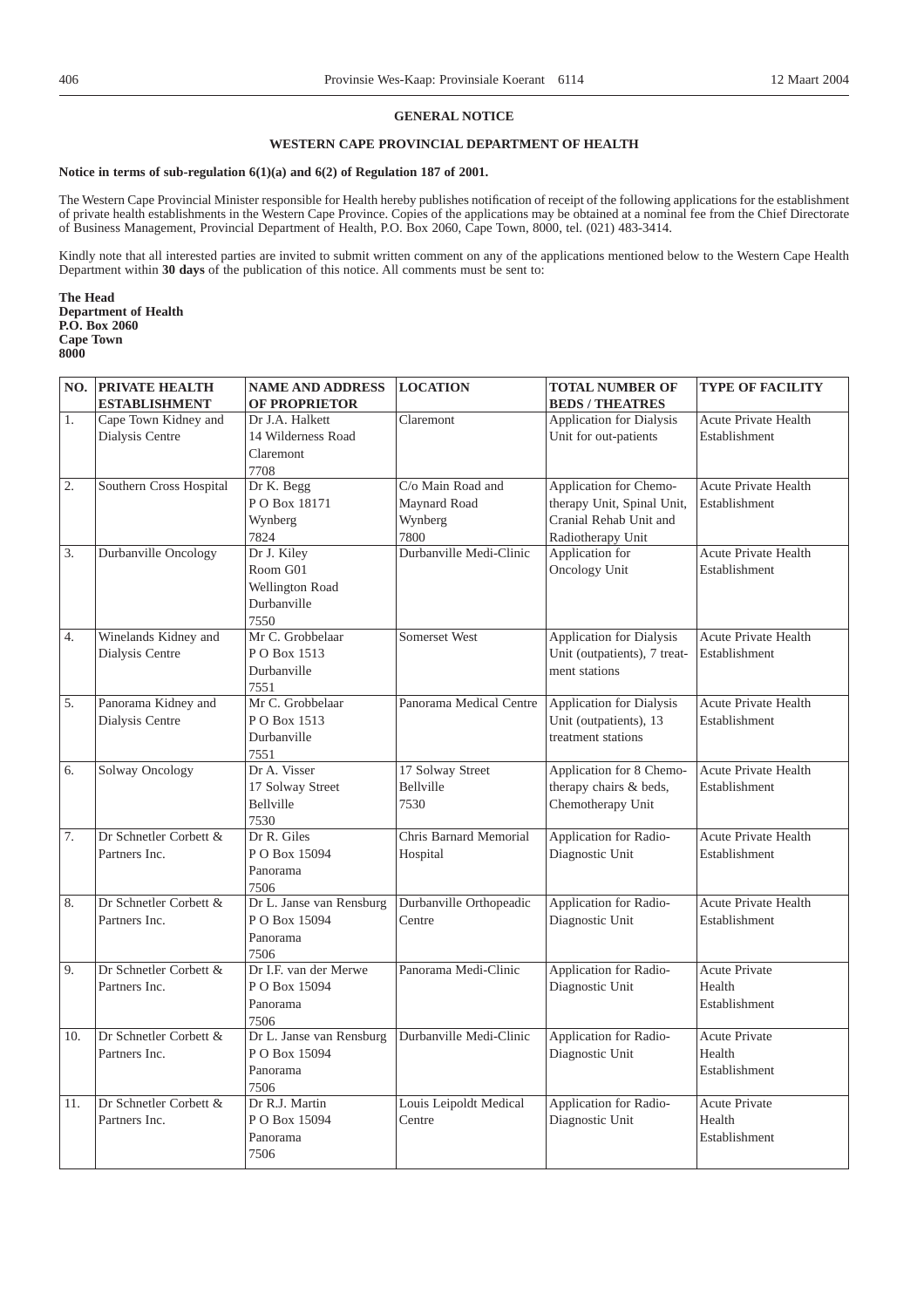|     | NO. PRIVATE HEALTH<br><b>ESTABLISHMENT</b> | <b>NAME AND ADDRESS</b><br><b>OF PROPRIETOR</b> | <b>LOCATION</b>                 | <b>TOTAL NUMBER OF</b><br><b>BEDS / THEATRES</b> | <b>TYPE OF FACILITY</b>     |
|-----|--------------------------------------------|-------------------------------------------------|---------------------------------|--------------------------------------------------|-----------------------------|
| 12. | Dr Schnetler Corbett &                     | Dr A Mouton                                     | Paarl Medical Centre            | Application for Radio-                           | Acute Private               |
|     | Partners Inc.                              | P O Box 15094                                   |                                 | Diagnostic Unit                                  | Health                      |
|     |                                            | Panorama                                        |                                 |                                                  | Establishment               |
|     |                                            | 7506                                            |                                 |                                                  |                             |
| 13. | Dr Schnetler Corbett &                     | Dr I.F. van der Merwe                           | <b>Boulevard Medical Centre</b> | Application for Radio-                           | Acute Private               |
|     | Partners Inc.                              | P O Box 15094                                   | <b>Brackenfell</b>              | Diagnostic Unit                                  | Health                      |
|     |                                            | Panorama                                        |                                 |                                                  | Establishment               |
|     |                                            | 7506                                            |                                 |                                                  |                             |
| 14. | Dr Schnetler Corbett &                     | Dr I.F. van der Merwe                           | Tableview Medi-Cross            | Application for Radio-                           | Acute Private               |
|     | Partners Inc.                              | P O Box 15094                                   | <b>Medical Centre</b>           | Diagnostic Unit                                  | Health                      |
|     |                                            | Panorama                                        |                                 |                                                  | Establishment               |
|     |                                            | 7506                                            |                                 |                                                  |                             |
| 15. | Dr Truter & Partners                       | Dr R Louw                                       | Weskus                          | Application for Radio-                           | Acute Private               |
|     |                                            | PO Box 15094                                    | Private Hospital                | Diagnostic Unit                                  | Health                      |
|     |                                            | Panorama                                        | Vredenburg                      |                                                  | Establishment               |
|     |                                            | 7506                                            |                                 |                                                  |                             |
| 16. | Dr Truter & Partners                       | Dr R. Louw                                      | Vredendal                       | Application for Radio-                           | Acute Private               |
|     |                                            | P O Box 15094                                   |                                 | Diagnostic Unit                                  | Health                      |
|     |                                            | Panorama                                        |                                 |                                                  | Establishment               |
|     |                                            | 7506                                            |                                 |                                                  |                             |
| 17. | Dr Truter & Partners                       | Dr R. Louw                                      | 15 Duffy Street                 | Application for Radio-                           | Acute Private Health        |
|     |                                            | P O Box 15094                                   | Malmesbury                      | Diagnostic Unit                                  | Establishment               |
|     |                                            | Panorama                                        |                                 |                                                  |                             |
| 18. | Dr Truter & Partners                       | 7506<br>Dr R. Louw                              | Westfleur Centre                | Application for Radio-                           | <b>Acute Private Health</b> |
|     |                                            | PO Box 15094                                    | Atlantis                        | Diagnostic Unit                                  | Establishment               |
|     |                                            | Panorama                                        |                                 |                                                  |                             |
|     |                                            | 7506                                            |                                 |                                                  |                             |
| 19. | Dr Truter & Partners                       | Dr R. Louw                                      | <b>Eerste Rivier Medical</b>    | Application for Radio-                           | <b>Acute Private</b>        |
|     |                                            | P O Box 15094                                   | Centre                          | Diagnostic Unit                                  | Health                      |
|     |                                            | Panorama                                        |                                 |                                                  | Establishment               |
|     |                                            | 7506                                            |                                 |                                                  |                             |
| 20. | National Renal Care                        | Private Bag X8                                  | Kuilsriver Dialysis Unit        | Application for the Regis-                       | Acute Private Health        |
|     |                                            | <b>Brixton</b>                                  |                                 | tration of existing Dialysis                     | Establishment               |
|     |                                            | 2019                                            |                                 | Units                                            |                             |
| 21. | <b>National Renal Care</b>                 | Private Bag X8                                  | Chris Barnard Memorial          | Application for the Regis-                       | Acute Private Health        |
|     |                                            | Brixton 2019                                    | Dialysis Unit                   | tration of existing Dialysis                     | Establishment               |
|     |                                            |                                                 |                                 | Units                                            |                             |
| 22. | National Renal Care                        | Louwtjie Rothman Street                         | N1 City Dialysis Unit           | Application for the Regis-                       | Acute Private Health        |
|     |                                            | N1 City Hospital                                |                                 | tration of existing Dialysis Establishment       |                             |
| 23. | National Renal Care                        | Goodwood<br>Private Bag X8                      | Southern Cross Dialysis         | Unit<br>Application for the Regis-               | Acute Private Health        |
|     |                                            | <b>Brixton</b>                                  | Unit                            | tration of existing Dialysis                     | Establishment               |
|     |                                            | 2019                                            |                                 | Unit                                             |                             |
| 24. | Drs Van Wageningen and                     | PO Box 317                                      | Arun Place                      | Application for Radio-                           | Acute Private Health        |
|     | Partners                                   | Somerset West                                   | <b>Harley Street</b>            | Diagnostic Unit                                  | Establishment               |
|     |                                            | 7129                                            | Somerset West                   |                                                  |                             |
|     |                                            |                                                 | 7129                            |                                                  |                             |
| 25. | Drs Van Wageningen and                     | PO Box 317                                      | Vergelegen Medi-Clinic          | Application for Radio-                           | Acute Private Health        |
|     | Partners                                   | Somerset West                                   |                                 | Diagnostic Unit                                  | Establishment               |
|     |                                            | 7129                                            |                                 |                                                  |                             |
| 26. | Drs Van Wageningen and                     | PO Box 317                                      | Stellenbosch                    | Application for Radio-                           | Acute Private Health        |
|     | Partners                                   | Somerset West                                   |                                 | Diagnostic Unit                                  | Establishment               |
|     |                                            | 7129                                            |                                 |                                                  |                             |
| 27. | Dr Cronje & Partners Inc.                  | Fairbairn Street                                | Worcester                       | Application for Radio-                           | Acute Private Health        |
|     |                                            | Worcester                                       |                                 | Diagnostic Unit                                  | Establishment               |
|     |                                            | 6850                                            |                                 |                                                  |                             |

6649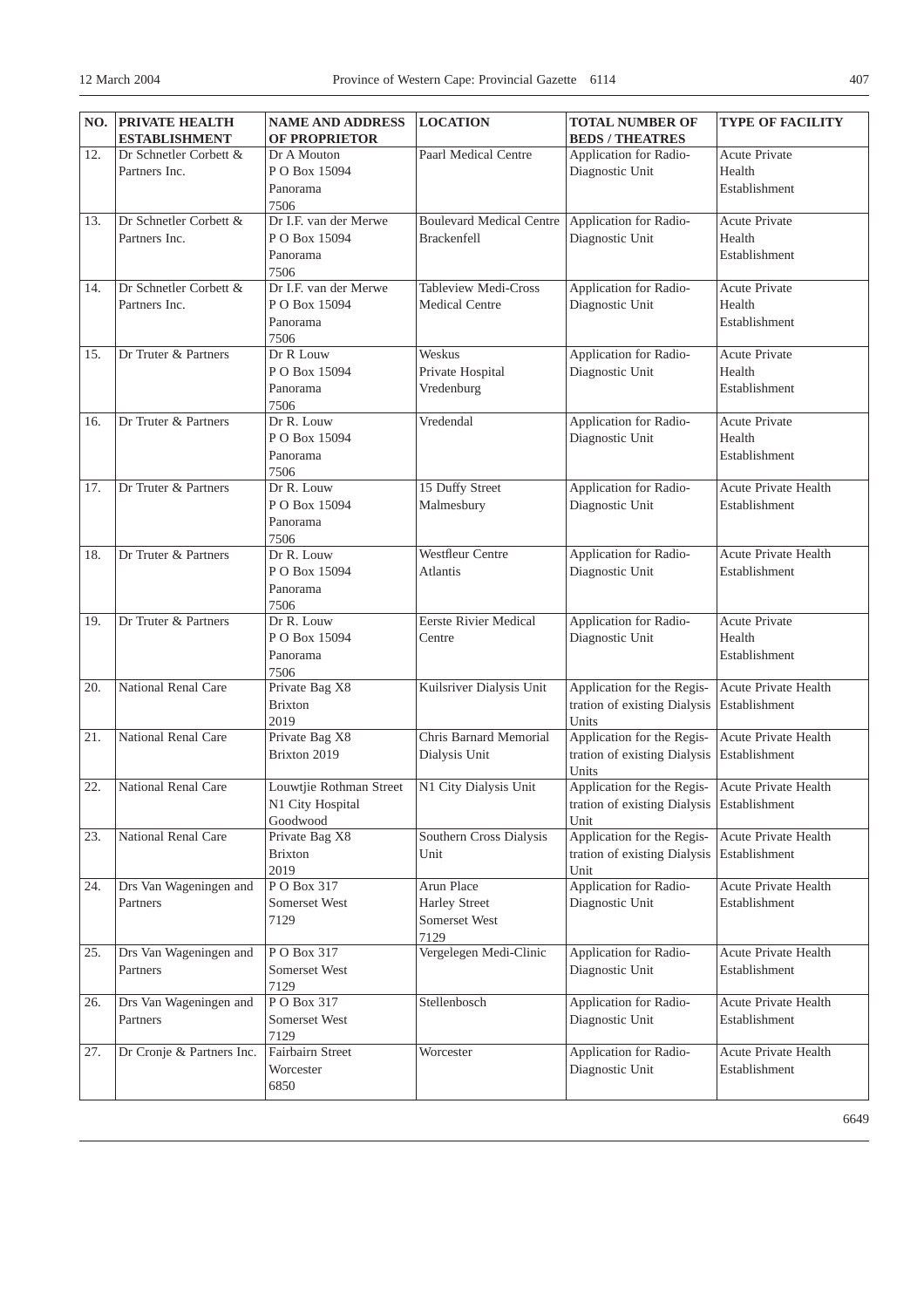# **ALGEMENE KENNISGEWING**

# **WES-KAAPSE PROVINSIALE DEPARTEMENT VAN GESONDHEID**

## **Kennisgewing ingevolge subregulasie 6(1)(a) en 6(2) van regulasie 187 van 2001**

Die Wes-Kaapse Provinsiale Minister verantwoordelik vir Gesondheid gee hiermee kennis van die volgende aansoeke wat ontvang is vir die oprigting van private gesondheidsinrigtings in die Wes-Kaap. Afskrifte van die aansoeke kan teen 'n nominale bedrag bekom word van die Hoofdirektoraat Besigheidsbestuur, Provinsiale Departement van Gesondheid, Posbus 2060, Kaapstad, 8000, tel. (021) 483-3414.

Let asseblief daarop dat alle belangstellendes uitgenooi word om binne **30 dae** na die publikasie van hierdie kennisgewing skriftelike kommentaar oor enige van die aansoeke voor te lê aan die Wes-Kaapse Departement van Gesondheid. Alle kommentaar moet gestuur word aan:

**Die Hoof Departement van Gesondheid Posbus 2060 Kaapstad 8000**

|     | NR. PRIVATE GESOND-       | <b>NAAM EN</b>          | <b>STANDPLAAS</b>                                                        | <b>TOTALE GETAL</b>        | <b>TIPE INRIGTING</b>  |
|-----|---------------------------|-------------------------|--------------------------------------------------------------------------|----------------------------|------------------------|
|     | <b>HEIDSINRIGTING</b>     | <b>ADRES VAN</b>        |                                                                          | <b>BEDDENS</b>             |                        |
|     |                           | <b>EIENAAR</b>          |                                                                          |                            |                        |
| 1.  | Kaapstad Niere en Dialise | Dr J.A. Halkett         | Claremont                                                                | Aansoek vir Dialise        | <b>Akute Private</b>   |
|     | Sentrum                   | Wildernessweg 14        |                                                                          | eenheid                    | Gesondsheidsinrigting  |
|     |                           | Claremont               |                                                                          |                            |                        |
|     |                           | 7708                    |                                                                          |                            |                        |
| 2.  | Southern Cross Hospitaal  | Dr K. Begg              | P/a Hoofweg en                                                           | Aansoek vir Chemoterapie   | Akute Private          |
|     |                           | Posbus 18171            | Maynardweg                                                               | eenheid, Spinale eenheid,  | Gesondsheids inrigting |
|     |                           | Wynberg                 | Wynberg                                                                  | Skedelrehabilitasie        |                        |
|     |                           | 7824                    | 7800                                                                     | eenheid, Radio-terapie     |                        |
|     |                           |                         |                                                                          | eenheid                    |                        |
| 3.  | Durbanville Onkologie-    | Dr J. Kiley             | Durbanille Medi-Kliniek                                                  | Aansoek vir Onkologie      | <b>Akute Private</b>   |
|     | eenheid                   | Kamer G01               |                                                                          | eenheid                    | GesondsheidsInrigting  |
|     |                           | Wellintonweg            |                                                                          |                            |                        |
|     |                           | Durbanville             |                                                                          |                            |                        |
|     |                           | 7550                    |                                                                          |                            |                        |
| 4.  | Winelands Niere en        | Mr C. Grobbelaar        | Somerset-Wes                                                             | Aansoek vir Dialise        | Akute Private          |
|     | Dialise Sentrum           | Posbus 1513             |                                                                          | eenheid (buitepasiente) 7  | Gesondsheidsinrigting  |
|     |                           | Durbanville             |                                                                          | behandelings-stasies       |                        |
|     |                           | 7551                    |                                                                          |                            |                        |
| 5.  | Panorama Niere en Dialise | Mr C. Grobbelaar        | Panorama Mediese                                                         | Aansoek vir Dialise        | Akute Private          |
|     | Sentrum                   | Posbus 1513             | Sentrum                                                                  | eenheid (buitepasiente) 13 | Gesondsheidsinrigting  |
|     |                           | Durbanville             |                                                                          | behandelings-stasies       |                        |
|     |                           | 7551                    |                                                                          |                            |                        |
| 6.  | Solway Onkologie          | Dr A. Visser            | Solwaystraat 17                                                          | Aansoek vir 8              | <b>Akute Private</b>   |
|     |                           | Solwaystraat 17         | Bellville                                                                | Chemoterapie stoele en     | Gesondsheidsinrigting  |
|     |                           | Bellville               | 7530                                                                     | beddens, Chemoterapie      |                        |
|     |                           | 7530                    |                                                                          | eenheid                    |                        |
| 7.  | Dr Schnetler Corbett &    | Dr R Giles              | Chris Barnard Memorial                                                   | Aansoek vir Radio-         | Akute Private          |
|     | Vennote                   | Posbus 15094            | Hospitaal                                                                | Diagnostiese eenheid       | Gesondsheidsinrigting  |
|     |                           | Panorama                |                                                                          |                            |                        |
|     |                           | 7506                    |                                                                          |                            |                        |
| 8.  | Dr Schnetler Corbett &    | Dr L Janse van Rensburg | Durbanville Ortopediese                                                  | Aansoek vir Radio-         | Akute Private          |
|     | Vennote                   | Posbus 15094            | Sentrum                                                                  | Diagnostiese eenheid       | Gesondsheidsinrigting  |
|     |                           | Panorama                |                                                                          |                            |                        |
|     |                           | 7506                    |                                                                          |                            |                        |
| 9.  | Dr Schnetler Corbett &    | Dr I.F. van der Merwe   | Panorama Medi-Kliniek                                                    | Aansoek vir Radio-         | Akute Private          |
|     | Vennote                   | Posbus 15094            |                                                                          | Diagnostiese eenheid       | Gesondsheidsinrigting  |
|     |                           | Panorama                |                                                                          |                            |                        |
|     |                           | 7506                    |                                                                          |                            |                        |
| 10. | Dr Schnetler Corbett &    |                         | Dr L. Janse van Rensburg   Durbanville Medi-Kliniek   Aansoek vir Radio- |                            | Akute Private          |
|     | Vennote                   | Posbus 15094            |                                                                          | Diagnostiese eenheid       | Gesondsheidsinrigting  |
|     |                           | Panorama                |                                                                          |                            |                        |
|     |                           | 7506                    |                                                                          |                            |                        |
| 11. | Dr Schnetler Corbett &    | Dr R.J. Martin          | Louis Leipoldt                                                           | Aansoek vir Radio-         | <b>Akute Private</b>   |
|     | Vennote                   | Posbus 15084            | Mediese Sentrum                                                          | Diagnostiese eenheid       | Gesondsheidsinrigting  |
|     |                           | Panorama                |                                                                          |                            |                        |
|     |                           | 7506                    |                                                                          |                            |                        |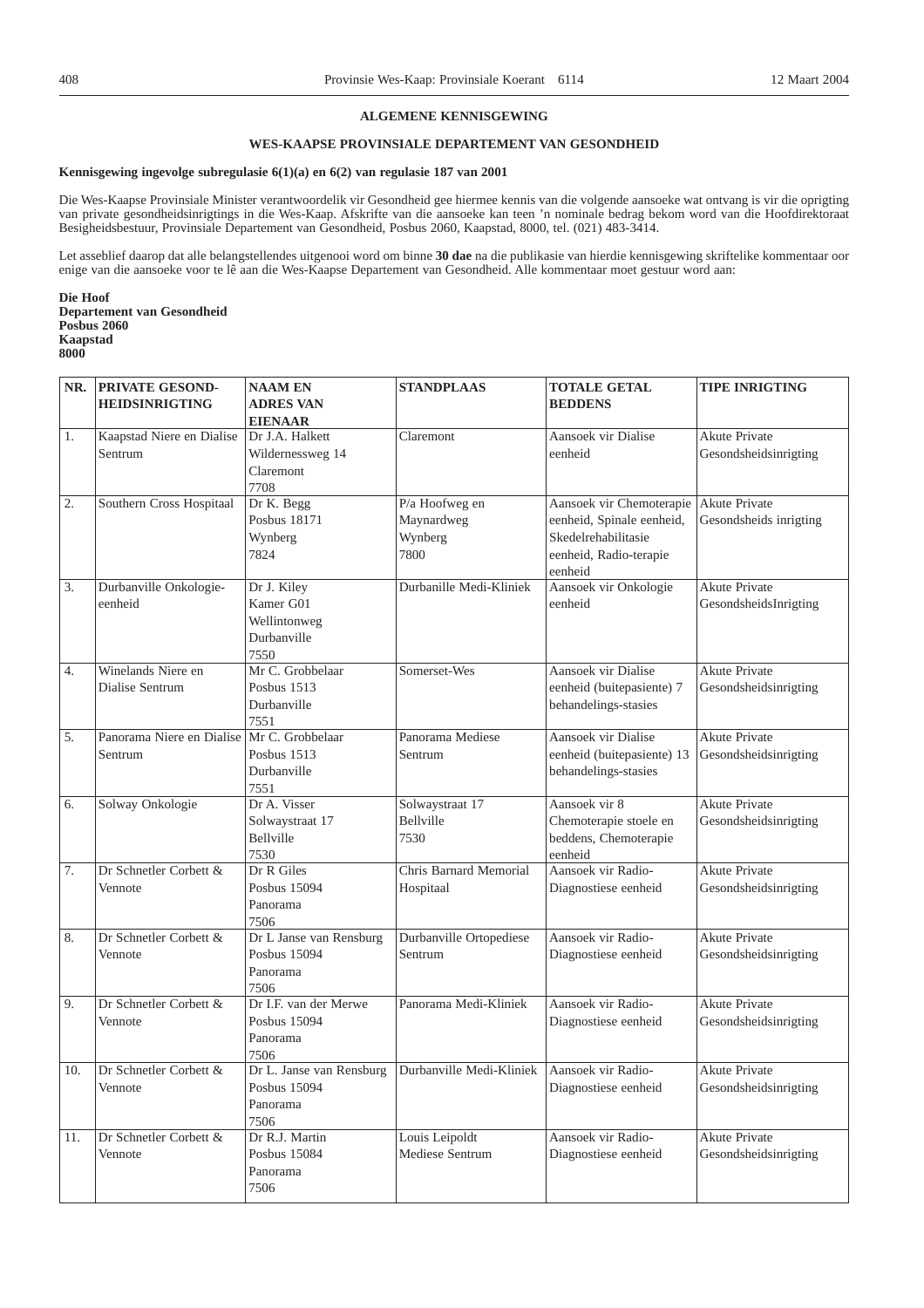| NR.               | <b>PRIVATE GESOND-</b> | <b>NAAM EN</b>         | <b>STANDPLAAS</b>                                   | <b>TOTALE GETAL</b>     | <b>TIPE INRIGTING</b> |
|-------------------|------------------------|------------------------|-----------------------------------------------------|-------------------------|-----------------------|
|                   | <b>HEIDSINRIGTING</b>  | <b>ADRES VAN</b>       |                                                     | <b>BEDDENS</b>          |                       |
|                   |                        | <b>EIENAAR</b>         |                                                     |                         |                       |
| 12.               | Dr Schnetler Corbett & | Dr A Mouton            | Paarl Mediese Sentrum                               | Aansoek vir Radio-      | <b>Akute Private</b>  |
|                   | Vennote                | Posbus 15094           |                                                     | Diagnostiese eenheid    | Gesondsheidsinrigting |
|                   |                        | Panorama               |                                                     |                         |                       |
|                   |                        | 7506                   |                                                     |                         |                       |
| 13.               | Dr Schnetler Corbett & | Dr I. F. Van Der Merwe | <b>Boulevard Mediese</b>                            | Aansoek vir Radio-      | Akute Private         |
|                   | Vennote                | Posbus 15094           | Sentrum                                             | Diagnostiese eenheid    | Gesondsheidsinrigting |
|                   |                        | Panorama               | <b>Brackenfell</b>                                  |                         |                       |
|                   |                        | 7506                   |                                                     |                         |                       |
| 14.               | Dr Schnetler Corbett & | Dr I.F. Van Der Merwe  | Tableview Medi-Cross                                | Aansoek vir Radio-      | <b>Akute Private</b>  |
|                   | Vennote                | Posbus 15094           | Mediese Sentrum                                     | Diagnostiese eenheid    | Gesondsheidsinrigting |
|                   |                        | Panorama               |                                                     |                         |                       |
|                   |                        | 7506                   |                                                     |                         |                       |
| 15.               | Dr Truter & Vennote    | Dr R. Louw             | Weskus                                              | Aansoek vir Radio-      | <b>Akute Private</b>  |
|                   |                        | Posbus 15094           | Privaat Hospitaal                                   | Diagnostiese Eenheid    | Gesondsheidsinrigting |
|                   |                        | Panorama               | Vredenburg                                          |                         |                       |
|                   |                        | 7506                   |                                                     |                         |                       |
| 16.               | Dr Truter & Vennote    | Dr R. Louw             | Vredendal                                           | Aansoek vir Radio-      | <b>Akute Private</b>  |
|                   |                        | Posbus 15094           |                                                     | Diagnostiese eenheid    | Gesondsheidsinrigting |
|                   |                        | Panorama               |                                                     |                         |                       |
|                   |                        | 7506                   |                                                     |                         |                       |
| $\overline{17}$   | Dr Truter & Vennote    | Dr R. Louw             | Duffystraat 15                                      | Aansoek vir Radio-      | <b>Akute Private</b>  |
|                   |                        | Posbus 15094           | Malmesbury                                          | Diagnostiese eenheid    | Gesondsheidsinrigting |
|                   |                        | Panorama               |                                                     |                         |                       |
|                   |                        | 7506                   |                                                     |                         |                       |
| 18.               | Dr Truter & Vennote    | Dr R. Louw             | Westfleur Sentrum                                   | Aansoek vir Radio-      | Akute Private         |
|                   |                        | Posbus 15094           | <b>Atlantis</b>                                     | Diagnostiese eenheid    | Gesondsheidsinrigting |
|                   |                        | Panorama 7506          |                                                     |                         |                       |
| 19.               | Dr Truter & Vennote    | Dr R. Louw             | <b>Eerste Rivier</b>                                | Aansoek vir Radio-      | <b>Akute Private</b>  |
|                   |                        | Posbus 15094           | Mediese Sentrum                                     | Diagnostiese eenheid    | Gesondsheidsinrigting |
|                   |                        | Panorama               |                                                     |                         |                       |
|                   |                        | 7506                   |                                                     |                         |                       |
| 20.               | National Renal Care    | Privaatsak X8          | Kuilsrivier Dialise eenheid Aansoek vir Registrasie |                         | <b>Akute Private</b>  |
|                   |                        | <b>Brixton</b>         |                                                     | van bestaande Dialise   | Gesondsheidsinrigting |
|                   |                        | 2019                   |                                                     | eenheid                 |                       |
| 21.               | National Renal Care    | Privaatsak X8          | Chris Barnard Gedenk                                | Aansoek vir Registrasie | <b>Akute Private</b>  |
|                   |                        | <b>Brixton</b>         | Dialise eenheid                                     | van bestaande Dialise   | Gesondsheidsinrigting |
|                   |                        | 2019                   |                                                     | eenheid                 |                       |
| 22.               | National Renal Care    | Louwtjie Rothmanstraat | N1 City Dialise eenheid                             | Aansoek vir Registrasie | <b>Akute Private</b>  |
|                   |                        | N1 City Hospitaal      |                                                     | van bestaande Dialise   | Gesondsheidsinrigting |
|                   |                        | Goodwood               |                                                     | eenheid                 |                       |
| $\overline{23}$ . | National Renal Care    | Privaatsak X8          | Southern Cross Dialise                              | Aansoek vir Registrasie | <b>Akute Private</b>  |
|                   |                        | <b>Brixton</b>         | eenheid                                             | van bestaande Dialise   | Gesondsheidsinrigting |
|                   |                        | 2019                   |                                                     | eenheid                 |                       |
| 24.               | Drs Van Wageningen en  | Posbus 317             | Arun Place                                          | Aansoek vir Radio-      | Akute Private         |
|                   | Vennote                | Somerset-Wes           | Harleystraat                                        | Diagnostiese eenheid    | Gesondsheidsinrigting |
|                   |                        | 7129                   | Somerset-Wes                                        |                         |                       |
|                   |                        |                        | 7129                                                |                         |                       |
| 25.               | Drs Van Wageningen en  | Posbus 317             | Vergelegen Medi-Kliniek                             | Aansoek vir Radio-      | <b>Akute Private</b>  |
|                   | Vennote                | Somerset-Wes           |                                                     | Diagnostiese eenheid    | Gesondsheidsinrigting |
|                   |                        | 7129                   |                                                     |                         |                       |
| 26.               | Drs Van Wageningen en  | Posbus 317             | Stellenbosch                                        | Aansoek vir Radio-      | <b>Akute Private</b>  |
|                   | Vennote                | Somerset-Wes           |                                                     | Diagnostiese eenheid    | Gesondsheidsinrigting |
|                   |                        | 7129                   |                                                     |                         |                       |
| 27.               | Dr Cronje & Vennote    | Fairbairnstraat        | Worcester                                           | Aansoek vir Radio-      | <b>Akute Private</b>  |
|                   |                        | Worcester              |                                                     | Diagnostiese eenheid    | Gesondsheidsinrigting |
|                   |                        | 6850                   |                                                     |                         |                       |
|                   |                        |                        |                                                     |                         |                       |

6649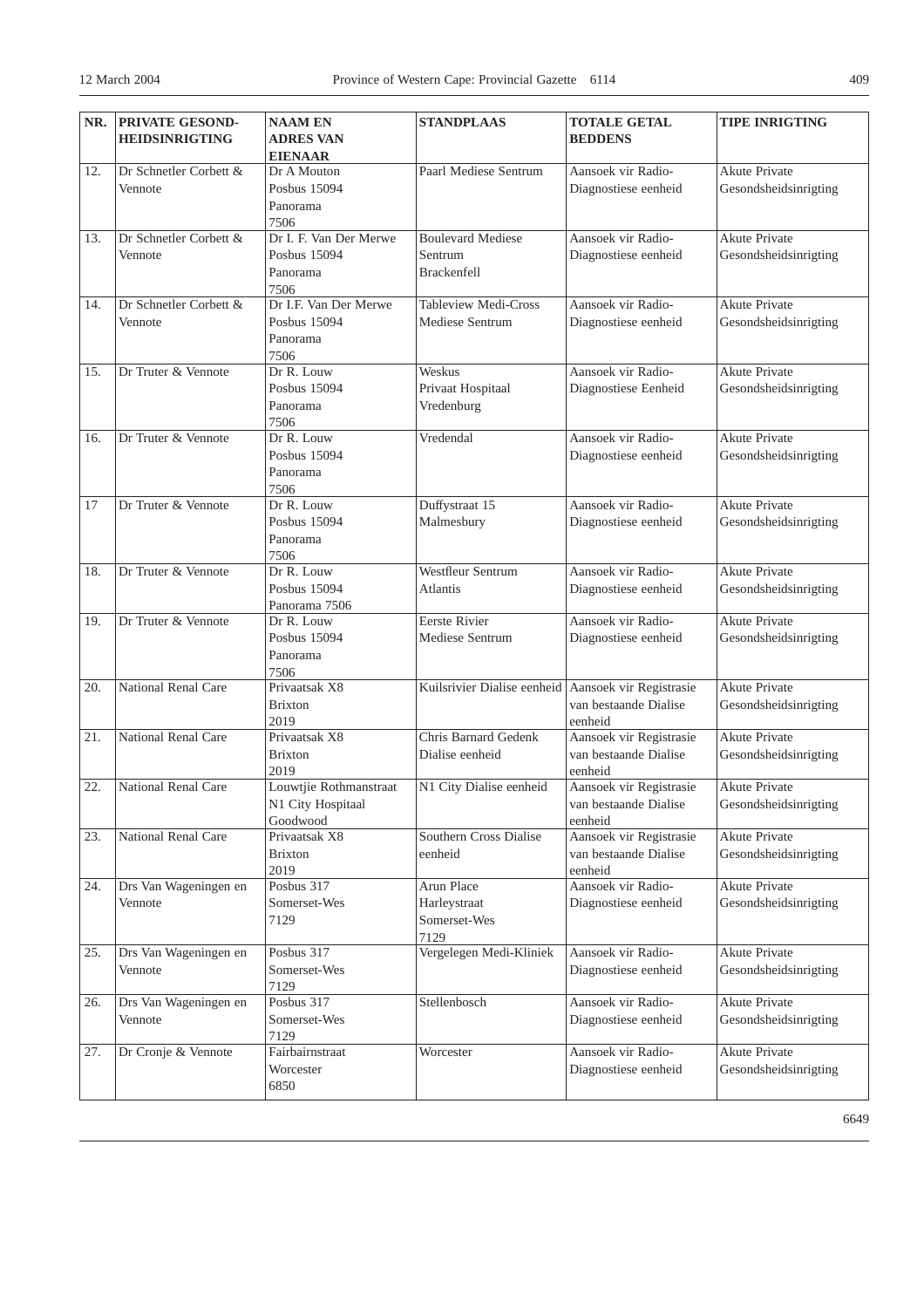# **CITY OF CAPE TOWN**

# **ELECTRICITY SUPPLY BY-LAW**

#### CHAPTER 1 GENERAL

1. **Definitions** — In this by-law, unless inconsistent with the context—

**''accredited person''** means a person registered in terms of the Regulations as an electrical tester for single phase, an installation electrician or a master installation electrician, as the case may be;

**''applicable standard specification''** means the standard specifications as listed in Schedule 1 attached to this by-law;

**''certificate of compliance''** means a certificate issued in terms of the Regulations in respect of an electrical installation or part of an electrical installation by an accredited person;

**''consumer''** in relation to premises means:

- (i) any occupier thereof or any other person with whom the Municipality has contracted to supply or is actually supplying electricity thereat; or
- (ii) if such premises are not occupied, any person who has a valid existing agreement with the Municipality for the supply of electricity to such premises; or
- (iii) if there is no such person or occupier, the owner of the premises;

**''credit meter''** means a meter where an account is issued subsequent to the consumption of electricity;

**''electrical contractor''** means an electrical contractor as defined in the Regulations;

**''electrical installation''**means an electrical installation as defined in the Regulations;

**''high voltage''** means the set of nominal voltage levels that are used in power systems for bulk transmission of electricity in the range of  $44kV <$ Un  $\leq 220$  kV. [SANS 1019];

**''low voltage''**means the set of nominal voltage levels that are used for the distribution of electricity and whose upper limit is generally accepted to be an a.c. voltage of 1000V ( or a d.c. voltage of 1500 V). [SANS 1019]

"the law" means any applicable law, proclamation, ordinance, act of parliament or enactment having force of law;

**''medium voltage''**means the set of nominal voltage levels that lie above low voltage and below high voltage in the range of 1 kV < Un ≤ 44 kV. [SANS 1019]

**''meter''** means a device which records the demand and/or the electrical energy consumed and includes conventional and prepayment meters;

**''motor load, total connected''** means the sum total of the kW input ratings of all the individual motors connected to an installation;

**''motor rating''** means the maximum continuous kW output of a motor as stated on the maker's rating plate;

"motor starting current" in relation to alternating current motors means the root mean square value of the symmetrical current taken by a motor when energised at its rated voltage with its starter in the starting position and the rotor locked;

**''Municipality''** means the City of Cape Town a metropolitan municipality established in terms of the law or any legal entity duly

# **STAD KAAPSTAD**

# **VERORDENING OP ELEKTRISITEITSVOORSIENING**

#### HOOFSTUK 1 ALGEMEEN

**1. Woordomskrywing** — in hierdie verordening, tensy uit die samehang anders blyk, beteken —

**''bewys''** die noodsaaklike element van 'n kragbegroterstelsel wat gebruik word om inligting oor te dra van 'n verkooppunt vir elektrisiteitkrediet na 'n kragbegroter en *vice versa*;

**''die Wet''** enige toepaslike wet, proklamasie, ordonnansie, wet van die Parlement of wetsbepaling wat regskrag het;

**''diensaansluiting''** al die kabels en toerusting wat nodig is om die hoofleiding by die verbruiker se elektriese installasie aan te sluit by die voorsieningspunt;

**''diensbeveiligingstoestel''** enige sekering of stroombreker wat geïnstalleer word met die doel om die munisipaliteit se toerusting te beskerm teen oorbelasting of foute wat op die installasie of op die interne diensaansluiting voorkom;

**''eienaar''** met betrekking tot 'n perseel, die persoon by wie die regstitel daarvan berus; met dien verstande dat —

- (a) in die geval van onroerende eiendom
	- (i) wat vir 'n tydperk van minstens 50 jaar verhuur word, ongeag of die huurkontrak geregistreer is of nie, die huurder daarvan, of
	- (ii) wat voordelig geokkupeer word kragtens 'n serwituut of reg analoog daarmee, die okkupeerder daarvan;
- (b) indien die eienaar soos hierbo omskryf
	- (i) dood of insolvent is, sy of haar boedel tot voordeel van sy of haar skuldeisers afgestaan het, ingevolge 'n hofbevel onder kuratele geplaas is, of 'n maatskappy is wat gelikwideer of onder geregtelike bestuur geplaas is, die persoon by wie die administrasie van sodanige eiendom berus as eksekuteur, administrateur, trustee, regverkrygende, kurator, likwidateur of geregtelike bestuurder, na gelang van die geval, of
	- (ii) nie in die Republiek van Suid-Afrika aanwesig is nie, of indien sy of haar adres aan die munisipaliteit onbekend is, iemand wat as agent of andersins die huurgeld ten opsigte van sodanige eiendom ontvang of geregtig is om dit te ontvang, en
	- (iii) indien die munisipaliteit nie kan vasstel wie sodanige persoon is nie, word die persoon wat geregtig is op die voordelige gebruik van sodanige eiendom geag die eienaar daarvan te wees met die uitsluiting van die persoon by wie die regstitel daarvan berus;

**''elektriese installasie''** 'n elektriese installasie soos omskryf in die Regulasies;

**''elektriese kontrakteur''** 'n elektriese kontrakteur soos omskryf in die Regulasies;

**''geakkrediteerde persoon''** 'n persoon wat ingevolge die Regulasies na gelang van die geval as 'n elektriese toetser vir enkelfase, 'n installasie-elektrisiën of 'n meesterinstallasieelektrisiën, geregistreer is;

**''gereedsheidstoevoer''** 'n alternatiewe toevoer van elektrisiteit wat nie gewoonlik deur die verbruiker verbruik word nie;

**''hoë spanning''** die stel nominale spanningsvlakke wat in kragstelsels vir grootmaattransmissie van elektrisiteit in die omgewing van  $44 \text{ kV} < \text{Un} \leq 44 \text{ kV}$  [SANS 1019];

**''hoofleiding''** enige deel van die munisipaliteit se elektrisiteitsnetwerk;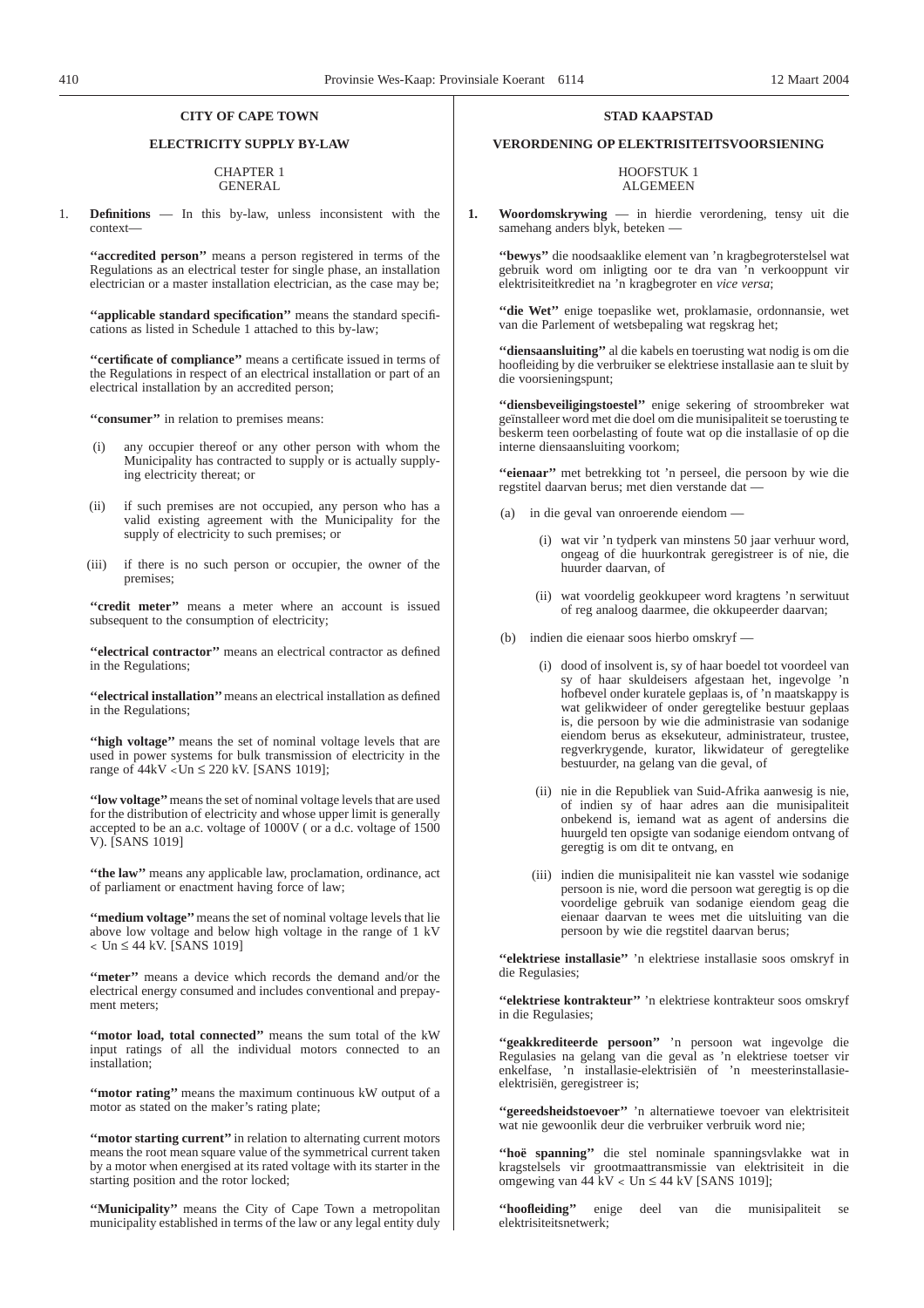authorized by the City of Cape Town to provide an electricity service within the jurisdiction of the City of Cape Town;

**''occupier''** in relation to any premises means—

- (a) any person in actual occupation of such premises;
- (b) any person legally entitled to occupy such premises;
- (c) in the case of such premises being subdivided and let to lodgers or various tenants, the person receiving the rent payable by such lodgers or tenants, whether on his own account or as agent for any person entitled thereto or interested therein, or
- (d) any person in control of such premises or responsible for the management thereof, and includes the agent of any such person when he/she is absent from the Republic of South Africa or his/her whereabouts are unknown;

"owner" in relation to premises means the person in whom is vested the legal title thereto; provided that—

- (a) in the case of immovable property—
	- (i) leased for a period of not less than 50 years, whether the lease is registered or not, the lessee thereof, or
	- (ii) beneficially occupied under a servitude or right analogous thereto, the occupier thereof;
- (b) if the owner as hereinbefore defined—
	- (i) is deceased or insolvent, has assigned his estate for the benefit of his creditors, has been placed under curatorship by order of court or is a company being wound up or under judicial management, the person in whom the administration of such property is vested as executor, administrator, trustee, assignee, curator, liquidator or judicial manager, as the case may be, or
	- (ii) is absent from the Republic of South Africa, or if his address is unknown to the Municipality, any person who as agent or otherwise receives or is entitled to receive the rent in respect of such property, and
	- (iii) if the Municipality is unable to determine who such person is, the person who is entitled to the beneficial use of such property,

shall be deemed to be the owner thereof to the exclusion of the person in whom is vested the legal title thereto;

"**point of consumption**" means a point of consumption as defined in the Regulations;

"point of metering" means the point at which the consumer's consumption of electricity is metered and which may be at the point of supply or at any other point on the distribution system of the Municipality or the electrical installation of the consumer, as specified by the Municipality or any duly authorised official of the Municipality; provided that it shall meter all of, and only, the consumer's consumption of electricity;

**''point of supply**'' means the point determined by the Municipality or any duly authorised official of the Municipality at which electricity is supplied to any premises by the Municipality;

**''premises''** means any land or any building or structure above or below ground level and includes any vehicle, aircraft or vessel;

**''prepayment meter''** means a meter that can be programmed to allow the flow of pre-purchased amounts of energy in an electrical circuit;

**''Regulations''** means Regulations made in terms of the Occupational Health and Safety Act, 1993 (Act 85 of 1993), as amended;

**''safety standard''** means the Code of Practice for the Wiring of Premises SANS 10142-1 incorporated in the Regulations;

"kragbegroter" 'n vooruitbetaalmeter wat geprogrammeer kan word om die vloei van hoeveelhede vooruitbetaalde energie in 'n elektriese stroomkring toe te laat;

**''kredietmeter''** 'n meter waar 'n rekening uitgereik word nadat elektrisiteit verbruik is;

**''lae spanning''** die stel nominale spanningsvlakke wat gebruik word vir die verspreiding van elektrisiteit en waarvan die boonste perk oor die algemeen aanvaar word as 'n ws-spanning van 1000 V (of 'n gs-spanning van 1500 V).[SANS 1019];

**''medium spanning''** die stel nominale spanningsvlakke bo lae spanning en benede hoë spanning in die omgewing van 1 kV < UN ≤ 44 kV [SANS 1019];

**''meetpunt''** die punt waar die verbruiker se elektrisiteitsverbruik gemeet word en wat by die voorsieningspunt of by enige ander punt op die verspreidingstelsel van die munisipaliteit of die elektriese installasie van die verbruiker kan wees soos deur die munisipaliteit of enige behoorlik gemagtigde amptenaar van die munisipaliteit aangedui met dien verstande dat dit alles, en slegs, die verbruiker se verbruik van elektrisiteit meet;

**''meter''** 'n toestel wat die aanvraag en/of die elektriese energie wat verbruik word, aandui en dit behels ook konvensionele meters en kragbegroters;

**''motoraansitstroom''** met betrekking tot wisselstroommotore, die gemiddelde vierkantwortelwaarde van die simmetriese stroom wat deur 'n motor verbruik word wanneer dit aangedryf word volgens die geraamde spanning daarvan met die aansitter in aansitposisie en die rotor gesluit;

**''motorlas totaal aangeskakel''** die somtotaal van die kW-vermoë van al die afsonderlike motore wat by 'n installasie aangesluit is;

**''motorvermoë''** die maksimum aanhoudende kW-lewering van 'n motor soos vermeld op die vervaardiger se kenplaatjie;

**''munisipaliteit''** beteken die Stad Kaapstad, 'n metropolitaanse munisipaliteit ingestel ingevolge wetgewing, of enige regsentiteit behoorlik deur die Stad Kaapstad gemagtig om 'n elektrisiteitsdiens binne die jurisdiksie van die Stad Kaapstad te voorsien;

**''nakomingsertifikaat''** 'n sertifikaat wat ingevolge die Regulasies ten opsigte van 'n elektriese installasie of gedeelte van 'n elektriese installasie deur 'n geakkrediteerde persoon uitgereik word;

**''okkupeerder''** met betrekking tot 'n perseel —

- (a) iemand wat sodanige perseel werklik okkupeer;
- (b) iemand wat wetlik daarop geregtig is om sodanige perseel te okkupeer;
- (c) in geval van sodanige perseel wat onderverdeel is en wat aan loseerders of verskillende huurders verhuur word, die persoon wat die huurgeld ontvang wat deur sodanige loseerders of huurders betaalbaar is, hetsy vir sy of haar eie rekening of as agent vir iemand wat daarop geregtig is of belang daarby het, of
- (d) iemand wat by die beheer of bestuur van sodanige perseel betrokke is, en behels ook die agent van sodanige persoon wanneer hy of sy nie in die Republiek aanwesig is, of as sy of haar verblyfplek onbekend is;

**''perseel''** enige grond of enige struktuur bo of benede grondvlak en behels ook enige voertuig, vliegtuig of vaartuig;

**''Regulasies''** die Regulasies opgestel ingevolge die Wet op Beroepsgesondheid en -Veiligheid, 1993 (Wet 85 van 1993), soos gewysig;

**''spanning''** die gemiddelde vierkantswortelwaarde van elektriese potensiaal tussen twee geleiers;

**''tarief''** die munisipaliteit se gelde gehef vir die voorsiening van elektrisiteit;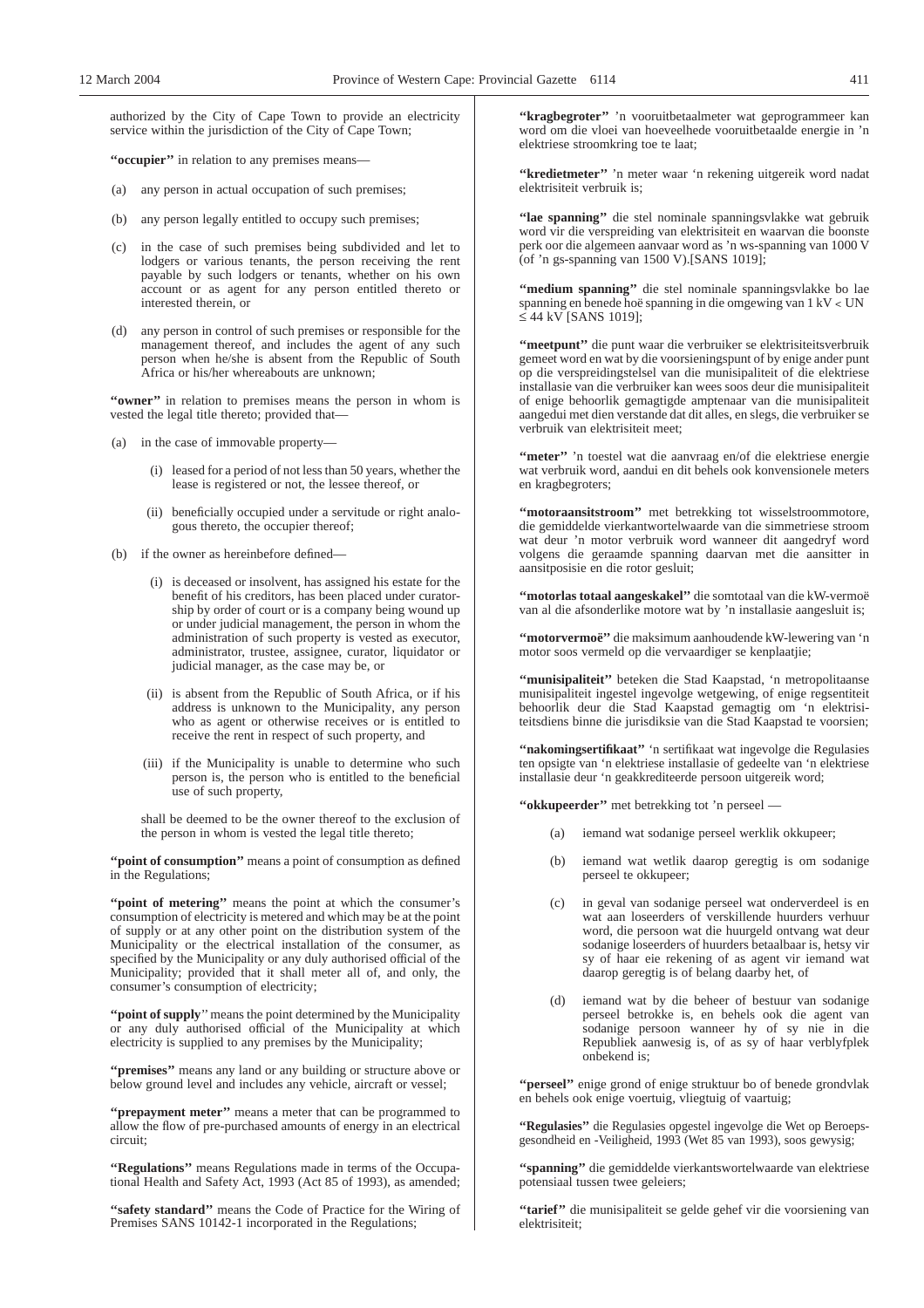**''service connection''** means all cables and equipment required to connect the supply mains to the electrical installation of the consumer at the point of supply;

**''service protective device''** : means any fuse or circuit breaker installed for the purpose of protecting the Municipality's equipment from overloads or faults occurring on the installation or on the internal service connection;

"standby supply" means an alternative electricity supply not normally used by the consumer;

**''supply mains''** means any part of the Municipality's electricity network;

**''tariff''**means the Municipality*'s* tariff of charges for the supply of electricity, and

**''token''** means the essential element of a prepayment metering system used to transfer information from a point of sale for electricity credit to a prepayment meter and *vice versa;*

**''voltage''** means the root-mean-square value of electrical potential between two conductors.

- **2. Other terms** All other terms used in this by-law shall, unless the context otherwise requires, have the meaning assigned thereto in the Electricity Act, 1987 (Act 41 of 1987), as amended, or the Occupational Health and Safety Act, 1993 (Act 85 of 1993), as amended.
- **3. Headings and titles** The headings and titles in this by-law shall not affect the construction thereof.

## CHAPTER 2 GENERAL CONDITIONS OF SUPPLY

- **Provision of Electricity Services —** Only the Municipality shall supply or contract for the supply of electricity within the jurisdiction of the Municipality.
- **5. Supply by agreement** No person shall use or be entitled to use an electricity supply from the Municipality unless or until such person shall have entered into an agreement in writing with the Municipality for such supply, and such agreement together with the provisions of this by-law shall in all respects govern such supply. If a person uses an electricity supply without entering into an agreement he/she shall be liable for the cost of electricity used as stated in section 44 of this bylaw.

## **6. Service of notice**—

- (1) Any notice or other document that is served on any person in terms of this by-law is regarded as having been served—
	- (a) when it has been delivered to that person personally;
	- (b) when it has been left at that person's place of residence or business in the Republic with a person apparently over the age of sixteen years;
	- (c) when it has been posted by registered or certified mail to that person's last known residential or business address in the Republic and an acknowledgement of the posting thereof from the postal service is obtained;
	- (d) if that person's address in the Republic is unknown, when it has been served on that person's agent or representative in the Republic in the manner provided by paragraphs  $(a)$ ,  $(b)$  or  $(c)$ ; or
	- (e) if that person's address and agent or representative in the Republic is unknown, when it has been posted in a

**''toepaslike standaardspesifikasie''** die standaardspesifikasie soos gelys in Bylae 2 aangeheg aan hierdie verordening;

**''veiligheidstandaard''** die Gebruikskode vir die Bedrading van Persele SANS 10142-1 geïnkorporeer in die Regulasies;

**''verbruiker''**, met betrekking tot 'n perseel —

- (i) enige okkupeerder daarvan of enige ander persoon met wie die munisipaliteit ooreengekom het om elektrisiteit daar te voorsien of dit inderdaad daar voorsien; of
- (ii) indien sodanige perseel nie bewoon word nie, iemand wat 'n geldige bestaande ooreenkoms met die munisipaliteit het vir die voorsiening van elektrisiteit aan sodanige perseel, of
- (iii) indien daar geen sodanige persoon of okkupeerder is nie, die eienaar van die perseel;

**''verbruikspunt''** 'n verbruikspunt soos omskryf in die Regulasies.

**''voorsieningspunt''** die punt soos bepaal deur die munisipaliteit of enige ander behoorlik gemagtigde amptenaar van die munisipaliteit vanwaar elektrisiteit aan enige perseel deur die munisipaliteit voorsien word;

- **2. Ander uitdrukkings** Alle ander uitdrukkings wat in hierdie verordening gebruik word, het, tensy die samehang andersins vereis, dieselfde betekenis wat daaraan geheg word in die Elektrisiteitswet (Wet 41 van 1987), soos gewysig, of die Wet op Beroepsgesondheid en -Veiligheid, 1993 (Wet 85 van 1993), soos gewysig.
- **3. Opskrifte en titels** Die opskrifte en titels in hierdie verordening beïnvloed nie die uitleg daarvan nie.

# HOOFSTUK 2

ALGEMENE VOORWAARDES VIR VOORSIENING

- **4. Voorsiening van elektrisiteitsdienste** Slegs die munisipaliteit mag elektrisiteit voorsien of 'n ooreenkoms aangaan om elektrisiteit binne die munisipaliteit se jurisdiksie te voorsien.
- **5. Voorsiening volgens ooreenkoms** Niemand mag gebruik maak of voortgaan om gebruik te maak van 'n toevoer van elektrisiteit van die munisipaliteit nie, tensy of totdat sodanige persoon 'n skriftelike ooreenkoms met die munisipaliteit vir sodanige toevoer aangegaan het, en sodanige toevoer word in alle opsigte deur sodanige ooreenkoms saam met die bepalings van hierdie verordening beheer. As 'n persoon 'n toevoer van elektrisiteit verbruik sonder om 'n ooreenkoms aan te gaan, is hy/sy aanspreeklik vir die koste van die elektrisiteit soos uiteengesit in artikel 44 van hierdie verordening.

# **6. Betekening van kennisgewing** —

- (1) Enige kennisgewing of ander dokument word geag as aan iemand beteken te wees wanneer dit ingevolge hierdie verordening aan iemand beteken is indien —
	- (a) dit persoonlik by daardie persoon afgelewer is;
	- (b) dit by daardie persoon se woonplek of sakeonderneming in die Republiek gelaat is by 'n persoon wat klaarblyklik ouer as sestien jaar is;
	- (c) dit per geregistreerde of gesertifiseerde pos na daardie persoon se laaste bekende woonadres of sakeadres in die Republiek gepos is en 'n erkenning dat dit gepos is van die posdiens verkry is;
	- (d) indien daardie persoon se adres in die Republiek onbekend is, wanneer dit op daardie persoon se agent of verteenwoordiger in die Republiek beteken word op 'n manier bepaal in paragrawe (a), (b) of (c); of
	- (e) daardie persoon se adres en agent of verteenwoordiger in die Republiek onbekend is, wanneer dit op 'n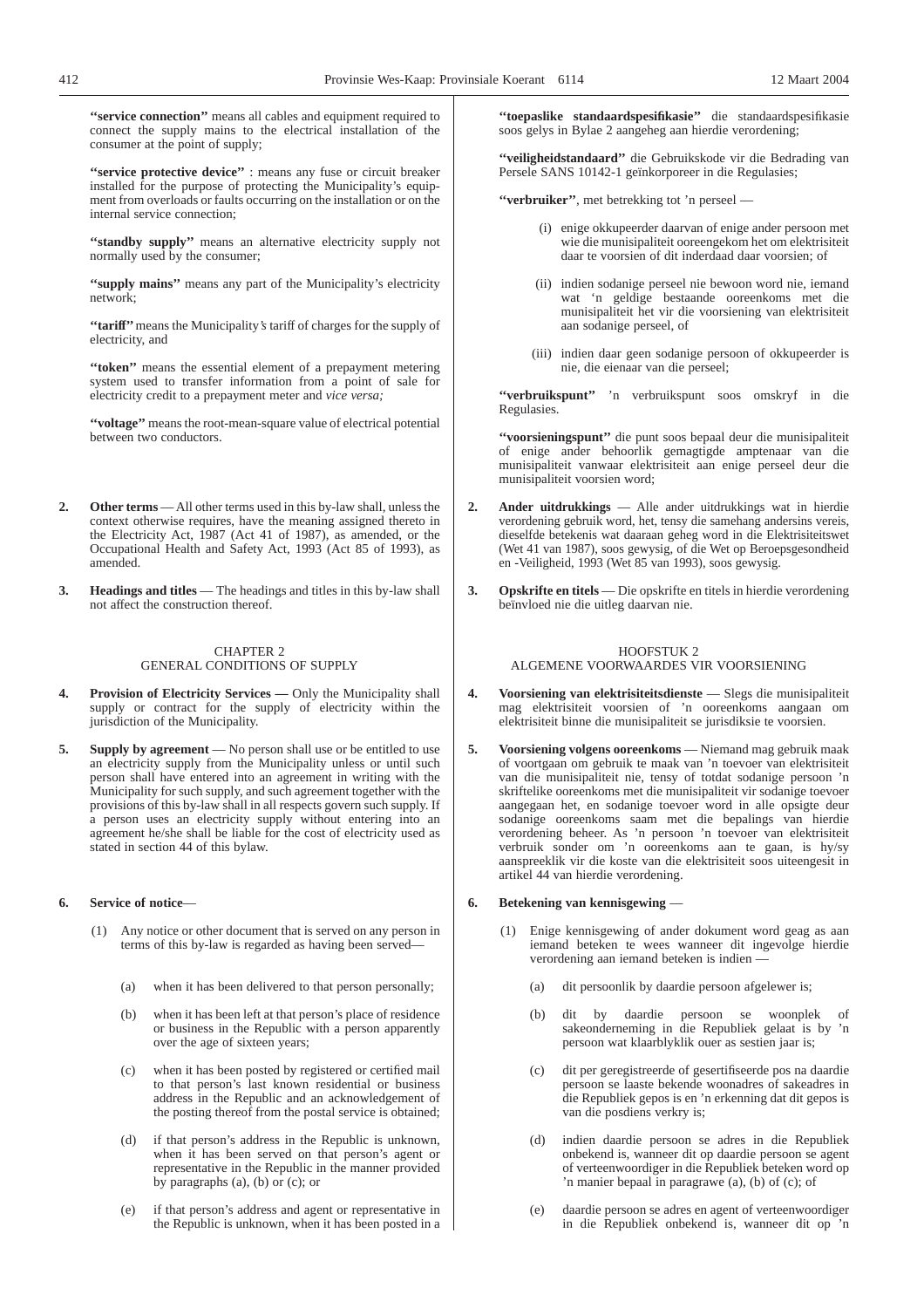conspicuous place on the property or premises, if any, to which it relates.

- (2) When any notice or other document must be authorised or served on the owner, occupier or holder of any property or right in any property, it is sufficient if that person is described in the notice or other document as the owner, occupier or holder of the property or right in question, and it is not necessary to name that person.
- (3) Any legal process is effectively and sufficiently served on the Municipality when it is delivered to the municipal manager or a person in attendance at the municipal manager's office.
- **7. Compliance with notices** Any person on whom a notice duly issued or given under this by-law is served shall, within the time specified in such notice, comply with its terms.

### **8. Application for supply** —

- (1) Application for the supply of electricity shall be made in writing by the prospective consumer on the prescribed form obtainable at the office of the Municipality, and the estimated load, in kVA, of the installation, shall be stated therein. Such application shall be made as early as possible before the supply of electricity is required in order to facilitate the work of the Municipality.
- (2) An application for an electricity supply for a period of less than one year shall be regarded as an application for a temporary supply of electricity and shall be considered at the discretion of the Municipality or any duly authorised official of the Municipality, which may specify any special conditions to be satisfied in such case.
- **9. Processing of requests for supply** Applications for the supply of electricity will be processed and the supply made available within the periods stipulated in NRS 047.

#### **10. Wayleaves** —

- (1) The Municipality may refuse to lay or erect a service connection above or below ground on any thoroughfare or land not vested in the Municipality or on any private property, unless and until the prospective consumer shall have obtained and deposited with the Municipality written permission granted by the owner of the said private property or by the person in whom is vested the legal title to the land or thoroughfare as aforesaid exists, as the case may be, authorising the laying or erection of a service connection thereon.
- (2) If such permission is withdrawn at any time or if the aforesaid private property or thoroughfare changes ownership and the new owner refuses to grant or continue such permission, the cost of any alteration required to be made to a service connection in order that the supply of electricity may be continued, and of any removal thereof which may become necessary in the circumstances, shall be borne by the consumer to whose premises the supply of electricity is required to be continued.

#### **11. Statutory Servitude** —

- (1) Subject to the provisions of subsection (3) the Municipality may within its municipal area:
	- (a) provide, establish and maintain electricity services;
	- (b) acquire, construct, lay, extend, enlarge, divert, maintain, repair, discontinue the use of, close up and destroy electricity supply mains;
	- (c) construct, erect or lay any electricity supply main on, across, through, over or under any street or immovable property and the ownership of any such main shall vest in the Municipality;

opsigtelike plek gepos is op die eiendom of perseel, indien enige, waarmee dit verband hou.

- (2) Wanneer enige kennisgewing of ander dokument gemagtig of beteken word op die eienaar, okkupeerder of houer van enige eiendom of regte in enige eiendom, is dit voldoende as daardie persoon in die kennisgewing of ander dokument beskryf word as die eienaar, okkupeerder of houer van die eiendom of betrokke reg, en is dit nie nodig om daardie persoon se naam te verstrek nie.
- (3) Enige regsproses is doeltreffend en voldoende aan die munisipaliteit beteken as dit by die munisipale bestuurder se kantoor afgelewer word of by 'n persoon wat by die munisipale bestuurder se kantoor ter beskikking is.
- **7. Nakoming van kennisgewings** Iemand aan wie 'n kennisgewing wat behoorlik uitgereik of gegee is ingevolge hierdie verordening, beteken word, moet die bepalings daarvan binne die tydperk wat daarin vermeld word, nakom.

## **8. Aansoek om voorsiening van elektrisiteit** —

- (1) Aansoek om die voorsiening van elektrisiteit moet skriftelik deur die voornemende verbruiker op die voorgeskrewe vorm verkrygbaar by die kantoor van die munisipaliteit gedoen word en die installasie se geraamde las in kV.A moet op die aansoek vermeld word. Sodanige aansoek moet gerig word so gou as moontlik voor die toevoer verlang word ten einde die werk van die munisipaliteit te vergemaklik.
- (2) 'n Aansoek om voorsiening van elektrisiteit vir 'n tydperk van minder as 'n jaar word beskou as 'n aansoek om 'n tydelike voorsiening van elektrisiteit en word oorweeg na goeddunke van die munisipaliteit of enige behoorlik gemagtigde amptenaar van die munisipaliteit wat enige spesiale voorwaardes mag stel wat in sodanige geval nagekom moet word.
- **9. Verwerking van aansoeke om voorsiening** Aansoeke om die voorsiening van elektrisiteit word verwerk en die toevoer beskikbaar gestel binne die tydperke soos in NRS 047 aangedui.

#### **10. Deurgangsregte**

- (1) Die munisipaliteit kan weier om 'n diensaansluiting bo of onder die grond op te rig of te lê op enige deurgang wat nie onder berusting van die munisipaliteit is nie of op enige private eiendom, tensy en totdat die voornemende verbruiker die skriftelike toestemming verkry het van die eienaar van die genoemde private eiendom of van die persoon by wie die regstitel van die grond berus waarop enige sodanige deurgang soos bogemeld, bestaan, na gelang van die geval, en dit by die munisipaliteit ingedien het, waardeur magtiging vir die lê of oprigting van 'n diensaansluiting daarop verleen word.
- As sodanige toestemming op enige tydstip teruggetrek word of as die bogemelde private eiendom of deurgang in ander hande oorgaan en die nuwe eienaar weier om sodanige toestemming te verleen of te laat voortduur, moet die koste van enige verandering wat aan die diensaansluiting aangebring moet word ten einde die toevoer van elektrisiteit in stand te hou, en van die verwydering daarvan wat onder omstandighede nodig mag wees, deur die verbruiker van die perseel waarna die toevoer voortgesit word, gedra word.

#### **11. Statutêre serwituut —**

- (1) Onderworpe aan die bepalings van subartikel (3) mag die munisipaliteit binne sy munisipale gebied:
	- (a) elektrisiteitsdienste voorsien, vestig en in stand hou;
	- (b) hoofleiding vir elektrisiteit verkry, oprig, lê, verleng, vergroot, omlei, in stand hou, herstel, die verbruik beëindig, sluit en vernietig;
	- (c) enige hoofleiding vir elektrisiteit aanlê, oprig of lê op, oor, deur, bo of onder enige straat of onroerende eiendom en die eienaarskap van enige sodanige hoofleiding moet by die munisipaliteit berus;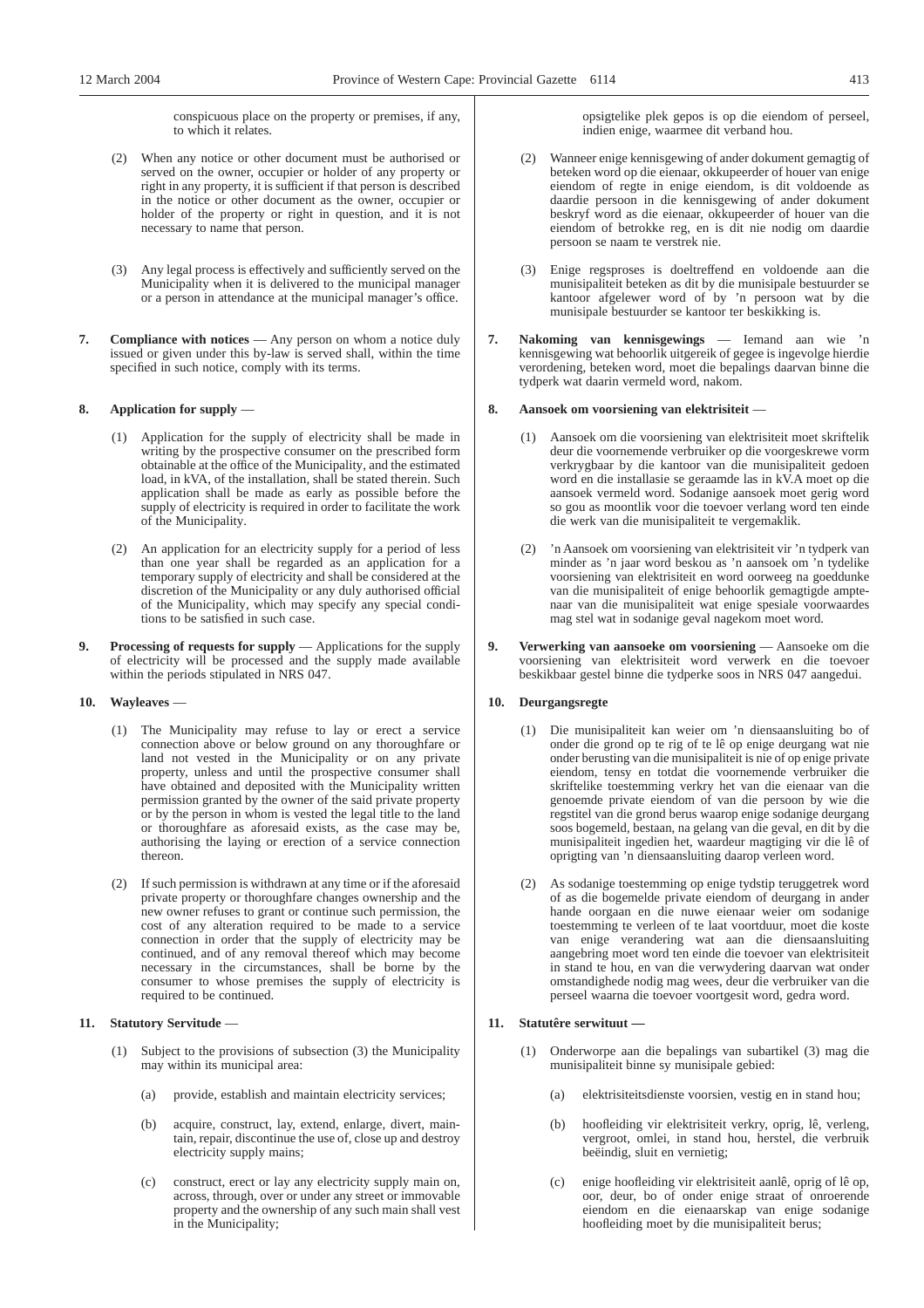- (d) do any other thing necessary or desirable for or incidental, supplementary or ancillary to any matter contemplated by paragraphs (a) to (c).
- (2) If the Municipality constructs, erects or lays any electricity supply main on, across, through, over or under any street or immovable property not owned by the Municipality or under the control of or management of the Municipality it shall pay to the owner of such street or property compensation in an amount agreed upon by such owner and the Municipality or, in the absence of agreement, as determined either by arbitration or a court of law.
- (3) The Municipality shall, before commencing any work other than repairs or maintenance on or in connection with any electricity supply main on immovable property not owned by the Municipality or under the control or management of the Municipality, give the owner or occupier of such property reasonable notice of the proposed work and the date on which it proposes to commence such work.

#### **12. Right of admittance to inspect, test and/or do maintenance work** —

- (1) The Municipality shall, through its employees, contractors and their assistants and advisers, have access to or over any property for the purposes of—
	- (a) doing anything authorised or required to be done by the Municipality under this by-law or any other law;
	- (b) inspecting and examining any service mains and anything connected therewith;
	- (c) enquiring into and investigating any possible source of electricity supply or the suitability of immovable property for any work, scheme or undertaking of the Municipality and making any necessary survey in connection therewith;
	- (d) ascertaining whether there is or has been a contravention of the provisions of this by-law or any other law*,* and
	- (e) enforcing compliance with the provisions of this by-law or any other law,
- (2) The Municipality shall pay to any person suffering damage as a result of the exercise of the right of access contemplated by sub-section (1), except where the Municipality is authorised to execute on the property concerned any work at the cost of such person or some other person or to execute on such property any work and recover the cost thereof from such person or some other person, compensation in such amount as may be agreed upon by the Municipality and such person or, in the absence of agreement, as may be determined by arbitration or court of law.
- (3) An employee of the Municipality authorised thereto by such Municipality may, by notice in writing served on the owner or occupier of any property, require such owner or occupier to provide, on the day and at the hour specified in such notice, access to such property to a person and for a purpose referred to in sub-section (1).
- (4) The Municipality may gain access to or over any property without notice and may take whatever action as may, in its opinion, be necessary or desirable in consequence of the existence of a state of war or the occurrence of any calamity, emergency or disaster.
- **13. Refusal or failure to give information** No person shall refuse or fail to give such information as may be reasonably required of him/her by any duly authorised official of the Municipality or render any false information to any such official regarding any electrical installation work completed or contemplated.
- (d) enigiets anders doen wat nodig of wenslik is vir of bykomstig of aanvullend tot of ondergeskik aan enige saak behoudens paragrawe (a) tot (c).
- (2) Indien die munisipaliteit enige hoofleiding vir elektrisiteit aanlê, oprig of lê op, oor, deur, bo of onder enige straat of onroerende eiendom wat nie aan die munisipaliteit behoort of nie deur die munisipaliteit beheer of bestuur word nie, betaal die munisipaliteit die eienaar van sodanige straat of eiendom vergoeding volgens 'n bedrag waaroor die eienaar en die munisipaliteit ooreengekom het of, by afwesigheid van 'n ooreenkoms, soos óf deur arbitrasie óf deur 'n geregshof bepaal.
- (3) Die munisipaliteit, voordat dit begin met enige werk behalwe herstelwerk of instandhouding aan of in verband met enige toevoer van elektrisiteit op onroerende eiendom wat nie aan die munisipaliteit behoort nie, gee die eienaar of okkupeerder van sodanige eiendom redelike kennis van die voorgestelde werk en die datum waarop die munisipaliteit beoog om met sodanige werk te begin.

#### **12. Reg van toegang om inspeksie te doen, te toets en/of instandhoudingswerk te doen** —

- (1) Die munisipaliteit, deur sy werknemers, kontrakteurs en hul assistente en adviseurs, het toegang tot en oor enige eiendom ten einde:
	- (a) enigiets te doen wat gemagtig is of vereis word om deur die munisipaliteit ingevolge hierdie verordening of enige ander wet gedoen te word;
	- (b) enige dienshoofleiding en enigiets wat daarmee verband hou te inspekteer en te ondersoek;
	- (c) navraag te doen oor enige moontlike bron van toevoer van elektrisiteit of die geskiktheid van onroerende eiendom vir enige skema of onderneming van die munisipaliteit, en enige nodige opname in verband daarmee te doen;
	- (d) vasstel of daar enige oortreding van die bepalings van hierdie verordening of enige ander wet is of was, en
	- (e) nakoming van die bepalings van hierdie verordening of enige ander wet af te dwing.
- (2) Die munisipaliteit betaal aan iemand wat skade gely het as gevolg van die uitoefening van die reg van toegang ingevolge subartikel (1), behalwe waar die munisipaliteit gemagtig is om op die betrokke eiendom enige werk te verrig op die koste van sodanige persoon of enige ander persoon, skadevergoeding ten bedrae van 'n bedrag waarop die munisipaliteit en sodanige persoon ooreengekom het of, as daar nie 'n ooreenkoms aangegaan is nie, soos deur arbitrasie of 'n geregshof bepaal kan word.
- (3) 'n Werknemer van die munisipaliteit wat deur sodanige munisipaliteit daartoe gemagtig is, kan deur 'n skriftelike kennisgewing aan die eienaar of okkupeerder van enige eiendom te beteken, van sodanige eienaar of okkupeerder vereis om op die dag en uur soos in sodanige kennisgewing aangedui, toegang tot sodanige eiendom aan 'n persoon en vir 'n doel soos beoog in subartikel (1) te verskaf.
- (4) Die munisipaliteit kry sonder kennisgewing toegang tot en oor enige eiendom en kan op enige wyse optree soos wat, volgens sy mening, nodig of wenslik is as daar 'n staat van oorlog is, of enige ramp, noodtoestand of rampspoed voorkom.
- **13. Weiering of versuim om inligting te verstrek** Niemand kan weier of versuim om sodanige inligting te verstrek wat 'n behoorlik gemagtigde amptenaar van die munisipaliteit redelikerwys van hom of haar verlang nie, of vals inligting aan enige sodanige amptenaar verstrek insake enige installasiewerk wat voltooi is of beoog word nie.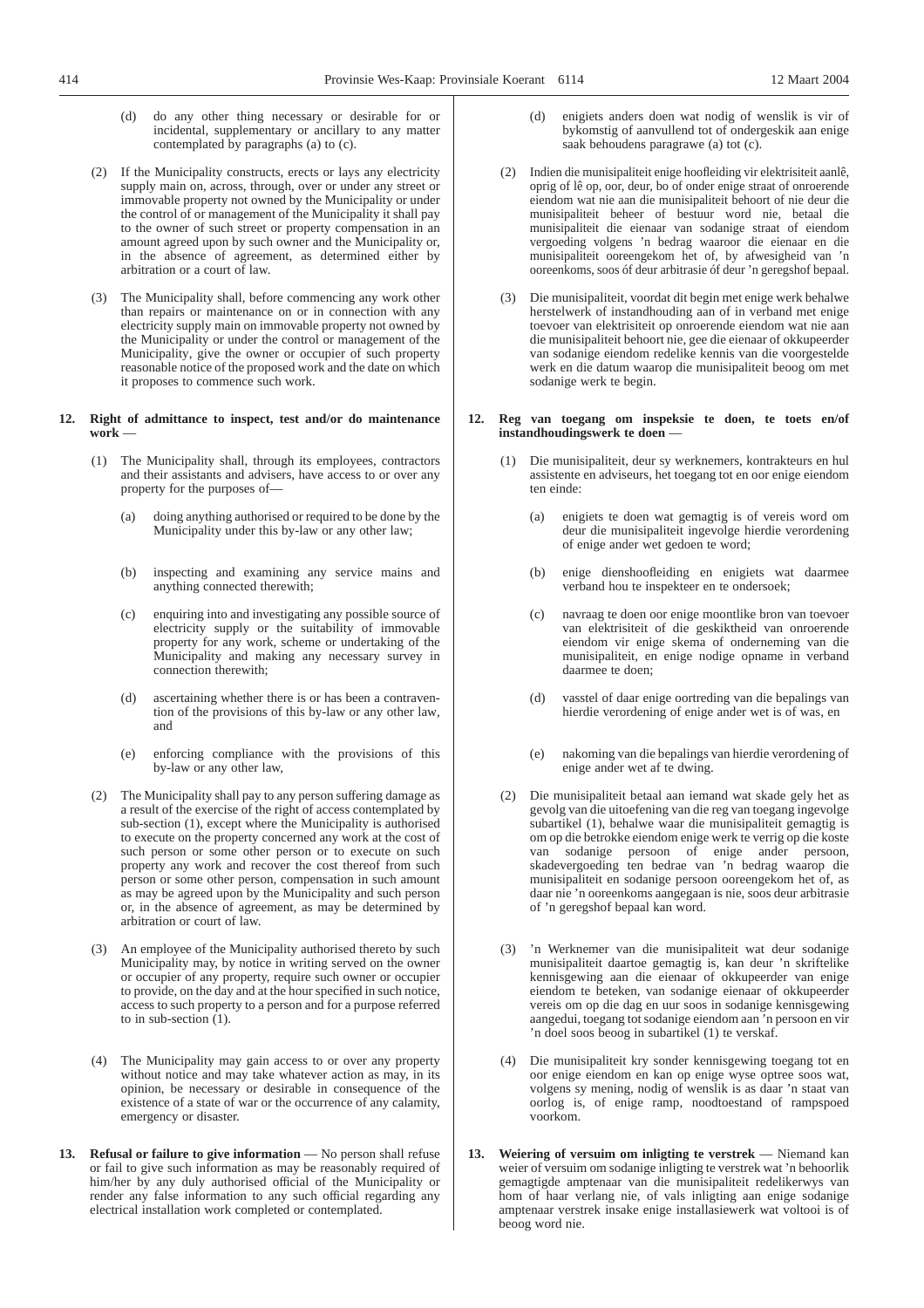- **14. Refusal of admittance** No person shall wilfully hinder, obstruct, interfere with or refuse admittance to any duly authorised official of the Municipality in the performance of his duty under this by-law or of any duty connected therewith or relating thereto.
- 15. **Improper use** If the consumer uses the electricity for any purpose or deals with the electricity in any manner which the Municipality has reasonable grounds for believing interferes in an improper or unsafe manner or is calculated to interfere in an improper or unsafe manner with the efficient supply of electricity to any other consumer, the Municipality may, with or without notice, disconnect the electricity supply but such supply shall be restored as soon as the cause for the disconnection has been permanently remedied or removed. The fee as prescribed by the Municipality for the disconnection and reconnection shall be paid by the consumer before the electricity supply is restored, unless it can be shown that the consumer did not use or deal with the electricity in an improper or unsafe manner.
- **16. Electricity tariffs and fees** Copies of charges and fees may be obtained free of charge at the offices of the Municipality.
- **17. Deposits** The Municipality reserves the right to require the consumer to deposit a sum of money as security in payment of any charges which are due or may become due to the Municipality. The amount of the deposit in respect of each electricity installation shall be determined by the Municipality, and each such deposit may be increased if the Municipality deems the deposit held to be inadequate. Such deposit shall not be regarded as being in payment or part payment of any accounts due for the supply of electricity for the purpose of obtaining any discount provided for in the electricity tariff referred to in this by-law. On cessation of the supply of electricity, the amount of such deposit, free of any interest, less any payments due to the Municipality shall be refunded to the consumer.

# **18. Payment of charges** —

- (1) The consumer shall be liable for all charges listed in the prescribed tariff for the electricity service as approved by the Municipality. A copy of the prescribed tariff is obtainable free of charge from the Municipality.
- (2) All accounts shall be deemed to be payable when issued by the Municipality and each account shall, on its face, reflect the due date and a warning indicating that the supply of electricity may be disconnected should the charges in respect of such supply remain unpaid after the due date.
- (3) An error or omission in any account or failure to render an account shall not relieve the consumer of his obligation to pay the correct amount due for electricity supplied to the premises and the onus shall be on the consumer to satisfy himself/herself that the account rendered is in accordance with the prescribed tariff of charges in respect of electricity supplied to the premises.
- (4) Where a duly authorised official of the Municipality has visited the premises for the purpose of disconnecting the supply of electricity in terms of subsection (2) and he/she is obstructed or prevented from effecting such disconnection, the prescribed fee shall become payable for each visit necessary for the purpose of such disconnection.
- (5) After disconnection for non-payment of an account, the prescribed fees and any amounts due for electricity consumed shall be paid before the electricity supply is re-connected.
- **19. Interest on overdue accounts** —The Municipality may charge interest on accounts which are not paid by the due date appearing on the account, at an interest rate as approved by the Municipality from time to time.

# **20. Principles for the resale of electricity** —

(1) Unless otherwise authorised by the Municipality, no person

- **14. Weiering van toegang** Niemand mag enige behoorlik gemagtigde amptenaar van die munisipaliteit in die uitvoering van sy of haar pligte ingevolge hierdie verordening of van enige pligte wat daarmee verband hou of in verband daarmee staan nie opsetlik hinder, belemmer, in die pad staan of toegang weier nie.
- **15. Onbehoorlike verbruik** As die munisipaliteit redelike gronde het om te glo dat die verbruiker die elektrisiteit vir enige doel of op enige wyse gebruik wat op 'n onbehoorlike en onveilige wyse inmeng of daarop bereken is om op 'n onbehoorlike en onveilige wyse in te meng met die doeltreffende voorsiening van elektrisiteit aan enige verbruiker, kan die munisipaliteit met of sonder kennisgewing sodanige toevoer afsluit, maar sodanige toevoer word weer herstel sodra die oorsaak van die afsluiting permanent reggestel of verwyder is. Die verbruiker betaal die gelde soos deur die munisipaliteit voorgeskryf vir die afsluiting en aansluiting voor die toevoer van elektrisiteit herstel word, tensy dit bewys kan word dat die verbruiker nie die elektrisiteit op 'n onbehoorlike of onveilige wyse verbruik of hanteer het nie.
- **16. Elektrisiteitstariewe en -gelde —** Afskrifte van heffings en gelde is gratis by die munisipaliteit se kantore verkrygbaar.
- **17. Deposito's —** Die munisipaliteit behou die reg voor om te vereis dat die verbruiker 'n som geld deponeer as sekuriteit vir die betaling van enige gelde wat aan die munisipaliteit betaalbaar of is of betaalbaar kan word. Die bedrag van die deposito ten opsigte van elke elektrisiteitinstallasie word deur die munisipaliteit bepaal en elke sodanige deposito kan verhoog indien dit na die munisipaliteit se mening onvoldoende is. Sodanige deposito word nie beskou as betaling of gedeeltelike betaling van enige rekeninge betaalbaar vir die voorsiening van elektrisiteit met die doel om enige afslag te kry ooreenkomstig die elektrisiteitstariewe gemeld in hierdie verordening nie. By beëindiging van die toevoer van elektrisiteit word die bedrag van sodanige deposito rentevry en min enige betalings aan die munisipaliteit verskuldig, aan die verbruiker terugbetaal.

# **18. Betaling van gelde** —

- (1) Die verbruiker is aanspreeklik vir alle gelde aangedui in die voorgeskrewe tariewe vir die elektrisiteitsdiens soos deur die munisipaliteit goedgekeur. 'n Afskrif van die voorgeskrewe tariewe is gratis by die munisipaliteit verkrygbaar.
- (2) Alle rekeninge word geag betaalbaar te wees wanneer dit deur die munisipaliteit uitgereik word, en die betaaldatum moet op die voorkant van die elke rekening verskyn asook 'n waarskuwing wat aandui dat die toevoer van elektrisiteit afgesluit kan word indien die gelde ten opsigte van sodanige toevoer nie betaal is na die betaaldatum nie.
- (3) Enige fout of weglating in enige rekening of versuim om 'n rekening te lewer, onthef nie die verbruiker van sy of haar verpligting om die regte bedrag te betaal verskuldig vir die elektrisiteit wat aan die perseel voorsien is nie, en die onus rus op die verbruiker om hom of haar daarvan te vergewis dat die rekening wat gelewer is, ooreenkomstig die voorgeskrewe tariewe van gelde is ten opsigte van elektrisiteit aan die perseel voorsien.
- (4) Waar 'n behoorlik gemagtigde amptenaar van die munisipaliteit die perseel besoek met die doel om die toevoer van elektrisiteit af te sluit ingevolge subartikel (2) en hy of sy word op enige wyse verhinder of verhoed om die afsluiting te bewerkstellig, is die voorgeskrewe gelde betaalbaar vir elke besoek wat nodig is om sodanige afsluiting te bewerkstellig.
- (5) Nadat die elektrisiteit afgesluit is weens die wanbetaling van 'n rekening, is die voorgeskrewe gelde en enige bedrae verskuldig vir elektrisiteit wat verbruik is, betaalbaar voordat die toevoer van elektrisiteit weer aangesluit kan word.
- **19. Rente op agterstallige rekeninge** Die munisipaliteit kan rente hef op rekeninge wat nie betaal is teen die betaaldatum soos dit op die rekening verskyn nie, teen 'n rentekoers wat van tyd tot tyd deur die munisipaliteit goedgekeur word.

# **20. Beginsels vir die herverkoop van elektrisiteit —**

(1) Tensy anders skriftelik deur die munisipaliteit gemagtig, mag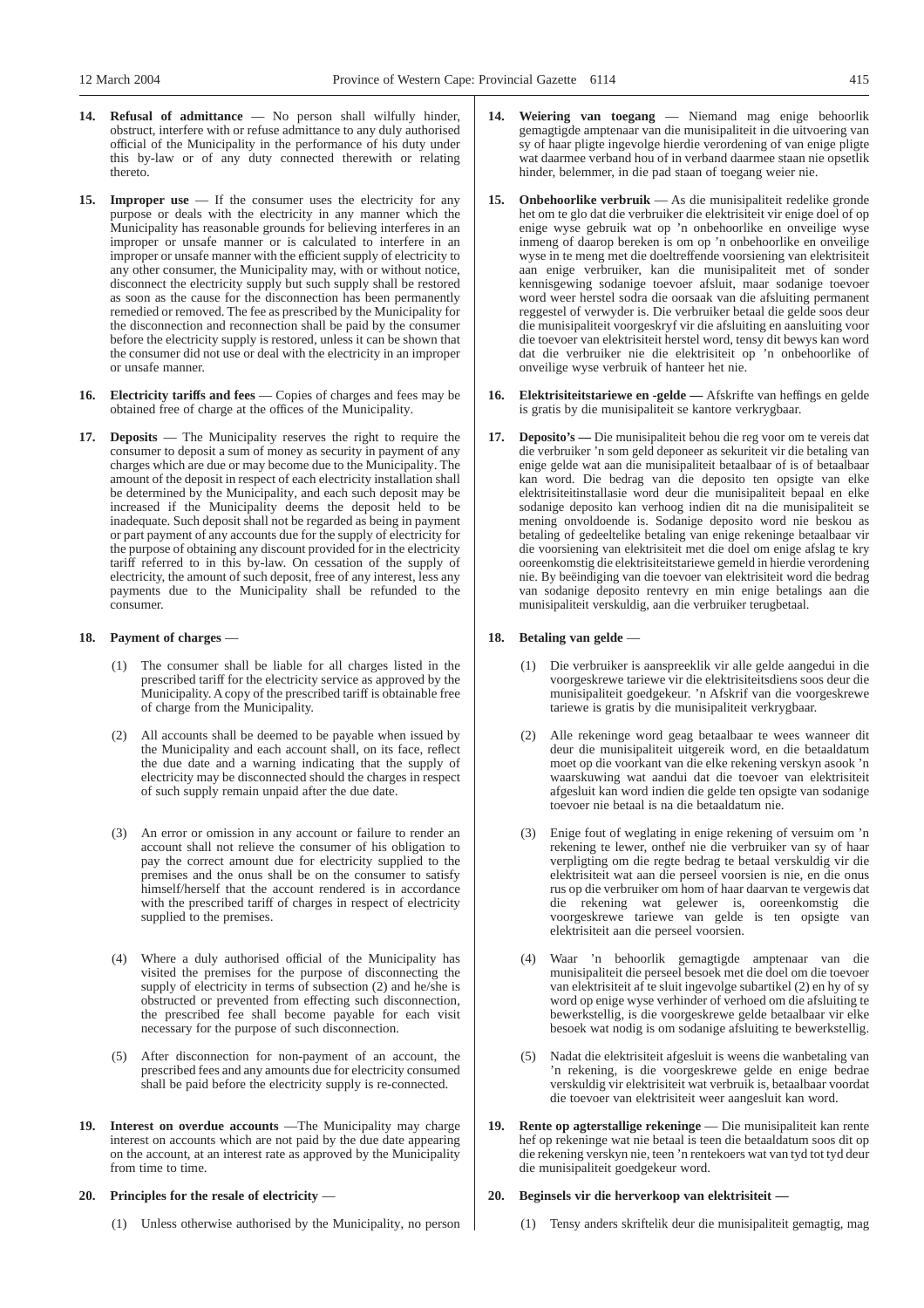shall sell or supply electricity, supplied to his/her premises under an agreement with the Municipality, to any other person or persons for use on any other premises, or permit or suffer such resale or supply to take place. If electricity is resold for use upon the same premises, the electricity resold shall be measured by a submeter of a type which has been approved by the South African Bureau of Standards and supplied, installed and programmed in accordance with the standards of the Municipality.

(2) The tariff, rates and charges at which and the conditions of sale under which electricity is thus resold shall not be less favourable to the purchaser than those that would have been payable and applicable had the purchaser been supplied directly with electricity by the Municipality. Every reseller shall furnish the purchaser with monthly accounts that are at least as detailed as the relevant billing information details provided by the Municipality to its electricity consumers.

## **21. Right to disconnect supply** —

- (1) The Municipality shall have the right to disconnect the supply of electricity to any premises if the person liable to pay for such supply fails to pay any charge due to the Municipality in connection with any supply of electricity which he/she may at any time have received from the Municipality in respect of such premises, or, where any of the provisions of this by-law and/or the Regulations are being contravened, provided the Municipality has given the person 14 (fourteen) days notice to remedy his/her default and the person has failed to remedy such default after notice has been given, or, in the case of a grave risk to person or property, or as envisaged in terms of Section 26 of this by-law, without notice. After disconnection for non-payment of accounts or the improper or unsafe use of electricity, the fee as prescribed by the Municipality shall be paid.
- (2) In the case where an installation has been illegally reconnected on a consumer's premises after having been previously legally disconnected by the Municipality, or in the case where the Municipality's electrical equipment has been tampered with to prevent the full registration of consumption by the meter, the electricity supply may be physically removed from those premises.
- **22. Non-liability of the Municipality** The Municipality shall not be liable for any loss or damage, direct or consequential, suffered or sustained by a consumer as a result of or arising from the cessation, interruption or any other abnormality of the supply of electricity, unless caused by negligence on the part of the Municipality.
- **23. Leakage of electricity** Under no circumstances shall any rebate be allowed on the account for electricity supplied and metered in respect of electricity wasted owing to leakage or any other fault in the electrical installation.
- **24. Failure of supply** The Municipality does not undertake to attend to a failure of supply of electricity due to a fault in the electrical installation of the consumer, except when such failure is due to the operation of the service protective device of the Municipality. When any failure of supply of electricity is found to be due to a fault in the electrical installation of the consumer or to the faulty operation of apparatus used in connection therewith, the Municipality shall have the right to charge the consumer the fee as prescribed by the Municipality for each restoration of the supply of electricity in addition to the cost of making good or repairing any damage which may have been done to the service main and meter by such fault or faulty operation as aforesaid.
- **25. Seals of the Municipality** The meter, service protective devices and all apparatus belonging to the Municipality shall be sealed or locked by a duly authorised official of the Municipality, and no person not being an official of the Municipality duly authorised

niemand elektrisiteit wat volgens 'n ooreenkoms met die munisipaliteit aan sy of haar perseel voorsien word, aan enige ander persoon verkoop of voorsien vir verbruik op ander persele nie, of toelaat of duld dat sodanige herverkoop of voorsiening plaasvind nie. As elektrisiteit herverkoop word vir verbruik op dieselfde perseel, word die elektrisiteit deur 'n submeter gemeet van die soort wat deur die Suid-Afrikaanse Buro van Standaarde voorsien, geïnstalleer en geprogrammeer word ooreenkomstig die munisipaliteit se standaarde.

(2) Die tariewe, gelde en bedrae waarteen en die verkoopvoorwaardes ingevolge waarvan die elektrisiteit dus herverkoop word, is nie minder gunstiger vir die koper as daardie wat betaalbaar en van toepassing sou wees indien die munisipaliteit elektrisiteit direk aan die koper voorsien nie. Elke herverkoper verskaf aan die koper maandelikse state wat ten minste net soveel besonderhede bevat as die tersaaklike besonderhede oor rekeninginligting wat die munisipaliteit aan sy elektrisiteitverbruikers verskaf.

## **21. Reg om die toevoer van elektrisiteit af te sluit —**

- (1) Die raad het die reg om die toevoer van elektrisiteit na enige perseel af te sluit indien die persoon wat aanspreeklik is vir die betaling van sodanige toevoer, in gebreke bly om enige bedrag wat aan die munisipaliteit verskuldig is in verband met enige toevoer wat hy of sy te eniger tyd van die raad ontvang het ten opsigte van enige perseel, of waar enige van die bepalings van hierdie verordening en/of Regulasies oortree word, met dien verstande dat die munisipaliteit die persoon 14 (veertien) dae kennis gee om sy of haar fout reg te stel en die persoon versuim om sodanige fout reg te stel nadat kennis gegee is, of in die geval van ernstige gevaar vir persoon of eiendom, of ingevolge artikel 26 van hierdie verordening, sonder kennisgewing. Nadat die toevoer van elektrisiteit weens wanbetaling van rekeninge of die onbehoorlike en onveilige verbruik van elektrisiteit afgesluit is, moet die voorgeskrewe gelde aan die munisipaliteit betaal word.
- (2) Indien 'n installasie op die verbruiker se perseel ongemagtig heraangesluit word nadat dit voorheen regmatig deur die munisipaliteit afgesluit is, of indien daar met die munisipaliteit se elektriese toerusting gepeuter word om te verhoed dat die meter die volle verbruik registreer, kan die toevoer van elektrisiteit fisiek van daardie perseel verwyder word.
- **22. Nie-aanspreeklikheid van die munisipaliteit** Die munisipaliteit is nie aanspreeklik vir enige regstreekse of daaruit voortspruitende verlies of skade wat deur die verbruiker gely of opgedoen word as gevolg van of voortspruitend uit die beëindiging en onderbreking van of enige ander abnormaliteit aan die toevoer van elektrisiteit nie, tensy dit deur nalatigheid aan die kant van die munisipaliteit veroorsaak is.
- **23. Lekkasie van elektrisiteit—** Onder geen omstandighede word enige korting op die rekening vir elektrisiteit wat voorsien en gemeet is, toegelaat ten opsigte van 'n vermorsing van elektrisiteit wat te wyte is aan 'n lekkasie of 'n ander fout in die elektriese installasie nie.
- **24. Onderbreking van toevoer —** Die munisipaliteit onderneem nie om aandag te skenk aan 'n onderbreking in die toevoer van elektrisiteit as dit as gevolg van 'n fout in die verbruiker se elektriese installasie is nie, behalwe wanneer sodanige onderbreking te wyte is aan die werking van die munisipaliteit se diensbeveiligingstoestel. Indien enige onderbreking van die toevoer van elektrisiteit die gevolg is van 'n fout in die verbruiker se elektriese installasie of van die gebrekkige werking van die apparate wat in verband daarmee gebruik word, het die munisipaliteit die reg om die gelde van die verbuiker te verhaal soos voorgeskryf deur die munisipaliteit vir elke herstel van die toevoer van elektrisiteit bykomend tot die koste van die bywerk of herstel van enige skade wat aan die dienshoofleiding en -meter aangerig is deur sodanige fout of foutiewe werking soos bogemeld.
- **25. Seëls van die munisipaliteit —** Die meter, diensbeveiligingstoestelle en alle apparate wat aan die munisipaliteit behoort, word deur 'n behoorlik gemagtigde amptenaar van die munisipaliteit verseël of gesluit en niemand wat nie 'n amptenaar van die munisipaliteit is wat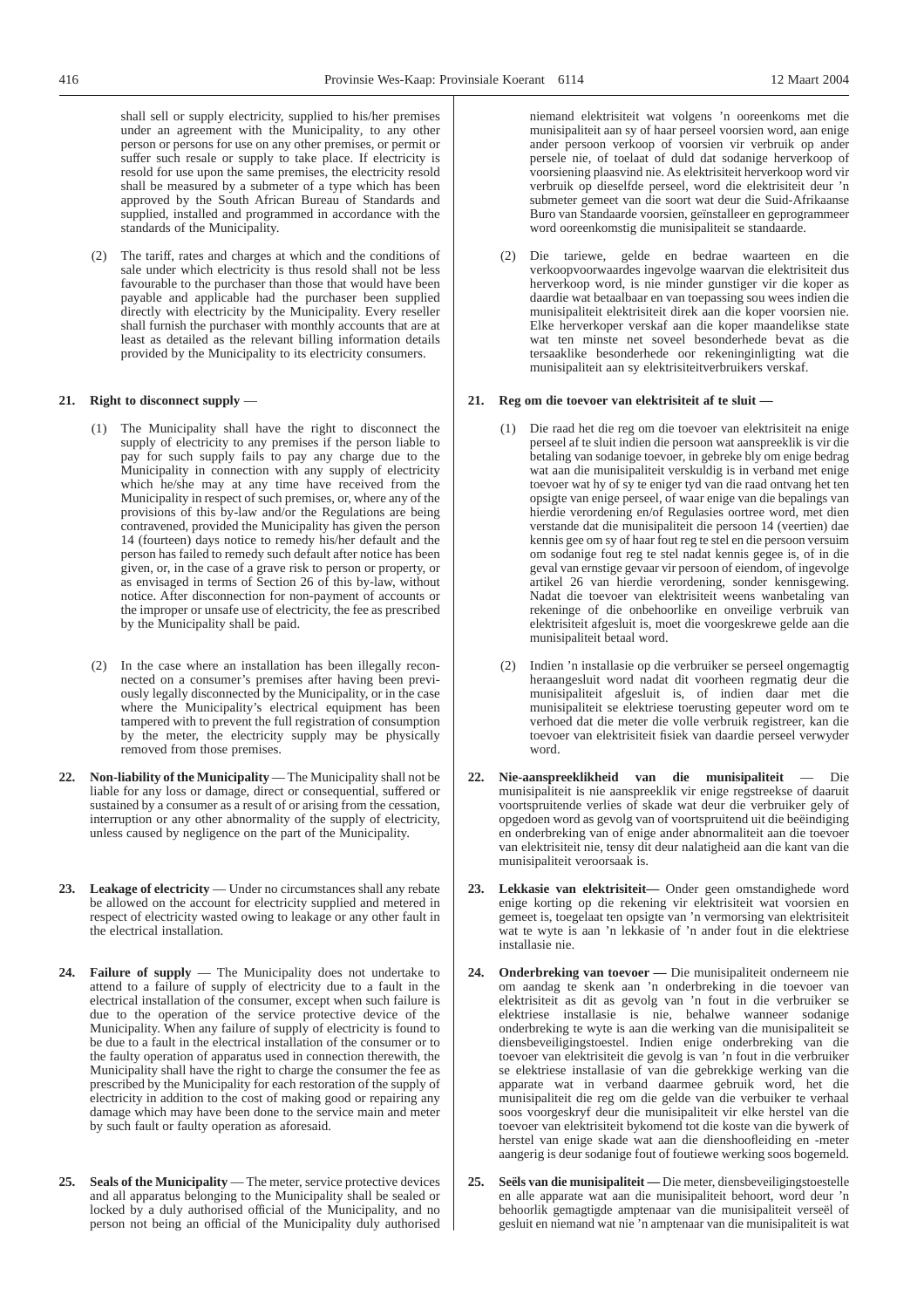thereto shall in any manner or for any reason whatsoever remove, break, deface, or tamper or interfere with such seals or locks.

#### **26. Tampering with service connection or supply mains** —

- (1) No person shall in any manner or for any reason whatsoever tamper or interfere with any meter or metering equipment or service connection or service protective device or supply mains or any other equipment of the Municipality.
- (2) Where *prima facie* evidence exists of a consumer and/or any person having contravened sub-section(1), the Municipality shall have the right to disconnect the supply of electricity immediately and without prior notice to the consumer. The person shall be liable for all fees and charges levied by the Municipality for such disconnection.
- (3) Where a consumer and/or any person has contravened sub-section(1) and such contravention has resulted in the meter recording less than the true consumption, the Municipality shall have the right to recover from the consumer the full cost of his estimated consumption.

### **27. Protection of Municipality's supply mains—**

- (1) No person shall, except with the consent of the Municipality and subject to such conditions as may be imposed —
	- (a) construct, erect or lay, or permit the construction, erection or laying of any building, structure or other object, or plant trees or vegetation over or in such a position or in such a manner as to interfere with or endanger the supply mains
	- (b) excavate, open up or remove the ground above, next to, under or near any part of the supply mains
	- (c) damage, endanger, remove or destroy, or do any act likely to damage, endanger or destroy any part of the supply mains
	- (d) make any unauthorized connection to any part of the supply mains or divert or cause to be diverted any electricity there from.
	- (e) The owner or occupier shall limit the height of trees or length of projecting branches in the proximity of overhead lines or provide a means of protection which in the opinion of the Municipality will adequately prevent the tree from interfering with the conductors should the tree or branch fall or be cut down. Should the owner fail to observe this provision the Municipality shall have the right, after prior written notification, or at any time in an emergency, to cut or trim the trees or other vegetation in such a manner as to comply with this provision and shall be entitled to enter the property for this purpose.
- (2) The Municipality may subject to obtaining an order of court demolish, alter or other wise deal with any building, structure or other object constructed, erected or laid in contravention with this by-law.
- (3) The municipality may in the case of an emergency or disaster remove anything damaging, obstructing or endangering or likely to damage, obstruct, endanger or destroy any part of the electrical distribution system.
- **28. Prevention of tampering with service connection or supply mains** — If the Municipality decides that it is necessary or desirable to take special precautions in order to prevent tampering with any portion of the supply mains, service connection or service protective device or meter or metering equipment, the consumer shall either supply and install the necessary protection or pay the costs involved where such protection is supplied by the Municipality.

behoorlik daartoe gemagtig is nie, mag op enige wyse of om enige rede hoegenaamd sodanige seëls of slotte verwyder, breek, skend, daaraan peuter om hom of haar daarmee bemoei nie.

#### **26. Peuter met diensaansluiting of hoofleiding —**

- (1) Niemand mag op enige wyse of om enige rede hoegenaamd met enige meter, meettoerusting of dienshoofleiding of diensbeveiligingstoestel of hoofleiding van die munisipaliteit peuter of daarmee inmeng nie.
- (2) Waar *prima facie*-bewys bestaan dat 'n verbruiker en/of iemand subartikel (1) oortree het, het die munisipaliteit die reg om die toevoer van elektrisiteit onmiddellik en sonder vooraf kennisgewing aan die verbruiker af te sluit. Die persoon is aanspreeklik vir alle gelde en koste wat deur die munisipaliteit vir sodanige afsluiting gehef word.
- (3) Waar 'n verbruiker en/of iemand subartikel (1) oortree en sodanige oortreding lei daartoe dat die meter minder verbruik as die regte verbruik registreer, het die munisipaliteit die reg om die volle koste van sy of haar geraamde verbruik van die verbruiker te verhaal.

### **27. Beveiliging van die munisipaliteit se hoofleiding —**

- (1) Niemand mag, behalwe met die munisipaliteit se goedkeuring en onderworpe aan sodanige voorwaardes as wat opgelê is—
	- (a) enige konstruksie bou, oprig of lê of die oprigting of lê van enige gebou, struktuur of ander voorwerp toelaat, of bome en ander plantegroei oor of in sodanige posisie of op sodanige manier plant wat sal inmeng met of die hoofleiding of dit bedreig nie;
	- (b) enige deel van die hoofleiding uitgrawe, oopmaak of die grond bo, langsaan, onder of naby dit verwyder nie;
	- (c) enige deel van die hoofleiding beskadig, bedreig, verwyder of vernietig nie, of enige daad pleeg wat na alle waarskynlikheid die hoofleiding sal beskadig, bedreig of enige deel daarvan vernietig nie;
	- (d) enige ongemagtigde aansluiting aan enige deel van die hoofleiding maak of elektrisiteit daarvandaan omlei of veroorsaak dat dit omgelei word nie;
	- (e) Die eienaar of okkupeerder moet die hoogte van die bome of die lengte van die takke wat uitsteek naby bogrondse lyne beperk of 'n wyse van beveiliging verskaf wat volgens die munisipaliteit voldoende daarin slaag om te verhoed dat die boom met die geleiers inmeng as die boom omval of n tak breek of 'n tak afgesny word. Indien die eienaar versuim om hierdie bepaling na te kom, het die munisipaliteit die reg, na vooraf skriftelike kennisgewing, of te eniger tyd in 'n noodgeval, om die bome of ander plantegroei af te sny of te snoei op so 'n wyse soos beoog in hierdie bepaling, en sal geregtig wees om die eiendom vir hierdie doel te betree.
- (2) Die munisipaliteit mag, onderworpe aan die verkryging van 'n hofbevel, enige gebou, struktuur of enige ander voorwerp wat strydig met hierdie verordening gebou, opgerig of gelê is, afbreek, verander of op enige ander wyse daarmee handel.
- (3) Die munisipaliteit mag in 'n noodgeval of ramp enigiets verwyder wat enige deel van die elektrisiteitsverspreidingstelsel beskadig, belemmer of bedreig of wat dit waarskynlik kan beskadig, belemmer, bedreig of vernietig.
- **28. Voorkoming van peuter met die diensaansluiting of hoofleiding** — Indien die munisipaliteit dit nodig of wenslik ag om spesiale voorsorgmaatreëls te tref om te verhoed dat daar aan enige deel van die hoofleiding, dienshoofleiding of diensbeveiligingstoestel of meter of meettoerusting gepeuter word, moet die verbruiker óf die nodige beveiliging verskaf en installeer, óf die betrokke koste betaal waar sodanige beveiliging deur die munisipaliteit verskaf word.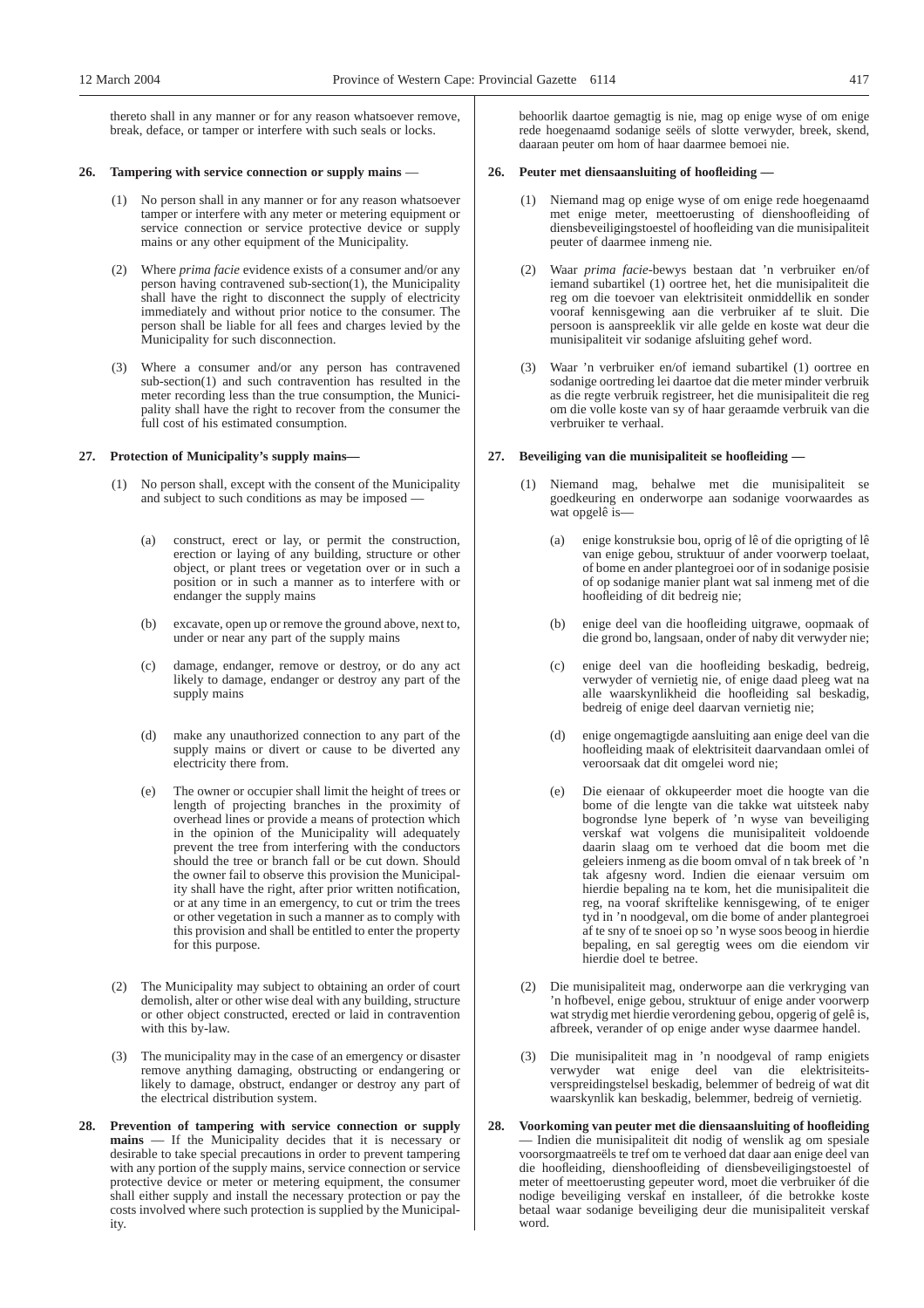**29. Unauthorised connections** — No person other than a person specifically authorised thereto by the Municipality in writing shall directly or indirectly connect, attempt to connect or cause or permit to be connected any electrical installation or part thereof to the supply mains or service connection.

#### **30. Unauthorised reconnections** —

- (1) No person other than a person specifically authorised thereto by the Municipality in writing shall reconnect, attempt to reconnect or cause or permit to be reconnected to the supply mains or service connection any electrical installation or installations which has or have been disconnected by the Municipality.
- (2) Where the supply of electricity that has previously been disconnected is found to have been reconnected, the consumer using the supply of electricity shall be liable for all charges for electricity consumed between the date of disconnection and the date the electricity supply was found to be reconnected and any other charges raised in this regard. Furthermore, the Municipality reserves the right to remove part or all of the supply equipment until such time as payment has been received in full. In addition, the consumer will be responsible for all the costs associated with the reinstatement of such supply equipment.

### **31. Temporary disconnection and reconnection** —

- (1) The Municipality shall, at the request of the consumer, temporarily disconnect and reconnect the supply of electricity to the consumer's electrical installation upon payment of the fee as prescribed by the Municipality for each such disconnection and subsequent reconnection.
- (2) In the event of the necessity arising for the Municipality to effect a temporary disconnection and reconnection of the supply of electricity to a consumer's electrical installation and the consumer is in no way responsible for bringing about this necessity, the Municipality shall waive payment of the fee hereinbefore referred to.
- (3) The Municipality may only under exceptional circumstances temporarily disconnect the supply of electricity to any premises without notice, for the purpose of effecting repairs or carrying out tests or for any other legitimate purpose. In all other instances adequate notice shall be given.
- **32. Temporary supplies** It shall be a condition of the giving of any temporary supply of electricity, as defined in this by-law, that, if such supply is found to interfere with the efficient and economical supply of electricity to other consumers, the Municipality shall have the right, with notice, or under exceptional circumstances without notice, to terminate such temporary supply at any time and, the Municipality shall not be liable for any loss or damage occasioned by the consumer by such termination.
- **33. Temporary work** Electrical installations requiring a temporary supply of electricity shall not be connected directly or indirectly to the supply mains except with the special permission in writing of the Municipality. Full information as to the reasons for and nature of such temporary work shall accompany the application for the aforesaid permission, and the Municipality may refuse such permission or may grant the same upon such terms and conditions as it may appear desirable and necessary.

#### **34. Load reduction** —

At times of peak load, or in an emergency, or when, in the opinion of the Municipality, it is necessary for any reason to reduce the load on the electricity supply system of the Municipality, the Municipality may without notice interrupt and, for such period as the Municipality may deem necessary, discontinue the electricity supply to any consumer's electrically operated thermal storage water heater or any specific appliance or the whole installation. The Municipality shall not be liable for any loss or damage directly or consequen**29. Ongemagtigde aansluitings** — Niemand behalwe 'n persoon wat spesifiek skriftelik deur die munisipaliteit daartoe gemagtig is nie sal regstreeks of onregstreeks enige elektriese installasie of deel daarvan by die hoofleiding of diensaansluiting kan aansluit, probeer aansluit of sodanige aansluiting veroorsaak of toelaat nie.

## **30. Ongemagtigde heraansluiting** —

- (1) Niemand behalwe 'n persoon spesifiek skriftelik deur die munisipaliteit daartoe gemagtig, mag enige elektriese installasie of installasies wat deur die munisipaliteit afgesluit is, weer by die hoofleiding of diensaansluiting heraansluit, probeer heraansluit of sodanige heraansluiting veroorsaak of toelaat nie.
- (2) Wanneer daar gevind word dat die toevoer van elektrisiteit wat voorheen deur die munisipaliteit afgesluit is, weer aangesluit is, is die verbruiker wat die toevoer van elektrisiteit verbruik, aanspreeklik vir alle koste van die elektrisiteitsverbruik van die datum van afsluiting tot die datum toe daar gevind is dat die toevoer heraangesluit is, en ook vir enige ander koste wat in dié verband aangegaan is. Voorts behou die munisipaliteit die reg voor om enige deel van of al die toevoertoerusting te verwyder tot tyd en wyl volle betaling ontvang is. Die verbruiker is benewens dit ook verantwoordelik vir die koste wat met die herstel van sodanige toevoertoerusting gepaard gaan.

#### **31. Tydelike afsluiting en heraansluiting —**

- (1) Die munisipaliteit moet op versoek van die verbruiker die toevoer van elektrisiteit na die verbruiker se elektriese installasie tydelik afsluit en dit weer heraansluit teen betaling van die gelde soos voorgeskryf deur die munisipaliteit vir elke afsluiting en daaropvolgende aansluiting.
- (2) Indien die munisipaliteit genoodsaak word om die toevoer van elektrisiteit na 'n verbruiker se elektriese installasie tydelik af te sluit en weer aan te sluit en die verbruiker is geensins verantwoordelik vir die ontstaan van hierdie noodsaak nie, moet die munisipaliteit die verbruiker kwytskeld van betaling van die bogemelde gelde.
- (3) Die munisipaliteit mag slegs onder buitengewone omstandighede die toevoer van elektrisiteit na enige perseel sonder kennisgewing tydelik afsluit ten einde herstelwerk te doen of toetse uit te voer of vir enige ander regmatige doel. In alle ander gevalle moet die nodige kennis gegee word.
- **32. Tydelike voorsiening van elektrisiteit** Dit moet 'n voorwaarde wees vir enige tydelike voorsiening van elektrisiteit ingevolge hierdie verordening dat, indien daar gevind word dat sodanige voorsiening inbreuk maak op die doeltreffende en ekonomiese toevoer van elektrisiteit na ander verbruikers, die munisipaliteit die reg het om, met kennisgewing, of onder buitengewone omstandighede sonder kennisgewing, sodanige tydelike voorsiening te eniger tyd te beëindig en die munisipaliteit is nie aanspreeklik vir enige skade of verlies wat die verbruiker as gevolg van sodanige beëindiging mag ly nie.
- **33. Tydelike werk** Elektriese installasies wat 'n tydelike toevoer van elektrisiteit nodig het, mag nie sonder die spesiale skriftelike toestemming van die munisipaliteit regstreeks of onregstreeks by die hoofleiding aangesluit word nie. Volledige inligting oor die redes vir die aard van sodanige tydelike werk moet die aansoek om die bogemelde toestemming vergesel, en die munisipaliteit mag sodanige toestemming weier of verleen soos wat ooreenkomstig die voorwaardes wenslik of noodsaaklik blyk.

#### **34. Lasvermindering** —

(1) Gedurende tye van spitslas, of in 'n noodgeval, of wanneer dit na die mening van die munisipaliteit om enige rede nodig is om die las op die munisipaliteit se elektrisiteitsvoorsieningstelsel te verminder, kan die munisipaliteit die voorsiening sonder kennisgewing onderbreek vir sodanige tydperk as wat die munisipaliteit nodig ag, en die toevoer van elektrisiteit na enige verbruiker se warmwatersilinder wat deur elektrisiteit verwarm word of na enige spesifieke toestel of die hele installasie beëindig. Die munisipaliteit is nie aanspreeklik vir enige verlies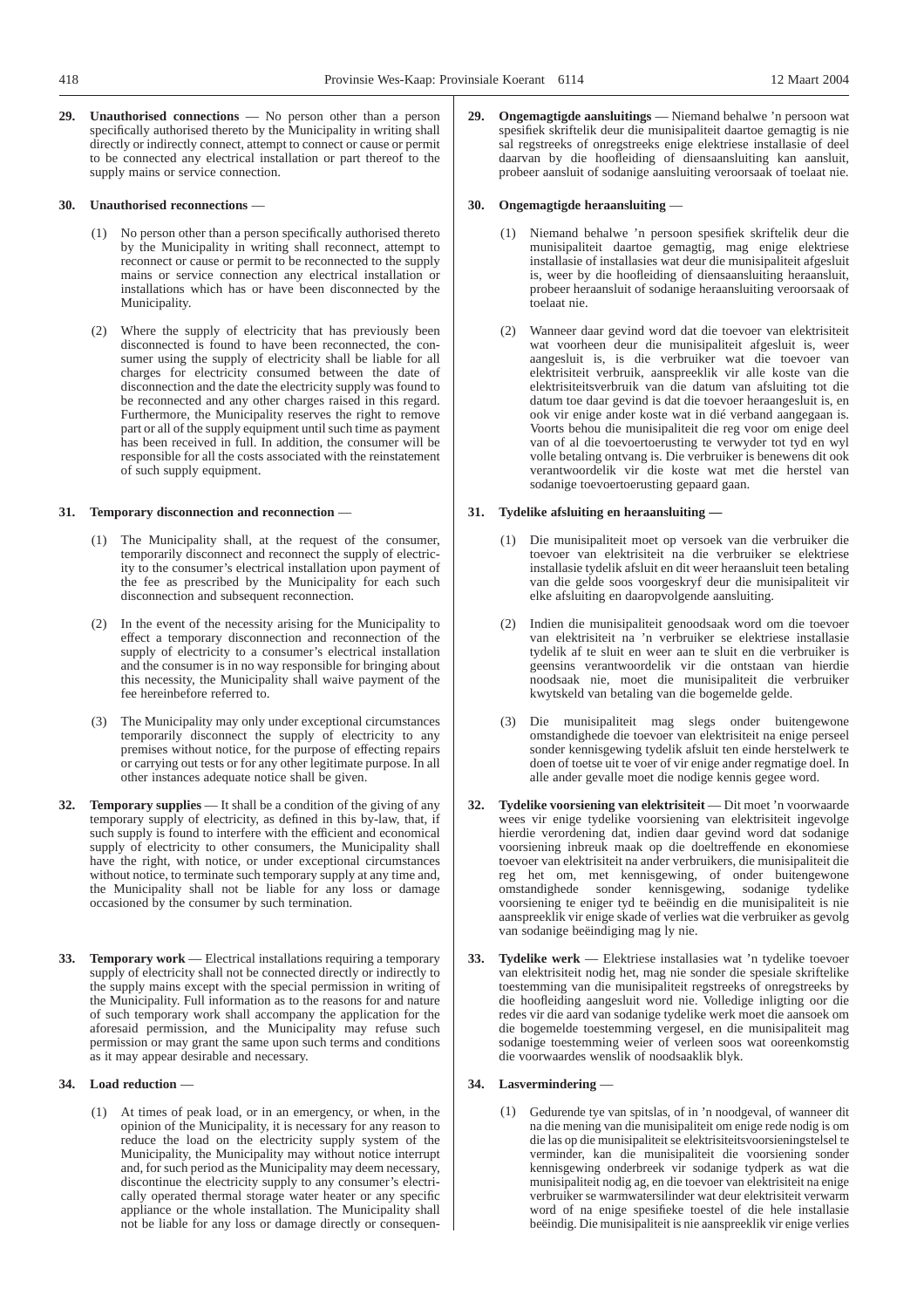tially due to or arising from such interruption and discontinuance of the electricity supply.

- (2) The Municipality may install upon the premises of the consumer such apparatus and equipment as may be necessary to give effect to the provisions of subsection (1), and any duly authorised official of the Municipality may at any reasonable time enter any premises for the purpose of installing, inspecting, testing adjusting and/or changing such apparatus and equipment.
- (3) Notwithstanding the provisions of sub-section (2), the consumer or the owner, as the case may be, shall, when installing an electrically operated water storage heater, provide such necessary accommodation and wiring as the Municipality may decide to facilitate the later installation of the apparatus and equipment referred to in sub-section (2).

#### **35. High, medium and low voltage switchgear and equipment** —

- (1) In cases where a supply of electricity is given at either high, medium or low voltage, the supply and installation of the switchgear, cables and equipment forming part of the service connection shall, unless otherwise approved by the Municipality or any duly authorised official of the Municipality, be paid for by the consumer.
- (2) All such equipment installed on the consumer's premises shall be compatible with the Municipality's electrical performance standards
- (3) No person shall open, close, isolate, link or earth high or medium voltage switchgear or equipment without giving reasonable prior notice to the Municipality's System Control Centre.
- (4) In the case of a high or medium voltage supply of electricity, where the consumer has high or medium voltage switchgear installed, the Municipality shall be advised of the competent person appointed by the consumer in terms of the Regulations, and of any changes made to such appointments.
- (5) In the case of a low voltage supply of electricity, the consumer shall provide and install a low voltage main switch and/or any other equipment required by the Municipality or any duly authorised official of the Municipality.
- **36. Substation accommodation** The Municipality may, on such conditions as may be deemed fit by the Municipality or any duly authorised official of the Municipality, require the owner to provide and maintain accommodation which shall constitute a substation and which shall consist of a separate room or rooms to be used exclusively for the purpose of housing medium voltage cables and switchgear, transformers, low voltage cables and switchgear and other equipment necessary for the supply of electricity requested by the applicant. The accommodation shall be situated at a point to which free, adequate and unrestricted access is available at all times for purposes connected with the operation and maintenance of the equipment.

The Municipality reserves the right to supply its own networks from its own equipment installed in such accommodation, and if additional accommodation is required by the Municipality, such additional accommodation shall be provided by the applicant at the cost of the Municipality.

#### **37. Wiring diagram and specification** —

- (1) When more than one electrical installation or electricity supply from a common main or more than one distribution board or meter is required for any building or block of buildings, the wiring diagram of the circuits starting from the main switch and a specification shall on request be supplied to the Municipality in duplicate for approval before the work commences.
- (2) Where an electrical installation is to be supplied from a

of skade wat regstreeks of gevolglik as gevolg van of voortspruitend uit sodanige onderbreking en beëindiging van die voorsiening van elektrisiteit ontstaan nie.

- (2) Die munisipaliteit kan sodanige apparaat en toerusting op die perseel van die verbruiker installeer as wat nodig geag word om gevolg te gee aan die bepalings van subartikel (1), en enige behoorlik gemagtigde amptenaar van die munisipaliteit kan op enige redelike tyd enige perseel betree met die doel om sodanige apparaat en toerusting te installeer, te inspekteer, te toets, te verstel en/of te verander.
- (3) Nieteenstaande die bepalings van subartikel (2) moet die verbruiker of eienaar, na gelang van die geval, wanneer hy of sy 'n watersilinder installeer wat deur elektrisiteit verwarm word, die nodige akkommodasie en bedrading ooreenkomstig die munisipaliteit se keuse verskaf ten einde die installasie van die apparaat en toerusting bedoel in subartikel (2) later te vergemaklik.

#### **35. Hoë-, medium- en laespanningskakeltuig en -toerusting**—

- (1) In die gevalle van hoë-, medium- of aespanningelektrisiteitsvoorsiening moet die verbruiker betaal vir die verskaffing en installasie van die skakeltuig, kabels en toerusting wat deel van die diensaansluiting uitmaak, tensy dit andersins deur die munisipaliteit of enige behoorlik gemagtigde amptenaar van die munisipaliteit goedgekeur word.
- (2) Al sodanige toerusting wat op die verbruiker se perseel geïnstalleer word, moet versoenbaar wees met die munisipaliteit se elektriese prestasiestandaarde.
- (3) Niemand mag hoë- of mediumspanningskakeltuig of toerusting oopmaak, toemaak, isoleer, koppel of aard sonder om vooraf redelike kennis aan die munisipale stelselbeheersentrum te gee nie.
- (4) In die geval van 'n hoë- of mediumspanningvoorsiening waar die verbruiker hoë- of mediumspanningskakeltuig installeer, moet die munisipaliteit ingelig word oor die bevoegde persoon wat die verbruiker ingevolge die Regulasies aanstel, en van enige veranderinge aan sodanige aanstellings.
- (5) In die geval van laespanningvoorsiening van elektrisiteit moet die verbruiker 'n laespanninghoofskakelaar en/of enige ander toerusting vereis deur die munisipaliteit of enige behoorlik gemagtigde amptenaar van die munisipaliteit, verskaf en installeer.
- **36. Substasie-akkommodasie** Die munisipaliteit kan op sodanige voorwaardes na goeddunke van die munisipaliteit of enige behoorlik gemagtigde amptenaar van die munisipaliteit, van die eienaar vereis om akkommodasie te verskaf en in stand te hou bestaande uit 'n substasie met 'n afsonderlike kamer of kamers uitsluitlik vir die doel om mediumspanningkabels en -skakeltuig, transformators, laespanningkabels en -skakeltuig en ander toerusting noodsaaklik vir die voorsiening van elektrisiteit versoek deur die aansoeker, te akkommodeer. Die akkommodasie sal geleë wees by 'n punt met vrye, voldoende en onbeperkte toegang te alle tye vir die doeleindes wat met die bedryf en instandhouding van die toerusting verband hou.

Die munisipaliteit behou die reg voor om sy eie netwerke te voorsien uit sy eie toerusting wat in sodanige akkommodasie geïnstalleer is, en as die munisipaliteit bykomende akkommodasie verlang, moet sodanige akkommodasie deur die aansoeker op die koste van die munisipaliteit verskaf word.

#### **37. Bedradingsdiagram en spesifikasie —**

- Wanneer meer as een elektriese installasie of toevoer van elektrisiteit van 'n gemeenskaplike hoofleiding verkry word, of meer as een verdeelbord of -meter nodig is vir enige gebou of blok geboue, moet die bedradingdiagram van die stroomkringe wat by die hoofskakelaar begin en 'n spesifikasie op versoek aan die munisipaliteit verskaf word vir goedkeuring voordat daar met die werk begin word.
- (2) Waar 'n elektriese installasie sy toevoer elektrisiteit vanaf 'n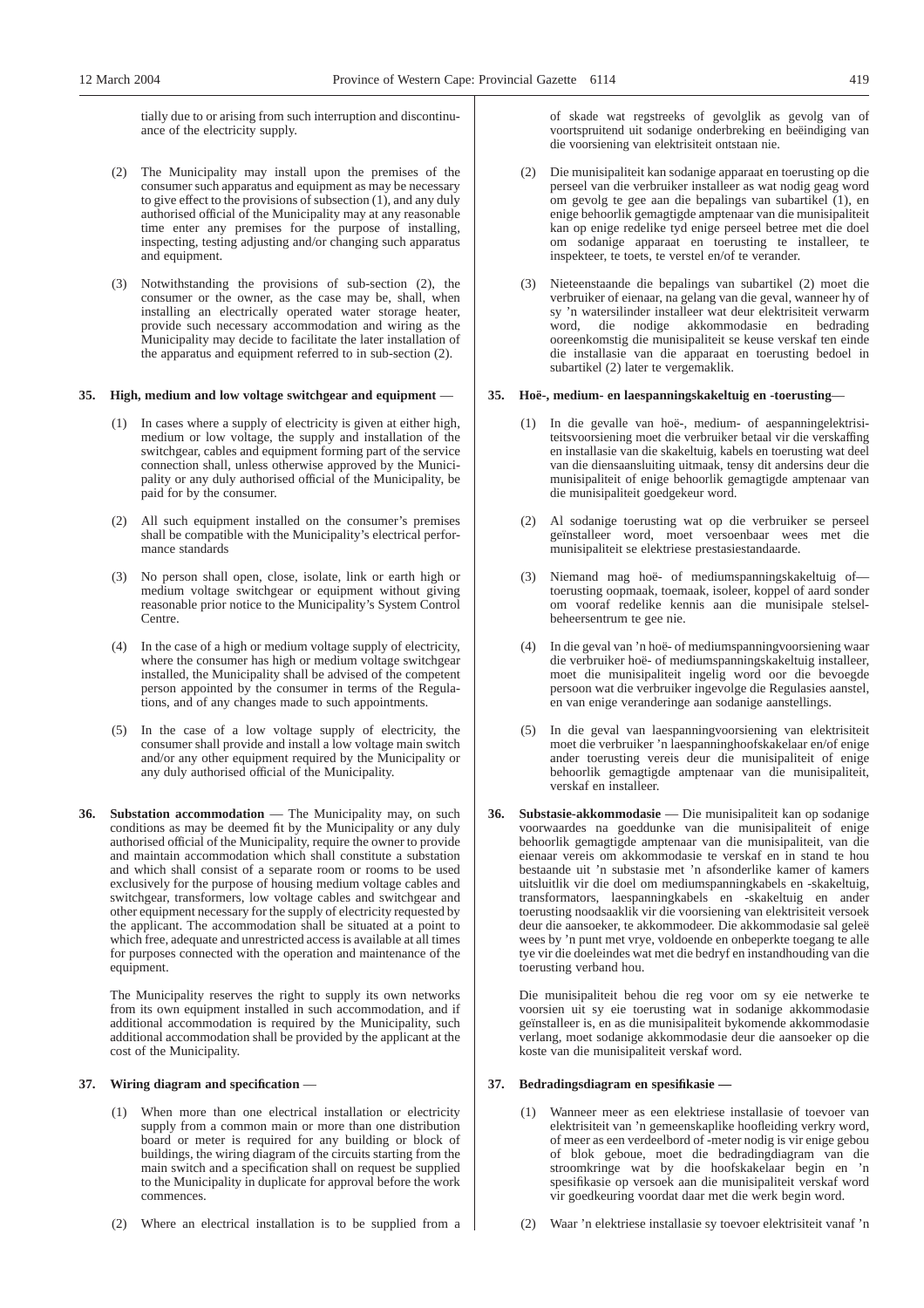substation on the same premises on which the current is transformed from high voltage, or from one of the substations of the Municipality through mains separate from the general distribution system, a complete specification and drawings for the plant to be installed by the consumer shall, if so required, be forwarded to the Municipality for approval before any material in connection therewith is ordered.

**38. Standby supply** — No person shall be entitled to a standby supply of electricity from the Municipality for any premises having a separate source of electricity supply except with the written consent of the Municipality and subject to such terms and conditions as may be laid down by the Municipality.

#### **39. Consumer's emergency standby supply equipment** —

- (1) No emergency standby equipment provided by a consumer in terms of any Regulations or for his own operational requirements shall be connected to any installation without the prior written approval of the Municipality. Application for such approval shall be made in writing and shall include a full specification of the equipment and a wiring diagram. The standby equipment shall be so designed and installed that it is impossible for the Municipality's supply mains to be energized by means of a back-feed from such equipment. The consumer shall be responsible for providing and installing all such protective equipment.
- (2) Where by special agreement with the Municipality, the consumer's standby generating equipment is permitted to be electrically coupled to, and run in parallel with the Municipality's supply mains, the consumer shall be responsible for providing, installing and maintaining all the necessary synchronizing and protective equipment required for such safe parallel operation, to the satisfaction of the Municipality.
- **40. Circular letters** The Municipality may from time to time issue Circulars detailing the requirements of the Municipality regarding matters not specifically covered in the Regulations or this by-law but which are necessary for the safe, efficient operation and management of the supply of electricity.

#### CHAPTER 3 RESPONSIBILITIES OF CONSUMERS

**41. Consumer to erect and maintain electrical installation** — Any electrical installation connected or to be connected to the supply mains, and any additions or alterations thereto which may be made from time to time, shall be provided and erected and maintained and kept in good order by the consumer at his own expense and in accordance with this by-law and the Regulations.

#### **42. Fault in electrical installation** —

- (1) If any fault develops in the electrical installation, which constitutes a hazard to persons, livestock or property, the consumer shall immediately disconnect the electricity supply. The consumer shall without delay give notice thereof to the Municipality and shall immediately take steps to remedy the fault.
- (2) The Municipality may require the consumer to reimburse it for any expense to which it may be put in connection with a fault in the electrical installation.
- **43. Discontinuance of use of supply** In the event of a consumer desiring to discontinue using the electricity supply, he/she shall give at least two full working days' notice in writing of such intended discontinuance to the Municipality, failing which he/she shall remain liable for all payments due in terms of the tariff for the supply of electricity until the expiration of two full working days after such notice has been given.

substasie op dieselfde perseel moet kry as waarop die stroom van hoë spanning getransformeer word, of van een van die munisipaliteit se substasies deur 'n hoofleiding afsonderlik van die algemene verspreidingstelsel, moet, indien dit 'n vereiste is, 'n volledige spesifikasie en tekeninge van die aanleg wat deur die verbruiker geïnstalleer moet word, aan die munisipaliteit vir goedkeuring gestuur word voordat enige tersaaklike benodigdhede bestel word.

**38. Gereedsheidstoevoer** — Niemand is geregtig op gereedheidstoevoer van die munisipaliteit vir enige perseel met 'n afsonderlike bron van toevoer van elektrisiteit nie, behalwe met die skriftelike toestemming van die munisipaliteit en onderworpe aan sodanige voorwaardes as wat deur die munisipaliteit gestel word.

# **39. Verbruiker se toerusting vir noodgereedheidstoevoer —**

- (1) Geen toerusting wat deur 'n verbruiker vir noodgereedheidstoevoer ingevolge enige Regulasies of vir sy of haar eie bedryfsvereistes verskaf is nie, mag by enige installasie aangesluit word sonder die skriftelike goedkeuring van die munisipaliteit nie. 'n Aansoek om sodanige goedkeuring moet skriftelik gerig word en moet 'n volledige spesifikasie van die toerusting en 'n bedradingsdiagram bevat. Die gereedsheidstoerusting moet so ontwerp en geïnstalleer word dat dit onmoontlik vir die munisipaliteit se hoofleiding is om uit die terugvoer van sodanige toerusting bekrag te word. Die verbruiker is verantwoordelik vir die voorsiening en installasie van al sodanige beveiligingstoerusting.
- (2) Waar daar ooreenkomstig 'n spesiale ooreenkoms met die munisipaliteit toegelaat word dat die verbruiker se toerusting vir gereedsheidsontwikkeling elektries gekoppel word aan, en parallel loop met, die munisipaliteit se hoofleiding, is die verbruiker verantwoordelik om die vereiste sinchrone en beveiligingstoerusting vereis vir sodanige veilige parallelle werking te verskaf en te installeer tot die munisipaliteit se bevrediging.
- **40. Omsendbriewe** Die munisipaliteit kan van tyd tot tyd omsendbriewe uitstuur waarin besonderhede verskaf word oor die munisipaliteit se vereistes met betrekking tot sake wat nie spesifiek in die Regulasies of in hierdie verordening bepaal word nie, maar wat nodig is vir die veilige en doeltreffende bedryf en bestuur van elektrisiteitsvoorsiening.

## HOOFSTUK 3 VERBRUIKERS SE VERANTWOORDELIKHEDE

**41. Verbruiker moet elektriese installasie oprig en in stand hou** — Enige elektriese installasie wat by die hoofleiding aangesluit is of aangesluit gaan word, en enige byvoegings daartoe of wysigings daaraan wat van tyd tot tyd gemaak word, moet deur die verbruiker op eie koste verskaf, opgerig en in 'n goeie toestand in stand gehou word ooreenkomstig die bepalings van hierdie verordening en die Regulasies.

# **42. Fout in elektriese installasie —**

- (1) Indien daar enige fout in die elektriese installasie ontstaan wat 'n gevaar vir mense, diere of eiendom inhou, moet die verbruiker onmiddellik die elektrisiteitstoevoer afsluit. Die verbruiker moet onverwyld die munisipaliteit in kennis stel hiervan en moet onmiddellik stappe doen om die fout reg te stel.
- (2) Die munisipaliteit kan van die verbruiker verwag om die munisipaliteit terug te betaal vir enige uitgawes wat die munisipaliteit mag aangaan ten opsigte van 'n fout in die elektriese installasie.
- **43. Beëindiging van die verbruik van die toevoer van elektrisiteit** — Wanneer 'n verbruiker die verbruik van die toevoer van elektrisiteit wil beëindig, moet hy of sy ten minste twee volle werksdae skriftelike kennis aan die munisipaliteit gee van sodanige beoogde beëindiging, by gebreke waarvan hy of sy aanspreeklik bly vir alle betalings verskuldig ooreenkomstig die tarief vir die voorsiening van elektrisiteit totdat die twee volle werksdae nadat sodanige kennis gegee is, verstryk het.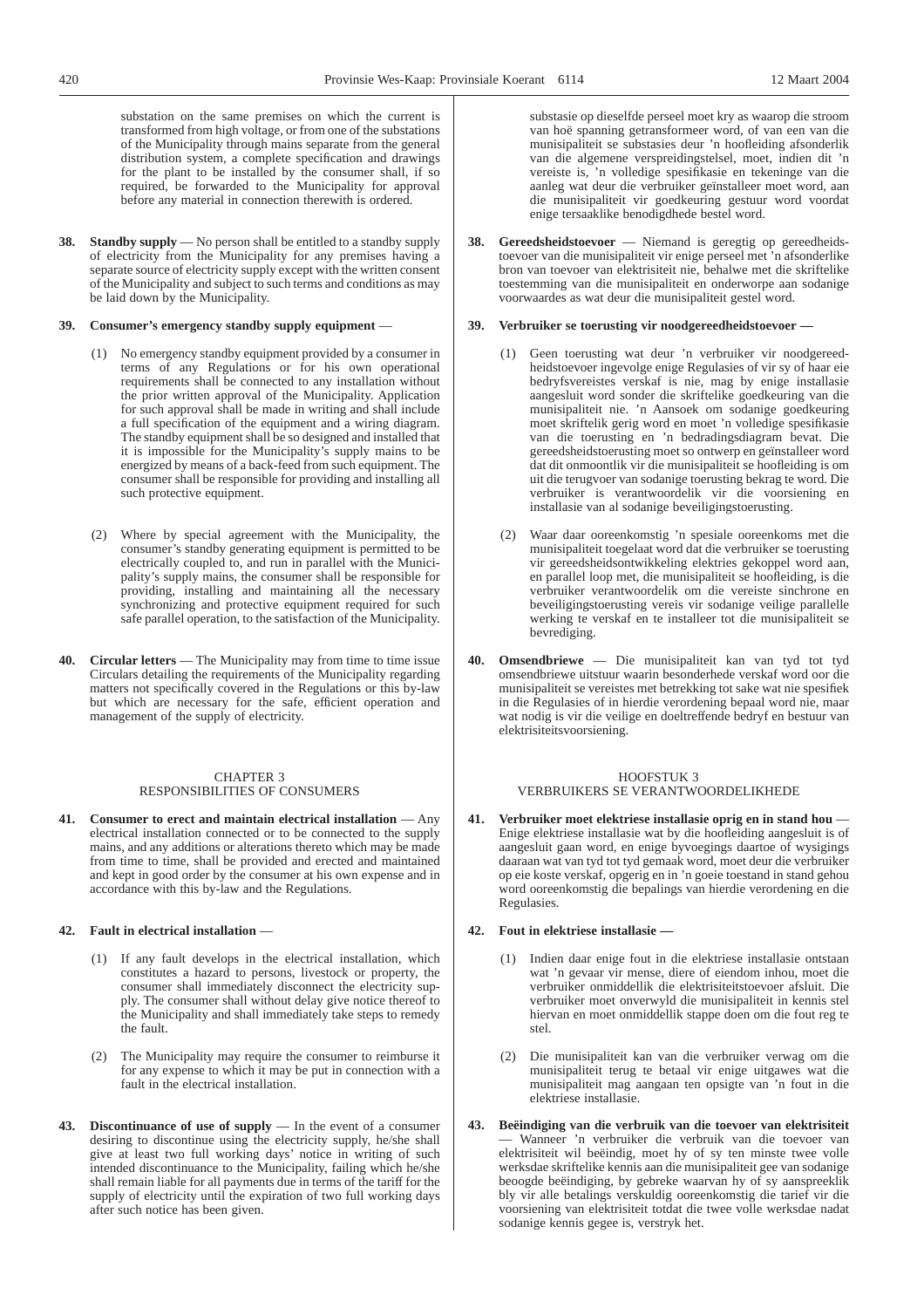## **44. Change of occupier** —

- (1) A consumer vacating any premises shall give the Municipality not less than two full working days' notice in writing of his intention to discontinue using the electricity supply, failing which he/she shall remain liable for such supply.
- (2) If the person taking over occupation of the premises desires to continue using the electricity supply, he/she shall make application in accordance with the provisions of section 5 of this by-law, and if he/she fails to make application for an electricity supply within ten working days of taking occupation of the premises, the supply of electricity shall be disconnected, and he/she shall be liable to the Municipality for the electricity supply from the date of occupation untilsuch time as the supply is so disconnected.
- (3) Where premises are fitted with pre-payment meters any person occupying the premises at that time shall be deemed to be the consumer. Until such time as an application is made by this person for a supply of electricity, in terms of section 5 of this by-law, he/she shall be liable for all charges and fees owed to the Municipality for that metering point as well as any outstanding charges and fees whether accrued by that person or not.

## **45. Service apparatus** —

- (1) The consumer shall be liable for all costs to the Municipality arising from damage to or loss of any metering equipment, service protective device, service connection or other apparatus on the premises, unless such damage or loss is shown to have been occasioned by an Act of God or an act or omission of an employee of the Municipality or caused by an abnormality in the supply of electricity to the premises.
- (2) If, during a period of disconnection of an installation from the supply mains, the service main, metering equipment or any other service apparatus, being the property of the Municipality and having been previously used, have been removed without its permission or have been damaged so as to render reconnection dangerous, the owner or occupier of the premises, as the case may be, during such period shall bear the cost of overhauling and/or replacing such equipment.
- (3) Where there is a common metering position, the liability detailed in subsection (1) shall devolve on the owner of the premises.
- (4) The amount due in terms of subsection (1) shall be evidenced by a certificate from the Municipality which shall be final and binding.

## CHAPTER 4 SPECIFIC CONDITIONS OF SUPPLY

## **46. Service connection** —

- (1) The consumer shall bear the cost of the service connection, as approved by the Municipality.
- (2) Notwithstanding the fact that the consumer bears the cost of the service connection, ownership of the service connection, laid or erected by the Municipality, shall vest in the Municipality, the Municipality shall be responsible for the maintenance of such service connection up to the point of supply. The consumer shall not be entitled to any compensation from the Municipality in respect of such service connection.
- (3) The work to be carried out by the Municipality at the cost of the consumer for a service connection to the consumer's premises shall be determined by the Municipality or any duly authorised official of the Municipality.

#### **44. Verandering van okkupeerder —**

- (1) 'n Verbruiker wat enige perseel ontruim, moet die munisipaliteit nie minder as twee volle werksdae skriftelike kennis gee van sy of haar voorneme om die verbruik van die toevoer van elektrisiteit te beëindig nie, by gebreke waarvan hy of sy aanspreeklik bly vir sodanige toevoer.
- (2) Indien die persoon wat die okkupasie van die perseel oorneem, wil voortgaan om die toevoer van elektrisiteit te verbruik, moet hy of sy ingevolge die bepalings van artikel 5 van hierdie verordening daarom aansoek doen, en indien hy of sy versuim om binne tien werksdae nadat hy of sy die nuwe okkupeerder van die perseel geword het, aansoek te doen om 'n toevoer van elektrisiteit, word die toevoer van elektrisiteit afgesluit, en is hy of sy aan die munisipaliteit aanspreeklik vir die toevoer van elektrisiteit vanaf die datum van okkupasie tot en met sodanige tyd as wat die toevoer so afgesluit word.
- (3) Waar daar kragbegroters op persele geïnstalleer word, word iemand wat op daardie tydstip die perseel okkupeer, geag 'n verbruiker te wees. Tot tyd en wyl dié persoon aansoek doen om 'n toevoer van elektrisiteit ingevolge artikel 5 van hierdie verordening is hy of sy is aanspreeklik vir alle bedrae en gelde aan die munisipaliteit verskuldig vir daardie meetpunt asook vir enige uitstaande bedrae en gelde of dit deur die persoon opgeloop is of nie.

## **45. Diensapparaat —**

- (1) Die verbruiker is aanspreeklik vir al die munisipaliteit se koste voortspruitend uit skade aan of verlies van enige meettoerusting, diensbeveiligingstoestel, diensaansluiting of ander apparaat op die perseel, tensy daar aangetoon kan word dat sodanige skade of verlies veroorsaak is deur 'n natuurramp of 'n handeling of versuim deur 'n werknemer van die munisipaliteit of deur 'n abnormaliteit in die toevoer van elektrisiteit na die perseel.
- (2) Indien die hoofleiding, die dienshoofleiding, meettoerusting of enige ander diensapparaat wat aan die munisipaliteit behoort en tevore gebruik is gedurende 'n tydperk dat die installasie van die hoofleiding afgesluit was, sonder die munisipaliteit se toestemming verwyder is, of in so 'n mate beskadig is dat heraansluiting gevaarlik is, moet die eienaar of okkupeerder van die perseel, na gelang van die geval, gedurende sodanige tydperk die koste dra van die herstel en/of vervanging van sodanige toerusting.
- (3) Waar daar 'n gemeenskaplike meetposisie is, berus die aanspreeklikheid ingevolge subartikel (1) by die eienaar van die perseel.
- (4) Die bedrag verskuldig ingevolge subartikel (1) word bewys deur 'n sertifikaat van die munisipaliteit wat finaal en bindend is.

#### HOOFSTUK 4 SPESIFIEKE VOORSIENINGSVOORWAARDES

## **46. Diensaansluiting —**

- (1) Die verbruiker dra die koste van die diensaansluiting soos deur die munisipaliteit goedgekeur.
- (2) Nieteenstaande die feit dat die verbruiker die koste dra van die diensaansluiting wat deur die munisipaliteit gelê of opgerig word, berus die eienaarskap van die diensaansluiting by die munisipaliteit wat verantwoordelik is vir die instandhouding van sodanige diensaansluiting tot by die voorsieningspunt. Die verbruiker is nie geregtig op enige vergoeding van die munisipaliteit ten opsigte van sodanige diensaansluiting nie.
- (3) Die werk wat deur die munisipaliteit op die verbruiker se koste gedoen word ten opsigte van 'n diensaansluiting op die verbruiker se perseel, word deur die munisipaliteit of enige behoorlik gemagtigde amptenaar van die munisipaliteit bepaal.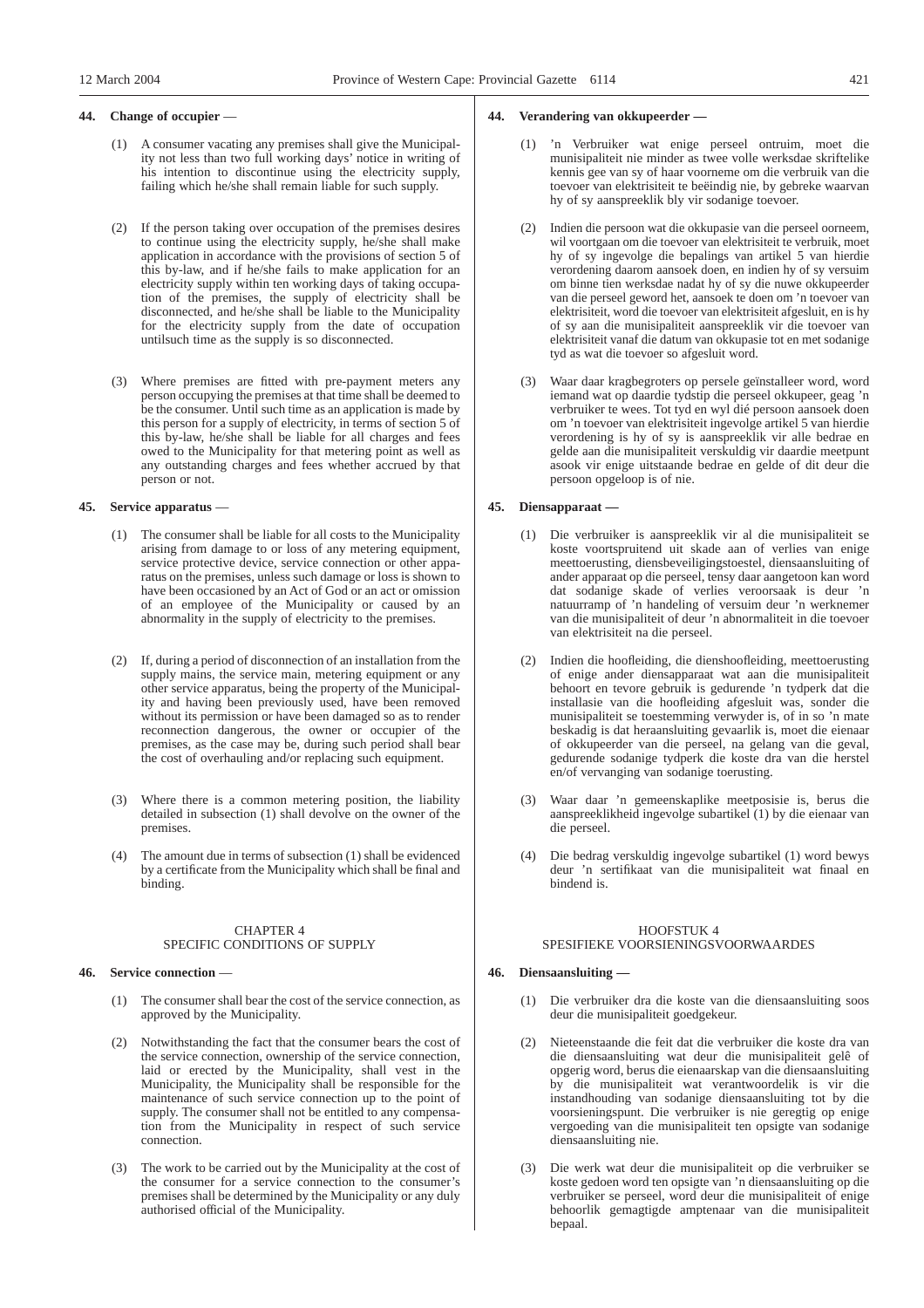- (4) A service connection shall be laid underground, whether the supply mains are laid underground or erected overhead, unless an overhead service connection is specifically required by the Municipality.
- (5) The consumer shall provide, fix and/or maintain on his premises such ducts, wireways, trenches, fastenings and clearance to overhead supply mains as may be required by the Municipality for the installation of the service connection.
- (6) The conductor used for the service connection shall have a cross-sectional area according to the size of the electrical supply but shall not be less than 10 mm<sup>2</sup> (copper or copper equivalent), and all conductors shall have the same crosssectional area, unless otherwise approved by any duly authorised official of the Municipality.
- (7) Unless otherwise approved, the Municipality shall only provide one service connection to each registered erf. In respect of two or more premises belonging to one owner and situated on adjacent erven, a single bulk supply of electricity may be made available provided the erven are consolidated or notarially tied.
- (8) Any covers of a wireway carrying the supply circuit from the point of supply to the metering equipment shall be made to accept the seals of the Municipality.
- Within the meterbox, the service conductor or cable, as the case may be, shall terminate in an unobscured position and the conductors shall be visible throughout their length when cover plates, if present, are removed.
- (10) In the case of blocks of buildings occupied by a number of individual consumers, separate wireways and conductors or cables shall be laid from the common metering room or rooms to each individual consumer in the blocks of buildings. Alternatively, if trunking is used, the conductors of the individual circuits shall be clearly identified (tied together every 1,5m) throughout their length.

#### **47. Metering accommodation** —

- (1) The consumer shall, if required by the Municipality or any duly authorised official of the Municipality, provide accommodation in an approved position, the meter board and adequate conductors for the Municipality's metering equipment, service apparatus and protective devices. Such accommodation and protection shall be provided and maintained, to the satisfaction of the Municipality, at the cost of the consumer or the owner, as the circumstances may demand, and shall be situated, in the case of credit meters, at a point to which free and unrestricted access shall be had at all reasonable hours for the reading of meters but at all times for purposes connected with the operation and maintenance of the service equipment. Access at all reasonable hours shall be afforded for the inspection of prepayment meters.
- (2) Where submetering equipment is installed, accommodation separate from the Municipality's metering equipment shall be provided.
- (3) The consumer or, in the case of a common meter position, the owner of the premises shall provide adequate electric lighting in the space set aside for accommodating the metering equipment and service apparatus.
- (4) Where in the opinion of the Municipality the position of the meter, service connection, protective devices or main distribution board is no longer readily accessible or becomes a course of danger to life or property or in any way becomes unsuitable, the consumer shall remove it to a new position, and the cost of such removal, which shall be carried out with reasonable dispatch, shall be borne by the consumer.
- (5) The accommodation for the Municipality's metering equipment and protective devices may, if approved, include the consumer's main switch and main protective devices. No
- 'n Diensaansluiting word ondergronds gelê ongeag of die hoofleiding ondergronds gelê of bogronds opgerig word tensy 'n bogrondse diensaansluiting spesifiek deur die munisipaliteit vereis word.
- Die verbruiker moet op sy of haar perseel sodanige leibane, bedradingskanale, vore, hegstukke en vry ruimte vir die bogrondse hoofleiding voorsien, vassit en/of in stand hou soos wat deur die munisipaliteit vir die installasie van die diensaansluiting vereis word.
- (6) Die geleier wat vir die diensaansluiting gebruik word, moet 'n deursneeoppervlakte ooreenkomstig die grootte van die elektriese toevoer hê, maar moet nie minder as 10 mm2 (koper of koperekwivalent) wees nie, en al die geleiers moet dieselfde deursneeoppervlakte hê tensy andersins deur enige behoorlik gemagtigde amptenaar van die munisipaliteit goedgekeur.
- (7) Tensy andersins goedgekeur, verskaf die munisipaliteit slegs een diensaansluiting na elke geregistreerde erf. Met betrekking tot twee of meer erwe wat aan een eienaar behoort en op aangrensende erwe geleë is, kan 'n enkele grootmaattoevoer van elektrisiteit voorsien word met dien verstande dat die erwe gekonsolideer of notarieel verbind is.
- (8) Enige bedekking op 'n bedradingskanaal wat die toevoerstroomkringe van die voorsieningspunt na die meettoerusting dra, maak vir verseëling deur die munisipaliteit voorsiening.
- (9) Binne in die meterkas moet die diensgeleier of —kabel, na gelang van die geval, in 'n opsigtelike posisie eindig, en die hele lengte van die geleiers moet sigbaar wees as die dekplate, indien dit aanwesig is, verwyder word.
- (10) In die geval van blokke geboue geokkupeer deur 'n aantal individuele verbruikers, moet afsonderlike bedradingskanale en geleiers of kabels van die gemeenskaplike meetkamer of —kamers na elke individuele verbruiker in die blokke geboue geïnstalleer word. As hoofleibane gebruik word, moet die geleiers van individuele stroomkringe andersins duidelik (elke 1,5 m saamgebind) vir die hele lengte aangedui word.

#### **47. Meetakkommodasie —**

- (1) Die verbruiker moet, indien so vereis deur die munisipaliteit of enige behoorlik gemagtigde amptenaar van die munisipaliteit, akkommodasie op 'n goedgekeurde plek vir die meterbord, en voldoende geleiers vir die munisipaliteit se meettoerusting, diensapparaat en beveiligingstoestelle verskaf. Sodanige akkommodasie word tot bevrediging van die munisipaliteit op die verbruiker of eienaar se koste na gelang van omstandighede verskaf en in stand gehou, en moet in die geval van kredietmeters op 'n plek geleë wees waartoe daar te alle redelike tye vrye en onbelemmerde toegang vir die lees van meters is, maar te alle tye vir doeleindes wat met die bedryf en instandhouding van die dienstoerusting verband hou. Toegang vir die inspeksie van kragbegroters word te alle redelike tye gebied.
- (2) Waar submeettoerusting geïnstalleer word, moet akkommodasie afsonderlik van die munisipaliteit se meettoerusting verskaf word.
- (3) Die verbruiker of, in die geval van die plek van 'n gewone meter, die eienaar van die perseel, moet voldoende elektriese beligting verskaf in die ruimte waar die meettoerusting en diensapparaat geakkommodeer word.
- (4) Wanneer, volgens die mening van die munisipaliteit, die plek van die meter, diensaansluiting of beveiligingstoestelle of hoofverspreidingbord nie maklik bereikbaar is nie, of 'n bron van gevaar vir lewe of eiendom is of op enige wyse ongepas is, moet die verbruiker dit na 'n nuwe plek verskuif, en die koste van sodanige verskuiwing wat met redelike spoed uitgevoer moet word, word deur die verbruiker gedra.
- (5) Die akkommodasie vir die munisipaliteit se meettoerusting en beveiligingstoestelle kan, indien goedgekeur, die verbruiker se hoofskakelaar en hoofbeveiligingstoestelle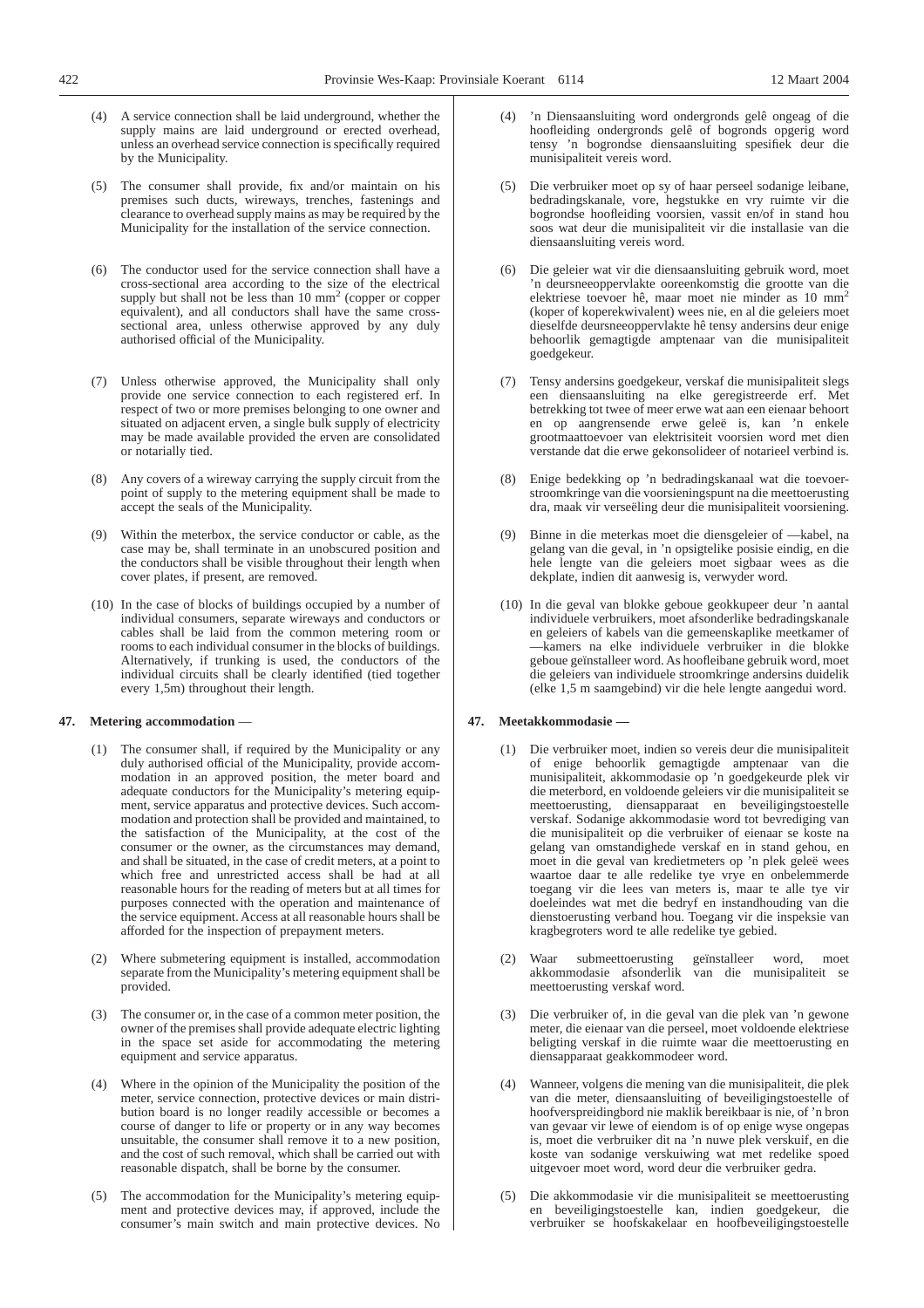apparatus other than that used in connection with the supply of electricity and use of electricity shall be installed or stored in such accommodation unless approved.

### CHAPTER 5 SYSTEMS OF SUPPLY

**48. Load requirements** — Alternating current supplies shall be given as prescribed by the Electricity Act, 1987 (Act 41 of 1987), and in the absence of a quality of supply agreement, as set out in applicable standard specification.

## **49. Load limitations** —

- (1) Where the estimated load, calculated in terms of the safety standard, does not exceed 15 kVA, the electrical installation shall be arranged for a two-wire single-phase supply of electricity, unless otherwise approved by the Municipality or any duly authorised official of the Municipality.
- (2) Where a three-phase four-wire supply of electricity is provided, the load shall be approximately balanced over the three phases but the maximum out-of-balance load shall not exceed 15kVA, unless otherwise approved by the Municipality or any duly authorised official of the Municipality.
- (3) No current-consuming appliance, inherently single phase in character, with a rating which exceeds 15kVA shall be connected to the electrical installation without the prior approval of the Municipality.

## **50. Interference with other persons' electrical equipment** —

- (1) No person shall operate electrical equipment having load characteristics which, singly or collectively, give rise to voltage variations, harmonic currents or voltages, or unbalanced phase currents which fall outside the applicable standard specification.
- (2) The assessment of interference with other persons' electrical equipment shall be carried out by means of measurements taken at the point of common coupling.
- (3) Should it be established that undue interference is in fact occurring, the consumer shall, at his/her own cost, install the necessary equipment to filter out the interference and prevent it reaching the supply mains.

## **51. Supplies to motors** —

Unless otherwise approved by the Municipality or any duly authorised official of the Municipality the rating of motors shall be limited as follows:

(1) Limited size for low voltage motors **—**

The rating of a low voltage single-phase motor shall be limited to 2kW and/or the starting current shall not exceed 70A. All motors exceeding these limits shall be wound for three phases at low voltage or such higher voltage as may be required.

(2) Maximum starting and accelerating currents of three-phase alternating current motors.

The starting current of three-phase low voltage motors permitted shall be related to the capacity of the consumer's service connection, as follows:

insluit. Geen apparaat behalwe dit wat in verband met die toevoer en verbruik van elektrisiteit gebruik word nie, mag in sodanige akkommodasie geïnstalleer of geberg word nie tensy dit goedgekeur is nie.

#### HOOFSTUK 5 TOEVOERSTELSELS

**48. Lasvereistes** — Wisselstroomtoevoer word ingevolge die Elektrisiteitswet, 1987 (Wet 41 van 1987) voorsien en as daar nie 'n ooreenkoms oor gehaltetoevoer aangegaan is nie, ooreenkomstig 'n toepaslike standaardspesifikasie.

## **49. Lasbeperkings** —

- (1) Waar die geraamde las, bereken ingevolge die veiligheidstandaard, nie 15 kV.A oorskry nie, moet die elektriese installasie ingerig word vir 'n dubbeldraadenkelfasige-toevoer van elektrisiteit, tensy dit andersins deur die munisipaliteit of enige behoorlik gemagtigde amptenaar van die munisipaliteit goedgekeur word.
- (2) Waar 'n driefasige-vierdraad-toevoer van elektrisiteit verskaf word, moet die las min of meer gebalanseer word oor die drie fases, maar die maksimum ongebalanseerde las moet nie 15 kV.A oorskry nie, tensy dit andersins deur die munisipaliteit of enige behoorlik gemagtigde amptenaar van die munisipaliteit goedgekeur word.
- (3) Geen toestel wat 'n stroom verbruik, inherent enkelfasig van aard is en 'n aanslag het wat 15 kV.A oorskry, mag by die elektriese installasie aangesluit word sonder dat die munisipaliteit vooraf toestemming gegee het nie.

#### **50. Steuring van ander persone se elektriese toerusting** —

- (1) Niemand mag elektriese toerusting bedryf wat laseienskappe het wat individueel of gesamentlik tot spanningvariasie, bofrekwensiestrome of -spanning, of ongebalanseerde fasestrome wat buite die toepaslike standaardspesifikasie val, aanleiding gee nie.
- (2) Die evaluering van die steuring van ander persone se elektriese toerusting word deur middel van metings by die algemene koppelpunt gedoen.
- (3) Indien daar vasgestel word dat onbehoorlike steuring wel plaasvind, moet die verbruiker op sy of haar eie koste die nodige toerusting installeer om die steuring te filtreer en te verhoed dat dit die hoofleiding bereik.

## **51. Toevoer na motore** —

Tensy anders goedgekeur deur die munisipaliteit of enige behoorlik gemagtigde amptenaar van die munisipaliteit, word die aangeslane vermoë van motore as volg beperk:

(1) Beperkte grootte van laespanningmotore —

Die aangeslane vermoë van 'n laespanning-enkelfasige motor word tot 2kW beperk en/of die aansitstroom mag nie 70 A oorskry nie. Alle motore wat hierdie perke oorskry, word vir drie fases teen lae spanning of sodanige hoër spanning as wat vereis word, gewikkel.

(2) Maksimum aansit- en versnelstrome van driefasige wisselstroommotore.

Die aansitstrome van driefasige-laespanningmotore wat toegelaat word, hou as volg met die kapasiteit van die verbruiker se diensaansluiting verband.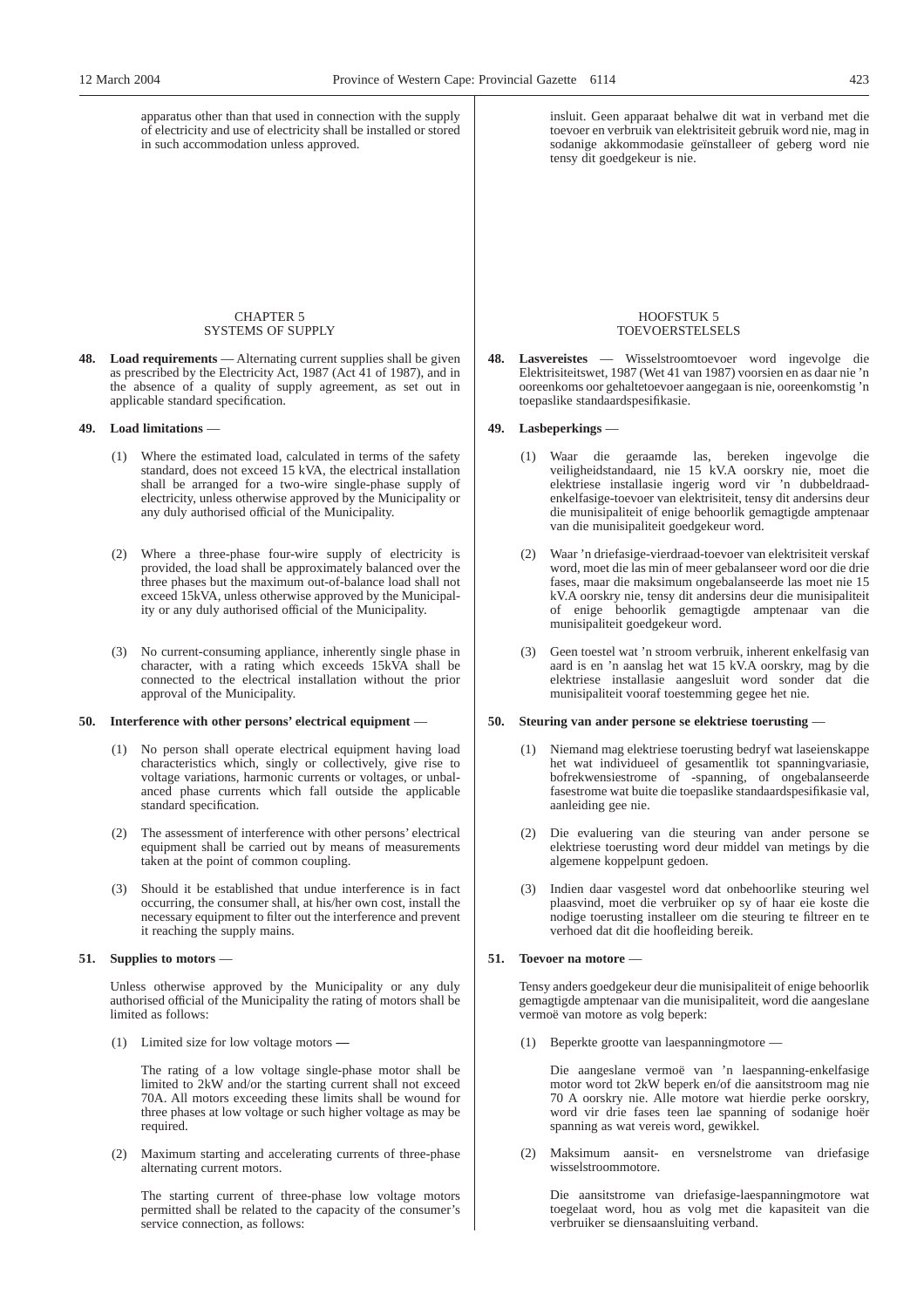| Insulated ser-<br>vice cable, size<br>in $mm^2$ , copper<br>equivalent | Maximum<br>permissible<br>starting<br>current      | Maximum motor rating in kW                         |                                                     |                                                            |
|------------------------------------------------------------------------|----------------------------------------------------|----------------------------------------------------|-----------------------------------------------------|------------------------------------------------------------|
|                                                                        |                                                    | Direct on line<br>$(6 \times$ full-load<br>current | Star/Delta (2,5<br>$\times$ full-load cur-<br>rent) | Other means<br>$(1.5 \times \text{full-load})$<br>current) |
| mm <sup>2</sup>                                                        | A                                                  | kW                                                 | kW                                                  | kW                                                         |
| 16<br>25<br>35<br>50<br>70<br>95<br>120<br>150                         | 72<br>95<br>115<br>135<br>165<br>200<br>230<br>260 | 6<br>$^{7,5}_{9}$<br>10<br>13<br>16<br>18<br>20    | 13,5<br>18<br>22<br>25<br>31<br>38<br>46<br>52      | 23<br>30<br>36,5<br>45<br>55<br>67<br>77<br>87             |

(3) Consumers supplied at medium voltage —

In an installation supplied at medium voltage the starting current of a low voltage motor shall be limited to 1,5 times the rated full-load current of the transformer supplying such a motor. The starting arrangement for medium voltage motors shall be subject to the approval of the Municipality.

# **52. Power factor** —

- (1) If required by the Municipality, the power factor of any load shall be maintained within the limits 0,85 lagging and 0,9 leading.
- (2) Where, for the purpose of complying with sub-section (1), it is necessary to install power factor corrective devices, such corrective devices shall be connected to the individual appliance terminals unless the correction of the power factor is automatically controlled.
- (3) The consumer shall, at his/her own cost, install such corrective devices.
- **53. Protection** Electrical protective devices for motors shall be of such a design as effectively to prevent sustained overcurrent and single phasing, where applicable.

#### CHAPTER 6 MEASUREMENT OF ELECTRICITY

## **54. Metering** —

- (1) The Municipality shall, at the consumer's cost in the form of a direct charge or prescribed fee, provide, install and maintain appropriately rated metering equipment at the point of metering for measuring the electricity supplied.
- (2) Except in the case of prepayment meters, the electricity used by a consumer during any metering period shall be ascertained by the reading of the appropriate meter or meters supplied and installed by the Municipality and read at the end of such period except where the metering equipment is found to be defective, or the Municipality invokes the provisions of section 58(2) of this by-law, in which case the consumption for the period shall be estimated.
- (3) Where the electricity used by a consumer is charged at different tariff rates, the consumption shall be metered separately for each rate.
- (4) The Municipality reserves the right to meter the supply to blocks of shops and flats, tenement-houses and similar buildings for the buildings as a whole, or for individual units, or for groups of units.
- (5) No alterations, repairs or additions or electrical connections of any description shall be made on the supply side of the point of metering unless specifically approved in writing by the Municipality or any duly authorised official of the Municipality.

| Grootte van<br>geïsoleerde<br>dienskabel<br>$mm2$ (koper-<br>ekwivalent) | Maksimum<br>toelaatbare<br>aansitstroom | Maksimum motoraanslag in kW                         |                                                 |                                                            |
|--------------------------------------------------------------------------|-----------------------------------------|-----------------------------------------------------|-------------------------------------------------|------------------------------------------------------------|
|                                                                          |                                         | Direk op die<br>lyn $(6 \times$ volle<br>lasstroom) | Star/Delta (2,5<br>$\times$ volle<br>lasstroom) | Ander middele<br>$(1.5 \times \text{volle})$<br>lasstroom) |
| $mm^2$                                                                   | A                                       | kW                                                  | kW                                              | kW                                                         |
| 16                                                                       | 72                                      | 6                                                   | 13,5                                            | 23                                                         |
| 25                                                                       | 95                                      | 7,5                                                 | 18                                              | 30                                                         |
| 35                                                                       | 115                                     | 9                                                   | 22                                              | 36,5                                                       |
| 50                                                                       | 135                                     | 10                                                  | 25                                              | 45                                                         |
| 70                                                                       | 165                                     | 13                                                  | 31                                              | 55                                                         |
| 95                                                                       | 200                                     | 16                                                  | 38                                              | 67                                                         |
| 120                                                                      | 230                                     | 18                                                  | 46                                              | 77                                                         |
| 150                                                                      | 260                                     | 20                                                  | 52                                              | 87                                                         |

(3) Verbruikers word teen mediumspanning voorsien —

In 'n installasie wat elektrisiteit teen mediumspanning voorsien, word die aansitstroom van 'n laespanningmotor tot 1,5 keer die aangeslane vollasstroom van die transformator wat sodanige motor voorsien, beperk. Die aansitreëling vir mediumspanningmotore is aan die goedkeuring van die munisipaliteit onderworpe.

#### **52. Arbeidsfaktor —**

- (1) Indien vereis deur die munisipaliteit, word die arbeidsfaktor van enige las binne die perke van 0,85 naloop en 0,9 voorloop gehandhaaf.
- Waar dit, ingevolge subartikel (1), nodig is om arbeidsfaktorkorrektiewe toestelle te installeer, word sodanige korrektiewe toestelle by die individuele verbruiksterminale aangesluit tensy die herstel van die arbeidsfaktor outomaties beheer word.
- (3) Die verbruiker moet op sy of haar eie koste sodanige korrektiewe toestelle installeer.
- **53. Beveiliging** Elektriese beveiligingstoestelle vir motore moet so ontwerp word dat dit op 'n doeltreffende wyse waar toepaslik volgehoue oorstroom en eenfasewerking voorkom.

#### HOOFSTUK 6 ELEKTRISITEITSMETING

## **54. Meet van toevoer —**

- (1) Die munisipaliteit verskaf, installeer en hou toepaslik aangeslane meettoerusting by die meetpunt in stand vir die meet van die elektrisiteit wat voorsien word op koste van die verbruiker in die vorm van 'n direkte bedrag of voorgeskrewe gelde.
- (2) Die elektrisiteit wat 'n verbruiker in enige meettydperk verbruik, word, behalwe in die geval van kragbegroters, bepaal deur die toepaslike meter of meters wat deur die munisipaliteit verskaf en geïnstalleer is, aan die einde van sodanige tydperk te lees, behalwe waar daar 'n fout in die meettoerusting is of die munisipaliteit beroep hom op die bepalings van artikel 58(2) van hierdie verordening, in welke geval die verbruik vir die tydperk geskat word.
- (3) Waar verskillende tariewe gehef word vir die elektrisiteit wat deur 'n verbruiker verbruik word, word die verbruik afsonderlik vir elke tarief gemeet.
- (4) Die munisipaliteit behou die reg voor om die toevoer van elektrisiteit aan blokke winkels en woonstelle, skakelhuise en soortgelyke geboue te meet vir die geboue as 'n geheel, of vir individuele eenhede, of vir groepe eenhede.
- (5) Geen veranderings, herstelwerk of toevoegings of elektriese verbindings van enige aard mag aan die voorsieningskant van die meetpunt aangebring word nie, tensy dit spesifiek skriftelik deur die munisipaliteit of enige behoorlik gemagtigde amptenaar van die munisipaliteit goedgekeur word nie.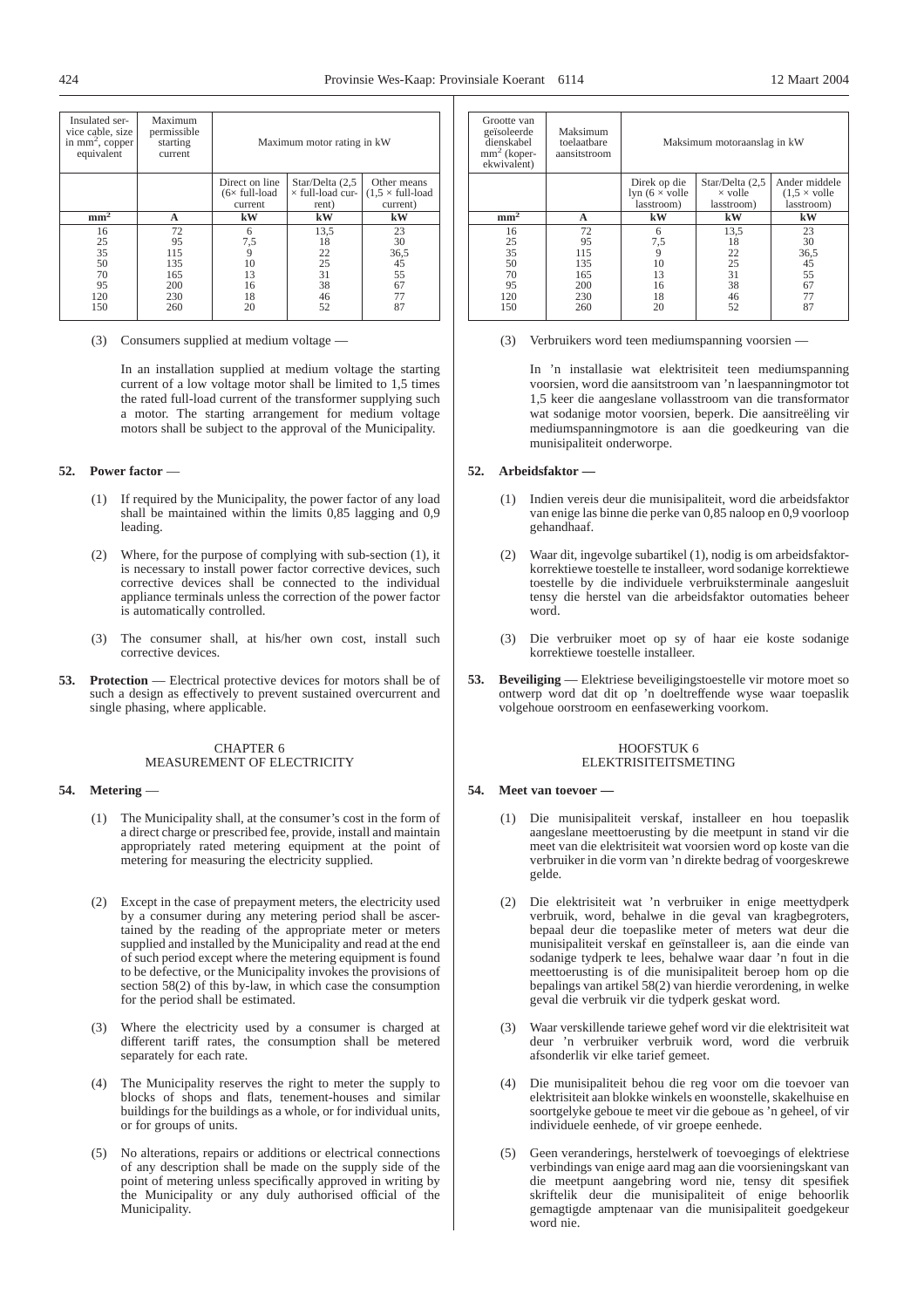## **55. Accuracy of metering** —

- (1) A meter shall be conclusively presumed to be registering accurately if its error, when tested in the manner prescribed in sub-section (5) hereof, is found to be within the limits of error as provided for in the applicable standard specifications.
- (2) The Municipality shall have the right to test its metering equipment. If it is established by test or otherwise that such metering equipment is defective, the Municipality shall —
	- (i) in the case of a credit meter, adjust the account rendered;
	- (ii) in the case of prepayment meters, (a) render an account where the meter has been under-registering, or (b) issue a free token where the meter has been over-registering;

in accordance with the provisions of sub-section (6).

- (3) The consumer shall be entitled to have the metering equipment tested by the Municipality on payment of the prescribed fee. If the metering equipment is found not to comply with the system accuracy requirements as provided for in the applicable standard specifications, an adjustment in accordance with the provisions of sub-sections (2) and (6) shall be made and the aforesaid fee shall be refunded.
- (4) In case of a dispute, the consumer shall have the right at his own cost to have the metering equipment under dispute tested by an approved independent testing authority, and the result of such test shall be final and binding on both parties.
- (5) Meters shall be tested in the manner as provided for in the applicable standard specifications.
- (6) When an adjustment is made to the electricity consumption registered on a meter in terms of sub-section (2) or (3), such adjustment shall either be based on the percentage error of the meter as determined by the test referred to in sub-section (5) or upon a calculation by the Municipality from consumption data in its possession. Where applicable, due allowance shall be made, where possible, for seasonal or other variations which may affect the consumption of electricity.
- (7) When an adjustment is made as contemplated in sub-section (6), the adjustment may not exceed a period of six months preceding the date on which the metering equipment was found to be inaccurate. The application of this section does not bar a consumer from claiming back overpayment for any longer period where the consumer is able to prove the claim in the normal legal process.
- (8) Where the actual load of a consumer differs from the initial estimated load provided for under section 8(1) to the extent that the Municipality deems it necessary to alter or replace its metering equipment to match the load, the costs of such alteration or replacement shall be borne by the consumer.
- (9) (a) Prior to the Municipality making any upward adjustment to an account in terms of sub-section (6), the Municipality shall —
	- (i) notify the consumer in writing of the monetary value of the adjustment to be made and the reasons therefore;
	- (ii) n such notification provide sufficient particulars to enable the consumer to submit representations thereon, and
	- (iii) call upon the consumer in such notice to provide it with reasons in writing, if any, within 21 days or such longer period as the Municipality may permit why his/her account should not be adjusted as notified.

#### **55. Akkurate meting** —

- (1) Dit word onomstootlik aanvaar dat 'n meter akkuraat registreer indien daar by die toetsing daarvan ingevolge subartikel (5), bevind word dat die fout binne die foutgrens is ooreenkomstig die toepaslike standaardspesifikasies.
- (2) Die munisipaliteit het die reg om sy meettoerusting te toets. Indien daar by wyse van 'n toets of andersins vasgestel word dat sodanige meettoerusting foutief is, moet die munisipaliteit ingevolge die bepalings van subartikel (6)—
	- (i) in die geval van 'n kredietmeter die rekening wat gelewer is, aanpas;
	- (ii) in die geval van kragbegroters (a) 'n rekening lewer as die meter te min geregistreer het, of (b) 'n gratis bewys uitreik indien die meter te veel geregistreer het.
- (3) Die verbruiker is daarop geregtig om teen betaling van die voorgeskrewe gelde die meettoerusting deur die munisipaliteit te laat toets. Indien daar bevind word dat die meettoerusting nie voldoen aan die vereistes vir stelselakkuraatheid ooreenkomstig die toepaslike standaardspesifikasies nie, word 'n aanpassing ingevolge die bepalings van subartikels (2) en (6) gemaak en die bogemelde gelde word terugbetaal.
- In geval van 'n geskil het die verbruiker die reg om op eie koste die meettoerusting waaroor die geskil gaan, deur 'n onafhanklike toetsowerheid te laat toets, en die resultaat van sodanige toets is afdoende bewys en bindend op albei partye.
- (5) Meters word getoets op die wyse soos deur die toepaslike standaardspesifikasie bepaal.
- (6) Wanneer die elektrisiteitsverbruik soos geregistreer op 'n meter ingevolge subartikel (2) of (3) aangepas word, word sodanige aanpassing óf gegrond op die meter se persentasiefout bepaal deur die toets ingevolge subartikel (5), óf op 'n berekening deur die munisipaliteit gegrond op verbruiksdata in sy besit. Waar van toepassing word daar, waar moontlik, behoorlik rekening gehou met seisoenale of ander veranderinge wat die verbruik van elektrisiteit kan beïnvloed.
- (7) Enige aanpassings ingevolge subartikel (6) word gemaak ten opsigte van 'n tydperk wat nie ses maande voor die datum waarop bevind is dat die meettoerusting onakkuraat is, mag oorskry nie.
- (8) Waar 'n verbruiker se werklike las in so 'n mate van die aanvanklik geraamde las ingevolge subartikel 8(1) verskil dat die munisipaliteit dit nodig ag om sy meettoerusting te verander of te vervang ten einde by die las aan te pas, dra die verbruiker die koste van sodanige verandering of vervanging.
- (9) (a) Voordat die raad enige opwaartse aanpassing aan enige rekening ingevolge subartikel (6) maak, moet die munisipaliteit —
	- (i) die verbruiker skriftelik in kennis stel van die geldelike waarde van die aanpassing wat gemaak gaan word en die redes daarvoor;
	- (ii) in sodanige kennisgewing voldoende besonderhede verskaf sodat die verbruiker vertoë op grond daarvan kan rig, en
	- (iii) die verbruiker in sodanige kennisgewing versoek om redes, indien enige, skriftelik binne 21 dae of sodanige langer tydperk as wat die munisipaliteit mag toelaat, te verskaf waarom sy of haar rekening nie aangepas moet word ooreenkomstig die kennisgewing nie.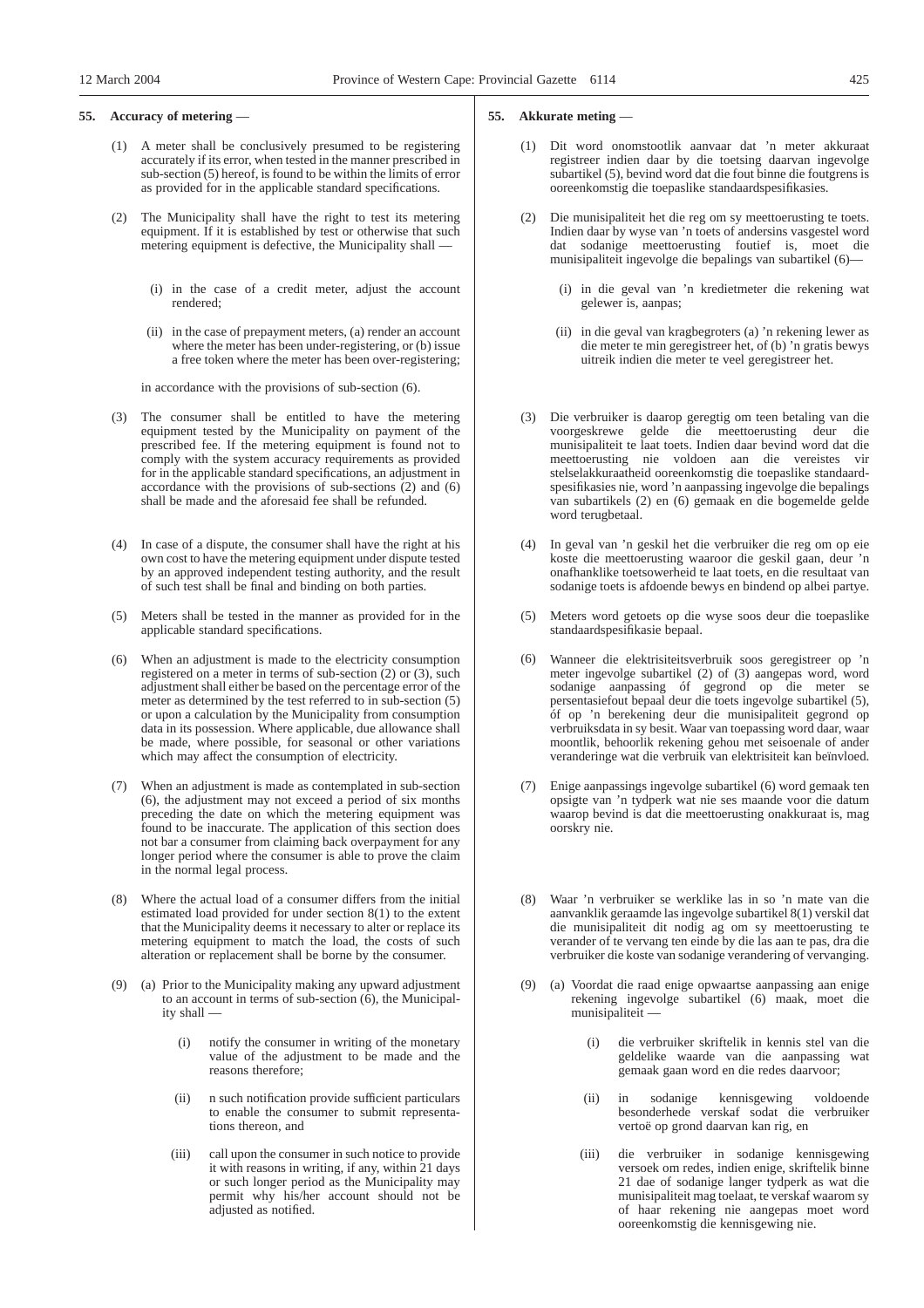- 
- (b) Should the consumer fail to make any representations during the period referred to in sub-section  $9(a)(iii)$  the Municipality shall be entitled to adjust the account as notified in sub-section 9(a)(i).
- (c) The Municipality shall consider any reasons provided by the consumer in terms of sub-section  $(9)(a)$  and shall, if satisfied that a case has been made out therefor, adjust the account appropriately.
- (d) If a duly authorized official of the Municipality decides after having considered the representation made by the consumer that such representations do not establish a case warranting an amendment to the monetary value established in terms of sub-section (6), the Municipality shall be entitled to adjust the account as notified in terms of sub-section  $9(a)(i)$ , subject to the consumer's right to appeal the decision of the official in terms of section 62 of the Municipal Systems Act, 2000.

### **56. Reading of credit meters** —

- (1) Unless otherwise prescribed, credit meters shall normally be read at intervals of one month and the fixed or minimum charges due in terms of the tariff shall be assessed accordingly. The Municipality shall not be obliged to effect any adjustments to such charges.
- (2) If for any reason the credit meter cannot be read, the Municipality may render an estimated account. The electrical energy consumed shall be adjusted in a subsequent account in accordance with the electrical energy actually consumed.
- (3) When a consumer vacates a property and a final reading of the meter is not possible, an estimation of the consumption may be made and the final account rendered accordingly.
- (4) If a special reading of the meter is desired by a consumer, this may be obtained upon payment of the prescribed fee.
- (5) If any calculating, reading or metering error is discovered in respect of any account rendered to a consumer, the error shall be corrected in subsequent accounts. Any such correction shall only apply in respect of accounts for a period of 6 months preceding the date on which the error in the accounts was discovered, and shall be based on the actual tariffs applicable during the period. The application of this section does not prevent a consumer from claiming back overpayment for any longer period where the consumer is able to prove the claim in the normal legal process.

## **57. Prepayment metering** —

- (1) No refund of the amount tendered for the purchase of electricity credit shall be given at the point of sale after initiation of the process by which the prepayment meter token is produced.
- (2) Copies of previously issued tokens for the transfer of credit to the prepayment meter may be issued at the request of the consumer.
- (3) When a consumer vacates any premises where a prepayment meter is installed, no refund for the credit remaining in the meter shall be made to the consumer by the Municipality.
- (4) The Municipality shall not be liable for the reinstatement of credit in a prepayment meter lost due to tampering with, or the incorrect use or the abuse of, prepayment meters and/or tokens.
- (5) Where a consumer is indebted to the Municipality for electricity consumed or to the Municipality for any other service supplied by the Municipality (including rates) or for
- Indien die verbruiker versuim om gedurende die tydperk beoog in subartikel 9(a)(iii) enige vertoë te rig, het die munisipaliteit die reg om die rekening aan te pas volgens die kennisgewing ingevolge subartikel 9(a)(i).
- (c) Die munisipaliteit oorweeg enige redes verskaf deur die verbruiker ingevolge subartikel (9)(a) en pas die rekening op 'n gepaste wyse aan indien die munisipaliteit tevrede is dat daar grondige redes daarvoor verskaf is.
- (d) Indien 'n behoorlik gemagtigde amptenaar van die munisipaliteit na oorweging van die vertoë gerig deur die verbruiker besluit dat sodanige vertoë nie 'n saak uitmaak om 'n wysiging aan die monetêre waarde ingevolge subartikel 9(a)(i) aan te bring nie, het die munisipaliteit die reg om die rekening ooreenkomstig 'n kennisgewing ingevolge subartikel 9(a)(i) aan te pas, onderworpe aan die verbruiker se reg van appèl teen die besluit ingevolge artikel 62 van die Wet op Munisipale Stelsels, 2000.

## **56. Lees van kredietmeters** —

- (1) Tensy anders voorgeskryf, word kredietmeters gewoonlik met tussenposes van een maand gelees, en die vaste of minimum koste verskuldig ingevolge die tarief word dienooreenkomstig bepaal. Die munisipaliteit is nie verplig om enige aanpassings aan sodanige koste te maak nie.
- Indien die kredietmeter om die een of ander rede nie gelees kan word, kan die munisipaliteit 'n geraamde rekening lewer. Die elektriese energie wat verbruik is, word in 'n daaropvolgende rekening aangepas ooreenkomstig die elektriese energie wat werklik verbruik is.
- (3) Wanneer 'n verbruiker 'n eiendom ontruim en 'n finale lesing van die meter is onmoontlik, kan 'n geraamde verbruik bepaal word en die finale rekening dienooreenkomstig gelewer word.
- (4) Indien 'n verbruiker 'n finale meterlesing verlang, kan dit teen betaling van die voorgeskrewe gelde gedoen word.
- (5) Indien enige berekeningsfout, fout met die lees van die meter of meetfout ontdek word ten opsigte van enige rekening wat aan 'n verbruiker gelewer is, word die fout in daaropvolgende rekeninge reggestel. Enige sodanige regstelling is slegs van toepassing op rekeninge vir 'n tydperk van 6 maande voor die datum waarop die fout in die rekeninge ontdek is, en is gegrond op die werklike tariewe van toepassing gedurende die tydperk. Die toepassing van hierdie artikel verhoed nie 'n verbruiker om oorbetaling terug te eis vir enige langer tydperk nie indien die verbruiker die eis in die normale regsproses kan bewys.

## **57. Kragbegroter —**

- (1) Geen terugbetaling van die bedrag wat vir die aankoop van elektrisiteitkrediet aangebied is, geskied by die verkooppunt nadat die proses waardeur die kragbegroterbewys uitgereik word, reeds begin het nie.
- (2) Afskrifte van die bewyse wat vroeër vir die oorplasing van krediet na die kragbegroter uitgereik is, kan op versoek van die verbruiker beskikbaar gestel word.
- (3) Wanneer 'n verbruiker enige perseel ontruim waar 'n kragbegroter geïnstalleer is, betaal die munisipaliteit geen krediet wat in die meter oorbly, aan die verbruiker terug nie.
- (4) Die munisipaliteit is nie aanspreeklik vir die herstel van krediet wat in 'n kragbegroter verlore gegaan het omdat daar met die kragbegroter en/of bewyse gepeuter is nie, of omdat dit verkeerd gebruik of misbruik is nie.
- (5) Waar die verbruiker geld aan die munisipaliteit verskuldig is vir elektrisiteit verbruik of vir enige diens wat deur die munisipaliteit verskaf word (onder meer diensgeld) of vir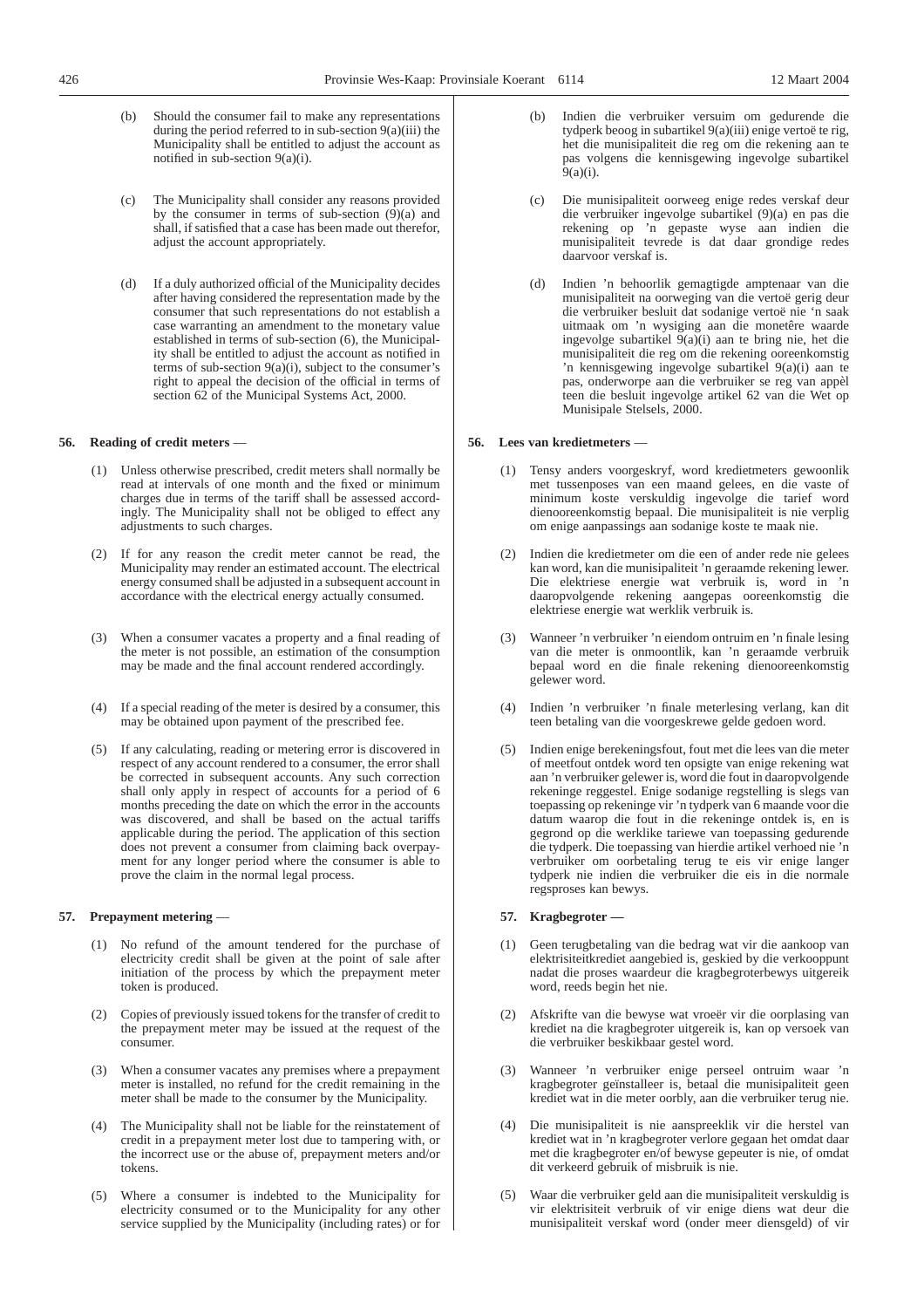any charges previously raised against him/her in connection with any service rendered, the Municipality may deduct a percentage from the amount tendered to offset the amount owing to the Municipality, as set out in the section 5 agreement for the supply of electricity.

(6) The Municipality may, at its discretion, appoint vendors for the sale of credit for prepayment meters and shall not guarantee the continued operation of any vendor.

## CHAPTER 7 ELECTRICAL CONTRACTORS

- **58.** In addition to the requirements of the Regulations the following requirements shall apply:
	- (1) Where an application for a new or increased supply of electricity has been made to the Municipality, any duly authorised official of the Municipality may at his/her discretion accept notification of the completion of any part of an electrical installation, the circuit arrangements of which permit the electrical installation to be divided up into well-defined separate portions, and such part of the electrical installation may, at the discretion of any duly authorised official of the Municipality, be inspected, tested and connected to the supply mains as though it were a complete installation.
	- (2) The examination, test and inspection that may be carried out at the discretion of the Municipality or any duly authorised official of the Municipality in no way relieves the electrical contractor/accredited person or the user or lessor, as the case may be, from his responsibility for any defect in the installation. Such examination, test and inspection shall not be taken under any circumstances (even where the electrical installation has been connected to the supply mains) as indicating or guaranteeing in any way that the electrical installation has been carried out efficiently with the most suitable materials for the purpose or that it is in accordance with this by-law or the safety standard, and the Municipality shall not be held responsible for any defect or fault in such electrical installation.
- **59.** The Municipality shall not be held responsible for the work done by the electrical contractor/accredited person on a consumer's premises and shall not in any way be responsible for any loss or damage which may be occasioned by fire or by any accident arising from the state of the wiring on the premises.

#### CHAPTER 8 COST OF WORK

**60.** The Municipality may repair and make good any damage done in contravention of this by-law or resulting from a contravention of this by-law. The cost of any such work carried out by the Municipality which was necessary due to the contravention of this by-law, shall be to the account of the person who acted in contravention of this by-law.

#### CHAPTER 9 PENALTIES

- **61.** (1) Any person who contravenes any of the provisions of sections 5, 7, 13, 14, 20, 25, 26, 27, 29 and 30 of this by-law shall be guilty of an offence.
	- (2) Any person who continues to commit an offence after notice has been served on him/her to cease committing such offence or after he/she has been convicted of such offence shall be guilty of a continuing offence.
	- (3) Any person convicted of an offence under this by-law for which no penalty is expressly provided shall be liable to a fine not exceeding ten thousand rands or imprisonment for a period not exceed six months or to such imprisonment without the option of a fine or to both such fine and such imprisonment and, in the case of a continuing offence, to an additional fine not exceeding two hundred rands or additional

enige gelde wat voorheen teen hom of haar gehef is betreffende enige diens verskaf, kan die munisipaliteit 'n persentasie van die bedrag wat aangebied word, aftrek totdat die verskuldigde bedrag verhaal is soos uiteengesit in die artikel 5-ooreenkoms vir die voorsiening van elektrisiteit.

(6) Die munisipaliteit kan na goeddunke verkopers vir die verkoop van bewyse vir kragbegroters aanstel en waarborg nie die voortgesette bedryf deur enige verkoper nie.

## HOOFSTUK 7 ELEKTRIESE KONTRAKTEURS

- **58.** Benewens die vereistes van die Regulasies is die volgende vereistes van toepassing:
	- (1) Waar daar om nuwe of verhoogde toevoer van elektrisiteit by die munisipaliteit aansoek gedoen word, kan enige behoorlik gemagtigde amptenaar van die munisipaliteit na sy of haar goeddunke kennisgewing aanvaar van die voltooiing van enige deel van die elektriese installasie waarvan die kringontwerp toelaat dat die elektriese installasie in duidelik afgebakende afsonderlike gedeeltes verdeel word, en sodanige gedeelte van die elektriese installasie kan na goeddunke van die munisipaliteit geïnspekteer, getoets en by die hoofleiding aangesluit word asof dit 'n volledige installasie is.
	- (2) Die ondersoek, toets en inspeksie wat na goeddunke van die munisipaliteit of enige behoorlik gemagtigde amptenaar van die munisipaliteit uitgevoer mag word, onthef geensins die elektriese kontrakteur of geakkrediteerde persoon of die verbruiker of huurder, na gelang van die geval, van sy of haar verantwoordelikheid vir enige gebrek in die installasie nie. Sodanige ondersoek, toets en inspeksie mag onder geen omstandighede (selfs waar die elektriese installasie aan die hoofleiding verbind is) beskou word as enigsins 'n aanduiding of waarborg dat die elektriese installasiewerk doeltreffend met die geskikste benodigdhede vir die doel uitgevoer is of dat dit ooreenkomstig hierdie verordening of veiligheidstandaard is nie, en die munisipaliteit kan nie aanspreeklik gehou word vir enige gebrek of fout in sodanige elektriese installasie nie.
- **59.** Die munisipaliteit kan nie aanspreeklik gehou word vir die werk wat deur 'n elektriese kontrakteur of geakkrediteerde persoon op die perseel van die verbruiker verrig word nie en kan hoegenaamd nie aanspreeklik gehou word vir enige verlies of skade te wyte aan 'n brand of enige ongeluk voortspruitend uit die toestand van die bedrading op die perseel nie.

#### HOOFSTUK 8 KOSTE VAN WERK

**60.** Die munisipaliteit mag enige skade wat strydig met hierdie verordening is of voortspruit uit 'n oortreding van hierdie verordening, herstel of vergoed. Die koste van sodanige werk verrig deur die munisipaliteit en genoodsaak deur 'n oortreding van hierdie verordening, is vir die rekening van die persoon wat strydig met hierdie verordening opgetree het.

## HOOFSTUK 9 STRAFMAATREËLS

- **61.** (1) Iemand wat enige van die bepalings van artikels 5, 7, 13, 14, 20, 25, 26, 27, 29 en 30 van hierdie verordening oortree, is skuldig aan 'n misdryf.
	- (2) Iemand wat voortgaan om 'n misdryf te pleeg nadat hy of sy in kennis gestel is om sodanige misdryf te staak of nadat hy of sy skuldig bevind is aan sodanige misdryf, is skuldig aan 'n voortgesette misdryf.
	- (3) Iemand wat skuldig bevind word aan 'n oortreding ingevolge hierdie verordening waarvoor geen straf uitdruklik bepaal word nie, is onderhewig aan 'n boete van nie meer as tien duisend rand nie of tronkstraf vir 'n tydperk van nie langer as ses maande nie of tot sodanige tronkstraf sonder die keuse van 'n boete of tot albei sodanige boete en sodanige tronkstraf en, in die geval van 'n voortgesette misdryf, tot 'n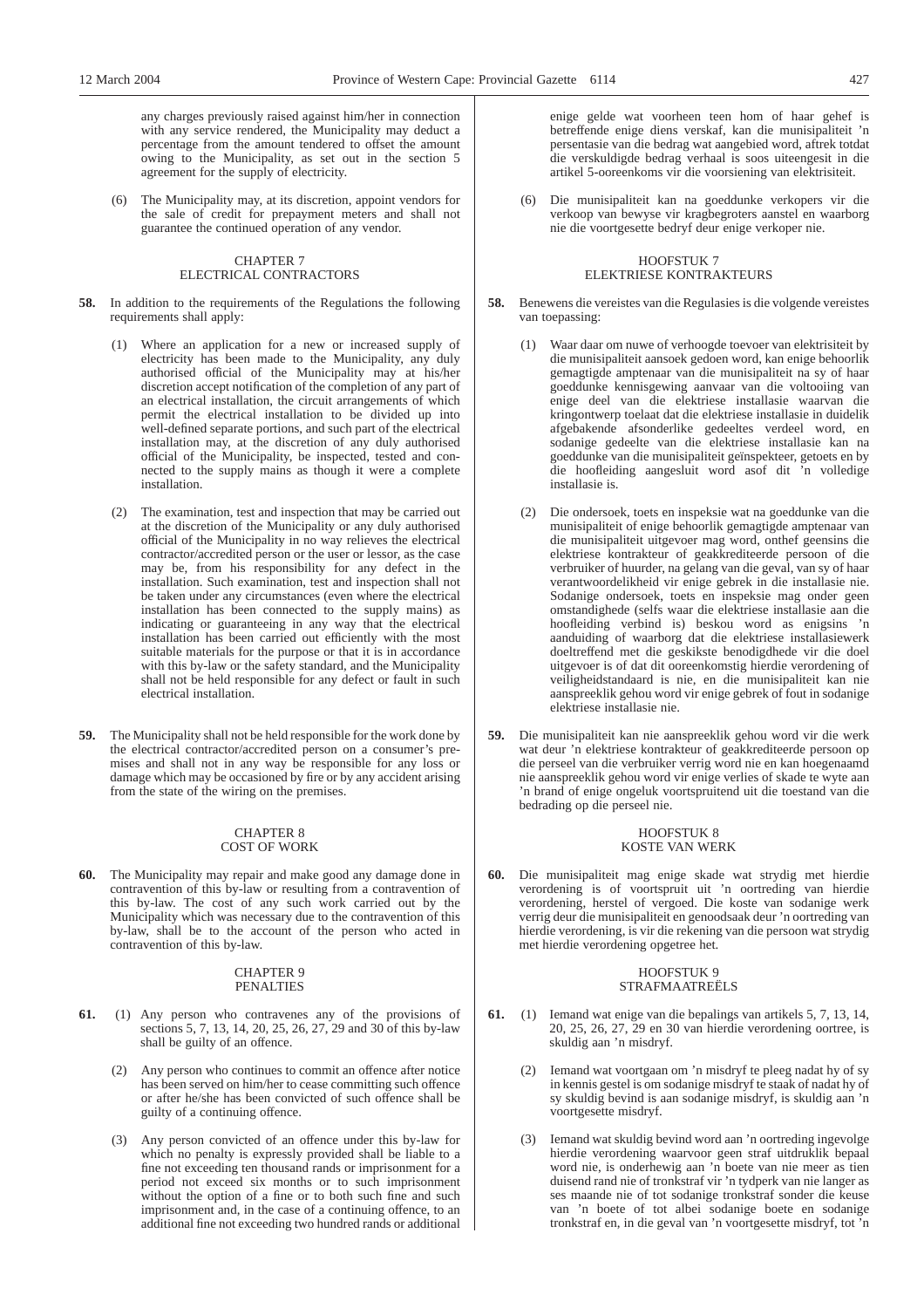imprisonment for a period not exceeding ten days or to such additional imprisonment without the option of a fine or to both such additional fine and imprisonment for each day on which such offence is continued.

(4) Every person committing a breach of the provisions of this by-law shall be liable to recompense the Municipality for any loss or damage suffered or sustained by it in consequence of such breach.

## CHAPTER 10 REPEAL OF BY-LAWS

**62.** The By-laws specified in the first column of Schedule 1 are hereby repealed to the extent set out in the second column of Schedule 1

# **SCHEDULE 1**

#### BY-LAWS REPEALED

| <b>TITLE OF BY-LAW</b>                                                                                                                                                                            | <b>EXTENT OF</b><br><b>REPEAL</b> |
|---------------------------------------------------------------------------------------------------------------------------------------------------------------------------------------------------|-----------------------------------|
| The Bellville Municipality — By-law relating to the levying<br>of availability charges for electricity, promulgated under PN<br>No. 388/1990                                                      | The whole                         |
| The Brackenfell Municipality Electricity Supply By-law, pro-<br>mulgated under PN No. 161/1992                                                                                                    | The whole                         |
| The Brackenfell Municipality - adoption of Standard Elec-<br>tricity Supply By-law (PN No. 535/1987), promulgated under<br>PN No. 162/1992                                                        | The whole                         |
| The Cape Town Municipality Electricity Supply By-law, pro-<br>mulgated under PN No. 120/1942 as amended by PN<br>No. 428/1955                                                                     | The whole                         |
| The Cape Town Municipality — Adoption of standard elec-<br>tricity regulations for the wiring of premises (PN No. 551/<br>1958), promulgated under PN No. 190/1964                                | The whole                         |
| The Cape Town Municipality Electricity Supply By-law, pro-<br>mulgated under PN No. 0787/1990 as amended by PN<br>No. 283/1997                                                                    | The whole                         |
| The Gordons Bay Municipality-adoption of Standard Elec-<br>tricity Supply By-law (PN No. 535/1987), promulgated under<br>PN No. 155/1993                                                          | The whole                         |
| The Kraaifontein Municipality Additional Electricity Supply<br>By-law, promulgated under PN No. 723/1986                                                                                          | The whole                         |
| The Kraaifontein Municipality-adoption of Standard Elec-<br>tricity Supply By-law (PN No. 535/1987),, promulgated un-<br>der PN No. 831/1988 as amended by PN Nos 42/1994, 617/<br>1994, 669/1994 | The whole                         |
| The Kraaifontein Municipality Additional Electricity Supply<br>By-law, promulgated under PN No. 549/1989 as amended by<br>PN Nos 615/1994, 290/1995                                               | The whole                         |
| The Kuils River Municipality—adoption of Standard Elec-<br>tricity Supply By-law (PN No. 535/1987), promulgated under<br>PN No. 355/1989                                                          | The whole                         |
| The Kuils River Municipality Additional Electricity Supply<br>By-law, promulgated under PN No. 359/1989 as amended by<br>PN No. 514/1990                                                          | The whole                         |
| The Milnerton Municipality-adoption of Standard Electric-<br>ity Supply By-law (PN No. 535/1987), promulgated under<br>PN No. 548/1978                                                            | The whole                         |
| The Pinelands Municipality Electrical Supply Tariff By-law,<br>promulgated under PN No. 387/1925                                                                                                  | The whole                         |
| The Simons Town Municipality Electricity Supply By-law,<br>promulgated under PN No. 304/1922 as amended by PN Nos<br>86/1923, 103/1923                                                            | The whole                         |
| The Simons Town Municipality Wiring Premises By-law,<br>promulgated under PN No. 156/1942                                                                                                         | The whole                         |
| The Somerset West Municipality Wiring Premises By-law,<br>promulgated under PN No. 522/1948                                                                                                       | The whole                         |
| The Somerset West Municipality Electricity Tariff By-law,<br>promulgated under PN No. 163/1952 as amended by PN Nos<br>767/1952, 285/1953                                                         | The whole                         |
| The Somerset West Municipality Electricity By-law, promul-<br>gated under PN No. 455/1957                                                                                                         | The whole                         |
| The Somerset West Municipality Wiring Premises By-law,<br>promulgated under PN No. 654/1957                                                                                                       | The whole                         |
| The Somerset West Municipality Additional Electricity Sup-<br>ply By-law, promulgated under PN No. 993/1977 as<br>amended by PN Nos 947/1978, 1238/1978, 868/1979, 148/<br>1981, 626/1992         | The whole                         |
| The Strand Municipality Additional Electricity Supply By-<br>law, promulgated under PN No. 89/1926                                                                                                | The whole                         |

bykomende boete van nie meer as twee honderd rand nie of bykomende tronkstraf vir 'n tydperk wat nie meer as tien dae is nie of tot sodanige tronkstraf sonder die keuse van 'n boete of tot albei sodanige bykomende boete en tronkstraf vir elke dag waarop sodanige misdryf verder gepleeg word.

(4) Elkeen wat die bepalings van hierdie verordening oortree, is aanspreeklik daarvoor om die munisipaliteit te vergoed vir enige verlies of skade deur die munisipaliteit gely as gevolg van sodanige oortreding.

# HOOFSTUK 10 HERROEPING VAN VERORDENINGE

**62.** Die verordeninge soos aangedui in die eerste kolom van Bylae 1 word hierby herroep tot die mate soos in die tweede kolom van Bylae 1 aangedui.

# **BYLAE 1**

#### **VERORDENINGE WAT HERROEP IS**

| TITEL VAN VERORDENING                                           | MATE VAN   |
|-----------------------------------------------------------------|------------|
|                                                                 | HERROEPING |
| Munisipaliteit Bellville: Verordening op die heffing van        | Die geheel |
| beskikbaarheidsgelde vir elektrisiteit, uitgevaardig in PK      |            |
| 388/1990                                                        |            |
| Munisipaliteit Brackenfell: Verordening op                      | Die geheel |
| elektrisiteitsvoorsiening, uitgevaardig in PK 161/1992          |            |
| Munisipaliteit Brackenfell: Aanname van                         | Die geheel |
| standaardverordening op elektrisiteitsvoorsiening (PK 535/      |            |
| 1987), uitgevaardig in PK 162/1992                              |            |
| Munisipaliteit Kaapstad: Elektrisiteitsverordening              | Die geheel |
| uitgevaardig in PK 0120/1942, soos gewysig deur PK 0428/        |            |
| 1955                                                            |            |
| Munisipaliteit Kaapstad: Aanname van                            | Die geheel |
| standaardelektrisiteitsregulasies vir die bedrading van persele |            |
| (PK 551/1958), uitgevaardig in PK 190/1964                      |            |
| Munisipaliteit Kaapstad: Verordening op                         | Die geheel |
| elektrisiteitsvoorsiening, uitgevaardig in PK 787/1990, soos    |            |
| gewysig deur PK 283/1997                                        |            |
| Munisipaliteit Gordonsbaai: Aanname van                         | Die geheel |
| standaardverordening op elektrisiteitsvoorsiening (PK 535/      |            |
| 1987), uitgevaardig in PK 155/1993                              |            |
| Munisipaliteit Kraaifontein: Addisionele verordening oor        | Die geheel |
| elektrisiteitsvoorsiening, uitgevaardig in PK 723/1986          |            |
| Munisipaliteit Kraaifontein: Aanname van                        | Die geheel |
| standaardverordening op elektrisiteitsvoorsiening (PK 535/      |            |
| 1987), uitgevaardig in PK 831/1988 en soos gewysig deur         |            |
| PK 42/1994, 617/1994 en 669/1994                                |            |
| Munisipaliteit Kraaifontein: Addisionele verordening op         | Die geheel |
| elektrisiteitsvoorsiening, uitgevaardig in PK 549/1989 soos     |            |
| gewysig deur PK 615/1994 en 290/1995                            |            |
| Munisipaliteit Kuilsrivier: Aanname van                         | Die geheel |
| standaardverordening op elektrisiteitsvoorsiening (PK 535/      |            |
| 1987), uitgevaardig in PK 355/1989                              |            |
| Munisipaliteit Kuilsrivier: Addisionele verordening op          | Die geheel |
| elektrisiteitsvoorsiening, uitgevaardig in PK 359/1989, soos    |            |
| gewysig deur PK 514/1990                                        |            |
| Munisipaliteit Milnerton: Verordening op                        | Die geheel |
| elektrisiteitsvoorsiening (PK 535/1987), uitgevaardig in PK     |            |
| 548/1978                                                        |            |
| Munisipaliteit Pinelands: Verordening op tariewe vir            | Die geheel |
| elektrisiteitsvoorsiening, uitgevaardig in PK 387/1925          |            |
| Munisipaliteit Simonstad: Verordening op                        | Die geheel |
| elektrisiteitsvoorsiening, uitgevaardig in PK 304/1922 soos     |            |
| gewysig deur PK 86/1923 en 103/1923                             |            |
| Munisipaliteit Simonstad: Verordening op bedrading van          | Die geheel |
| persele, uitgevaardig in PK 156/1942                            |            |
| Munisipaliteit Somerset-Wes: Verordening op bedrading van       | Die geheel |
| persele, uitgevaardig in PK 522/1948                            |            |
| Munisipaliteit Somerset-Wes: Verordening op                     | Die geheel |
| elektrisiteitstariewe, uitgevaardig in PK 163/1952 soos         |            |
| gewysig deur PK 767/1952 en 285/1953                            |            |
| Munisipaliteit Somerset-Wes: Elektrisiteitsverordening,         | Die geheel |
| uitgevaardig in PK 455/1957                                     |            |
| Munisipaliteit Somerset-Wes: Verordening op die bedrading       | Die geheel |
| van persele, uitgevaardig in PK 654/1957                        |            |
| Munisipaliteit Somerset-Wes: Addisionele verordening op         | Die geheel |
| elektrisiteitsvoorsiening, uitgevaardig in PK 993/1977 soos     |            |
| gewysig deur PK 947/1978, 1238/1978, 868/1979, 148/1981         |            |
| en 626/1992                                                     |            |
| Munisipaliteit Strand: Addisionele verordening op               | Die geheel |
| elektrisiteitsvoorsiening, uitgevaardig in PK 89/1926           |            |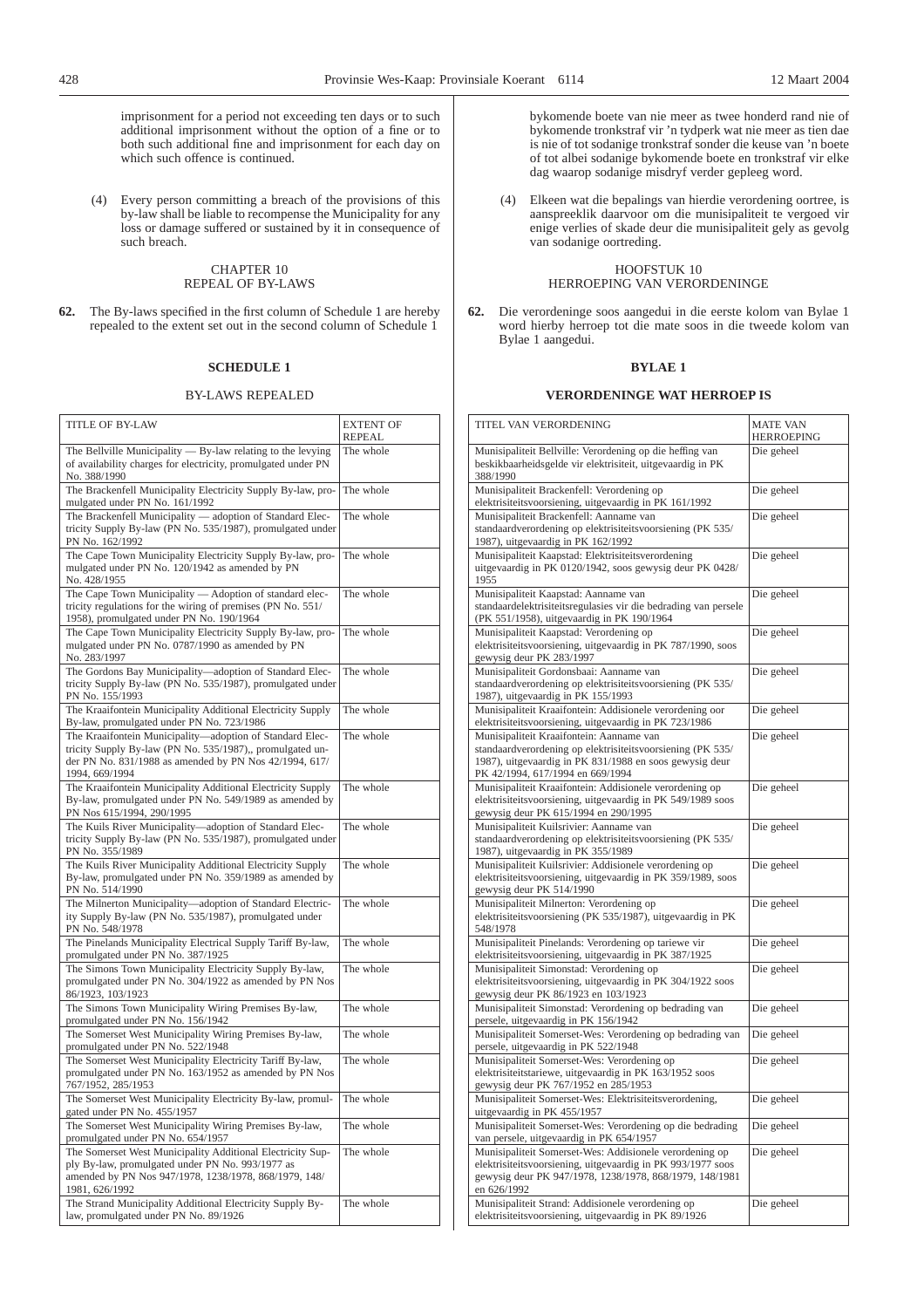| The Strand Municipality Electricity Supply and Tariff By-  | The whole |
|------------------------------------------------------------|-----------|
| law, promulgated under PN No. 408/1945 as amended by PN    |           |
| Nos 245/1949, 130/1950, 312/1952, 376/1952, 564/1952,      |           |
| 657/1952, 272/1953, 1119/1953, 1022/1954                   |           |
| The Strand Municipality Electricity Supply By-law, promul- | The whole |
| gated under PN No. 116/1991 as amended by PN Nos 699/      |           |
| 1991, 698/1991, 411/1992, 75/1996                          |           |

#### **SCHEDULE 2**

### **''applicable standard specification''** means

SANS 1019 Standard voltages, currents and insulation levels for electricity supply

SANS 1607 Electromechanical watt-hour meters,

SANS 1524 Parts 0,1 & 2—Electricity dispensing systems,

SANS IEC 60211 Maximum demand indicators, Class 1.0,

SANS IEC 60521 Alternating current electromechanical watt-hour meter (Classes 0.5, 1 & 2),

SANS 10142-1 Code of practice for the wiring of premises;

NRS 047 National Rationalised Specification for the Electricity Supply—Quality of Service

NRS 048 National Rationalised Specification for the Electricity Supply—Quality of Supply, and

NRS 057 Electricity Metering: Minimum Requirements 6650

## **WITZENBERG MUNICIPALITY**

## **BY-LAW RELATING TO REFUSE REMOVAL**

#### **(23-2004)**

## **Purpose of By-law**

● To promote the achievement of a safe and healthy environment for the benefit of the residents in the area of jurisdiction of the municipality;

● To provide for procedures, methods and practices to regulate the dumping of refuse and the removal thereof.

#### **Definitions**

1. In this by-law, words used in the masculine gender include the feminine, the singular includes the plural and vice versa, the Afrikaans text prevails in the event of an inconsistency between the different texts and unless the context otherwise indicates:

''charges'' means the tariff for the removal of refuse, whether one, two or three removals per week;

''dumping site'' means an area where dumping is allowed as determined and designated by the Municipality;

"generator" means a person who generates medical waste;

''medical waste'' includes—

- (1) any, waste, whether infected or not, resulting from a medical, surgical, veterinary or laboratory procedure on humans or animals, such as blood, body fluids, tissue, organs, body parts, extracted teeth, corpses (excluding corpses intended for burial in terms of the Births and Deaths Registration Act, 51 of 1992);
- (2) used medical equipment and other medical material which is capable or is reasonably likely to be capable of causing or spreading disease or causing or spreading infection, such as used surgical dressings, swabs, blood bags, laboratory waste,

| Munisipaliteit Strand: Verordening op<br>elektrisiteitsvoorsiening en —tariewe, uitgevaardig in PK<br>408/1945, soos gewysig deur PK 245/1949, 130/1950, 312/<br>1952, 376/1952, 564/1952, 657/1952, 272/1953, 1119/1953<br>EN 1022/1954 | Die geheel |
|------------------------------------------------------------------------------------------------------------------------------------------------------------------------------------------------------------------------------------------|------------|
| Munisipaliteit Strand: Verordening op<br>elektrisiteitsvoorsiening, uitgevaardig in PK 116/1991, soos<br>gewysig deur PK 699/1991, 698/1991, 411/1992 en 75/1996                                                                         | Die geheel |

#### **BYLAE 2**

#### **''Toepaslike standaardspesifikasie''** beteken:

SANS 1019 Standaardspanning, -stroomkringe en isolasievlakke vir die toevoer van elektrisiteit;

SABS 1607 Elektromeganiese watt-uurmeters;

SABS 1524 Dele 0,1 & 2 — Kragbegroterstelsels;

SABS IEC 60211 Maksimumaanvraagaanwysers, Klas 1.0;

SABS IEC 60521 Wisselstroom-elektromeganiese-watt-uurmeter (Klasse 0,5,1 & 2);

SANS 10142-1 Gebruikskode vir die bedrading van persele;

NRS 047 Nasionale gerasionaliseerde spesifikasie vir elektrisiteitsvoorsiening — gehalte van diens;

NRS 048 Nasionale gerasionaliseerde spesifikasie vir elektrisiteitsvoorsiening — gehalte van diens, en

NRS 057 Meet van elektrisiteit: minimum vereistes. 6650

# **WITZENBERG MUNISIPALITEIT**

#### **VERORDENING INSAKE VULLISVERWYDERING**

#### **(23-2004)**

#### **Doel van Verordening**

- Om die verwesenliking van 'n gesonde en veilige omgewing tot voordeel van die inwoners binne die regsgebied van die munisipaliteit te bevorder;
- Om voorsiening te maak vir prosedures, metodes en praktyke om die storting van vullis en die verwydering van vullis te reguleer.

#### **Woordbepaling**

1. In hierdie verordening sluit woorde wat die manlike geslag aandui, ook die vroulike geslag in, sluit die enkelvoud die meervoud in en omgekeerd, geniet die Afrikaanse teks voorrang in die geval van 'n teenstrydigheid tussen die verskillende tekste, en tensy dit uit die samehang anders blyk, beteken:—

''diensterekening'' die amptelike rekening, wat die munisipaliteit maandeliks aan die eienaar van 'n perseel lewer;

''eienaar'' ook huurder, okkupeerder, bewoner of enige persoon wat voordeel uit die perseel verkry of daarop geregtig is en dit omvat ook enige insolvente boedel, eksekuteur, administrateur, trustee, likwidateur of geregtelike bestuurder;

''gelde'' die tarief vir die verwydering van vullis hetsy dit een, twee of drie verwyderings per week is;

''generator'', 'n persoon wat mediese afval genereer;

''karweier'', enige persoon wat mediese afval van die perseel van 'n generator verwyder of wat mediese afval vervoer of beide;

''munisipaliteit'' die munisipaliteit van Saldanhabaai gestig in terme van Artikel 12 van die Munisipale Strukturewet, 117 van 1998, Provinsiale Kennisgewing 484 gedateer 22 September 2000 en sluit in enige politieke struktuur, politieke ampsbekleder, raadslid, behoorlik gevolmagtigde agent daarvan of enige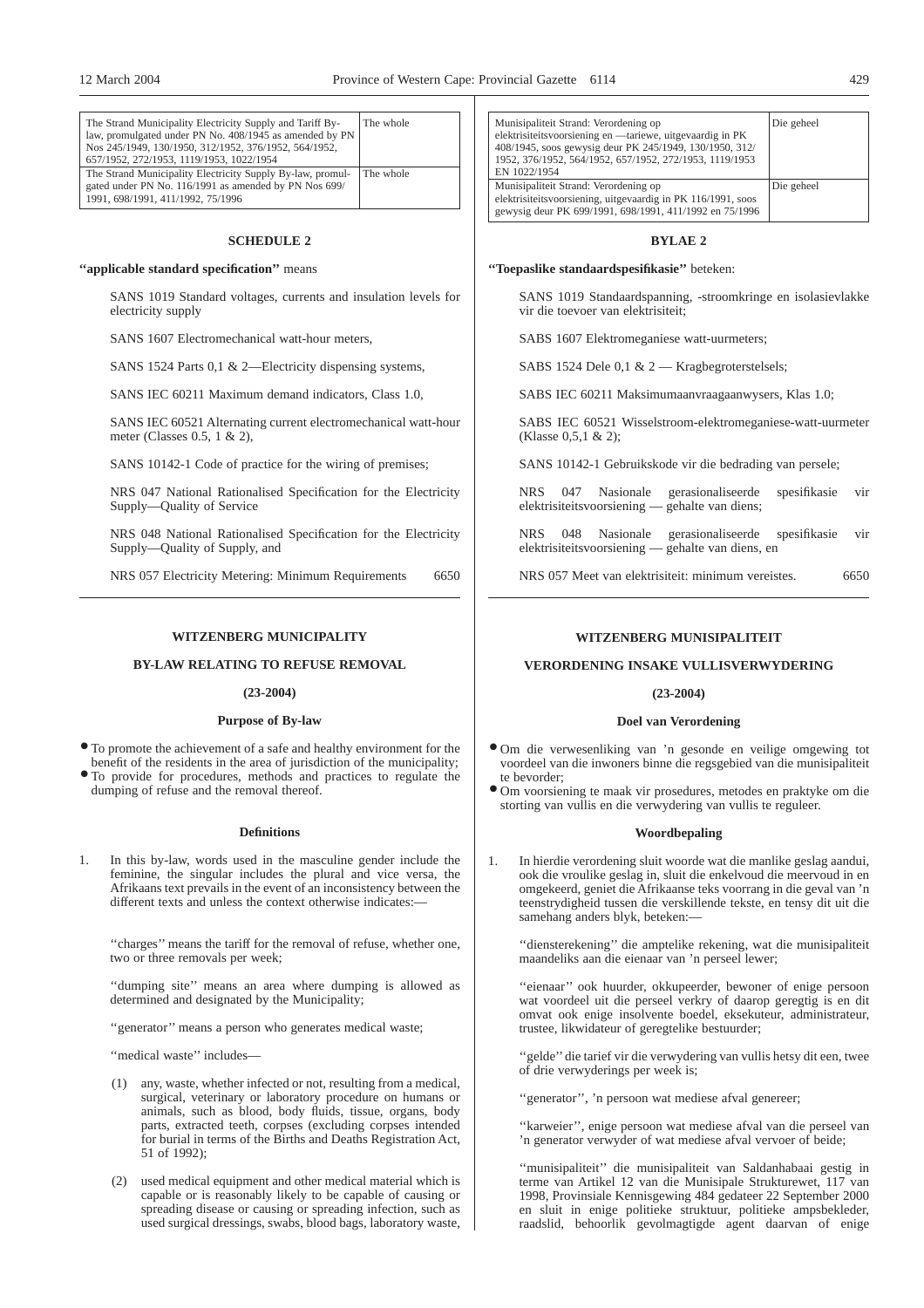blood collection tubes, colostomy- and catheter-bags; gloves, drip bags, administration dines and tongue depressors;

- (3) contaminated and uncontaminated sharps, including clinical items which can cause a cut or puncture or injection, such as needles, syringes, blades and microscope slides;
- (4) pharmaceutical products which have become outdated or contaminated or have been stored improperly or are no longer required, such as human and animal vaccines; medicines and drugs;
- (5) genotoxic chemical waste and radio isotopes from experimental or diagnostic work or any other source;

''municipality'' means the Municipality of Saldanha Bay established in terms of Section 12 of the Municipal Structures Act, 117 of 1998, Provincial Notice 484 dated 22 September 2000 and includes any political structure, political office bearer, councillor, duly authorised agent thereof or any employee thereof acting in connection with this by-law by virtue of a power vested in the municipality and delegated or sub-delegated to such political structure, political office bearer, councillor, agent or employee;

"night soil" means human excrement not disposed of in an approved sanitary convenience;

''owner'' also means lessee, occupier, resident or any person who obtains a benefit from the premises or is entitled thereto and also includes any insolvent estate, executor, administrator, trustee, liquidator judicial manager;

"permit" also means to allow intentionally, negligently or any other manner whatsoever;

''premises'' means any land, whether vacant, occupied or with buildings thereon;

''refuse'' includes—

''business refuse'' which means any matter or substance arising out of the use of business premises but does not include waste, hazardous waste, material, domestic refuse or garden refuse;

''domestic refuse'' which means any fruit or vegetable peels, fruit or vegetable waste, general domestic waste as well as garden refuse which is of such size that it may be deposited in a refuse bin or any other matter which in the opinion of the municipality constitutes refuse;

''garden refuse'' which means refuse originating from a gardening activity such as grass cutting, leaves, plants flowers or similar refuse of such size that it can be placed in a refuse bin;

''hazardous waste'' which means any waste, matter or substance which may be hazardous or harmful to the environment and residents or which may pollute the environment including medical waste, asbestos, motor oils or lubricants, or any other waste, matter or substance which in the opinion of the municipality constitutes hazardous waste;

''materials'' which means any stone, rock, sand, building materials or building rubble or any other type of composite or artificial materials such as plastic pipes and similar materials as well as materials which are utilised in the erection of buildings or structures or any other materials which in the opinion of the municipality constitute materials;

"waste" which means any matter or substance which cannot be classified as hazardous waste, refuse or materials such as parts of cars, spare parts, motor oils or lubricants or oils and similar substances, materials, liquids, etc;

''refuse bin''means a mobile container with a capacity of 240 litres, or alternatively plastic bags, which the municipality makes available to each premises or as required by the municipality;

''removal day'' the day fixed by the municipality for the removal of refuse and depending on the case may be one, two or three removals, per week;

werknemer daarvan handelende ingevolge hierdie verordening uit hoofde van 'n bevoegdheid van die munisipaliteit wat gedelegeer of gesubdelegeer is aan gemelde politieke struktuur, politieke ampsbekleder, raadslid, agent of werknemer;

''perseel'' enige grond, hetsy onbebou, ge-okkupeer of met geboue daarop;

''stortingsterrein'' 'n gebied deur die munisipaliteit bepaal en aangewys waar vullisstortings mag plaasvind;

''toelaat'' ook op opsetlike, nalatige of welke wyse ook al toe te Iaat;

''verwyderingsdag'' die dag deur die munisipaliteit munisipaliteit bepaal vir die verwydering van vullis en kan een, twee of drie verwyderings, afhangend van die geval, per week wees;

''vullis'' ook—

"afval" enige stof of voorwerp wat nie as gevaarhoudende afval, vullis of materiaal geklassifiseer kan word nie, soos motordele of onderdele, motorolies of smeermiddels of olies en soortgelyke stowwe, materiale, vloeistowwe, ens;

''besigheidsafval'' enige stof of voorwerp wat ontstaan deur die gebruik van 'n besigheidsperseel, maar dit omvat nie afval, gevaarhoudende stowwe, materiaal, huisvullis en tuinafval nie;

''gevaarhoudende afval'' enige afval, voorwerp of stof wat gevaarlik of skadelik is vir die omgewing en inwoners of wat die omgewing kan besoedel, insluitende enige mediese afval of enige ander afval, asbes, motorolies of smeermiddels of voorwerp of stof wat na die mening van die munisipaliteit gevaarhoudende afval uitmaak;

''huisvullis'' enige vrugte- of groenteskille, groente- of vrugteafval, algemene huishoudelike afval asook tuinafval van sodanige grootte dat dit in 'n vullishouer geplaas kan word of enige ander voorwerp wat na die mening van die munisipaliteit vullis uitmaak;

"materiale" enige klippe, sand, boumateriale of bourommel of enige ander tipe saamgestelde of kunsmatige materiale soos plastiekpype of soortgelyke materiale, asook materiale wat gebruik word vir die oprigting van geboue of strukture of toebehore tot die geboue of strukture of enige ander materiale wat na die mening van die munisipaliteit as materiale geklassifiseer kan word;

''mediese afval'', sluit in—

- (1) enige afval, of dit besmet is of nie, as gevolg van 'n mediese, chirurgiese, veeartsenykundige of laboratoriumprosedure op mense of diere, soos bloed, liggaamsvloeistowwe, weefsel, organe, Iiggaamsdele, uitgetrekte tande, lyke (uitsluitende lyke vir begrawing ingevolge die Wet op die Registrasie van Geboortes en Sterftes, 51 van 1992);
- (2) gebruikte mediese toerusting en ander mediese materiaal wat in staat is of redelikerwys waarskynlik in staat is om siekte te veroorsaak of te versprei of infeksie veroorsaak of versprei, soos gebruikte chirurgiese verbande, deppers, bloedsakkies, laboratorium afval, bloedversamelbuise, kolostomie- en kateter-sakke; handskoene, drupsakke, toedieningspype en spatels;
- (3) besmette en onbesmette skerp voorwerpe, insluitende kliniese items wat 'n sny, gat of inspuiting kan veroorsaak, soos naalde, spuite, lemmetjies en mikorskopiese plaatjies;
- (4) farmaseutiese produkte wat verouderd of besmet is of onbehoorlik geberg is of nie meer benodig word, soos menslike en diere-entstowwe, medisyne en geneesmiddels;
- (5) geno-toksiese chemiese afval en radio isotope van eksperimentele of diagnositese werk of enige ander bron;

''tuinafval'' afval wat ontstaan as gevolg van tuinmaakbedrywighede soos sny van gras, blare, plante, blomme en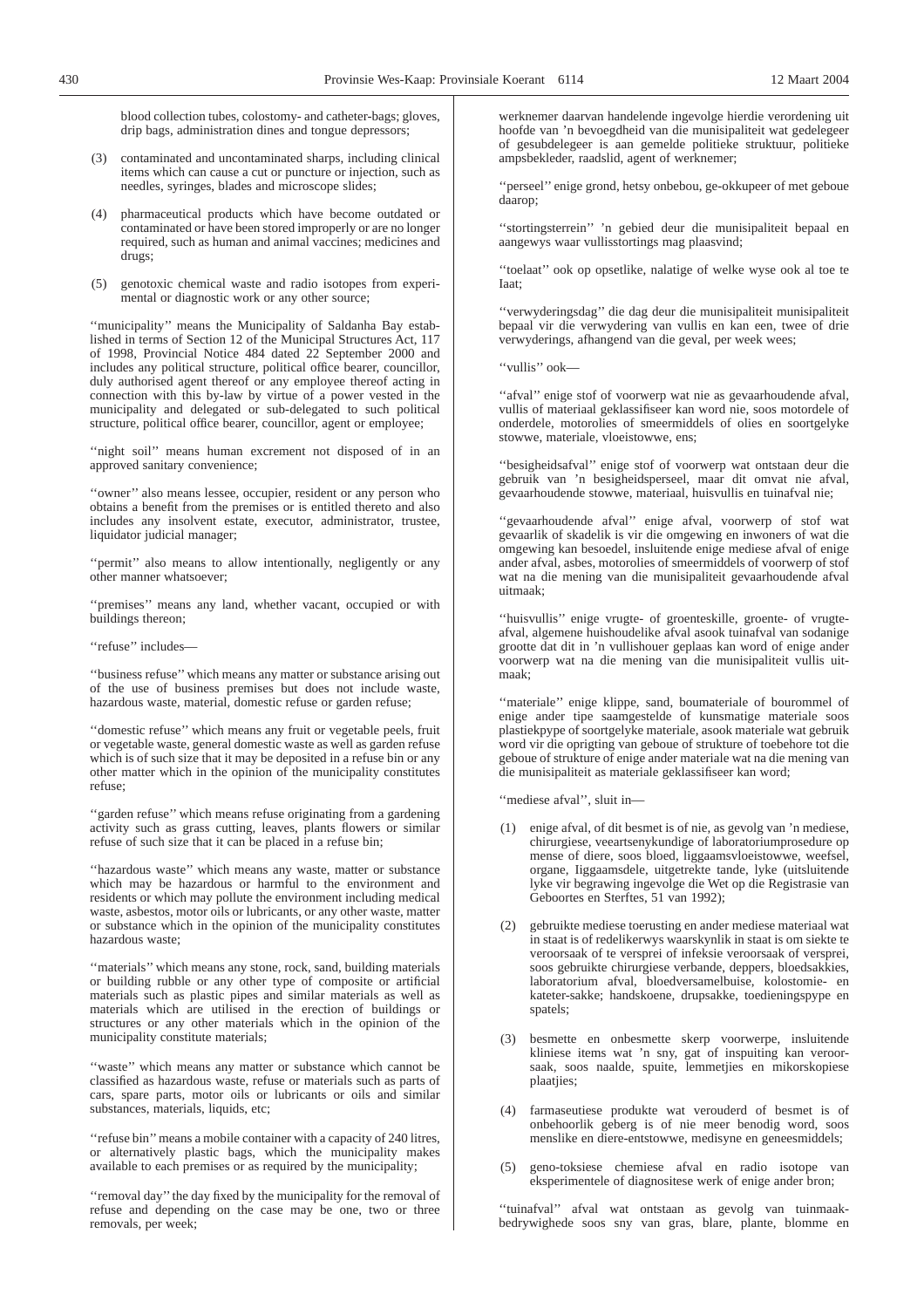''residential premises'' means premises which are zoned for residential purposes in terms of the zoning scheme;

"services account" means the official account rendered by the municipality to the owner of premises;

''transporter'' means any person who removes medical waste from the premises of a generator or who transports medical waste or both.

#### **Compulsory use of service**

- 2. (1) No one except the municipality or a person authorised by the municipality; may remove any refuse from any premises or dispose thereof.
	- (2) Each owner, excluding the owners of farms and smallholdings must make use of the service provided by the municipality for the removal or disposal of refuse, in respect of refuse originating from such premises.
	- (3) The tariff as fixed by the municipality is payable to the municipality by the owner, irrespective whether the service is being used, or not.

#### **Refuse bins**

- 3. The municipality provides one refuse bin, supplied with a serial number, or plastic bags per residential premises after the owner of the premises has concluded a written agreement with the municipality, but may in cases—
	- (a) where the municipality is of the opinion that more than one refuse bin is needed, or
	- (b) where the owner applies in writing for more than one refuse bin,

supply more than one refuse bin per residential premises provided that the costs of such additional refuse removal service be paid by the owner and any additional removal costs in respect of the additional container(s) is for the account of the owner.

## **Removal**

- 4. (1) The municipality provides the number of refuse bins which are supplied with a serial number, at request of the owner of a premises other than a residential premises, provided that—
	- (a) owners are responsible for making alternative arrangements to the satisfaction of the municipality , for the removal of refuse from the premises;
	- (b) the municipality may prescribe special refuse bins, in which specific refuse must be dumped or stored;
	- (c) the municipality removes refuse on the day of removal, directly from the premises of the owner,

and further provided that in case the owner of such premises concludes a written agreement with the municipality for the removal of refuse and/or the provision of refuse bins to the premises, the services be delivered on the conditions, and at the cost and times which have been agreed upon in writing.

- (2) The municipality shall only remove refuse that has been deposited in refuse bins, as approved by municipality and on the removal days as may be amended by municipality from time to time.
- (3) (a) Only domestic refuse may be deposited in refuse bins.
	- (b) No person shall—
		- (i) deposit or permit to be deposited any waste,

dergelike afval van sodanige grootte dat dit in 'n vullishouer geplaas kan word;

''vullishouer'' die mobiele houer met 'n inhoudsmaat van 240 liter of alternatiewelik plastieksakke wat deur die munisipaliteit aan elke perseel beskikbaar gestel word of soos deur die munisipaliteit vereis word;

''woonperseel'' 'n perseel wat vir woondoeleindes gesoneer is ingevolge die soneringskema.

#### **Verpligte gebruik van diens**

- 2. (1) Niemand, uitgesonderd die munisipaliteit of 'n persoon deur die munisipaliteit daartoe gemagtig, mag enige vullis vanaf enige perseel verwyder of daarmee wegdoen nie.
	- (2) Elke eienaar, uitgesluit die eienaars van plase en kleinhoewes, moet gebruik maak van die diens wat deur die munisipaliteit voorsien word vir die verwydering en wegdoen van vullis, ten opsigte van vullis wat afkomstig is van sodanige perseel.
	- (3) Die gelde soos deur die munisipaliteit vasgestel is deur die eienaar betaalbaar aan die munisipaliteit, ongeag of van die diens gebruik gemaak word, al dan nie.

## **Vullishouers**

- 3. Die munisipaliteit verskaf een vullishouer, wat van 'n reeksnommer voorsien is, of plastieksakke per woonperseel nadat die eienaar van die woonperseel 'n skriftelike ooreenkoms met die munisipaliteit aangegaan het, maar kan in gevalle—
	- (a) waar die munisipaliteit van mening is dat meer as een vullishouer nodig is; of
	- (b) waar die eienaar skriftelik om meer as een vullishouer aansoek doen;

meer as een vullishouer aan 'n woonperseel verskaf op voorwaarde dat die koste van sodanige addisionele vullisverwyderingsdiens deur die eienaar betaal word en enige addisionele verwyderingskoste ten opsigte van die addisionele houer(s) vir die rekening van die eienaar is.

## **Verwydering**

- 4. (1) Die munisipaliteit verskaf die aantal vullishouers wat van 'n reeksnommer voorsien is, op versoek van die eienaar van 'n perseel anders as 'n woonperseel, met dien verstande dat—
	- (a) eienaars daarvoor verantwoordelik is om alternatiewe reëlings tot die bevrediging van die munisipaliteit te tref vir die verwydering van vullis vanaf die perseel;
	- (b) die munisipaliteit spesiale vullishouers kan voorskryf waarin spesifieke vullis gegooi of opgeberg moet word;
	- (c) die munisipaliteit vullis op 'n verwyderingsdag direk van die eienaar se perseel verwyder;

en verder met dien verstande dat indien die eienaar van so 'n perseel 'n skriftelike ooreenkoms met die munisipaliteit aangaan vir die verwydering van vullis en/of die voorsiening van vullishouers aan die perseel, die diens gelewer word op die voorwaardes, koste en tye waartoe skriftelik ooreengekom word.

- (2) Die munisipaliteit verwyder slegs vullis wat in die vullishouers, soos deur die munisipaliteit goedgekeur, geplaas is op die verwyderingsdae soos wat van tyd tot tyd deur die munisipaliteit gewysig kan word.
- (3) (a) Slegs huisvullis mag in vullishouers geplaas word.
	- (b) Niemand mag enige—
		- (i) afval, gevaarhoudende afval en/of materiale in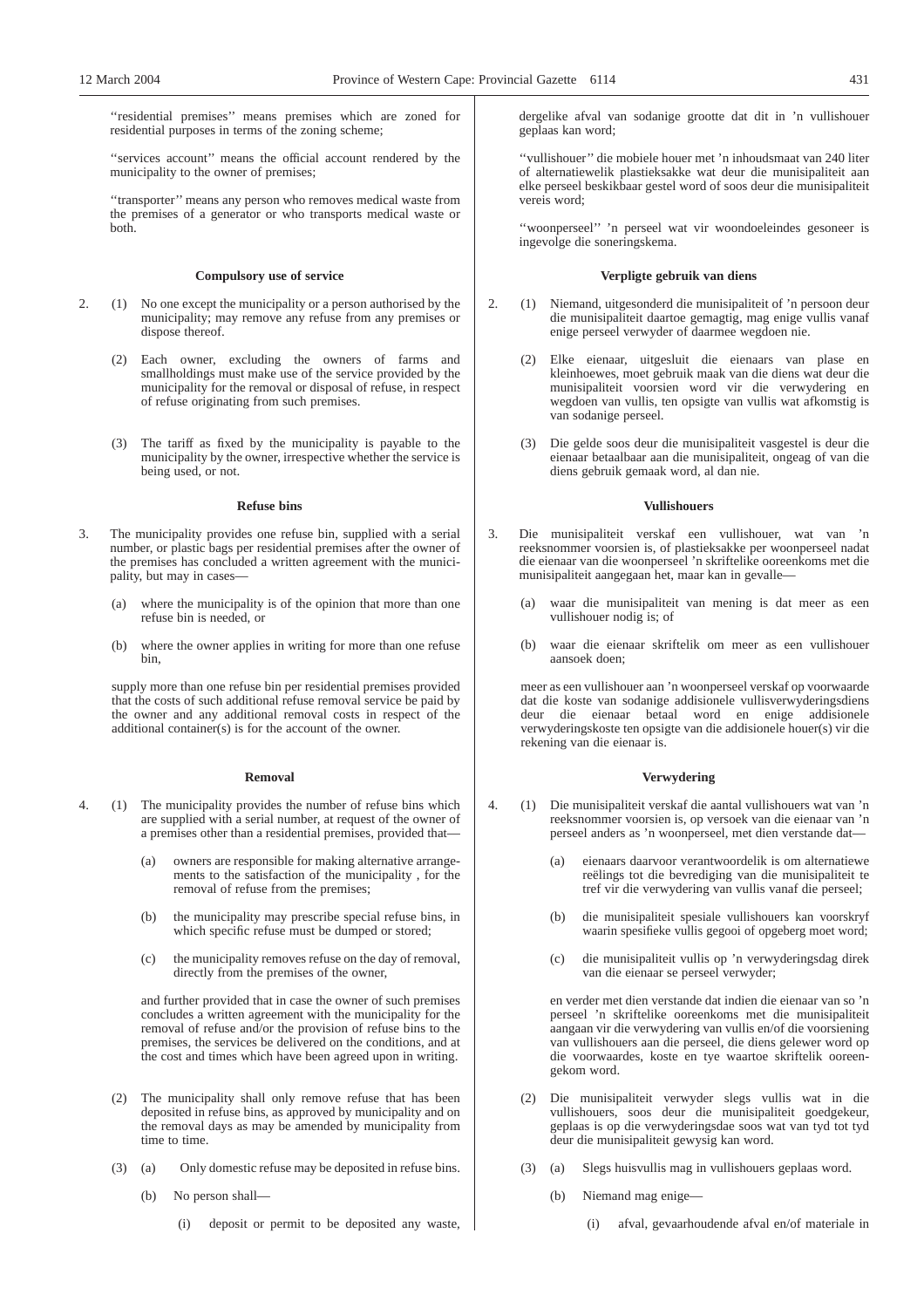hazardous waste and/or material in a refuse bin;

- (ii) deposit or permit to be deposited any refuse in a refuse bin in such a manner as to cause the lid of the refuse bin not to close properly;
- (iii) put out, accumulate, dump, store or deposit in any manner whatsoever waste, hazardous waste, materials or refuse next to or on a refuse bin, in a road, or on a sidewalk or in any other place or permit it to be put out, accumulated, dumped, stored or deposited in any manner whatsoever next to or on a refuse bin in a road or on a sidewalk or in any other place.
- (c) The municipality may, if a hazard or health hazard exists or may possibly arise, impose any reasonable condition, regarding the handling, storage or removal of refuse bins, or anything in connection therewith.
- (d) If the owner requires morn refuse removals he may apply to enter into a written agreement with the municipality for additional refuse removals subject to the conditions and at the times and tariffs determined by the municipality, from time to time.
- (e) The municipality may provide an additional garden refuse removal service for garden refuse which cannot be deposited in a refuse bin and special arrangements must be made with the municipality subject to the payment of the tariff and compliance with the conditions determined by the municipality from time to time.

## **Medical Waste**

- 5. (1) Generators must handle and store medical waste in a safe manner that poses no threat to human health or to the environment and are under a duty to ensure that medical waste is removed from their premises, transported and disposed of in accordance with this by-law.
	- (2) Without limiting the generality of the duty in subsection (1), generators must comply with the following requirements:
		- (a) separate medical waste from other waste at the point at which it is generated;
		- (b) store medical waste in leak-proof, sealable containers and ensure that containers which are used for the storage of sharps and other clinical items which can cause cuts or punctures or injections are, in addition, rigid and puncture-resistant;
		- (c) label each medical waste container indelibly and in large, legible lettering with—
			- (i) the name and address of the generator;
			- (ii) the words ''Danger: Medical Waste'', ''Gevaar: Mediese Afval'' and ''Ingozi: Inkunkuma Yezamayeza''; and the international bio-hazard logo; and
			- (iii) the date on which the medical waste container is removed from the generator's premises;
		- (d) prevent public access to medical waste containers which are in use:
		- (e) store filled medical waste containers in controlled, secure areas which are reserved for the storage of medical waste;
		- (f) make arrangements for the removal of medical waste

'n vullishouer pIaas of toelaat dat dit daarin geplaas word nie;

- (ii) vullis in 'n vullishouer plaas of toelaat dat dit daarin geplaas word op so 'n manier dat die deksel van die vullishouer nie behoorlik kan toemaak nie;
- (iii) afval, gevaarhoudende afval, materiale of vullis langs of bo-op 'n vullishouer in 'n pad of op 'n sypaadjie of op enige ander plek uitsit, ophoop, stort, opberg of op welke wyse ook al plaas nie, of toelaat dat dit langs of bo-op 'n vullishouer, in 'n pad of op 'n sypaadjie of op enige ander plek uitgesit, opgehoop, gestort opgeberg of op welke wyse ook al geplaas word nie.
- (c) Die munisipaliteit kan, indien daar 'n gevaar of gesondheidsgevaar bestaan of moontlik kan ontstaan, enige redelike voorwaarde stel met betrekking tot die hantering, berging of verwydering van vullishouers of enigiets wat daarmee verband hou.
- (d) Indien die eienaar meer vullisverwydering verlang, kan hy aansoek doen om 'n skriftelike ooreenkoms met die munisipaliteit aan te gaan vir addisionele vullisverwyderings op die voorwaardes en tye en teen die tariewe wat die munisipaliteit van tyd tot tyd mag bepaal.
- (e) Die munisipaliteit kan 'n diens voorsien ten opsigte van addisionele tuinvullisverwydering wat nie in die vullishouer geplaas kan word nie en spesiale reëlings vir die verwydering daarvan moet met die munisipaliteit getref word wat onderworpe is aan die betaling van die tariewe en die nakoming van die voorwaardes wat die munisipaliteit van tyd tot tyd bepaal.

## **Mediese Afval**

- 5. (1) Generators moet mediese afval op 'n veilige manier hanteer en berg wat geen bedreiging vir menslike gesondheid of die omgewing inhou nie en staan onder die verpligting om te verseker dat mediese afval van hulle persele verwyder, vervoer en weggedoen word in ooreenstemming hierdie verordening.
	- Sonder om die algemeenheid van die verpligting in subartikel (1) te beperk, moet generators aan die volgende vereistes voldoen:
		- (a) skei mediese afval van ander afval by die punt waar dit gegenereer word;
		- (b) berg mediese afval in lekvrye verseëlbare houers en verseker dat houers wat vir die stoor van skerp items en ander kliniese items wat snye, steekplekke of inspuitings kan veroorsaak ook stewig is en nie maklik deurgesteek kan word nie;
		- (c) merk elke mediese afvalhouer in onuitwisbare, grootte, leesbare letters met—
			- (i) die naam en adres van die generator;
			- (ii) die woorde ''Danger: Medical Waste'', ''Gevaar: Mediese Afval'' en ''Ingozi: Inkunkuma Yezamayeza'', en die internasionale bio-gevaar logo; en,
			- (iii) die datum waarop die mediese afval van die generator se perseel verwyder is;
		- (d) voorkom toegang vir die publiek tot mediese afvalhouers wat in gebruik is;
		- (e) berg vol mediese afvalhouers in gekontroleerde, veilige gebiede wat vir die stoor van mediese afval gereserveer is;
		- (f) tref reëlings vir die verwydering van mediese afval van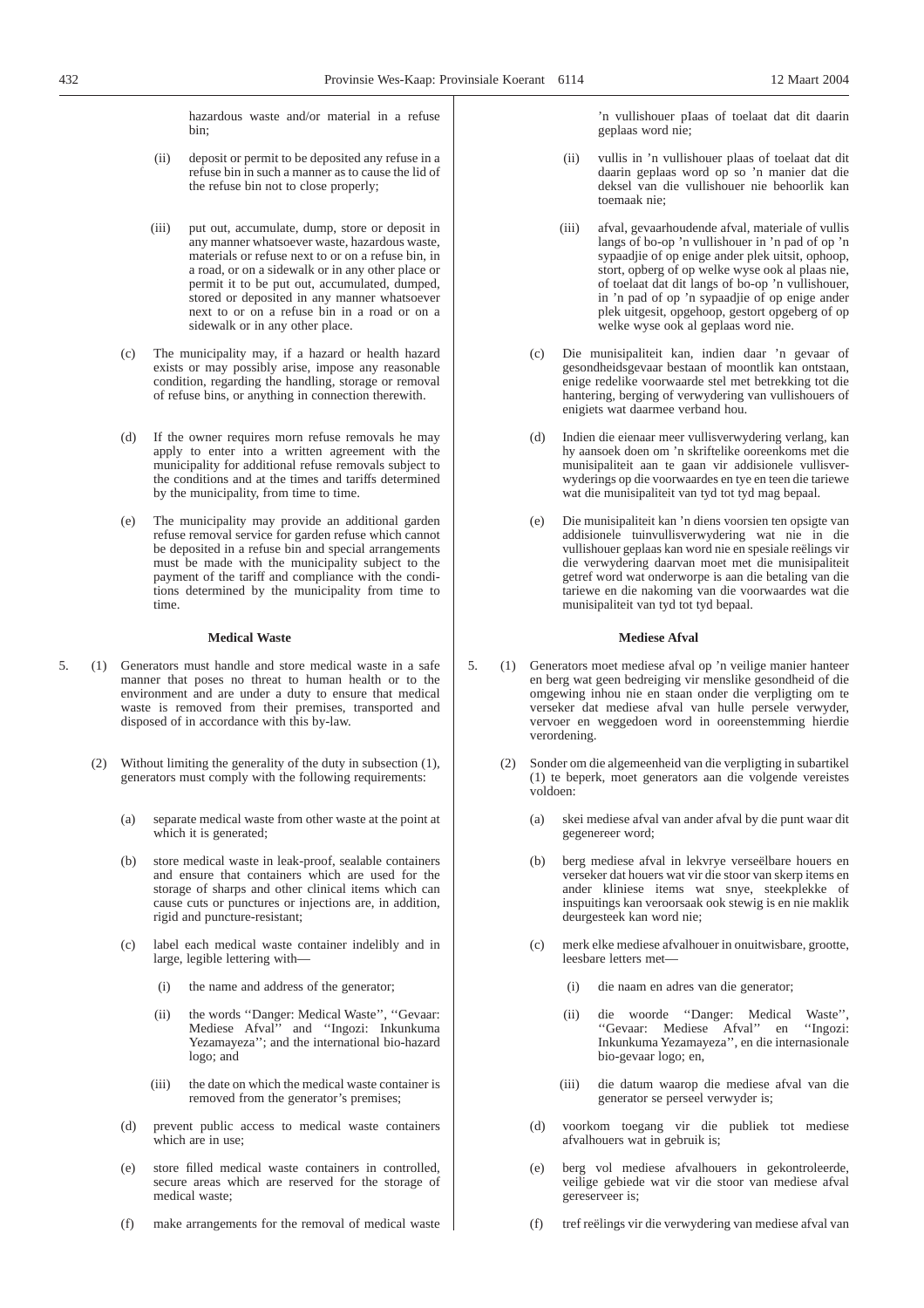from their premises and for the transportation of medical waste to a disposal site by a person who transports medical waste in terms of this by-law and who is registered as a transporter as contemplated in section 6 of this by-law;

- (g) make arrangements for the disposal of medical waste by a person permitted to dispose of medical waste in terms of this by-law.
- (3) Generators may apply in writing to the municipality for permission to handle, store and otherwise deal with their medical waste in a manner which does not comply with the requirements set out in subsection (2).
- (4) The municipality may in writing grant the permission referred to in subsection (3); provided that it may grant such permission subject to conditions.
- (5) Generators may transport and dispose of medical waste, provided that they do so in terms of this by-law.
- (6) Generators must—
	- (a) maintain an up-to-date written record of medical waste removed from their premises in the format as prescribed from time to time by the municipality.
	- (b) acquire from the disposer of the medical waste written notification that the medical waste has been disposed of and, on receiving such notification, indicate in their written records that the medical waste has been thus disposed of;
	- (c) keep the written record referred to in (a) and the notification referred to in (b) for a period of one year after the removal from their premises of the medical waste.
- 6. (1) Transporters must remove medical waste from the premises of a generator, transport, store and deliver such medical waste to the site at which it will be disposed of in a safe manner which poses no threat to human healthy or the environment.
	- (2) Without limiting the generality of the duty in subsection (1), transporters must comply with the following requirements:
		- (a) not remove medical waste from the containers in which the generator has stored the medical waste;
		- (b) transport and store medical waste in such a way that no member of the public can gain access to the medical waste or the containers in which it is stored;
		- (c) transport medical waste in vehicles which are—
			- (i) capable of containing the medical waste;
			- (ii) designed to prevent spillage;
			- (iii) constructed of materials which are easy to clean and to disinfect;
			- (iv) capable of being secured in order to prevent unauthorised access;
		- (d) deliver medical waste only to a person and site permitted to dispose of medical waste in terms of section 7.
	- (3) Transporters may apply in writing to the municipality for permission to remove, transport, store and deliver medical waste in a manner which does not comply with the requirements set out in subsection (2).
	- (4) The municipality may in writing grant the permission

hulle persele en vir die vervoer van mediese afval na 'n afvalterrein deur 'n persoon wat mediese afval ingevolge die verordening vervoer en wat as 'n karweier geregistreer is soos voorsien in artikel 6 van hierdie verordening;

- (g) reëlings tref vir die wegdoen van mediese afval deur 'n persoon wat ingevolge die verordening gemagtig is om met mediese afval weg te doen.
- (3) Generators mag skriftelik by die munisipaliteit aansoek doen vir toestemming om hul mediese afval te hanteer, te berg en andersins daarmee to handel op 'n wyse wat nie aan die vereistes soos vervat in subartikel (2) voldoen nie.
- (4) Die munisipaliteit kan die toestemming in subartikel (3) bedoel skriftelik verleen; met dien verstande dat dit sodanige toestemming kan verleen behoudens enige voorwaardes was dit na sy uitsluitlike goeddunke bepaal.
- Generators mag mediese afval vervoer en daarmee wegdoen, mits hulle dit ingevolgde hierdie verordening doen.
- (6) Generators moet—
	- (a) 'n geskrewe rekord byhou van mediese afval wat van hulle persele verwyder word in die formaat soos van tyd tot tyd deur die munisipaliteit voorgeskryf;
	- (b) van die wegdoener van mediese afval geskrewe kennis verkry dat die mediese afval weggedoen is en by ontvangs van so 'n kennisgewing, dit in hulle geskrewe rekords aanteken dat die mediese afval aldus weggedoen is;
	- (c) die skriftelike rekord hou waana verwys word in paragraaf (a) en die kennisgewing waarna verwys in paragraaf (b) vir 'n tydperk van een jaar hou nadat die mediese afval van hulle persele verwyder is.
- 6. (1) Karweiers moet mediese afval verwyder van die perseel van 'n generator, dit vervoer, stoor en sulke mediese afval aflewer by die perseel waar dit op 'n veilige manier mee weggedoen sal word en wat geen gevaar vir menslike gesondheid of die omgewing inhou nie.
	- (2) Sonder om die algemeenheid van die verpligting in subartikel (1) te beperk, moet karweiers aan die volgende vereistes voldoen:
		- (a) mediese afval mag nie verwyder word uit die houers waarin die generator mediese afval geberg het nie;
		- (b) mediese afval moet op so wyse vervoer en geberg word dat geen lid van die publiek toegang tot die mediese afval of die houers waarin dit geberg word kan verkry nie;
		- (c) mediese afval vervoer in voertuie wat—
			- (i) daartoe in staat is om die mediese afval te kan inhou;
			- (ii) ontwerp is om storting te voorkom;
			- (iii) gebou is van materiaal wat maklik is om skoon to maak en te ontsmet;
			- (iv) beveilig kan word om ongemagtigde toegang te voorkom;
		- (d) mediese afval aflewer slegs aan 'n persoon en terrein wat ingevolge artikel 7 gemagtig is om met mediese afval weg te doen.
	- (3) Karweiers mag skriftelik by die munisipaliteit aansoek doen om mediese afval te verwyder, te vervoer, te berg en af te lewer op 'n wyse wat nie voldoen aan die vereistes soos in subartikel (2) uiteengesit nie.
	- (4) Die munisipaliteit kan die toestemming in subartikel (3)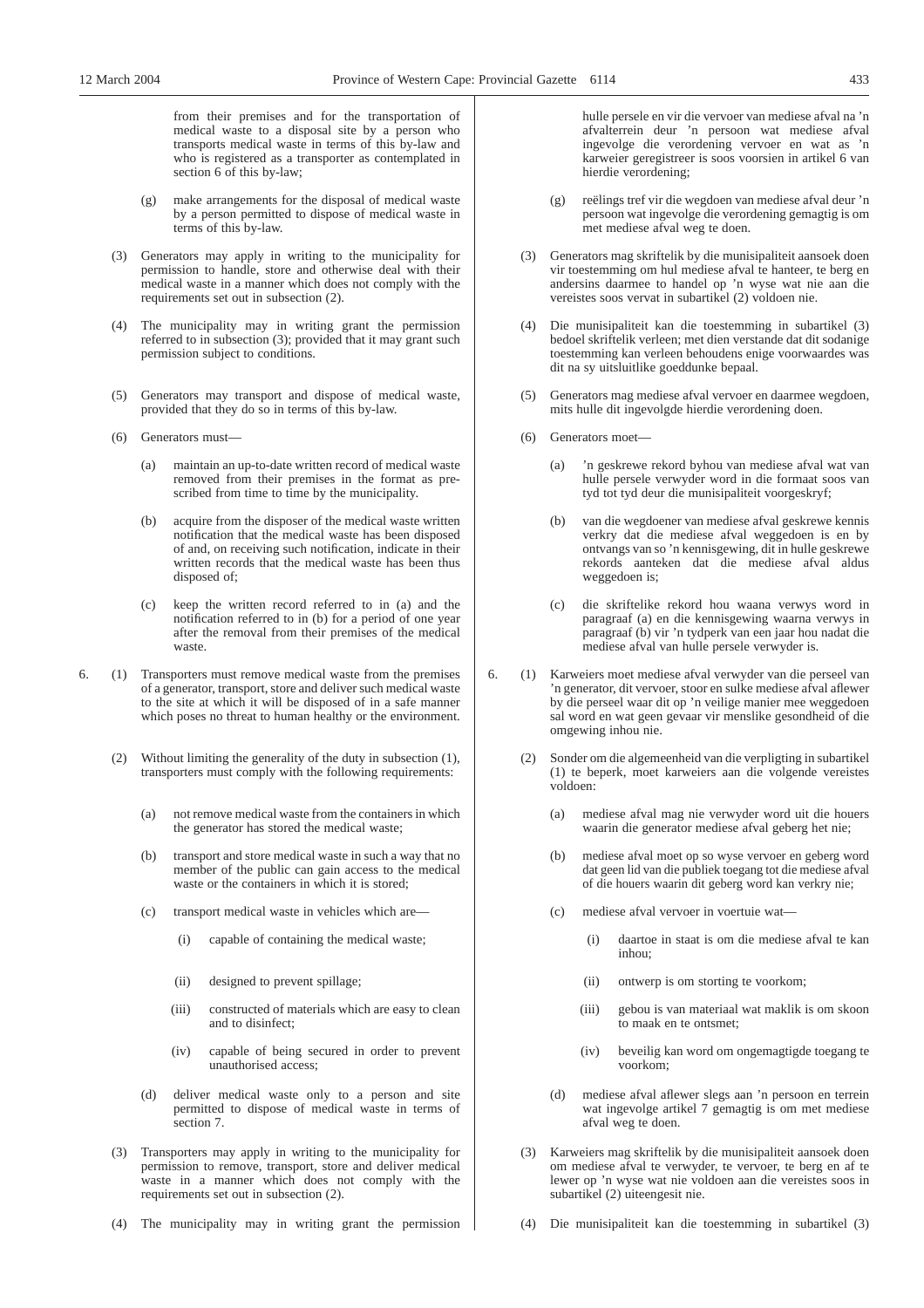referred to in subsection (3); provided that it may grant such permission subject to conditions.

- (5) Transporters may dispose of medical waste, provided that they do so in terms of this by-law.
- (6) Transporters must maintain a written record in respect of each collection and delivery of medical waste, which they must update simultaneously with each collection and delivery, and such record must be in the format as prescribed from time to time by the Council and must keep such record for a period of one year from the date on which the medical waste is delivered. Transporters must keep a copy of the relevant record in the vehicles used for the transportation of the medical waste.
- 7. (1) Medical waste may only be disposed of by a person—
	- (a) who holds a permit to operate a hazardous waste site in terms of section 20 of the Environment Conservation Act, 73 of 1989, or who is authorised to incinerate medical waste by means of equipment which has been approved in terms of the Atmospheric Pollution Prevention Act, 45 of 1965, or both; and
	- (b) who complies with all terms and conditions attached to such permit and authorisation.
	- (2) A person permitted in terms of subsection (1) to dispose of medical waste must do so at the site at which the permit or authorisation, or both, permits him or her to dispose of medical waste and may not dispose of medical waste at any other place.
	- (3) Persons who dispose of medical waste must—
		- (a) maintain an up-to-date written record of each delivery of medical waste to the disposal site in the format as prescribed from time to time by the municipality.
		- (b) keep such record for a period of one year from the date on which the medical waste is disposed of.
- 8. (1) Every generator must register wit the municipality within 6 months of the coming into operation of this by-law by completing and submitting a written notification to the municipality in the format prescribed from time to time.
	- (2) Every transporter must register with the municipality within 6 months of the coming into operation of this by-law by completing and submitting a written notification to the municipality in the format prescribed from time to time.
	- (3) Generators and transporters must advise the municipality of any changes to the information provided in terms of subsection (1) an (2) as soon as such change takes place.

#### **Utilisation of refuse bin(s)**

- 9. (1) Any refuse bin provided by the municipality shall remain the property of the municipality, except where, as provided in session 4(b), a bin is purchased.
	- (2) The owner shall keep the refuse bins on his premises in a clean and neat condition and shall not use any refuse bin for any purpose other than for the depositing of refuse.
	- (3) The municipality shall not remove refuse unless the refuse bin has on the removal day been placed on the sidewalk in front of the premises to which it has been allocated.
	- (4) The owner shall return refuse bins to his premises not later than nightfall on the day of the refuse removal.

bedoel skriftelik verleen; met dien verstande dat dit sodanige toestemming kan verleen behoudens enige voorwaardes wat dit na uitsluitlike goeddunke bepaal.

- (5) Karweiers mag wegdoen met mediese afval op voorwaarde dat hulle dit doen ingevolge die bepalings van hierdie verordening.
- (6) Karweiers moet 'n geskrewe rekord hou van elke insameling en aflewering van mediese afval, wat met elke insameling en aflewering bygewerk word en so 'n rekord moet in die formaat wees soos van tyd tot tyd deur die munisipaliteit voorgeskryf en moet vir 'n tydperk van een jaar vanaf die datum waarop die mediese afval afgelewer is, gehou word. Karweiers moet 'n afskrif van die toepaslike rekord hou in die voertuig wat gebruik word vir die vervoer van die mediese afval.
- 7. (1) Mediese afval mag slegs weggedoen word deur 'n persoon—
	- (a) wat 'n permit hou om 'n afvalterrein vir gevaarlike stowwe to bedryf ingevolge Artikel 20 van die Wet op Omgewingsbewaring, No. 73 van 1989, of wat gemagtig is om mediese afval te verbrand met toerusting wat ingevolge die Wet op die Voorkoming van Lugbesoedeling, No. 45 van 1965, goedgekeur is, of albei; en
	- (b) wat voldoen aan al die voorwaardes gekoppel aan so 'n permit en magtiging.
	- (2) 'n Persoon wat ingevolge subartikel (1) toegelaat word om weg te doen met mediese afval moet dit doen by die terrein waar die permit of magtiging, of albei, hom of haar toelaat om weg te doen met mediese afval en mag nie met mediese afval wegdoen by enige ander plek nie.
	- (3) Persone wat wegdoen met mediese afval moet—
		- (a) 'n bygewerkte geskrewe rekord hou van elke aflewering van mediese afval by die wegdoeningsterein in die formaat soos van tyd tot tyd deur die munisipaliteit voorgeskryf;
		- (b) so 'n rekord bewaar vir 'n tydperk van een jaar vanaf die datum waarop daar met die mediese afval weggedoen is.
- 8. (1) Elke generator moet binne ses maande na die inwerkingtreding van hierdie verordening by die munisipaliteit registreer deur 'n skriftelike aansoek om registrasie in te dien in die formaat soos van tyd tot tyd deur die munisipaliteit voorgeskryf.
	- (2) Elke karweier moet binne 6 maande na die inwerkingtreding van hierdie verordening by die munisipaliteit registreer deur 'n skriftelike kennisgewing in te dien in die formaat soos van tyd tot tyd deur die munisipaliteit voorgeskryf.
	- (3) Generators en karweiers moet die munisipaliteit van enige verandering in die inligting wat verskaf is ingevolge subartikels (1) en (2) in kennis stel sodra enige verandering plaasvind.

#### **Gebruik van vullishouer(s)**

- 9. (1) Enige vullishouer wat deur die munisipaliteit verskaf is, bly die eiendom van die munisipaliteit, behalwe waar 'n vullishouer, soos bepaal in artikel 4 (b), aangekoop word.
	- (2) Die eienaar moet die vullishouers op sy perseel in 'n skoon en netjiese toestand hou en mag 'n vullishouer vir geen ander doel, behalwe vir die plasing van vullis daarin, gebruik nie.
	- (3) Die munisipaliteit verwyder nie vullis tensy die vullishouer op die sypaadjie voor die perseel waaraan dit toegeken is op die verwyderingsdag, binne normale werksure, geplaas is nie.
	- (4) Die eienaar moet vullishouers terugplaas op sy perseel voor donker op die verwyderingsdag waarop die vullisverwydering plaasgevind het.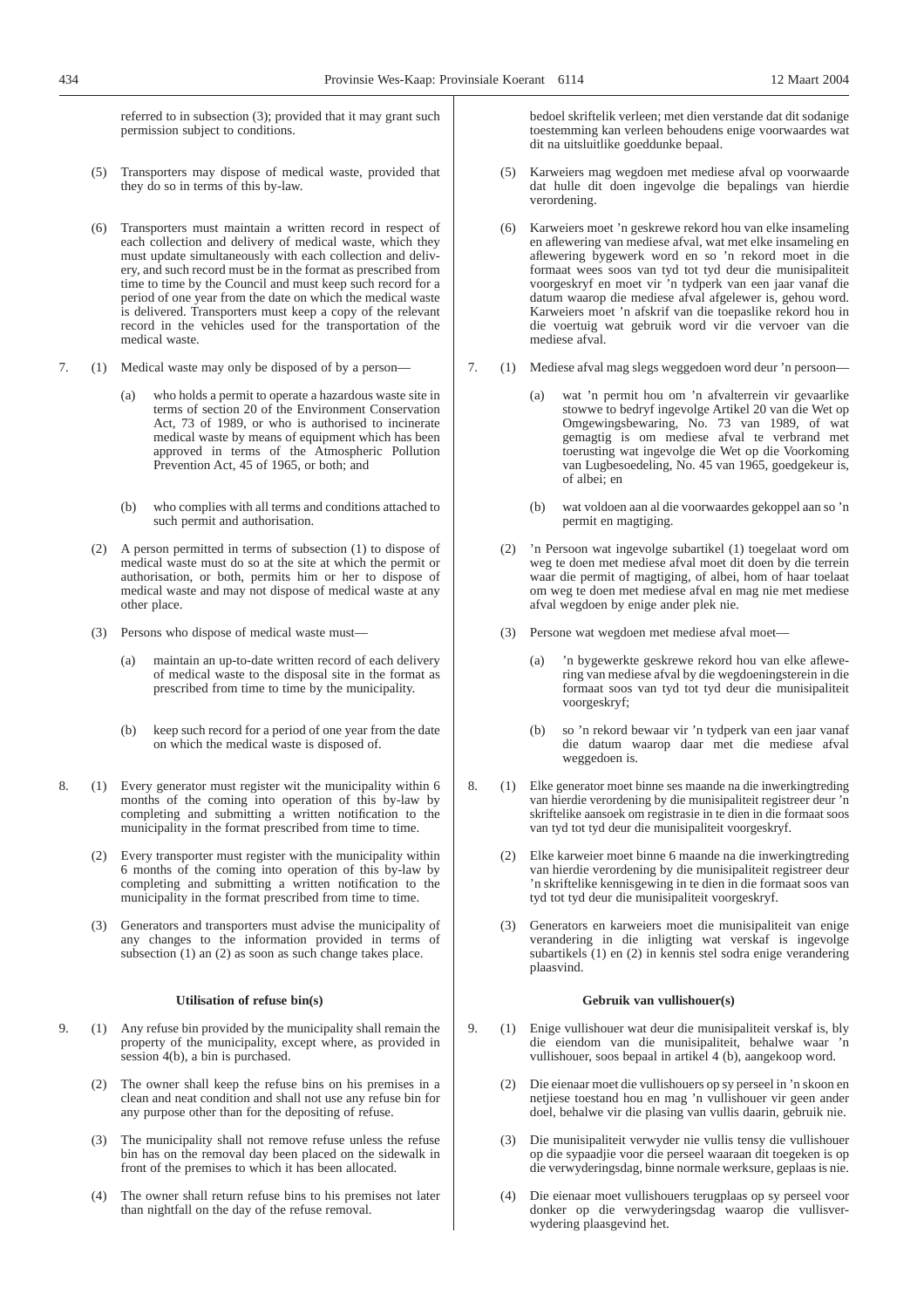- (5) The owner shall not deposit or permit to be deposited any refuse in a refuse bin which may cause such bin to be damaged or destroyed in any manner whatsoever.
- (6) A refuse bin shall be replaced as and when it is necessary, provided that where such refuse bin has to he replaced as a result of theft or damage caused through the negligence of the owner, such owner shall be held liable for the cost of replacing such refuse bin.
- (7) No person shall remove a refuse bin from any premises to which it has been allocated or destroy or damage it, or permit it to be removed, destroyed or damaged.

# **Prohibition an accumulation and dumping**

- 10. (1) No person shall accumulate, dump, store or deposit or permit the accumulation, dumping, storage or depositing of any refuse, hazardous waste, materials and/or waste on any land or premises, including the owner's residential site, or in any public place or street, provided that a person who has obtained the prior written approval of the municipality to do so at a specific place shall comply with the conditions of such approval. This prohibition shall also apply in respect of an owner's residential premises where it may in the opinion of the municipality create a nuisance, hazard or health hazard.
	- (2) Only refuse and materials generated on residential premise may be dumped at the dumping site:
		- (a) on production by the owner of his services account to the official of the municipality or the person acting on behalf of the municipality in charge of access control at the dumping site; and
		- (b) upon payment of the tariff and at such times as the municipality may fix from time to time.
	- (3) No person shall burn refuse, hazardous waste, materials and/or waste or cause refuse, hazardous waste, materials and/or waste to be burnt without the prior written approval of the municipality and then only in accordance with the conditions and requirements specified in such approval.
	- (4) No person shall deposit or permit to be deposited any hazardous waste in any refuse bin, permit such hazardous waste to be removed, or such hazardous waste to be dumped or cause to be dumped at a dumping site without the prior written approval of the municipality and then only in accordance with the conditions and requirements specified in such approval.

# **Pavements**

11. It shall be the duty of every lisencee or occupier of a shop or trade premises to ensure that the pavement in front of or abutting the premises is kept clean and free of refuse or material originating from such premises or resulting from the delivery of good to such premises.

# **Dumping sites**

- 12. (1) The municipality may set aside any dumping site or any part of a dumping site where only a particular kind of refuse may be deposited or dumped.
	- (2) The municipality may limit the type or size of vehicle from which waste may be dumped or deposited at any dumping site.
	- (3) The municipality may limit the quantity of waste in general or the quantity of a particular type of waste which may be dumped or deposited at any dumping site.
	- (4) The municipality may require that any waste to be dumped or deposited at a dumping site shall be dumped or deposited at a particular place or in a specified manner only or that it be
- (5) Die eienaar mag geen vullis in die vullishouer(s) plaas of toelaat dat dit daarin geplaas word wat tot gevolg kan hê dat die vullishouer(s) op welke wyse ook al beskadig of vernietig kan word nie.
- (6) 'n Vullishouer word vervang wanneer dit nodig is, met dien verstande dat waar die vullishouer vervang moet word as gevolg van diefstal of skade veroorsaak deur die nalatigheid van die eienaar, sodanige eienaar aanspreeklik gehou sal word vir die koste van die vervanging van die vullishouer.
- (7) Niemand mag 'n vullishouer vanaf die perseel waaraan dit toegeken is, verwyder, dit vernietig of beskadig nie, of toelaat dat dit verwyder, vernietig of beskadig word nie.

# **Verbod op ophoping en storting**

- 10. (1) Niemand mag enige vullis op enige grond of perseel, insluitende die eienaar se woonperseel, of in enige openbare plek of straat ophoop, stort, opberg of plaas of toelaat dat dit opgehoop, gestort, opgeberg of geplaas word nie met dien verstande dat 'n persoon wat die skriftelike goedkeuring van die munisipaliteit vooraf verkry het om dit op 'n bepaalde plek te doen, die voorwaardes van sodanige goedkeuring moet nakom. Hierdie verbod geld ook ten opsigte van 'n eienaar se woonperseel waar die vullis na die mening van die munisipaliteit 'n oorlas, gevaar of gesondheidsgevaar kan skep.
	- (2) Slegs vullis en materiale afkomstig vanaf woonpersele mag op die stortingsterrein gestort word:
		- (a) as die eienaar sy diensterekening toon aan die werknemer van die munisipaliteit of die persoon wat namens die munisipaliteit toegangsbeheer op die stortingsterrein reël; en
		- (b) teen betaling van die tarief en op die tye wat die munisipaliteit van tyd tot tyd bepaal.
	- (3) Geen persoon mag vullis verbrand of veroorsaak dat vullis verbrand word sonder die vooraf verkreë skriftelike goedkeuring van die munisipaliteit nie en dan slegs in ooreenstemming met die voorwaardes en vereistes vervat in sodanige goedkeuring om dit te verbrand.
	- (4) Niemand mag enige gevaarhoudende afval in 'n vullishouer plaas of toelaat dat dit daarin geplaas word, toelaat dat sodanige gevaarhoudende afval verwyder word of sodanige gevaarhoudende afval op 'n stortingsterrein stort of veroorsaak dat dit gestort word, sonder die voorafverkreë skriftelike goedkeuring van die munisipaliteit nie en dan slegs in ooreenstemming met die voorwaardes en vereistes in sodanige gespesifiseer.

### **Sypaadjies**

11. Dit is die plig van elke eienaar van 'n besigheid, van 'n winkel of handelsperseel om toe te sien dat die sypaadjie voor of aangrensend aan die perseel, skoon en vry gehou word van vullis wat van sodanige perseel afkomstig is of wat voortspruit uit die lewering van goedere aan sodanige perseel.

#### **Stortingsterreine**

- 12. (1) Die munisipaliteit kan enige stortingsterrein of enige gedeelte van 'n stortingsterrein aanwys waarop slegs 'n besondere vullis gestort of geplaas mag word.
	- (2) Die munisipaliteit kan die tipe of grootte voertuig beperk waaruit vullis gestort of geplaas mag word by enige stortingsterrein.
	- (3) Die munisipaliteit kan 'n beperking stel op die hoeveelheid vullis in die algemeen of die hoeveelheid van 'n besondere tipe vullis wat gestort of geplaas mag word by enige stortingsterrein.
	- (4) Die munisipaliteit kan vereis dat enige vullis wat by 'n stortingsterrein gestort of geplaas moet word, net op 'n besondere plek of op 'n voorgeskrewe wyse gestort of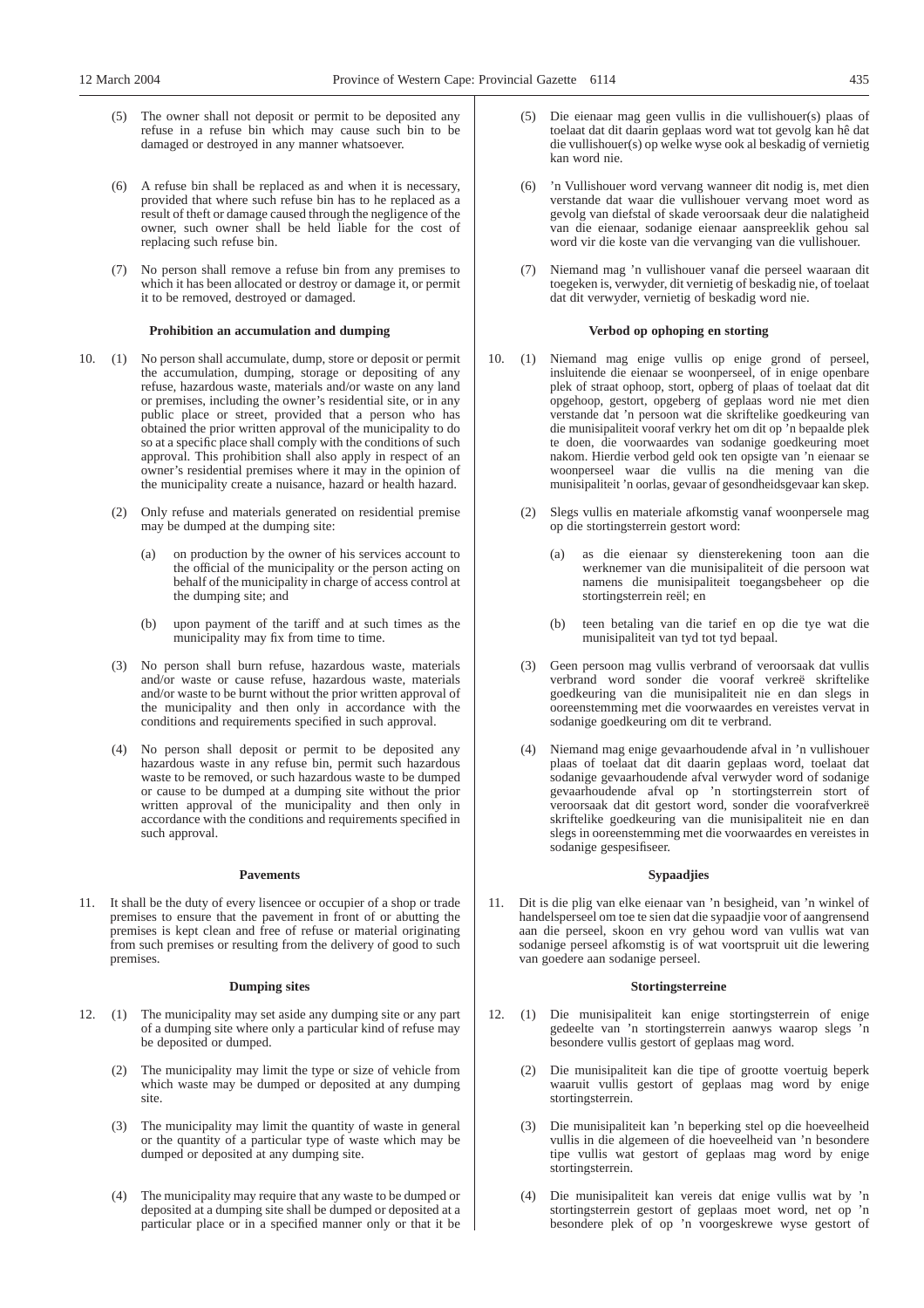treated, wrapped or packaged in a specific manner before being dumped or deposited.

- (5) The municipality shall determine the days when and hours during which dumping may take place at any dumping site.
- (6) Any requirement imposed in terms of this by-law shall be indicated to the public by means of an appropriate notice erected at the entrance of the dumping site concerned. Any instruction issued by an official of the municipality or a person acting on behalf of the municipality in charge of access control at the dumping site, shall be strictly complied with.

#### **Ownership of Refuse**

13. All refuse removed by the municipality and all refuse on dumping sites controlled by the municipality shall be the property of the municipality and no person who is not duly authorised thereto by the municipality, shall remove or interfere with such refuse.

#### **Enforcement**

- 14. Where, in the opinion of the municipality any object or thing of whatever description which is not defined in the definitions constitutes refuse, is unsightly or is likely to create an obstruction, a hazard or a nuisance is accumulated, dumped, stored or deposited on or in any land, place, premises or refuse bin(s) or in any street or public place, except where allowed in terms of this by-law the municipality may serve a written notice on—
	- (a) the person who is directly or indirectly responsible for such accumulation, dumping, storing or depositing, and/or
	- (b) the owner of such waste, hazardous waste, refuse, materials, object or thing, whether or not he is responsible for such accumulation, dumping, storing or depositing, and/or
	- (c) the owner of such land or premises, whether or not he is responsible for such accumulation, dumping, storing or depositing,

in which such a person or owner, as the case may be, shall be required to do away with, destroy or remove such refuse, hazardous waste, materials, waste, object or thing to the satisfaction of the municipality on or before a date determined in such notice and failing to comply with such a notice, such owner shall be guilty of an offence and the municipality may dispose, destroy or remove such waste at the expense of any one or more persons or owners referred to in (a), (b) and (c) of this section.

#### **Substances in refuse bill**

15. No one shall deposit any article or substance, except waste, in a refuse bin for removal.

## **Charges**

- 16. The municipality shall fix the charges payable to it for the removal or disposal of waste and dumping or depositing of waste at the dumping site.
	- (a) The charges as fixed by the municipality shall be due and payable by the occupier who is supplied with the refuse removal service or failing which by the owner of the premises;
	- (b) the charges due shall be payable and recoverable in terms of the credit control and debt collection policy and by-law adopted by the municipality from time tot time.

## **Offences and penalties**

17. Any person who contravenes any provisions of this by-law or fails or refuses to comply with any order or notice issued by the geplaas mag word of dat dit behandel, omhul of verpak moet word op 'n voorgeskrewe wyse voor storting of plasing.

- (5) Die munisipaliteit bepaal die dae waarop en ure waartydens storting van vullis by enige stortingsterrein mag plaasvind.
- (6) Enige vereiste opgelê ingevolge hierdie verordening word vir die publiek aangetoon by wyse van 'n geskikte kennisgewing opgerig by die ingang van die betrokke stortingsterrein. Enige opdragte van 'n werknemer van die munisipaliteit of 'n persoon wat namens die munisipaliteit optree, wat toegangsbeheer op die stortingsterrein reël wanneer afval by so 'n terrein gestort of geplaas word, moet stiptelik nagekom word.

#### **Eiendomsreg op vullis**

13. AIle vullis wat die munisipaliteit verwyder het en alle vullis op die stortingsterreine waaroor die munisipaliteit beheer uitoefen, is die eiendom van die munisipaliteit en niemand wat nie behoorlik deur die munisipaliteit daartoe gemagtig is, mag sodanige vullis verwyder of hom daarmee bemoei nie.

## **Toepassing**

- 14. Waar enige voorwerp of ding van watter aard ook al wat nie in die omskrywing omskryf word nie, na die mening van die munisipaliteit vullis, onooglik is of waarskynlik 'n versperring sal uitmaak of 'n gevaar of oorlas kan skep opgehoop, gestort, opgeberg of geplaas is op of in enige grond, plek, perseel of vullishouer(s) of in enige straat of openbare plek behalwe soos toegelaat ingevolge hierdie verordening, kan die munisipaliteit 'n skriftelike kennisgewing beteken aan—
	- (a) die persoon wat regstreeks of onregstreeks vir sodanige ophoping, storting, opberging of plasing verantwoordelik is, en/of
	- (b) die eienaar van sodanige vullis, voorwerp of ding ongeag of hy vir sodanige ophoping, storting, opberging of plasing verantwoordelik is of nie, en/of
	- (c) die eienaar van sodanige grond of perseel ongeag of hy vir sodanige ophoping, storting, opberging of plasing verantwoordelik is of nie,

waarin van sodanige persoon of eienaar, na gelang van die geval, vereis word om sodanige vullis, voorwerp of ding weg te doen, te vernietig of te verwyder tot genoeë van die munisipaliteit voor of op 'n datum in sodanige kennisgewing en indien hy in gebreke bly, is sodanige eienaar skuldig aan 'n misdryf en kan die munisipaliteit self sodanige vullis wegdoen, vernietig of verwyder op koste van enige een of meer van die persone of eienaars in (a), (b) en (c) van hierdie artikel genoem.

#### **Stowwe in vullishouer**

15. Niemand mag enige artikel of stof, behalwe vullis, in 'n vullishouer vir verwydering plaas nie.

## **Gelde**

- 16. Die Munisipaliteit stel gelde vas wat aan hom betaalbaar is vir die verwydering of wegdoen van vullis en storting of plasing van vullis op die stortingsterrein.
	- (a) Die gelde soos deur die munisipaliteit vasgestel, is verskuldig en betaalbaar deur die okkupeerder wat van die vullisverwyderingsdiens voorsien word of as hy in gebreke bly, deur die eienaar van die eiendom soos omskryf in die woordbepaling;
	- die gelde verskuldig is betaalbaar en sal gevorder word in terme van die kredietbeheer en skuldinvorderingsbeleid en verordeninge soos van tyd tot tyd deur die munisipaliteitit aanvaar.

#### **Strafbepaling**

17. Iedereen wat enige van die bepalings van hierdie verordening oortree of versuim of weier om te voldoen aan enige bevel of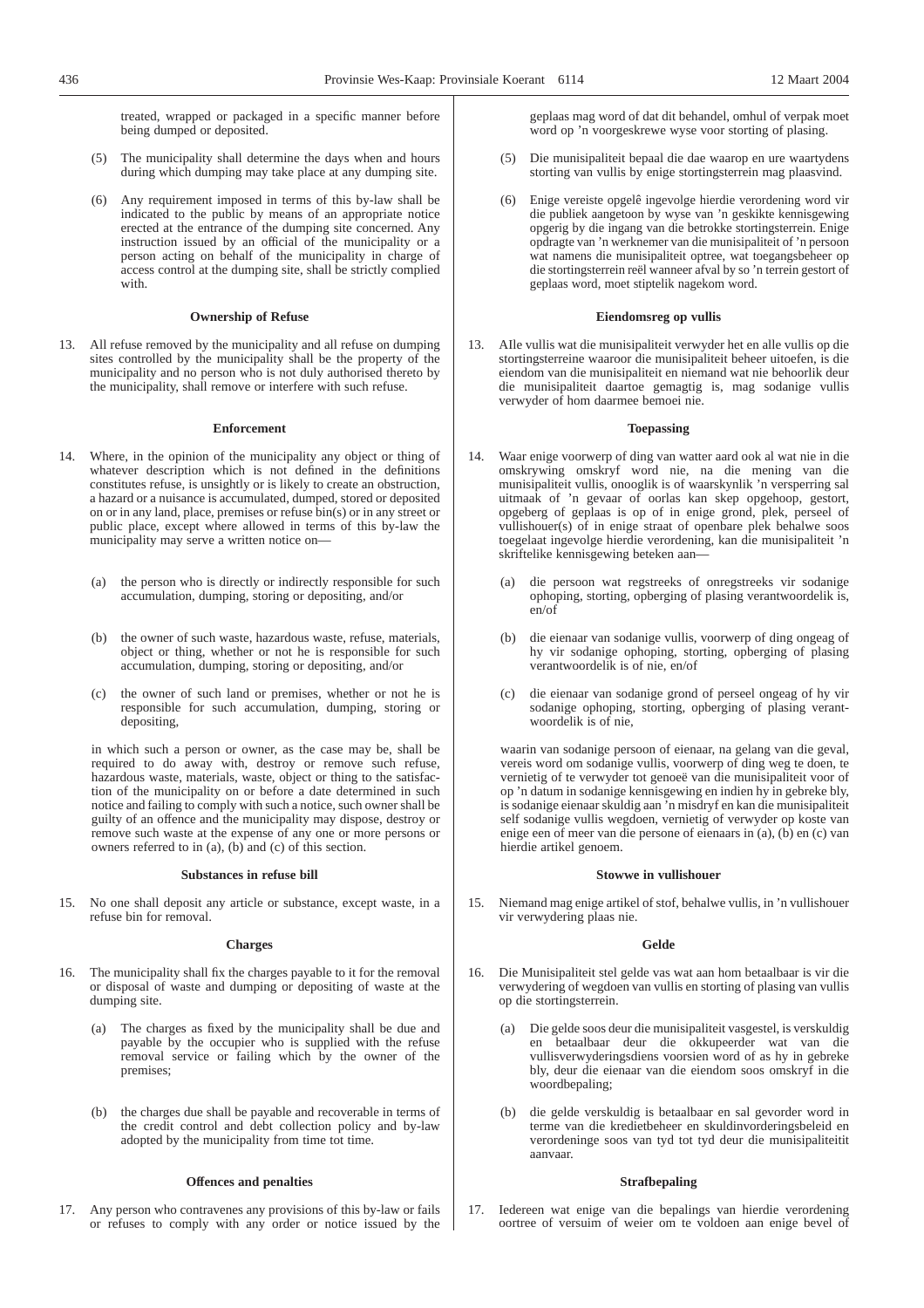municipality in accordance with this by-law shall be guilty of an offence and on conviction be liable to—

- (1) a fine or imprisonment for a period not exceeding six months or to such imprisonment without the option of a fine or to both such fine and such imprisonment and,
- (2) in the case of a continuing offence, to an additional fine or an additional period of imprisonment of 10 days or to such additional imprisonment without the option of a fine or to both such additional fine and imprisonment for each day on which such offence is continued and,
- (3) a further amount equal to any costs and expenses found by the court to have been incurred by the municipality as result of such contravention or failure. 6651

#### **WITZENBERG MUNICIPALITY**

## **BY-LAW RELATING TO PARKS FOR CARAVANS AND MOBILE HOMES**

#### **(24-2004)**

# **Purpose of By-Law**

- To promote the achievement of a safe and sought after tourism environment for the benefit of visitors and residents within the area of jurisdiction of the municipality;
- To provide for procedures, methods and practices to regulate the use and management of parks for caravans and mobile homes.

#### **Definitions**

1. In this by-law, words used in the masculine gender include the feminine, the singular includes the plural and vice versa, the Afrikaans text prevails in the event of an inconsistency between the different texts and unless the context otherwise indicates:

"caravan" means any vehicle permanently fitted out for use by persons for living and sleeping purposes, whether or not such a vehicle is a trailer;

''mobile home'' means a factory assembled structure approved by the municipality with the necessary service connections made so as to be movable on site and designed to be used as a permanent dwelling;

''municipality'' means the Municipality of Witzenberg established in terms of section 12 of the Municipal Structures Act, 117 of 1998, Provincial Notice 487 dated 22 September 2000 and includes any political structure, political office bearer, councillor, duly authorised agent thereof or any employee thereof acting in connection with this by-law by virtue of a power vested in the municipality and delegated or sub-delegated to such political structure, political office bearer, councillor, agent or employee;

"park" means any land used or intended to be used for the accommodation of caravans or mobile homes or caravans and mobile homes, and

"site" means the land set aside within a park for the accommodation of a mobile home or a caravan and its towing vehicle, if any.

## **Application of By-law**

2. This by-law shall be applicable to all parks, whether situated on private or public land.

kennisgewing wat kragtens hierdie verordening deur die munisipaliteit uitgereik is, is skuldig aan 'n misdryf en by skuldigbevinding strafbaar met—

- 'n boete of gevangenisstraf vir 'n tydperk van hoogstens ses maande, of met sodanige gevangenisstraf sonder die keuse van 'n boete of met beide sodanige boete en sodanige gevangenisstraf en,
- (2) in die geval van 'n voortdurende misdryf, met 'n addisionele boete of 'n addisionele tydperk van gevangenisstraf van 10 dae, of met sodanige addisionele gevangenisstraf sonder die keuse van 'n boete of met beide sodanige addisionele boete en gevangenisstraf vir elke dag wat sodanige misdryf voortduur en,
- (3) 'n verdere bedrag gelyk aan enige koste en uitgawes wat na bevinding van die hof deur die munisipaliteit aangegaan is as gevolg van sodanige oortreding of versuim. 6651

#### **WITZENBERG MUNISIPALITEIT**

## **VERORDENING INSAKE PARKE VIR WOONWAENS EN MOBIELE WONINGS**

#### **(24-2004)**

## **Doel van Verordening**

- Om die verwesenliking van 'n veilige en gesogte toerisme-omgewing te bevorder tot voordeel van besoekers en inwoners binne die regsgebied van die munisipaliteit te bevorder;
- Om voorsiening te maak vir prosedures, metodes en praktyke om die gebruik en bestuur van parke vir woonwaens en mobiele wonings te reguleer.

#### **Woordbepaling**

1. In hierdie verordening sluit woorde wat die manlike geslag aandui, ook die vroulike geslag in, sluit die enkelvoud die meervoud in en omgekeerd, geniet die Afrikaanse teks voorrang in die geval van 'n teenstrydigheid tussen die verskillende tekste, en tensy dit uit die samehang anders blyk, beteken:—

''mobiele woning'' 'n fabrieksgemonteerde struktuur, goedgekeur deur die munisipaliteit met die nodige diensaansluitings sodat dit op die perseel verskuifbaar is en sodanig ontwerp dat dit as 'n permanente woning gebruik kan word;

''munisipaliteit'' die munisipaliteit van Witzenberg gestig in terme van Artikel 12 van die Munisipale Strukturewet, 117 van 1998, Provinsiale Kennisgewing 487 gedateer 22 September 2000 en sluit in enige politieke struktuur, politieke ampsbekleder, raadslid, behoorlik gevolmagtigde agent daarvan of enige werknemer daarvan handelende ingevolge hierdie verordening uit hoofde van 'n bevoegdheid van die munisipaliteit wat gedelegeer of gesubdelegeer is aan gemelde politieke struktuur, politieke ampsbekleder, raadslid, agent of werknemer;

''park'' enige grond wat gebruik word of bedoel is om gebruik te word vir die akkommodasie van woonwaens of mobiele wonings of woonwaens en mobiele wonings;

"perseel" die grond wat binne 'n park afgesonder is vir die akkommodasie van 'n mobiele woning of 'n woonwa met sy trekvoertuig, indien daar is;

''woonwa'' enige voertuig wat permanent ingerig is vir gebruik deur persone vir woon- en slaapdoeleindes, ongeag of sodanige voertuig 'n sleepwa is of nie.

## **Toepassing van Verordening**

2. Hierdie verordening is van toepassing op alle parke, hetsy geleë op private of openbare grond.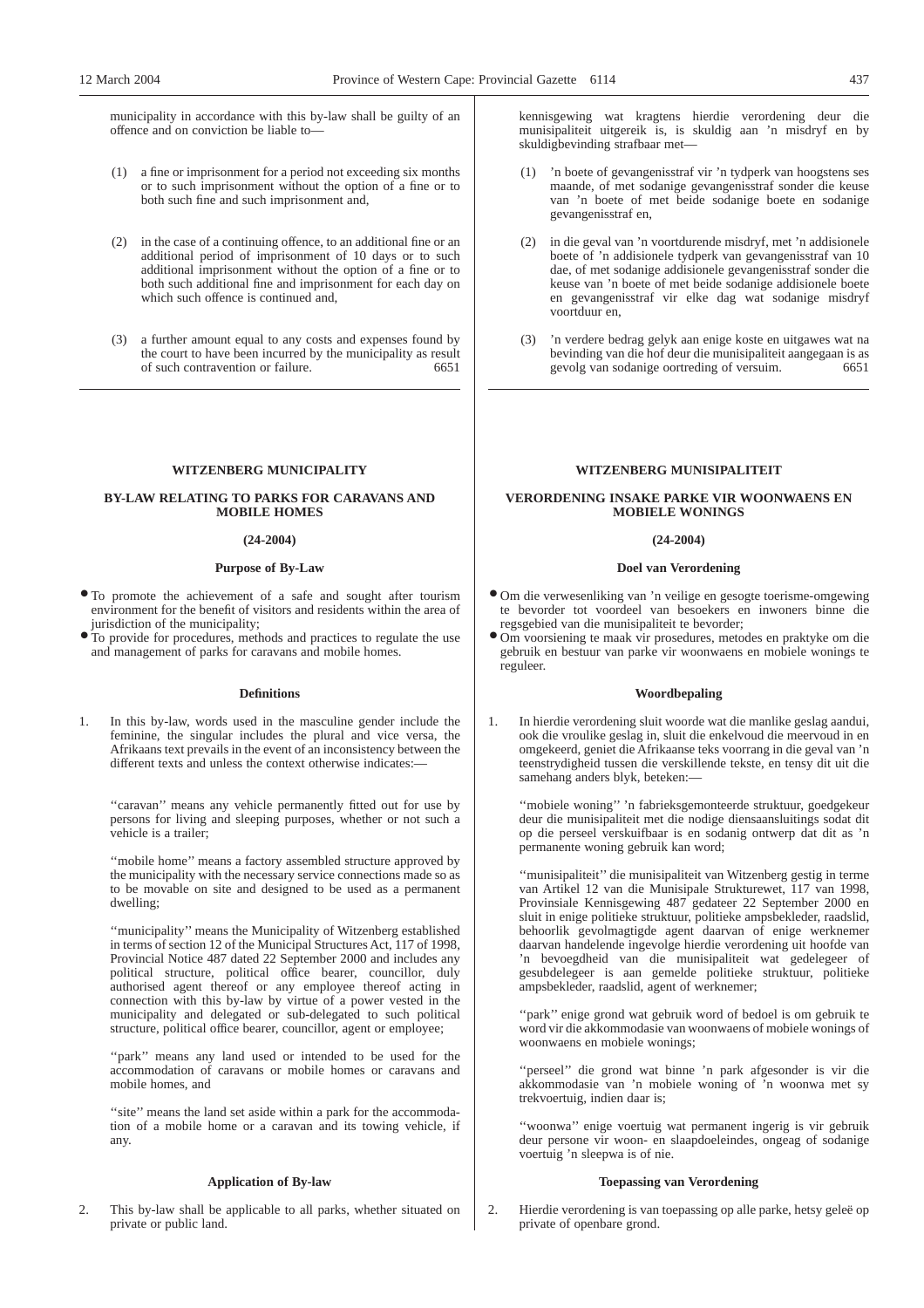- 3. This by-law shall not be applicable in respect of—
	- (a) property on which only one or two caravans or mobile homes are accommodated or are intended to be accommodated;
	- (b) agricultural land where caravans or mobile homes or caravans and mobile homes are permitted for bona fide agricultural purposes;
	- (c) property on which more than two caravans or mobile homes are accommodated, where such caravans or mobile homes are occupied by persons for business reasons, and such sanitary and other arrangements affecting the public health as the municipality may consider necessary are provided and the caravans and mobile homes are accommodated only for such period and in such numbers as the municipality may consider desirable in view of the nature of the aforesaid arrangements, or
	- (d) property on which more than two caravans are accommodated where such caravans are occupied by members of any duly constituted club and their guests for the purpose of participating in a meeting or excursion organised by such club and the caravans are not accommodated for a continuous period in excess of six days.

### **Minimum Requirements**

- 4. Every owner of a park shall comply with sections 5 to 25.
- 5. Every owner of a park shall have a plan clearly indicating all the sites in the park, a copy of which shall be filed with the municipality, and each site shall be clearly demarcated on the ground and shall not be less than 112 square metres in extent.
- 6. Not more than 50 percent of any site shall be occupied by a caravan or mobile home and such site shall be of such a nature that a caravan or mobile home may be accommodated on any portion thereof.
- 7. No person shall occupy a caravan in any park, for a period of more than three months, whether continuous or otherwise, in any period of twelve months.
- 8. Notwithstanding section 7, 10 percent of the sites in a park or such other greater percentage as the municipality, subject to such additional conditions, as the municipality may deem necessary, may approve may be permanently occupied by caravans or mobile homes or caravans and mobile homes.
- 9. The number of people occupying any caravan or mobile home shall not exceed the number for which such caravan or mobile home was designed.
- 10. Any caravan or mobile home on any site shall not be situated closer than 5 metres from a caravan or mobile home on any other site.
- 11. Access shall be provided to every site in such a manner that it will not be necessary to cross another site to obtain such access.
- 12. A fireplace or fireplaces may be provided and shall be so situated as not to constitute a fire hazard.
- 14. (1) Fire-fighting appliances as required by the municipality's by-law relating to fire safety shall be provided at all parks.
	- (2) The appliances referred to in subsection (1) shall be kept filled with sand and water respectively and any other appliances shall be maintained in good working order.
- 15. (1) There shall be provided a water supply which, after passing through the reticulation system—
	- (i) has a yield of at least 360 litres per site per day; provided that where flush sanitation is provided the yield shall be at least 540 litres per site per day;
- 3. Hierdie verordening is nie van toepassing nie ten opsigte van—
	- (a) eiendom waarop net een of twee woonwaens of mobiele wonings geakkommodeer word of bedoel is om geakkommodeer te word;
	- (b) landbougrond waar woonwaens of mobiele wonings of woonwaens en mobiele wonings toegelaat word vir bona fide landboudoeleindes;
	- eiendom waarop meer as twee woonwaens of mobiele wonings geakkommodeer word, waar sodanige woonwaens of mobiele wonings deur persone vir sakedoeleindes geokkupeer word en die sanitêre en ander reëlings rakende die openbare gesondheid wat die munisipaliteit nodig ag, verskaf word en die woonwaens en mobiele wonings net vir die tydperk en in die getalle geakkommodeer word wat die munisipaliteit wenslik ag met die oog op die aard van voormelde reëlings, of
	- (d) eiendom waarop meer as twee woonwaens geakkommodeer word waar sodanige woonwaens geokkupeer word deur lede van 'n behoorlik gestigte klub en hul gaste vir die doel om deel te neem aan 'n byeenkoms of uitstappie wat deur sodanige klub georganiseer word en die woonwaens nie vir 'n ononderbroke tydperk van langer as ses dae geakkommodeer word nie.

### **Minimum vereistes**

- 4. Elke eienaar van 'n park moet aan artikel 5 tot 25 voldoen.
- 5. Elke eienaar van 'n park moet oor 'n plan beskik wat al die persele in die park aandui, en waarvan 'n afskrif by die munisipaliteit geliasseer moet wees, en elke perseel moet duidelik op die grond afgebaken wees en 'n minimum oppervlakte van 112 vierkante meter hê.
- 6. Hoogstens 50 persent van enige perseel mag geokkupeer word deur 'n woonwa of mobiele woning en sodanige perseel moet van so 'n aard wees dat 'n woonwa of mobiele woning op enige gedeelte daarvan geakkommodeer kan word.
- 7. Niemand mag 'n woonwa in enige park vir 'n tydperk van langer as drie maande, hetsy ononderbroke of andersins, in enige tydperk van twaalf maande okkupeer nie.
- 8. Ondanks artikel 7 mag hoogstens 10 persent van die persele in 'n park of die ander groter persentasie wat die munisipaliteit onderworpe aan die voorwaardes wat hy nodig ag, goedkeur, permanent deur woonwaens of mobiele wonings of woonwaens en mobiele wonings geakkommodeer word.
- 9. Geen woonwa of mobiele woning mag meer persone huisves as die getal waarvoor sodanige woonwa of mobiele woning ontwerp is nie.
- 10. Geen woonwa of mobiele woning op enige perseel mag nader as 5 meter vanaf 'n ander woonwa of mobiele woning geplaas word nie.
- 11. Toegang tot elke perseel moet verskaf word op so 'n wyse dat dit nie nodig sal wees om oor 'n ander perseel te gaan om sodanige toegang te verkry nie.
- 12. 'n Vuurmaakplek of vuurmaakplekke moet verskaf word en so geleë wees dat dit nie 'n brandgevaar uitmaak nie.
- 14. (1) Brandblustoestelle soos vereis in die munisipaliteit se regulasies met betrekking tot brandveiligheid moet in elke park voorsien word;
	- (2) Die toestelle waarna in subartikel (1) verwys word, moet in 'n goeie werkende toestand gehou word.
- 15. (1) Daar moet 'n watertoevoer verskaf word wat, nadat dit deur die netwerkstelsel gegaan het—
	- (i) minstens 360 liter per perseel per dag lewer; met dien verstande dat waar spoelsanitasie verskaf word, minstens 540 liter per perseel per dag gelewer moet word;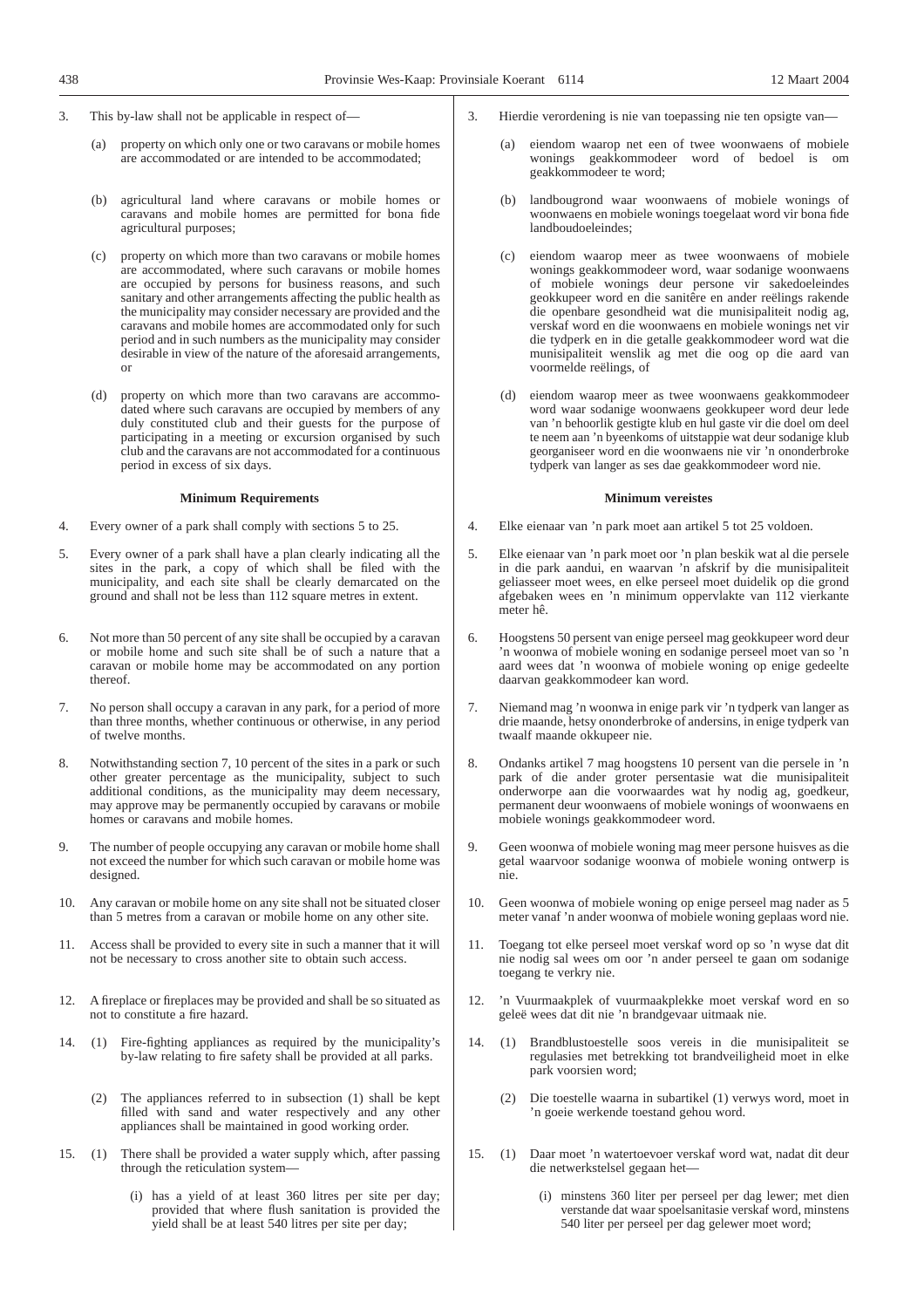- (ii) exerts a pressure at any standpipe sufficient to supply 13,5 litres per minute, and
- (iii) supplies water which in the opinion of the municipality is fit for human consumption.
- (2) The water supply and reticulation system shall be approved by the municipality and shall comply with the requirements of subsection (1).
- Permanent water standpipes shall be provided in such a manner that no site is situated at a greater distance than 20 metres from the nearest standpipe.
- 17. (1) Grease traps set in dished and properly rendered surrounds and connected to a disposal system shall be provided at every water standpipe.
	- (2) The grease traps shall be kept clean and in good working order.
- 18. Facilities for the washing of pots, pans, crockery and cutlery and for the disposal of kitchen and other waste water shall be provided.
- 19. (1) Only sanitary conveniences approved by the municipality shall be provided.
	- (2) All sanitary conveniences shall be kept clean and in good working order.
- 20. There shall be provided for each sex in respect of the first six sites a minimum of two sanitary conveniences and two wash-hand basins and thereafter a minimum of one sanitary convenience and one wash-hand basin for every ten sites or portion thereof.
- 21. There shall be provided for each sex in respect of every twelve sites or portion thereof a minimum of one bathroom and one shower cubicle.
- 22. (1) No system for the in situ disposal of sewerage effluent or kitchen and other waste water shall be constructed unless it is approved by the municipality.
	- (2) Any system referred to in subsection (1) shall be maintained in good working order and in such a manner that it does not constitute a nuisance.
- 23. The municipality may prescribe such additional requirements for water, sewerage and stormwater services as it may deem necessary in respect of sites which are occupied on a permanent basis.
- 24. (1) There shall be provided for laundering an area of not less than 100 square metres provided with—
	- (a) one permanent water stand-pipe;
	- (b) one water through or other contrivance in which clothing and linen may be washed, and
	- (c) one table or board for ironing.
	- (2) The area referred to in subsection (1) shall be screened in such a manner that articles hanging out to dry shall not be visible from outside the said area.
- 25. (1) Portable fly-proof refuse bins to the satisfaction of the municipality shall be provided and shall be so situated that no site is situated at a greater distance than 20 metres from the nearest refuse bin.
	- (2) The refuse bins shall be kept in a good state of repair and shall be emptied, cleaned and disinfected daily.

## **General**

26. No person shall erect on the site any tent or structure other than a fabric awning attached to the side of a caravan.

- (ii) by enige staanpyp 'n druk het wat voldoende is om 13,5 liter per minuut te lewer, en
- (iii) water lewer wat na die mening van die munisipaliteit vir menslike gebruik geskik is.
- (2) Die watertoevoer en netwerkstelsel moet deur die munisipaliteit goedgekeur word en moet in ooreenstemming wees met die vereistes van subartikel (1).
- 16. Permanente waterstaanpype moet op so 'n wyse verskaf word dat geen perseel verder as 20 meter van die naaste staanpyp af geleë is nie.
- 17. (1) Vetvangers wat in gekomde en behoorlike beraapte omrandings aangebring en met 'n wegdoenstelsel verbind is, moet by elke waterstaanpyp verskaf word.
	- (2) Die vetvangers moet skoon en in 'n goeie werkende toestand gehou word.
- 18. Geriewe vir die was van potte, panne, breekware en mesware en vir die wegdoen van kombuis- en ander vuilwater moet verskaf word.
- 19. (1) Alleenlik sanitêre geriewe wat deur die munisipaliteit goedgekeur word, mag verskaf word.
	- (2) Alle sanitêre geriewe moet skoon en in 'n goeie werkende toestand gehou word.
- 20. Daar moet vir elke geslag ten opsigte van die eerste ses persele 'n minimum van twee sanitêre geriewe en twee handwasbakke verskaf word en daarna 'n minimum van een sanitêre gerief en een handwasbak vir elke tien persele of gedeelte daarvan.
- Vir elke geslag moet daar ten opsigte van elke twaalf persele of gedeelte daarvan 'n minimum van een badkamer en een storthokkie verskaf word.
- 22. (1) Geen stelsel vir die wegdoen op die plek van riooluitvloeisel of kombuis- en ander vuilwater mag opgerig word nie tensy dit deur die munisipaliteit goedgekeur is.
	- (2) Enige stelsel waarna in subartikel (1) verwys word, moet in 'n goeie werkende toestand en op so 'n wyse gehou word dat dit nie 'n oorlas uitmaak nie.
- 23. Die munisipaliteit kan die addisionele vereistes vir water-, riolering- en stormwaterdienste voorskryf wat hy nodig ag ten opsigte van persele wat op 'n permanente basis geokkupeer word.
- 24. (1) Vir die was van wasgoed moet daar 'n gebied van minstens 100 vierkante meter verskaf word wat voorsien moet wees van—
	- (a) een permanente waterstaanpyp;
	- (b) een watertrog of ander toestel waarin klere en linnegoed gewas kan word, en
	- (c) een tafel of plank vir strykwerk.
	- (2) Die gebied waarna verwys word in subartikel (1), moet op so 'n wyse afgeskerm wees dat artikels wat uitgehang word om te droog, nie van buite genoemde gebied af gesien kan word nie.
- 25. (1) Vliegdigte, draagbare vullisblikke ten genoeë van die munisipaliteit moet verskaf word en op so 'n wyse geplaas word dat geen perseel verder as 20 meter van die naaste vullisblik af geleë is nie.
	- (2) Die vullisblikke moet in 'n goeie toestand gehou word en moet daagliks leeggemaak, skoongemaak en ontsmet word.

## **Algemeen**

26. Niemand mag op 'n perseel 'n ander tent of struktuur as 'n doeksonskerm wat aan die kant van die woonwa vasgeheg word, opslaan nie.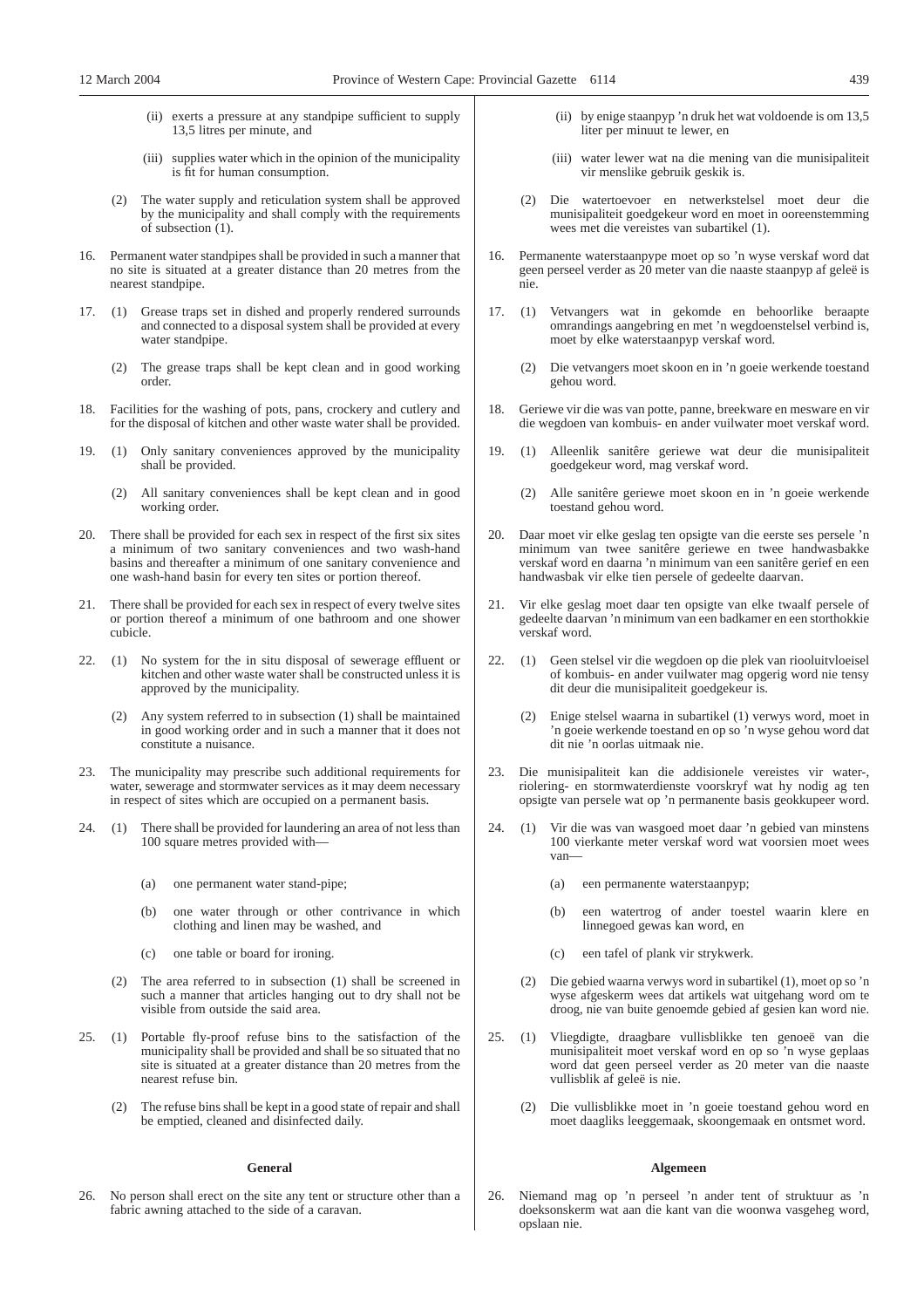- 27. No person shall wash or hang out to dry any article elsewhere than in the area referred to in section 24.
- 28. No person shall dispose of refuse elsewhere than in the refuse bins provided in terms of section 25.
- 30. (1) The municipality may from time to time cause every park to be inspected for the purpose of ascertaining whether this by-law is being complied with.
	- (2) Every person sent to inspect a park in terms of subsection (1) shall be granted admission to the park.
	- (3) The municipality shall provide each person sent in terms of subsection (1) to inspect parks with a written authority which such person shall produce if required to do so.

## **Penalties**

- 31. Any person who contravenes or fails to comply with any provision of this by-law shall be guilty of an offence and liable upon conviction to—
	- (1) a fine or imprisonment, or either such fine or such imprisonment or both such fine and such imprisonment;
	- (2) in the case of a continuing offence, an additional fine or an additional period of imprisonment, or either such additional fine or such additional imprisonment or both such additional fine and imprisonment for each day on which such offence is continued, and
	- (3) a further amount equal to any costs and expenses found by the court to have been incurred by the municipality as result of such contravention or failure. 6652 of such contravention or failure.
- 27. Niemand mag enige artikel elders was of uithang om droog te word as in die gebied wat in artikel 24 vermeld is nie.
- 28. Niemand mag vullis elders wegdoen as in die vullisblikke wat in gevolge artikel 25 verskaf word nie.
- 30. (1) Die munisipaliteit kan van tyd tot tyd elke park laat inspekteer vir die doel om vas te stel of hierdie verordening nagekom word.
	- (2) Aan iedereen wat gestuur word om 'n park ingevolge subartikel (1) te inspekteer, moet toegang tot die park verleen word.

#### **Strafbepaling**

- 31. Iedereen wat enige bepaling van hierdie verordening oortree of nalaat om daaraan te voldoen is aan 'n misdryf skuldig en by skuldigbevinding strafbaar met—
	- (1) 'n boete of gevangenisstraf vir 'n tydperk van ses maande, of óf sodanige boete of sodanige gevangenisstraf óf beide sodanige boete en sodanige gevangenisstraf;
	- (2) in die geval van 'n voortdurende misdryf, met 'n addisionele boete, of 'n addisionele tydperk van gevangenisstraf, of óf sodanige addisionele boete of sodanige addisionele gevangenisstraf, òf beide sodanige addisionele boete en gevangenisstraf vir elke dag wat sodanige misdryf voortduur, en
	- (3) 'n verdere bedrag gelyk aan enige koste en uitgawes wat na bevinding van die hof deur die munisipaliteit aangegaan is as gevolg van sodanige oortreding of versuim.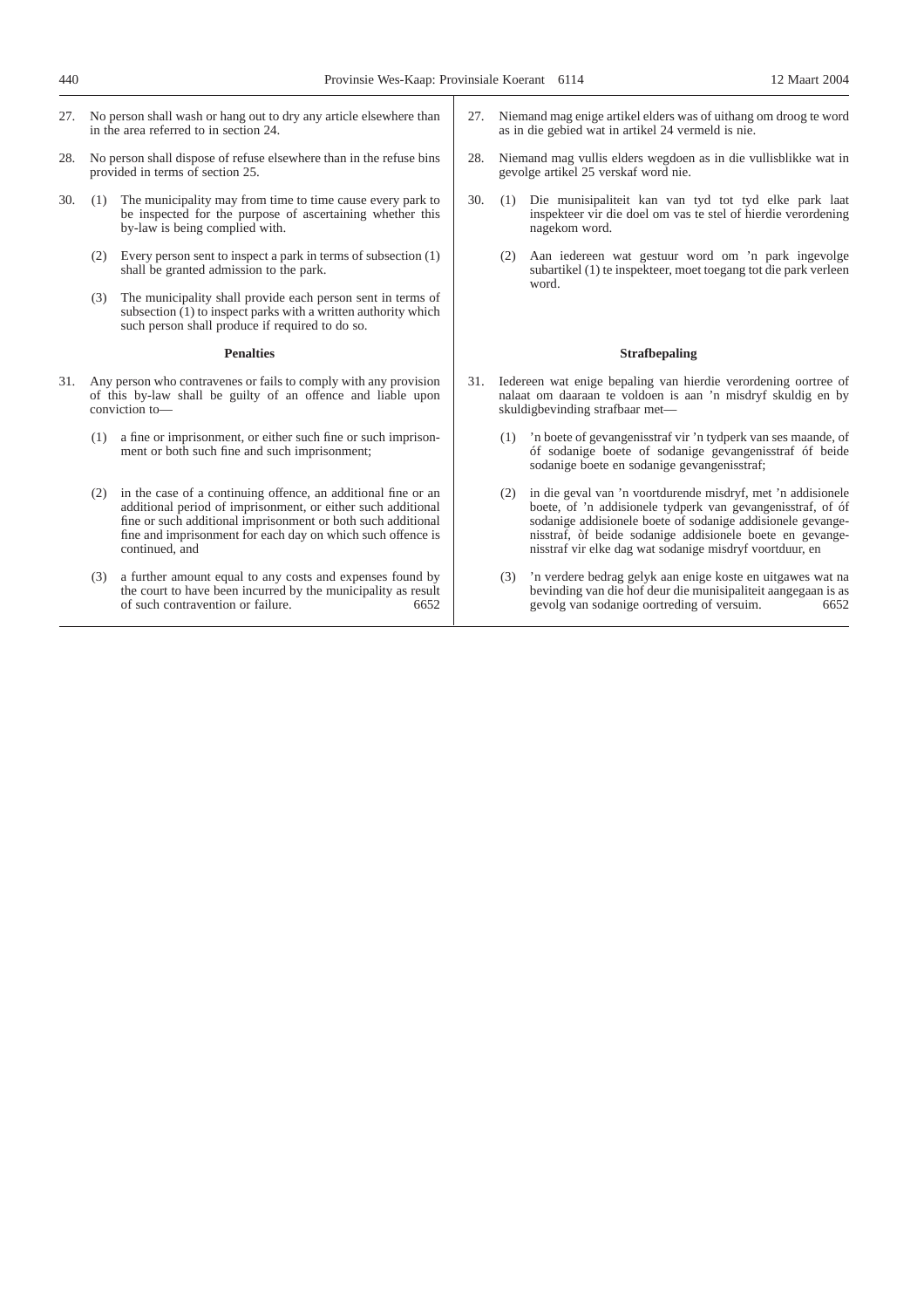## *SOUTH AFRICA FIRST –* BUY SOUTH AFRICAN MANUFACTURED GOODS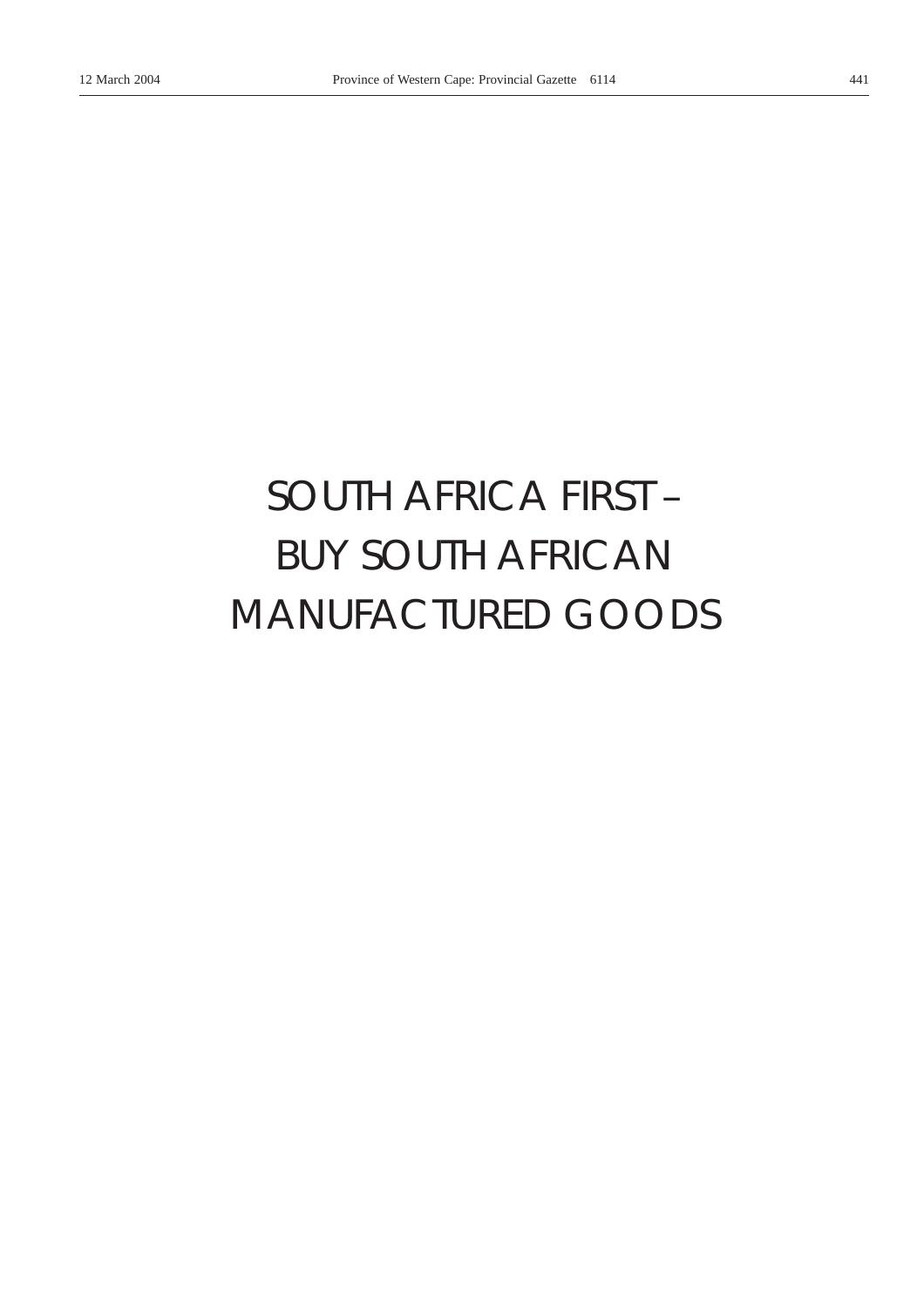# SUID-AFRIKA EERSTE -**KOOP SUID-AFRIKAANS VERVAARDIGDE GOEDERE**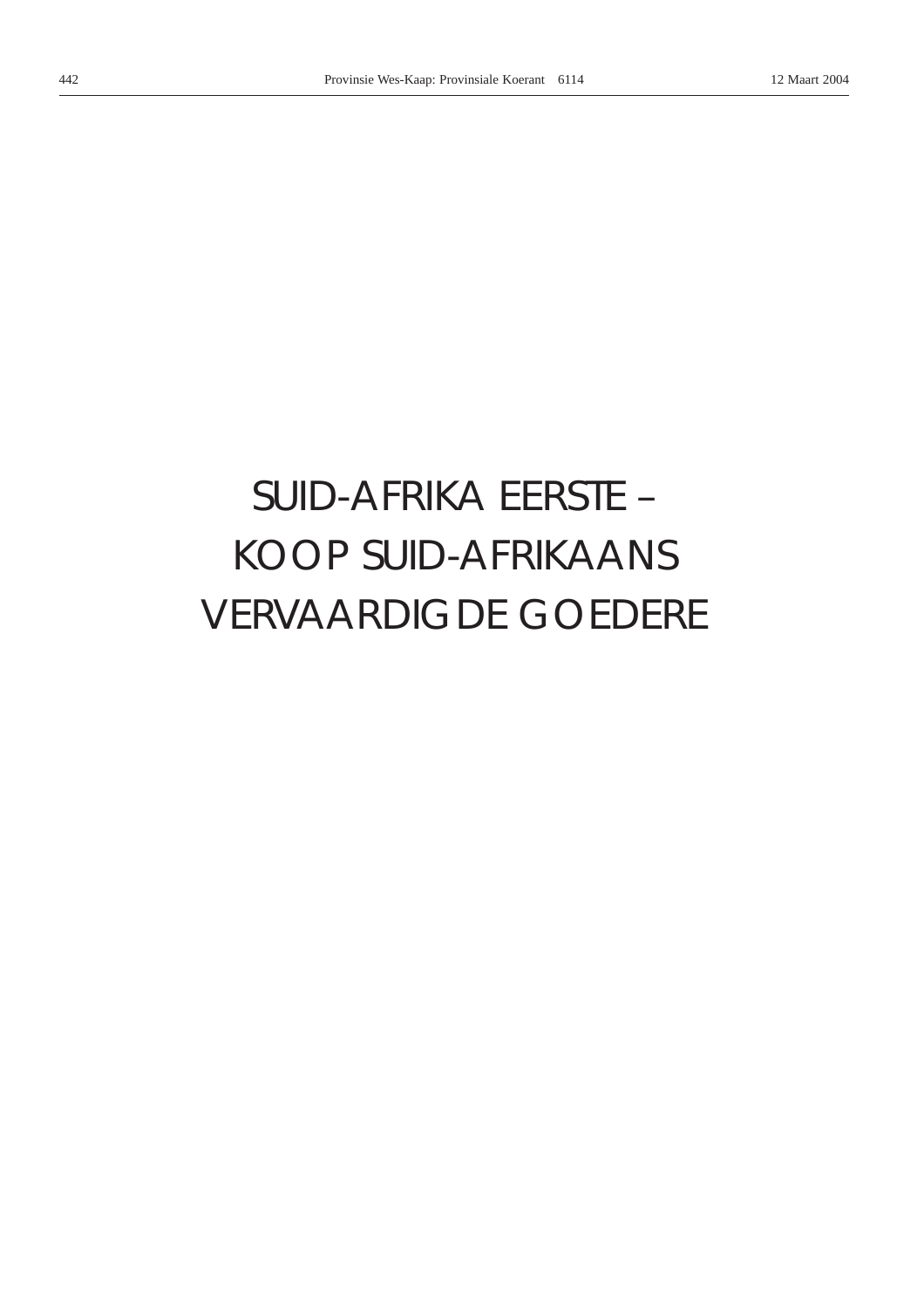### **The ''Provincial Gazette'' of the Western Cape** appears every Friday, or if that day is a public holiday, on the last preceding working day. ———— *Subscription Rates* R46,00 per half-year, throughout the Republic of South Africa. R46,00 + postage per half-year, Foreign Countries. R92,00 per annum, throughout the Republic of South Africa. R92,00 + postage per annum, Foreign Countries. Subscriptions are payable in advance. *Single copies* are obtainable at Room 12-06, Provincial Building, 4 Dorp Street, Cape Town 8001, at R3,00 per copy. ———— *Advertisement Tariff* First insertion, R13,00 per cm, double column. Repeats R10,00 per cm, double column. Fractions of cm are reckoned as a cm. ———— Notices must reach the Director-General not later than 10:00 on the last working day but one before the issue of the *Gazette*. Whilst every effort will be made to ensure that notices are published as submitted **Die ''Provinsiale Koerant'' van die Wes-Kaap** verskyn elke Vrydag of, as die dag 'n openbare vakansiedag is, op die laaste vorige werkdag. ———— *Tarief van Intekengelde* R46,00 per halfjaar, in the Republiek van Suid-Afrika. R46,00 + posgeld per halfjaar, Buiteland. R92,00 per jaar, in die Republiek van Suid-Afrika. R92,00 + posgeld per jaar, Buiteland. Intekengeld moet vooruitbetaal word. *Los eksemplare* is verkrygbaar by Kamer 12-06, Provinsiale-gebou, Dorpstraat 4, Kaapstad 8001, teen R3,00 per eksemplaar. ———— *Advertensietarief* Eerste plasing, R13,00 per cm, dubbelkolom. Herhaling, R10,00 per cm, dubbelkolom. Gedeeltes van 'n cm word as een cm beskou. ———— Kennisgewings moet die Direkteur-generaal uiterlik om 10:00 op die voorlaaste werkdag voor die uitgawe van die *Koerant* bereik. Hoewel alle pogings aangewend sal word om te sorg dat kennisgewings soos 12 March 2004 Province of Western Cape: Provincial Gazette 6114 443

publiseer nie.

and on the date desired, the Administration does not accept responsibility for errors, omissions, late publications or failure to publish.

All correspondence must be addressed to the Director-General, P.O. Box 659, Cape Town 8000, and cheques, bank drafts, postal orders and money orders must be made payable to the Provincial Administration Western Cape.

Alle briefwisseling moet aan die Direkteur-generaal, Posbus 659, Kaapstad 8000, gerig word en tjeks, bankwissels, posorders en poswissels moet aan die Provinsiale Administrasie Wes-Kaap.

ingedien en op die verlange datum gepubliseer word, aanvaar die Administrasie nie verantwoordelikheid vir foute, weglatings, laat publikasies of versuim om dit te